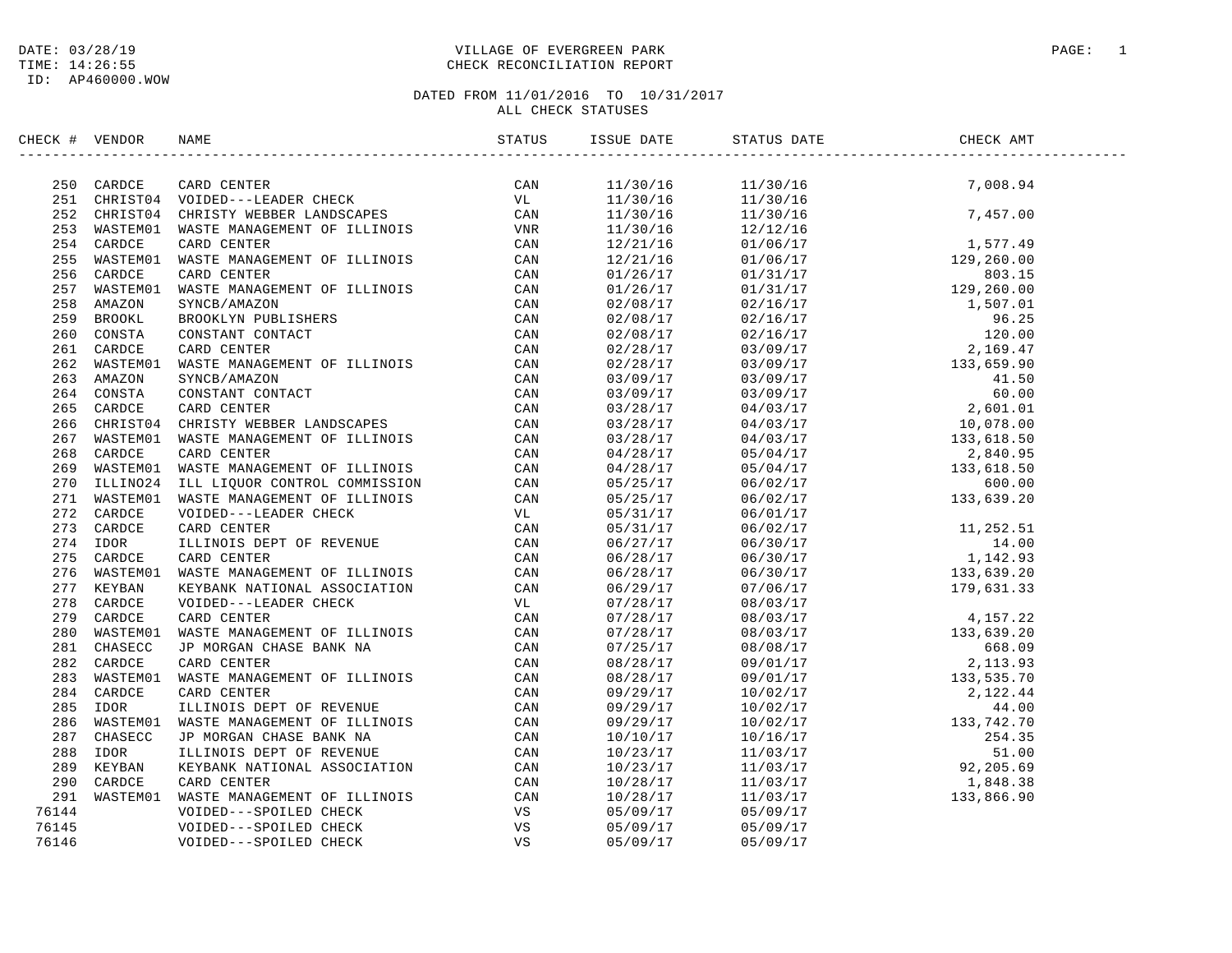### DATE: 03/28/19 PAGE: 2 PAGE: 2 TIME: 14:26:55 CHECK RECONCILIATION REPORT

| CHECK #        | VENDOR         | NAME                                             | STATUS | ISSUE DATE           | STATUS DATE          | CHECK AMT |
|----------------|----------------|--------------------------------------------------|--------|----------------------|----------------------|-----------|
|                |                |                                                  | VS     |                      |                      |           |
| 76147<br>76148 |                | VOIDED---SPOILED CHECK<br>VOIDED---SPOILED CHECK | VS     | 05/09/17<br>05/09/17 | 05/09/17<br>05/09/17 |           |
| 76149          |                | VOIDED---SPOILED CHECK                           | VS     | 05/09/17             | 05/09/17             |           |
| 76150          |                | VOIDED---SPOILED CHECK                           | VS     | 05/09/17             | 05/09/17             |           |
| 76151          |                | VOIDED---SPOILED CHECK                           | VS     | 05/09/17             | 05/09/17             |           |
| 76152          |                | VOIDED---SPOILED CHECK                           | VS     | 05/09/17             | 05/09/17             |           |
| 76153          |                | VOIDED---SPOILED CHECK                           | VS     | 05/09/17             | 05/09/17             |           |
| 76154          |                | VOIDED---SPOILED CHECK                           | VS     | 05/09/17             | 05/09/17             |           |
| 76155          |                | VOIDED---SPOILED CHECK                           | VS     | 05/09/17             | 05/09/17             |           |
| 76156          |                | VOIDED---SPOILED CHECK                           | VS     | 05/09/17             | 05/09/17             |           |
| 76157          |                | VOIDED---SPOILED CHECK                           | VS     | 05/09/17             | 05/09/17             |           |
| 76158          |                | VOIDED---SPOILED CHECK                           | VS     | 05/09/17             | 05/09/17             |           |
| 76159          |                | VOIDED---SPOILED CHECK                           | VS     | 05/09/17             | 05/09/17             |           |
| 80636          |                | VOIDED---SPOILED CHECK                           | VS     | 12/19/16             | 12/19/16             |           |
| 80637          |                | VOIDED---SPOILED CHECK                           | VS     | 12/19/16             | 12/19/16             |           |
| 80638          |                | VOIDED---SPOILED CHECK                           | VS     | 12/19/16             | 12/19/16             |           |
| 80639          |                | VOIDED---SPOILED CHECK                           | VS     | 12/19/16             | 12/19/16             |           |
| 80640          |                | VOIDED---SPOILED CHECK                           | VS     | 12/19/16             | 12/19/16             |           |
| 80641          |                | VOIDED---SPOILED CHECK                           | VS     | 12/19/16             | 12/19/16             |           |
| 80642          |                | VOIDED---SPOILED CHECK                           | VS     | 12/19/16             | 12/19/16             |           |
| 80643          |                | VOIDED---SPOILED CHECK                           | VS     | 12/19/16             | 12/19/16             |           |
| 80644          |                | VOIDED---SPOILED CHECK                           | VS     | 12/19/16             | 12/19/16             |           |
| 80645          |                | VOIDED---SPOILED CHECK                           | VS     | 12/19/16             | 12/19/16             |           |
| 80646          |                | VOIDED---SPOILED CHECK                           | VS     | 12/19/16             | 12/19/16             |           |
| 80647          |                | VOIDED---SPOILED CHECK                           | VS     | 12/19/16             | 12/19/16             |           |
| 80648          |                | VOIDED---SPOILED CHECK                           | VS     | 12/19/16             | 12/19/16             |           |
| 80649          |                | VOIDED---SPOILED CHECK                           | VS     | 12/19/16             | 12/19/16             |           |
| 80650          |                | VOIDED---SPOILED CHECK                           | VS     | 12/19/16             | 12/19/16             |           |
|                | 80651 NOTARY   | NOTARY PUBLIC ASSOCIATION                        | CAN    | 11/03/16             | 02/02/17             | 64.00     |
|                |                | 80652 R0004074 SELECT RE CONSULTING              | CAN    | 11/03/16             | 12/08/16             | 35.00     |
|                | 80653 R0004075 | WILLIAM EGAN                                     | CAN    | 11/03/16             | 12/08/16             | 201.00    |
|                | 80654 R0004076 | ROBERT LUCKETT                                   | CAN    | 11/03/16             | 12/08/16             | 304.85    |
|                | 80655 AMERIC05 | AMERICAN WATER WORKS ASSOC                       | CAN    | 11/08/16             | 12/08/16             | 406.00    |
|                | 80656 AMERIC16 | AMERICAN MESSAGING                               | CAN    | 11/08/16             | 12/08/16             | 114.29    |
|                | 80657 AUTOMA   | AUTOMATIC CONTROL SERVICES                       | CAN    | 11/08/16             | 12/08/16             | 1,080.10  |
| 80658          | AVALON         | AVALON PETROLEUM                                 | CAN    | 11/08/16             | 12/08/16             | 12,324.80 |
| 80659          | BEVERL02       | BEVERLY ENVIRONMENTAL                            | CAN    | 11/08/16             | 12/08/16             | 5,280.00  |
| 80660          | <b>BRANIF</b>  | BRANIFF COMMUNICATIONS INC                       | CAN    | 11/08/16             | 12/08/16             | 2,200.00  |
| 80661          | <b>BRENNA</b>  | BRENNAN ELECTRIC                                 | CAN    | 11/08/16             | 01/06/17             | 577.95    |
|                | 80662 BRETTE   | AC BRETT EOUIPMENT CORP                          | CAN    | 11/08/16             | 12/08/16             | 68.72     |
|                | 80663 CARREF   | CAR REFLECTIONS                                  | CAN    | 11/08/16             | 12/08/16             | 300.00    |
| 80664 CDWG     |                | CDW GOVERNMENT                                   | CAN    | 11/08/16             | 12/08/16             | 312.00    |
| 80665          | CEDARP         | CEDAR PATH NURSERIES LLC                         | CAN    | 11/08/16             | 12/08/16             | 708.00    |
|                | 80666 CINTAS   | CINTAS CORPORATION #21                           | CAN    | 11/08/16             | 12/08/16             | 415.06    |
| 80667          | CITYLI         | CITY LIGHTS MUSIC INC                            | CAN    | 11/08/16             | 12/08/16             | 6,470,00  |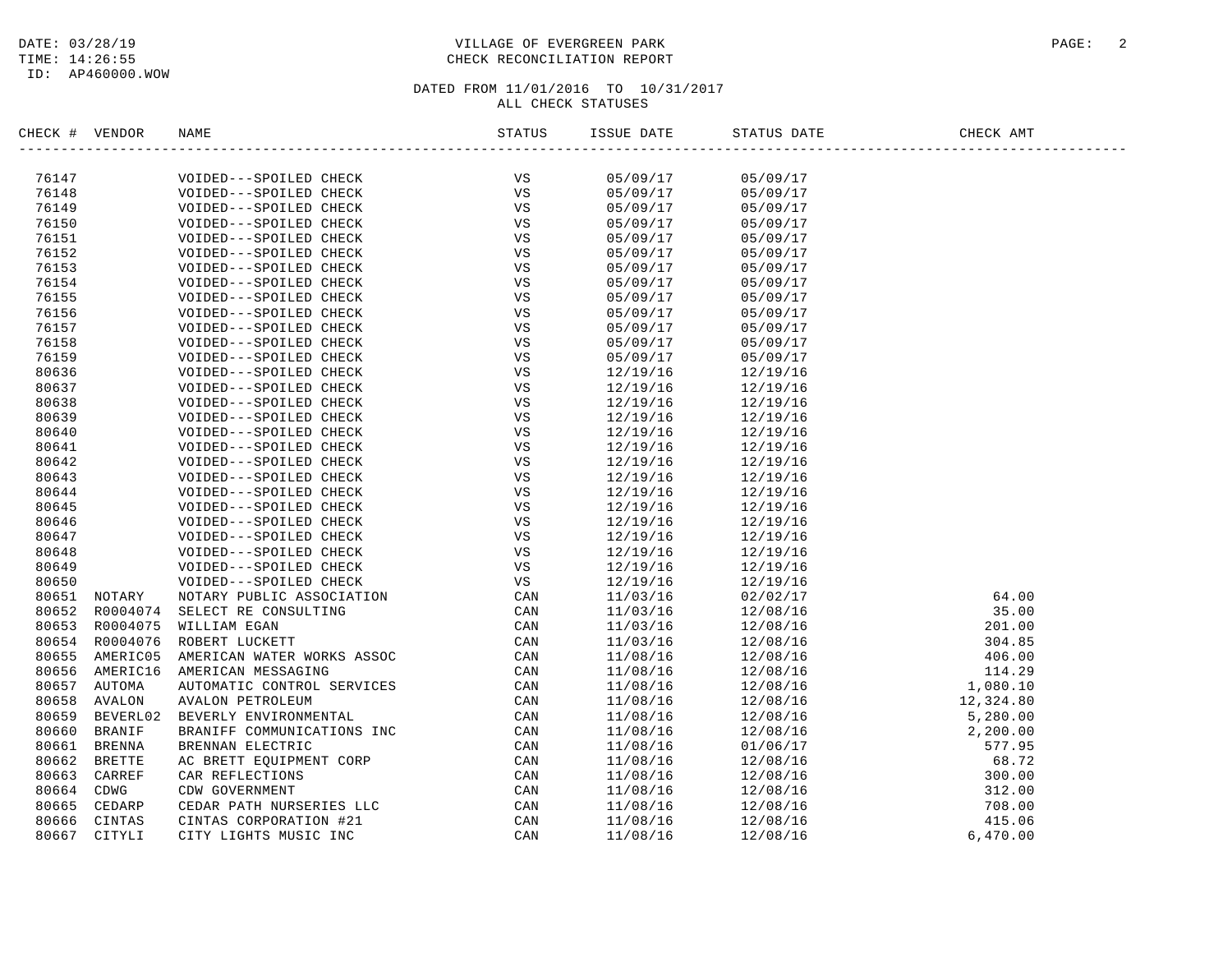### DATE: 03/28/19 PAGE: 3 PAGE: 3 TIME: 14:26:55 CHECK RECONCILIATION REPORT

| CHECK # VENDOR |                                                                                                                                                                                                                               |  |  |  |
|----------------|-------------------------------------------------------------------------------------------------------------------------------------------------------------------------------------------------------------------------------|--|--|--|
|                | CIECRE SPIELER CLUBER OF PUBPACE CONTROLL CREATEST CAN ARREST CLUBER CAN BOOST CLUBER CLUBER CLUBER CLUBER CLUBER CLUBER CLUBER (CAN BOOST EVERTLE CLUBER CLUBER CLUBER CLUBER CLUBER CLUBER CLUBER CLUBER CLUBER CLUBER CLUB |  |  |  |
|                |                                                                                                                                                                                                                               |  |  |  |
|                |                                                                                                                                                                                                                               |  |  |  |
|                |                                                                                                                                                                                                                               |  |  |  |
|                |                                                                                                                                                                                                                               |  |  |  |
|                |                                                                                                                                                                                                                               |  |  |  |
|                |                                                                                                                                                                                                                               |  |  |  |
|                |                                                                                                                                                                                                                               |  |  |  |
|                |                                                                                                                                                                                                                               |  |  |  |
|                |                                                                                                                                                                                                                               |  |  |  |
|                |                                                                                                                                                                                                                               |  |  |  |
|                |                                                                                                                                                                                                                               |  |  |  |
|                |                                                                                                                                                                                                                               |  |  |  |
|                |                                                                                                                                                                                                                               |  |  |  |
|                |                                                                                                                                                                                                                               |  |  |  |
|                |                                                                                                                                                                                                                               |  |  |  |
|                |                                                                                                                                                                                                                               |  |  |  |
|                |                                                                                                                                                                                                                               |  |  |  |
|                |                                                                                                                                                                                                                               |  |  |  |
|                |                                                                                                                                                                                                                               |  |  |  |
|                |                                                                                                                                                                                                                               |  |  |  |
|                |                                                                                                                                                                                                                               |  |  |  |
|                |                                                                                                                                                                                                                               |  |  |  |
|                |                                                                                                                                                                                                                               |  |  |  |
|                |                                                                                                                                                                                                                               |  |  |  |
|                |                                                                                                                                                                                                                               |  |  |  |
|                |                                                                                                                                                                                                                               |  |  |  |
|                |                                                                                                                                                                                                                               |  |  |  |
|                |                                                                                                                                                                                                                               |  |  |  |
|                |                                                                                                                                                                                                                               |  |  |  |
|                |                                                                                                                                                                                                                               |  |  |  |
|                |                                                                                                                                                                                                                               |  |  |  |
|                |                                                                                                                                                                                                                               |  |  |  |
|                |                                                                                                                                                                                                                               |  |  |  |
|                |                                                                                                                                                                                                                               |  |  |  |
|                |                                                                                                                                                                                                                               |  |  |  |
|                |                                                                                                                                                                                                                               |  |  |  |
|                |                                                                                                                                                                                                                               |  |  |  |
|                |                                                                                                                                                                                                                               |  |  |  |
|                |                                                                                                                                                                                                                               |  |  |  |
|                |                                                                                                                                                                                                                               |  |  |  |
|                |                                                                                                                                                                                                                               |  |  |  |
|                |                                                                                                                                                                                                                               |  |  |  |
|                |                                                                                                                                                                                                                               |  |  |  |
|                |                                                                                                                                                                                                                               |  |  |  |
|                |                                                                                                                                                                                                                               |  |  |  |
|                |                                                                                                                                                                                                                               |  |  |  |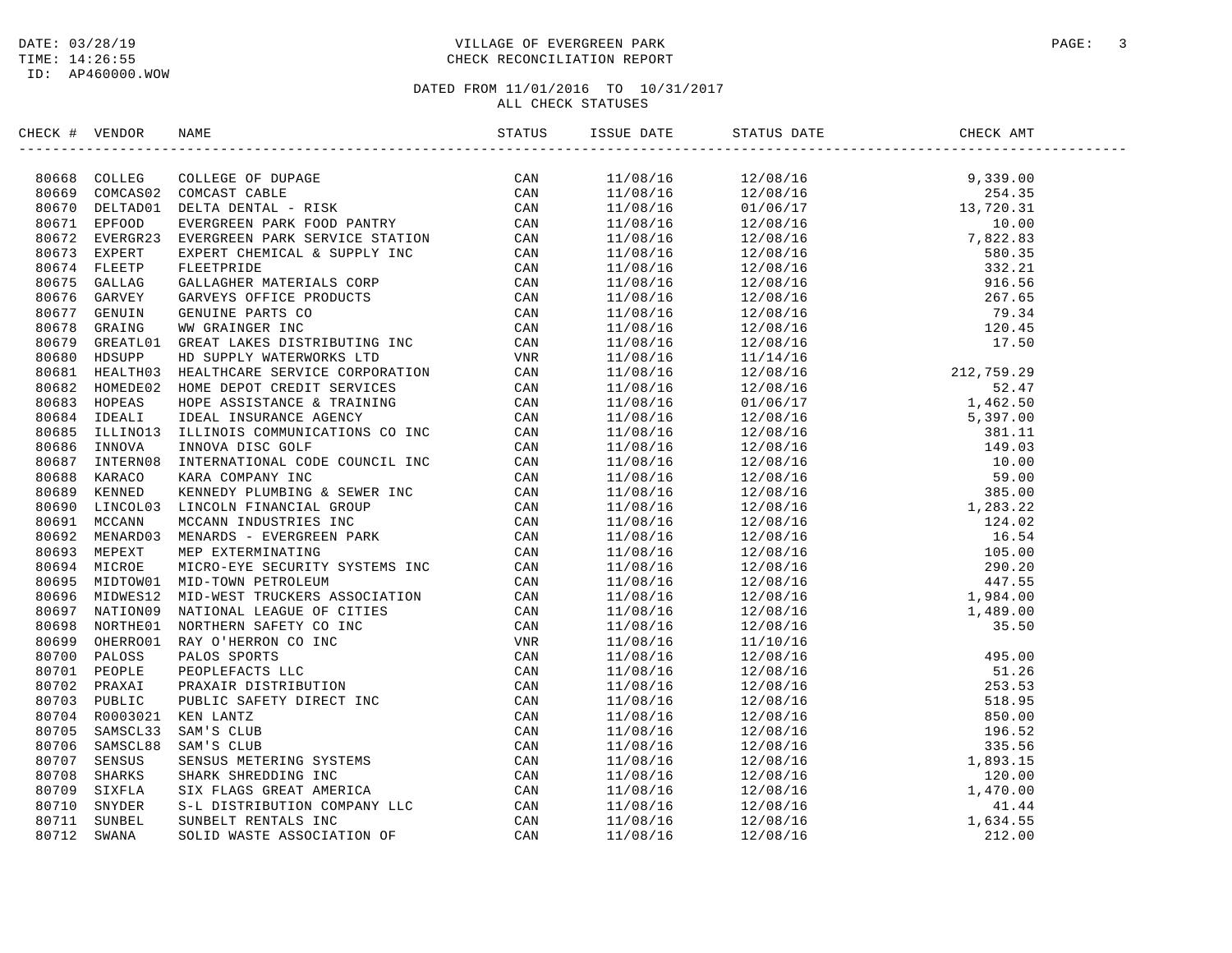### DATE: 03/28/19 PAGE: 4 TIME: 14:26:55 CHECK RECONCILIATION REPORT

# DATED FROM 11/01/2016 TO 10/31/2017

#### ALL CHECK STATUSES

| CHECK # VENDOR | FIND THE TRINK IN THE SERVE IN THE SERVE AND CAN BE TRINK TO CAN BE TRINK TO SAND THE SERVE THAN THE SERVE THAN THE SERVE AND A SAME SERVE THAN THE SERVE AND A SAME SERVE THAT IS THE SERVE AND DRIVING THE SERVE AND DRIVIN | STATUS | ISSUE DATE | STATUS DATE<br>------------------                                                                                                                                                                                                                                                                      | CHECK AMT |
|----------------|-------------------------------------------------------------------------------------------------------------------------------------------------------------------------------------------------------------------------------|--------|------------|--------------------------------------------------------------------------------------------------------------------------------------------------------------------------------------------------------------------------------------------------------------------------------------------------------|-----------|
|                |                                                                                                                                                                                                                               |        |            | $12/08/16 \hspace{3.3cm} 12/08/16 \hspace{3.3cm} 12/08/16 \hspace{3.3cm} 12/08/16 \hspace{3.3cm} 12/08/16 \hspace{3.3cm} 12/08/16 \hspace{3.3cm} 12/08/16 \hspace{3.3cm} 12/08/16 \hspace{3.3cm} 12/08/16 \hspace{3.3cm} 12/08/16 \hspace{3.3cm} 12/08/16 \hspace{3.3cm} 12/08/16 \hspace{3.3cm} 12/0$ |           |
|                |                                                                                                                                                                                                                               |        | 11/08/16   |                                                                                                                                                                                                                                                                                                        |           |
|                |                                                                                                                                                                                                                               |        | 11/08/16   |                                                                                                                                                                                                                                                                                                        |           |
|                |                                                                                                                                                                                                                               |        | 11/08/16   |                                                                                                                                                                                                                                                                                                        |           |
|                |                                                                                                                                                                                                                               |        | 11/08/16   |                                                                                                                                                                                                                                                                                                        |           |
|                |                                                                                                                                                                                                                               |        | 11/08/16   |                                                                                                                                                                                                                                                                                                        |           |
|                |                                                                                                                                                                                                                               |        | 11/08/16   |                                                                                                                                                                                                                                                                                                        |           |
|                |                                                                                                                                                                                                                               |        | 11/08/16   |                                                                                                                                                                                                                                                                                                        |           |
|                |                                                                                                                                                                                                                               |        | 11/10/16   |                                                                                                                                                                                                                                                                                                        |           |
|                |                                                                                                                                                                                                                               |        | 11/10/16   |                                                                                                                                                                                                                                                                                                        |           |
|                |                                                                                                                                                                                                                               |        | 11/10/16   |                                                                                                                                                                                                                                                                                                        |           |
|                |                                                                                                                                                                                                                               |        | 11/10/16   |                                                                                                                                                                                                                                                                                                        |           |
|                |                                                                                                                                                                                                                               |        | 11/14/16   |                                                                                                                                                                                                                                                                                                        |           |
|                |                                                                                                                                                                                                                               |        | 11/14/16   |                                                                                                                                                                                                                                                                                                        |           |
|                |                                                                                                                                                                                                                               |        | 11/14/16   |                                                                                                                                                                                                                                                                                                        |           |
|                |                                                                                                                                                                                                                               |        | 11/14/16   |                                                                                                                                                                                                                                                                                                        |           |
|                |                                                                                                                                                                                                                               |        | 11/15/16   |                                                                                                                                                                                                                                                                                                        |           |
|                |                                                                                                                                                                                                                               |        | 11/15/16   |                                                                                                                                                                                                                                                                                                        |           |
|                |                                                                                                                                                                                                                               |        | 11/15/16   |                                                                                                                                                                                                                                                                                                        |           |
|                |                                                                                                                                                                                                                               |        | 11/15/16   |                                                                                                                                                                                                                                                                                                        |           |
|                |                                                                                                                                                                                                                               |        | 11/15/16   |                                                                                                                                                                                                                                                                                                        |           |
|                |                                                                                                                                                                                                                               |        | 11/15/16   |                                                                                                                                                                                                                                                                                                        |           |
|                |                                                                                                                                                                                                                               |        | 11/15/16   |                                                                                                                                                                                                                                                                                                        |           |
|                |                                                                                                                                                                                                                               |        | 11/15/16   |                                                                                                                                                                                                                                                                                                        |           |
|                |                                                                                                                                                                                                                               |        | 11/15/16   |                                                                                                                                                                                                                                                                                                        |           |
|                |                                                                                                                                                                                                                               |        | 11/15/16   |                                                                                                                                                                                                                                                                                                        |           |
|                |                                                                                                                                                                                                                               |        | 11/15/16   |                                                                                                                                                                                                                                                                                                        |           |
|                |                                                                                                                                                                                                                               |        | 11/15/16   |                                                                                                                                                                                                                                                                                                        |           |
|                |                                                                                                                                                                                                                               |        | 11/15/16   |                                                                                                                                                                                                                                                                                                        |           |
|                |                                                                                                                                                                                                                               |        | 11/15/16   |                                                                                                                                                                                                                                                                                                        |           |
|                |                                                                                                                                                                                                                               |        | 11/15/16   |                                                                                                                                                                                                                                                                                                        |           |
|                |                                                                                                                                                                                                                               |        | 11/15/16   |                                                                                                                                                                                                                                                                                                        |           |
|                |                                                                                                                                                                                                                               |        | 11/15/16   |                                                                                                                                                                                                                                                                                                        |           |
|                |                                                                                                                                                                                                                               |        | 11/15/16   |                                                                                                                                                                                                                                                                                                        |           |
|                |                                                                                                                                                                                                                               |        | 11/15/16   |                                                                                                                                                                                                                                                                                                        |           |
|                |                                                                                                                                                                                                                               |        | 11/15/16   |                                                                                                                                                                                                                                                                                                        |           |
|                |                                                                                                                                                                                                                               |        | 11/19/16   |                                                                                                                                                                                                                                                                                                        |           |
|                |                                                                                                                                                                                                                               |        | 11/19/16   |                                                                                                                                                                                                                                                                                                        |           |
|                |                                                                                                                                                                                                                               |        | 11/19/16   |                                                                                                                                                                                                                                                                                                        |           |
|                |                                                                                                                                                                                                                               |        | 11/19/16   |                                                                                                                                                                                                                                                                                                        |           |
|                |                                                                                                                                                                                                                               |        | 11/19/16   |                                                                                                                                                                                                                                                                                                        |           |
|                |                                                                                                                                                                                                                               |        | 11/22/16   |                                                                                                                                                                                                                                                                                                        |           |
|                |                                                                                                                                                                                                                               |        | 11/22/16   |                                                                                                                                                                                                                                                                                                        |           |
|                |                                                                                                                                                                                                                               |        | 11/22/16   |                                                                                                                                                                                                                                                                                                        |           |
|                |                                                                                                                                                                                                                               |        | 11/22/16   |                                                                                                                                                                                                                                                                                                        |           |
|                |                                                                                                                                                                                                                               |        | 11/22/16   |                                                                                                                                                                                                                                                                                                        |           |
|                |                                                                                                                                                                                                                               |        |            |                                                                                                                                                                                                                                                                                                        |           |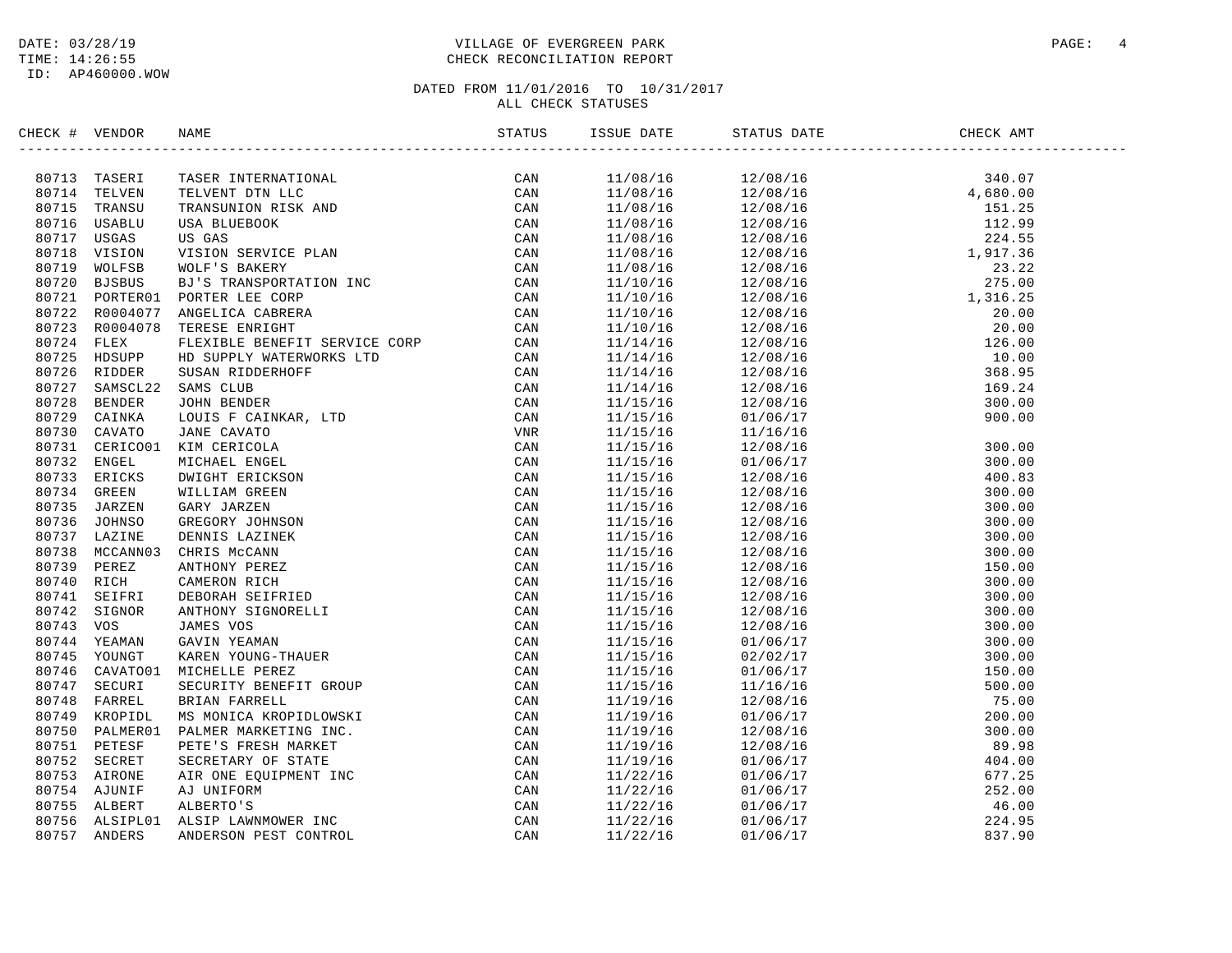### DATE: 03/28/19 PAGE: 5 PAGE: 5 TIME: 14:26:55 CHECK RECONCILIATION REPORT

| CHECK # VENDOR |  | STATUS DATE | CHECK AMT |  |
|----------------|--|-------------|-----------|--|
|                |  |             |           |  |
|                |  |             |           |  |
|                |  |             |           |  |
|                |  |             |           |  |
|                |  |             |           |  |
|                |  |             |           |  |
|                |  |             |           |  |
|                |  |             |           |  |
|                |  |             |           |  |
|                |  |             |           |  |
|                |  |             |           |  |
|                |  |             |           |  |
|                |  |             |           |  |
|                |  |             |           |  |
|                |  |             |           |  |
|                |  |             |           |  |
|                |  |             |           |  |
|                |  |             |           |  |
|                |  |             |           |  |
|                |  |             |           |  |
|                |  |             |           |  |
|                |  |             |           |  |
|                |  |             |           |  |
|                |  |             |           |  |
|                |  |             |           |  |
|                |  |             |           |  |
|                |  |             |           |  |
|                |  |             |           |  |
|                |  |             |           |  |
|                |  |             |           |  |
|                |  |             |           |  |
|                |  |             |           |  |
|                |  |             |           |  |
|                |  |             |           |  |
|                |  |             |           |  |
|                |  |             |           |  |
|                |  |             |           |  |
|                |  |             |           |  |
|                |  |             |           |  |
|                |  |             |           |  |
|                |  |             |           |  |
|                |  |             |           |  |
|                |  |             |           |  |
|                |  |             |           |  |
|                |  |             |           |  |
|                |  |             |           |  |
|                |  |             |           |  |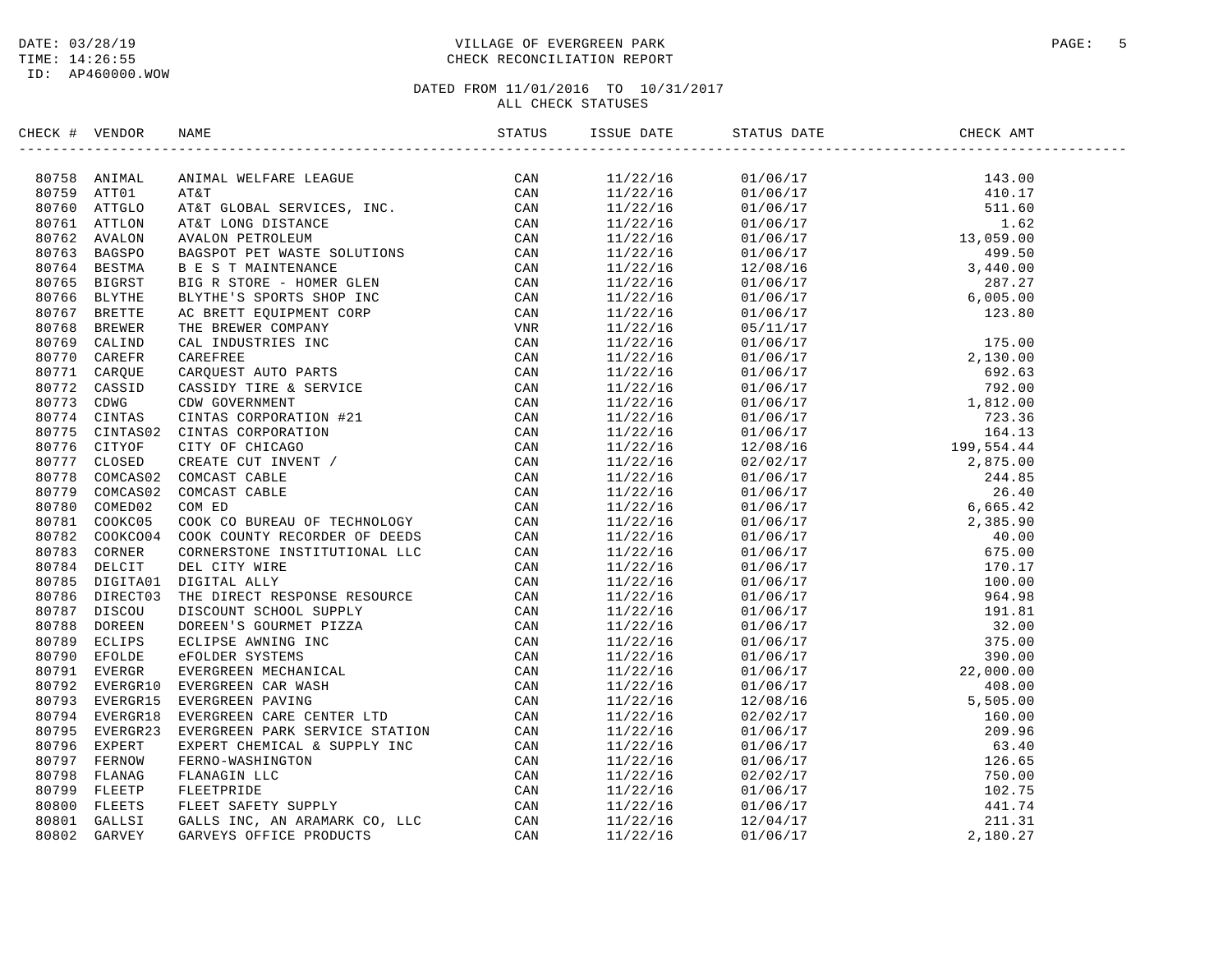### DATE: 03/28/19 PAGE: 6 PAGE: 6 PAGE: 6 PAGE: 6 PAGE: 6 PAGE: 6 PAGE: 6 PAGE: 6 PAGE: 9 PAGE: 6 PAGE: 9 PAGE: 6 TIME: 14:26:55 CHECK RECONCILIATION REPORT

| CHECK # VENDOR | NAME | ISSUE DATE | STATUS DATE                                                                                                                                                                                                                                                              | CHECK AMT |  |
|----------------|------|------------|--------------------------------------------------------------------------------------------------------------------------------------------------------------------------------------------------------------------------------------------------------------------------|-----------|--|
|                |      |            | $\begin{tabular}{l c c c c} \hline 11/22/16 & 01/06/17 & 1,679.22 \\ 11/22/18 & 01/06/17 & 1,679.22 \\ 11/22/18 & 01/06/17 & 101.1 \\ 11/22/16 & 01/06/17 & 411.01 \\ 11/22/16 & 01/06/17 & 412.6 \\ 11/22/16 & 01/06/17 & 412.6 \\ 11/22/16 & 01/06/17 & 562.82 \\ 11/$ |           |  |
|                |      |            |                                                                                                                                                                                                                                                                          |           |  |
|                |      |            |                                                                                                                                                                                                                                                                          |           |  |
|                |      |            |                                                                                                                                                                                                                                                                          |           |  |
|                |      |            |                                                                                                                                                                                                                                                                          |           |  |
|                |      |            |                                                                                                                                                                                                                                                                          |           |  |
|                |      |            |                                                                                                                                                                                                                                                                          |           |  |
|                |      |            |                                                                                                                                                                                                                                                                          |           |  |
|                |      |            |                                                                                                                                                                                                                                                                          |           |  |
|                |      |            |                                                                                                                                                                                                                                                                          |           |  |
|                |      |            |                                                                                                                                                                                                                                                                          |           |  |
|                |      |            |                                                                                                                                                                                                                                                                          |           |  |
|                |      |            |                                                                                                                                                                                                                                                                          |           |  |
|                |      |            |                                                                                                                                                                                                                                                                          |           |  |
|                |      |            |                                                                                                                                                                                                                                                                          |           |  |
|                |      |            |                                                                                                                                                                                                                                                                          |           |  |
|                |      |            |                                                                                                                                                                                                                                                                          |           |  |
|                |      |            |                                                                                                                                                                                                                                                                          |           |  |
|                |      |            |                                                                                                                                                                                                                                                                          |           |  |
|                |      |            |                                                                                                                                                                                                                                                                          |           |  |
|                |      |            |                                                                                                                                                                                                                                                                          |           |  |
|                |      |            |                                                                                                                                                                                                                                                                          |           |  |
|                |      |            |                                                                                                                                                                                                                                                                          |           |  |
|                |      |            |                                                                                                                                                                                                                                                                          |           |  |
|                |      |            |                                                                                                                                                                                                                                                                          |           |  |
|                |      |            |                                                                                                                                                                                                                                                                          |           |  |
|                |      |            |                                                                                                                                                                                                                                                                          |           |  |
|                |      |            |                                                                                                                                                                                                                                                                          |           |  |
|                |      |            |                                                                                                                                                                                                                                                                          |           |  |
|                |      |            |                                                                                                                                                                                                                                                                          |           |  |
|                |      |            |                                                                                                                                                                                                                                                                          |           |  |
|                |      |            |                                                                                                                                                                                                                                                                          |           |  |
|                |      |            |                                                                                                                                                                                                                                                                          |           |  |
|                |      |            |                                                                                                                                                                                                                                                                          |           |  |
|                |      |            |                                                                                                                                                                                                                                                                          |           |  |
|                |      |            |                                                                                                                                                                                                                                                                          |           |  |
|                |      |            |                                                                                                                                                                                                                                                                          |           |  |
|                |      |            |                                                                                                                                                                                                                                                                          |           |  |
|                |      |            |                                                                                                                                                                                                                                                                          |           |  |
|                |      |            |                                                                                                                                                                                                                                                                          |           |  |
|                |      |            |                                                                                                                                                                                                                                                                          |           |  |
|                |      |            |                                                                                                                                                                                                                                                                          |           |  |
|                |      |            |                                                                                                                                                                                                                                                                          |           |  |
|                |      |            |                                                                                                                                                                                                                                                                          |           |  |
|                |      |            |                                                                                                                                                                                                                                                                          |           |  |
|                |      |            |                                                                                                                                                                                                                                                                          |           |  |
|                |      |            |                                                                                                                                                                                                                                                                          |           |  |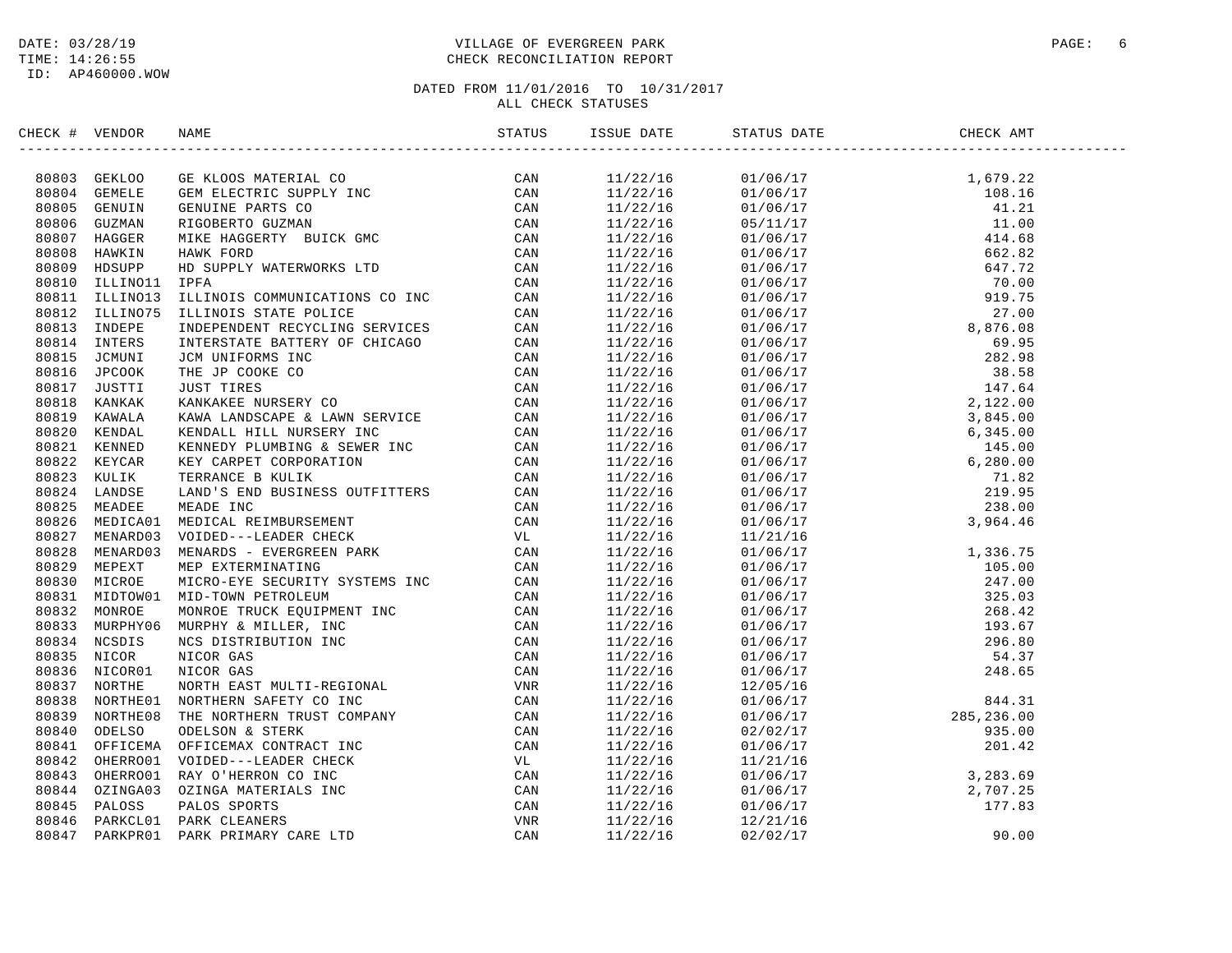### DATE: 03/28/19 PAGE: 7 TIME: 14:26:55 CHECK RECONCILIATION REPORT

| CHECK # VENDOR |                                                                                                                                                                                                                               | ISSUE DATE | STATUS DATE                                                                                                                                                                                                                                                                 | CHECK AMT |
|----------------|-------------------------------------------------------------------------------------------------------------------------------------------------------------------------------------------------------------------------------|------------|-----------------------------------------------------------------------------------------------------------------------------------------------------------------------------------------------------------------------------------------------------------------------------|-----------|
|                | CRA VERIDE NAME PARA TRONG AN ANGELE AN ANGELIA CAN ANGELE AN ANGELE AN ANGELE AN ANGELE AN ANGELE AN ANGELE AN ANGELE AN ANGELE AN ANGELE AN ANGEL AN ANGEL AN ANGEL AN ANGEL AN ANGEL AN ANGEL AN ANGEL AN ANGEL AN ANGEL A |            | $\begin{tabular}{cccccccc} 1.1/22/16 & 0.2/13/17 & 190.08 \\ -1.1/22/18 & 0.2/13/17 & 190.08 \\ 1.1/22/18 & 0.1/06/17 & 195.08 \\ 1.1/22/16 & 0.1/06/17 & 197.00 \\ 1.1/22/16 & 0.1/06/17 & 192.00 \\ 1.1/22/16 & 0.1/06/17 & 192.00 \\ 1.1/22/16 & 0.1/06/17 & 193.00 \\ $ |           |
|                |                                                                                                                                                                                                                               |            |                                                                                                                                                                                                                                                                             |           |
|                |                                                                                                                                                                                                                               |            |                                                                                                                                                                                                                                                                             |           |
|                |                                                                                                                                                                                                                               |            |                                                                                                                                                                                                                                                                             |           |
|                |                                                                                                                                                                                                                               |            |                                                                                                                                                                                                                                                                             |           |
|                |                                                                                                                                                                                                                               |            |                                                                                                                                                                                                                                                                             |           |
|                |                                                                                                                                                                                                                               |            |                                                                                                                                                                                                                                                                             |           |
|                |                                                                                                                                                                                                                               |            |                                                                                                                                                                                                                                                                             |           |
|                |                                                                                                                                                                                                                               |            |                                                                                                                                                                                                                                                                             |           |
|                |                                                                                                                                                                                                                               |            |                                                                                                                                                                                                                                                                             |           |
|                |                                                                                                                                                                                                                               |            |                                                                                                                                                                                                                                                                             |           |
|                |                                                                                                                                                                                                                               |            |                                                                                                                                                                                                                                                                             |           |
|                |                                                                                                                                                                                                                               |            |                                                                                                                                                                                                                                                                             |           |
|                |                                                                                                                                                                                                                               |            |                                                                                                                                                                                                                                                                             |           |
|                |                                                                                                                                                                                                                               |            |                                                                                                                                                                                                                                                                             |           |
|                |                                                                                                                                                                                                                               |            |                                                                                                                                                                                                                                                                             |           |
|                |                                                                                                                                                                                                                               |            |                                                                                                                                                                                                                                                                             |           |
|                |                                                                                                                                                                                                                               |            |                                                                                                                                                                                                                                                                             |           |
|                |                                                                                                                                                                                                                               |            |                                                                                                                                                                                                                                                                             |           |
|                |                                                                                                                                                                                                                               |            |                                                                                                                                                                                                                                                                             |           |
|                |                                                                                                                                                                                                                               |            |                                                                                                                                                                                                                                                                             |           |
|                |                                                                                                                                                                                                                               |            |                                                                                                                                                                                                                                                                             |           |
|                |                                                                                                                                                                                                                               |            |                                                                                                                                                                                                                                                                             |           |
|                |                                                                                                                                                                                                                               |            |                                                                                                                                                                                                                                                                             |           |
|                |                                                                                                                                                                                                                               |            |                                                                                                                                                                                                                                                                             |           |
|                |                                                                                                                                                                                                                               |            |                                                                                                                                                                                                                                                                             |           |
|                |                                                                                                                                                                                                                               |            |                                                                                                                                                                                                                                                                             |           |
|                |                                                                                                                                                                                                                               |            |                                                                                                                                                                                                                                                                             |           |
|                |                                                                                                                                                                                                                               |            |                                                                                                                                                                                                                                                                             |           |
|                |                                                                                                                                                                                                                               |            |                                                                                                                                                                                                                                                                             |           |
|                |                                                                                                                                                                                                                               |            |                                                                                                                                                                                                                                                                             |           |
|                |                                                                                                                                                                                                                               |            |                                                                                                                                                                                                                                                                             |           |
|                |                                                                                                                                                                                                                               |            |                                                                                                                                                                                                                                                                             |           |
|                |                                                                                                                                                                                                                               |            |                                                                                                                                                                                                                                                                             |           |
|                |                                                                                                                                                                                                                               |            |                                                                                                                                                                                                                                                                             |           |
|                |                                                                                                                                                                                                                               |            |                                                                                                                                                                                                                                                                             |           |
|                |                                                                                                                                                                                                                               |            |                                                                                                                                                                                                                                                                             |           |
|                |                                                                                                                                                                                                                               |            |                                                                                                                                                                                                                                                                             |           |
|                |                                                                                                                                                                                                                               |            |                                                                                                                                                                                                                                                                             |           |
|                |                                                                                                                                                                                                                               |            |                                                                                                                                                                                                                                                                             |           |
|                |                                                                                                                                                                                                                               |            |                                                                                                                                                                                                                                                                             |           |
|                |                                                                                                                                                                                                                               |            |                                                                                                                                                                                                                                                                             |           |
|                |                                                                                                                                                                                                                               |            |                                                                                                                                                                                                                                                                             |           |
|                |                                                                                                                                                                                                                               |            |                                                                                                                                                                                                                                                                             |           |
|                |                                                                                                                                                                                                                               |            |                                                                                                                                                                                                                                                                             |           |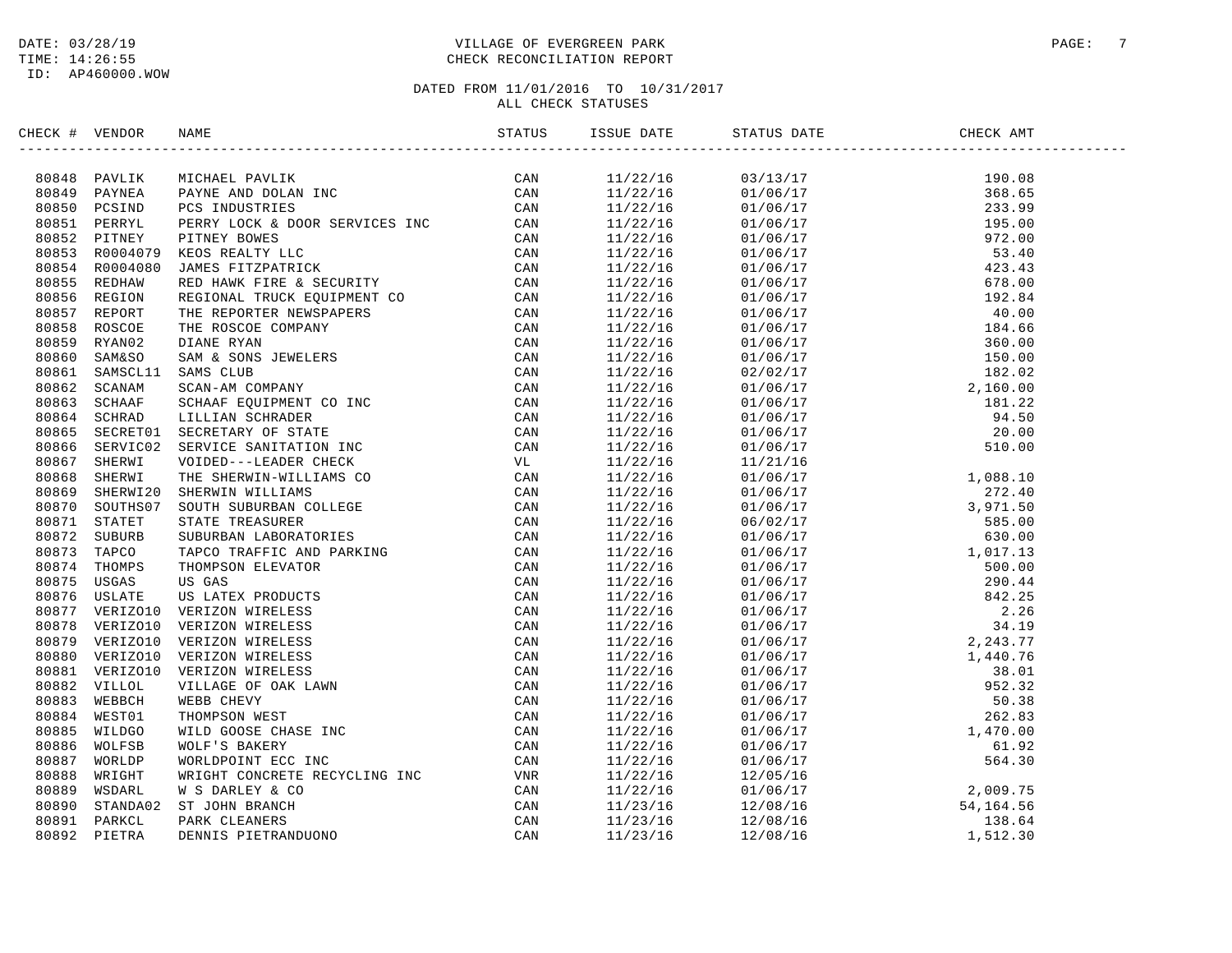### DATE: 03/28/19 PAGE: 8 TIME: 14:26:55 CHECK RECONCILIATION REPORT

# DATED FROM 11/01/2016 TO 10/31/2017

ALL CHECK STATUSES

| CHECK # VENDOR |                                                                                                                                                                                                                               | ISSUE DATE | __________________ |  |
|----------------|-------------------------------------------------------------------------------------------------------------------------------------------------------------------------------------------------------------------------------|------------|--------------------|--|
|                | INCRESS (FOR PRODUCED STATES) (CAN BOST 1992) PROVIDED STATES (CAN BOST 1992) DESCRIPTIONS (CAN BOST CONTRESS CONTRESS (CAN BOST CONTRESS) (CAN BOST LOTER CAN BOST CONTRESS) (CAN BOST LOTER CAN BOST CONTRESS) (CAN BOST LO |            |                    |  |
|                |                                                                                                                                                                                                                               |            |                    |  |
|                |                                                                                                                                                                                                                               |            |                    |  |
|                |                                                                                                                                                                                                                               |            |                    |  |
|                |                                                                                                                                                                                                                               |            |                    |  |
|                |                                                                                                                                                                                                                               |            |                    |  |
|                |                                                                                                                                                                                                                               |            |                    |  |
|                |                                                                                                                                                                                                                               |            |                    |  |
|                |                                                                                                                                                                                                                               |            |                    |  |
|                |                                                                                                                                                                                                                               |            |                    |  |
|                |                                                                                                                                                                                                                               |            |                    |  |
|                |                                                                                                                                                                                                                               |            |                    |  |
|                |                                                                                                                                                                                                                               |            |                    |  |
|                |                                                                                                                                                                                                                               |            |                    |  |
|                |                                                                                                                                                                                                                               |            |                    |  |
|                |                                                                                                                                                                                                                               |            |                    |  |
|                |                                                                                                                                                                                                                               |            |                    |  |
|                |                                                                                                                                                                                                                               |            |                    |  |
|                |                                                                                                                                                                                                                               |            |                    |  |
|                |                                                                                                                                                                                                                               |            |                    |  |
|                |                                                                                                                                                                                                                               |            |                    |  |
|                |                                                                                                                                                                                                                               |            |                    |  |
|                |                                                                                                                                                                                                                               |            |                    |  |
|                |                                                                                                                                                                                                                               |            |                    |  |
|                |                                                                                                                                                                                                                               |            |                    |  |
|                |                                                                                                                                                                                                                               |            |                    |  |
|                |                                                                                                                                                                                                                               |            |                    |  |
|                |                                                                                                                                                                                                                               |            |                    |  |
|                |                                                                                                                                                                                                                               |            |                    |  |
|                |                                                                                                                                                                                                                               |            |                    |  |
|                |                                                                                                                                                                                                                               |            |                    |  |
|                |                                                                                                                                                                                                                               |            |                    |  |
|                |                                                                                                                                                                                                                               |            |                    |  |
|                |                                                                                                                                                                                                                               |            |                    |  |
|                |                                                                                                                                                                                                                               |            |                    |  |
|                |                                                                                                                                                                                                                               |            |                    |  |
|                |                                                                                                                                                                                                                               |            |                    |  |
|                |                                                                                                                                                                                                                               |            |                    |  |
|                |                                                                                                                                                                                                                               |            |                    |  |
|                |                                                                                                                                                                                                                               |            |                    |  |
|                |                                                                                                                                                                                                                               |            |                    |  |
|                |                                                                                                                                                                                                                               |            |                    |  |
|                |                                                                                                                                                                                                                               |            |                    |  |
|                |                                                                                                                                                                                                                               |            |                    |  |
|                |                                                                                                                                                                                                                               |            |                    |  |
|                |                                                                                                                                                                                                                               |            |                    |  |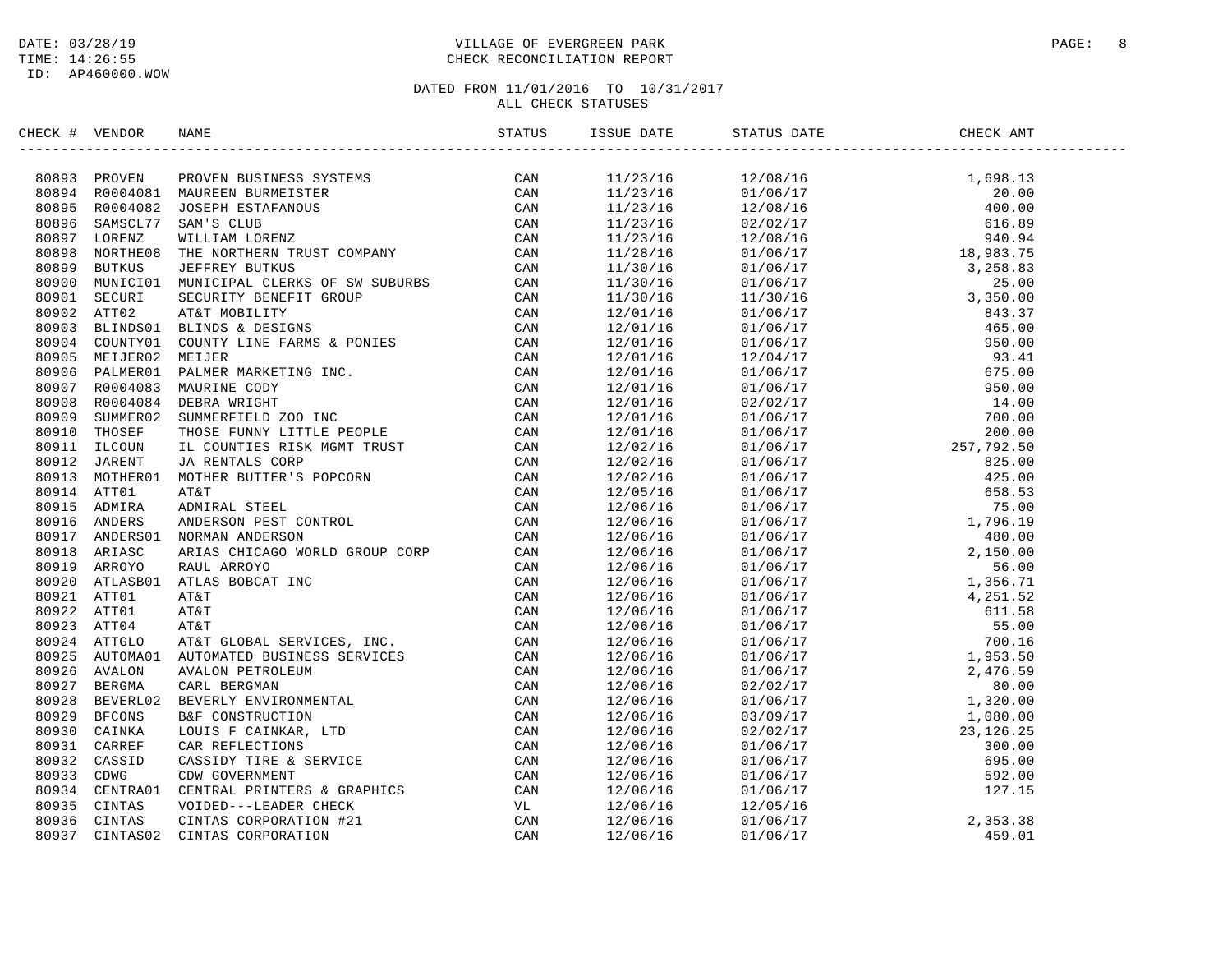### DATE: 03/28/19 VILLAGE OF EVERGREEN PARK PAGE: 9 TIME: 14:26:55 CHECK RECONCILIATION REPORT

| CHECK # VENDOR | NAME                                                                                                                                                                                                                                                                                                                                                            |  | STATUS DATE | CHECK AMT |  |
|----------------|-----------------------------------------------------------------------------------------------------------------------------------------------------------------------------------------------------------------------------------------------------------------------------------------------------------------------------------------------------------------|--|-------------|-----------|--|
|                | $\begin{tabular}{cccccccc} \textbf{0.0003} & \textbf{0.0014} & \textbf{0.0025} & \textbf{0.0036} & \textbf{0.004} & \textbf{0.004} & \textbf{0.004} & \textbf{0.004} & \textbf{0.004} & \textbf{0.004} & \textbf{0.004} & \textbf{0.004} & \textbf{0.004} & \textbf{0.004} & \textbf{0.004} & \textbf{0.004} & \textbf{0.004} & \textbf{0.004} & \textbf{0.004$ |  |             |           |  |
|                |                                                                                                                                                                                                                                                                                                                                                                 |  |             |           |  |
|                |                                                                                                                                                                                                                                                                                                                                                                 |  |             |           |  |
|                |                                                                                                                                                                                                                                                                                                                                                                 |  |             |           |  |
|                |                                                                                                                                                                                                                                                                                                                                                                 |  |             |           |  |
|                |                                                                                                                                                                                                                                                                                                                                                                 |  |             |           |  |
|                |                                                                                                                                                                                                                                                                                                                                                                 |  |             |           |  |
|                |                                                                                                                                                                                                                                                                                                                                                                 |  |             |           |  |
|                |                                                                                                                                                                                                                                                                                                                                                                 |  |             |           |  |
|                |                                                                                                                                                                                                                                                                                                                                                                 |  |             |           |  |
|                |                                                                                                                                                                                                                                                                                                                                                                 |  |             |           |  |
|                |                                                                                                                                                                                                                                                                                                                                                                 |  |             |           |  |
|                |                                                                                                                                                                                                                                                                                                                                                                 |  |             |           |  |
|                |                                                                                                                                                                                                                                                                                                                                                                 |  |             |           |  |
|                |                                                                                                                                                                                                                                                                                                                                                                 |  |             |           |  |
|                |                                                                                                                                                                                                                                                                                                                                                                 |  |             |           |  |
|                |                                                                                                                                                                                                                                                                                                                                                                 |  |             |           |  |
|                |                                                                                                                                                                                                                                                                                                                                                                 |  |             |           |  |
|                |                                                                                                                                                                                                                                                                                                                                                                 |  |             |           |  |
|                |                                                                                                                                                                                                                                                                                                                                                                 |  |             |           |  |
|                |                                                                                                                                                                                                                                                                                                                                                                 |  |             |           |  |
|                |                                                                                                                                                                                                                                                                                                                                                                 |  |             |           |  |
|                |                                                                                                                                                                                                                                                                                                                                                                 |  |             |           |  |
|                |                                                                                                                                                                                                                                                                                                                                                                 |  |             |           |  |
|                |                                                                                                                                                                                                                                                                                                                                                                 |  |             |           |  |
|                |                                                                                                                                                                                                                                                                                                                                                                 |  |             |           |  |
|                |                                                                                                                                                                                                                                                                                                                                                                 |  |             |           |  |
|                |                                                                                                                                                                                                                                                                                                                                                                 |  |             |           |  |
|                |                                                                                                                                                                                                                                                                                                                                                                 |  |             |           |  |
|                |                                                                                                                                                                                                                                                                                                                                                                 |  |             |           |  |
|                |                                                                                                                                                                                                                                                                                                                                                                 |  |             |           |  |
|                |                                                                                                                                                                                                                                                                                                                                                                 |  |             |           |  |
|                |                                                                                                                                                                                                                                                                                                                                                                 |  |             |           |  |
|                |                                                                                                                                                                                                                                                                                                                                                                 |  |             |           |  |
|                |                                                                                                                                                                                                                                                                                                                                                                 |  |             |           |  |
|                |                                                                                                                                                                                                                                                                                                                                                                 |  |             |           |  |
|                |                                                                                                                                                                                                                                                                                                                                                                 |  |             |           |  |
|                |                                                                                                                                                                                                                                                                                                                                                                 |  |             |           |  |
|                |                                                                                                                                                                                                                                                                                                                                                                 |  |             |           |  |
|                |                                                                                                                                                                                                                                                                                                                                                                 |  |             |           |  |
|                |                                                                                                                                                                                                                                                                                                                                                                 |  |             |           |  |
|                |                                                                                                                                                                                                                                                                                                                                                                 |  |             |           |  |
|                |                                                                                                                                                                                                                                                                                                                                                                 |  |             |           |  |
|                |                                                                                                                                                                                                                                                                                                                                                                 |  |             |           |  |
|                |                                                                                                                                                                                                                                                                                                                                                                 |  |             |           |  |
|                |                                                                                                                                                                                                                                                                                                                                                                 |  | 01/06/17    |           |  |
|                |                                                                                                                                                                                                                                                                                                                                                                 |  |             |           |  |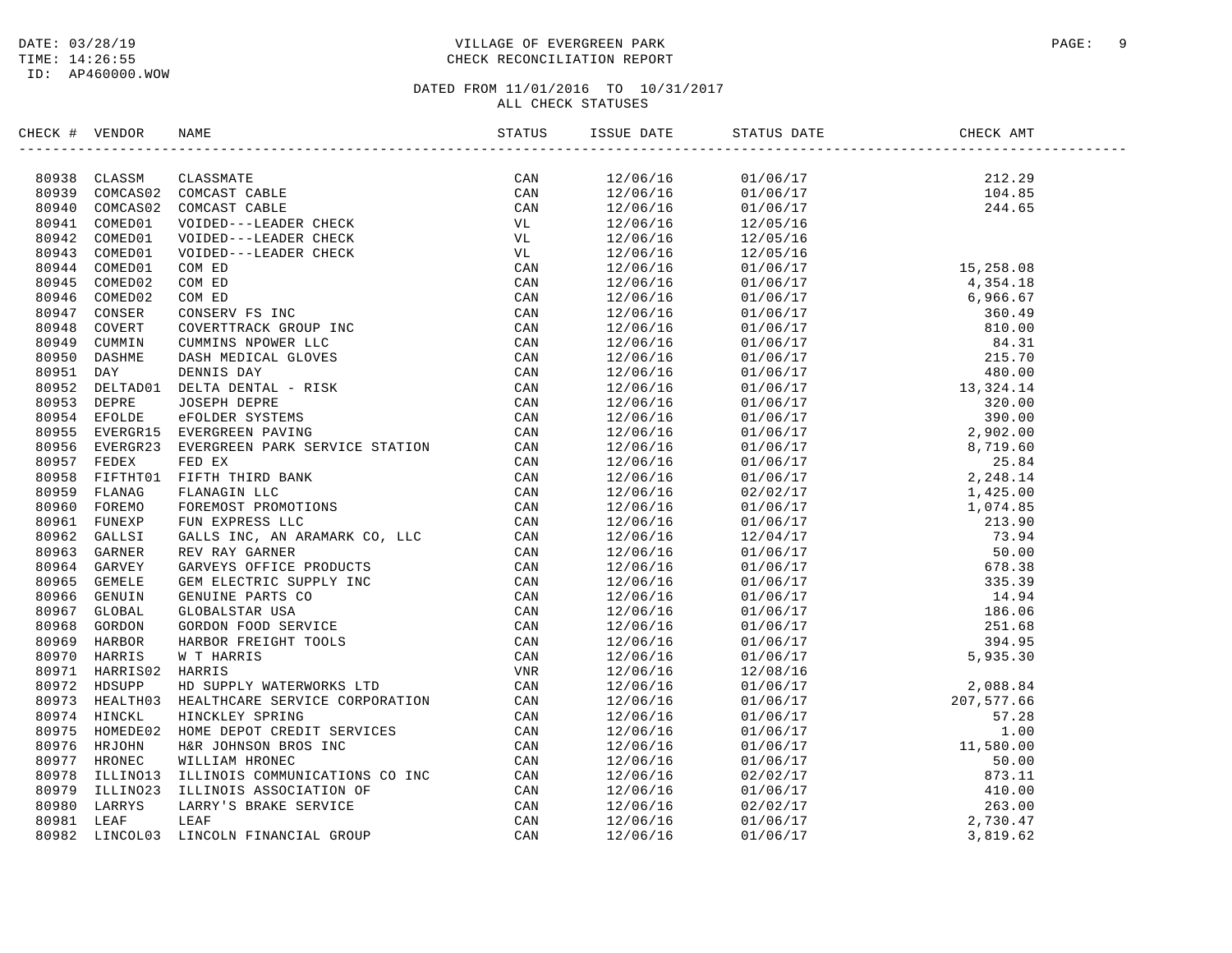# DATE: 03/28/19 PAGE: 10 TIME: 14:26:55 CHECK RECONCILIATION REPORT

| CHECK # VENDOR | NAME STATUS ISS                                                                                                                                                                                                               | ISSUE DATE | STATUS DATE | CHECK AMT |  |
|----------------|-------------------------------------------------------------------------------------------------------------------------------------------------------------------------------------------------------------------------------|------------|-------------|-----------|--|
|                | INCREASING MANUS IN A MUNICIPAL MERIDIA CONSUMER CAN SOURCE AND MANUS IN A MUNICIPAL MANUS IN A MUNICIPAL CONSUMER STRAIN AN ANNUS IN A MUNICIPAL CONSUMER STRAIN A MUNICIPAL CONSUMER CONSUMER A MUNICIPAL CONSUMER CONSUMER |            |             |           |  |
|                |                                                                                                                                                                                                                               |            |             |           |  |
|                |                                                                                                                                                                                                                               |            |             |           |  |
|                |                                                                                                                                                                                                                               |            |             |           |  |
|                |                                                                                                                                                                                                                               |            |             |           |  |
|                |                                                                                                                                                                                                                               |            |             |           |  |
|                |                                                                                                                                                                                                                               |            |             |           |  |
|                |                                                                                                                                                                                                                               |            |             |           |  |
|                |                                                                                                                                                                                                                               |            |             |           |  |
|                |                                                                                                                                                                                                                               |            |             |           |  |
|                |                                                                                                                                                                                                                               |            |             |           |  |
|                |                                                                                                                                                                                                                               |            |             |           |  |
|                |                                                                                                                                                                                                                               |            |             |           |  |
|                |                                                                                                                                                                                                                               |            |             |           |  |
|                |                                                                                                                                                                                                                               |            |             |           |  |
|                |                                                                                                                                                                                                                               |            |             |           |  |
|                |                                                                                                                                                                                                                               |            |             |           |  |
|                |                                                                                                                                                                                                                               |            |             |           |  |
|                |                                                                                                                                                                                                                               |            |             |           |  |
|                |                                                                                                                                                                                                                               |            |             |           |  |
|                |                                                                                                                                                                                                                               |            |             |           |  |
|                |                                                                                                                                                                                                                               |            |             |           |  |
|                |                                                                                                                                                                                                                               |            |             |           |  |
|                |                                                                                                                                                                                                                               |            |             |           |  |
|                |                                                                                                                                                                                                                               |            |             |           |  |
|                |                                                                                                                                                                                                                               |            |             |           |  |
|                |                                                                                                                                                                                                                               |            |             |           |  |
|                |                                                                                                                                                                                                                               |            |             |           |  |
|                |                                                                                                                                                                                                                               |            |             |           |  |
|                |                                                                                                                                                                                                                               |            |             |           |  |
|                |                                                                                                                                                                                                                               |            |             |           |  |
|                |                                                                                                                                                                                                                               |            |             |           |  |
|                |                                                                                                                                                                                                                               |            |             |           |  |
|                |                                                                                                                                                                                                                               |            |             |           |  |
|                |                                                                                                                                                                                                                               |            |             |           |  |
|                |                                                                                                                                                                                                                               |            |             |           |  |
|                |                                                                                                                                                                                                                               |            |             |           |  |
|                |                                                                                                                                                                                                                               |            |             |           |  |
|                |                                                                                                                                                                                                                               |            |             |           |  |
|                |                                                                                                                                                                                                                               |            |             |           |  |
|                |                                                                                                                                                                                                                               |            |             |           |  |
|                |                                                                                                                                                                                                                               |            |             |           |  |
|                |                                                                                                                                                                                                                               |            |             |           |  |
|                |                                                                                                                                                                                                                               |            |             |           |  |
|                |                                                                                                                                                                                                                               |            |             |           |  |
|                |                                                                                                                                                                                                                               |            |             |           |  |
|                |                                                                                                                                                                                                                               |            |             |           |  |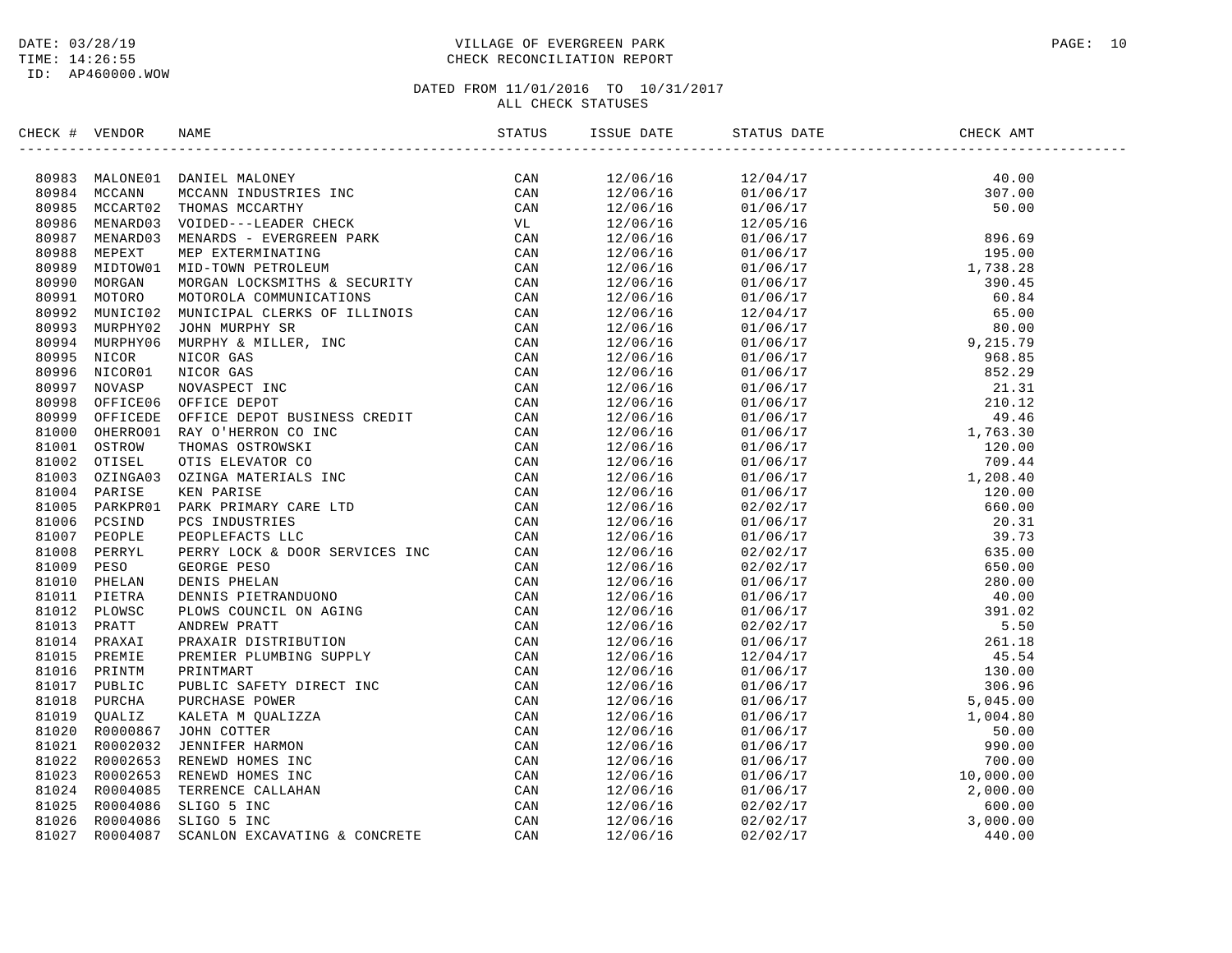# DATE: 03/28/19 PAGE: 11 TIME: 14:26:55 CHECK RECONCILIATION REPORT

| CHECK # VENDOR | NAME |     | ISSUE DATE | STATUS DATE | CHECK AMT                                                                                                                                                                                                                                                                                         |  |
|----------------|------|-----|------------|-------------|---------------------------------------------------------------------------------------------------------------------------------------------------------------------------------------------------------------------------------------------------------------------------------------------------|--|
|                |      | CAN | 12/06/16   |             | $\begin{tabular}{l c c c} $0.100\%$ & $0.10\%$ \\[-2mm] $0.2/02/17$ & $30.00\%$ \\[-2mm] $0.1/06/17$ & $20.00\%$ \\[-2mm] $0.1/06/17$ & $20.00\%$ \\[-2mm] $0.1/06/17$ & $50.00\%$ \\[-2mm] $0.1/06/17$ & $50.00\%$ \\[-2mm] $0.1/06/17$ & $26.80\%$ \\[-2mm] $0.1/06/17$ & $26.80\%$ \\[-2mm] $$ |  |
|                |      |     | 12/06/16   |             |                                                                                                                                                                                                                                                                                                   |  |
|                |      |     | 12/06/16   |             |                                                                                                                                                                                                                                                                                                   |  |
|                |      |     | 12/06/16   |             |                                                                                                                                                                                                                                                                                                   |  |
|                |      |     | 12/06/16   |             |                                                                                                                                                                                                                                                                                                   |  |
|                |      |     | 12/06/16   |             |                                                                                                                                                                                                                                                                                                   |  |
|                |      |     | 12/06/16   |             |                                                                                                                                                                                                                                                                                                   |  |
|                |      |     | 12/06/16   |             |                                                                                                                                                                                                                                                                                                   |  |
|                |      |     | 12/06/16   |             |                                                                                                                                                                                                                                                                                                   |  |
|                |      |     | 12/06/16   |             |                                                                                                                                                                                                                                                                                                   |  |
|                |      |     | 12/06/16   |             |                                                                                                                                                                                                                                                                                                   |  |
|                |      |     |            |             |                                                                                                                                                                                                                                                                                                   |  |
|                |      |     | 12/06/16   |             |                                                                                                                                                                                                                                                                                                   |  |
|                |      |     | 12/06/16   |             |                                                                                                                                                                                                                                                                                                   |  |
|                |      |     | 12/06/16   |             |                                                                                                                                                                                                                                                                                                   |  |
|                |      |     | 12/06/16   |             |                                                                                                                                                                                                                                                                                                   |  |
|                |      |     | 12/06/16   |             |                                                                                                                                                                                                                                                                                                   |  |
|                |      |     | 12/06/16   |             |                                                                                                                                                                                                                                                                                                   |  |
|                |      |     | 12/06/16   |             |                                                                                                                                                                                                                                                                                                   |  |
|                |      |     | 12/06/16   |             |                                                                                                                                                                                                                                                                                                   |  |
|                |      |     | 12/06/16   |             |                                                                                                                                                                                                                                                                                                   |  |
|                |      |     | 12/06/16   |             |                                                                                                                                                                                                                                                                                                   |  |
|                |      |     | 12/06/16   |             |                                                                                                                                                                                                                                                                                                   |  |
|                |      |     | 12/06/16   |             |                                                                                                                                                                                                                                                                                                   |  |
|                |      |     | 12/06/16   |             |                                                                                                                                                                                                                                                                                                   |  |
|                |      |     | 12/06/16   |             |                                                                                                                                                                                                                                                                                                   |  |
|                |      |     | 12/06/16   |             |                                                                                                                                                                                                                                                                                                   |  |
|                |      |     | 12/06/16   |             |                                                                                                                                                                                                                                                                                                   |  |
|                |      |     | 12/06/16   |             |                                                                                                                                                                                                                                                                                                   |  |
|                |      |     | 12/06/16   |             |                                                                                                                                                                                                                                                                                                   |  |
|                |      |     | 12/06/16   |             |                                                                                                                                                                                                                                                                                                   |  |
|                |      |     | 12/06/16   |             |                                                                                                                                                                                                                                                                                                   |  |
|                |      |     | 12/06/16   |             |                                                                                                                                                                                                                                                                                                   |  |
|                |      |     | 12/06/16   |             |                                                                                                                                                                                                                                                                                                   |  |
|                |      |     | 12/06/16   |             |                                                                                                                                                                                                                                                                                                   |  |
|                |      |     | 12/06/16   |             |                                                                                                                                                                                                                                                                                                   |  |
|                |      |     | 12/07/16   |             |                                                                                                                                                                                                                                                                                                   |  |
|                |      |     | 12/07/16   |             |                                                                                                                                                                                                                                                                                                   |  |
|                |      |     | 12/08/16   |             |                                                                                                                                                                                                                                                                                                   |  |
|                |      |     | 12/08/16   |             |                                                                                                                                                                                                                                                                                                   |  |
|                |      |     | 12/13/16   |             |                                                                                                                                                                                                                                                                                                   |  |
|                |      |     | 12/13/16   |             |                                                                                                                                                                                                                                                                                                   |  |
|                |      |     | 12/13/16   |             |                                                                                                                                                                                                                                                                                                   |  |
|                |      |     | 12/13/16   |             |                                                                                                                                                                                                                                                                                                   |  |
|                |      |     | 12/13/16   |             |                                                                                                                                                                                                                                                                                                   |  |
|                |      |     | 12/13/16   |             |                                                                                                                                                                                                                                                                                                   |  |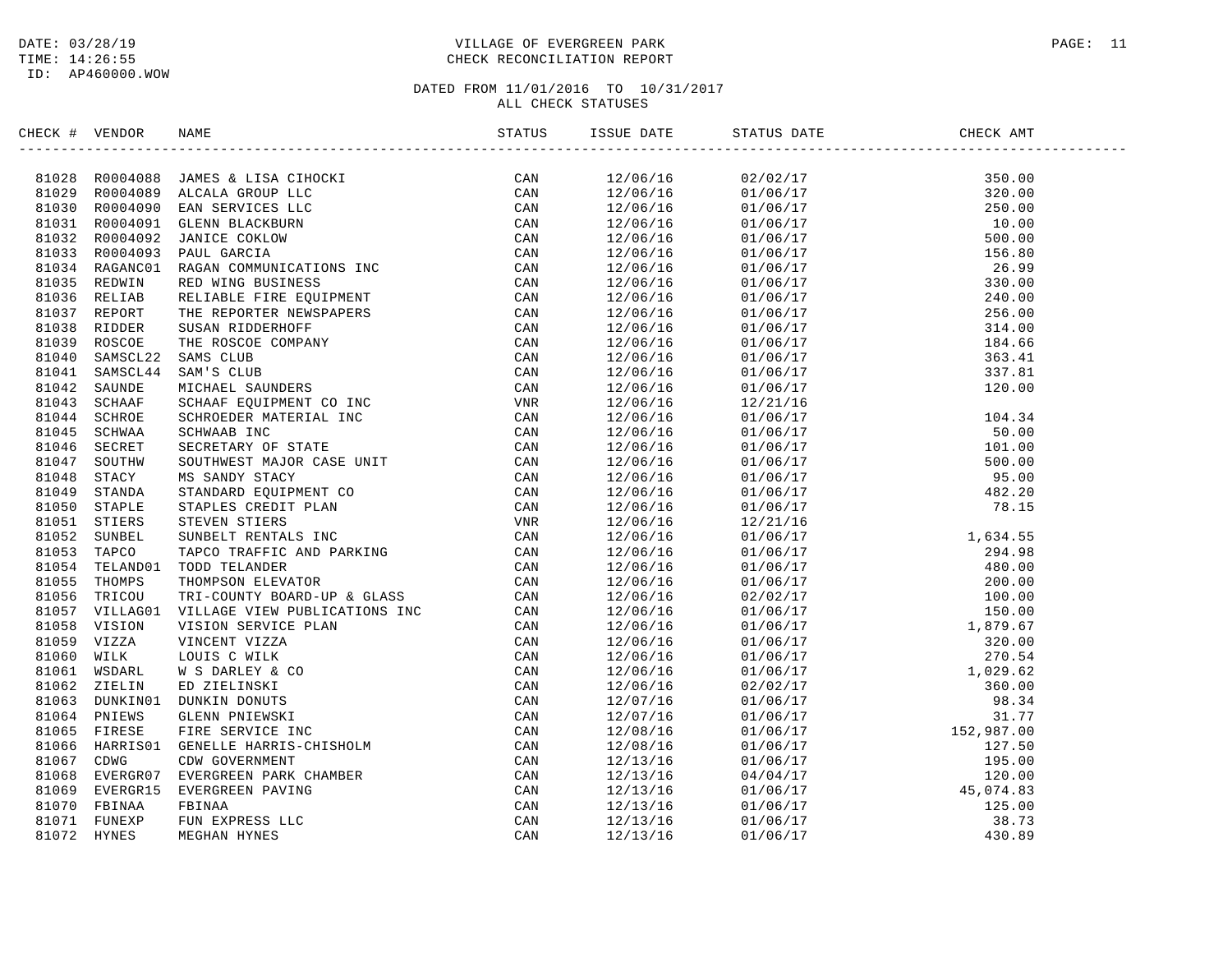# DATE: 03/28/19 PAGE: 12 TIME: 14:26:55 CHECK RECONCILIATION REPORT

| CHECK #        | VENDOR        | <b>NAME</b>                                                                                                                                                                                                                                          | STATUS | ISSUE DATE | STATUS DATE                                                 | CHECK AMT                                                                                                                                                                                                                                                                                |
|----------------|---------------|------------------------------------------------------------------------------------------------------------------------------------------------------------------------------------------------------------------------------------------------------|--------|------------|-------------------------------------------------------------|------------------------------------------------------------------------------------------------------------------------------------------------------------------------------------------------------------------------------------------------------------------------------------------|
|                | 81073 JANULI  | JOHN JANULIS<br>NORTHERN SAFETY CO INC<br>PLANET FITNESS<br>SCANLON EXCAVATING & CONCRETE                                                                                                                                                            | CAN    | 12/13/16   |                                                             | 100.00                                                                                                                                                                                                                                                                                   |
| 81074          | NORTHE01      |                                                                                                                                                                                                                                                      | CAN    | 12/13/16   | $01/06/17$<br>$01/06/17$<br>$02/02/17$<br>$02/02/17$<br>$2$ | 104.23                                                                                                                                                                                                                                                                                   |
| 81075          | PLANET        |                                                                                                                                                                                                                                                      | CAN    | 12/13/16   |                                                             | 350.00                                                                                                                                                                                                                                                                                   |
| 81076          | R0004087      |                                                                                                                                                                                                                                                      | CAN    | 12/13/16   |                                                             |                                                                                                                                                                                                                                                                                          |
| 81077          | R0004094      |                                                                                                                                                                                                                                                      | CAN    | 12/13/16   |                                                             |                                                                                                                                                                                                                                                                                          |
| 81078          | SECRET        |                                                                                                                                                                                                                                                      | CAN    | 12/13/16   |                                                             |                                                                                                                                                                                                                                                                                          |
| 81079          | WRIGHT01      |                                                                                                                                                                                                                                                      | CAN    | 12/13/16   |                                                             |                                                                                                                                                                                                                                                                                          |
| 81080          | <b>BENDER</b> |                                                                                                                                                                                                                                                      | CAN    | 12/15/16   |                                                             |                                                                                                                                                                                                                                                                                          |
| 81081          | CAINKA        |                                                                                                                                                                                                                                                      | CAN    | 12/15/16   |                                                             |                                                                                                                                                                                                                                                                                          |
| 81082          | CAVATO01      |                                                                                                                                                                                                                                                      | CAN    | 12/15/16   |                                                             |                                                                                                                                                                                                                                                                                          |
| 81083          | CERICO01      |                                                                                                                                                                                                                                                      | CAN    | 12/15/16   |                                                             |                                                                                                                                                                                                                                                                                          |
|                | 81084 ENGEL   |                                                                                                                                                                                                                                                      | CAN    | 12/15/16   |                                                             |                                                                                                                                                                                                                                                                                          |
| 81085          | ERICKS        |                                                                                                                                                                                                                                                      | CAN    | 12/15/16   |                                                             |                                                                                                                                                                                                                                                                                          |
| 81086          |               |                                                                                                                                                                                                                                                      |        |            |                                                             |                                                                                                                                                                                                                                                                                          |
|                | GREEN         |                                                                                                                                                                                                                                                      | CAN    | 12/15/16   |                                                             |                                                                                                                                                                                                                                                                                          |
| 81087          | JARZEN        |                                                                                                                                                                                                                                                      | CAN    | 12/15/16   |                                                             |                                                                                                                                                                                                                                                                                          |
| 81088<br>81089 | JOHNSO        |                                                                                                                                                                                                                                                      | CAN    | 12/15/16   |                                                             |                                                                                                                                                                                                                                                                                          |
|                | LAZINE        |                                                                                                                                                                                                                                                      | CAN    | 12/15/16   |                                                             |                                                                                                                                                                                                                                                                                          |
| 81090          | MCCANN03      |                                                                                                                                                                                                                                                      | CAN    | 12/15/16   |                                                             |                                                                                                                                                                                                                                                                                          |
| 81091          | PEREZ         |                                                                                                                                                                                                                                                      | CAN    | 12/15/16   |                                                             |                                                                                                                                                                                                                                                                                          |
| 81092 RICH     |               |                                                                                                                                                                                                                                                      | CAN    | 12/15/16   |                                                             |                                                                                                                                                                                                                                                                                          |
| 81093          | SEIFRI        |                                                                                                                                                                                                                                                      | CAN    | 12/15/16   |                                                             |                                                                                                                                                                                                                                                                                          |
| 81094          | SIGNOR        |                                                                                                                                                                                                                                                      | CAN    | 12/15/16   |                                                             |                                                                                                                                                                                                                                                                                          |
| 81095          | SMILEY        |                                                                                                                                                                                                                                                      | CAN    | 12/15/16   |                                                             |                                                                                                                                                                                                                                                                                          |
| 81096          | vos           |                                                                                                                                                                                                                                                      | CAN    | 12/15/16   |                                                             |                                                                                                                                                                                                                                                                                          |
| 81097          | YEAMAN        |                                                                                                                                                                                                                                                      | CAN    | 12/15/16   |                                                             |                                                                                                                                                                                                                                                                                          |
| 81098          | YOUNGT        |                                                                                                                                                                                                                                                      | CAN    | 12/15/16   |                                                             |                                                                                                                                                                                                                                                                                          |
| 81099          | SECURI        |                                                                                                                                                                                                                                                      | CAN    | 12/15/16   |                                                             |                                                                                                                                                                                                                                                                                          |
| 81100          | ADMIRA        |                                                                                                                                                                                                                                                      | CAN    | 12/20/16   |                                                             |                                                                                                                                                                                                                                                                                          |
| 81101          | AFTERM        |                                                                                                                                                                                                                                                      | CAN    | 12/20/16   |                                                             |                                                                                                                                                                                                                                                                                          |
|                | 81102 ALBERT  |                                                                                                                                                                                                                                                      | CAN    | 12/20/16   |                                                             |                                                                                                                                                                                                                                                                                          |
| 81103          | ALSIPL01      |                                                                                                                                                                                                                                                      | CAN    | 12/20/16   |                                                             |                                                                                                                                                                                                                                                                                          |
| 81104          | AMERIG        |                                                                                                                                                                                                                                                      | CAN    | 12/20/16   |                                                             |                                                                                                                                                                                                                                                                                          |
| 81105          | ANIMAL        |                                                                                                                                                                                                                                                      | CAN    | 12/20/16   |                                                             |                                                                                                                                                                                                                                                                                          |
| 81106          | ARCONC        |                                                                                                                                                                                                                                                      | CAN    | 12/20/16   |                                                             |                                                                                                                                                                                                                                                                                          |
| 81107          | AVALON        |                                                                                                                                                                                                                                                      | CAN    | 12/20/16   |                                                             |                                                                                                                                                                                                                                                                                          |
| 81108          | BEVERL02      |                                                                                                                                                                                                                                                      | CAN    | 12/20/16   |                                                             |                                                                                                                                                                                                                                                                                          |
| 81109          | <b>BEYOND</b> |                                                                                                                                                                                                                                                      | CAN    | 12/20/16   |                                                             |                                                                                                                                                                                                                                                                                          |
| 81110          | <b>BIOTRO</b> |                                                                                                                                                                                                                                                      | CAN    | 12/20/16   |                                                             |                                                                                                                                                                                                                                                                                          |
| 81111          | BRENNA        |                                                                                                                                                                                                                                                      | VL     | 12/20/16   |                                                             |                                                                                                                                                                                                                                                                                          |
| 81112          | <b>BRENNA</b> | PLANET FITNESS<br>ECANDON EXCAVATING & CONCRETE<br>SCANDON EXCAVATING & CONCRETE<br>ROBERT MALONE<br>SECRETARY OF STATE<br>GIARMAINE WIGHT<br>JOHN BENDER<br>JOHN BENDER<br>MICHELLE PREZ<br>XIM CHARICAL ENGEL<br>MICHELLE PREZ<br>XIM CHARICAL ENG | CAN    | 12/20/16   |                                                             | $\begin{array}{cccc} 0.1/0.6/17 \\ 0.2/0.2/17 \\ 0.2/0.2/17 \\ 0.1/0.6/17 \\ 0.2/0.2/17 \\ 0.1/0.6/17 \\ 0.2/0.2/17 \\ 0.0/17 \\ 0.0/17 \\ 0.0/17 \\ 0.0/17 \\ 0.0/17 \\ 0.0/17 \\ 0.0/17 \\ 0.0/17 \\ 0.0/17 \\ 0.0/17 \\ 0.0/17 \\ 0.0/17 \\ 0.0/17 \\ 0.0/17 \\ 0.0/17 \\ 0.0/17 \\ $ |
| 81113          | BRETTE        |                                                                                                                                                                                                                                                      | CAN    | 12/20/16   |                                                             |                                                                                                                                                                                                                                                                                          |
| 81114          | CARQUE        |                                                                                                                                                                                                                                                      | CAN    | 12/20/16   |                                                             |                                                                                                                                                                                                                                                                                          |
| 81115          | CASSID        |                                                                                                                                                                                                                                                      | CAN    | 12/20/16   |                                                             |                                                                                                                                                                                                                                                                                          |
| 81116          | CDWG          |                                                                                                                                                                                                                                                      | CAN    | 12/20/16   | 02/02/17                                                    | 1,710.00                                                                                                                                                                                                                                                                                 |
| 81117          | CENTRA01      |                                                                                                                                                                                                                                                      | CAN    | 12/20/16   | 02/02/17                                                    | 141.60                                                                                                                                                                                                                                                                                   |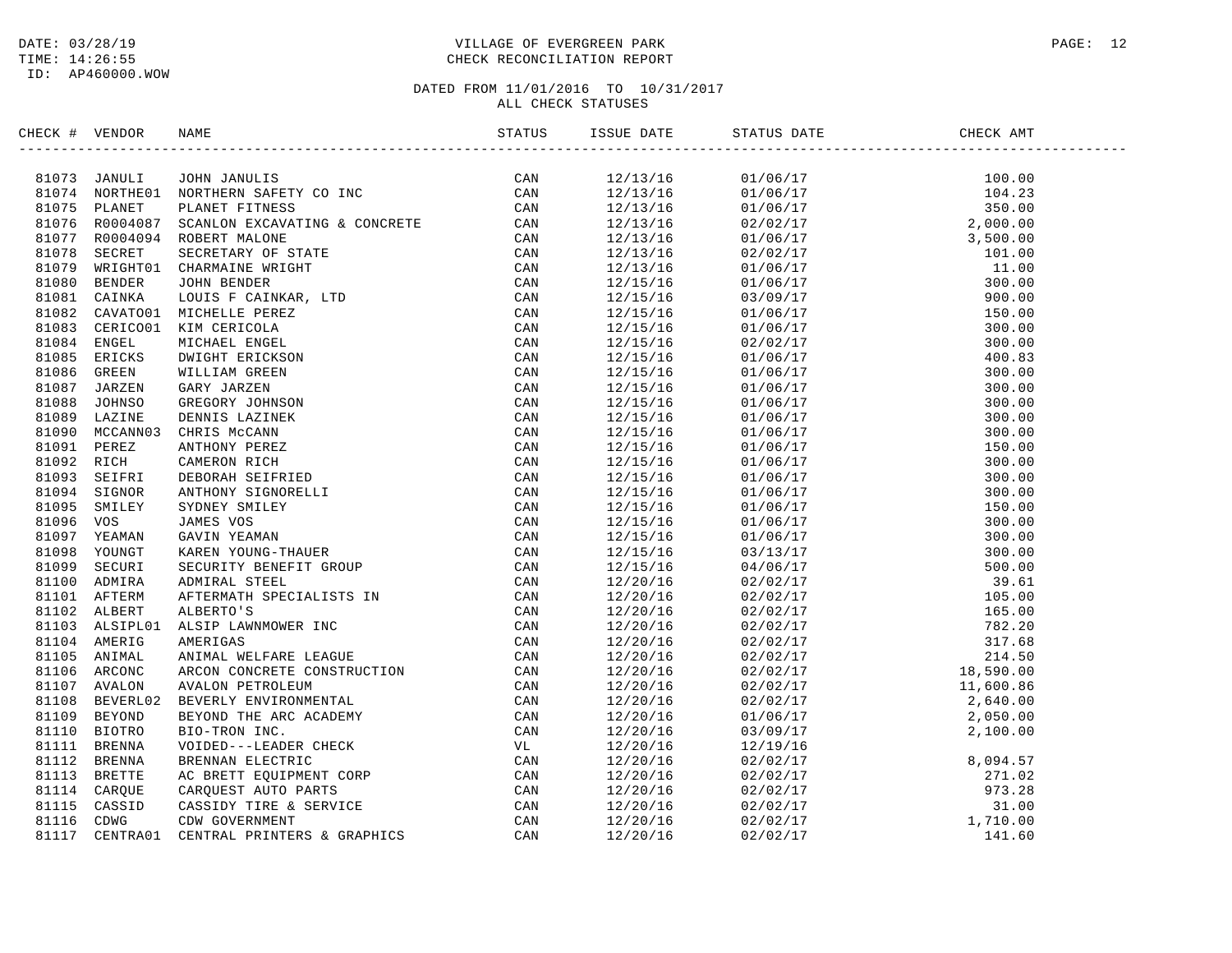# DATE: 03/28/19 PAGE: 13 TIME: 14:26:55 CHECK RECONCILIATION REPORT

| CHECK # VENDOR |                                                                                                                                                                                                                              | ISSUE DATE | STATUS DATE | CHECK AMT |  |
|----------------|------------------------------------------------------------------------------------------------------------------------------------------------------------------------------------------------------------------------------|------------|-------------|-----------|--|
|                | ERIC<br>F VENDOR RANE (1977 CENTRAL PARTS WARRIOGE CAN MARINA CHILIBACTION CONTRAL PARTS AND CLOUD CAN SILL CHIRAL CHIRACTION CONTRAL CHIRACTION CAN SILL CHIRACTION CONTRAL CHIRACTION CAN SILL CHIRACTION CAN SILL CHIRACT |            |             |           |  |
|                |                                                                                                                                                                                                                              |            |             |           |  |
|                |                                                                                                                                                                                                                              |            |             |           |  |
|                |                                                                                                                                                                                                                              |            |             |           |  |
|                |                                                                                                                                                                                                                              |            |             |           |  |
|                |                                                                                                                                                                                                                              |            |             |           |  |
|                |                                                                                                                                                                                                                              |            |             |           |  |
|                |                                                                                                                                                                                                                              |            |             |           |  |
|                |                                                                                                                                                                                                                              |            |             |           |  |
|                |                                                                                                                                                                                                                              |            |             |           |  |
|                |                                                                                                                                                                                                                              |            |             |           |  |
|                |                                                                                                                                                                                                                              |            |             |           |  |
|                |                                                                                                                                                                                                                              |            |             |           |  |
|                |                                                                                                                                                                                                                              |            |             |           |  |
|                |                                                                                                                                                                                                                              |            |             |           |  |
|                |                                                                                                                                                                                                                              |            |             |           |  |
|                |                                                                                                                                                                                                                              |            |             |           |  |
|                |                                                                                                                                                                                                                              |            |             |           |  |
|                |                                                                                                                                                                                                                              |            |             |           |  |
|                |                                                                                                                                                                                                                              |            |             |           |  |
|                |                                                                                                                                                                                                                              |            |             |           |  |
|                |                                                                                                                                                                                                                              |            |             |           |  |
|                |                                                                                                                                                                                                                              |            |             |           |  |
|                |                                                                                                                                                                                                                              |            |             |           |  |
|                |                                                                                                                                                                                                                              |            |             |           |  |
|                |                                                                                                                                                                                                                              |            |             |           |  |
|                |                                                                                                                                                                                                                              |            |             |           |  |
|                |                                                                                                                                                                                                                              |            |             |           |  |
|                |                                                                                                                                                                                                                              |            |             |           |  |
|                |                                                                                                                                                                                                                              |            |             |           |  |
|                |                                                                                                                                                                                                                              |            |             |           |  |
|                |                                                                                                                                                                                                                              |            |             |           |  |
|                |                                                                                                                                                                                                                              |            |             |           |  |
|                |                                                                                                                                                                                                                              |            |             |           |  |
|                |                                                                                                                                                                                                                              |            |             |           |  |
|                |                                                                                                                                                                                                                              |            |             |           |  |
|                |                                                                                                                                                                                                                              |            |             |           |  |
|                |                                                                                                                                                                                                                              |            |             |           |  |
|                |                                                                                                                                                                                                                              |            |             |           |  |
|                |                                                                                                                                                                                                                              |            |             |           |  |
|                |                                                                                                                                                                                                                              |            |             |           |  |
|                |                                                                                                                                                                                                                              |            |             |           |  |
|                |                                                                                                                                                                                                                              |            |             |           |  |
|                |                                                                                                                                                                                                                              |            |             |           |  |
|                |                                                                                                                                                                                                                              |            |             |           |  |
|                |                                                                                                                                                                                                                              |            |             |           |  |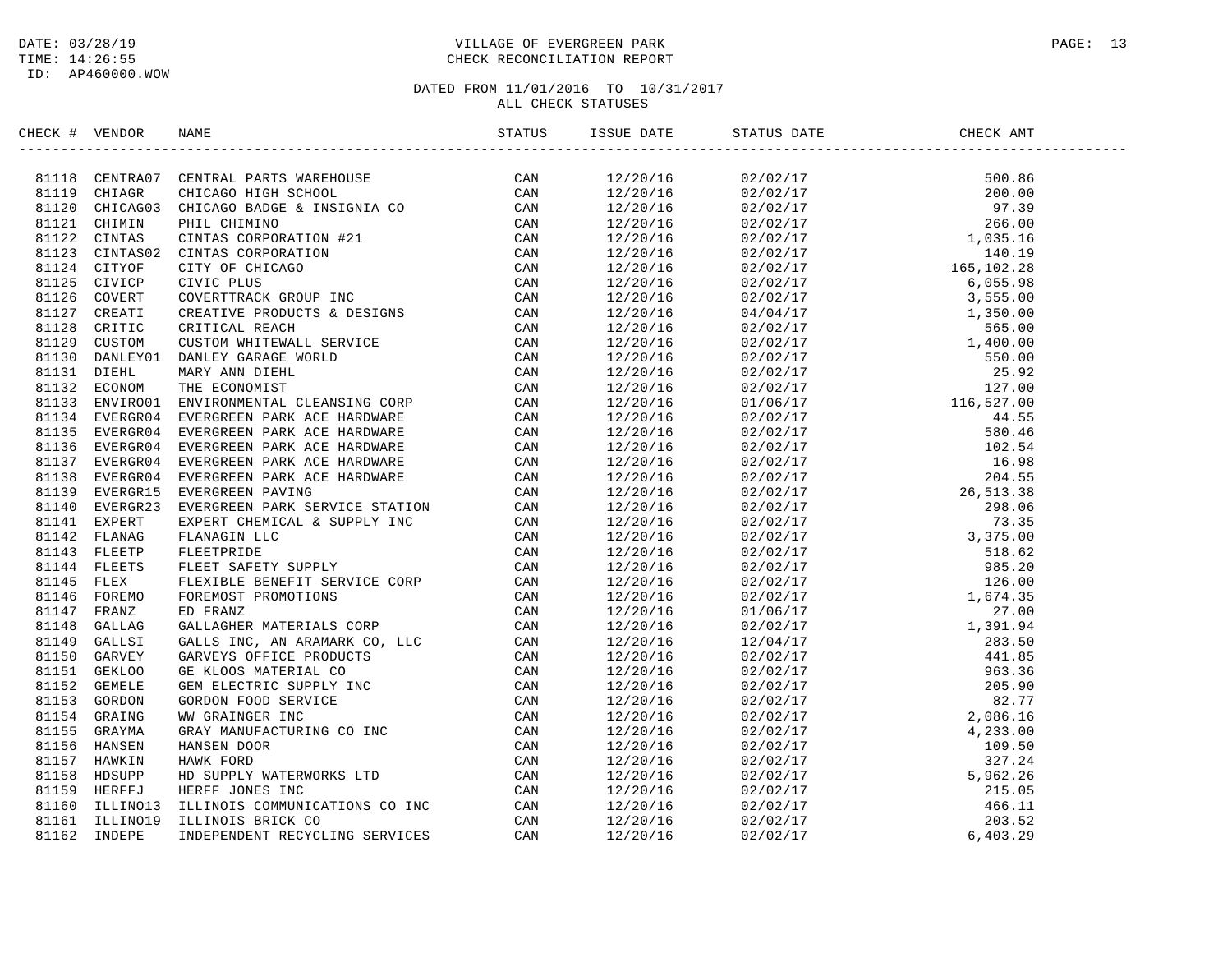ID: AP460000.WOW

### DATE: 03/28/19 PAGE: 14 TIME: 14:26:55 CHECK RECONCILIATION REPORT

| CHECK # VENDOR |  |  |  |  |
|----------------|--|--|--|--|
|                |  |  |  |  |
|                |  |  |  |  |
|                |  |  |  |  |
|                |  |  |  |  |
|                |  |  |  |  |
|                |  |  |  |  |
|                |  |  |  |  |
|                |  |  |  |  |
|                |  |  |  |  |
|                |  |  |  |  |
|                |  |  |  |  |
|                |  |  |  |  |
|                |  |  |  |  |
|                |  |  |  |  |
|                |  |  |  |  |
|                |  |  |  |  |
|                |  |  |  |  |
|                |  |  |  |  |
|                |  |  |  |  |
|                |  |  |  |  |
|                |  |  |  |  |
|                |  |  |  |  |
|                |  |  |  |  |
|                |  |  |  |  |
|                |  |  |  |  |
|                |  |  |  |  |
|                |  |  |  |  |
|                |  |  |  |  |
|                |  |  |  |  |
|                |  |  |  |  |
|                |  |  |  |  |
|                |  |  |  |  |
|                |  |  |  |  |
|                |  |  |  |  |
|                |  |  |  |  |
|                |  |  |  |  |
|                |  |  |  |  |
|                |  |  |  |  |
|                |  |  |  |  |
|                |  |  |  |  |
|                |  |  |  |  |
|                |  |  |  |  |
|                |  |  |  |  |
|                |  |  |  |  |
|                |  |  |  |  |
|                |  |  |  |  |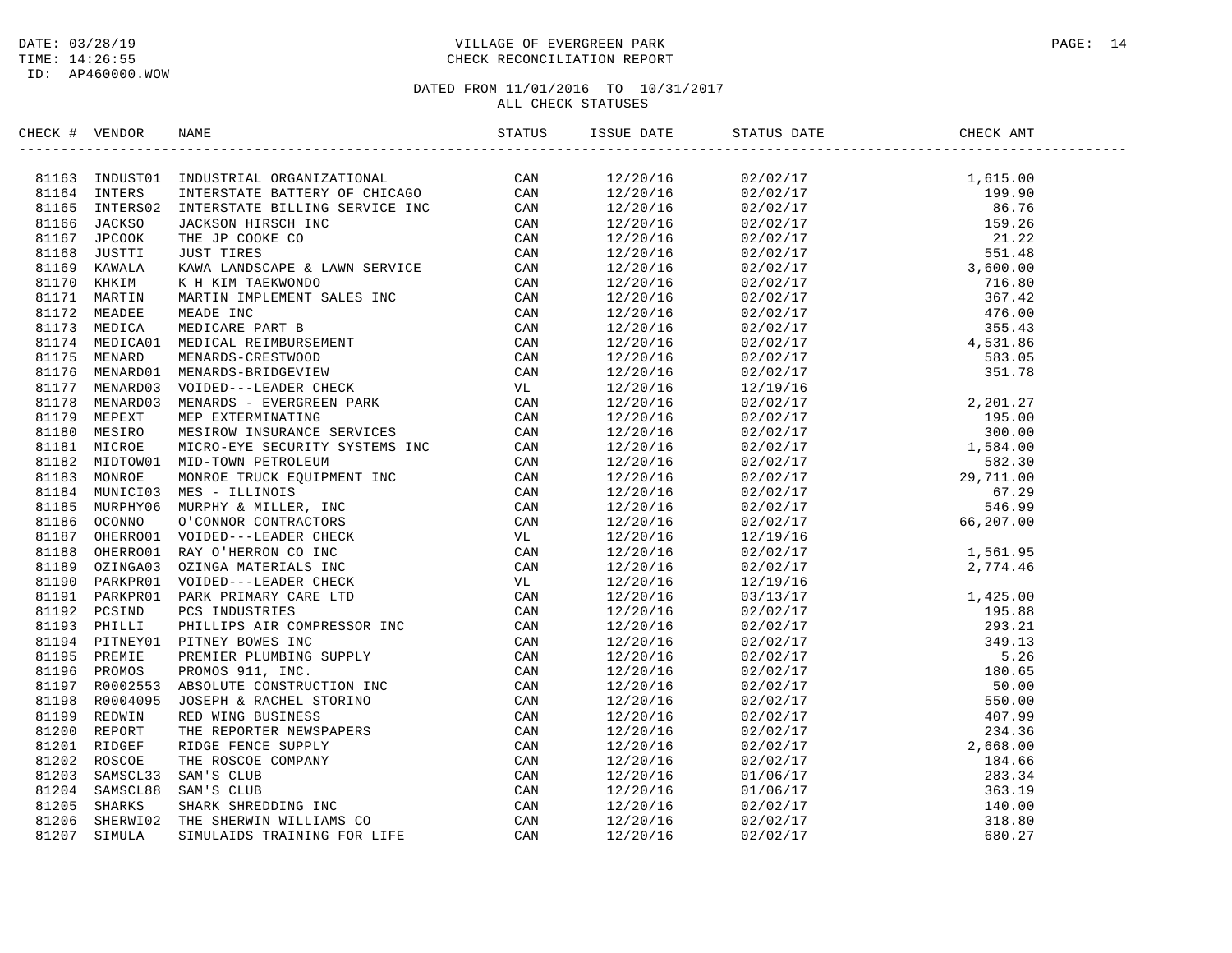### DATE: 03/28/19 PAGE: 15 TIME: 14:26:55 CHECK RECONCILIATION REPORT

| CHECK # VENDOR | NAME                                                                                                                                                                                                                                                                                                                                                                        | ISSUE DATE | STATUS DATE | CHECK AMT |  |
|----------------|-----------------------------------------------------------------------------------------------------------------------------------------------------------------------------------------------------------------------------------------------------------------------------------------------------------------------------------------------------------------------------|------------|-------------|-----------|--|
|                | $\begin{tabular}{cccccccc} $\mathbf{0.0006} & $\mathbf{0.0007} & $\mathbf{0.0008} & $\mathbf{0.0008} & $\mathbf{0.0008} & $\mathbf{0.0008} & $\mathbf{0.0008} & $\mathbf{0.0008} & $\mathbf{0.0008} & $\mathbf{0.0008} & $\mathbf{0.0008} & $\mathbf{0.0008} & $\mathbf{0.0008} & $\mathbf{0.0008} & $\mathbf{0.0008} & $\mathbf{0.0008} & $\mathbf{0.0008} & $\mathbf{0.0$ |            |             |           |  |
|                |                                                                                                                                                                                                                                                                                                                                                                             |            |             |           |  |
|                |                                                                                                                                                                                                                                                                                                                                                                             |            |             |           |  |
|                |                                                                                                                                                                                                                                                                                                                                                                             |            |             |           |  |
|                |                                                                                                                                                                                                                                                                                                                                                                             |            |             |           |  |
|                |                                                                                                                                                                                                                                                                                                                                                                             |            |             |           |  |
|                |                                                                                                                                                                                                                                                                                                                                                                             |            |             |           |  |
|                |                                                                                                                                                                                                                                                                                                                                                                             |            |             |           |  |
|                |                                                                                                                                                                                                                                                                                                                                                                             |            |             |           |  |
|                |                                                                                                                                                                                                                                                                                                                                                                             |            |             |           |  |
|                |                                                                                                                                                                                                                                                                                                                                                                             |            |             |           |  |
|                |                                                                                                                                                                                                                                                                                                                                                                             |            |             |           |  |
|                |                                                                                                                                                                                                                                                                                                                                                                             |            |             |           |  |
|                |                                                                                                                                                                                                                                                                                                                                                                             |            |             |           |  |
|                |                                                                                                                                                                                                                                                                                                                                                                             |            |             |           |  |
|                |                                                                                                                                                                                                                                                                                                                                                                             |            |             |           |  |
|                |                                                                                                                                                                                                                                                                                                                                                                             |            |             |           |  |
|                |                                                                                                                                                                                                                                                                                                                                                                             |            |             |           |  |
|                |                                                                                                                                                                                                                                                                                                                                                                             |            |             |           |  |
|                |                                                                                                                                                                                                                                                                                                                                                                             |            |             |           |  |
|                |                                                                                                                                                                                                                                                                                                                                                                             |            |             |           |  |
|                |                                                                                                                                                                                                                                                                                                                                                                             |            |             |           |  |
|                |                                                                                                                                                                                                                                                                                                                                                                             |            |             |           |  |
|                |                                                                                                                                                                                                                                                                                                                                                                             |            |             |           |  |
|                |                                                                                                                                                                                                                                                                                                                                                                             |            |             |           |  |
|                |                                                                                                                                                                                                                                                                                                                                                                             |            |             |           |  |
|                |                                                                                                                                                                                                                                                                                                                                                                             |            |             |           |  |
|                |                                                                                                                                                                                                                                                                                                                                                                             |            |             |           |  |
|                |                                                                                                                                                                                                                                                                                                                                                                             |            |             |           |  |
|                |                                                                                                                                                                                                                                                                                                                                                                             |            |             |           |  |
|                |                                                                                                                                                                                                                                                                                                                                                                             |            |             |           |  |
|                |                                                                                                                                                                                                                                                                                                                                                                             |            |             |           |  |
|                |                                                                                                                                                                                                                                                                                                                                                                             |            |             |           |  |
|                |                                                                                                                                                                                                                                                                                                                                                                             |            |             |           |  |
|                |                                                                                                                                                                                                                                                                                                                                                                             |            |             |           |  |
|                |                                                                                                                                                                                                                                                                                                                                                                             |            |             |           |  |
|                |                                                                                                                                                                                                                                                                                                                                                                             |            |             |           |  |
|                |                                                                                                                                                                                                                                                                                                                                                                             |            |             |           |  |
|                |                                                                                                                                                                                                                                                                                                                                                                             |            |             |           |  |
|                |                                                                                                                                                                                                                                                                                                                                                                             |            |             |           |  |
|                |                                                                                                                                                                                                                                                                                                                                                                             |            |             |           |  |
|                |                                                                                                                                                                                                                                                                                                                                                                             |            |             |           |  |
|                |                                                                                                                                                                                                                                                                                                                                                                             |            |             |           |  |
|                |                                                                                                                                                                                                                                                                                                                                                                             |            |             |           |  |
|                |                                                                                                                                                                                                                                                                                                                                                                             |            |             |           |  |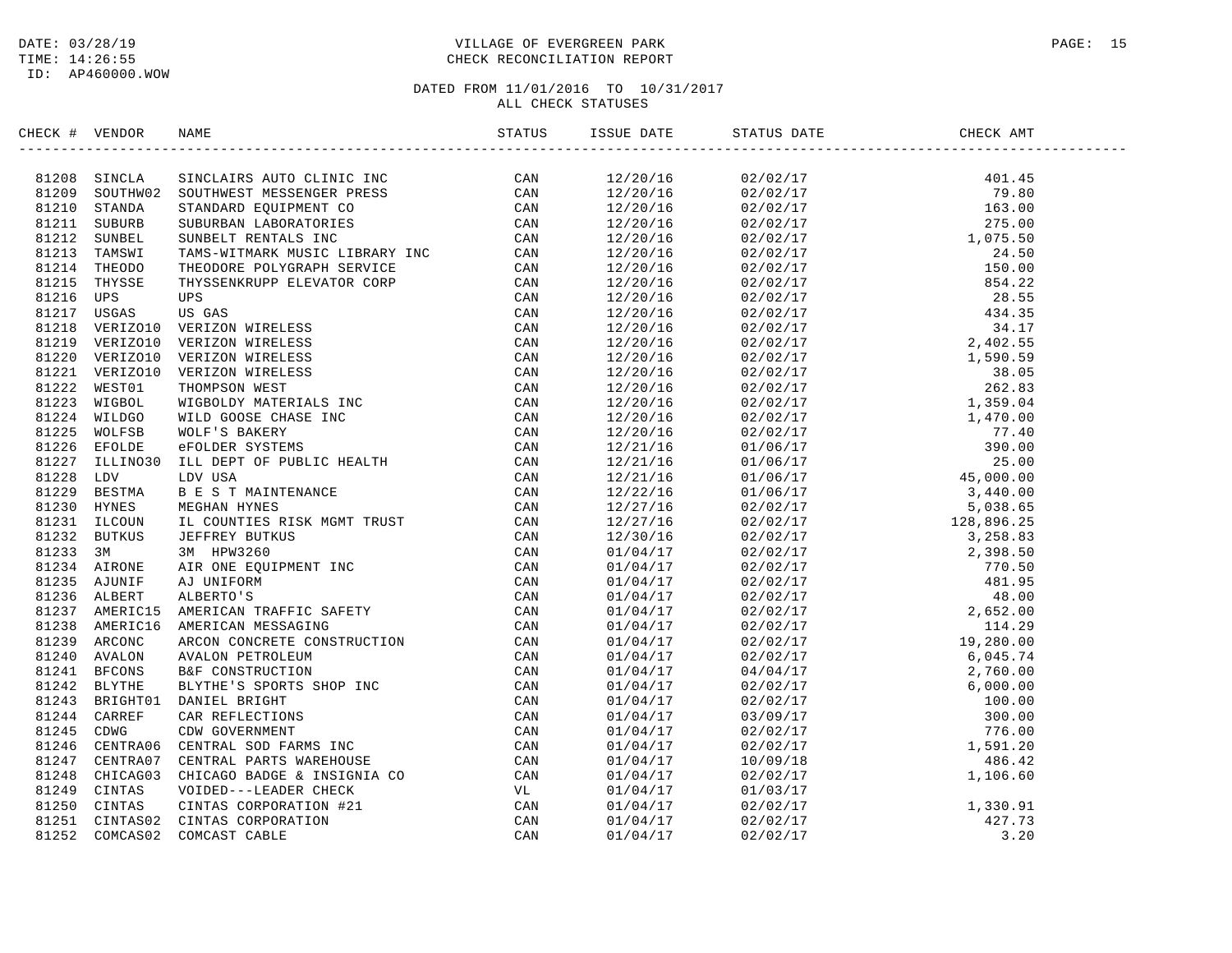# DATE: 03/28/19 PAGE: 16 TIME: 14:26:55 CHECK RECONCILIATION REPORT

| CHECK # VENDOR | NAME                                                                                                                                                                                                                                                                                                                                                                                                                                 | ISSUE DATE | STATUS DATE | CHECK AMT |  |
|----------------|--------------------------------------------------------------------------------------------------------------------------------------------------------------------------------------------------------------------------------------------------------------------------------------------------------------------------------------------------------------------------------------------------------------------------------------|------------|-------------|-----------|--|
|                | $\begin{tabular}{cccccccc} \textbf{11} & \textbf{1} & \textbf{0} & \textbf{0} & \textbf{0} & \textbf{0} & \textbf{0} & \textbf{0} & \textbf{0} & \textbf{0} & \textbf{0} \\ \textbf{2} & \textbf{2} & \textbf{0} & \textbf{0} & \textbf{0} & \textbf{0} & \textbf{0} & \textbf{0} & \textbf{0} & \textbf{0} & \textbf{0} \\ \textbf{3} & \textbf{1} & \textbf{2} & \textbf{0} & \textbf{0} & \textbf{0} & \textbf{0} & \textbf{0} &$ |            |             |           |  |
|                |                                                                                                                                                                                                                                                                                                                                                                                                                                      |            |             |           |  |
|                |                                                                                                                                                                                                                                                                                                                                                                                                                                      |            |             |           |  |
|                |                                                                                                                                                                                                                                                                                                                                                                                                                                      |            |             |           |  |
|                |                                                                                                                                                                                                                                                                                                                                                                                                                                      |            |             |           |  |
|                |                                                                                                                                                                                                                                                                                                                                                                                                                                      |            |             |           |  |
|                |                                                                                                                                                                                                                                                                                                                                                                                                                                      |            |             |           |  |
|                |                                                                                                                                                                                                                                                                                                                                                                                                                                      |            |             |           |  |
|                |                                                                                                                                                                                                                                                                                                                                                                                                                                      |            |             |           |  |
|                |                                                                                                                                                                                                                                                                                                                                                                                                                                      |            |             |           |  |
|                |                                                                                                                                                                                                                                                                                                                                                                                                                                      |            |             |           |  |
|                |                                                                                                                                                                                                                                                                                                                                                                                                                                      |            |             |           |  |
|                |                                                                                                                                                                                                                                                                                                                                                                                                                                      |            |             |           |  |
|                |                                                                                                                                                                                                                                                                                                                                                                                                                                      |            |             |           |  |
|                |                                                                                                                                                                                                                                                                                                                                                                                                                                      |            |             |           |  |
|                |                                                                                                                                                                                                                                                                                                                                                                                                                                      |            |             |           |  |
|                |                                                                                                                                                                                                                                                                                                                                                                                                                                      |            |             |           |  |
|                |                                                                                                                                                                                                                                                                                                                                                                                                                                      |            |             |           |  |
|                |                                                                                                                                                                                                                                                                                                                                                                                                                                      |            |             |           |  |
|                |                                                                                                                                                                                                                                                                                                                                                                                                                                      |            |             |           |  |
|                |                                                                                                                                                                                                                                                                                                                                                                                                                                      |            |             |           |  |
|                |                                                                                                                                                                                                                                                                                                                                                                                                                                      |            |             |           |  |
|                |                                                                                                                                                                                                                                                                                                                                                                                                                                      |            |             |           |  |
|                |                                                                                                                                                                                                                                                                                                                                                                                                                                      |            |             |           |  |
|                |                                                                                                                                                                                                                                                                                                                                                                                                                                      |            |             |           |  |
|                |                                                                                                                                                                                                                                                                                                                                                                                                                                      |            |             |           |  |
|                |                                                                                                                                                                                                                                                                                                                                                                                                                                      |            |             |           |  |
|                |                                                                                                                                                                                                                                                                                                                                                                                                                                      |            |             |           |  |
|                |                                                                                                                                                                                                                                                                                                                                                                                                                                      |            |             |           |  |
|                |                                                                                                                                                                                                                                                                                                                                                                                                                                      |            |             |           |  |
|                |                                                                                                                                                                                                                                                                                                                                                                                                                                      |            |             |           |  |
|                |                                                                                                                                                                                                                                                                                                                                                                                                                                      |            |             |           |  |
|                |                                                                                                                                                                                                                                                                                                                                                                                                                                      |            |             |           |  |
|                |                                                                                                                                                                                                                                                                                                                                                                                                                                      |            |             |           |  |
|                |                                                                                                                                                                                                                                                                                                                                                                                                                                      |            |             |           |  |
|                |                                                                                                                                                                                                                                                                                                                                                                                                                                      |            |             |           |  |
|                |                                                                                                                                                                                                                                                                                                                                                                                                                                      |            |             |           |  |
|                |                                                                                                                                                                                                                                                                                                                                                                                                                                      |            |             |           |  |
|                |                                                                                                                                                                                                                                                                                                                                                                                                                                      |            |             |           |  |
|                |                                                                                                                                                                                                                                                                                                                                                                                                                                      |            |             |           |  |
|                |                                                                                                                                                                                                                                                                                                                                                                                                                                      |            |             |           |  |
|                |                                                                                                                                                                                                                                                                                                                                                                                                                                      |            |             |           |  |
|                |                                                                                                                                                                                                                                                                                                                                                                                                                                      |            |             |           |  |
|                |                                                                                                                                                                                                                                                                                                                                                                                                                                      |            |             |           |  |
|                |                                                                                                                                                                                                                                                                                                                                                                                                                                      |            |             |           |  |
|                |                                                                                                                                                                                                                                                                                                                                                                                                                                      |            |             |           |  |
|                |                                                                                                                                                                                                                                                                                                                                                                                                                                      |            |             |           |  |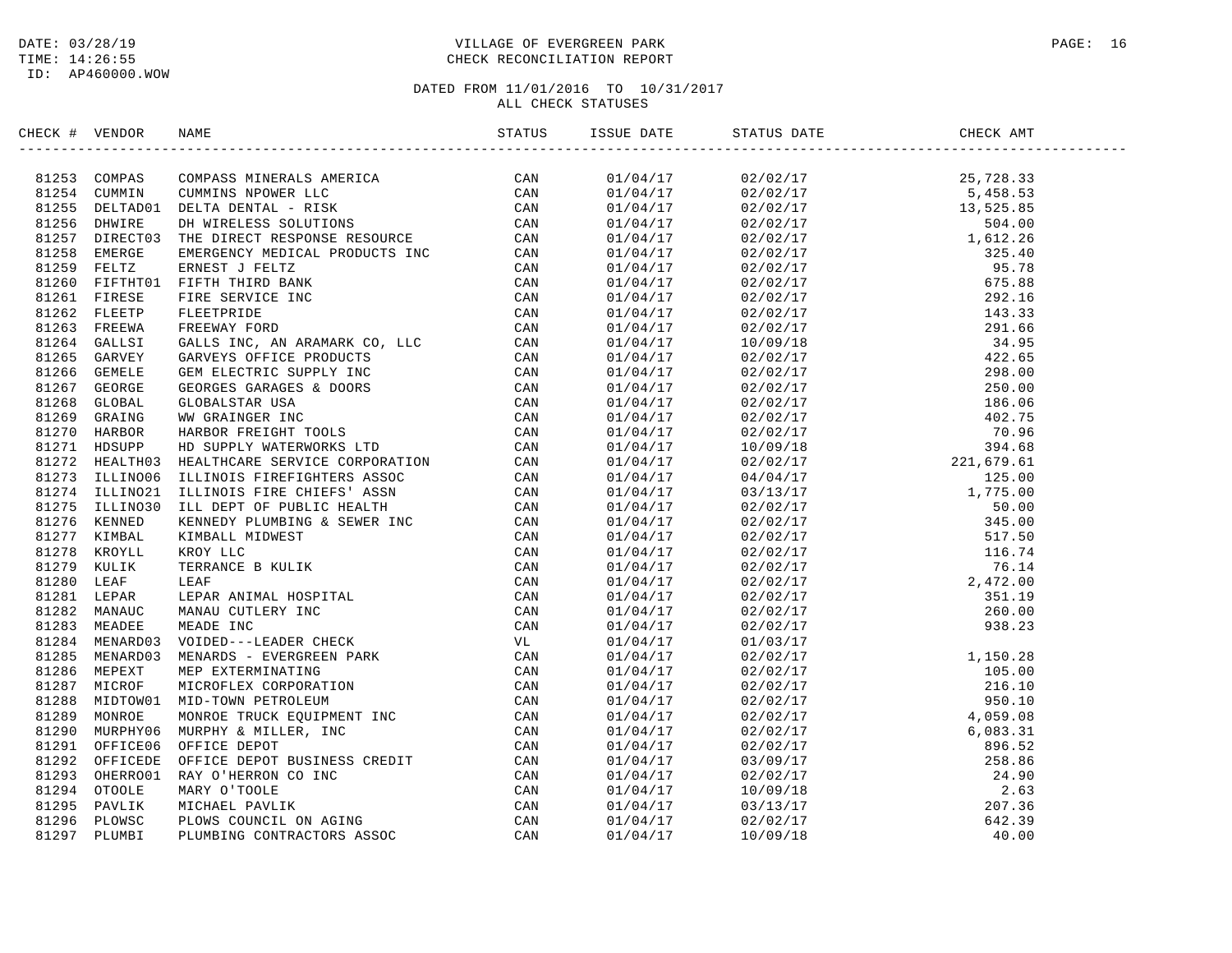### DATE: 03/28/19 PAGE: 17 TIME: 14:26:55 CHECK RECONCILIATION REPORT

| CHECK # VENDOR |                                                                                                                                                                                                                                           | ISSUE DATE | STATUS DATE                                                                                                                                                                                                                                                             | CHECK AMT |  |
|----------------|-------------------------------------------------------------------------------------------------------------------------------------------------------------------------------------------------------------------------------------------|------------|-------------------------------------------------------------------------------------------------------------------------------------------------------------------------------------------------------------------------------------------------------------------------|-----------|--|
|                | SECK # VERDOR NAME<br>SERVE # VERDOR NAME<br>1299 FORILIT PIOLIC SAFTY DIRECTIVE CAN<br>1299 FORILITY MOMARILSKI CONSTRUCTION<br>1299 ROULD 271 ROMARILSKI CONSTRUCTION<br>1299 ROULD 211 ROMARILSKI CONSTRUCTION<br>1299 ROULD 211 ROMAR |            | $\begin{array}{cccc} 01/04/17 & 02/02/17 & 698.49 \\ 01/04/17 & 02/02/17 & 500.00 \\ 01/04/17 & 03/09/17 & 450.00 \\ 01/04/17 & 03/09/17 & 750.00 \\ 01/04/17 & 03/13/17 & 850.00 \\ 01/04/17 & 03/13/17 & 10,000.00 \\ 01/04/17 & 10/09/18 & 50.00 \\ 01/04/17 & 02/0$ |           |  |
|                |                                                                                                                                                                                                                                           |            |                                                                                                                                                                                                                                                                         |           |  |
|                |                                                                                                                                                                                                                                           |            |                                                                                                                                                                                                                                                                         |           |  |
|                |                                                                                                                                                                                                                                           |            |                                                                                                                                                                                                                                                                         |           |  |
|                |                                                                                                                                                                                                                                           |            |                                                                                                                                                                                                                                                                         |           |  |
|                |                                                                                                                                                                                                                                           |            |                                                                                                                                                                                                                                                                         |           |  |
|                |                                                                                                                                                                                                                                           |            |                                                                                                                                                                                                                                                                         |           |  |
|                |                                                                                                                                                                                                                                           |            |                                                                                                                                                                                                                                                                         |           |  |
|                |                                                                                                                                                                                                                                           |            |                                                                                                                                                                                                                                                                         |           |  |
|                |                                                                                                                                                                                                                                           |            |                                                                                                                                                                                                                                                                         |           |  |
|                |                                                                                                                                                                                                                                           |            |                                                                                                                                                                                                                                                                         |           |  |
|                |                                                                                                                                                                                                                                           | 01/04/17   | 01/25/17                                                                                                                                                                                                                                                                |           |  |
|                |                                                                                                                                                                                                                                           | 01/04/17   | 01/25/17                                                                                                                                                                                                                                                                |           |  |
|                |                                                                                                                                                                                                                                           | 01/04/17   | 01/27/17                                                                                                                                                                                                                                                                |           |  |
|                |                                                                                                                                                                                                                                           | 01/04/17   |                                                                                                                                                                                                                                                                         |           |  |
|                |                                                                                                                                                                                                                                           | 01/04/17   |                                                                                                                                                                                                                                                                         |           |  |
|                |                                                                                                                                                                                                                                           | 01/04/17   |                                                                                                                                                                                                                                                                         |           |  |
|                |                                                                                                                                                                                                                                           | 01/04/17   |                                                                                                                                                                                                                                                                         |           |  |
|                |                                                                                                                                                                                                                                           | 01/04/17   |                                                                                                                                                                                                                                                                         |           |  |
|                |                                                                                                                                                                                                                                           | 01/04/17   |                                                                                                                                                                                                                                                                         |           |  |
|                |                                                                                                                                                                                                                                           | 01/04/17   |                                                                                                                                                                                                                                                                         |           |  |
|                |                                                                                                                                                                                                                                           | 01/04/17   |                                                                                                                                                                                                                                                                         |           |  |
|                |                                                                                                                                                                                                                                           | 01/04/17   |                                                                                                                                                                                                                                                                         |           |  |
|                |                                                                                                                                                                                                                                           | 01/04/17   |                                                                                                                                                                                                                                                                         |           |  |
|                |                                                                                                                                                                                                                                           | 01/04/17   |                                                                                                                                                                                                                                                                         |           |  |
|                |                                                                                                                                                                                                                                           | 01/04/17   |                                                                                                                                                                                                                                                                         |           |  |
|                |                                                                                                                                                                                                                                           | 01/04/17   |                                                                                                                                                                                                                                                                         |           |  |
|                |                                                                                                                                                                                                                                           | 01/04/17   |                                                                                                                                                                                                                                                                         |           |  |
|                |                                                                                                                                                                                                                                           | 01/04/17   |                                                                                                                                                                                                                                                                         |           |  |
|                |                                                                                                                                                                                                                                           | 01/04/17   |                                                                                                                                                                                                                                                                         |           |  |
|                |                                                                                                                                                                                                                                           | 01/04/17   |                                                                                                                                                                                                                                                                         |           |  |
|                |                                                                                                                                                                                                                                           | 01/04/17   |                                                                                                                                                                                                                                                                         |           |  |
|                |                                                                                                                                                                                                                                           | 01/04/17   |                                                                                                                                                                                                                                                                         |           |  |
|                |                                                                                                                                                                                                                                           | 01/04/17   |                                                                                                                                                                                                                                                                         |           |  |
|                |                                                                                                                                                                                                                                           | 01/04/17   |                                                                                                                                                                                                                                                                         |           |  |
|                |                                                                                                                                                                                                                                           | 01/04/17   |                                                                                                                                                                                                                                                                         |           |  |
|                |                                                                                                                                                                                                                                           | 12/31/16   |                                                                                                                                                                                                                                                                         |           |  |
|                |                                                                                                                                                                                                                                           | 12/31/16   |                                                                                                                                                                                                                                                                         |           |  |
|                |                                                                                                                                                                                                                                           | 01/06/17   |                                                                                                                                                                                                                                                                         |           |  |
|                |                                                                                                                                                                                                                                           | 01/06/17   |                                                                                                                                                                                                                                                                         |           |  |
|                |                                                                                                                                                                                                                                           | 01/06/17   |                                                                                                                                                                                                                                                                         |           |  |
|                |                                                                                                                                                                                                                                           | 01/06/17   |                                                                                                                                                                                                                                                                         |           |  |
|                |                                                                                                                                                                                                                                           | 01/06/17   |                                                                                                                                                                                                                                                                         |           |  |
|                |                                                                                                                                                                                                                                           | 01/06/17   |                                                                                                                                                                                                                                                                         |           |  |
|                |                                                                                                                                                                                                                                           | 01/06/17   |                                                                                                                                                                                                                                                                         |           |  |
|                |                                                                                                                                                                                                                                           | 01/06/17   | $\begin{tabular}{@{}c@{}}\n 01/25/17 & 01/27/17 & 03/13/17 & 03/13/17 & 03/13/17 & 03/13/17 & 03/13/17 & 03/13/17 & 10,000.00 & 03/13/17 & 10,000.00 & 03/13/17 & 10,000.00 & 03/13/17 & 10,000.00 & 03/13/17 & 1570.00 & 03/12/17 & 577.80 & 03/12/17 & 577.$          |           |  |
|                |                                                                                                                                                                                                                                           |            |                                                                                                                                                                                                                                                                         |           |  |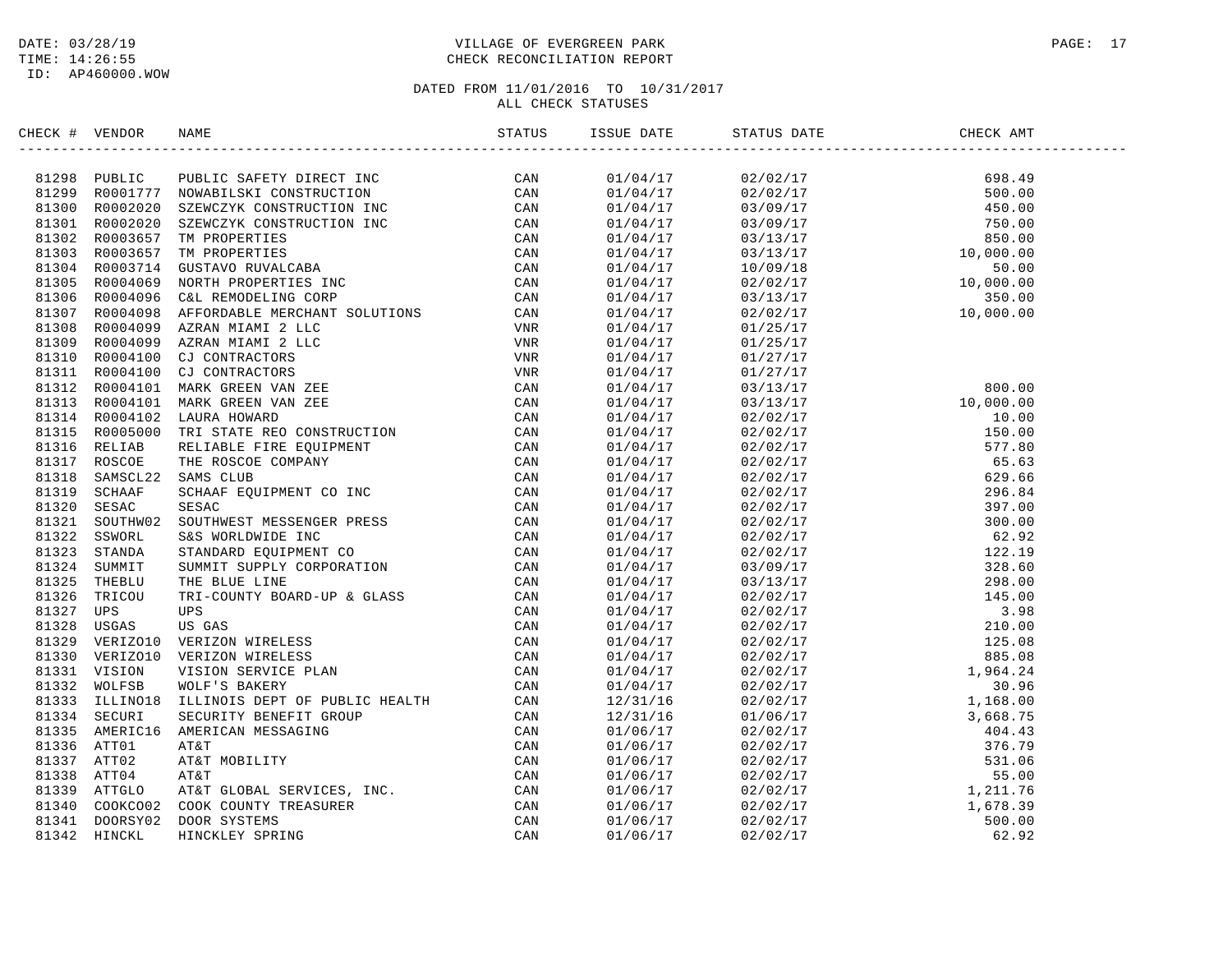### DATE: 03/28/19 PAGE: 18 TIME: 14:26:55 CHECK RECONCILIATION REPORT

| CHECK # VENDOR | NDOR NAME STATUS ISSU                                                                                                                                                                                                                                                                                                                                                     | ISSUE DATE |                                                                                                                                                                                                                                                                                                                                            | CHECK AMT                                                                                                                                                                                                                                                                   |
|----------------|---------------------------------------------------------------------------------------------------------------------------------------------------------------------------------------------------------------------------------------------------------------------------------------------------------------------------------------------------------------------------|------------|--------------------------------------------------------------------------------------------------------------------------------------------------------------------------------------------------------------------------------------------------------------------------------------------------------------------------------------------|-----------------------------------------------------------------------------------------------------------------------------------------------------------------------------------------------------------------------------------------------------------------------------|
|                | $\begin{tabular}{cccccccc} \textbf{H} & \textbf{V-SADON} & \textbf{RHEB} & \textbf{S1415} & \textbf{S1416} & \textbf{S1416} & \textbf{S1417} & \textbf{S1416} & \textbf{S1417} & \textbf{S1417} & \textbf{S1417} & \textbf{S1417} & \textbf{S1417} & \textbf{S1417} & \textbf{S1417} & \textbf{S1417} & \textbf{S1417} & \textbf{S1417} & \textbf{S1417} & \textbf{S1417$ |            |                                                                                                                                                                                                                                                                                                                                            | $\begin{array}{cccc} 02/02/17 & 696.00 \\ 02/02/17 & 258.47 \\ 02/02/17 & 2,351.80 \\ 02/02/17 & 1,216.44 \\ 02/02/17 & 356.55 \\ 02/02/17 & 1,370.66 \\ 02/02/17 & 2,600.00 \\ 02/02/17 & 2,600.00 \\ 02/02/17 & 25.00 \\ 02/02/17 & 25.00 \\ 02/02/17 & 30.00 \\ 02/02/1$ |
|                |                                                                                                                                                                                                                                                                                                                                                                           | 01/06/17   |                                                                                                                                                                                                                                                                                                                                            |                                                                                                                                                                                                                                                                             |
|                |                                                                                                                                                                                                                                                                                                                                                                           | 01/06/17   |                                                                                                                                                                                                                                                                                                                                            |                                                                                                                                                                                                                                                                             |
|                |                                                                                                                                                                                                                                                                                                                                                                           | 01/06/17   |                                                                                                                                                                                                                                                                                                                                            |                                                                                                                                                                                                                                                                             |
|                |                                                                                                                                                                                                                                                                                                                                                                           | 01/06/17   |                                                                                                                                                                                                                                                                                                                                            |                                                                                                                                                                                                                                                                             |
|                |                                                                                                                                                                                                                                                                                                                                                                           | 01/06/17   |                                                                                                                                                                                                                                                                                                                                            |                                                                                                                                                                                                                                                                             |
|                |                                                                                                                                                                                                                                                                                                                                                                           | 01/06/17   |                                                                                                                                                                                                                                                                                                                                            |                                                                                                                                                                                                                                                                             |
|                |                                                                                                                                                                                                                                                                                                                                                                           | 01/06/17   |                                                                                                                                                                                                                                                                                                                                            |                                                                                                                                                                                                                                                                             |
|                |                                                                                                                                                                                                                                                                                                                                                                           | 01/06/17   |                                                                                                                                                                                                                                                                                                                                            |                                                                                                                                                                                                                                                                             |
|                |                                                                                                                                                                                                                                                                                                                                                                           | 01/09/17   |                                                                                                                                                                                                                                                                                                                                            |                                                                                                                                                                                                                                                                             |
|                |                                                                                                                                                                                                                                                                                                                                                                           | 01/09/17   |                                                                                                                                                                                                                                                                                                                                            |                                                                                                                                                                                                                                                                             |
|                |                                                                                                                                                                                                                                                                                                                                                                           | 01/09/17   |                                                                                                                                                                                                                                                                                                                                            |                                                                                                                                                                                                                                                                             |
|                |                                                                                                                                                                                                                                                                                                                                                                           | 01/12/17   |                                                                                                                                                                                                                                                                                                                                            |                                                                                                                                                                                                                                                                             |
|                |                                                                                                                                                                                                                                                                                                                                                                           | 01/12/17   |                                                                                                                                                                                                                                                                                                                                            |                                                                                                                                                                                                                                                                             |
|                |                                                                                                                                                                                                                                                                                                                                                                           | 01/12/17   |                                                                                                                                                                                                                                                                                                                                            |                                                                                                                                                                                                                                                                             |
|                |                                                                                                                                                                                                                                                                                                                                                                           | 01/12/17   |                                                                                                                                                                                                                                                                                                                                            |                                                                                                                                                                                                                                                                             |
|                |                                                                                                                                                                                                                                                                                                                                                                           | 01/12/17   |                                                                                                                                                                                                                                                                                                                                            |                                                                                                                                                                                                                                                                             |
|                |                                                                                                                                                                                                                                                                                                                                                                           | 01/12/17   |                                                                                                                                                                                                                                                                                                                                            |                                                                                                                                                                                                                                                                             |
|                |                                                                                                                                                                                                                                                                                                                                                                           | 01/12/17   |                                                                                                                                                                                                                                                                                                                                            |                                                                                                                                                                                                                                                                             |
|                |                                                                                                                                                                                                                                                                                                                                                                           | 01/12/17   |                                                                                                                                                                                                                                                                                                                                            |                                                                                                                                                                                                                                                                             |
|                |                                                                                                                                                                                                                                                                                                                                                                           | 01/12/17   |                                                                                                                                                                                                                                                                                                                                            |                                                                                                                                                                                                                                                                             |
|                |                                                                                                                                                                                                                                                                                                                                                                           | 01/12/17   |                                                                                                                                                                                                                                                                                                                                            |                                                                                                                                                                                                                                                                             |
|                |                                                                                                                                                                                                                                                                                                                                                                           | 01/13/17   |                                                                                                                                                                                                                                                                                                                                            |                                                                                                                                                                                                                                                                             |
|                |                                                                                                                                                                                                                                                                                                                                                                           | 01/13/17   |                                                                                                                                                                                                                                                                                                                                            |                                                                                                                                                                                                                                                                             |
|                |                                                                                                                                                                                                                                                                                                                                                                           | 01/13/17   |                                                                                                                                                                                                                                                                                                                                            |                                                                                                                                                                                                                                                                             |
|                |                                                                                                                                                                                                                                                                                                                                                                           | 01/13/17   |                                                                                                                                                                                                                                                                                                                                            |                                                                                                                                                                                                                                                                             |
|                |                                                                                                                                                                                                                                                                                                                                                                           | 01/13/17   |                                                                                                                                                                                                                                                                                                                                            |                                                                                                                                                                                                                                                                             |
|                |                                                                                                                                                                                                                                                                                                                                                                           | 01/13/17   |                                                                                                                                                                                                                                                                                                                                            |                                                                                                                                                                                                                                                                             |
|                |                                                                                                                                                                                                                                                                                                                                                                           | 01/13/17   |                                                                                                                                                                                                                                                                                                                                            |                                                                                                                                                                                                                                                                             |
|                |                                                                                                                                                                                                                                                                                                                                                                           | 01/13/17   |                                                                                                                                                                                                                                                                                                                                            |                                                                                                                                                                                                                                                                             |
|                |                                                                                                                                                                                                                                                                                                                                                                           | 01/13/17   |                                                                                                                                                                                                                                                                                                                                            |                                                                                                                                                                                                                                                                             |
|                |                                                                                                                                                                                                                                                                                                                                                                           | 01/13/17   |                                                                                                                                                                                                                                                                                                                                            |                                                                                                                                                                                                                                                                             |
|                |                                                                                                                                                                                                                                                                                                                                                                           | 01/13/17   |                                                                                                                                                                                                                                                                                                                                            |                                                                                                                                                                                                                                                                             |
|                |                                                                                                                                                                                                                                                                                                                                                                           | 01/13/17   |                                                                                                                                                                                                                                                                                                                                            |                                                                                                                                                                                                                                                                             |
|                |                                                                                                                                                                                                                                                                                                                                                                           | 01/13/17   |                                                                                                                                                                                                                                                                                                                                            |                                                                                                                                                                                                                                                                             |
|                |                                                                                                                                                                                                                                                                                                                                                                           |            |                                                                                                                                                                                                                                                                                                                                            |                                                                                                                                                                                                                                                                             |
|                |                                                                                                                                                                                                                                                                                                                                                                           | 01/13/17   |                                                                                                                                                                                                                                                                                                                                            |                                                                                                                                                                                                                                                                             |
|                |                                                                                                                                                                                                                                                                                                                                                                           | 01/13/17   |                                                                                                                                                                                                                                                                                                                                            |                                                                                                                                                                                                                                                                             |
|                |                                                                                                                                                                                                                                                                                                                                                                           | 01/13/17   |                                                                                                                                                                                                                                                                                                                                            |                                                                                                                                                                                                                                                                             |
|                |                                                                                                                                                                                                                                                                                                                                                                           | 01/13/17   |                                                                                                                                                                                                                                                                                                                                            |                                                                                                                                                                                                                                                                             |
|                |                                                                                                                                                                                                                                                                                                                                                                           | 01/13/17   |                                                                                                                                                                                                                                                                                                                                            |                                                                                                                                                                                                                                                                             |
|                |                                                                                                                                                                                                                                                                                                                                                                           | 01/13/17   | $\begin{array}{cccc} 0x_1' + x_2' + x_3' + x_4' + x_5' + x_6' + x_7' + x_8' + x_9' + x_1' + x_2' + x_3' + x_4' + x_6' + x_7' + x_9' + x_1' + x_2' + x_3' + x_4' + x_6' + x_7' + x_7' + x_9' + x_1' + x_2' + x_3' + x_4' + x_5' + x_6' + x_7' + x_7' + x_8' + x_9' + x_1' + x_2' + x_3' + x_4' + x_1' + x_2' + x_3' + x_4' + x$<br>02/02/17 | $150.00$<br>$150.00$<br>$40.00$<br>$72.85$<br>$83.00$<br>$4,092.33$                                                                                                                                                                                                         |
|                |                                                                                                                                                                                                                                                                                                                                                                           | 01/13/17   | 04/06/17                                                                                                                                                                                                                                                                                                                                   |                                                                                                                                                                                                                                                                             |
|                |                                                                                                                                                                                                                                                                                                                                                                           | 01/18/17   | 03/09/17                                                                                                                                                                                                                                                                                                                                   |                                                                                                                                                                                                                                                                             |
|                |                                                                                                                                                                                                                                                                                                                                                                           | 01/18/17   | 03/09/17                                                                                                                                                                                                                                                                                                                                   |                                                                                                                                                                                                                                                                             |
|                |                                                                                                                                                                                                                                                                                                                                                                           | 01/18/17   | 03/13/17                                                                                                                                                                                                                                                                                                                                   |                                                                                                                                                                                                                                                                             |
|                |                                                                                                                                                                                                                                                                                                                                                                           | 01/18/17   | 03/09/17                                                                                                                                                                                                                                                                                                                                   |                                                                                                                                                                                                                                                                             |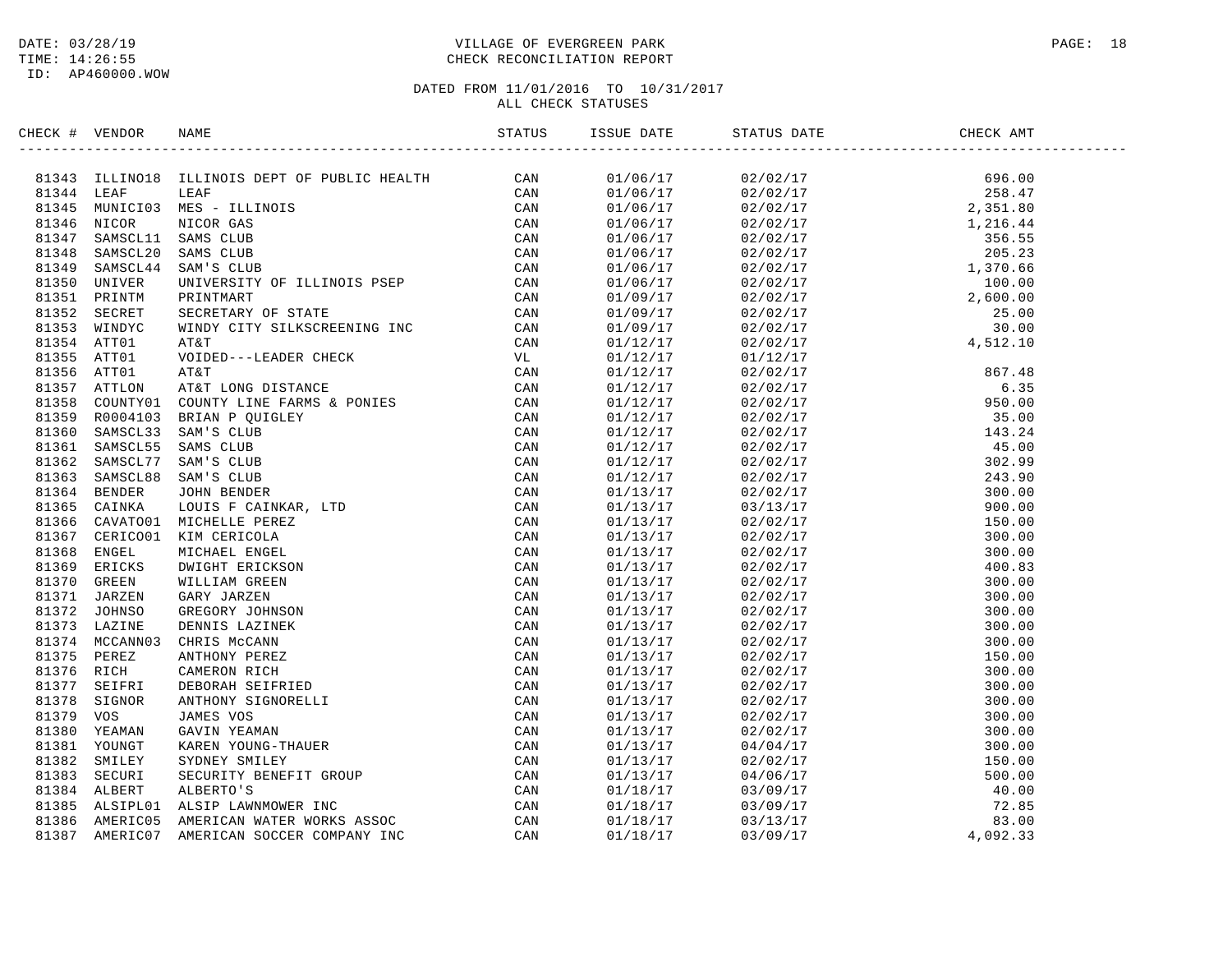# DATE: 03/28/19 PAGE: 19 PAGE: 19 TIME: 14:26:55 CHECK RECONCILIATION REPORT

| CHECK # VENDOR | <b>NAME</b>                                                                                                                                                                                                                                                                                                                                                                                               | STATUS | ISSUE DATE | STATUS DATE                                                                                                                                                           | CHECK AMT                                                                                                                                                                                                                                                                                                 |  |
|----------------|-----------------------------------------------------------------------------------------------------------------------------------------------------------------------------------------------------------------------------------------------------------------------------------------------------------------------------------------------------------------------------------------------------------|--------|------------|-----------------------------------------------------------------------------------------------------------------------------------------------------------------------|-----------------------------------------------------------------------------------------------------------------------------------------------------------------------------------------------------------------------------------------------------------------------------------------------------------|--|
|                | $\begin{tabular}{cccccccc} \textbf{R188} & \textbf{MRERICS} & \textbf{MRERICS} & \textbf{MRERICS} & \textbf{MRERICS} & \textbf{MRERICS} & \textbf{MRERICS} & \textbf{MRERICS} & \textbf{MRERICS} & \textbf{MRERICS} & \textbf{MRERICS} & \textbf{MRERICS} & \textbf{MRERICS} & \textbf{MRERICS} & \textbf{MRERICS} & \textbf{MRERICS} & \textbf{MRERICS} & \textbf{MRERICS} & \textbf{MRERICS} & \textbf$ |        | 01/18/17   |                                                                                                                                                                       |                                                                                                                                                                                                                                                                                                           |  |
|                |                                                                                                                                                                                                                                                                                                                                                                                                           |        | 01/18/17   |                                                                                                                                                                       |                                                                                                                                                                                                                                                                                                           |  |
|                |                                                                                                                                                                                                                                                                                                                                                                                                           |        | 01/18/17   |                                                                                                                                                                       |                                                                                                                                                                                                                                                                                                           |  |
|                |                                                                                                                                                                                                                                                                                                                                                                                                           |        | 01/18/17   |                                                                                                                                                                       |                                                                                                                                                                                                                                                                                                           |  |
|                |                                                                                                                                                                                                                                                                                                                                                                                                           |        | 01/18/17   |                                                                                                                                                                       |                                                                                                                                                                                                                                                                                                           |  |
|                |                                                                                                                                                                                                                                                                                                                                                                                                           |        | 01/18/17   |                                                                                                                                                                       |                                                                                                                                                                                                                                                                                                           |  |
|                |                                                                                                                                                                                                                                                                                                                                                                                                           |        | 01/18/17   |                                                                                                                                                                       |                                                                                                                                                                                                                                                                                                           |  |
|                |                                                                                                                                                                                                                                                                                                                                                                                                           |        | 01/18/17   |                                                                                                                                                                       |                                                                                                                                                                                                                                                                                                           |  |
|                |                                                                                                                                                                                                                                                                                                                                                                                                           |        | 01/18/17   |                                                                                                                                                                       |                                                                                                                                                                                                                                                                                                           |  |
|                |                                                                                                                                                                                                                                                                                                                                                                                                           |        | 01/18/17   |                                                                                                                                                                       |                                                                                                                                                                                                                                                                                                           |  |
|                |                                                                                                                                                                                                                                                                                                                                                                                                           |        | 01/18/17   |                                                                                                                                                                       |                                                                                                                                                                                                                                                                                                           |  |
|                |                                                                                                                                                                                                                                                                                                                                                                                                           |        | 01/18/17   |                                                                                                                                                                       |                                                                                                                                                                                                                                                                                                           |  |
|                |                                                                                                                                                                                                                                                                                                                                                                                                           |        | 01/18/17   |                                                                                                                                                                       |                                                                                                                                                                                                                                                                                                           |  |
|                |                                                                                                                                                                                                                                                                                                                                                                                                           |        | 01/18/17   |                                                                                                                                                                       |                                                                                                                                                                                                                                                                                                           |  |
|                |                                                                                                                                                                                                                                                                                                                                                                                                           |        | 01/18/17   |                                                                                                                                                                       |                                                                                                                                                                                                                                                                                                           |  |
|                |                                                                                                                                                                                                                                                                                                                                                                                                           |        | 01/18/17   |                                                                                                                                                                       |                                                                                                                                                                                                                                                                                                           |  |
|                |                                                                                                                                                                                                                                                                                                                                                                                                           |        | 01/18/17   |                                                                                                                                                                       |                                                                                                                                                                                                                                                                                                           |  |
|                |                                                                                                                                                                                                                                                                                                                                                                                                           |        | 01/18/17   |                                                                                                                                                                       |                                                                                                                                                                                                                                                                                                           |  |
|                |                                                                                                                                                                                                                                                                                                                                                                                                           |        | 01/18/17   |                                                                                                                                                                       |                                                                                                                                                                                                                                                                                                           |  |
|                |                                                                                                                                                                                                                                                                                                                                                                                                           |        | 01/18/17   |                                                                                                                                                                       |                                                                                                                                                                                                                                                                                                           |  |
|                |                                                                                                                                                                                                                                                                                                                                                                                                           |        | 01/18/17   |                                                                                                                                                                       |                                                                                                                                                                                                                                                                                                           |  |
|                |                                                                                                                                                                                                                                                                                                                                                                                                           |        | 01/18/17   |                                                                                                                                                                       |                                                                                                                                                                                                                                                                                                           |  |
|                |                                                                                                                                                                                                                                                                                                                                                                                                           |        | 01/18/17   |                                                                                                                                                                       |                                                                                                                                                                                                                                                                                                           |  |
|                |                                                                                                                                                                                                                                                                                                                                                                                                           |        | 01/18/17   |                                                                                                                                                                       |                                                                                                                                                                                                                                                                                                           |  |
|                |                                                                                                                                                                                                                                                                                                                                                                                                           |        | 01/18/17   |                                                                                                                                                                       |                                                                                                                                                                                                                                                                                                           |  |
|                |                                                                                                                                                                                                                                                                                                                                                                                                           |        | 01/18/17   |                                                                                                                                                                       |                                                                                                                                                                                                                                                                                                           |  |
|                |                                                                                                                                                                                                                                                                                                                                                                                                           |        | 01/18/17   |                                                                                                                                                                       |                                                                                                                                                                                                                                                                                                           |  |
|                |                                                                                                                                                                                                                                                                                                                                                                                                           |        | 01/18/17   |                                                                                                                                                                       |                                                                                                                                                                                                                                                                                                           |  |
|                |                                                                                                                                                                                                                                                                                                                                                                                                           |        | 01/18/17   |                                                                                                                                                                       |                                                                                                                                                                                                                                                                                                           |  |
|                |                                                                                                                                                                                                                                                                                                                                                                                                           |        | 01/18/17   |                                                                                                                                                                       |                                                                                                                                                                                                                                                                                                           |  |
|                |                                                                                                                                                                                                                                                                                                                                                                                                           |        | 01/18/17   |                                                                                                                                                                       |                                                                                                                                                                                                                                                                                                           |  |
|                |                                                                                                                                                                                                                                                                                                                                                                                                           |        | 01/18/17   |                                                                                                                                                                       |                                                                                                                                                                                                                                                                                                           |  |
|                |                                                                                                                                                                                                                                                                                                                                                                                                           |        | 01/18/17   |                                                                                                                                                                       |                                                                                                                                                                                                                                                                                                           |  |
|                |                                                                                                                                                                                                                                                                                                                                                                                                           |        | 01/18/17   | $\begin{array}{cccc} 02/02/17 & 15,3440.04 \\ 02/02/17 & 15,028.00 \\ 03/09/17 & 125.55 \\ 03/13/17 & 1,480.00 \\ 03/09/17 & 508.70 \\ 03/09/17 & 244.85 \end{array}$ |                                                                                                                                                                                                                                                                                                           |  |
|                |                                                                                                                                                                                                                                                                                                                                                                                                           |        |            |                                                                                                                                                                       |                                                                                                                                                                                                                                                                                                           |  |
|                |                                                                                                                                                                                                                                                                                                                                                                                                           |        | 01/18/17   |                                                                                                                                                                       |                                                                                                                                                                                                                                                                                                           |  |
|                |                                                                                                                                                                                                                                                                                                                                                                                                           |        | 01/18/17   | 01/17/17                                                                                                                                                              |                                                                                                                                                                                                                                                                                                           |  |
|                |                                                                                                                                                                                                                                                                                                                                                                                                           |        | 01/18/17   | 01/17/17                                                                                                                                                              |                                                                                                                                                                                                                                                                                                           |  |
|                |                                                                                                                                                                                                                                                                                                                                                                                                           |        | 01/18/17   |                                                                                                                                                                       |                                                                                                                                                                                                                                                                                                           |  |
|                |                                                                                                                                                                                                                                                                                                                                                                                                           |        | 01/18/17   |                                                                                                                                                                       |                                                                                                                                                                                                                                                                                                           |  |
|                |                                                                                                                                                                                                                                                                                                                                                                                                           |        | 01/18/17   |                                                                                                                                                                       | $\begin{array}{cccc} 01/17/17 \\ 03/09/17 \\ 03/09/17 \\ 03/09/17 \\ 03/09/17 \\ 02/02/17 \\ 03/13/17 \\ 03/13/17 \\ 03/13/17 \\ 03/09/17 \\ 03/09/17 \\ \end{array} \qquad \qquad \begin{array}{cccc} 34,231.88 \\ 4,351.07 \\ 2,563.36 \\ 84.00 \\ 98.80 \\ 149.00 \\ 12.96 \\ 03/09/17 \\ \end{array}$ |  |
|                |                                                                                                                                                                                                                                                                                                                                                                                                           |        | 01/18/17   |                                                                                                                                                                       |                                                                                                                                                                                                                                                                                                           |  |
|                |                                                                                                                                                                                                                                                                                                                                                                                                           |        | 01/18/17   |                                                                                                                                                                       |                                                                                                                                                                                                                                                                                                           |  |
|                |                                                                                                                                                                                                                                                                                                                                                                                                           |        | 01/18/17   |                                                                                                                                                                       |                                                                                                                                                                                                                                                                                                           |  |
|                |                                                                                                                                                                                                                                                                                                                                                                                                           |        | 01/18/17   |                                                                                                                                                                       |                                                                                                                                                                                                                                                                                                           |  |
|                |                                                                                                                                                                                                                                                                                                                                                                                                           |        | 01/18/17   |                                                                                                                                                                       |                                                                                                                                                                                                                                                                                                           |  |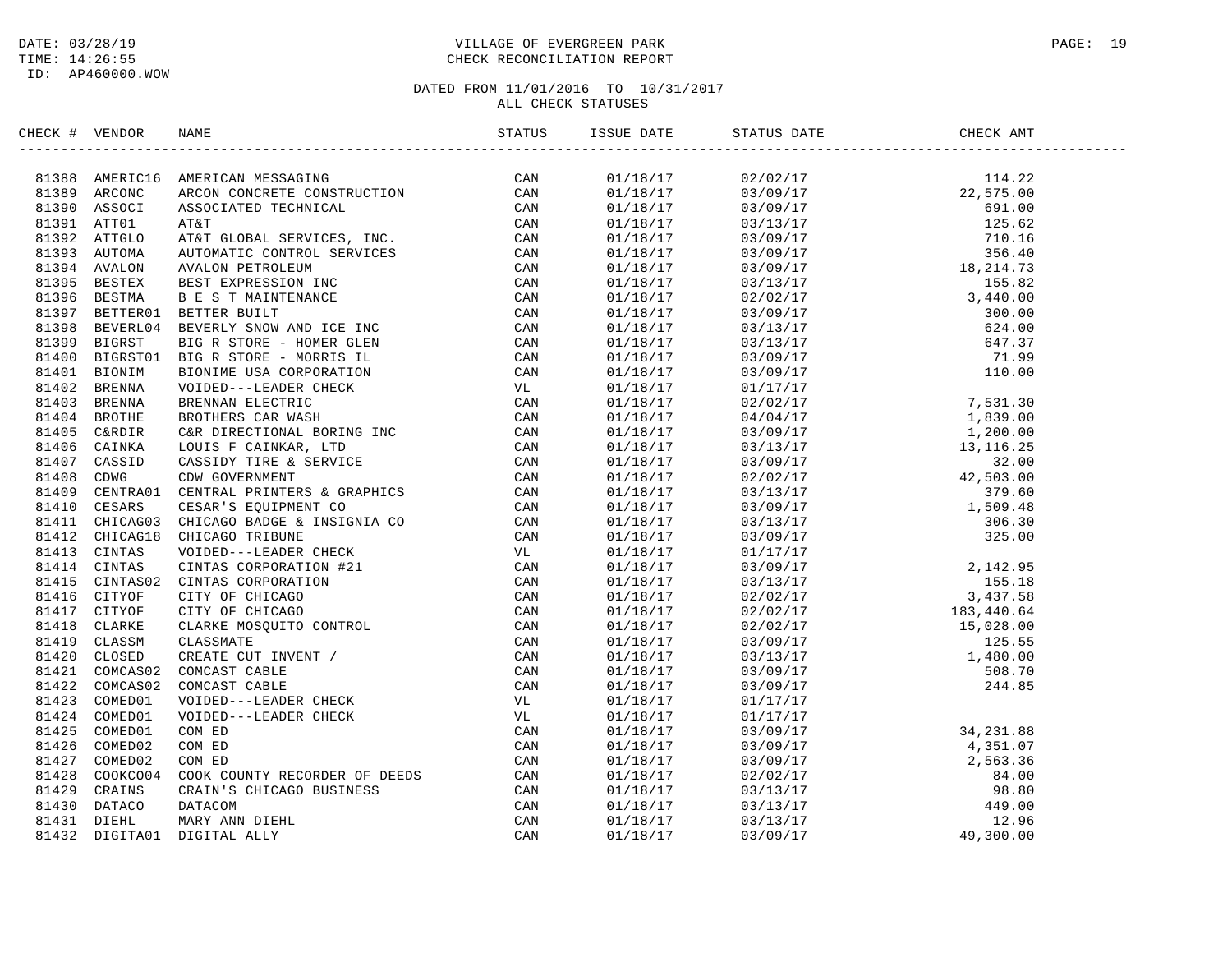### DATE: 03/28/19 PAGE: 20 PAGE: 20 PAGE: 20 PAGE: 20 PAGE: 20 PAGE: 20 PAGE: 20 PAGE: 20 PAGE: 20 TIME: 14:26:55 CHECK RECONCILIATION REPORT

| CHECK #    | VENDOR         |                                                                                                                                                                                                                                               | STATUS | ISSUE DATE | STATUS DATE                                                                                                                                                                                                                                                        | CHECK AMT |  |
|------------|----------------|-----------------------------------------------------------------------------------------------------------------------------------------------------------------------------------------------------------------------------------------------|--------|------------|--------------------------------------------------------------------------------------------------------------------------------------------------------------------------------------------------------------------------------------------------------------------|-----------|--|
|            |                | 81433 DIRECTO3 THE DIRECT RESPONSE RESOURCE<br>81434 DOORSY02 DOOR SYSTEMS<br>81434 DOREEN DOREEN'S GOURMET PIZZA CAN<br>81435 DOREEN DOREEN'S GOURMET PIZZA CAN<br>81436 EMSAR EMSAR CHICAGO/MILWAUKEE CAN<br>81437 EQUIPM EQUIPMENT MA      |        | 01/18/17   | $\begin{tabular}{@{}c@{}}\hline & 0.270211 & 0.270211 & 0.270211 & 0.270211 & 0.270211 & 0.270211 & 0.270211 & 0.270211 & 0.270211 & 0.270211 & 0.270211 & 0.270211 & 0.270211 & 0.270211 & 0.270211 & 0.27021 & 0.270211 & 0.27021 & 0.27021 & 0.27021 & 0.27021$ |           |  |
|            |                |                                                                                                                                                                                                                                               |        | 01/18/17   |                                                                                                                                                                                                                                                                    |           |  |
|            |                |                                                                                                                                                                                                                                               |        | 01/18/17   |                                                                                                                                                                                                                                                                    |           |  |
|            |                |                                                                                                                                                                                                                                               |        | 01/18/17   |                                                                                                                                                                                                                                                                    |           |  |
|            |                |                                                                                                                                                                                                                                               |        | 01/18/17   |                                                                                                                                                                                                                                                                    |           |  |
|            |                |                                                                                                                                                                                                                                               |        | 01/18/17   |                                                                                                                                                                                                                                                                    |           |  |
|            |                |                                                                                                                                                                                                                                               |        | 01/18/17   |                                                                                                                                                                                                                                                                    |           |  |
|            |                |                                                                                                                                                                                                                                               |        | 01/18/17   |                                                                                                                                                                                                                                                                    |           |  |
|            |                |                                                                                                                                                                                                                                               |        | 01/18/17   |                                                                                                                                                                                                                                                                    |           |  |
|            |                |                                                                                                                                                                                                                                               |        | 01/18/17   |                                                                                                                                                                                                                                                                    |           |  |
|            |                |                                                                                                                                                                                                                                               |        | 01/18/17   |                                                                                                                                                                                                                                                                    |           |  |
|            |                |                                                                                                                                                                                                                                               |        | 01/18/17   |                                                                                                                                                                                                                                                                    |           |  |
| 81445      | EVERGR04       | EVERGREEN PARK ACE HARDWARE                                                                                                                                                                                                                   | CAN    | 01/18/17   |                                                                                                                                                                                                                                                                    |           |  |
|            | 81446 EVERGR04 |                                                                                                                                                                                                                                               | CAN    | 01/18/17   |                                                                                                                                                                                                                                                                    |           |  |
|            | 81447 EVERGR04 |                                                                                                                                                                                                                                               | CAN    | 01/18/17   |                                                                                                                                                                                                                                                                    |           |  |
| 81448      | EVERGR10       |                                                                                                                                                                                                                                               | CAN    | 01/18/17   |                                                                                                                                                                                                                                                                    |           |  |
|            | 81449 EVERGR15 |                                                                                                                                                                                                                                               | CAN    | 01/18/17   |                                                                                                                                                                                                                                                                    |           |  |
| 81450      | EVERGR23       |                                                                                                                                                                                                                                               | CAN    | 01/18/17   |                                                                                                                                                                                                                                                                    |           |  |
|            | 81451 FBINAA   |                                                                                                                                                                                                                                               | CAN    | 01/18/17   |                                                                                                                                                                                                                                                                    |           |  |
|            | 81452 FIRESE   |                                                                                                                                                                                                                                               | CAN    | 01/18/17   |                                                                                                                                                                                                                                                                    |           |  |
|            | 81453 FLEETP   |                                                                                                                                                                                                                                               | CAN    | 01/18/17   |                                                                                                                                                                                                                                                                    |           |  |
| 81454 FLEX |                |                                                                                                                                                                                                                                               | CAN    | 01/18/17   |                                                                                                                                                                                                                                                                    |           |  |
| 81455      | FOREMO         |                                                                                                                                                                                                                                               | CAN    | 01/18/17   |                                                                                                                                                                                                                                                                    |           |  |
| 81456      | FRANZE         |                                                                                                                                                                                                                                               | CAN    | 01/18/17   |                                                                                                                                                                                                                                                                    |           |  |
| 81457      | FREEWA         |                                                                                                                                                                                                                                               | CAN    | 01/18/17   |                                                                                                                                                                                                                                                                    |           |  |
| 81458      | GALLAG         |                                                                                                                                                                                                                                               | CAN    | 01/18/17   |                                                                                                                                                                                                                                                                    |           |  |
| 81459      | GARVEY         |                                                                                                                                                                                                                                               | CAN    | 01/18/17   |                                                                                                                                                                                                                                                                    |           |  |
| 81460      | GEMELE         |                                                                                                                                                                                                                                               | CAN    | 01/18/17   |                                                                                                                                                                                                                                                                    |           |  |
| 81461      | GENERA01       |                                                                                                                                                                                                                                               | CAN    | 01/18/17   |                                                                                                                                                                                                                                                                    |           |  |
|            | 81462 GENUIN   |                                                                                                                                                                                                                                               | CAN    | 01/18/17   |                                                                                                                                                                                                                                                                    |           |  |
| 81463      | GENUIN         |                                                                                                                                                                                                                                               | CAN    | 01/18/17   |                                                                                                                                                                                                                                                                    |           |  |
|            | 81464 GEORGE   |                                                                                                                                                                                                                                               | CAN    | 01/18/17   |                                                                                                                                                                                                                                                                    |           |  |
| 81465      | GIFFIN         |                                                                                                                                                                                                                                               | CAN    | 01/18/17   |                                                                                                                                                                                                                                                                    |           |  |
| 81466      | GRAING         |                                                                                                                                                                                                                                               | CAN    | 01/18/17   |                                                                                                                                                                                                                                                                    |           |  |
| 81467      | HACHCO         |                                                                                                                                                                                                                                               | CAN    | 01/18/17   |                                                                                                                                                                                                                                                                    |           |  |
| 81468      | HANSEN         |                                                                                                                                                                                                                                               | CAN    | 01/18/17   |                                                                                                                                                                                                                                                                    |           |  |
| 81469      | HARRIS         |                                                                                                                                                                                                                                               | CAN    | 01/18/17   |                                                                                                                                                                                                                                                                    |           |  |
| 81470      | HARRIS01       |                                                                                                                                                                                                                                               | CAN    | 01/18/17   |                                                                                                                                                                                                                                                                    |           |  |
| 81471      | HAWKIN         |                                                                                                                                                                                                                                               | CAN    | 01/18/17   |                                                                                                                                                                                                                                                                    |           |  |
| 81472      | HDSUPP         |                                                                                                                                                                                                                                               | CAN    | 01/18/17   |                                                                                                                                                                                                                                                                    |           |  |
| 81473      | HRJOHN         | EVERGREEN PARK ACE HARDWARE<br>EVERGREEN PARK ACE HARDWARE<br>EVERGREEN PARK ACE HARDWARE<br>EVERGREEN PARK ACE HARDWARE<br>EVERGREEN CAR WASH<br>EVERGREEN CAR WASH<br>EVERGREEN PARK SERVICE STATION<br>FETARA FIRE SERVICE INC<br>FETARIAL | CAN    | 01/18/17   |                                                                                                                                                                                                                                                                    |           |  |
| 81474      | ILCOUN         |                                                                                                                                                                                                                                               | CAN    | 01/18/17   | $02/02/17$<br>02/02/17<br>02/02/17<br>130,467.65                                                                                                                                                                                                                   |           |  |
| 81475      | ILLINO13       |                                                                                                                                                                                                                                               | CAN    | 01/18/17   | 03/13/17                                                                                                                                                                                                                                                           | 1,276.25  |  |
| 81476      | ILLINO60       | ILLINOIS COMMUNICATIONS CO INC<br>ILLINOIS ASSOCIATION OF                                                                                                                                                                                     | CAN    | 01/18/17   | 03/13/17                                                                                                                                                                                                                                                           | 70.00     |  |
| 81477      | ILLINO70       | ILLINOIS PROSECUTORS SERVICES                                                                                                                                                                                                                 | CAN    | 01/18/17   | 03/09/17                                                                                                                                                                                                                                                           | 195.00    |  |
|            |                |                                                                                                                                                                                                                                               |        |            |                                                                                                                                                                                                                                                                    |           |  |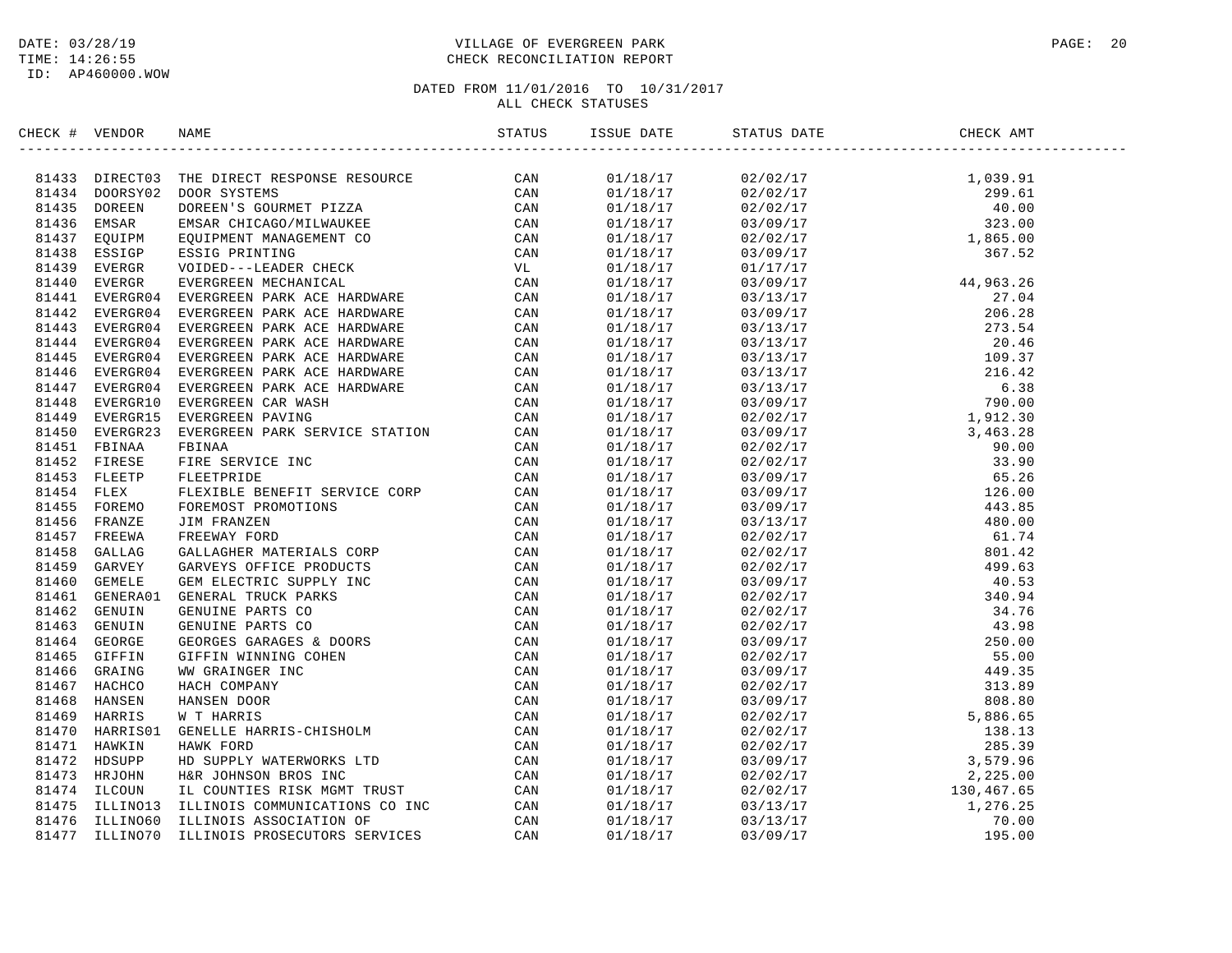### DATE: 03/28/19 PAGE: 21 PAGE: 21 TIME: 14:26:55 CHECK RECONCILIATION REPORT

| CHECK # VENDOR | <b>NAME</b>                                                                                                                                                                                                                                                                                                                                         | ISSUE DATE | STATUS DATE | CHECK AMT                                                                                                                                                                                                                                                                            |  |
|----------------|-----------------------------------------------------------------------------------------------------------------------------------------------------------------------------------------------------------------------------------------------------------------------------------------------------------------------------------------------------|------------|-------------|--------------------------------------------------------------------------------------------------------------------------------------------------------------------------------------------------------------------------------------------------------------------------------------|--|
|                | $\begin{tabular}{cccccccc} \textbf{1.44.44} & \textbf{1.44.45} & \textbf{1.44.46} & \textbf{1.44.46} & \textbf{1.44.47} & \textbf{1.44.47} & \textbf{1.44.48} & \textbf{1.44.48} & \textbf{1.44.48} & \textbf{1.44.48} & \textbf{1.44.48} & \textbf{1.44.48} & \textbf{1.44.48} & \textbf{1.44.48} & \textbf{1.44.48} & \textbf{1.44.48} & \textbf$ | 01/18/17   |             |                                                                                                                                                                                                                                                                                      |  |
|                |                                                                                                                                                                                                                                                                                                                                                     | 01/18/17   |             |                                                                                                                                                                                                                                                                                      |  |
|                |                                                                                                                                                                                                                                                                                                                                                     | 01/18/17   |             |                                                                                                                                                                                                                                                                                      |  |
|                |                                                                                                                                                                                                                                                                                                                                                     | 01/18/17   |             |                                                                                                                                                                                                                                                                                      |  |
|                |                                                                                                                                                                                                                                                                                                                                                     | 01/18/17   |             |                                                                                                                                                                                                                                                                                      |  |
|                |                                                                                                                                                                                                                                                                                                                                                     | 01/18/17   |             |                                                                                                                                                                                                                                                                                      |  |
|                |                                                                                                                                                                                                                                                                                                                                                     | 01/18/17   |             |                                                                                                                                                                                                                                                                                      |  |
|                |                                                                                                                                                                                                                                                                                                                                                     | 01/18/17   |             |                                                                                                                                                                                                                                                                                      |  |
|                |                                                                                                                                                                                                                                                                                                                                                     | 01/18/17   |             |                                                                                                                                                                                                                                                                                      |  |
|                |                                                                                                                                                                                                                                                                                                                                                     | 01/18/17   |             |                                                                                                                                                                                                                                                                                      |  |
|                |                                                                                                                                                                                                                                                                                                                                                     | 01/18/17   |             |                                                                                                                                                                                                                                                                                      |  |
|                |                                                                                                                                                                                                                                                                                                                                                     | 01/18/17   |             |                                                                                                                                                                                                                                                                                      |  |
|                |                                                                                                                                                                                                                                                                                                                                                     | 01/18/17   |             |                                                                                                                                                                                                                                                                                      |  |
|                |                                                                                                                                                                                                                                                                                                                                                     | 01/18/17   |             |                                                                                                                                                                                                                                                                                      |  |
|                |                                                                                                                                                                                                                                                                                                                                                     | 01/18/17   |             |                                                                                                                                                                                                                                                                                      |  |
|                |                                                                                                                                                                                                                                                                                                                                                     | 01/18/17   |             |                                                                                                                                                                                                                                                                                      |  |
|                |                                                                                                                                                                                                                                                                                                                                                     | 01/18/17   |             |                                                                                                                                                                                                                                                                                      |  |
|                |                                                                                                                                                                                                                                                                                                                                                     | 01/18/17   |             |                                                                                                                                                                                                                                                                                      |  |
|                |                                                                                                                                                                                                                                                                                                                                                     | 01/18/17   |             |                                                                                                                                                                                                                                                                                      |  |
|                |                                                                                                                                                                                                                                                                                                                                                     | 01/18/17   |             |                                                                                                                                                                                                                                                                                      |  |
|                |                                                                                                                                                                                                                                                                                                                                                     | 01/18/17   |             |                                                                                                                                                                                                                                                                                      |  |
|                |                                                                                                                                                                                                                                                                                                                                                     | 01/18/17   |             |                                                                                                                                                                                                                                                                                      |  |
|                |                                                                                                                                                                                                                                                                                                                                                     |            |             |                                                                                                                                                                                                                                                                                      |  |
|                |                                                                                                                                                                                                                                                                                                                                                     | 01/18/17   |             |                                                                                                                                                                                                                                                                                      |  |
|                |                                                                                                                                                                                                                                                                                                                                                     | 01/18/17   |             |                                                                                                                                                                                                                                                                                      |  |
|                |                                                                                                                                                                                                                                                                                                                                                     | 01/18/17   |             |                                                                                                                                                                                                                                                                                      |  |
|                |                                                                                                                                                                                                                                                                                                                                                     | 01/18/17   |             |                                                                                                                                                                                                                                                                                      |  |
|                |                                                                                                                                                                                                                                                                                                                                                     | 01/18/17   |             |                                                                                                                                                                                                                                                                                      |  |
|                |                                                                                                                                                                                                                                                                                                                                                     | 01/18/17   |             | $\begin{array}{cccc} 01/17/17 \\ 03/09/17 \\ 03/09/17 \\ 03/09/17 \\ 03/09/17 \\ 03/09/17 \\ 02/02/17 \\ 01/17/17 \\ \end{array} \qquad \qquad \begin{array}{cccc} 0,1111/18 \\ 4,265.47 \\ 6,594.59 \\ 231.59 \\ 935.00 \\ \end{array}$                                             |  |
|                |                                                                                                                                                                                                                                                                                                                                                     | 01/18/17   |             |                                                                                                                                                                                                                                                                                      |  |
|                |                                                                                                                                                                                                                                                                                                                                                     | 01/18/17   |             |                                                                                                                                                                                                                                                                                      |  |
|                |                                                                                                                                                                                                                                                                                                                                                     | 01/18/17   | 01/17/17    |                                                                                                                                                                                                                                                                                      |  |
|                |                                                                                                                                                                                                                                                                                                                                                     | 01/18/17   |             |                                                                                                                                                                                                                                                                                      |  |
|                |                                                                                                                                                                                                                                                                                                                                                     | 01/18/17   |             |                                                                                                                                                                                                                                                                                      |  |
|                |                                                                                                                                                                                                                                                                                                                                                     | 01/18/17   |             |                                                                                                                                                                                                                                                                                      |  |
|                |                                                                                                                                                                                                                                                                                                                                                     | 01/18/17   |             |                                                                                                                                                                                                                                                                                      |  |
|                |                                                                                                                                                                                                                                                                                                                                                     | 01/18/17   |             |                                                                                                                                                                                                                                                                                      |  |
|                |                                                                                                                                                                                                                                                                                                                                                     | 01/18/17   |             |                                                                                                                                                                                                                                                                                      |  |
|                |                                                                                                                                                                                                                                                                                                                                                     | 01/18/17   |             |                                                                                                                                                                                                                                                                                      |  |
|                |                                                                                                                                                                                                                                                                                                                                                     | 01/18/17   |             |                                                                                                                                                                                                                                                                                      |  |
|                |                                                                                                                                                                                                                                                                                                                                                     | 01/18/17   |             |                                                                                                                                                                                                                                                                                      |  |
|                |                                                                                                                                                                                                                                                                                                                                                     | 01/18/17   |             | $\begin{array}{cccc} 01/17/17 \\ 02/02/17 \\ 03/13/17 \\ 02/02/17 \\ 03/13/17 \\ 03/09/17 \\ 03/09/17 \\ 03/09/17 \\ 03/09/17 \\ 03/09/17 \\ 03/09/17 \\ 03/09/17 \\ 03/09/17 \\ 03/09/17 \\ 03/09/17 \\ 03/09/17 \\ 03/09/17 \\ 03/09/17 \\ 03/09/17 \\ 03/09/17 \\ 03/09/17 \\ 03$ |  |
|                |                                                                                                                                                                                                                                                                                                                                                     | 01/18/17   |             |                                                                                                                                                                                                                                                                                      |  |
|                |                                                                                                                                                                                                                                                                                                                                                     | 01/18/17   |             |                                                                                                                                                                                                                                                                                      |  |
|                |                                                                                                                                                                                                                                                                                                                                                     | 01/18/17   |             |                                                                                                                                                                                                                                                                                      |  |
|                |                                                                                                                                                                                                                                                                                                                                                     | 01/18/17   |             |                                                                                                                                                                                                                                                                                      |  |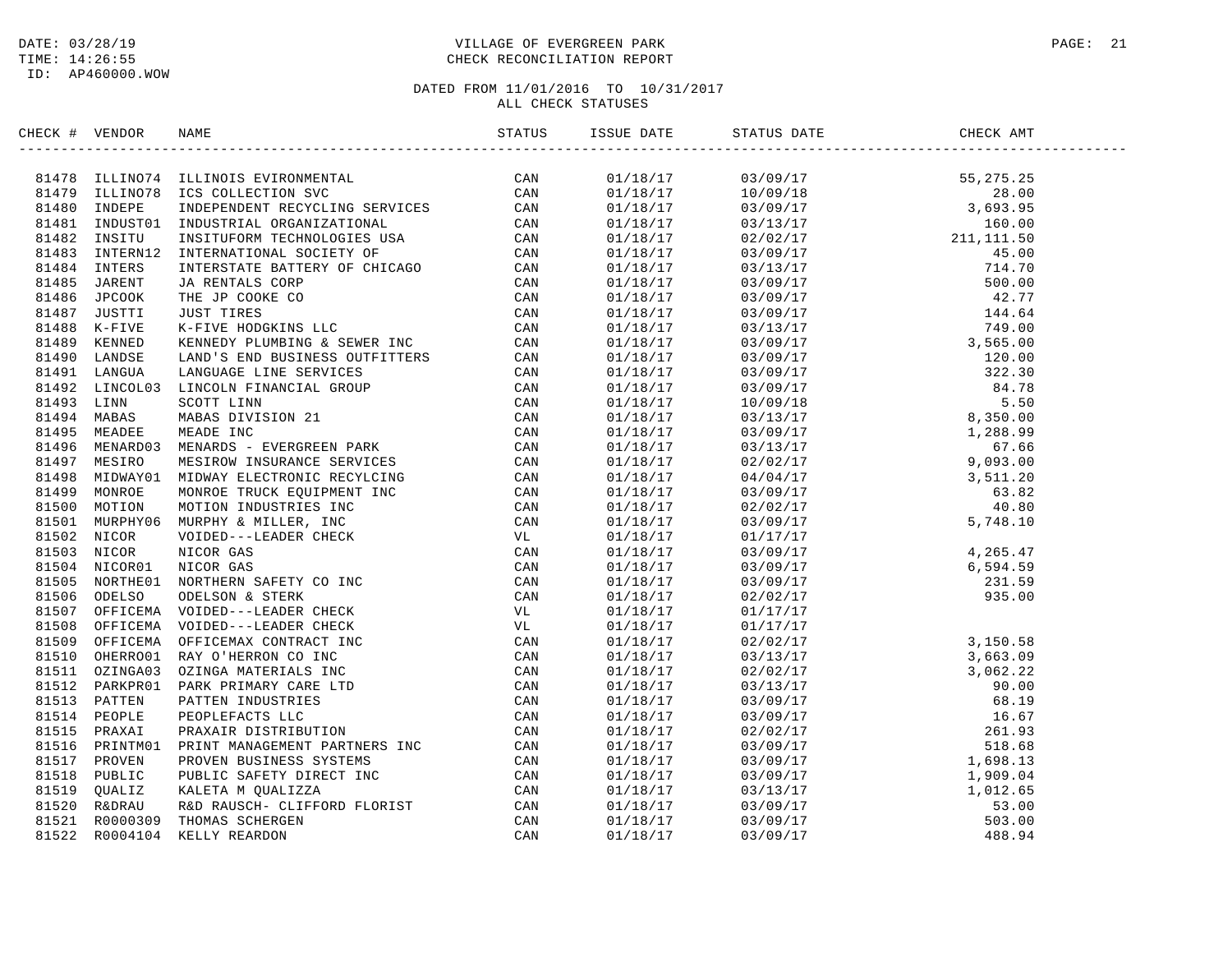### DATE: 03/28/19 PAGE: 22 PAGE: 22 TIME: 14:26:55 CHECK RECONCILIATION REPORT

| CHECK # VENDOR |                                                                                                                                                                                                                                                                                                                                                                                                                                               | STATUS | ISSUE DATE | STATUS DATE | CHECK AMT |  |
|----------------|-----------------------------------------------------------------------------------------------------------------------------------------------------------------------------------------------------------------------------------------------------------------------------------------------------------------------------------------------------------------------------------------------------------------------------------------------|--------|------------|-------------|-----------|--|
|                | $\begin{tabular}{cccc} \textbf{M} & \textbf{M} & \textbf{M} \\ \textbf{M} & \textbf{M} & \textbf{M} \\ \textbf{M} & \textbf{M} & \textbf{M} \\ \textbf{M} & \textbf{M} & \textbf{M} \\ \textbf{M} & \textbf{M} & \textbf{M} \\ \textbf{M} & \textbf{M} & \textbf{M} \\ \textbf{M} & \textbf{M} & \textbf{M} \\ \textbf{M} & \textbf{M} & \textbf{M} \\ \textbf{M} & \textbf{M} & \textbf{M} \\ \textbf{M} & \textbf{M} & \textbf{M} \\ \text$ |        | 01/18/17   |             |           |  |
|                |                                                                                                                                                                                                                                                                                                                                                                                                                                               |        | 01/18/17   |             |           |  |
|                |                                                                                                                                                                                                                                                                                                                                                                                                                                               |        | 01/18/17   |             |           |  |
|                |                                                                                                                                                                                                                                                                                                                                                                                                                                               |        | 01/18/17   |             |           |  |
|                |                                                                                                                                                                                                                                                                                                                                                                                                                                               |        | 01/18/17   |             |           |  |
|                |                                                                                                                                                                                                                                                                                                                                                                                                                                               |        | 01/18/17   |             |           |  |
|                |                                                                                                                                                                                                                                                                                                                                                                                                                                               |        | 01/18/17   |             |           |  |
|                |                                                                                                                                                                                                                                                                                                                                                                                                                                               |        | 01/18/17   |             |           |  |
|                |                                                                                                                                                                                                                                                                                                                                                                                                                                               |        | 01/18/17   |             |           |  |
|                |                                                                                                                                                                                                                                                                                                                                                                                                                                               |        | 01/18/17   |             |           |  |
|                |                                                                                                                                                                                                                                                                                                                                                                                                                                               |        | 01/18/17   |             |           |  |
|                |                                                                                                                                                                                                                                                                                                                                                                                                                                               |        | 01/18/17   |             |           |  |
|                |                                                                                                                                                                                                                                                                                                                                                                                                                                               |        | 01/18/17   |             |           |  |
|                |                                                                                                                                                                                                                                                                                                                                                                                                                                               |        |            |             |           |  |
|                |                                                                                                                                                                                                                                                                                                                                                                                                                                               |        | 01/18/17   |             |           |  |
|                |                                                                                                                                                                                                                                                                                                                                                                                                                                               |        | 01/18/17   |             |           |  |
|                |                                                                                                                                                                                                                                                                                                                                                                                                                                               |        | 01/18/17   |             |           |  |
|                |                                                                                                                                                                                                                                                                                                                                                                                                                                               |        | 01/18/17   |             |           |  |
|                |                                                                                                                                                                                                                                                                                                                                                                                                                                               |        | 01/18/17   |             |           |  |
|                |                                                                                                                                                                                                                                                                                                                                                                                                                                               |        | 01/18/17   |             |           |  |
|                |                                                                                                                                                                                                                                                                                                                                                                                                                                               |        | 01/18/17   |             |           |  |
|                |                                                                                                                                                                                                                                                                                                                                                                                                                                               |        | 01/18/17   |             |           |  |
|                |                                                                                                                                                                                                                                                                                                                                                                                                                                               |        | 01/18/17   |             |           |  |
|                |                                                                                                                                                                                                                                                                                                                                                                                                                                               |        | 01/18/17   |             |           |  |
|                |                                                                                                                                                                                                                                                                                                                                                                                                                                               |        | 01/18/17   |             |           |  |
|                |                                                                                                                                                                                                                                                                                                                                                                                                                                               |        | 01/18/17   |             |           |  |
|                |                                                                                                                                                                                                                                                                                                                                                                                                                                               |        | 01/18/17   |             |           |  |
|                |                                                                                                                                                                                                                                                                                                                                                                                                                                               |        | 01/18/17   |             |           |  |
|                |                                                                                                                                                                                                                                                                                                                                                                                                                                               |        | 01/18/17   |             |           |  |
|                |                                                                                                                                                                                                                                                                                                                                                                                                                                               |        | 01/18/17   |             |           |  |
|                |                                                                                                                                                                                                                                                                                                                                                                                                                                               |        | 01/18/17   |             |           |  |
|                |                                                                                                                                                                                                                                                                                                                                                                                                                                               |        | 01/18/17   |             |           |  |
|                |                                                                                                                                                                                                                                                                                                                                                                                                                                               |        | 01/18/17   |             |           |  |
|                |                                                                                                                                                                                                                                                                                                                                                                                                                                               |        | 01/18/17   |             |           |  |
|                |                                                                                                                                                                                                                                                                                                                                                                                                                                               |        | 01/18/17   |             |           |  |
|                |                                                                                                                                                                                                                                                                                                                                                                                                                                               |        | 01/18/17   |             |           |  |
|                |                                                                                                                                                                                                                                                                                                                                                                                                                                               |        | 01/18/17   |             |           |  |
|                |                                                                                                                                                                                                                                                                                                                                                                                                                                               |        | 01/18/17   |             |           |  |
|                |                                                                                                                                                                                                                                                                                                                                                                                                                                               |        | 01/18/17   |             |           |  |
|                |                                                                                                                                                                                                                                                                                                                                                                                                                                               |        | 01/18/17   |             |           |  |
|                |                                                                                                                                                                                                                                                                                                                                                                                                                                               |        | 01/18/17   |             |           |  |
|                |                                                                                                                                                                                                                                                                                                                                                                                                                                               |        | 01/18/17   |             |           |  |
|                |                                                                                                                                                                                                                                                                                                                                                                                                                                               |        | 01/18/17   |             |           |  |
|                |                                                                                                                                                                                                                                                                                                                                                                                                                                               |        | 01/18/17   |             |           |  |
|                |                                                                                                                                                                                                                                                                                                                                                                                                                                               |        | 01/20/17   |             |           |  |
|                |                                                                                                                                                                                                                                                                                                                                                                                                                                               |        | 01/23/17   |             |           |  |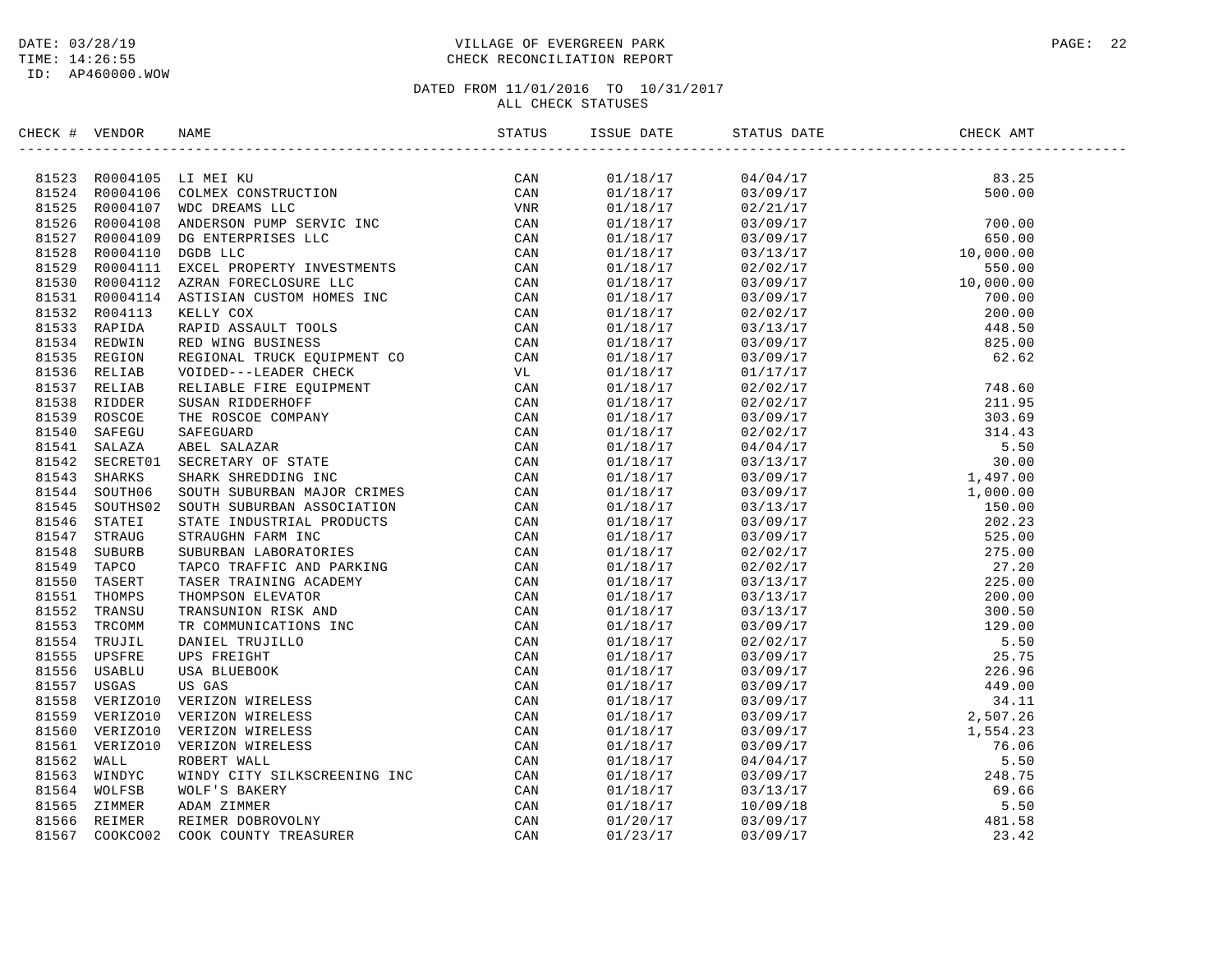### DATE: 03/28/19 PAGE: 23 TIME: 14:26:55 CHECK RECONCILIATION REPORT

| CHECK # VENDOR | NAME                                                                                                                                                                                                                                                                                                                                                                        | STATUS | ISSUE DATE | STATUS DATE | CHECK AMT |  |
|----------------|-----------------------------------------------------------------------------------------------------------------------------------------------------------------------------------------------------------------------------------------------------------------------------------------------------------------------------------------------------------------------------|--------|------------|-------------|-----------|--|
|                | $\begin{tabular}{cccccccc} \textbf{1.016} & \textbf{0.026} & \textbf{0.04} & \textbf{0.04} & \textbf{0.04} & \textbf{0.04} & \textbf{0.04} & \textbf{0.04} & \textbf{0.04} & \textbf{0.04} & \textbf{0.04} & \textbf{0.04} & \textbf{0.04} & \textbf{0.04} & \textbf{0.04} & \textbf{0.04} & \textbf{0.04} & \textbf{0.04} & \textbf{0.04} & \textbf{0.04} & \textbf{0.04}$ |        |            |             |           |  |
|                |                                                                                                                                                                                                                                                                                                                                                                             |        |            |             |           |  |
|                |                                                                                                                                                                                                                                                                                                                                                                             |        |            |             |           |  |
|                |                                                                                                                                                                                                                                                                                                                                                                             |        |            |             |           |  |
|                |                                                                                                                                                                                                                                                                                                                                                                             |        |            |             |           |  |
|                |                                                                                                                                                                                                                                                                                                                                                                             |        |            |             |           |  |
|                |                                                                                                                                                                                                                                                                                                                                                                             |        |            |             |           |  |
|                |                                                                                                                                                                                                                                                                                                                                                                             |        |            |             |           |  |
|                |                                                                                                                                                                                                                                                                                                                                                                             |        |            |             |           |  |
|                |                                                                                                                                                                                                                                                                                                                                                                             |        |            |             |           |  |
|                |                                                                                                                                                                                                                                                                                                                                                                             |        |            |             |           |  |
|                |                                                                                                                                                                                                                                                                                                                                                                             |        |            |             |           |  |
|                |                                                                                                                                                                                                                                                                                                                                                                             |        |            |             |           |  |
|                |                                                                                                                                                                                                                                                                                                                                                                             |        |            |             |           |  |
|                |                                                                                                                                                                                                                                                                                                                                                                             |        |            |             |           |  |
|                |                                                                                                                                                                                                                                                                                                                                                                             |        |            |             |           |  |
|                |                                                                                                                                                                                                                                                                                                                                                                             |        |            |             |           |  |
|                |                                                                                                                                                                                                                                                                                                                                                                             |        |            |             |           |  |
|                |                                                                                                                                                                                                                                                                                                                                                                             |        |            |             |           |  |
|                |                                                                                                                                                                                                                                                                                                                                                                             |        |            |             |           |  |
|                |                                                                                                                                                                                                                                                                                                                                                                             |        |            |             |           |  |
|                |                                                                                                                                                                                                                                                                                                                                                                             |        |            |             |           |  |
|                |                                                                                                                                                                                                                                                                                                                                                                             |        |            |             |           |  |
|                |                                                                                                                                                                                                                                                                                                                                                                             |        |            |             |           |  |
|                |                                                                                                                                                                                                                                                                                                                                                                             |        |            |             |           |  |
|                |                                                                                                                                                                                                                                                                                                                                                                             |        |            |             |           |  |
|                |                                                                                                                                                                                                                                                                                                                                                                             |        |            |             |           |  |
|                |                                                                                                                                                                                                                                                                                                                                                                             |        |            |             |           |  |
|                |                                                                                                                                                                                                                                                                                                                                                                             |        |            |             |           |  |
|                |                                                                                                                                                                                                                                                                                                                                                                             |        |            |             |           |  |
|                |                                                                                                                                                                                                                                                                                                                                                                             |        |            |             |           |  |
|                |                                                                                                                                                                                                                                                                                                                                                                             |        |            |             |           |  |
|                |                                                                                                                                                                                                                                                                                                                                                                             |        |            |             |           |  |
|                |                                                                                                                                                                                                                                                                                                                                                                             |        |            |             |           |  |
|                |                                                                                                                                                                                                                                                                                                                                                                             |        |            |             |           |  |
|                |                                                                                                                                                                                                                                                                                                                                                                             |        |            |             |           |  |
|                |                                                                                                                                                                                                                                                                                                                                                                             |        |            |             |           |  |
|                |                                                                                                                                                                                                                                                                                                                                                                             |        |            |             |           |  |
|                |                                                                                                                                                                                                                                                                                                                                                                             |        |            |             |           |  |
|                |                                                                                                                                                                                                                                                                                                                                                                             |        |            |             |           |  |
|                |                                                                                                                                                                                                                                                                                                                                                                             |        |            |             |           |  |
|                |                                                                                                                                                                                                                                                                                                                                                                             |        |            |             |           |  |
|                |                                                                                                                                                                                                                                                                                                                                                                             |        |            |             |           |  |
|                |                                                                                                                                                                                                                                                                                                                                                                             |        |            |             |           |  |
|                |                                                                                                                                                                                                                                                                                                                                                                             |        |            |             |           |  |
|                |                                                                                                                                                                                                                                                                                                                                                                             |        |            |             |           |  |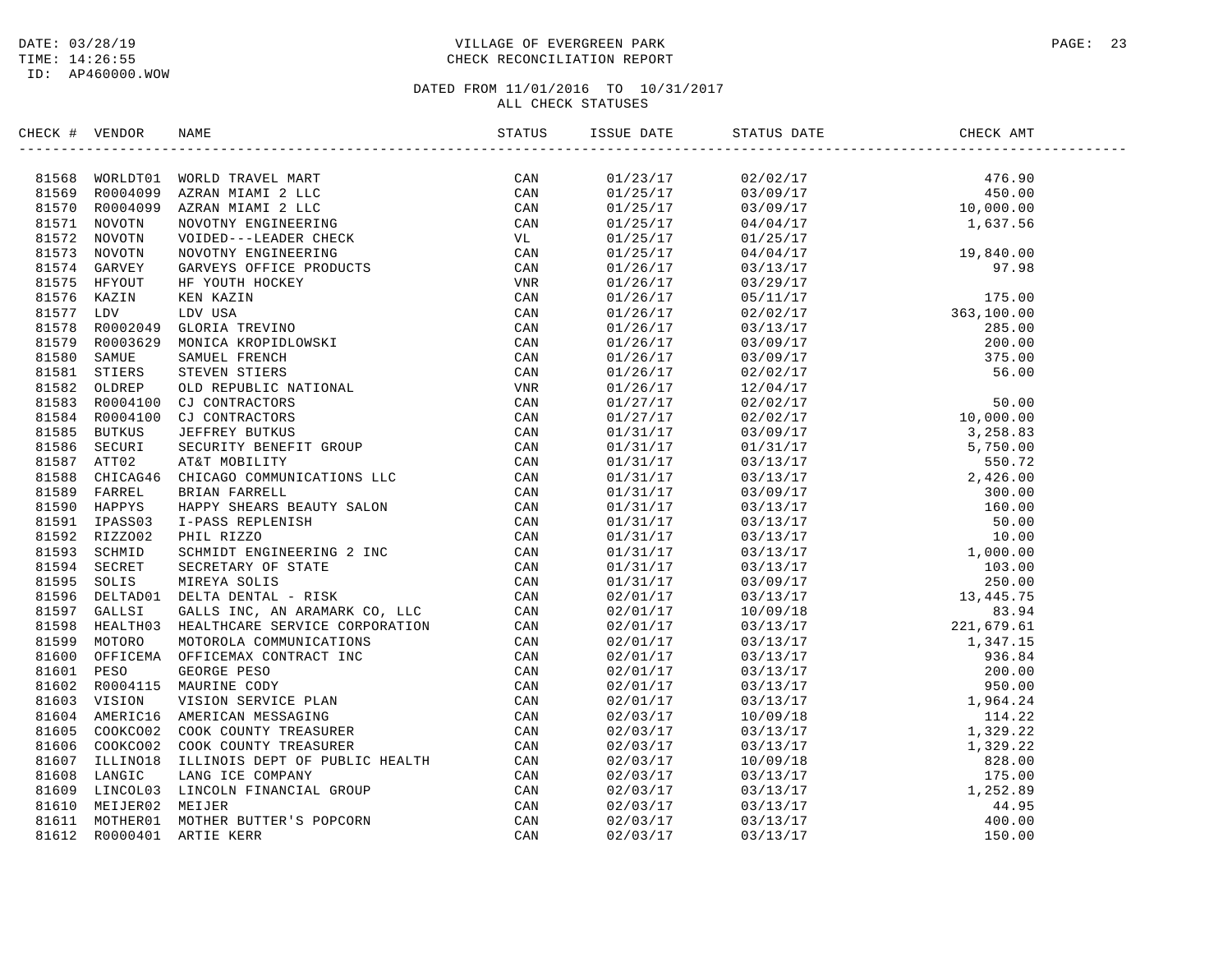### DATE: 03/28/19 PAGE: 24 PAGE: 24 TIME: 14:26:55 CHECK RECONCILIATION REPORT

| CHECK # VENDOR | NAME                                                                                                                                                                                                                                      | ISSUE DATE | STATUS DATE | CHECK AMT |  |
|----------------|-------------------------------------------------------------------------------------------------------------------------------------------------------------------------------------------------------------------------------------------|------------|-------------|-----------|--|
|                | ERCK + VENDOR NAKE<br>STATUS = 17<br>81611 SAMCCILIB AWOOT CONTROL CAN SIMPLE (2AN SIMPLE 2018)<br>91614 SAMCCILIB AMCOUR<br>91614 SAMCCILIB AMCOUR<br>91615 SAMCHADA ADEERING STATE (2AN SIMPLE AND SIMPLE 2018)<br>91615 TRANSULTAN ADE |            |             |           |  |
|                |                                                                                                                                                                                                                                           |            |             |           |  |
|                |                                                                                                                                                                                                                                           |            |             |           |  |
|                |                                                                                                                                                                                                                                           |            |             |           |  |
|                |                                                                                                                                                                                                                                           |            |             |           |  |
|                |                                                                                                                                                                                                                                           |            |             |           |  |
|                |                                                                                                                                                                                                                                           |            |             |           |  |
|                |                                                                                                                                                                                                                                           |            |             |           |  |
|                |                                                                                                                                                                                                                                           |            |             |           |  |
|                |                                                                                                                                                                                                                                           |            |             |           |  |
|                |                                                                                                                                                                                                                                           |            |             |           |  |
|                |                                                                                                                                                                                                                                           |            |             |           |  |
|                |                                                                                                                                                                                                                                           |            |             |           |  |
|                |                                                                                                                                                                                                                                           |            |             |           |  |
|                |                                                                                                                                                                                                                                           |            |             |           |  |
|                |                                                                                                                                                                                                                                           |            |             |           |  |
|                |                                                                                                                                                                                                                                           |            |             |           |  |
|                |                                                                                                                                                                                                                                           |            |             |           |  |
|                |                                                                                                                                                                                                                                           |            |             |           |  |
|                |                                                                                                                                                                                                                                           |            |             |           |  |
|                |                                                                                                                                                                                                                                           |            |             |           |  |
|                |                                                                                                                                                                                                                                           |            |             |           |  |
|                |                                                                                                                                                                                                                                           |            |             |           |  |
|                |                                                                                                                                                                                                                                           |            |             |           |  |
|                |                                                                                                                                                                                                                                           |            |             |           |  |
|                |                                                                                                                                                                                                                                           |            |             |           |  |
|                |                                                                                                                                                                                                                                           |            |             |           |  |
|                |                                                                                                                                                                                                                                           |            |             |           |  |
|                |                                                                                                                                                                                                                                           |            |             |           |  |
|                |                                                                                                                                                                                                                                           |            |             |           |  |
|                |                                                                                                                                                                                                                                           |            |             |           |  |
|                |                                                                                                                                                                                                                                           |            |             |           |  |
|                |                                                                                                                                                                                                                                           |            |             |           |  |
|                |                                                                                                                                                                                                                                           |            |             |           |  |
|                |                                                                                                                                                                                                                                           |            |             |           |  |
|                |                                                                                                                                                                                                                                           |            |             |           |  |
|                |                                                                                                                                                                                                                                           |            |             |           |  |
|                |                                                                                                                                                                                                                                           |            |             |           |  |
|                |                                                                                                                                                                                                                                           |            |             |           |  |
|                |                                                                                                                                                                                                                                           |            |             |           |  |
|                |                                                                                                                                                                                                                                           |            |             |           |  |
|                |                                                                                                                                                                                                                                           |            |             |           |  |
|                |                                                                                                                                                                                                                                           |            |             |           |  |
|                |                                                                                                                                                                                                                                           |            |             |           |  |
|                |                                                                                                                                                                                                                                           |            |             |           |  |
|                |                                                                                                                                                                                                                                           |            |             |           |  |
|                |                                                                                                                                                                                                                                           |            |             |           |  |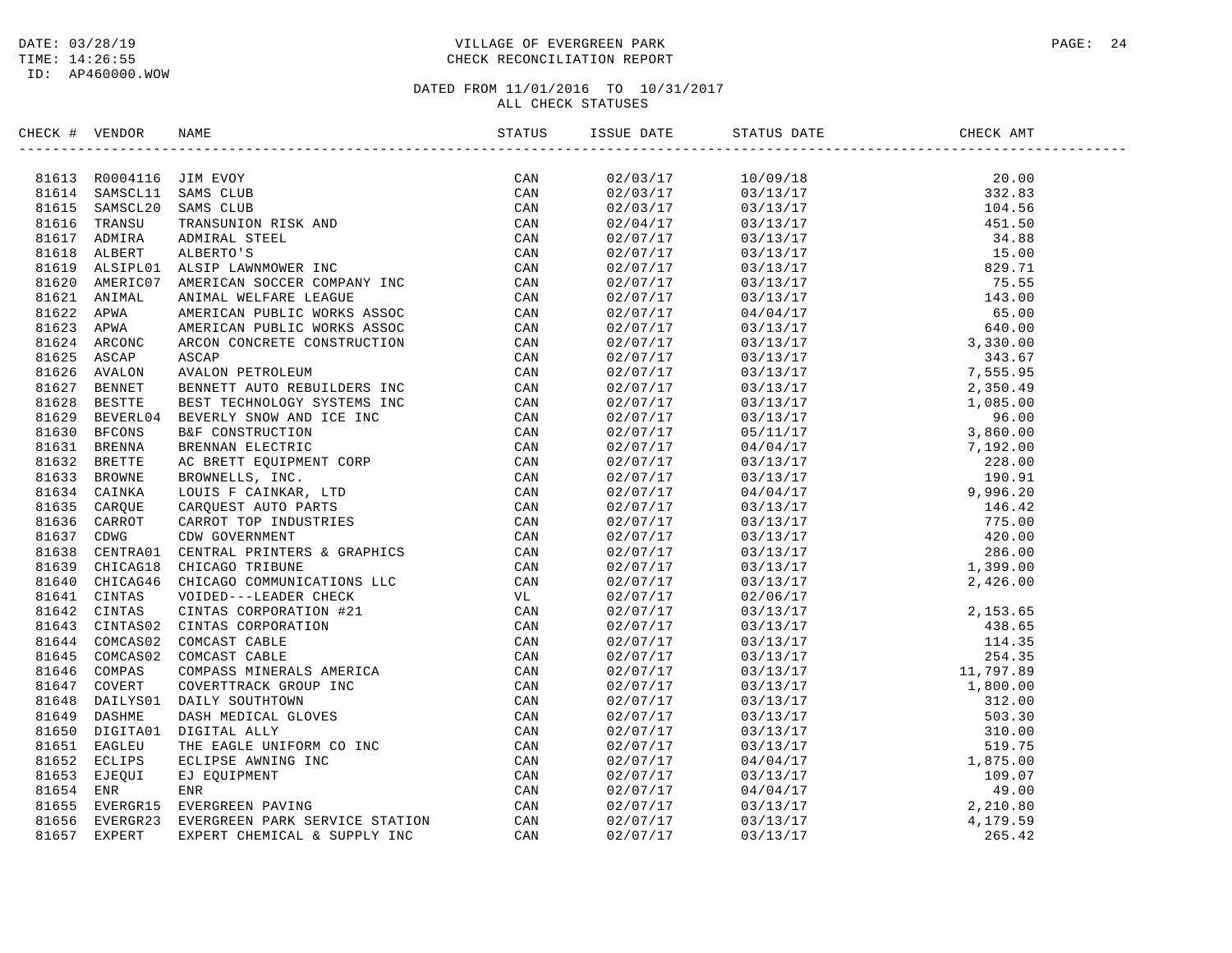### DATE: 03/28/19 PAGE: 25 TIME: 14:26:55 CHECK RECONCILIATION REPORT

| CHECK # VENDOR | NAME                                                                                                                                                                                                                         | ISSUE DATE           | STATUS DATE                                                                                                                                                                                                                                                                                                 | CHECK AMT |  |
|----------------|------------------------------------------------------------------------------------------------------------------------------------------------------------------------------------------------------------------------------|----------------------|-------------------------------------------------------------------------------------------------------------------------------------------------------------------------------------------------------------------------------------------------------------------------------------------------------------|-----------|--|
|                | ERECK + VERION RANE STATISTION INTERFERENCE CAN SISTEMATION IN THE STATISTIC CAN SISTEM THREE CAN SISTEM IN THE CAN SISTEM IN THE CAN SISTEM IN THE CAN SISTEM IN THE CAN SISTEM TO CAN SISTEM THREE CAN COLOR CAN SISTEM IN |                      | $\begin{tabular}{cccccc} \multicolumn{4}{c}{\begin{tabular}{c} $0.3/13/17$ & $1$,068.62$ \\ $0.3/13/17$ & $1$,068.62$ \\ $0.3/13/17$ & $1$,068.62$ \\ $0.3/13/17$ & $1$,068.63$ \\ $0.3/13/17$ & $1$,088.55$ \\ $0.3/13/17$ & $88.55$ & $290.00$ \\ $0.3/13/17$ & $88.55$ & $290.00$ \\ $0.3/13/17$ & $270$ |           |  |
|                |                                                                                                                                                                                                                              | 02/07/17<br>02/07/17 |                                                                                                                                                                                                                                                                                                             |           |  |
|                |                                                                                                                                                                                                                              |                      |                                                                                                                                                                                                                                                                                                             |           |  |
|                |                                                                                                                                                                                                                              | 02/07/17<br>02/07/17 |                                                                                                                                                                                                                                                                                                             |           |  |
|                |                                                                                                                                                                                                                              |                      |                                                                                                                                                                                                                                                                                                             |           |  |
|                |                                                                                                                                                                                                                              | 02/07/17             |                                                                                                                                                                                                                                                                                                             |           |  |
|                |                                                                                                                                                                                                                              | 02/07/17             |                                                                                                                                                                                                                                                                                                             |           |  |
|                |                                                                                                                                                                                                                              | 02/07/17             |                                                                                                                                                                                                                                                                                                             |           |  |
|                |                                                                                                                                                                                                                              | 02/07/17<br>02/07/17 |                                                                                                                                                                                                                                                                                                             |           |  |
|                |                                                                                                                                                                                                                              |                      |                                                                                                                                                                                                                                                                                                             |           |  |
|                |                                                                                                                                                                                                                              | 02/07/17             |                                                                                                                                                                                                                                                                                                             |           |  |
|                |                                                                                                                                                                                                                              | 02/07/17             |                                                                                                                                                                                                                                                                                                             |           |  |
|                |                                                                                                                                                                                                                              | 02/07/17             |                                                                                                                                                                                                                                                                                                             |           |  |
|                |                                                                                                                                                                                                                              | 02/07/17             |                                                                                                                                                                                                                                                                                                             |           |  |
|                |                                                                                                                                                                                                                              | 02/07/17             |                                                                                                                                                                                                                                                                                                             |           |  |
|                |                                                                                                                                                                                                                              | 02/07/17             |                                                                                                                                                                                                                                                                                                             |           |  |
|                |                                                                                                                                                                                                                              | u2/07/17<br>02/07/17 |                                                                                                                                                                                                                                                                                                             |           |  |
|                |                                                                                                                                                                                                                              |                      |                                                                                                                                                                                                                                                                                                             |           |  |
|                |                                                                                                                                                                                                                              |                      |                                                                                                                                                                                                                                                                                                             |           |  |
|                |                                                                                                                                                                                                                              | 02/07/17             |                                                                                                                                                                                                                                                                                                             |           |  |
|                |                                                                                                                                                                                                                              | 02/07/17             |                                                                                                                                                                                                                                                                                                             |           |  |
|                |                                                                                                                                                                                                                              | 02/07/17             |                                                                                                                                                                                                                                                                                                             |           |  |
|                |                                                                                                                                                                                                                              | 02/07/17<br>02/07/17 |                                                                                                                                                                                                                                                                                                             |           |  |
|                |                                                                                                                                                                                                                              |                      |                                                                                                                                                                                                                                                                                                             |           |  |
|                |                                                                                                                                                                                                                              | 02/07/17             |                                                                                                                                                                                                                                                                                                             |           |  |
|                |                                                                                                                                                                                                                              | 02/07/17             |                                                                                                                                                                                                                                                                                                             |           |  |
|                |                                                                                                                                                                                                                              | 02/07/17             |                                                                                                                                                                                                                                                                                                             |           |  |
|                |                                                                                                                                                                                                                              | 02/07/17             |                                                                                                                                                                                                                                                                                                             |           |  |
|                |                                                                                                                                                                                                                              | 02/07/17             |                                                                                                                                                                                                                                                                                                             |           |  |
|                |                                                                                                                                                                                                                              | 02/07/17             |                                                                                                                                                                                                                                                                                                             |           |  |
|                |                                                                                                                                                                                                                              | 02/07/17             |                                                                                                                                                                                                                                                                                                             |           |  |
|                |                                                                                                                                                                                                                              | 02/07/17             |                                                                                                                                                                                                                                                                                                             |           |  |
|                |                                                                                                                                                                                                                              | 02/07/17             |                                                                                                                                                                                                                                                                                                             |           |  |
|                |                                                                                                                                                                                                                              | 02/07/17             | $\begin{array}{cccc} 03/13/17 & & & & & 5,542.00 \\ 02/28/17 & & & & & 2,730.47 \\ 03/13/17 & & & & 2,730.47 \\ 03/13/17 & & & 3,896.36 \\ 03/13/17 & & & 39.48 \\ 03/13/17 & & & 99.78 \\ 02/06/17 & & & & 99.78 \end{array}$                                                                              |           |  |
|                |                                                                                                                                                                                                                              | 02/07/17             |                                                                                                                                                                                                                                                                                                             |           |  |
|                |                                                                                                                                                                                                                              | 02/07/17             |                                                                                                                                                                                                                                                                                                             |           |  |
|                |                                                                                                                                                                                                                              | 02/07/17             |                                                                                                                                                                                                                                                                                                             |           |  |
|                |                                                                                                                                                                                                                              | 02/07/17             |                                                                                                                                                                                                                                                                                                             |           |  |
|                |                                                                                                                                                                                                                              | 02/07/17             |                                                                                                                                                                                                                                                                                                             |           |  |
|                |                                                                                                                                                                                                                              | 02/07/17             | 02/06/17                                                                                                                                                                                                                                                                                                    |           |  |
|                |                                                                                                                                                                                                                              | u2/07/17<br>02/07/17 |                                                                                                                                                                                                                                                                                                             |           |  |
|                |                                                                                                                                                                                                                              |                      |                                                                                                                                                                                                                                                                                                             |           |  |
|                |                                                                                                                                                                                                                              | 02/07/17             | $\begin{array}{cccc} 02/06/17 \\ 03/13/17 \\ 03/13/17 \\ 03/13/17 \\ 03/13/17 \\ 03/13/17 \\ 03/13/17 \\ 03/13/17 \\ 1,464.00 \\ 03/13/17 \\ 148.17 \\ \end{array}$                                                                                                                                         |           |  |
|                |                                                                                                                                                                                                                              | 02/07/17             |                                                                                                                                                                                                                                                                                                             |           |  |
|                |                                                                                                                                                                                                                              | 02/07/17             |                                                                                                                                                                                                                                                                                                             |           |  |
|                |                                                                                                                                                                                                                              | 02/07/17             |                                                                                                                                                                                                                                                                                                             |           |  |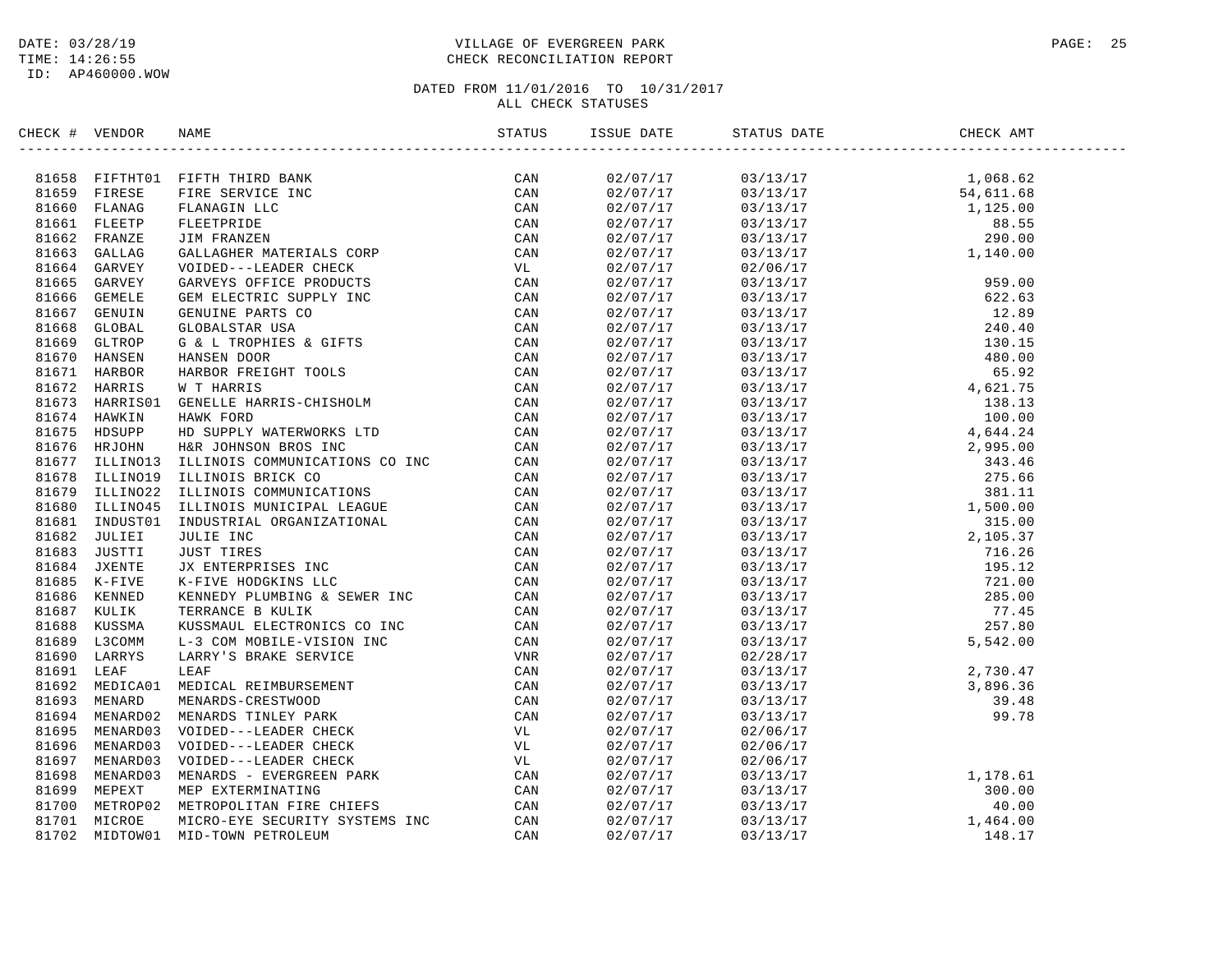### DATE: 03/28/19 PAGE: 26 PAGE: 26 PAGE: 26 PAGE: 26 PAGE: 26 PAGE: 26 PAGE: 26 PAGE: 26 TIME: 14:26:55 CHECK RECONCILIATION REPORT

| CHECK # VENDOR | NAME                                                                                                                                                                                                                               | ISSUE DATE           | STATUS DATE                                                                                                                                                                                                                                                                | CHECK AMT |  |
|----------------|------------------------------------------------------------------------------------------------------------------------------------------------------------------------------------------------------------------------------------|----------------------|----------------------------------------------------------------------------------------------------------------------------------------------------------------------------------------------------------------------------------------------------------------------------|-----------|--|
|                | SECOND WARD AND MANUS (STATUS 1199)<br>1971 MONDOR MONTONG TELECK EQUIPMENT INC. CAN 1971 MONDOR TELECK (STATUS 1200)<br>1971 MONDORG MONTONG INCONSULTED INC. THE CAN CAN ARREST ON A 1971 MONDOR CONVERTED (STATUS 1972)<br>1971 |                      | $\begin{tabular}{cccccc} 0.3/13/17 & 945.88 \\ 0.3/13/17 & 945.88 \\ 0.3/13/17 & 81.60 \\ 0.3/13/17 & 6.1.11 \\ 0.3/13/17 & 6.1.11 \\ 0.3/13/17 & 6.1.11 \\ 0.3/13/17 & 2.270.44 \\ 0.4/0.4/17 & 2.881.81 \\ 0.4/0.4/17 & 2.881.81 \\ 0.4/0.4/17 & 2.881.81 \\ 0.4/0.4/17$ |           |  |
|                |                                                                                                                                                                                                                                    | 02/07/17<br>02/07/17 |                                                                                                                                                                                                                                                                            |           |  |
|                |                                                                                                                                                                                                                                    |                      |                                                                                                                                                                                                                                                                            |           |  |
|                |                                                                                                                                                                                                                                    | 02/07/17             |                                                                                                                                                                                                                                                                            |           |  |
|                |                                                                                                                                                                                                                                    | 02/07/17             |                                                                                                                                                                                                                                                                            |           |  |
|                |                                                                                                                                                                                                                                    | 02/07/17             |                                                                                                                                                                                                                                                                            |           |  |
|                |                                                                                                                                                                                                                                    | 02/07/17             |                                                                                                                                                                                                                                                                            |           |  |
|                |                                                                                                                                                                                                                                    | 02/07/17             |                                                                                                                                                                                                                                                                            |           |  |
|                |                                                                                                                                                                                                                                    | 02/07/17<br>02/07/17 |                                                                                                                                                                                                                                                                            |           |  |
|                |                                                                                                                                                                                                                                    |                      |                                                                                                                                                                                                                                                                            |           |  |
|                |                                                                                                                                                                                                                                    | 02/07/17             |                                                                                                                                                                                                                                                                            |           |  |
|                |                                                                                                                                                                                                                                    | 02/07/17             |                                                                                                                                                                                                                                                                            |           |  |
|                |                                                                                                                                                                                                                                    | 02/07/17             |                                                                                                                                                                                                                                                                            |           |  |
|                |                                                                                                                                                                                                                                    | 02/07/17             |                                                                                                                                                                                                                                                                            |           |  |
|                |                                                                                                                                                                                                                                    | 02/07/17             |                                                                                                                                                                                                                                                                            |           |  |
|                |                                                                                                                                                                                                                                    | 02/07/17             |                                                                                                                                                                                                                                                                            |           |  |
|                |                                                                                                                                                                                                                                    | 02/07/17             |                                                                                                                                                                                                                                                                            |           |  |
|                |                                                                                                                                                                                                                                    | 02/07/17             |                                                                                                                                                                                                                                                                            |           |  |
|                |                                                                                                                                                                                                                                    | 02/07/17             |                                                                                                                                                                                                                                                                            |           |  |
|                |                                                                                                                                                                                                                                    | 02/07/17             |                                                                                                                                                                                                                                                                            |           |  |
|                |                                                                                                                                                                                                                                    | 02/07/17             |                                                                                                                                                                                                                                                                            |           |  |
|                |                                                                                                                                                                                                                                    | 02/07/17             |                                                                                                                                                                                                                                                                            |           |  |
|                |                                                                                                                                                                                                                                    | 02/07/17<br>02/07/17 |                                                                                                                                                                                                                                                                            |           |  |
|                |                                                                                                                                                                                                                                    |                      |                                                                                                                                                                                                                                                                            |           |  |
|                |                                                                                                                                                                                                                                    | 02/07/17             |                                                                                                                                                                                                                                                                            |           |  |
|                |                                                                                                                                                                                                                                    | 02/07/17             |                                                                                                                                                                                                                                                                            |           |  |
|                |                                                                                                                                                                                                                                    | 02/07/17             |                                                                                                                                                                                                                                                                            |           |  |
|                |                                                                                                                                                                                                                                    | 02/07/17             |                                                                                                                                                                                                                                                                            |           |  |
|                |                                                                                                                                                                                                                                    | 02/07/17             |                                                                                                                                                                                                                                                                            |           |  |
|                |                                                                                                                                                                                                                                    | 02/07/17             |                                                                                                                                                                                                                                                                            |           |  |
|                |                                                                                                                                                                                                                                    | 02/07/17             |                                                                                                                                                                                                                                                                            |           |  |
|                |                                                                                                                                                                                                                                    | 02/07/17             |                                                                                                                                                                                                                                                                            |           |  |
|                |                                                                                                                                                                                                                                    | 02/07/17             |                                                                                                                                                                                                                                                                            |           |  |
|                |                                                                                                                                                                                                                                    | 02/07/17             |                                                                                                                                                                                                                                                                            |           |  |
|                |                                                                                                                                                                                                                                    | 02/07/17             |                                                                                                                                                                                                                                                                            |           |  |
|                |                                                                                                                                                                                                                                    | 02/07/17             |                                                                                                                                                                                                                                                                            |           |  |
|                |                                                                                                                                                                                                                                    | 02/07/17             |                                                                                                                                                                                                                                                                            |           |  |
|                |                                                                                                                                                                                                                                    | 02/07/17             |                                                                                                                                                                                                                                                                            |           |  |
|                |                                                                                                                                                                                                                                    | 02/07/17             |                                                                                                                                                                                                                                                                            |           |  |
|                |                                                                                                                                                                                                                                    | 02/07/17             |                                                                                                                                                                                                                                                                            |           |  |
|                |                                                                                                                                                                                                                                    | 02/07/17             |                                                                                                                                                                                                                                                                            |           |  |
|                |                                                                                                                                                                                                                                    | 02/07/17             |                                                                                                                                                                                                                                                                            |           |  |
|                |                                                                                                                                                                                                                                    | 02/07/17             |                                                                                                                                                                                                                                                                            |           |  |
|                |                                                                                                                                                                                                                                    | 02/07/17             |                                                                                                                                                                                                                                                                            |           |  |
|                |                                                                                                                                                                                                                                    | 02/07/17             |                                                                                                                                                                                                                                                                            |           |  |
|                |                                                                                                                                                                                                                                    | 02/07/17             | $\begin{array}{cccc} 03/13/17 & 10\,400\,000 \\ 04/24/17 & 50\,000 \\ 03/13/17 & 50\,000 \\ 03/13/17 & 10\,000\,000 \\ 03/13/17 & 20\,00 \\ 03/13/17 & 20\,00 \\ 03/13/17 & 41\,90 \\ 03/13/17 & 485\,00 \\ 03/13/17 & 306\,15 \\ 03/13/17 & 1\,343\,39 \\ 03/13/17 & 59$  |           |  |
|                |                                                                                                                                                                                                                                    |                      |                                                                                                                                                                                                                                                                            |           |  |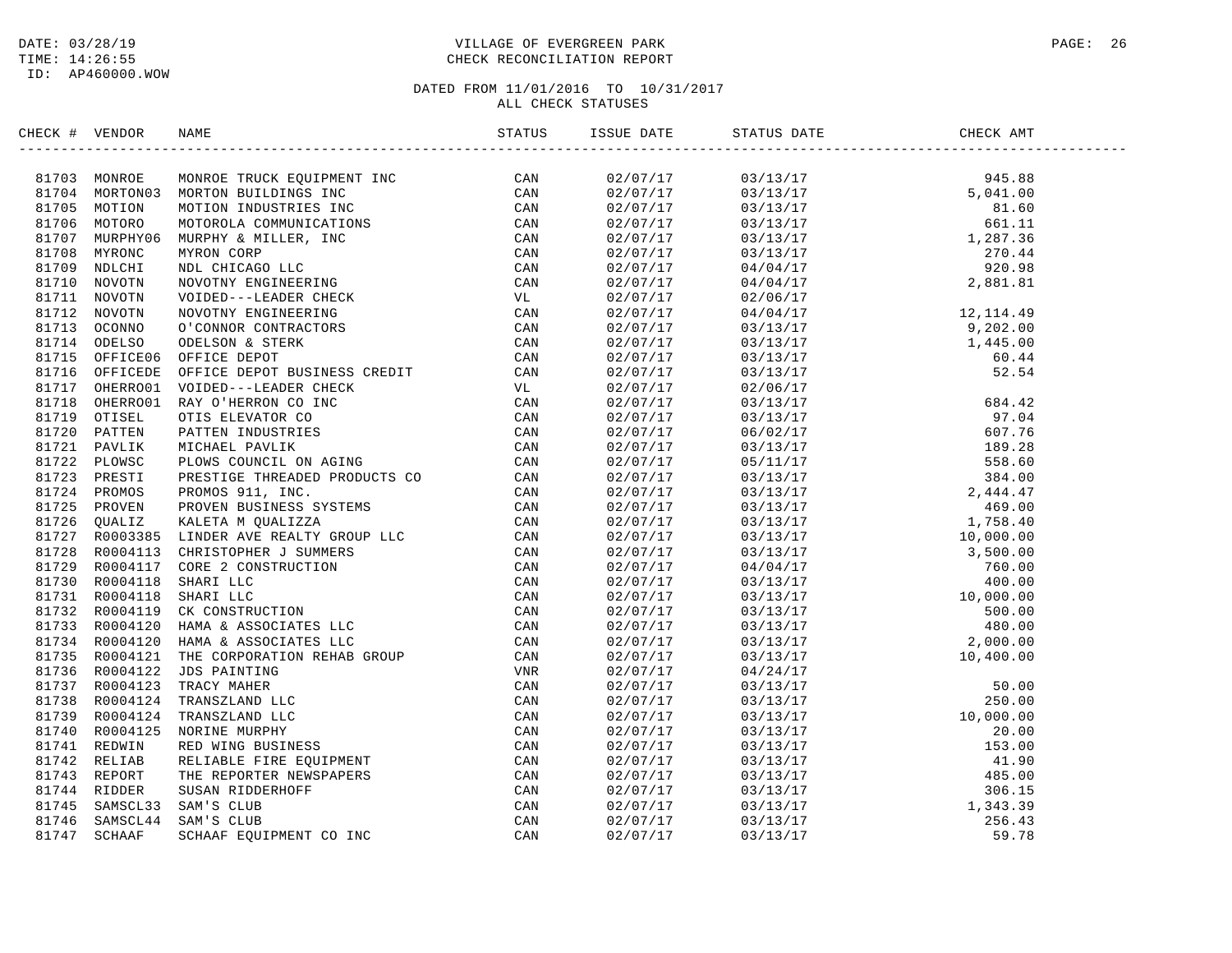### DATE: 03/28/19 PAGE: 27 PAGE: 27 TIME: 14:26:55 CHECK RECONCILIATION REPORT

| CHECK # VENDOR |                                                                                                                                                                                                                               | STATUS | ISSUE DATE           | STATUS DATE | CHECK AMT |
|----------------|-------------------------------------------------------------------------------------------------------------------------------------------------------------------------------------------------------------------------------|--------|----------------------|-------------|-----------|
|                | CK# VIRIDOS WARE SCIENCING THE SERVICE IN A SAMELY AND STANDARD CAN BE THE SUITABLE IN THE SERVICE IN THE SERVICE IN THE SERVICE IN A SAMELY ON A SAMELY SERVICE SERVICE WAS SAMELY AND STANDARD CAN BE THE SERVICE SERVICE W |        | 02/07/17             |             |           |
|                |                                                                                                                                                                                                                               |        | 02/07/17             |             |           |
|                |                                                                                                                                                                                                                               |        | 02/07/17             |             |           |
|                |                                                                                                                                                                                                                               |        | 02/07/17             |             |           |
|                |                                                                                                                                                                                                                               |        | 02/07/17             |             |           |
|                |                                                                                                                                                                                                                               |        | 02/07/17             |             |           |
|                |                                                                                                                                                                                                                               |        | 02/07/17             |             |           |
|                |                                                                                                                                                                                                                               |        | 02/07/17             |             |           |
|                |                                                                                                                                                                                                                               |        | 02/07/17             |             |           |
|                |                                                                                                                                                                                                                               |        | 02/07/17             |             |           |
|                |                                                                                                                                                                                                                               |        | 02/07/17             |             |           |
|                |                                                                                                                                                                                                                               |        | 02/07/17             |             |           |
|                |                                                                                                                                                                                                                               |        | 02/07/17             |             |           |
|                |                                                                                                                                                                                                                               |        | 02/07/17             |             |           |
|                |                                                                                                                                                                                                                               |        | 02/07/17             |             |           |
|                |                                                                                                                                                                                                                               |        | 02/07/17             |             |           |
|                |                                                                                                                                                                                                                               |        | 02/07/17             |             |           |
|                |                                                                                                                                                                                                                               |        | 02/07/17             |             |           |
|                |                                                                                                                                                                                                                               |        | 02/07/17             |             |           |
|                |                                                                                                                                                                                                                               |        | 02/07/17             |             |           |
|                |                                                                                                                                                                                                                               |        | 02/07/17             |             |           |
|                |                                                                                                                                                                                                                               |        | 02/07/17             |             |           |
|                |                                                                                                                                                                                                                               |        | 02/07/17             |             |           |
|                |                                                                                                                                                                                                                               |        | 02/07/17             |             |           |
|                |                                                                                                                                                                                                                               |        | 02/07/17             |             |           |
|                |                                                                                                                                                                                                                               |        | 02/07/17             |             |           |
|                |                                                                                                                                                                                                                               |        | 02/07/17             |             |           |
|                |                                                                                                                                                                                                                               |        | 02/07/17             |             |           |
|                |                                                                                                                                                                                                                               |        | 02/07/17             |             |           |
|                |                                                                                                                                                                                                                               |        | 02/07/17             |             |           |
|                |                                                                                                                                                                                                                               |        | 02/07/17             |             |           |
|                |                                                                                                                                                                                                                               |        | 02/08/17             |             |           |
|                |                                                                                                                                                                                                                               |        | 02/08/17             |             |           |
|                |                                                                                                                                                                                                                               |        | 02/08/17             |             |           |
|                |                                                                                                                                                                                                                               |        |                      |             |           |
|                |                                                                                                                                                                                                                               |        | 02/08/17             |             |           |
|                |                                                                                                                                                                                                                               |        | 02/08/17             |             |           |
|                |                                                                                                                                                                                                                               |        | 02/15/17<br>02/15/17 |             |           |
|                |                                                                                                                                                                                                                               |        |                      |             |           |
|                |                                                                                                                                                                                                                               |        | 02/15/17             |             |           |
|                |                                                                                                                                                                                                                               |        | 02/15/17             |             |           |
|                |                                                                                                                                                                                                                               |        | 02/15/17             |             |           |
|                |                                                                                                                                                                                                                               |        | 02/15/17             |             |           |
|                |                                                                                                                                                                                                                               |        | 02/15/17             |             |           |
|                |                                                                                                                                                                                                                               |        | 02/15/17             |             |           |
|                |                                                                                                                                                                                                                               |        | 02/15/17             |             |           |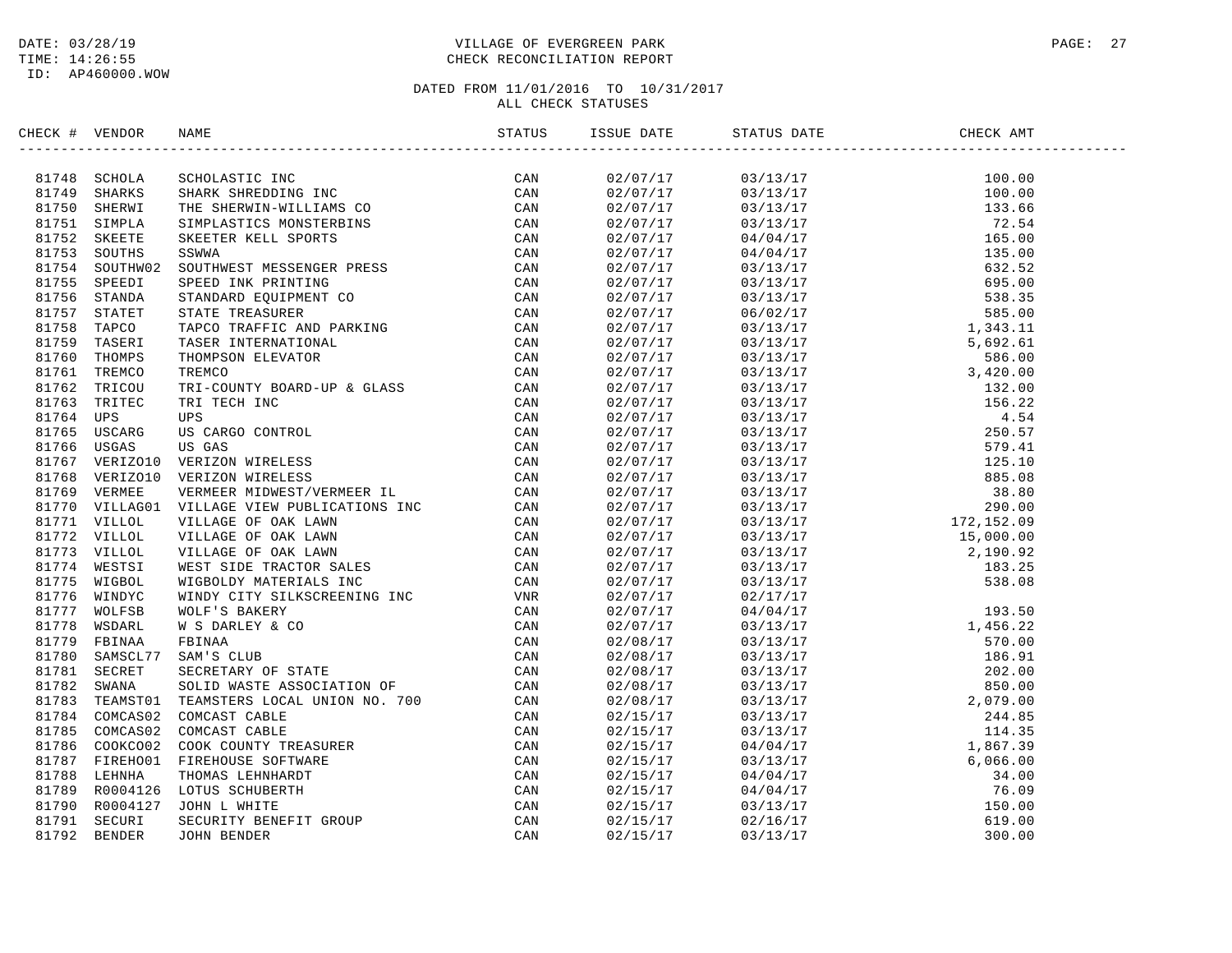### DATE: 03/28/19 PAGE: 28 PAGE: 28 TIME: 14:26:55 CHECK RECONCILIATION REPORT

| CHECK #        | VENDOR             | E<br>-----------------------------------<br><b>NAME</b>                                                                                                                                                                                                   | STATUS     | ISSUE DATE           | STATUS DATE                                                                                                                                                                                                                                                    | CHECK AMT                                                                                       |  |
|----------------|--------------------|-----------------------------------------------------------------------------------------------------------------------------------------------------------------------------------------------------------------------------------------------------------|------------|----------------------|----------------------------------------------------------------------------------------------------------------------------------------------------------------------------------------------------------------------------------------------------------------|-------------------------------------------------------------------------------------------------|--|
|                | 81793 CAINKA       |                                                                                                                                                                                                                                                           | CAN        | 02/15/17             | $\begin{array}{l} 04/04/17\\03/13/17\\03/13/17\\04/04/17\\03/13/17\\03/13/17\\03/13/17\\03/13/17\\03/13/17\\03/13/17\\04/04/17\\03/13/17\\03/13/17\\03/13/17\\03/13/17\\03/13/17\\03/13/17\\03/13/17\\04/04/17\\05/11/17\\03/13/17\\05/11/17\\03/13/17\\05/11$ | 900.00                                                                                          |  |
| 81794          | CAVATO01           |                                                                                                                                                                                                                                                           | CAN        | 02/15/17             |                                                                                                                                                                                                                                                                | 150.00                                                                                          |  |
| 81795          | CERICO01           |                                                                                                                                                                                                                                                           | CAN        | 02/15/17             |                                                                                                                                                                                                                                                                | 300.00                                                                                          |  |
| 81796          | <b>ENGEL</b>       |                                                                                                                                                                                                                                                           | CAN        | 02/15/17             |                                                                                                                                                                                                                                                                | 300.00                                                                                          |  |
| 81797          | ERICKS             |                                                                                                                                                                                                                                                           | CAN        | 02/15/17             |                                                                                                                                                                                                                                                                | 400.83                                                                                          |  |
| 81798          | FARREL             |                                                                                                                                                                                                                                                           | CAN        | 02/15/17             |                                                                                                                                                                                                                                                                | 150.00                                                                                          |  |
| 81799          | GREEN              |                                                                                                                                                                                                                                                           | CAN        | 02/15/17             |                                                                                                                                                                                                                                                                | 300.00                                                                                          |  |
| 81800          | JARZEN             |                                                                                                                                                                                                                                                           | CAN        | 02/15/17             |                                                                                                                                                                                                                                                                | 300.00                                                                                          |  |
| 81801          | <b>JOHNSO</b>      |                                                                                                                                                                                                                                                           | CAN        | 02/15/17             |                                                                                                                                                                                                                                                                | 300.00                                                                                          |  |
| 81802          | LAZINE             |                                                                                                                                                                                                                                                           | CAN        | 02/15/17             |                                                                                                                                                                                                                                                                | 300.00                                                                                          |  |
| 81803          | MCCANN03           |                                                                                                                                                                                                                                                           | CAN        | 02/15/17             |                                                                                                                                                                                                                                                                | 300.00                                                                                          |  |
| 81804          | PEREZ              |                                                                                                                                                                                                                                                           | CAN        | 02/15/17             |                                                                                                                                                                                                                                                                | 150.00                                                                                          |  |
| 81805          | RICH               |                                                                                                                                                                                                                                                           | CAN        | 02/15/17             |                                                                                                                                                                                                                                                                | 300.00                                                                                          |  |
| 81806          | SEIFRI             |                                                                                                                                                                                                                                                           | CAN        | 02/15/17             |                                                                                                                                                                                                                                                                | 300.00                                                                                          |  |
| 81807          | SIGNOR             |                                                                                                                                                                                                                                                           | CAN        | 02/15/17             |                                                                                                                                                                                                                                                                | 300.00                                                                                          |  |
| 81808          | SMILEY             |                                                                                                                                                                                                                                                           | CAN        | 02/15/17             |                                                                                                                                                                                                                                                                | 150.00                                                                                          |  |
| 81809          | <b>VOS</b>         |                                                                                                                                                                                                                                                           | CAN        | 02/15/17             |                                                                                                                                                                                                                                                                | 300.00                                                                                          |  |
| 81810          | YEAMAN             |                                                                                                                                                                                                                                                           | CAN        | 02/15/17             |                                                                                                                                                                                                                                                                | 300.00                                                                                          |  |
| 81811          | YOUNGT             |                                                                                                                                                                                                                                                           | CAN        | 02/15/17             |                                                                                                                                                                                                                                                                | 300.00                                                                                          |  |
|                |                    |                                                                                                                                                                                                                                                           |            |                      |                                                                                                                                                                                                                                                                |                                                                                                 |  |
| 81812<br>81813 | ALSIPL01<br>AVALON |                                                                                                                                                                                                                                                           | CAN<br>CAN | 02/17/17<br>02/17/17 | 03/13/17                                                                                                                                                                                                                                                       | $100.00$<br>3,295.30                                                                            |  |
| 81814          | CHICAG             |                                                                                                                                                                                                                                                           |            |                      | 03/13/17<br>03/13/17                                                                                                                                                                                                                                           | 687.90                                                                                          |  |
| 81815          | COMPET             |                                                                                                                                                                                                                                                           | CAN<br>CAN | 02/17/17<br>02/17/17 |                                                                                                                                                                                                                                                                | 214.86                                                                                          |  |
|                |                    | FBI NATIONAL ACADEMY ASSOCIATE                                                                                                                                                                                                                            |            |                      | 04/04/17                                                                                                                                                                                                                                                       |                                                                                                 |  |
| 81816          | FBINAT             |                                                                                                                                                                                                                                                           | VNR        | 02/17/17             | 02/21/17                                                                                                                                                                                                                                                       |                                                                                                 |  |
| 81817          | FLEX               |                                                                                                                                                                                                                                                           | CAN        | 02/17/17             | 03/13/17                                                                                                                                                                                                                                                       | 747.00                                                                                          |  |
| 81818          | HOMEDE02           |                                                                                                                                                                                                                                                           | CAN        | 02/17/17             | 03/13/17                                                                                                                                                                                                                                                       | 122.97                                                                                          |  |
| 81819          | HYNES              |                                                                                                                                                                                                                                                           | CAN        | 02/17/17             | 04/04/17                                                                                                                                                                                                                                                       | 478.22                                                                                          |  |
| 81820          | LOOP1S             |                                                                                                                                                                                                                                                           | CAN        | 02/17/17             | 03/13/17                                                                                                                                                                                                                                                       | 774.00                                                                                          |  |
| 81821          | MOSTHO             |                                                                                                                                                                                                                                                           | CAN        | 02/17/17             | 04/04/17                                                                                                                                                                                                                                                       | $500.00$<br>1,300.00                                                                            |  |
| 81822          | SSACOP             |                                                                                                                                                                                                                                                           | CAN        | 02/17/17             | 04/04/17                                                                                                                                                                                                                                                       |                                                                                                 |  |
| 81823          | UPS                |                                                                                                                                                                                                                                                           | CAN        | 02/17/17             | 03/13/17                                                                                                                                                                                                                                                       | 36.65                                                                                           |  |
| 81824          | WINDYC             |                                                                                                                                                                                                                                                           | CAN        | 02/17/17             | 03/13/17                                                                                                                                                                                                                                                       | 864.00                                                                                          |  |
| 81825          | WINDYT             |                                                                                                                                                                                                                                                           | CAN        | 02/17/17             | 04/04/17                                                                                                                                                                                                                                                       | 550.00                                                                                          |  |
| 81826          | TRIRIV01           |                                                                                                                                                                                                                                                           | CAN        | 02/17/17             | 03/13/17                                                                                                                                                                                                                                                       | 750.00                                                                                          |  |
| 81827          | 3M                 |                                                                                                                                                                                                                                                           | CAN        | 02/21/17             | 04/04/17                                                                                                                                                                                                                                                       |                                                                                                 |  |
| 81828          | 4IMPRI             |                                                                                                                                                                                                                                                           | CAN        | 02/21/17             | 04/04/17                                                                                                                                                                                                                                                       |                                                                                                 |  |
| 81829          | ADMIRA             |                                                                                                                                                                                                                                                           | CAN        | 02/21/17             | 04/04/17                                                                                                                                                                                                                                                       |                                                                                                 |  |
| 81830          | AIRONE             |                                                                                                                                                                                                                                                           | CAN        | 02/21/17             | 04/04/17                                                                                                                                                                                                                                                       |                                                                                                 |  |
| 81831          | AJUNIF             |                                                                                                                                                                                                                                                           | CAN        | 02/21/17             | 05/11/17                                                                                                                                                                                                                                                       |                                                                                                 |  |
| 81832          | AMERIC01           | FBI NATIONAL ACADEMY ASSOCIATE<br>FLEXIBLE BENEFIT SERVICE CORP<br>HOME DEPOT CREDIT SERVICES<br>MEGHAN HYNES<br>LOOPI SYSTEMS INC<br>MOST HOLY REDEEMER CHURCH<br>SOUTH SUBURBAN ASSOCIATION<br>UPS<br>WINDY CITY SILKSCREENING INC<br>VINDY CITY THUNDE | CAN        | 02/21/17             | 04/04/17                                                                                                                                                                                                                                                       | $750.00$<br>$1,656.00$<br>$266.30$<br>$217.21$<br>$145.00$<br>$680.10$<br>$92.16$<br>$1,164.60$ |  |
| 81833          | AMERIC15           |                                                                                                                                                                                                                                                           | CAN        | 02/21/17             | 04/04/17                                                                                                                                                                                                                                                       |                                                                                                 |  |
| 81834          | AMERIG             |                                                                                                                                                                                                                                                           | CAN        | 02/21/17             | 04/04/17                                                                                                                                                                                                                                                       | 436.23                                                                                          |  |
| 81835          | ANDERS03           |                                                                                                                                                                                                                                                           | CAN        | 02/21/17             | 04/04/17                                                                                                                                                                                                                                                       | 31.98                                                                                           |  |
| 81836          | ANIMAL             |                                                                                                                                                                                                                                                           | CAN        | 02/21/17             | 04/04/17                                                                                                                                                                                                                                                       | 107.25                                                                                          |  |
| 81837          | APWA               |                                                                                                                                                                                                                                                           | CAN        | 02/21/17             | 04/04/17                                                                                                                                                                                                                                                       | 190.00                                                                                          |  |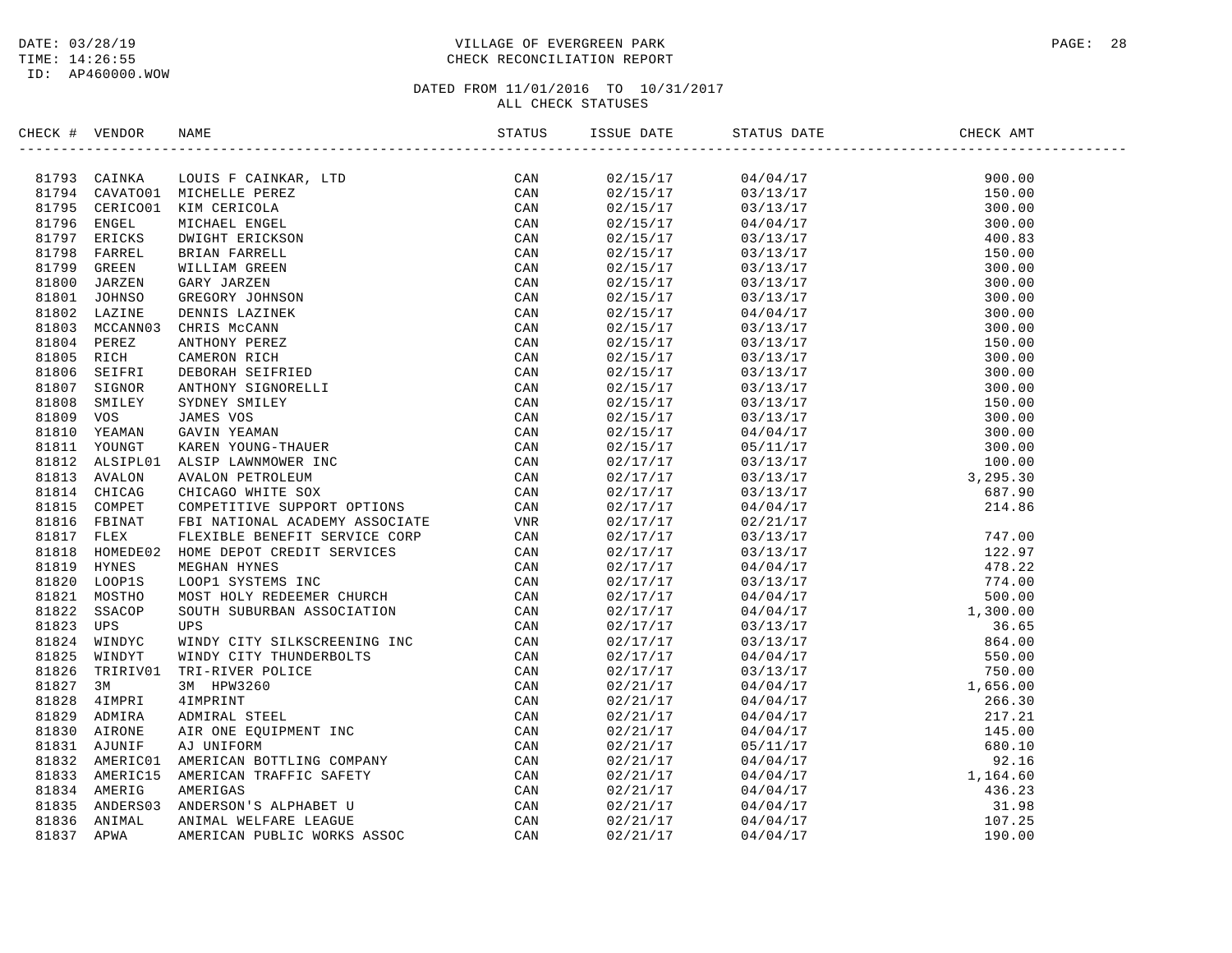ID: AP460000.WOW

### DATE: 03/28/19 PAGE: 29 PAGE: 29 TIME: 14:26:55 CHECK RECONCILIATION REPORT

| CHECK # VENDOR | NAME                                                                                                                                                                                                                         | ISSUE DATE | STATUS DATE | CHECK AMT |  |
|----------------|------------------------------------------------------------------------------------------------------------------------------------------------------------------------------------------------------------------------------|------------|-------------|-----------|--|
|                | SEECRE TWEET VERTIES IN A MATERIAL SERIES IN A SUBMISSION CONTROLL AND A SUBMISSION OF A MATERIAL SERIES IN A SUBMISSION OF A MATERIAL SERIES IN A MATERIAL SERIES OF A MATERIAL SERIES IN A SUBMISSION OF A MATERIAL SERIES |            |             |           |  |
|                |                                                                                                                                                                                                                              |            |             |           |  |
|                |                                                                                                                                                                                                                              |            |             |           |  |
|                |                                                                                                                                                                                                                              |            |             |           |  |
|                |                                                                                                                                                                                                                              |            |             |           |  |
|                |                                                                                                                                                                                                                              |            |             |           |  |
|                |                                                                                                                                                                                                                              |            |             |           |  |
|                |                                                                                                                                                                                                                              |            |             |           |  |
|                |                                                                                                                                                                                                                              |            |             |           |  |
|                |                                                                                                                                                                                                                              |            |             |           |  |
|                |                                                                                                                                                                                                                              |            |             |           |  |
|                |                                                                                                                                                                                                                              |            |             |           |  |
|                |                                                                                                                                                                                                                              |            |             |           |  |
|                |                                                                                                                                                                                                                              |            |             |           |  |
|                |                                                                                                                                                                                                                              |            |             |           |  |
|                |                                                                                                                                                                                                                              |            |             |           |  |
|                |                                                                                                                                                                                                                              |            |             |           |  |
|                |                                                                                                                                                                                                                              |            |             |           |  |
|                |                                                                                                                                                                                                                              |            |             |           |  |
|                |                                                                                                                                                                                                                              |            |             |           |  |
|                |                                                                                                                                                                                                                              |            |             |           |  |
|                |                                                                                                                                                                                                                              |            |             |           |  |
|                |                                                                                                                                                                                                                              |            |             |           |  |
|                |                                                                                                                                                                                                                              |            |             |           |  |
|                |                                                                                                                                                                                                                              |            |             |           |  |
|                |                                                                                                                                                                                                                              |            |             |           |  |
|                |                                                                                                                                                                                                                              |            |             |           |  |
|                |                                                                                                                                                                                                                              |            |             |           |  |
|                |                                                                                                                                                                                                                              |            |             |           |  |
|                |                                                                                                                                                                                                                              |            |             |           |  |
|                |                                                                                                                                                                                                                              |            |             |           |  |
|                |                                                                                                                                                                                                                              |            |             |           |  |
|                |                                                                                                                                                                                                                              |            |             |           |  |
|                |                                                                                                                                                                                                                              |            |             |           |  |
|                |                                                                                                                                                                                                                              |            |             |           |  |
|                |                                                                                                                                                                                                                              |            |             |           |  |
|                |                                                                                                                                                                                                                              |            |             |           |  |
|                |                                                                                                                                                                                                                              |            |             |           |  |
|                |                                                                                                                                                                                                                              |            |             |           |  |
|                |                                                                                                                                                                                                                              |            |             |           |  |
|                |                                                                                                                                                                                                                              |            |             |           |  |
|                |                                                                                                                                                                                                                              |            |             |           |  |
|                |                                                                                                                                                                                                                              |            |             |           |  |
|                |                                                                                                                                                                                                                              |            |             |           |  |
|                |                                                                                                                                                                                                                              |            |             |           |  |
|                |                                                                                                                                                                                                                              |            |             |           |  |
|                |                                                                                                                                                                                                                              |            |             |           |  |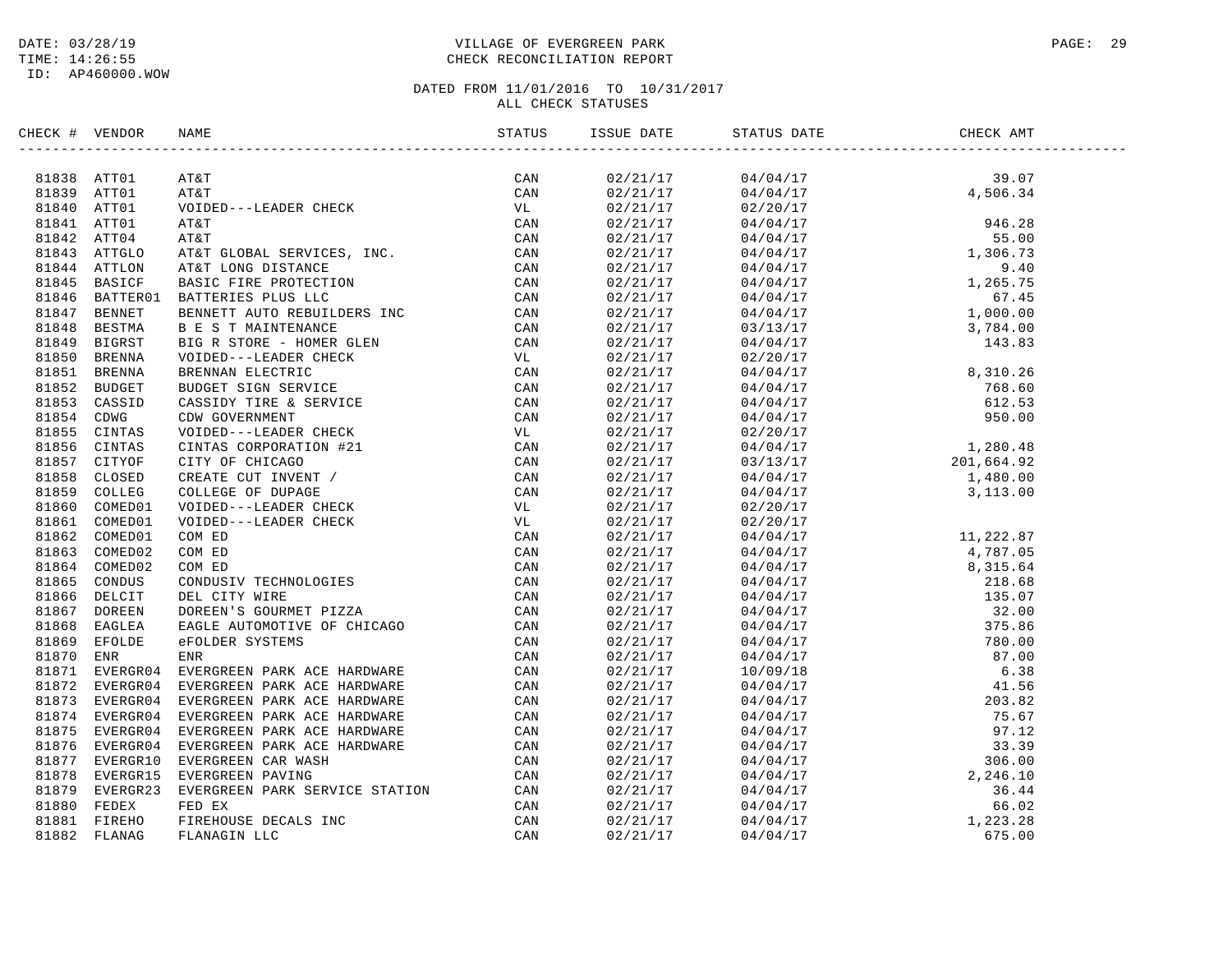### DATE: 03/28/19 PAGE: 30 PAGE: 30 TIME: 14:26:55 CHECK RECONCILIATION REPORT

| CHECK # VENDOR | NAME                                                                                                                                                                                                                                  | ISSUE DATE | STATUS DATE                                                                                                                                                                                                                                                                  | CHECK AMT |  |
|----------------|---------------------------------------------------------------------------------------------------------------------------------------------------------------------------------------------------------------------------------------|------------|------------------------------------------------------------------------------------------------------------------------------------------------------------------------------------------------------------------------------------------------------------------------------|-----------|--|
|                | STATES (FOR BANK PRODUCTS) AND STATES (STATES)<br>1888 CERUINE PRODUCTS PRODUCTS CONNECTIONS (STATES)<br>1888 CERUINE GRAVEN'S OPTICE SPEODUCTS CONNECTIONS<br>1888 CERUINE GRAVENT COPEN TRES CONNECTIONS CONNECTIONS<br>1888 CERUIN |            | $\begin{tabular}{cccccccc} 0.271171 & 0.470471 & 117.96 \\ 0.271117 & 0.470471 & 117.96 \\ 0.271117 & 0.470471 & 117.96 \\ 0.271117 & 0.470471 & 125.31 \\ 0.271117 & 0.470471 & 0.20 \\ 0.27117 & 0.470471 & 0.20 \\ 0.27117 & 0.470471 & 171.24 \\ 0.27117 & 0.470471 & 1$ |           |  |
|                |                                                                                                                                                                                                                                       |            |                                                                                                                                                                                                                                                                              |           |  |
|                |                                                                                                                                                                                                                                       |            |                                                                                                                                                                                                                                                                              |           |  |
|                |                                                                                                                                                                                                                                       |            |                                                                                                                                                                                                                                                                              |           |  |
|                |                                                                                                                                                                                                                                       |            |                                                                                                                                                                                                                                                                              |           |  |
|                |                                                                                                                                                                                                                                       |            |                                                                                                                                                                                                                                                                              |           |  |
|                |                                                                                                                                                                                                                                       |            |                                                                                                                                                                                                                                                                              |           |  |
|                |                                                                                                                                                                                                                                       |            |                                                                                                                                                                                                                                                                              |           |  |
|                |                                                                                                                                                                                                                                       |            |                                                                                                                                                                                                                                                                              |           |  |
|                |                                                                                                                                                                                                                                       |            |                                                                                                                                                                                                                                                                              |           |  |
|                |                                                                                                                                                                                                                                       |            |                                                                                                                                                                                                                                                                              |           |  |
|                |                                                                                                                                                                                                                                       |            |                                                                                                                                                                                                                                                                              |           |  |
|                |                                                                                                                                                                                                                                       |            |                                                                                                                                                                                                                                                                              |           |  |
|                |                                                                                                                                                                                                                                       |            |                                                                                                                                                                                                                                                                              |           |  |
|                |                                                                                                                                                                                                                                       |            |                                                                                                                                                                                                                                                                              |           |  |
|                |                                                                                                                                                                                                                                       |            |                                                                                                                                                                                                                                                                              |           |  |
|                |                                                                                                                                                                                                                                       |            |                                                                                                                                                                                                                                                                              |           |  |
|                |                                                                                                                                                                                                                                       |            |                                                                                                                                                                                                                                                                              |           |  |
|                |                                                                                                                                                                                                                                       |            |                                                                                                                                                                                                                                                                              |           |  |
|                |                                                                                                                                                                                                                                       |            |                                                                                                                                                                                                                                                                              |           |  |
|                |                                                                                                                                                                                                                                       |            |                                                                                                                                                                                                                                                                              |           |  |
|                |                                                                                                                                                                                                                                       |            |                                                                                                                                                                                                                                                                              |           |  |
|                |                                                                                                                                                                                                                                       |            |                                                                                                                                                                                                                                                                              |           |  |
|                |                                                                                                                                                                                                                                       |            |                                                                                                                                                                                                                                                                              |           |  |
|                |                                                                                                                                                                                                                                       |            |                                                                                                                                                                                                                                                                              |           |  |
|                |                                                                                                                                                                                                                                       |            |                                                                                                                                                                                                                                                                              |           |  |
|                |                                                                                                                                                                                                                                       |            |                                                                                                                                                                                                                                                                              |           |  |
|                |                                                                                                                                                                                                                                       |            |                                                                                                                                                                                                                                                                              |           |  |
|                |                                                                                                                                                                                                                                       |            |                                                                                                                                                                                                                                                                              |           |  |
|                |                                                                                                                                                                                                                                       |            |                                                                                                                                                                                                                                                                              |           |  |
|                |                                                                                                                                                                                                                                       |            |                                                                                                                                                                                                                                                                              |           |  |
|                |                                                                                                                                                                                                                                       |            |                                                                                                                                                                                                                                                                              |           |  |
|                |                                                                                                                                                                                                                                       |            |                                                                                                                                                                                                                                                                              |           |  |
|                |                                                                                                                                                                                                                                       |            |                                                                                                                                                                                                                                                                              |           |  |
|                |                                                                                                                                                                                                                                       |            |                                                                                                                                                                                                                                                                              |           |  |
|                |                                                                                                                                                                                                                                       |            |                                                                                                                                                                                                                                                                              |           |  |
|                |                                                                                                                                                                                                                                       |            |                                                                                                                                                                                                                                                                              |           |  |
|                |                                                                                                                                                                                                                                       |            |                                                                                                                                                                                                                                                                              |           |  |
|                |                                                                                                                                                                                                                                       |            |                                                                                                                                                                                                                                                                              |           |  |
|                |                                                                                                                                                                                                                                       |            |                                                                                                                                                                                                                                                                              |           |  |
|                |                                                                                                                                                                                                                                       |            |                                                                                                                                                                                                                                                                              |           |  |
|                |                                                                                                                                                                                                                                       |            |                                                                                                                                                                                                                                                                              |           |  |
|                |                                                                                                                                                                                                                                       |            | $\begin{array}{cccccc} 02/21/17 & 04/04/17 & 4,252.00 \\ 02/21/17 & 02/20/17 & 4,058.45 \\ 02/21/17 & 04/04/17 & 307.88 \\ 02/21/17 & 04/04/17 & 2,058.75 \\ 02/21/17 & 04/04/17 & 935.00 \\ 02/21/17 & 04/04/17 & 96.49 \\ 02/21/17 & 02/20/17 & 4,942.80 \\ 02/21/17$      |           |  |
|                |                                                                                                                                                                                                                                       |            |                                                                                                                                                                                                                                                                              |           |  |
|                |                                                                                                                                                                                                                                       |            |                                                                                                                                                                                                                                                                              |           |  |
|                |                                                                                                                                                                                                                                       |            |                                                                                                                                                                                                                                                                              |           |  |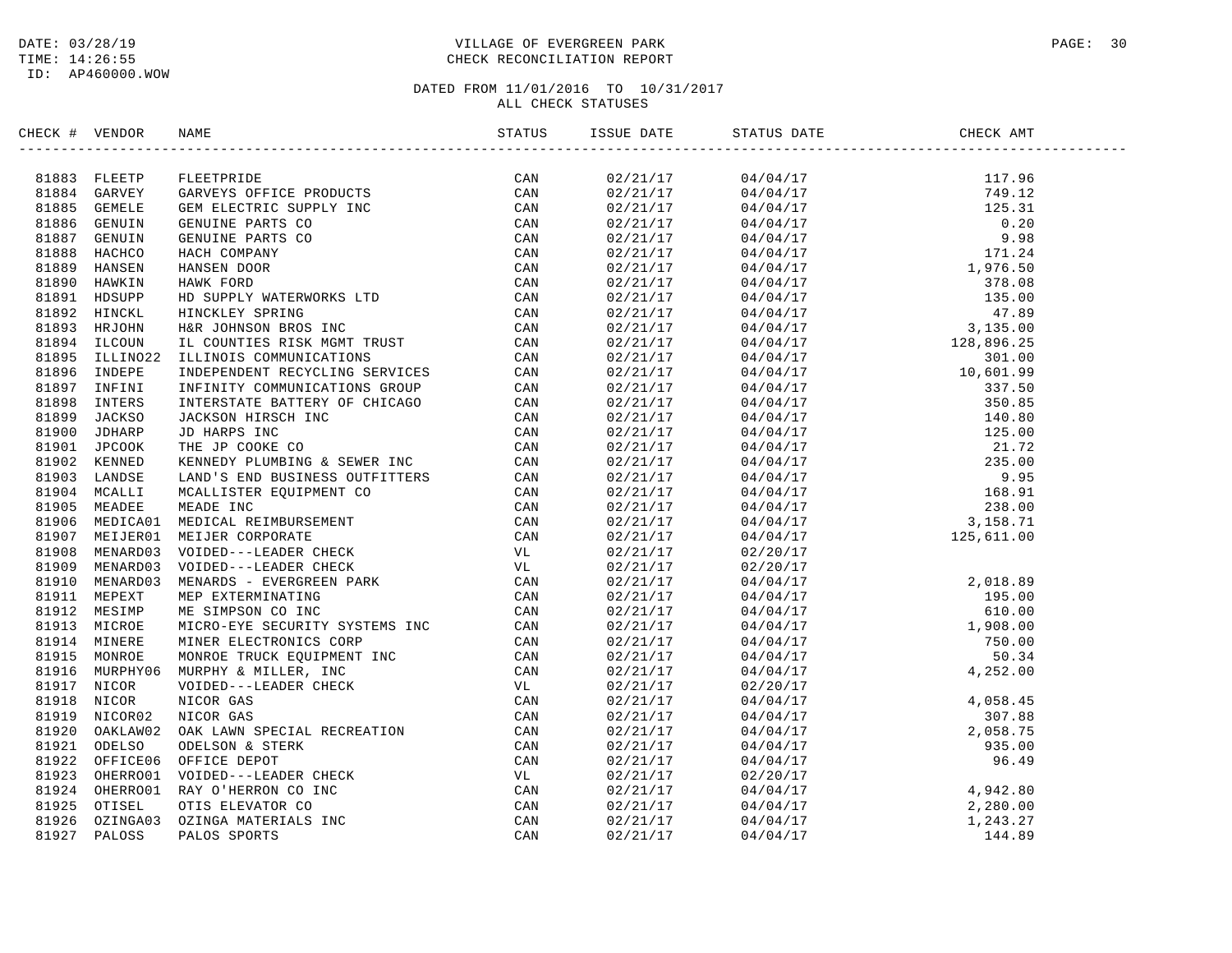### DATE: 03/28/19 PAGE: 31 PAGE: 31 TIME: 14:26:55 CHECK RECONCILIATION REPORT

| CHECK # VENDOR | NAME                                                                                                                                                                                                                                        | ISSUE DATE | STATUS DATE | CHECK AMT |  |
|----------------|---------------------------------------------------------------------------------------------------------------------------------------------------------------------------------------------------------------------------------------------|------------|-------------|-----------|--|
|                | XRCK + VERDOR NAME<br>STATUS - NEW PRIMATY CAR LTD<br>S1928 PARKYL PARKYL CAR LTD<br>S1929 PARKYL PERRATY DEREVICES LCC<br>S1929 PARKYL PERRATY DCC & DON<br>S1939 PRESPR PIRES PRODUCTS LCC<br>S1939 PRESPR PIRES PRODUCTS LCC<br>S1939 PR |            |             |           |  |
|                |                                                                                                                                                                                                                                             |            |             |           |  |
|                |                                                                                                                                                                                                                                             |            |             |           |  |
|                |                                                                                                                                                                                                                                             |            |             |           |  |
|                |                                                                                                                                                                                                                                             |            |             |           |  |
|                |                                                                                                                                                                                                                                             |            |             |           |  |
|                |                                                                                                                                                                                                                                             |            |             |           |  |
|                |                                                                                                                                                                                                                                             |            |             |           |  |
|                |                                                                                                                                                                                                                                             |            |             |           |  |
|                |                                                                                                                                                                                                                                             |            |             |           |  |
|                |                                                                                                                                                                                                                                             |            |             |           |  |
|                |                                                                                                                                                                                                                                             |            |             |           |  |
|                |                                                                                                                                                                                                                                             |            |             |           |  |
|                |                                                                                                                                                                                                                                             |            |             |           |  |
|                |                                                                                                                                                                                                                                             |            |             |           |  |
|                |                                                                                                                                                                                                                                             |            |             |           |  |
|                |                                                                                                                                                                                                                                             |            |             |           |  |
|                |                                                                                                                                                                                                                                             |            |             |           |  |
|                |                                                                                                                                                                                                                                             |            |             |           |  |
|                |                                                                                                                                                                                                                                             |            |             |           |  |
|                |                                                                                                                                                                                                                                             |            |             |           |  |
|                |                                                                                                                                                                                                                                             |            |             |           |  |
|                |                                                                                                                                                                                                                                             |            |             |           |  |
|                |                                                                                                                                                                                                                                             |            |             |           |  |
|                |                                                                                                                                                                                                                                             |            |             |           |  |
|                |                                                                                                                                                                                                                                             |            |             |           |  |
|                |                                                                                                                                                                                                                                             |            |             |           |  |
|                |                                                                                                                                                                                                                                             |            |             |           |  |
|                |                                                                                                                                                                                                                                             |            |             |           |  |
|                |                                                                                                                                                                                                                                             |            |             |           |  |
|                |                                                                                                                                                                                                                                             |            |             |           |  |
|                |                                                                                                                                                                                                                                             |            |             |           |  |
|                |                                                                                                                                                                                                                                             |            |             |           |  |
|                |                                                                                                                                                                                                                                             |            |             |           |  |
|                |                                                                                                                                                                                                                                             |            |             |           |  |
|                |                                                                                                                                                                                                                                             |            |             |           |  |
|                |                                                                                                                                                                                                                                             |            |             |           |  |
|                |                                                                                                                                                                                                                                             |            |             |           |  |
|                |                                                                                                                                                                                                                                             |            |             |           |  |
|                |                                                                                                                                                                                                                                             |            |             |           |  |
|                |                                                                                                                                                                                                                                             |            |             |           |  |
|                |                                                                                                                                                                                                                                             |            |             |           |  |
|                |                                                                                                                                                                                                                                             |            |             |           |  |
|                |                                                                                                                                                                                                                                             |            |             |           |  |
|                |                                                                                                                                                                                                                                             |            |             |           |  |
|                |                                                                                                                                                                                                                                             |            |             |           |  |
|                |                                                                                                                                                                                                                                             |            |             |           |  |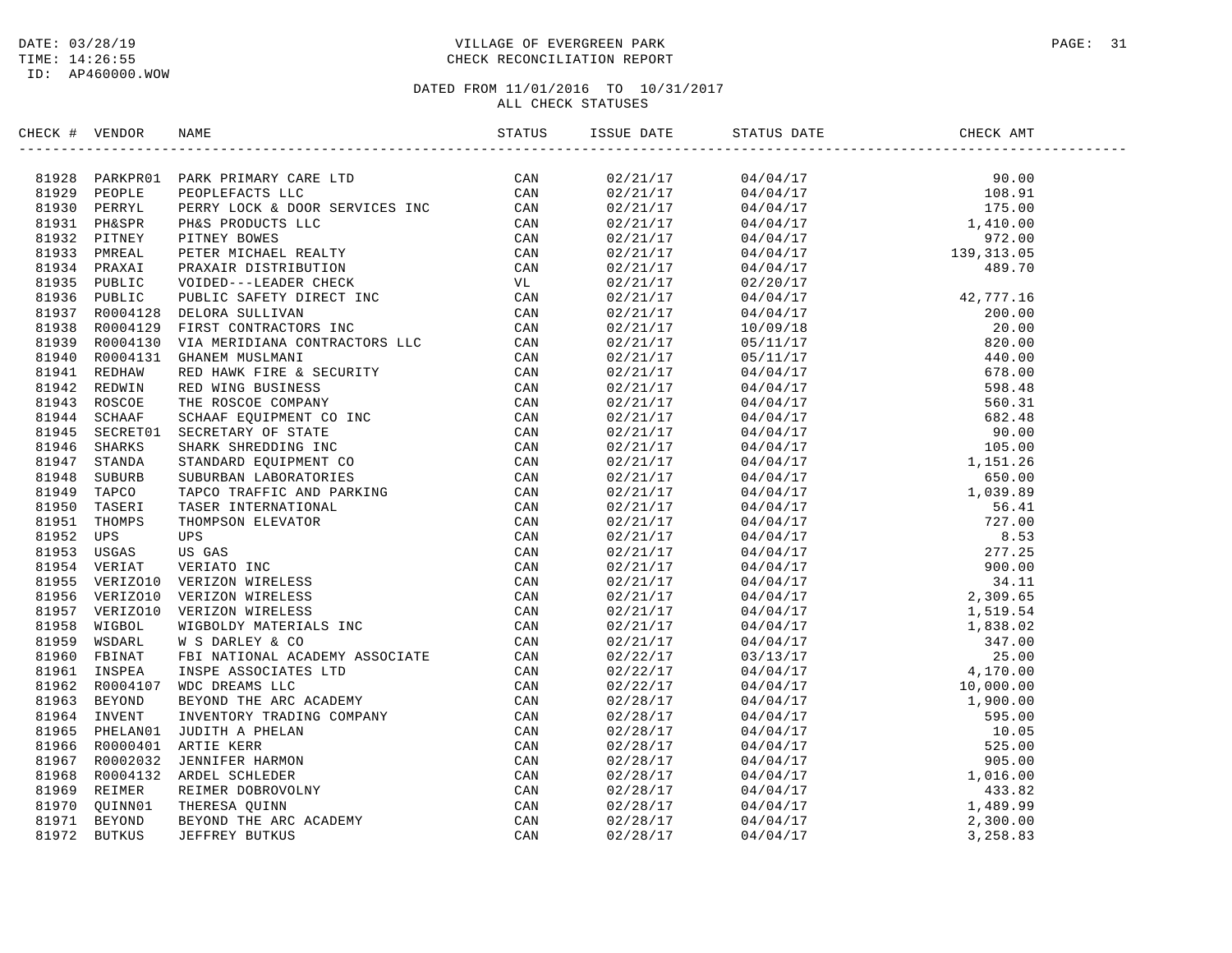### DATE: 03/28/19 PAGE: 32 TIME: 14:26:55 CHECK RECONCILIATION REPORT

| CHECK # VENDOR |                |                                                                                                                                                                                                                                                                                              | STATUS | ISSUE DATE | STATUS DATE | CHECK AMT |  |
|----------------|----------------|----------------------------------------------------------------------------------------------------------------------------------------------------------------------------------------------------------------------------------------------------------------------------------------------|--------|------------|-------------|-----------|--|
|                |                | 81973 DELTADO1 DELTADENTAL – RISK CAN CAN SUPPA EVERGRESO EVERGREEN PARK COMMUNITY CAN SUPPA ENELLE FBI LEEDA<br>81975 FBILEE FBI LEEDA (COMMUNITY CAN SUPPA ENTRE FBI LEEDA CAN SUPPA NICHARE SERVICE CORPORATION CAN SUPPA LARY                                                            | CAN    | 02/28/17   |             |           |  |
|                |                |                                                                                                                                                                                                                                                                                              |        | 02/28/17   |             |           |  |
|                |                |                                                                                                                                                                                                                                                                                              |        | 02/28/17   |             |           |  |
|                |                |                                                                                                                                                                                                                                                                                              |        | 02/28/17   |             |           |  |
|                |                |                                                                                                                                                                                                                                                                                              |        | 02/28/17   |             |           |  |
|                |                |                                                                                                                                                                                                                                                                                              |        | 02/28/17   |             |           |  |
|                |                |                                                                                                                                                                                                                                                                                              |        | 02/28/17   |             |           |  |
|                |                |                                                                                                                                                                                                                                                                                              |        | 02/28/17   |             |           |  |
|                |                |                                                                                                                                                                                                                                                                                              |        | 02/28/17   |             |           |  |
|                |                |                                                                                                                                                                                                                                                                                              |        | 02/28/17   |             |           |  |
|                |                |                                                                                                                                                                                                                                                                                              |        | 03/02/17   |             |           |  |
|                |                |                                                                                                                                                                                                                                                                                              |        | 03/02/17   |             |           |  |
|                |                |                                                                                                                                                                                                                                                                                              |        | 03/02/17   |             |           |  |
|                |                |                                                                                                                                                                                                                                                                                              |        |            |             |           |  |
|                |                |                                                                                                                                                                                                                                                                                              |        | 03/06/17   |             |           |  |
|                |                |                                                                                                                                                                                                                                                                                              |        | 03/07/17   |             |           |  |
|                |                |                                                                                                                                                                                                                                                                                              |        | 03/07/17   |             |           |  |
|                |                |                                                                                                                                                                                                                                                                                              |        | 03/07/17   |             |           |  |
|                | 81990 ALEXAN   |                                                                                                                                                                                                                                                                                              |        | 03/07/17   |             |           |  |
|                | 81991 ASSOCI   |                                                                                                                                                                                                                                                                                              |        | 03/07/17   |             |           |  |
|                | 81992 ATT01    |                                                                                                                                                                                                                                                                                              |        | 03/07/17   |             |           |  |
|                | 81993 ATT01    |                                                                                                                                                                                                                                                                                              |        | 03/07/17   |             |           |  |
|                | 81994 ATT02    |                                                                                                                                                                                                                                                                                              |        | 03/07/17   |             |           |  |
|                | 81995 ATT04    |                                                                                                                                                                                                                                                                                              |        | 03/07/17   |             |           |  |
|                | 81996 ATTGLO   |                                                                                                                                                                                                                                                                                              |        | 03/07/17   |             |           |  |
|                | 81997 AVALON   |                                                                                                                                                                                                                                                                                              |        | 03/07/17   |             |           |  |
|                | 81998 BENNET   |                                                                                                                                                                                                                                                                                              |        | 03/07/17   |             |           |  |
|                | 81999 BFCONS   |                                                                                                                                                                                                                                                                                              |        | 03/07/17   |             |           |  |
|                | 82000 BRETTE   |                                                                                                                                                                                                                                                                                              |        | 03/07/17   |             |           |  |
|                | 82001 BRIGHT01 |                                                                                                                                                                                                                                                                                              |        | 03/07/17   |             |           |  |
|                | 82002 BROADW   |                                                                                                                                                                                                                                                                                              |        | 03/07/17   |             |           |  |
| 82003          | CARREF         |                                                                                                                                                                                                                                                                                              |        | 03/07/17   |             |           |  |
|                | 82004 CASSID   |                                                                                                                                                                                                                                                                                              |        | 03/07/17   |             |           |  |
| 82005          | CDWG           |                                                                                                                                                                                                                                                                                              |        | 03/07/17   |             |           |  |
| 82006          | CENTRA01       |                                                                                                                                                                                                                                                                                              |        | 03/07/17   |             |           |  |
|                | 82007 CHIAGR   |                                                                                                                                                                                                                                                                                              |        | 03/07/17   |             |           |  |
| 82008          | CHICAG18       |                                                                                                                                                                                                                                                                                              |        | 03/07/17   |             |           |  |
|                | 82009 CINTAS   |                                                                                                                                                                                                                                                                                              |        | 03/07/17   |             |           |  |
| 82010          | CLASSM         |                                                                                                                                                                                                                                                                                              |        | 03/07/17   |             |           |  |
|                | 82011 COMCAS02 |                                                                                                                                                                                                                                                                                              |        | 03/07/17   |             |           |  |
| 82012          | COMCAS02       |                                                                                                                                                                                                                                                                                              |        | 03/07/17   |             |           |  |
|                | 82013 COMED01  |                                                                                                                                                                                                                                                                                              |        | 03/07/17   | 03/06/17    |           |  |
| 82014          | COMED01        | 3M HPW3260<br>CAN HERETO'S<br>ALBERTO'S<br>ALBERTO'S<br>ALBERTO'S<br>ATERT MOBILITY<br>ATET<br>ATET<br>ATET<br>ATET<br>ATET<br>ATET<br>ATET<br>ATET<br>ATET<br>ATET<br>ATET<br>ATET<br>CAN<br>ATET<br>ATET<br>CAN<br>ATET<br>CAN<br>ATET<br>ATET<br>CAN<br>ATET<br>CAN<br>ATET<br>CAN<br>ATE |        | 03/07/17   | 03/23/17    |           |  |
| 82015          | COMED02        |                                                                                                                                                                                                                                                                                              |        | 03/07/17   | 04/04/17    | 4,313.69  |  |
| 82016          | COMED02        |                                                                                                                                                                                                                                                                                              |        | 03/07/17   | 04/04/17    | 4,787.05  |  |
| 82017          | COOKCO04       |                                                                                                                                                                                                                                                                                              |        | 03/07/17   | 04/04/17    | 128.00    |  |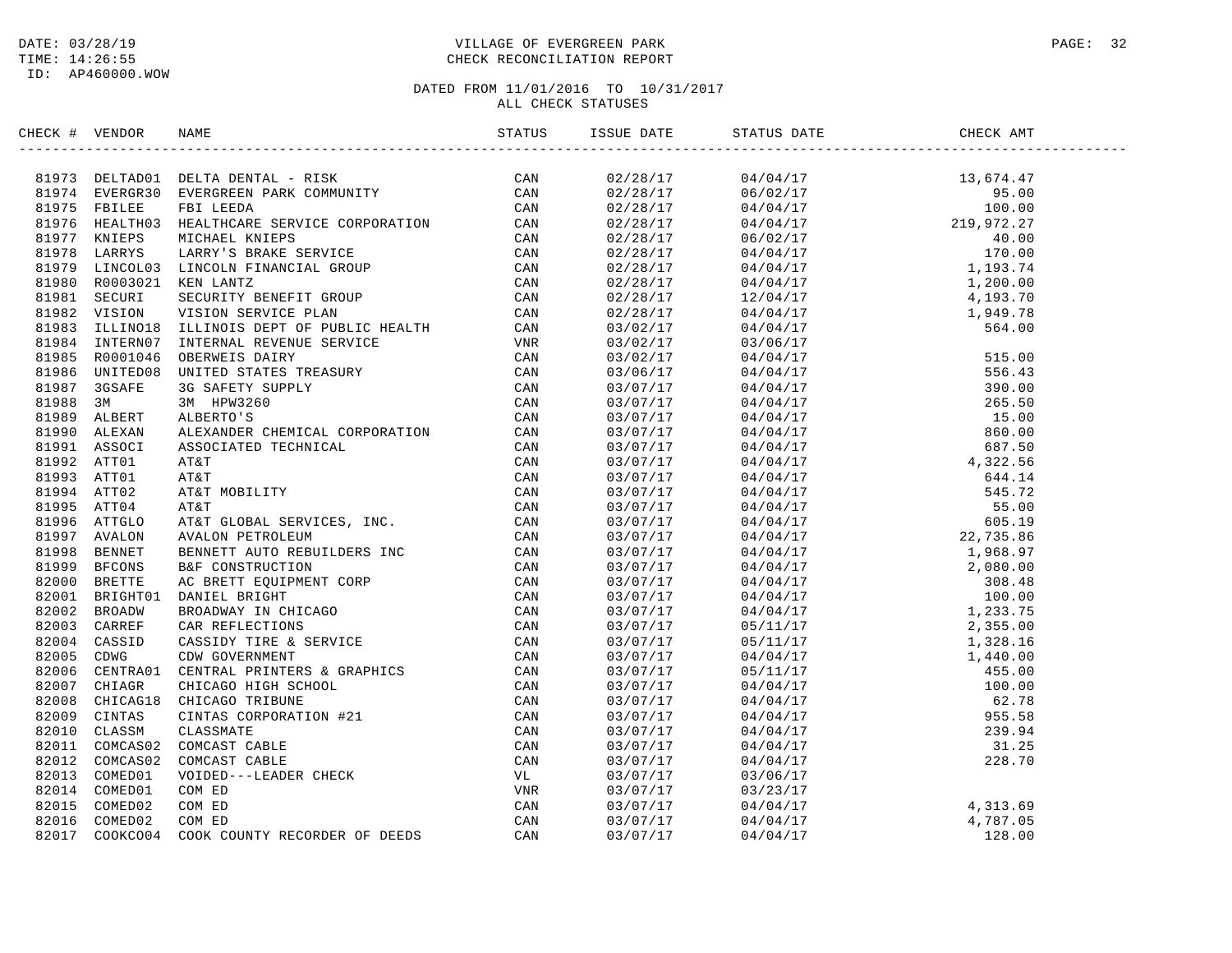### DATE: 03/28/19 PAGE: 33 PAGE: 33 TIME: 14:26:55 CHECK RECONCILIATION REPORT

| CHECK # VENDOR |                                                                                                                                                                                                                               | ISSUE DATE | STATUS DATE | CHECK AMT |  |
|----------------|-------------------------------------------------------------------------------------------------------------------------------------------------------------------------------------------------------------------------------|------------|-------------|-----------|--|
|                | NECK + VERION NAME STATUS THE STATUS TRANSFERIES CAN STATUS THE MANUFATION IN THE MANUFATION CAN ARREST CAN ARREST CAN ARREST CAN ARREST CAN ARREST CAN ARREST CAN ARREST CAN ARREST CAN ARREST CAN ARREST CAN ARREST CAN ARR |            |             |           |  |
|                |                                                                                                                                                                                                                               |            |             |           |  |
|                |                                                                                                                                                                                                                               |            |             |           |  |
|                |                                                                                                                                                                                                                               |            |             |           |  |
|                |                                                                                                                                                                                                                               |            |             |           |  |
|                |                                                                                                                                                                                                                               |            |             |           |  |
|                |                                                                                                                                                                                                                               |            |             |           |  |
|                |                                                                                                                                                                                                                               |            |             |           |  |
|                |                                                                                                                                                                                                                               |            |             |           |  |
|                |                                                                                                                                                                                                                               |            |             |           |  |
|                |                                                                                                                                                                                                                               |            |             |           |  |
|                |                                                                                                                                                                                                                               |            |             |           |  |
|                |                                                                                                                                                                                                                               |            |             |           |  |
|                |                                                                                                                                                                                                                               |            |             |           |  |
|                |                                                                                                                                                                                                                               |            |             |           |  |
|                |                                                                                                                                                                                                                               |            |             |           |  |
|                |                                                                                                                                                                                                                               |            |             |           |  |
|                |                                                                                                                                                                                                                               |            |             |           |  |
|                |                                                                                                                                                                                                                               |            |             |           |  |
|                |                                                                                                                                                                                                                               |            |             |           |  |
|                |                                                                                                                                                                                                                               |            |             |           |  |
|                |                                                                                                                                                                                                                               |            |             |           |  |
|                |                                                                                                                                                                                                                               |            |             |           |  |
|                |                                                                                                                                                                                                                               |            |             |           |  |
|                |                                                                                                                                                                                                                               |            |             |           |  |
|                |                                                                                                                                                                                                                               |            |             |           |  |
|                |                                                                                                                                                                                                                               |            |             |           |  |
|                |                                                                                                                                                                                                                               |            |             |           |  |
|                |                                                                                                                                                                                                                               |            |             |           |  |
|                |                                                                                                                                                                                                                               |            |             |           |  |
|                |                                                                                                                                                                                                                               |            |             |           |  |
|                |                                                                                                                                                                                                                               |            |             |           |  |
|                |                                                                                                                                                                                                                               |            |             |           |  |
|                |                                                                                                                                                                                                                               |            |             |           |  |
|                |                                                                                                                                                                                                                               |            |             |           |  |
|                |                                                                                                                                                                                                                               |            |             |           |  |
|                |                                                                                                                                                                                                                               |            |             |           |  |
|                |                                                                                                                                                                                                                               |            |             |           |  |
|                |                                                                                                                                                                                                                               |            |             |           |  |
|                |                                                                                                                                                                                                                               |            |             |           |  |
|                |                                                                                                                                                                                                                               |            |             |           |  |
|                |                                                                                                                                                                                                                               |            |             |           |  |
|                |                                                                                                                                                                                                                               |            |             |           |  |
|                |                                                                                                                                                                                                                               |            |             |           |  |
|                |                                                                                                                                                                                                                               |            |             |           |  |
|                |                                                                                                                                                                                                                               |            |             |           |  |
|                |                                                                                                                                                                                                                               |            |             |           |  |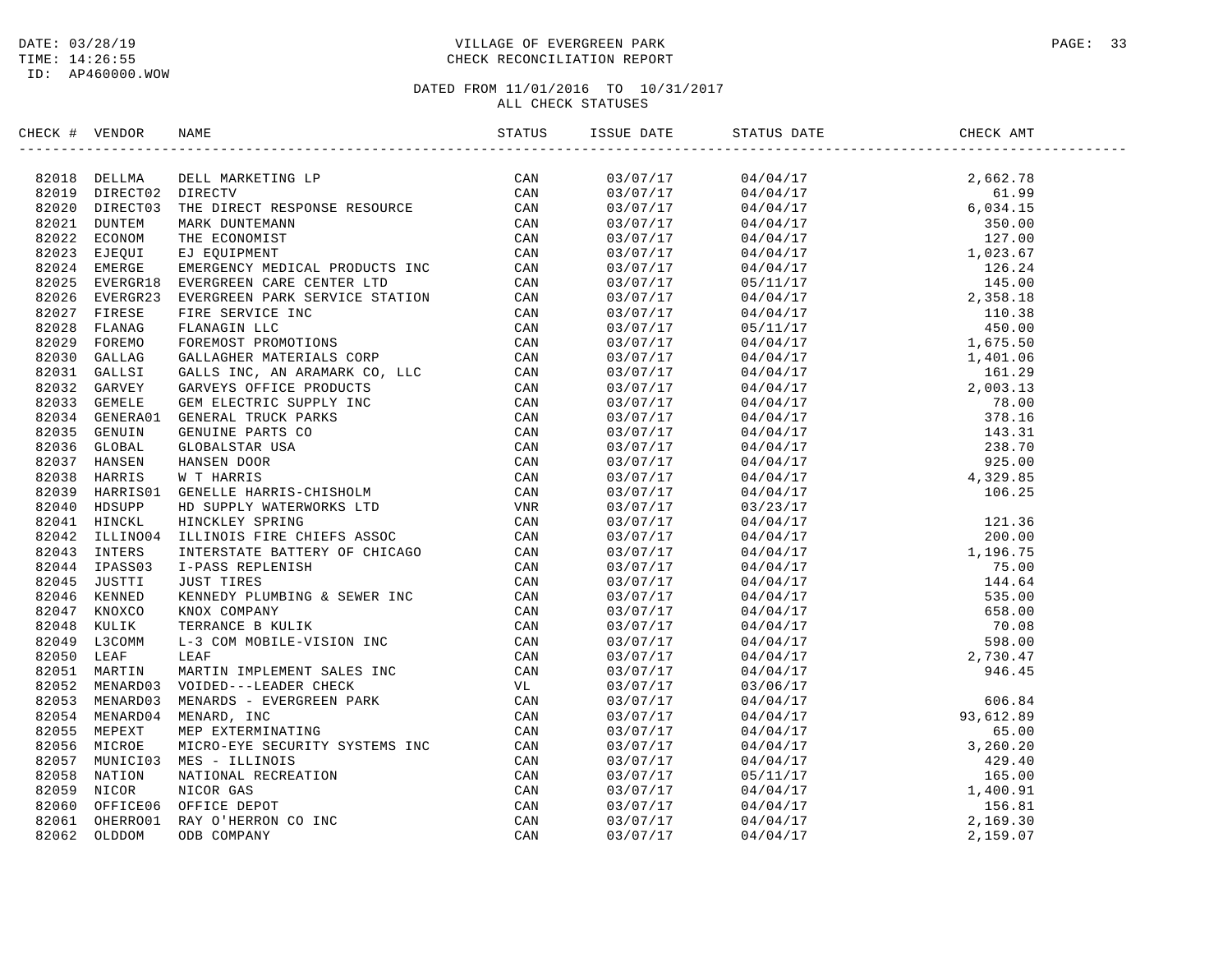### DATE: 03/28/19 PAGE: 34 TIME: 14:26:55 CHECK RECONCILIATION REPORT

| CHECK # VENDOR | NAME                                                                                                                                                                                                                                                                                                                                                                                                                                | STATUS | ISSUE DATE           | STATUS DATE                                                                                                                                                                                                                                                                                                                                         | CHECK AMT |  |
|----------------|-------------------------------------------------------------------------------------------------------------------------------------------------------------------------------------------------------------------------------------------------------------------------------------------------------------------------------------------------------------------------------------------------------------------------------------|--------|----------------------|-----------------------------------------------------------------------------------------------------------------------------------------------------------------------------------------------------------------------------------------------------------------------------------------------------------------------------------------------------|-----------|--|
|                | $\begin{tabular}{cccccccc} \textbf{1} & \textbf{0} & \textbf{0} & \textbf{0} & \textbf{0} & \textbf{0} & \textbf{0} & \textbf{0} & \textbf{0} & \textbf{0} & \textbf{0} & \textbf{0} & \textbf{0} & \textbf{0} & \textbf{0} & \textbf{0} & \textbf{0} & \textbf{0} & \textbf{0} & \textbf{0} & \textbf{0} & \textbf{0} & \textbf{0} & \textbf{0} & \textbf{0} & \textbf{0} & \textbf{0} & \textbf{0} & \textbf{0} & \textbf{0} & \$ |        | 03/07/17             | $\begin{tabular}{lcccc} $0$ & $0$ & $11/17$ & $120.00$ \\[-2mm] \hline \end{tabular} \hfill \begin{tabular}{ll} $0$ & $0$ & $11/17$ & $120.00$ \\[-2mm] \hline 0 $11/17$ & $170.00$ \\[-2mm] \hline 0 $11/17$ & $170.00$ \\[-2mm] \hline 0 $4/04/17$ & $275.00$ \\[-2mm] \hline 0 $4/04/17$ & $284.64$ \\[-2mm] \hline 0 $5/11/17$ & $275.00$ \\[-$ |           |  |
|                |                                                                                                                                                                                                                                                                                                                                                                                                                                     |        | 03/07/17             |                                                                                                                                                                                                                                                                                                                                                     |           |  |
|                |                                                                                                                                                                                                                                                                                                                                                                                                                                     |        | 03/07/17             |                                                                                                                                                                                                                                                                                                                                                     |           |  |
|                |                                                                                                                                                                                                                                                                                                                                                                                                                                     |        | 03/07/17             |                                                                                                                                                                                                                                                                                                                                                     |           |  |
|                |                                                                                                                                                                                                                                                                                                                                                                                                                                     |        | 03/07/17             |                                                                                                                                                                                                                                                                                                                                                     |           |  |
|                |                                                                                                                                                                                                                                                                                                                                                                                                                                     |        | 03/07/17             |                                                                                                                                                                                                                                                                                                                                                     |           |  |
|                |                                                                                                                                                                                                                                                                                                                                                                                                                                     |        | 03/07/17             |                                                                                                                                                                                                                                                                                                                                                     |           |  |
|                |                                                                                                                                                                                                                                                                                                                                                                                                                                     |        | 03/07/17             |                                                                                                                                                                                                                                                                                                                                                     |           |  |
|                |                                                                                                                                                                                                                                                                                                                                                                                                                                     |        | 03/07/17             |                                                                                                                                                                                                                                                                                                                                                     |           |  |
|                |                                                                                                                                                                                                                                                                                                                                                                                                                                     |        | 03/07/17             |                                                                                                                                                                                                                                                                                                                                                     |           |  |
|                |                                                                                                                                                                                                                                                                                                                                                                                                                                     |        | 03/07/17             |                                                                                                                                                                                                                                                                                                                                                     |           |  |
|                |                                                                                                                                                                                                                                                                                                                                                                                                                                     |        | 03/07/17             |                                                                                                                                                                                                                                                                                                                                                     |           |  |
|                |                                                                                                                                                                                                                                                                                                                                                                                                                                     |        | 03/07/17             |                                                                                                                                                                                                                                                                                                                                                     |           |  |
|                |                                                                                                                                                                                                                                                                                                                                                                                                                                     |        | 03/07/17             |                                                                                                                                                                                                                                                                                                                                                     |           |  |
|                |                                                                                                                                                                                                                                                                                                                                                                                                                                     |        | 03/07/17             |                                                                                                                                                                                                                                                                                                                                                     |           |  |
|                |                                                                                                                                                                                                                                                                                                                                                                                                                                     |        | 03/07/17             |                                                                                                                                                                                                                                                                                                                                                     |           |  |
|                |                                                                                                                                                                                                                                                                                                                                                                                                                                     |        | 03/07/17             |                                                                                                                                                                                                                                                                                                                                                     |           |  |
|                |                                                                                                                                                                                                                                                                                                                                                                                                                                     |        | 03/07/17             |                                                                                                                                                                                                                                                                                                                                                     |           |  |
|                |                                                                                                                                                                                                                                                                                                                                                                                                                                     |        | 03/07/17             |                                                                                                                                                                                                                                                                                                                                                     |           |  |
|                |                                                                                                                                                                                                                                                                                                                                                                                                                                     |        | 03/07/17             |                                                                                                                                                                                                                                                                                                                                                     |           |  |
|                |                                                                                                                                                                                                                                                                                                                                                                                                                                     |        | 03/07/17             |                                                                                                                                                                                                                                                                                                                                                     |           |  |
|                |                                                                                                                                                                                                                                                                                                                                                                                                                                     |        | 03/07/17             |                                                                                                                                                                                                                                                                                                                                                     |           |  |
|                |                                                                                                                                                                                                                                                                                                                                                                                                                                     |        | 03/07/17             |                                                                                                                                                                                                                                                                                                                                                     |           |  |
|                |                                                                                                                                                                                                                                                                                                                                                                                                                                     |        | 03/07/17             |                                                                                                                                                                                                                                                                                                                                                     |           |  |
|                |                                                                                                                                                                                                                                                                                                                                                                                                                                     |        | 03/07/17             |                                                                                                                                                                                                                                                                                                                                                     |           |  |
|                |                                                                                                                                                                                                                                                                                                                                                                                                                                     |        | 03/07/17             |                                                                                                                                                                                                                                                                                                                                                     |           |  |
|                |                                                                                                                                                                                                                                                                                                                                                                                                                                     |        | 03/07/17             |                                                                                                                                                                                                                                                                                                                                                     |           |  |
|                |                                                                                                                                                                                                                                                                                                                                                                                                                                     |        | 03/07/17             |                                                                                                                                                                                                                                                                                                                                                     |           |  |
|                |                                                                                                                                                                                                                                                                                                                                                                                                                                     |        | 03/07/17             |                                                                                                                                                                                                                                                                                                                                                     |           |  |
|                |                                                                                                                                                                                                                                                                                                                                                                                                                                     |        | 03/07/17             |                                                                                                                                                                                                                                                                                                                                                     |           |  |
|                |                                                                                                                                                                                                                                                                                                                                                                                                                                     |        | 03/07/17             |                                                                                                                                                                                                                                                                                                                                                     |           |  |
|                |                                                                                                                                                                                                                                                                                                                                                                                                                                     |        | 03/07/17             |                                                                                                                                                                                                                                                                                                                                                     |           |  |
|                |                                                                                                                                                                                                                                                                                                                                                                                                                                     |        | 03/07/17             |                                                                                                                                                                                                                                                                                                                                                     |           |  |
|                |                                                                                                                                                                                                                                                                                                                                                                                                                                     |        | 03/07/17             |                                                                                                                                                                                                                                                                                                                                                     |           |  |
|                |                                                                                                                                                                                                                                                                                                                                                                                                                                     |        |                      |                                                                                                                                                                                                                                                                                                                                                     |           |  |
|                |                                                                                                                                                                                                                                                                                                                                                                                                                                     |        | 03/07/17             |                                                                                                                                                                                                                                                                                                                                                     |           |  |
|                |                                                                                                                                                                                                                                                                                                                                                                                                                                     |        | 03/07/17             |                                                                                                                                                                                                                                                                                                                                                     |           |  |
|                |                                                                                                                                                                                                                                                                                                                                                                                                                                     |        | 03/07/17<br>03/07/17 |                                                                                                                                                                                                                                                                                                                                                     |           |  |
|                |                                                                                                                                                                                                                                                                                                                                                                                                                                     |        |                      |                                                                                                                                                                                                                                                                                                                                                     |           |  |
|                |                                                                                                                                                                                                                                                                                                                                                                                                                                     |        | 03/07/17             |                                                                                                                                                                                                                                                                                                                                                     |           |  |
|                |                                                                                                                                                                                                                                                                                                                                                                                                                                     |        | 03/07/17             |                                                                                                                                                                                                                                                                                                                                                     |           |  |
|                |                                                                                                                                                                                                                                                                                                                                                                                                                                     |        | 03/07/17             |                                                                                                                                                                                                                                                                                                                                                     |           |  |
|                |                                                                                                                                                                                                                                                                                                                                                                                                                                     |        | 03/07/17             |                                                                                                                                                                                                                                                                                                                                                     |           |  |
|                |                                                                                                                                                                                                                                                                                                                                                                                                                                     |        | 03/07/17             |                                                                                                                                                                                                                                                                                                                                                     |           |  |
|                |                                                                                                                                                                                                                                                                                                                                                                                                                                     |        | 03/07/17             |                                                                                                                                                                                                                                                                                                                                                     |           |  |
|                |                                                                                                                                                                                                                                                                                                                                                                                                                                     |        | 03/07/17             |                                                                                                                                                                                                                                                                                                                                                     |           |  |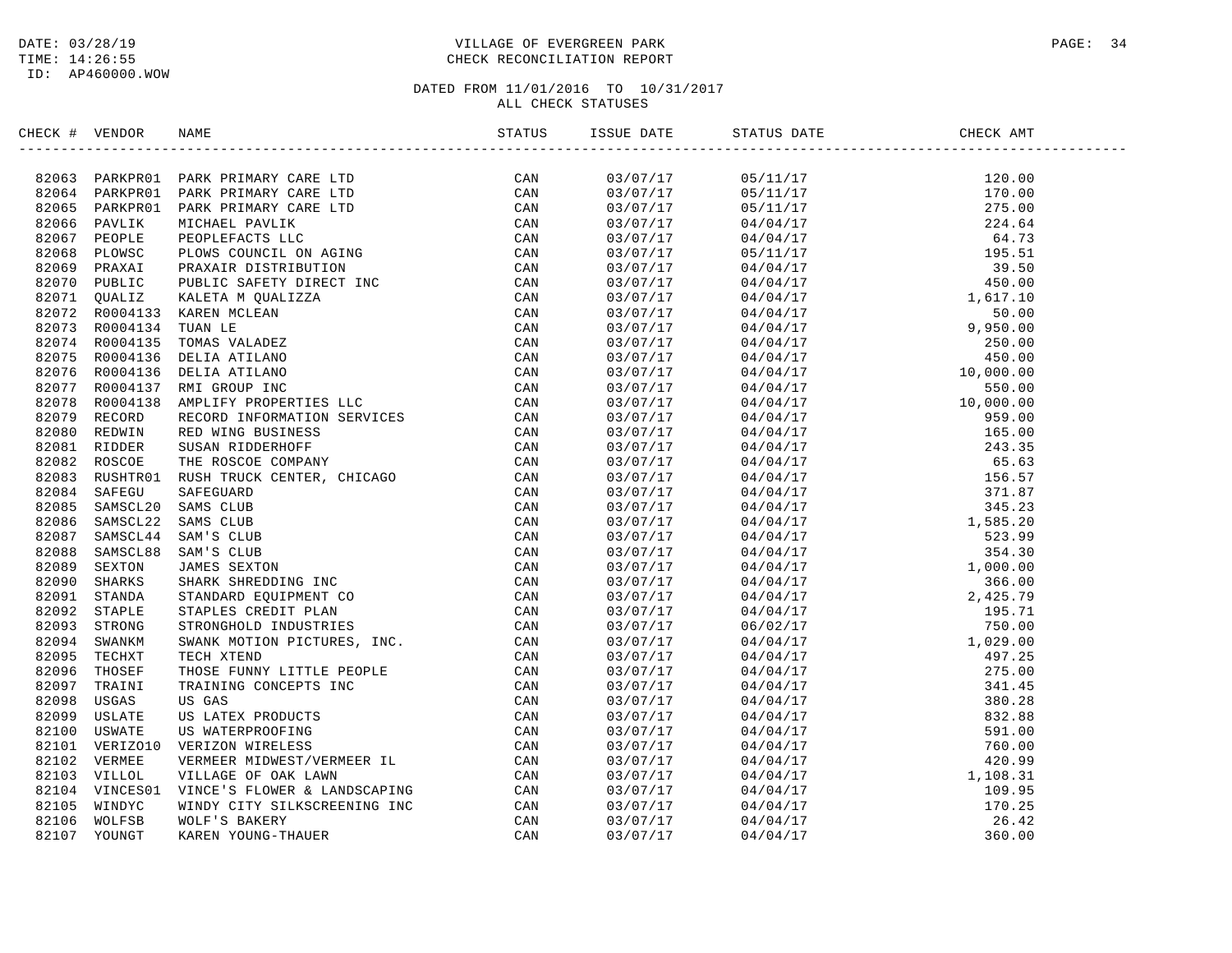### DATE: 03/28/19 PAGE: 35 TIME: 14:26:55 CHECK RECONCILIATION REPORT

| $\begin{tabular}{cccccccc} \textbf{1} & \textbf{0} & \textbf{0} & \textbf{0} & \textbf{0} & \textbf{0} & \textbf{0} & \textbf{0} & \textbf{0} & \textbf{0} & \textbf{0} & \textbf{0} \\ \textbf{2} & \textbf{0} & \textbf{0} & \textbf{0} & \textbf{0} & \textbf{0} & \textbf{0} & \textbf{0} & \textbf{0} & \textbf{0} \\ \textbf{3} & \textbf{2} & \textbf{1} & \textbf{0} & \textbf{0} & \textbf{0} & \textbf{0} & \textbf{0} & \$<br>03/08/17<br>$\begin{tabular}{cccc} 197.67 & 101.71 & 101.71 & 102.70 & 101.71 & 101.71 & 101.71 & 101.71 & 101.71 & 101.71 & 101.71 & 101.71 & 101.71 & 101.71 & 101.71 & 101.71 & 101.71 & 101.71 & 101.71 & 101.71 & 101.71 & 101.71 & 101.71 & 101.71 & 101.71 & 101.71 & 101$<br>03/08/17<br>03/08/17<br>03/08/17<br>03/10/17<br>03/10/17<br>03/10/17<br>03/10/17<br>03/10/17<br>03/10/17<br>03/10/17<br>03/10/17<br>03/10/17<br>03/10/17<br>03/10/17<br>03/10/17<br>03/10/17<br>03/10/17<br>03/10/17<br>03/10/17<br>03/10/17<br>03/10/17<br>03/15/17<br>03/15/17<br>03/15/17<br>03/15/17<br>03/15/17<br>03/15/17<br>03/15/17<br>03/15/17<br>03/15/17<br>03/15/17<br>03/15/17<br>03/15/17<br>03/15/17<br>03/15/17<br>03/15/17<br>03/15/17<br>03/15/17<br>03/15/17<br>03/15/17<br>03/15/17 | CHECK # VENDOR |  | ISSUE DATE | DATE STATUS DATE CHE | CHECK AMT |
|----------------------------------------------------------------------------------------------------------------------------------------------------------------------------------------------------------------------------------------------------------------------------------------------------------------------------------------------------------------------------------------------------------------------------------------------------------------------------------------------------------------------------------------------------------------------------------------------------------------------------------------------------------------------------------------------------------------------------------------------------------------------------------------------------------------------------------------------------------------------------------------------------------------------------------------------------------------------------------------------------------------------------------------------------------------------------------------------------------------------------------------------------------------------------------------------------------------------------------------|----------------|--|------------|----------------------|-----------|
|                                                                                                                                                                                                                                                                                                                                                                                                                                                                                                                                                                                                                                                                                                                                                                                                                                                                                                                                                                                                                                                                                                                                                                                                                                        |                |  |            |                      |           |
|                                                                                                                                                                                                                                                                                                                                                                                                                                                                                                                                                                                                                                                                                                                                                                                                                                                                                                                                                                                                                                                                                                                                                                                                                                        |                |  |            |                      |           |
|                                                                                                                                                                                                                                                                                                                                                                                                                                                                                                                                                                                                                                                                                                                                                                                                                                                                                                                                                                                                                                                                                                                                                                                                                                        |                |  |            |                      |           |
|                                                                                                                                                                                                                                                                                                                                                                                                                                                                                                                                                                                                                                                                                                                                                                                                                                                                                                                                                                                                                                                                                                                                                                                                                                        |                |  |            |                      |           |
|                                                                                                                                                                                                                                                                                                                                                                                                                                                                                                                                                                                                                                                                                                                                                                                                                                                                                                                                                                                                                                                                                                                                                                                                                                        |                |  |            |                      |           |
|                                                                                                                                                                                                                                                                                                                                                                                                                                                                                                                                                                                                                                                                                                                                                                                                                                                                                                                                                                                                                                                                                                                                                                                                                                        |                |  |            |                      |           |
|                                                                                                                                                                                                                                                                                                                                                                                                                                                                                                                                                                                                                                                                                                                                                                                                                                                                                                                                                                                                                                                                                                                                                                                                                                        |                |  |            |                      |           |
|                                                                                                                                                                                                                                                                                                                                                                                                                                                                                                                                                                                                                                                                                                                                                                                                                                                                                                                                                                                                                                                                                                                                                                                                                                        |                |  |            |                      |           |
|                                                                                                                                                                                                                                                                                                                                                                                                                                                                                                                                                                                                                                                                                                                                                                                                                                                                                                                                                                                                                                                                                                                                                                                                                                        |                |  |            |                      |           |
|                                                                                                                                                                                                                                                                                                                                                                                                                                                                                                                                                                                                                                                                                                                                                                                                                                                                                                                                                                                                                                                                                                                                                                                                                                        |                |  |            |                      |           |
|                                                                                                                                                                                                                                                                                                                                                                                                                                                                                                                                                                                                                                                                                                                                                                                                                                                                                                                                                                                                                                                                                                                                                                                                                                        |                |  |            |                      |           |
|                                                                                                                                                                                                                                                                                                                                                                                                                                                                                                                                                                                                                                                                                                                                                                                                                                                                                                                                                                                                                                                                                                                                                                                                                                        |                |  |            |                      |           |
|                                                                                                                                                                                                                                                                                                                                                                                                                                                                                                                                                                                                                                                                                                                                                                                                                                                                                                                                                                                                                                                                                                                                                                                                                                        |                |  |            |                      |           |
|                                                                                                                                                                                                                                                                                                                                                                                                                                                                                                                                                                                                                                                                                                                                                                                                                                                                                                                                                                                                                                                                                                                                                                                                                                        |                |  |            |                      |           |
|                                                                                                                                                                                                                                                                                                                                                                                                                                                                                                                                                                                                                                                                                                                                                                                                                                                                                                                                                                                                                                                                                                                                                                                                                                        |                |  |            |                      |           |
|                                                                                                                                                                                                                                                                                                                                                                                                                                                                                                                                                                                                                                                                                                                                                                                                                                                                                                                                                                                                                                                                                                                                                                                                                                        |                |  |            |                      |           |
|                                                                                                                                                                                                                                                                                                                                                                                                                                                                                                                                                                                                                                                                                                                                                                                                                                                                                                                                                                                                                                                                                                                                                                                                                                        |                |  |            |                      |           |
|                                                                                                                                                                                                                                                                                                                                                                                                                                                                                                                                                                                                                                                                                                                                                                                                                                                                                                                                                                                                                                                                                                                                                                                                                                        |                |  |            |                      |           |
|                                                                                                                                                                                                                                                                                                                                                                                                                                                                                                                                                                                                                                                                                                                                                                                                                                                                                                                                                                                                                                                                                                                                                                                                                                        |                |  |            |                      |           |
|                                                                                                                                                                                                                                                                                                                                                                                                                                                                                                                                                                                                                                                                                                                                                                                                                                                                                                                                                                                                                                                                                                                                                                                                                                        |                |  |            |                      |           |
|                                                                                                                                                                                                                                                                                                                                                                                                                                                                                                                                                                                                                                                                                                                                                                                                                                                                                                                                                                                                                                                                                                                                                                                                                                        |                |  |            |                      |           |
|                                                                                                                                                                                                                                                                                                                                                                                                                                                                                                                                                                                                                                                                                                                                                                                                                                                                                                                                                                                                                                                                                                                                                                                                                                        |                |  |            |                      |           |
|                                                                                                                                                                                                                                                                                                                                                                                                                                                                                                                                                                                                                                                                                                                                                                                                                                                                                                                                                                                                                                                                                                                                                                                                                                        |                |  |            |                      |           |
|                                                                                                                                                                                                                                                                                                                                                                                                                                                                                                                                                                                                                                                                                                                                                                                                                                                                                                                                                                                                                                                                                                                                                                                                                                        |                |  |            |                      |           |
|                                                                                                                                                                                                                                                                                                                                                                                                                                                                                                                                                                                                                                                                                                                                                                                                                                                                                                                                                                                                                                                                                                                                                                                                                                        |                |  |            |                      |           |
|                                                                                                                                                                                                                                                                                                                                                                                                                                                                                                                                                                                                                                                                                                                                                                                                                                                                                                                                                                                                                                                                                                                                                                                                                                        |                |  |            |                      |           |
|                                                                                                                                                                                                                                                                                                                                                                                                                                                                                                                                                                                                                                                                                                                                                                                                                                                                                                                                                                                                                                                                                                                                                                                                                                        |                |  |            |                      |           |
|                                                                                                                                                                                                                                                                                                                                                                                                                                                                                                                                                                                                                                                                                                                                                                                                                                                                                                                                                                                                                                                                                                                                                                                                                                        |                |  |            |                      |           |
|                                                                                                                                                                                                                                                                                                                                                                                                                                                                                                                                                                                                                                                                                                                                                                                                                                                                                                                                                                                                                                                                                                                                                                                                                                        |                |  |            |                      |           |
|                                                                                                                                                                                                                                                                                                                                                                                                                                                                                                                                                                                                                                                                                                                                                                                                                                                                                                                                                                                                                                                                                                                                                                                                                                        |                |  |            |                      |           |
|                                                                                                                                                                                                                                                                                                                                                                                                                                                                                                                                                                                                                                                                                                                                                                                                                                                                                                                                                                                                                                                                                                                                                                                                                                        |                |  |            |                      |           |
|                                                                                                                                                                                                                                                                                                                                                                                                                                                                                                                                                                                                                                                                                                                                                                                                                                                                                                                                                                                                                                                                                                                                                                                                                                        |                |  |            |                      |           |
|                                                                                                                                                                                                                                                                                                                                                                                                                                                                                                                                                                                                                                                                                                                                                                                                                                                                                                                                                                                                                                                                                                                                                                                                                                        |                |  |            |                      |           |
|                                                                                                                                                                                                                                                                                                                                                                                                                                                                                                                                                                                                                                                                                                                                                                                                                                                                                                                                                                                                                                                                                                                                                                                                                                        |                |  |            |                      |           |
|                                                                                                                                                                                                                                                                                                                                                                                                                                                                                                                                                                                                                                                                                                                                                                                                                                                                                                                                                                                                                                                                                                                                                                                                                                        |                |  |            |                      |           |
|                                                                                                                                                                                                                                                                                                                                                                                                                                                                                                                                                                                                                                                                                                                                                                                                                                                                                                                                                                                                                                                                                                                                                                                                                                        |                |  |            |                      |           |
|                                                                                                                                                                                                                                                                                                                                                                                                                                                                                                                                                                                                                                                                                                                                                                                                                                                                                                                                                                                                                                                                                                                                                                                                                                        |                |  |            |                      |           |
|                                                                                                                                                                                                                                                                                                                                                                                                                                                                                                                                                                                                                                                                                                                                                                                                                                                                                                                                                                                                                                                                                                                                                                                                                                        |                |  |            |                      |           |
|                                                                                                                                                                                                                                                                                                                                                                                                                                                                                                                                                                                                                                                                                                                                                                                                                                                                                                                                                                                                                                                                                                                                                                                                                                        |                |  |            |                      |           |
|                                                                                                                                                                                                                                                                                                                                                                                                                                                                                                                                                                                                                                                                                                                                                                                                                                                                                                                                                                                                                                                                                                                                                                                                                                        |                |  |            |                      |           |
|                                                                                                                                                                                                                                                                                                                                                                                                                                                                                                                                                                                                                                                                                                                                                                                                                                                                                                                                                                                                                                                                                                                                                                                                                                        |                |  |            |                      |           |
|                                                                                                                                                                                                                                                                                                                                                                                                                                                                                                                                                                                                                                                                                                                                                                                                                                                                                                                                                                                                                                                                                                                                                                                                                                        |                |  |            |                      |           |
|                                                                                                                                                                                                                                                                                                                                                                                                                                                                                                                                                                                                                                                                                                                                                                                                                                                                                                                                                                                                                                                                                                                                                                                                                                        |                |  |            |                      |           |
|                                                                                                                                                                                                                                                                                                                                                                                                                                                                                                                                                                                                                                                                                                                                                                                                                                                                                                                                                                                                                                                                                                                                                                                                                                        |                |  | 03/15/17   |                      |           |
| 03/15/17                                                                                                                                                                                                                                                                                                                                                                                                                                                                                                                                                                                                                                                                                                                                                                                                                                                                                                                                                                                                                                                                                                                                                                                                                               |                |  |            |                      |           |
| 03/20/17                                                                                                                                                                                                                                                                                                                                                                                                                                                                                                                                                                                                                                                                                                                                                                                                                                                                                                                                                                                                                                                                                                                                                                                                                               |                |  |            |                      |           |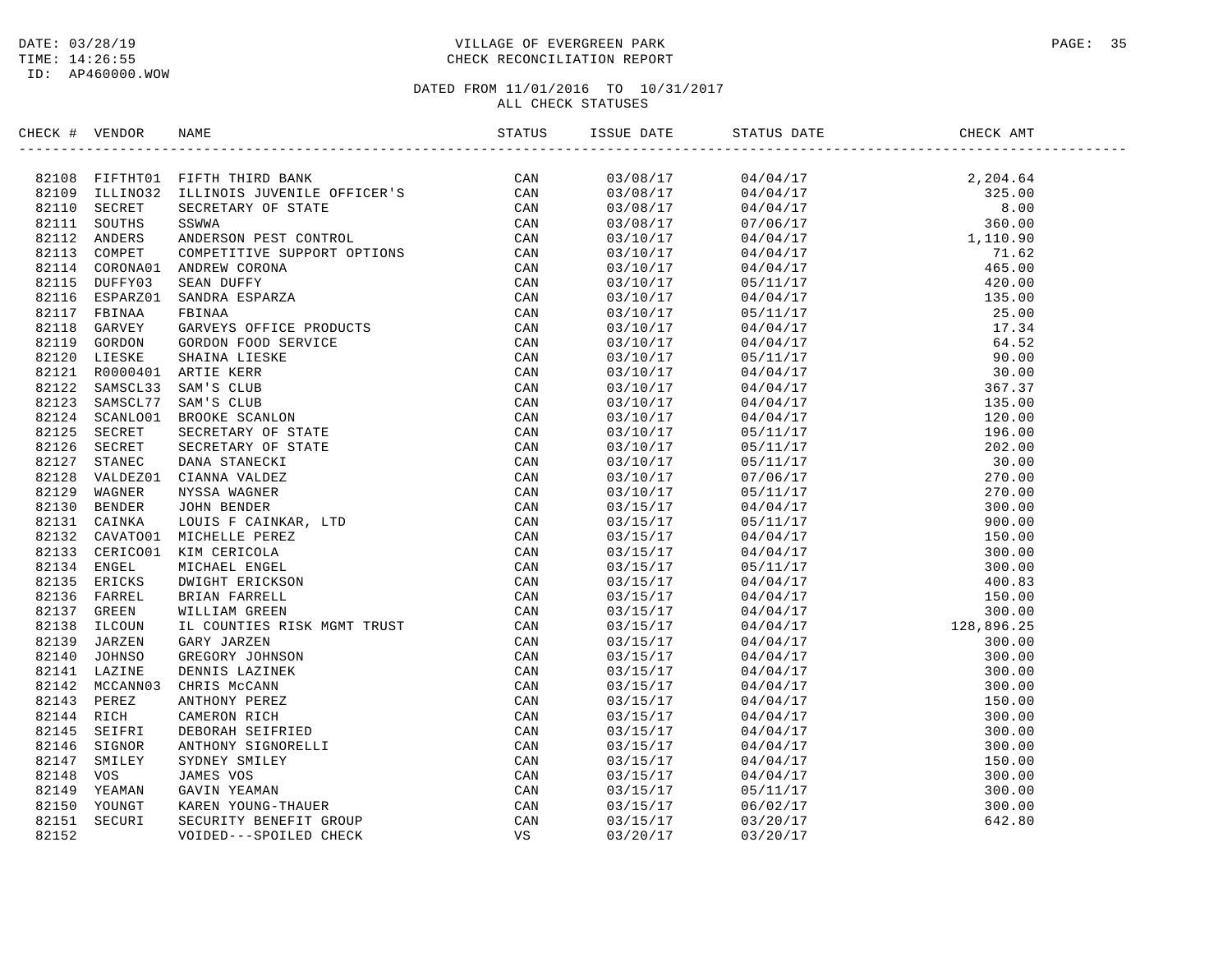### DATE: 03/28/19 PAGE: 36 PAGE: 36 PAGE: 36 PAGE: 36 PAGE: 36 PAGE: 36 PAGE: 36 TIME: 14:26:55 CHECK RECONCILIATION REPORT

| CHECK # VENDOR | NAME                                                                                                                                                                                                                                | ISSUE DATE                         | STATUS DATE                                                                                                                                                                                                                                                                                                        | CHECK AMT |  |
|----------------|-------------------------------------------------------------------------------------------------------------------------------------------------------------------------------------------------------------------------------------|------------------------------------|--------------------------------------------------------------------------------------------------------------------------------------------------------------------------------------------------------------------------------------------------------------------------------------------------------------------|-----------|--|
|                | : 4 VEHICAL MANUFACTION (SIMPLE)<br>1. 4 VEHICAL MANUFACTION CHECK TREATMOND CAN ARRIVER IN THE SECOND PROTECTION (SIMPLE)<br>155 ABPWELL ARTWEINTER SECONDERN TROUBLEM (SMARTICAL CAN 155 ARTWEINT AND FAILURE COURRENT IN CAN<br> | 03/20/17                           | 03/20/17<br>$\begin{tabular}{cccccc} $0.3/20/17$ & $8.00$ \\[-2mm] $0.8/11/17$ & $8.00$ \\[-2mm] $0.8/11/17$ & $8.00$ \\[-2mm] $0.8/11/17$ & $1.99.00$ \\[-2mm] $0.8/11/17$ & $1.99.00$ \\[-2mm] $0.8/11/17$ & $1.99.00$ \\[-2mm] $0.8/11/17$ & $1.99.60$ \\[-2mm] $0.8/11/17$ & $1.99.60$ \\[-2mm] $0.8/11/17$ &$ |           |  |
|                |                                                                                                                                                                                                                                     |                                    |                                                                                                                                                                                                                                                                                                                    |           |  |
|                |                                                                                                                                                                                                                                     | $03/21/17$<br>03/21/17<br>03/21/17 |                                                                                                                                                                                                                                                                                                                    |           |  |
|                |                                                                                                                                                                                                                                     | 03/21/17                           |                                                                                                                                                                                                                                                                                                                    |           |  |
|                |                                                                                                                                                                                                                                     | 03/21/17                           |                                                                                                                                                                                                                                                                                                                    |           |  |
|                |                                                                                                                                                                                                                                     | 03/21/17                           |                                                                                                                                                                                                                                                                                                                    |           |  |
|                |                                                                                                                                                                                                                                     | 03/21/17                           |                                                                                                                                                                                                                                                                                                                    |           |  |
|                |                                                                                                                                                                                                                                     | 03/21/17                           |                                                                                                                                                                                                                                                                                                                    |           |  |
|                |                                                                                                                                                                                                                                     | 03/21/17                           |                                                                                                                                                                                                                                                                                                                    |           |  |
|                |                                                                                                                                                                                                                                     | 03/21/17                           |                                                                                                                                                                                                                                                                                                                    |           |  |
|                |                                                                                                                                                                                                                                     |                                    |                                                                                                                                                                                                                                                                                                                    |           |  |
|                |                                                                                                                                                                                                                                     | 03/21/17                           |                                                                                                                                                                                                                                                                                                                    |           |  |
|                |                                                                                                                                                                                                                                     | 03/21/17                           |                                                                                                                                                                                                                                                                                                                    |           |  |
|                |                                                                                                                                                                                                                                     | 03/21/17                           |                                                                                                                                                                                                                                                                                                                    |           |  |
|                |                                                                                                                                                                                                                                     | 03/21/17                           |                                                                                                                                                                                                                                                                                                                    |           |  |
|                |                                                                                                                                                                                                                                     | 03/21/17                           |                                                                                                                                                                                                                                                                                                                    |           |  |
|                |                                                                                                                                                                                                                                     | 03/21/17                           |                                                                                                                                                                                                                                                                                                                    |           |  |
|                |                                                                                                                                                                                                                                     | 03/21/17                           |                                                                                                                                                                                                                                                                                                                    |           |  |
|                |                                                                                                                                                                                                                                     | 03/21/17                           |                                                                                                                                                                                                                                                                                                                    |           |  |
|                |                                                                                                                                                                                                                                     | 03/21/17                           |                                                                                                                                                                                                                                                                                                                    |           |  |
|                |                                                                                                                                                                                                                                     | 03/21/17                           |                                                                                                                                                                                                                                                                                                                    |           |  |
|                |                                                                                                                                                                                                                                     | 03/21/17                           |                                                                                                                                                                                                                                                                                                                    |           |  |
|                |                                                                                                                                                                                                                                     | 03/21/17                           |                                                                                                                                                                                                                                                                                                                    |           |  |
|                |                                                                                                                                                                                                                                     | 03/21/17                           |                                                                                                                                                                                                                                                                                                                    |           |  |
|                |                                                                                                                                                                                                                                     | 03/21/17                           |                                                                                                                                                                                                                                                                                                                    |           |  |
|                |                                                                                                                                                                                                                                     | 03/21/17                           |                                                                                                                                                                                                                                                                                                                    |           |  |
|                |                                                                                                                                                                                                                                     | 03/21/17                           |                                                                                                                                                                                                                                                                                                                    |           |  |
|                |                                                                                                                                                                                                                                     | 03/21/17                           |                                                                                                                                                                                                                                                                                                                    |           |  |
|                |                                                                                                                                                                                                                                     | 03/21/17                           |                                                                                                                                                                                                                                                                                                                    |           |  |
|                |                                                                                                                                                                                                                                     | 03/21/17                           |                                                                                                                                                                                                                                                                                                                    |           |  |
|                |                                                                                                                                                                                                                                     | 03/21/17                           |                                                                                                                                                                                                                                                                                                                    |           |  |
|                |                                                                                                                                                                                                                                     | 03/21/17                           |                                                                                                                                                                                                                                                                                                                    |           |  |
|                |                                                                                                                                                                                                                                     | 03/21/17                           |                                                                                                                                                                                                                                                                                                                    |           |  |
|                |                                                                                                                                                                                                                                     | 03/21/17                           |                                                                                                                                                                                                                                                                                                                    |           |  |
|                |                                                                                                                                                                                                                                     | 03/21/17                           |                                                                                                                                                                                                                                                                                                                    |           |  |
|                |                                                                                                                                                                                                                                     | 03/21/17                           |                                                                                                                                                                                                                                                                                                                    |           |  |
|                |                                                                                                                                                                                                                                     | 03/21/17                           |                                                                                                                                                                                                                                                                                                                    |           |  |
|                |                                                                                                                                                                                                                                     | 03/21/17                           |                                                                                                                                                                                                                                                                                                                    |           |  |
|                |                                                                                                                                                                                                                                     | 03/21/17                           |                                                                                                                                                                                                                                                                                                                    |           |  |
|                |                                                                                                                                                                                                                                     | 03/21/17                           |                                                                                                                                                                                                                                                                                                                    |           |  |
|                |                                                                                                                                                                                                                                     | 03/21/17                           |                                                                                                                                                                                                                                                                                                                    |           |  |
|                |                                                                                                                                                                                                                                     | 03/21/17                           |                                                                                                                                                                                                                                                                                                                    |           |  |
|                |                                                                                                                                                                                                                                     | 03/21/17                           |                                                                                                                                                                                                                                                                                                                    |           |  |
|                |                                                                                                                                                                                                                                     | 03/21/17                           |                                                                                                                                                                                                                                                                                                                    |           |  |
|                |                                                                                                                                                                                                                                     | 03/21/17                           |                                                                                                                                                                                                                                                                                                                    |           |  |
|                |                                                                                                                                                                                                                                     | 03/21/17                           |                                                                                                                                                                                                                                                                                                                    |           |  |
|                |                                                                                                                                                                                                                                     |                                    |                                                                                                                                                                                                                                                                                                                    |           |  |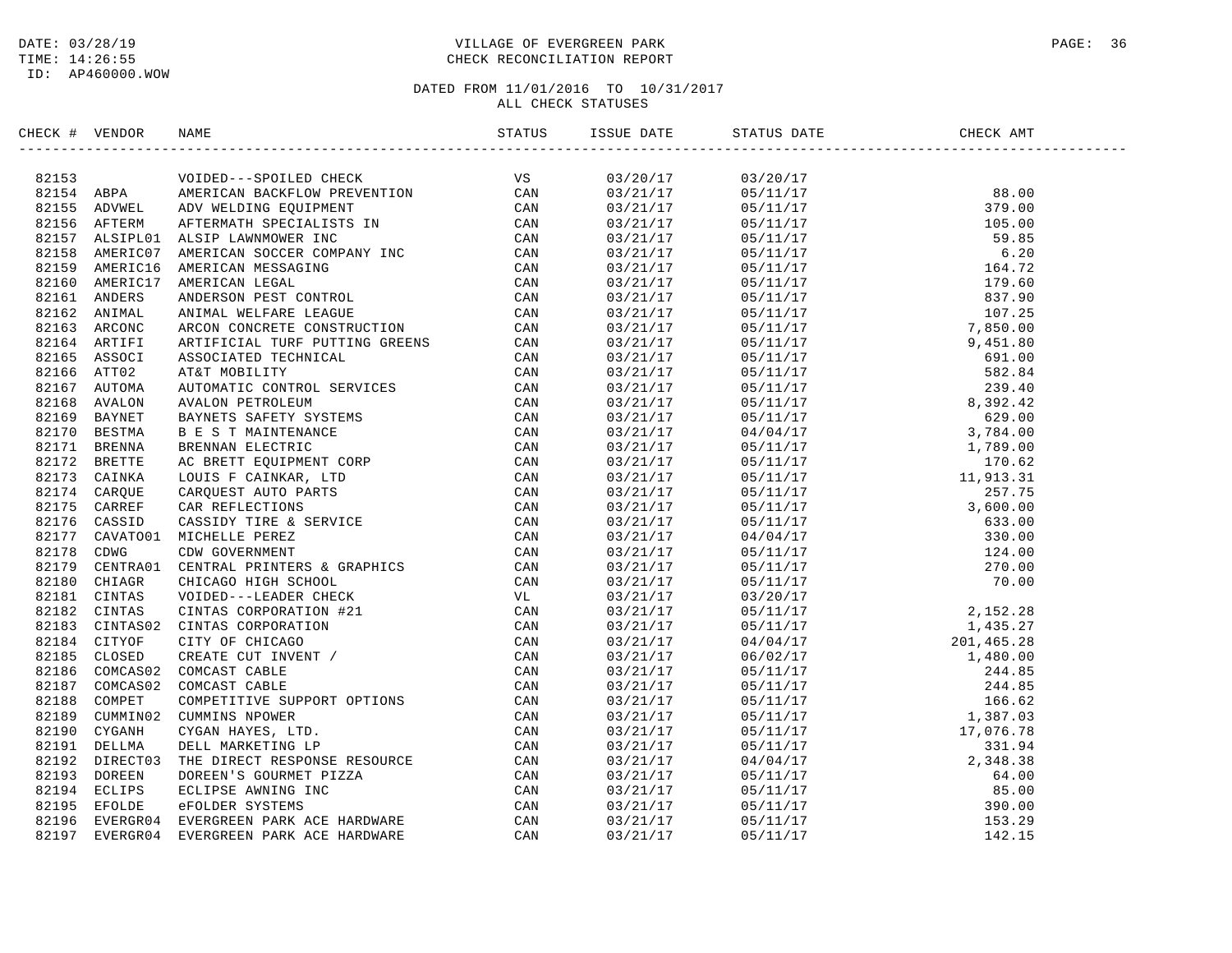## DATE: 03/28/19 PAGE: 37 PAGE: 37 TIME: 14:26:55 CHECK RECONCILIATION REPORT

| CHECK # VENDOR |                                                                                                                                                                                                                               |  |  |  |
|----------------|-------------------------------------------------------------------------------------------------------------------------------------------------------------------------------------------------------------------------------|--|--|--|
|                | CIRC # VERONA SYPEOCERY PARK ACCE BANDINGS CAN AND 13219 NURRICLES (2000) THE SERVIC CONDUCTS (2000) THE SERVIC CONDUCTS (2000) THE SERVIC CONDUCTS (2000) THE SERVIC CONDUCTS (2000) THE SERVIC CONDUCTS (2000) THE SERVIC C |  |  |  |
|                |                                                                                                                                                                                                                               |  |  |  |
|                |                                                                                                                                                                                                                               |  |  |  |
|                |                                                                                                                                                                                                                               |  |  |  |
|                |                                                                                                                                                                                                                               |  |  |  |
|                |                                                                                                                                                                                                                               |  |  |  |
|                |                                                                                                                                                                                                                               |  |  |  |
|                |                                                                                                                                                                                                                               |  |  |  |
|                |                                                                                                                                                                                                                               |  |  |  |
|                |                                                                                                                                                                                                                               |  |  |  |
|                |                                                                                                                                                                                                                               |  |  |  |
|                |                                                                                                                                                                                                                               |  |  |  |
|                |                                                                                                                                                                                                                               |  |  |  |
|                |                                                                                                                                                                                                                               |  |  |  |
|                |                                                                                                                                                                                                                               |  |  |  |
|                |                                                                                                                                                                                                                               |  |  |  |
|                |                                                                                                                                                                                                                               |  |  |  |
|                |                                                                                                                                                                                                                               |  |  |  |
|                |                                                                                                                                                                                                                               |  |  |  |
|                |                                                                                                                                                                                                                               |  |  |  |
|                |                                                                                                                                                                                                                               |  |  |  |
|                |                                                                                                                                                                                                                               |  |  |  |
|                |                                                                                                                                                                                                                               |  |  |  |
|                |                                                                                                                                                                                                                               |  |  |  |
|                |                                                                                                                                                                                                                               |  |  |  |
|                |                                                                                                                                                                                                                               |  |  |  |
|                |                                                                                                                                                                                                                               |  |  |  |
|                |                                                                                                                                                                                                                               |  |  |  |
|                |                                                                                                                                                                                                                               |  |  |  |
|                |                                                                                                                                                                                                                               |  |  |  |
|                |                                                                                                                                                                                                                               |  |  |  |
|                |                                                                                                                                                                                                                               |  |  |  |
|                |                                                                                                                                                                                                                               |  |  |  |
|                |                                                                                                                                                                                                                               |  |  |  |
|                |                                                                                                                                                                                                                               |  |  |  |
|                |                                                                                                                                                                                                                               |  |  |  |
|                |                                                                                                                                                                                                                               |  |  |  |
|                |                                                                                                                                                                                                                               |  |  |  |
|                |                                                                                                                                                                                                                               |  |  |  |
|                |                                                                                                                                                                                                                               |  |  |  |
|                |                                                                                                                                                                                                                               |  |  |  |
|                |                                                                                                                                                                                                                               |  |  |  |
|                |                                                                                                                                                                                                                               |  |  |  |
|                |                                                                                                                                                                                                                               |  |  |  |
|                |                                                                                                                                                                                                                               |  |  |  |
|                |                                                                                                                                                                                                                               |  |  |  |
|                |                                                                                                                                                                                                                               |  |  |  |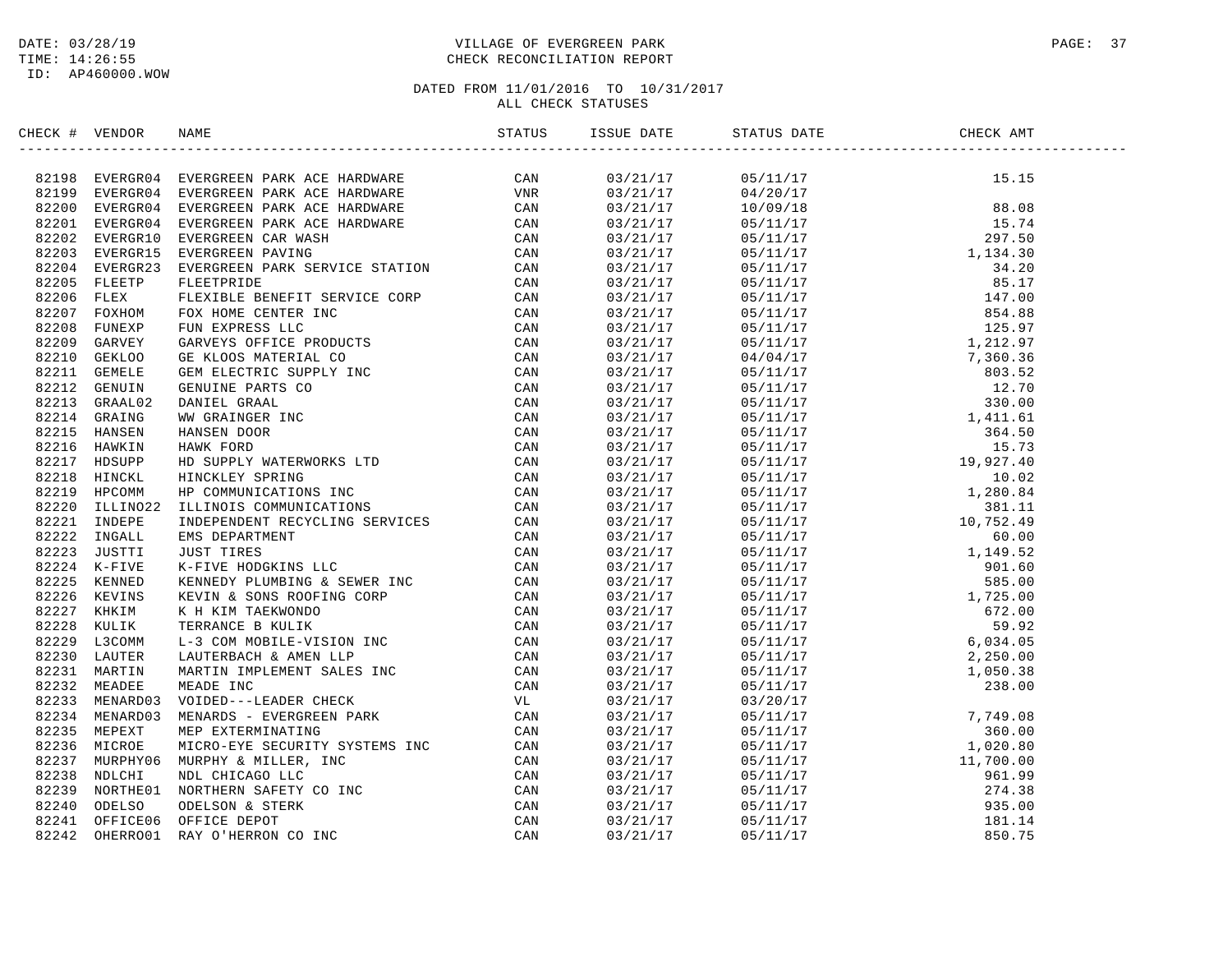## DATE: 03/28/19 PAGE: 38 PAGE: 38 TIME: 14:26:55 CHECK RECONCILIATION REPORT

| CHECK # VENDOR |                                                                                                                                                                                                                               | ISSUE DATE           | STATUS DATE | CHECK AMT                                                                                                                                                                                                                                                                                                                                                                           |  |
|----------------|-------------------------------------------------------------------------------------------------------------------------------------------------------------------------------------------------------------------------------|----------------------|-------------|-------------------------------------------------------------------------------------------------------------------------------------------------------------------------------------------------------------------------------------------------------------------------------------------------------------------------------------------------------------------------------------|--|
|                | SECONT VERDOG NAME STORES TRANSPORT AND STATES CAN ARREST AND A CAN ARREST CONFIDENT CONTINUES AND A CONTINUES ON A CONTINUES AND CONTINUES AND CONTINUES AND CONTINUES AND CONTINUES AND CONTINUES AND CONTINUES AND CONTINU |                      |             | $\begin{tabular}{l c c c} \multicolumn{1}{c}{\textbf{5/11/17}}\\[-0.1cm] \hline \multicolumn{1}{c}{\textbf{5/11/17}} & \textbf{427.50} \\[-0.1cm] \hline \multicolumn{1}{c}{\textbf{0.5/11/17}} & \textbf{427.50} \\[-0.1cm] \hline \multicolumn{1}{c}{\textbf{0.5/11/17}} & \textbf{427.50} \\[-0.1cm] \hline \multicolumn{1}{c}{\textbf{0.5/11/17}} & \textbf{427.50} \\[-0.1cm]$ |  |
|                |                                                                                                                                                                                                                               | 03/21/17<br>03/21/17 |             |                                                                                                                                                                                                                                                                                                                                                                                     |  |
|                |                                                                                                                                                                                                                               |                      |             |                                                                                                                                                                                                                                                                                                                                                                                     |  |
|                |                                                                                                                                                                                                                               | 03/21/17             |             |                                                                                                                                                                                                                                                                                                                                                                                     |  |
|                |                                                                                                                                                                                                                               | 03/21/17             |             |                                                                                                                                                                                                                                                                                                                                                                                     |  |
|                |                                                                                                                                                                                                                               | 03/21/17             |             |                                                                                                                                                                                                                                                                                                                                                                                     |  |
|                |                                                                                                                                                                                                                               | 03/21/17<br>03/21/17 |             |                                                                                                                                                                                                                                                                                                                                                                                     |  |
|                |                                                                                                                                                                                                                               |                      |             |                                                                                                                                                                                                                                                                                                                                                                                     |  |
|                |                                                                                                                                                                                                                               | 03/21/17             |             |                                                                                                                                                                                                                                                                                                                                                                                     |  |
|                |                                                                                                                                                                                                                               | 03/21/17             |             |                                                                                                                                                                                                                                                                                                                                                                                     |  |
|                |                                                                                                                                                                                                                               | 03/21/17             |             |                                                                                                                                                                                                                                                                                                                                                                                     |  |
|                |                                                                                                                                                                                                                               | 03/21/17             |             |                                                                                                                                                                                                                                                                                                                                                                                     |  |
|                |                                                                                                                                                                                                                               | 03/21/17<br>03/21/17 |             |                                                                                                                                                                                                                                                                                                                                                                                     |  |
|                |                                                                                                                                                                                                                               | 03/21/17             |             |                                                                                                                                                                                                                                                                                                                                                                                     |  |
|                |                                                                                                                                                                                                                               |                      |             |                                                                                                                                                                                                                                                                                                                                                                                     |  |
|                |                                                                                                                                                                                                                               | 03/21/17             |             |                                                                                                                                                                                                                                                                                                                                                                                     |  |
|                |                                                                                                                                                                                                                               | 03/21/17             |             |                                                                                                                                                                                                                                                                                                                                                                                     |  |
|                |                                                                                                                                                                                                                               | 03/21/17             |             |                                                                                                                                                                                                                                                                                                                                                                                     |  |
|                |                                                                                                                                                                                                                               | 03/21/17             |             |                                                                                                                                                                                                                                                                                                                                                                                     |  |
|                |                                                                                                                                                                                                                               | 03/21/17             |             |                                                                                                                                                                                                                                                                                                                                                                                     |  |
|                |                                                                                                                                                                                                                               | 03/21/17             |             |                                                                                                                                                                                                                                                                                                                                                                                     |  |
|                |                                                                                                                                                                                                                               | 03/21/17             |             |                                                                                                                                                                                                                                                                                                                                                                                     |  |
|                |                                                                                                                                                                                                                               | 03/21/17             |             |                                                                                                                                                                                                                                                                                                                                                                                     |  |
|                |                                                                                                                                                                                                                               | 03/21/17             |             |                                                                                                                                                                                                                                                                                                                                                                                     |  |
|                |                                                                                                                                                                                                                               | 03/21/17             |             |                                                                                                                                                                                                                                                                                                                                                                                     |  |
|                |                                                                                                                                                                                                                               | 03/21/17             |             |                                                                                                                                                                                                                                                                                                                                                                                     |  |
|                |                                                                                                                                                                                                                               | 03/21/17             |             |                                                                                                                                                                                                                                                                                                                                                                                     |  |
|                |                                                                                                                                                                                                                               | 03/21/17             |             |                                                                                                                                                                                                                                                                                                                                                                                     |  |
|                |                                                                                                                                                                                                                               | 03/21/17             |             |                                                                                                                                                                                                                                                                                                                                                                                     |  |
|                |                                                                                                                                                                                                                               | 03/21/17             |             |                                                                                                                                                                                                                                                                                                                                                                                     |  |
|                |                                                                                                                                                                                                                               | 03/21/17             |             |                                                                                                                                                                                                                                                                                                                                                                                     |  |
|                |                                                                                                                                                                                                                               | 03/21/17             |             |                                                                                                                                                                                                                                                                                                                                                                                     |  |
|                |                                                                                                                                                                                                                               | 03/21/17             |             |                                                                                                                                                                                                                                                                                                                                                                                     |  |
|                |                                                                                                                                                                                                                               | 03/21/17             |             |                                                                                                                                                                                                                                                                                                                                                                                     |  |
|                |                                                                                                                                                                                                                               | 03/21/17             |             |                                                                                                                                                                                                                                                                                                                                                                                     |  |
|                |                                                                                                                                                                                                                               | 03/21/17             |             |                                                                                                                                                                                                                                                                                                                                                                                     |  |
|                |                                                                                                                                                                                                                               | 03/21/17             |             |                                                                                                                                                                                                                                                                                                                                                                                     |  |
|                |                                                                                                                                                                                                                               | 03/21/17             |             |                                                                                                                                                                                                                                                                                                                                                                                     |  |
|                |                                                                                                                                                                                                                               | 03/21/17             |             |                                                                                                                                                                                                                                                                                                                                                                                     |  |
|                |                                                                                                                                                                                                                               | 03/21/17             |             |                                                                                                                                                                                                                                                                                                                                                                                     |  |
|                |                                                                                                                                                                                                                               | 03/21/17             |             |                                                                                                                                                                                                                                                                                                                                                                                     |  |
|                |                                                                                                                                                                                                                               | 03/21/17             |             |                                                                                                                                                                                                                                                                                                                                                                                     |  |
|                |                                                                                                                                                                                                                               | 03/21/17             |             |                                                                                                                                                                                                                                                                                                                                                                                     |  |
|                |                                                                                                                                                                                                                               | 03/21/17             |             |                                                                                                                                                                                                                                                                                                                                                                                     |  |
|                |                                                                                                                                                                                                                               | 03/21/17             |             |                                                                                                                                                                                                                                                                                                                                                                                     |  |
|                |                                                                                                                                                                                                                               | 03/21/17             |             |                                                                                                                                                                                                                                                                                                                                                                                     |  |
|                |                                                                                                                                                                                                                               |                      |             |                                                                                                                                                                                                                                                                                                                                                                                     |  |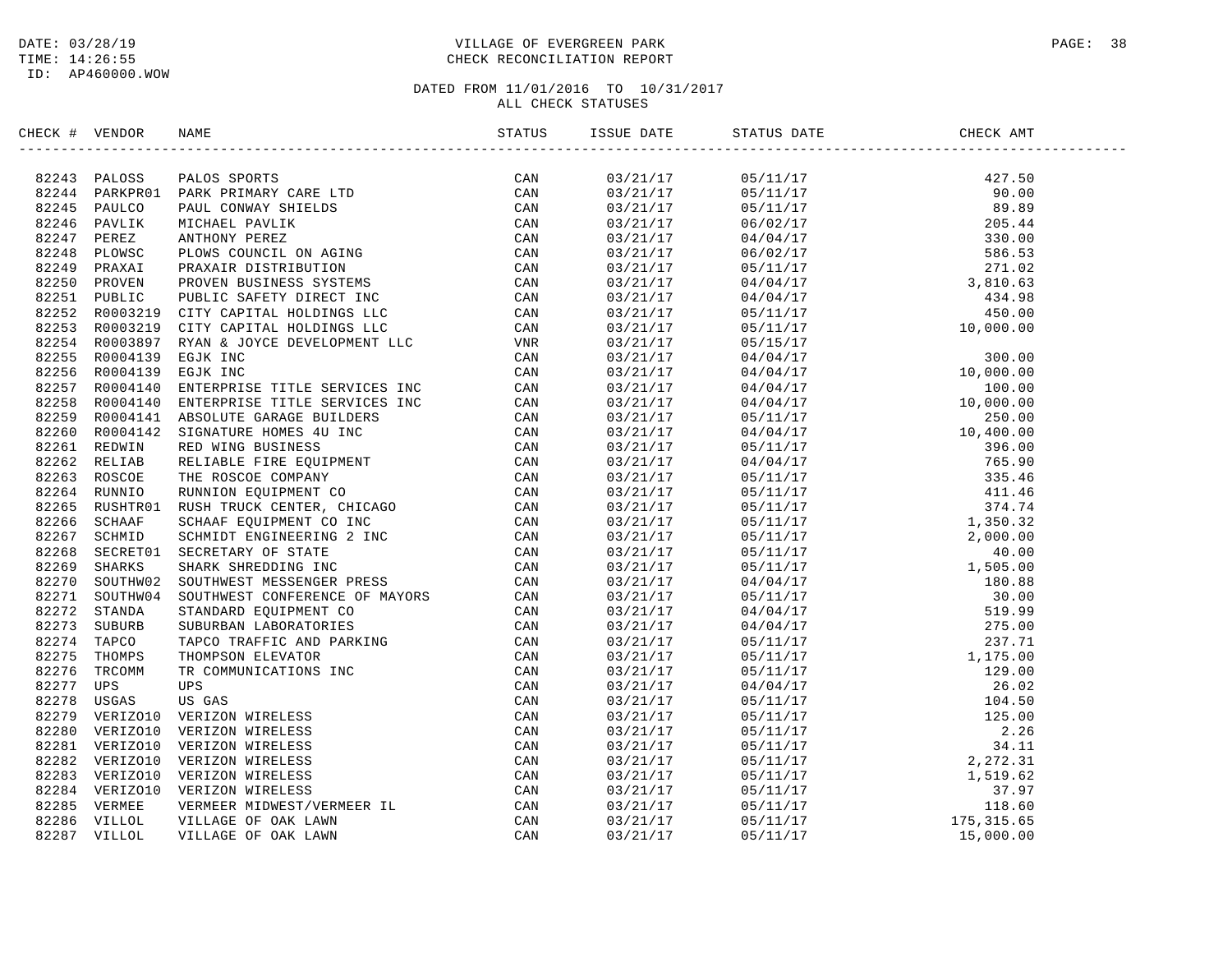## DATE: 03/28/19 PAGE: 39 PAGE: 39 TIME: 14:26:55 CHECK RECONCILIATION REPORT

| CHECK # VENDOR | NAME                                                                                                                                                                                                                            | ISSUE DATE | STATUS DATE | CHECK AMT |  |
|----------------|---------------------------------------------------------------------------------------------------------------------------------------------------------------------------------------------------------------------------------|------------|-------------|-----------|--|
|                | XRCK + VERDOR NAME<br>STATES (2008 MILD GOODS CIRRE INC. THE DESCRIPTION ON A S2239 MILD GOODS CIRRE INC. THE SESSURE CONTROL CAN S2231 ANNUAL BALL CONTROL CONTROL CONTROL CONTROL CONTROL CONTROL CONTROL CONTROL CONTROL CON |            |             |           |  |
|                |                                                                                                                                                                                                                                 |            |             |           |  |
|                |                                                                                                                                                                                                                                 |            |             |           |  |
|                |                                                                                                                                                                                                                                 |            |             |           |  |
|                |                                                                                                                                                                                                                                 |            |             |           |  |
|                |                                                                                                                                                                                                                                 |            |             |           |  |
|                |                                                                                                                                                                                                                                 |            |             |           |  |
|                |                                                                                                                                                                                                                                 |            |             |           |  |
|                |                                                                                                                                                                                                                                 |            |             |           |  |
|                |                                                                                                                                                                                                                                 |            |             |           |  |
|                |                                                                                                                                                                                                                                 |            |             |           |  |
|                |                                                                                                                                                                                                                                 |            |             |           |  |
|                |                                                                                                                                                                                                                                 |            |             |           |  |
|                |                                                                                                                                                                                                                                 |            |             |           |  |
|                |                                                                                                                                                                                                                                 |            |             |           |  |
|                |                                                                                                                                                                                                                                 |            |             |           |  |
|                |                                                                                                                                                                                                                                 |            |             |           |  |
|                |                                                                                                                                                                                                                                 |            |             |           |  |
|                |                                                                                                                                                                                                                                 |            |             |           |  |
|                |                                                                                                                                                                                                                                 |            |             |           |  |
|                |                                                                                                                                                                                                                                 |            |             |           |  |
|                |                                                                                                                                                                                                                                 |            |             |           |  |
|                |                                                                                                                                                                                                                                 |            |             |           |  |
|                |                                                                                                                                                                                                                                 |            |             |           |  |
|                |                                                                                                                                                                                                                                 |            |             |           |  |
|                |                                                                                                                                                                                                                                 |            |             |           |  |
|                |                                                                                                                                                                                                                                 |            |             |           |  |
|                |                                                                                                                                                                                                                                 |            |             |           |  |
|                |                                                                                                                                                                                                                                 |            |             |           |  |
|                |                                                                                                                                                                                                                                 |            |             |           |  |
|                |                                                                                                                                                                                                                                 |            |             |           |  |
|                |                                                                                                                                                                                                                                 |            |             |           |  |
|                |                                                                                                                                                                                                                                 |            |             |           |  |
|                |                                                                                                                                                                                                                                 |            |             |           |  |
|                |                                                                                                                                                                                                                                 |            |             |           |  |
|                |                                                                                                                                                                                                                                 |            |             |           |  |
|                |                                                                                                                                                                                                                                 |            |             |           |  |
|                |                                                                                                                                                                                                                                 |            |             |           |  |
|                |                                                                                                                                                                                                                                 |            |             |           |  |
|                |                                                                                                                                                                                                                                 |            |             |           |  |
|                |                                                                                                                                                                                                                                 |            |             |           |  |
|                |                                                                                                                                                                                                                                 |            |             |           |  |
|                |                                                                                                                                                                                                                                 |            |             |           |  |
|                |                                                                                                                                                                                                                                 |            |             |           |  |
|                |                                                                                                                                                                                                                                 |            |             |           |  |
|                |                                                                                                                                                                                                                                 |            |             |           |  |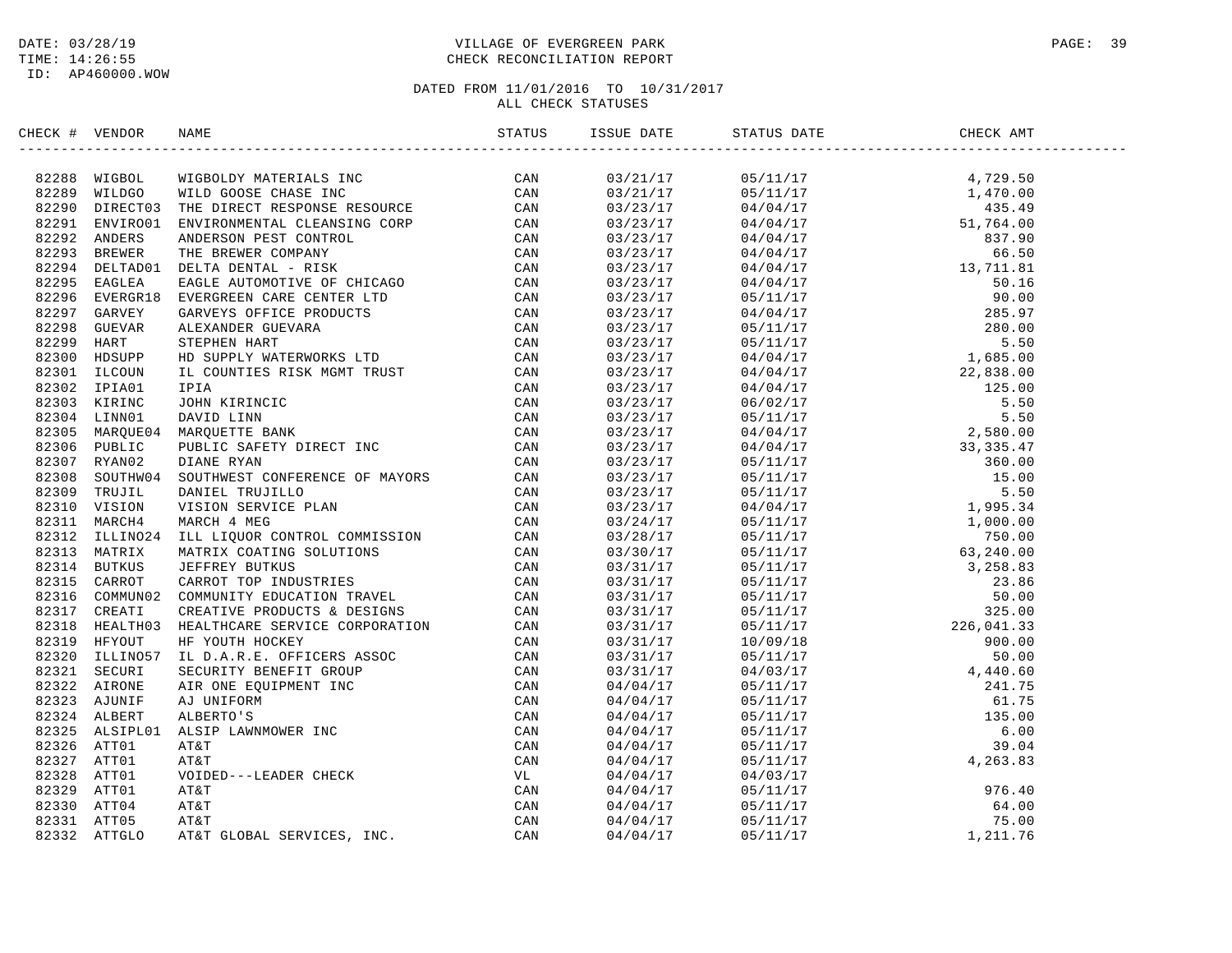## DATE: 03/28/19 PAGE: 40 PAGE: 40 TIME: 14:26:55 CHECK RECONCILIATION REPORT

| CHECK # VENDOR | NAME                                                                                                                                                                                                                            | ISSUE DATE | STATUS DATE | CHECK AMT |  |
|----------------|---------------------------------------------------------------------------------------------------------------------------------------------------------------------------------------------------------------------------------|------------|-------------|-----------|--|
|                | SPECIFY VERIODS NAME (STATUS 139)<br>197333 NAMLON PETROLIDIN (MALON DETROITING CAN ARREST CAN CONTROLL SERVICE CONTROLL CAN ARREST FOR CAN ARREST CONTROLL CAN CONSULTED THE CAN CONSULTED CAN CONSULTED THE CONTROLL CAN CONS |            |             |           |  |
|                |                                                                                                                                                                                                                                 |            |             |           |  |
|                |                                                                                                                                                                                                                                 |            |             |           |  |
|                |                                                                                                                                                                                                                                 |            |             |           |  |
|                |                                                                                                                                                                                                                                 |            |             |           |  |
|                |                                                                                                                                                                                                                                 |            |             |           |  |
|                |                                                                                                                                                                                                                                 |            |             |           |  |
|                |                                                                                                                                                                                                                                 |            |             |           |  |
|                |                                                                                                                                                                                                                                 |            |             |           |  |
|                |                                                                                                                                                                                                                                 |            |             |           |  |
|                |                                                                                                                                                                                                                                 |            |             |           |  |
|                |                                                                                                                                                                                                                                 |            |             |           |  |
|                |                                                                                                                                                                                                                                 |            |             |           |  |
|                |                                                                                                                                                                                                                                 |            |             |           |  |
|                |                                                                                                                                                                                                                                 |            |             |           |  |
|                |                                                                                                                                                                                                                                 |            |             |           |  |
|                |                                                                                                                                                                                                                                 |            |             |           |  |
|                |                                                                                                                                                                                                                                 |            |             |           |  |
|                |                                                                                                                                                                                                                                 |            |             |           |  |
|                |                                                                                                                                                                                                                                 |            |             |           |  |
|                |                                                                                                                                                                                                                                 |            |             |           |  |
|                |                                                                                                                                                                                                                                 |            |             |           |  |
|                |                                                                                                                                                                                                                                 |            |             |           |  |
|                |                                                                                                                                                                                                                                 |            |             |           |  |
|                |                                                                                                                                                                                                                                 |            |             |           |  |
|                |                                                                                                                                                                                                                                 |            |             |           |  |
|                |                                                                                                                                                                                                                                 |            |             |           |  |
|                |                                                                                                                                                                                                                                 |            |             |           |  |
|                |                                                                                                                                                                                                                                 |            |             |           |  |
|                |                                                                                                                                                                                                                                 |            |             |           |  |
|                |                                                                                                                                                                                                                                 |            |             |           |  |
|                |                                                                                                                                                                                                                                 |            |             |           |  |
|                |                                                                                                                                                                                                                                 |            |             |           |  |
|                |                                                                                                                                                                                                                                 |            |             |           |  |
|                |                                                                                                                                                                                                                                 |            |             |           |  |
|                |                                                                                                                                                                                                                                 |            |             |           |  |
|                |                                                                                                                                                                                                                                 |            |             |           |  |
|                |                                                                                                                                                                                                                                 |            |             |           |  |
|                |                                                                                                                                                                                                                                 |            |             |           |  |
|                |                                                                                                                                                                                                                                 |            |             |           |  |
|                |                                                                                                                                                                                                                                 |            |             |           |  |
|                |                                                                                                                                                                                                                                 |            |             |           |  |
|                |                                                                                                                                                                                                                                 |            |             |           |  |
|                |                                                                                                                                                                                                                                 |            |             |           |  |
|                |                                                                                                                                                                                                                                 |            |             |           |  |
|                |                                                                                                                                                                                                                                 |            |             |           |  |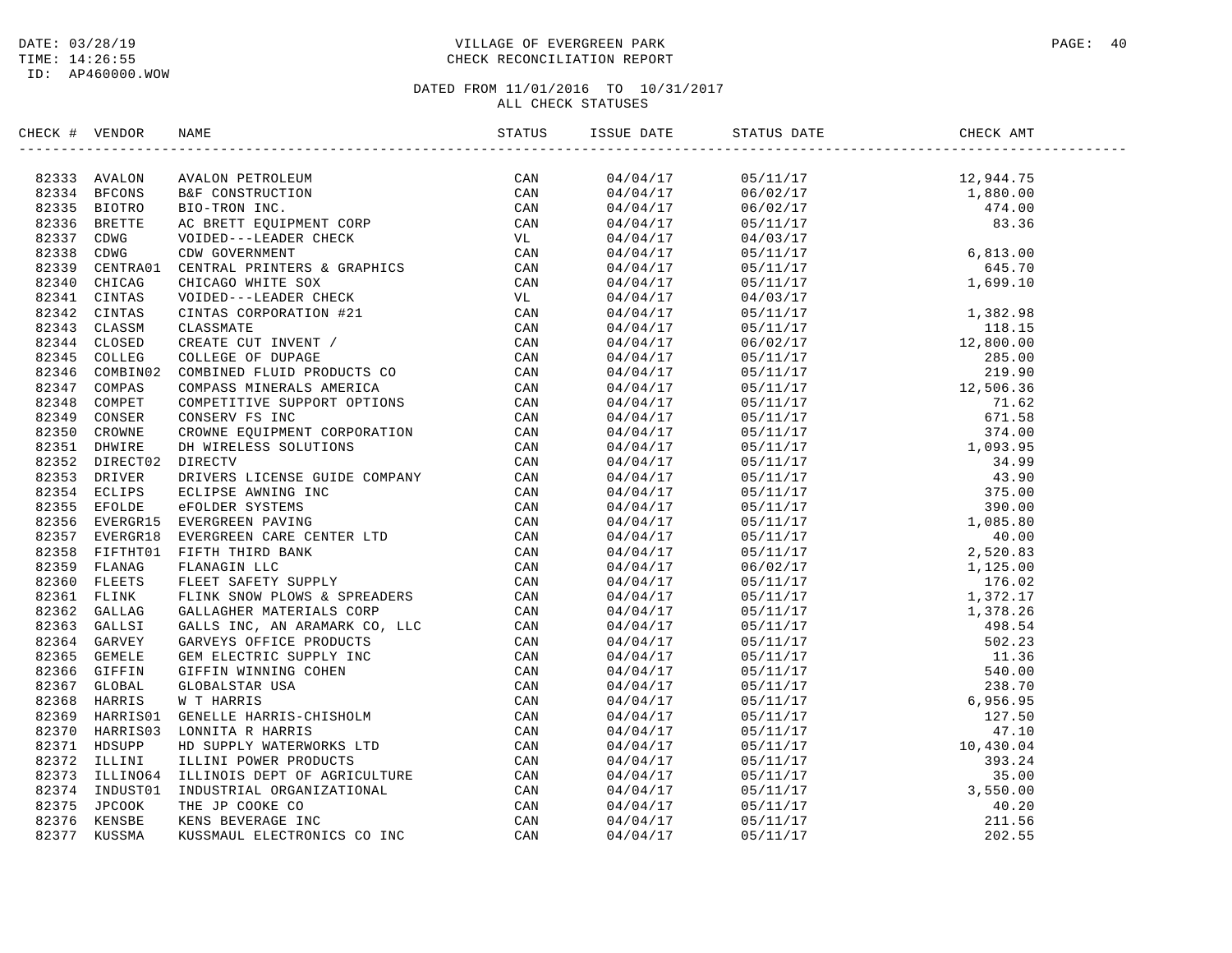## DATE: 03/28/19 PAGE: 41 TIME: 14:26:55 CHECK RECONCILIATION REPORT

| CHECK # VENDOR |                                                                                                                                                                                                                                     | STATUS | ISSUE DATE STATUS DATE | CHECK AMT |  |
|----------------|-------------------------------------------------------------------------------------------------------------------------------------------------------------------------------------------------------------------------------------|--------|------------------------|-----------|--|
|                | NECK + VERION NAME STATES (SAMPLE STATES)<br>19775 NUSTAN MERICINA NECHALAS IVC CAN 19737 NUSTAN MERICULAR IN CAN<br>19777 LAREYS LAREYS RAME SERVICE CON CAN<br>19777 LAREYS LAREYS RAME SERVICE CON CONDUCTS FINAL SERVICE CONTRO |        |                        |           |  |
|                |                                                                                                                                                                                                                                     |        |                        |           |  |
|                |                                                                                                                                                                                                                                     |        |                        |           |  |
|                |                                                                                                                                                                                                                                     |        |                        |           |  |
|                |                                                                                                                                                                                                                                     |        |                        |           |  |
|                |                                                                                                                                                                                                                                     |        |                        |           |  |
|                |                                                                                                                                                                                                                                     |        |                        |           |  |
|                |                                                                                                                                                                                                                                     |        |                        |           |  |
|                |                                                                                                                                                                                                                                     |        |                        |           |  |
|                |                                                                                                                                                                                                                                     |        |                        |           |  |
|                |                                                                                                                                                                                                                                     |        |                        |           |  |
|                |                                                                                                                                                                                                                                     |        |                        |           |  |
|                |                                                                                                                                                                                                                                     |        |                        |           |  |
|                |                                                                                                                                                                                                                                     |        |                        |           |  |
|                |                                                                                                                                                                                                                                     |        |                        |           |  |
|                |                                                                                                                                                                                                                                     |        |                        |           |  |
|                |                                                                                                                                                                                                                                     |        |                        |           |  |
|                |                                                                                                                                                                                                                                     |        |                        |           |  |
|                |                                                                                                                                                                                                                                     |        |                        |           |  |
|                |                                                                                                                                                                                                                                     |        |                        |           |  |
|                |                                                                                                                                                                                                                                     |        |                        |           |  |
|                |                                                                                                                                                                                                                                     |        |                        |           |  |
|                |                                                                                                                                                                                                                                     |        |                        |           |  |
|                |                                                                                                                                                                                                                                     |        |                        |           |  |
|                |                                                                                                                                                                                                                                     |        |                        |           |  |
|                |                                                                                                                                                                                                                                     |        |                        |           |  |
|                |                                                                                                                                                                                                                                     |        |                        |           |  |
|                |                                                                                                                                                                                                                                     |        |                        |           |  |
|                |                                                                                                                                                                                                                                     |        |                        |           |  |
|                |                                                                                                                                                                                                                                     |        |                        |           |  |
|                |                                                                                                                                                                                                                                     |        |                        |           |  |
|                |                                                                                                                                                                                                                                     |        |                        |           |  |
|                |                                                                                                                                                                                                                                     |        |                        |           |  |
|                |                                                                                                                                                                                                                                     |        |                        |           |  |
|                |                                                                                                                                                                                                                                     |        |                        |           |  |
|                |                                                                                                                                                                                                                                     |        |                        |           |  |
|                |                                                                                                                                                                                                                                     |        |                        |           |  |
|                |                                                                                                                                                                                                                                     |        |                        |           |  |
|                |                                                                                                                                                                                                                                     |        |                        |           |  |
|                |                                                                                                                                                                                                                                     |        |                        |           |  |
|                |                                                                                                                                                                                                                                     |        |                        |           |  |
|                |                                                                                                                                                                                                                                     |        |                        |           |  |
|                |                                                                                                                                                                                                                                     |        |                        |           |  |
|                |                                                                                                                                                                                                                                     |        |                        |           |  |
|                |                                                                                                                                                                                                                                     |        |                        |           |  |
|                |                                                                                                                                                                                                                                     |        |                        |           |  |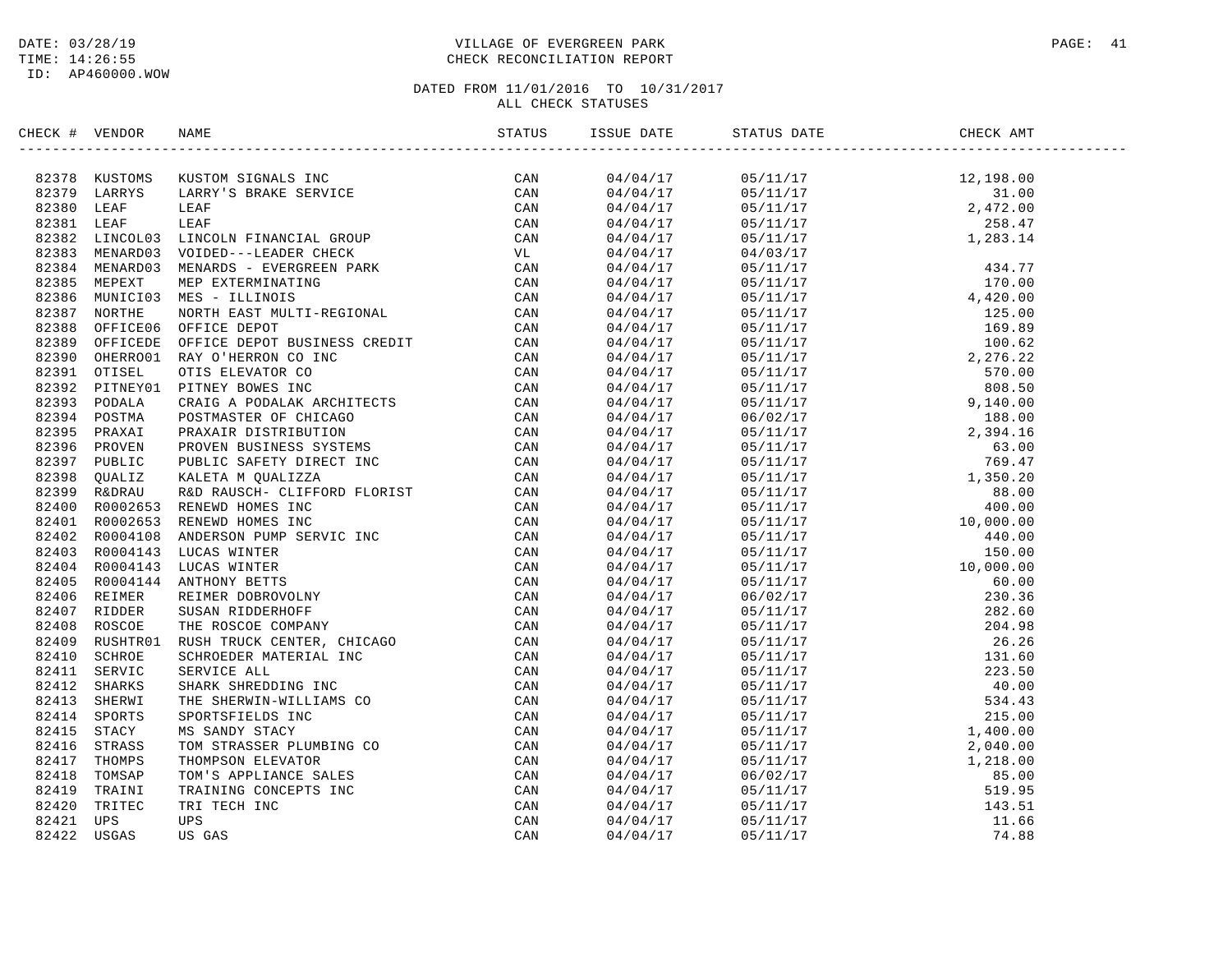## DATE: 03/28/19 PAGE: 42 TIME: 14:26:55 CHECK RECONCILIATION REPORT

| CHECK # VENDOR |                |                                                                                                                                                                                                                                | ISSUE DATE | STATUS DATE | CHECK AMT |  |
|----------------|----------------|--------------------------------------------------------------------------------------------------------------------------------------------------------------------------------------------------------------------------------|------------|-------------|-----------|--|
|                | 82423 VERIAT   | NAMEN TRIZON FRIED TOWN THE CAN AREN' COMMON MARELLES CONTROLL ON THE SERVICE CONTROLL ON A MINOLOGY MATRIMAL STOCK CONTROLL ON A MINOLOGY MAREN MARE SCREEP (CAN AREN' CONTROLL ON THE STATE CONTROLL ON THE STATE OF THE STA | 04/04/17   |             |           |  |
| 82424          | VERIZO10       |                                                                                                                                                                                                                                | 04/04/17   |             |           |  |
|                | 82425 VERIZO10 |                                                                                                                                                                                                                                | 04/04/17   |             |           |  |
| 82426          | WIGBOL         |                                                                                                                                                                                                                                | 04/04/17   |             |           |  |
| 82427          | WINDYC         |                                                                                                                                                                                                                                | 04/04/17   |             |           |  |
| 82428          | MORROW         |                                                                                                                                                                                                                                | 04/05/17   |             |           |  |
| 82429          | MIDWES04       |                                                                                                                                                                                                                                | 04/06/17   |             |           |  |
| 82430          | MORROW         |                                                                                                                                                                                                                                | 04/06/17   |             |           |  |
| 82431          | ROCHE01        |                                                                                                                                                                                                                                | 04/06/17   |             |           |  |
|                | 82432 AMERIC16 |                                                                                                                                                                                                                                | 04/10/17   |             |           |  |
| 82433          | ATTGLO         |                                                                                                                                                                                                                                | 04/10/17   |             |           |  |
|                | 82434 DIAMON03 |                                                                                                                                                                                                                                | 04/10/17   |             |           |  |
| 82435          | KINGNU         |                                                                                                                                                                                                                                | 04/10/17   |             |           |  |
| 82436          | MEPEXT         |                                                                                                                                                                                                                                | 04/10/17   |             |           |  |
| 82437          | OFFICE06       |                                                                                                                                                                                                                                | 04/10/17   |             |           |  |
| 82438          | PURCHA         |                                                                                                                                                                                                                                | 04/10/17   |             |           |  |
| 82439          | SECRET         |                                                                                                                                                                                                                                | 04/10/17   |             |           |  |
| 82440          | <b>BENDER</b>  |                                                                                                                                                                                                                                | 04/14/17   |             |           |  |
|                | 82441 CAINKA   |                                                                                                                                                                                                                                | 04/14/17   |             |           |  |
| 82442          | CAVATO01       |                                                                                                                                                                                                                                | 04/14/17   |             |           |  |
|                | 82443 CERICO01 |                                                                                                                                                                                                                                | 04/14/17   |             |           |  |
| 82444          | ENGEL          |                                                                                                                                                                                                                                | 04/14/17   |             |           |  |
| 82445          | ERICKS         |                                                                                                                                                                                                                                | 04/14/17   |             |           |  |
| 82446          | FARREL         |                                                                                                                                                                                                                                | 04/14/17   |             |           |  |
| 82447          | GREEN          |                                                                                                                                                                                                                                |            |             |           |  |
|                | JARZEN         |                                                                                                                                                                                                                                | 04/14/17   |             |           |  |
| 82448          |                |                                                                                                                                                                                                                                | 04/14/17   |             |           |  |
| 82449          | JOHNSO         |                                                                                                                                                                                                                                | 04/14/17   |             |           |  |
| 82450          | LAZINE         |                                                                                                                                                                                                                                | 04/14/17   |             |           |  |
| 82451          | MCCANN03       |                                                                                                                                                                                                                                | 04/14/17   |             |           |  |
| 82452          | PEREZ          |                                                                                                                                                                                                                                | 04/14/17   |             |           |  |
| 82453          | RICH           |                                                                                                                                                                                                                                | 04/14/17   |             |           |  |
| 82454          | SEIFRI         |                                                                                                                                                                                                                                | 04/14/17   |             |           |  |
| 82455          | SIGNOR         |                                                                                                                                                                                                                                | 04/14/17   |             |           |  |
| 82456          | SMILEY         |                                                                                                                                                                                                                                | 04/14/17   |             |           |  |
| 82457          | <b>VOS</b>     |                                                                                                                                                                                                                                | 04/14/17   |             |           |  |
| 82458          | YEAMAN         |                                                                                                                                                                                                                                | 04/14/17   |             |           |  |
| 82459          | YOUNGT         |                                                                                                                                                                                                                                | 04/14/17   |             |           |  |
| 82460          | HAYESB         |                                                                                                                                                                                                                                | 04/14/17   |             |           |  |
|                | 82461 R0004145 |                                                                                                                                                                                                                                | 04/14/17   |             |           |  |
| 82462          | SECURI         |                                                                                                                                                                                                                                | 04/14/17   |             |           |  |
| 82463          | 3M             |                                                                                                                                                                                                                                | 04/18/17   |             |           |  |
| 82464          | AJUNIF         |                                                                                                                                                                                                                                | 04/18/17   |             |           |  |
| 82465          | ALBERT         |                                                                                                                                                                                                                                | 04/18/17   |             |           |  |
| 82466          | ATT01          |                                                                                                                                                                                                                                | 04/18/17   |             |           |  |
|                | 82467 ATTGLO   |                                                                                                                                                                                                                                | 04/18/17   |             |           |  |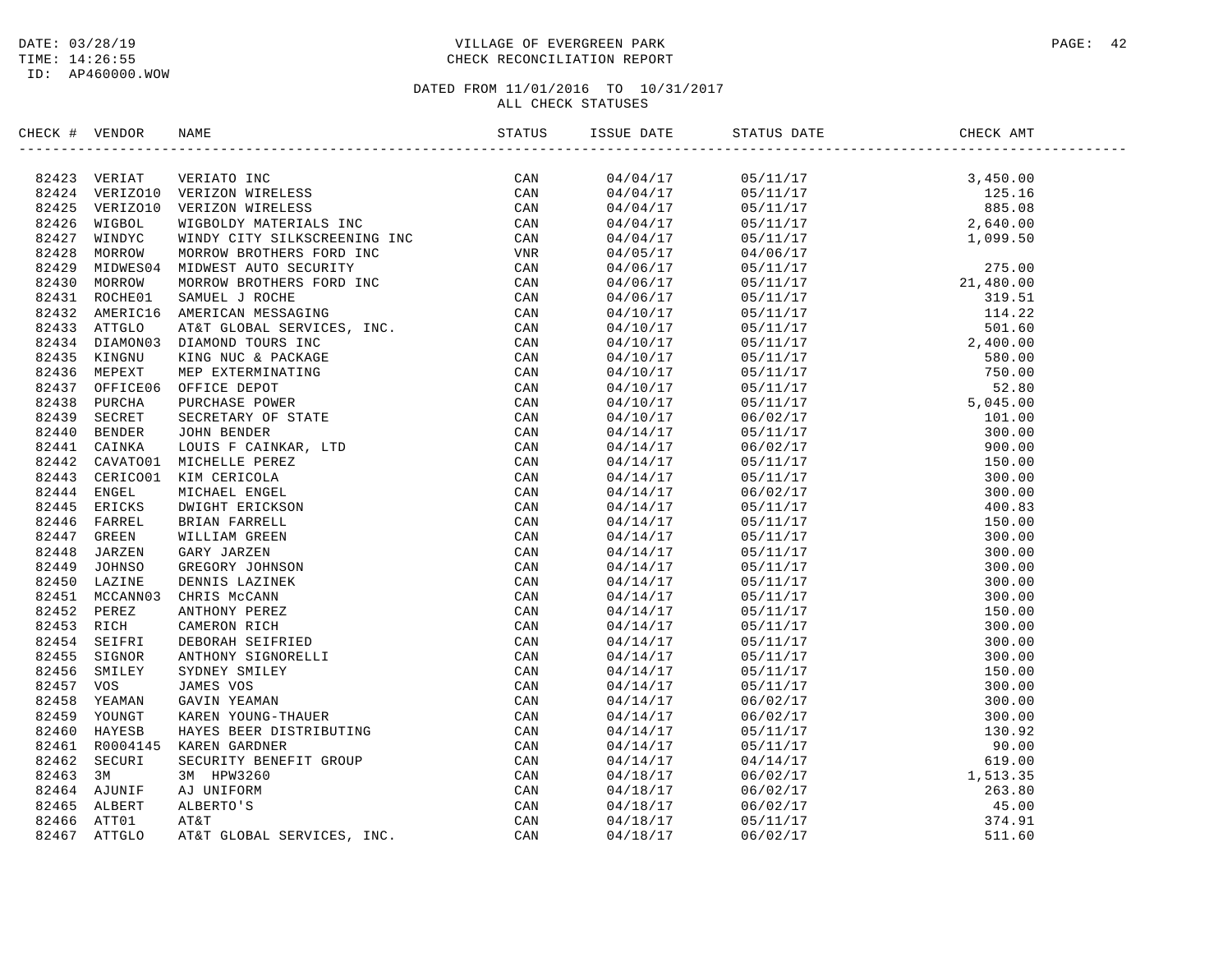## DATE: 03/28/19 PAGE: 43 TIME: 14:26:55 CHECK RECONCILIATION REPORT

| CHECK # VENDOR | NAME                                                                                                                                                                                                                          | ISSUE DATE | STATUS DATE | CHECK AMT |  |
|----------------|-------------------------------------------------------------------------------------------------------------------------------------------------------------------------------------------------------------------------------|------------|-------------|-----------|--|
|                | K 4 VEDEO NAME SAME REPORT ON MANY STANDARD AND AN ANNOUNCE AND AN ANNOUNCE AND AN ANNOUNCE IN the same of the same of the same of the same of the same of the same of the same of the same of the same of the same of the sa |            |             |           |  |
|                |                                                                                                                                                                                                                               |            |             |           |  |
|                |                                                                                                                                                                                                                               |            |             |           |  |
|                |                                                                                                                                                                                                                               |            |             |           |  |
|                |                                                                                                                                                                                                                               |            |             |           |  |
|                |                                                                                                                                                                                                                               |            |             |           |  |
|                |                                                                                                                                                                                                                               |            |             |           |  |
|                |                                                                                                                                                                                                                               |            |             |           |  |
|                |                                                                                                                                                                                                                               |            |             |           |  |
|                |                                                                                                                                                                                                                               |            |             |           |  |
|                |                                                                                                                                                                                                                               |            |             |           |  |
|                |                                                                                                                                                                                                                               |            |             |           |  |
|                |                                                                                                                                                                                                                               |            |             |           |  |
|                |                                                                                                                                                                                                                               |            |             |           |  |
|                |                                                                                                                                                                                                                               |            |             |           |  |
|                |                                                                                                                                                                                                                               |            |             |           |  |
|                |                                                                                                                                                                                                                               |            |             |           |  |
|                |                                                                                                                                                                                                                               |            |             |           |  |
|                |                                                                                                                                                                                                                               |            |             |           |  |
|                |                                                                                                                                                                                                                               |            |             |           |  |
|                |                                                                                                                                                                                                                               |            |             |           |  |
|                |                                                                                                                                                                                                                               |            |             |           |  |
|                |                                                                                                                                                                                                                               |            |             |           |  |
|                |                                                                                                                                                                                                                               |            |             |           |  |
|                |                                                                                                                                                                                                                               |            |             |           |  |
|                |                                                                                                                                                                                                                               |            |             |           |  |
|                |                                                                                                                                                                                                                               |            |             |           |  |
|                |                                                                                                                                                                                                                               |            |             |           |  |
|                |                                                                                                                                                                                                                               |            |             |           |  |
|                |                                                                                                                                                                                                                               |            |             |           |  |
|                |                                                                                                                                                                                                                               |            |             |           |  |
|                |                                                                                                                                                                                                                               |            |             |           |  |
|                |                                                                                                                                                                                                                               |            |             |           |  |
|                |                                                                                                                                                                                                                               |            |             |           |  |
|                |                                                                                                                                                                                                                               |            |             |           |  |
|                |                                                                                                                                                                                                                               |            |             |           |  |
|                |                                                                                                                                                                                                                               |            |             |           |  |
|                |                                                                                                                                                                                                                               |            |             |           |  |
|                |                                                                                                                                                                                                                               |            |             |           |  |
|                |                                                                                                                                                                                                                               |            |             |           |  |
|                |                                                                                                                                                                                                                               |            |             |           |  |
|                |                                                                                                                                                                                                                               |            |             |           |  |
|                |                                                                                                                                                                                                                               |            |             |           |  |
|                |                                                                                                                                                                                                                               |            |             |           |  |
|                |                                                                                                                                                                                                                               |            |             |           |  |
|                |                                                                                                                                                                                                                               |            |             |           |  |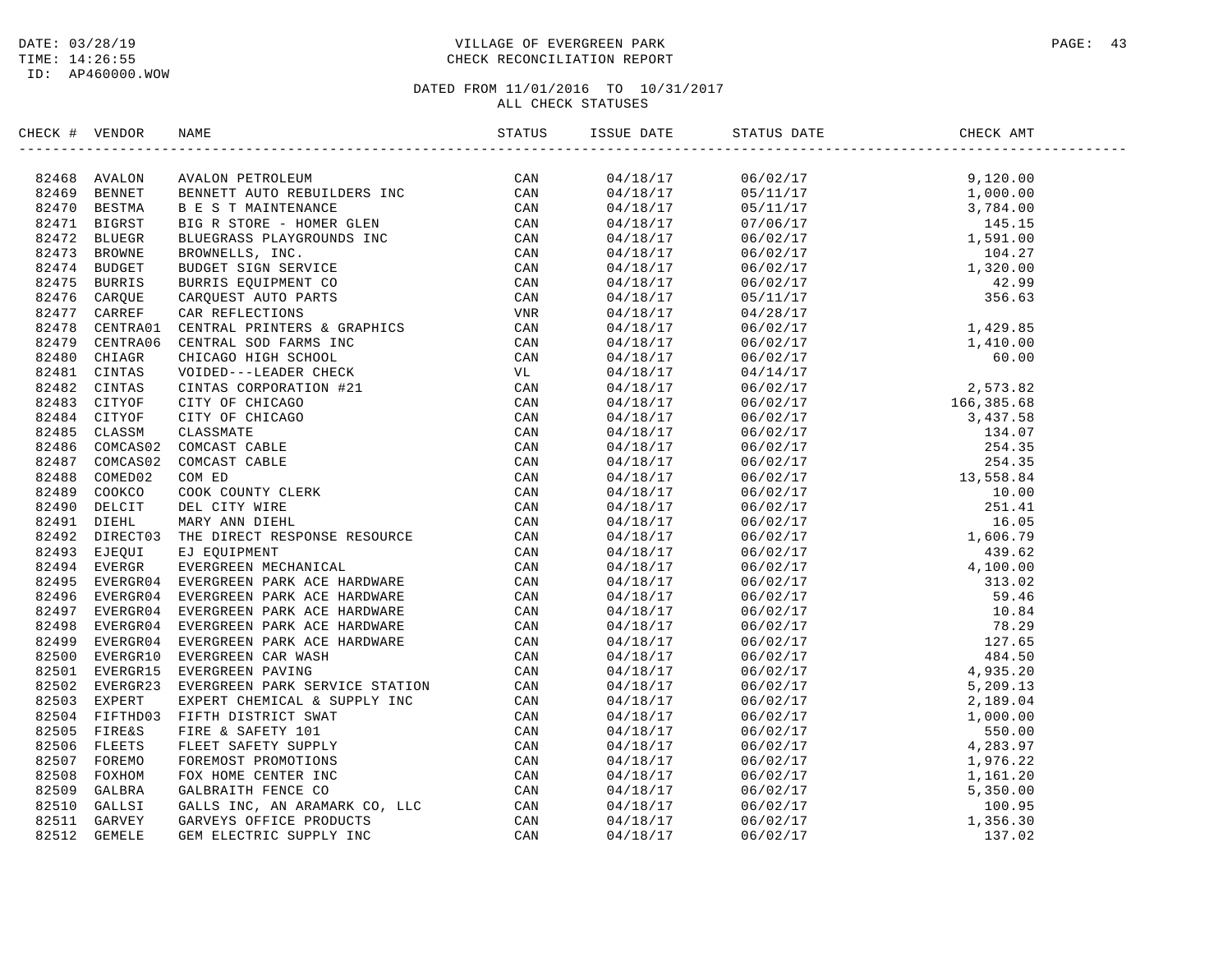## DATE: 03/28/19 PAGE: 44 TIME: 14:26:55 CHECK RECONCILIATION REPORT

| CHECK # VENDOR |                                                                                                                                                                                                                                                                                                                                                                                            |  | ISSUE DATE STATUS DATE | CHECK AMT |  |
|----------------|--------------------------------------------------------------------------------------------------------------------------------------------------------------------------------------------------------------------------------------------------------------------------------------------------------------------------------------------------------------------------------------------|--|------------------------|-----------|--|
|                | $\begin{tabular}{cccccccc} \textbf{1.016} & \textbf{0.176} & \textbf{0.176} & \textbf{0.176} & \textbf{0.176} & \textbf{0.176} \\ \textbf{2.251} & \textbf{CEW1IN} & \textbf{CEW1IN} & \textbf{CEW1IN} & \textbf{CCW} \\ \textbf{3.251} & \textbf{CEW1IN} & \textbf{CEW1IN} & \textbf{CCW} \\ \textbf{3.251} & \textbf{0.176} & \textbf{0.176} & \textbf{0.176} & \textbf{0.176} \\ \text$ |  |                        |           |  |
|                |                                                                                                                                                                                                                                                                                                                                                                                            |  |                        |           |  |
|                |                                                                                                                                                                                                                                                                                                                                                                                            |  |                        |           |  |
|                |                                                                                                                                                                                                                                                                                                                                                                                            |  |                        |           |  |
|                |                                                                                                                                                                                                                                                                                                                                                                                            |  |                        |           |  |
|                |                                                                                                                                                                                                                                                                                                                                                                                            |  |                        |           |  |
|                |                                                                                                                                                                                                                                                                                                                                                                                            |  |                        |           |  |
|                |                                                                                                                                                                                                                                                                                                                                                                                            |  |                        |           |  |
|                |                                                                                                                                                                                                                                                                                                                                                                                            |  |                        |           |  |
|                |                                                                                                                                                                                                                                                                                                                                                                                            |  |                        |           |  |
|                |                                                                                                                                                                                                                                                                                                                                                                                            |  |                        |           |  |
|                |                                                                                                                                                                                                                                                                                                                                                                                            |  |                        |           |  |
|                |                                                                                                                                                                                                                                                                                                                                                                                            |  |                        |           |  |
|                |                                                                                                                                                                                                                                                                                                                                                                                            |  |                        |           |  |
|                |                                                                                                                                                                                                                                                                                                                                                                                            |  |                        |           |  |
|                |                                                                                                                                                                                                                                                                                                                                                                                            |  |                        |           |  |
|                |                                                                                                                                                                                                                                                                                                                                                                                            |  |                        |           |  |
|                |                                                                                                                                                                                                                                                                                                                                                                                            |  |                        |           |  |
|                |                                                                                                                                                                                                                                                                                                                                                                                            |  |                        |           |  |
|                |                                                                                                                                                                                                                                                                                                                                                                                            |  |                        |           |  |
|                |                                                                                                                                                                                                                                                                                                                                                                                            |  |                        |           |  |
|                |                                                                                                                                                                                                                                                                                                                                                                                            |  |                        |           |  |
|                |                                                                                                                                                                                                                                                                                                                                                                                            |  |                        |           |  |
|                |                                                                                                                                                                                                                                                                                                                                                                                            |  |                        |           |  |
|                |                                                                                                                                                                                                                                                                                                                                                                                            |  |                        |           |  |
|                |                                                                                                                                                                                                                                                                                                                                                                                            |  |                        |           |  |
|                |                                                                                                                                                                                                                                                                                                                                                                                            |  |                        |           |  |
|                |                                                                                                                                                                                                                                                                                                                                                                                            |  |                        |           |  |
|                |                                                                                                                                                                                                                                                                                                                                                                                            |  |                        |           |  |
|                |                                                                                                                                                                                                                                                                                                                                                                                            |  |                        |           |  |
|                |                                                                                                                                                                                                                                                                                                                                                                                            |  |                        |           |  |
|                |                                                                                                                                                                                                                                                                                                                                                                                            |  |                        |           |  |
|                |                                                                                                                                                                                                                                                                                                                                                                                            |  |                        |           |  |
|                |                                                                                                                                                                                                                                                                                                                                                                                            |  |                        |           |  |
|                |                                                                                                                                                                                                                                                                                                                                                                                            |  |                        |           |  |
|                |                                                                                                                                                                                                                                                                                                                                                                                            |  |                        |           |  |
|                |                                                                                                                                                                                                                                                                                                                                                                                            |  |                        |           |  |
|                |                                                                                                                                                                                                                                                                                                                                                                                            |  |                        |           |  |
|                |                                                                                                                                                                                                                                                                                                                                                                                            |  |                        |           |  |
|                |                                                                                                                                                                                                                                                                                                                                                                                            |  |                        |           |  |
|                |                                                                                                                                                                                                                                                                                                                                                                                            |  |                        |           |  |
|                |                                                                                                                                                                                                                                                                                                                                                                                            |  |                        |           |  |
|                |                                                                                                                                                                                                                                                                                                                                                                                            |  |                        |           |  |
|                |                                                                                                                                                                                                                                                                                                                                                                                            |  |                        |           |  |
|                |                                                                                                                                                                                                                                                                                                                                                                                            |  |                        |           |  |
|                |                                                                                                                                                                                                                                                                                                                                                                                            |  |                        |           |  |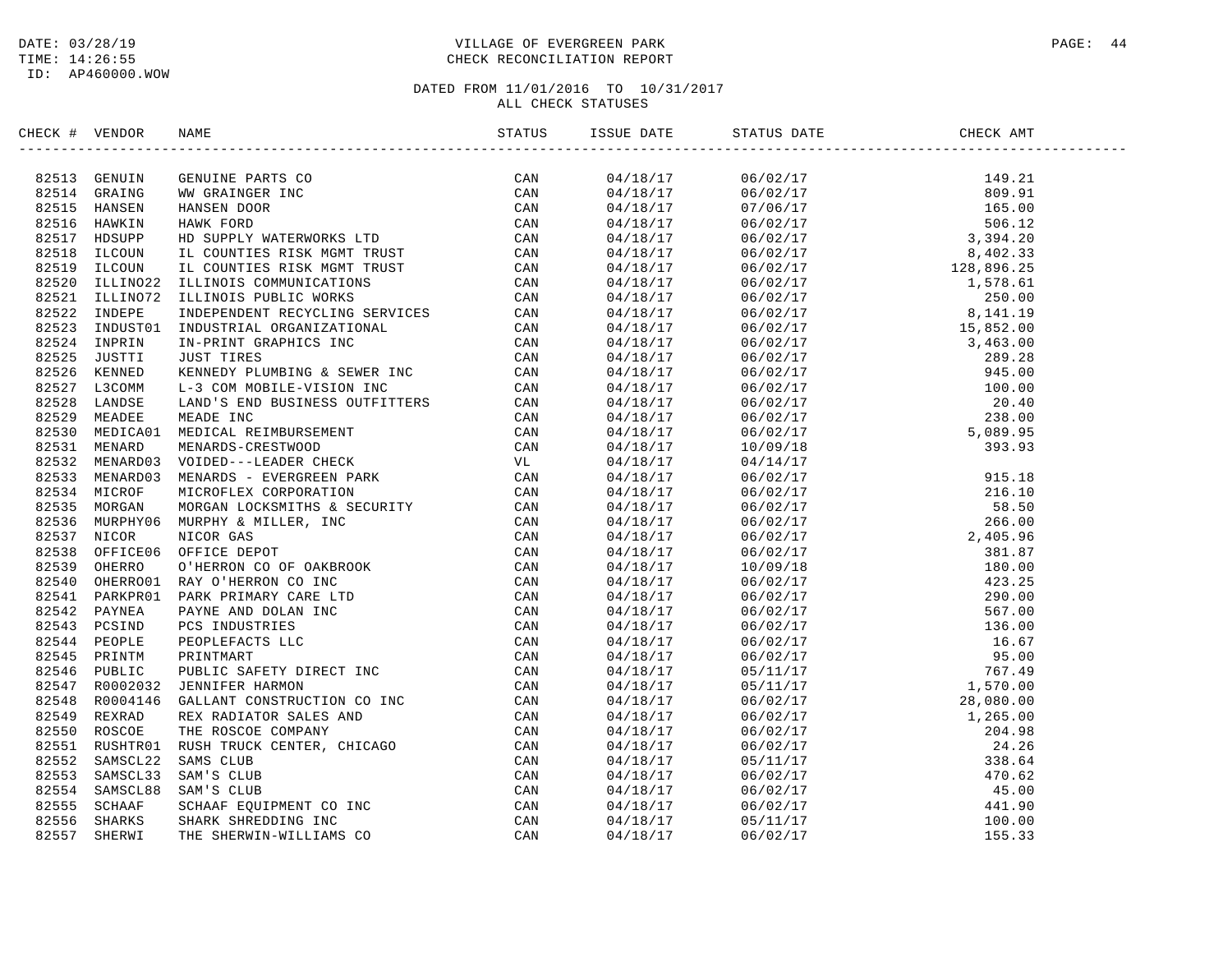## DATE: 03/28/19 PAGE: 45 TIME: 14:26:55 CHECK RECONCILIATION REPORT

| CHECK # VENDOR | NAME                                                                                                                                                                                                                            | ISSUE DATE | STATUS DATE | CHECK AMT |  |
|----------------|---------------------------------------------------------------------------------------------------------------------------------------------------------------------------------------------------------------------------------|------------|-------------|-----------|--|
|                | SECON FROM BARE THE SUBMIC CONDATY<br>SEES SUBMICLE THE SUBMICLE CONDATY CONTROL CONTROL CONTROL CONTROL CONTROL CONTROL CONTROL CONTROL CONTROL CONTROL CONTROL CONTROL CONTROL CONTROL CONTROL CONTROL CONTROL CONTROL CONTRO |            |             |           |  |
|                |                                                                                                                                                                                                                                 |            |             |           |  |
|                |                                                                                                                                                                                                                                 |            |             |           |  |
|                |                                                                                                                                                                                                                                 |            |             |           |  |
|                |                                                                                                                                                                                                                                 |            |             |           |  |
|                |                                                                                                                                                                                                                                 |            |             |           |  |
|                |                                                                                                                                                                                                                                 |            |             |           |  |
|                |                                                                                                                                                                                                                                 |            |             |           |  |
|                |                                                                                                                                                                                                                                 |            |             |           |  |
|                |                                                                                                                                                                                                                                 |            |             |           |  |
|                |                                                                                                                                                                                                                                 |            |             |           |  |
|                |                                                                                                                                                                                                                                 |            |             |           |  |
|                |                                                                                                                                                                                                                                 |            |             |           |  |
|                |                                                                                                                                                                                                                                 |            |             |           |  |
|                |                                                                                                                                                                                                                                 |            |             |           |  |
|                |                                                                                                                                                                                                                                 |            |             |           |  |
|                |                                                                                                                                                                                                                                 |            |             |           |  |
|                |                                                                                                                                                                                                                                 |            |             |           |  |
|                |                                                                                                                                                                                                                                 |            |             |           |  |
|                |                                                                                                                                                                                                                                 |            |             |           |  |
|                |                                                                                                                                                                                                                                 |            |             |           |  |
|                |                                                                                                                                                                                                                                 |            |             |           |  |
|                |                                                                                                                                                                                                                                 |            |             |           |  |
|                |                                                                                                                                                                                                                                 |            |             |           |  |
|                |                                                                                                                                                                                                                                 |            |             |           |  |
|                |                                                                                                                                                                                                                                 |            |             |           |  |
|                |                                                                                                                                                                                                                                 |            |             |           |  |
|                |                                                                                                                                                                                                                                 |            |             |           |  |
|                |                                                                                                                                                                                                                                 |            |             |           |  |
|                |                                                                                                                                                                                                                                 |            |             |           |  |
|                |                                                                                                                                                                                                                                 |            |             |           |  |
|                |                                                                                                                                                                                                                                 |            |             |           |  |
|                |                                                                                                                                                                                                                                 |            |             |           |  |
|                |                                                                                                                                                                                                                                 |            |             |           |  |
|                |                                                                                                                                                                                                                                 |            |             |           |  |
|                |                                                                                                                                                                                                                                 |            |             |           |  |
|                |                                                                                                                                                                                                                                 |            |             |           |  |
|                |                                                                                                                                                                                                                                 |            |             |           |  |
|                |                                                                                                                                                                                                                                 |            |             |           |  |
|                |                                                                                                                                                                                                                                 |            |             |           |  |
|                |                                                                                                                                                                                                                                 |            |             |           |  |
|                |                                                                                                                                                                                                                                 |            |             |           |  |
|                |                                                                                                                                                                                                                                 |            |             |           |  |
|                |                                                                                                                                                                                                                                 |            |             |           |  |
|                |                                                                                                                                                                                                                                 |            |             |           |  |
|                |                                                                                                                                                                                                                                 |            |             |           |  |
|                |                                                                                                                                                                                                                                 |            |             |           |  |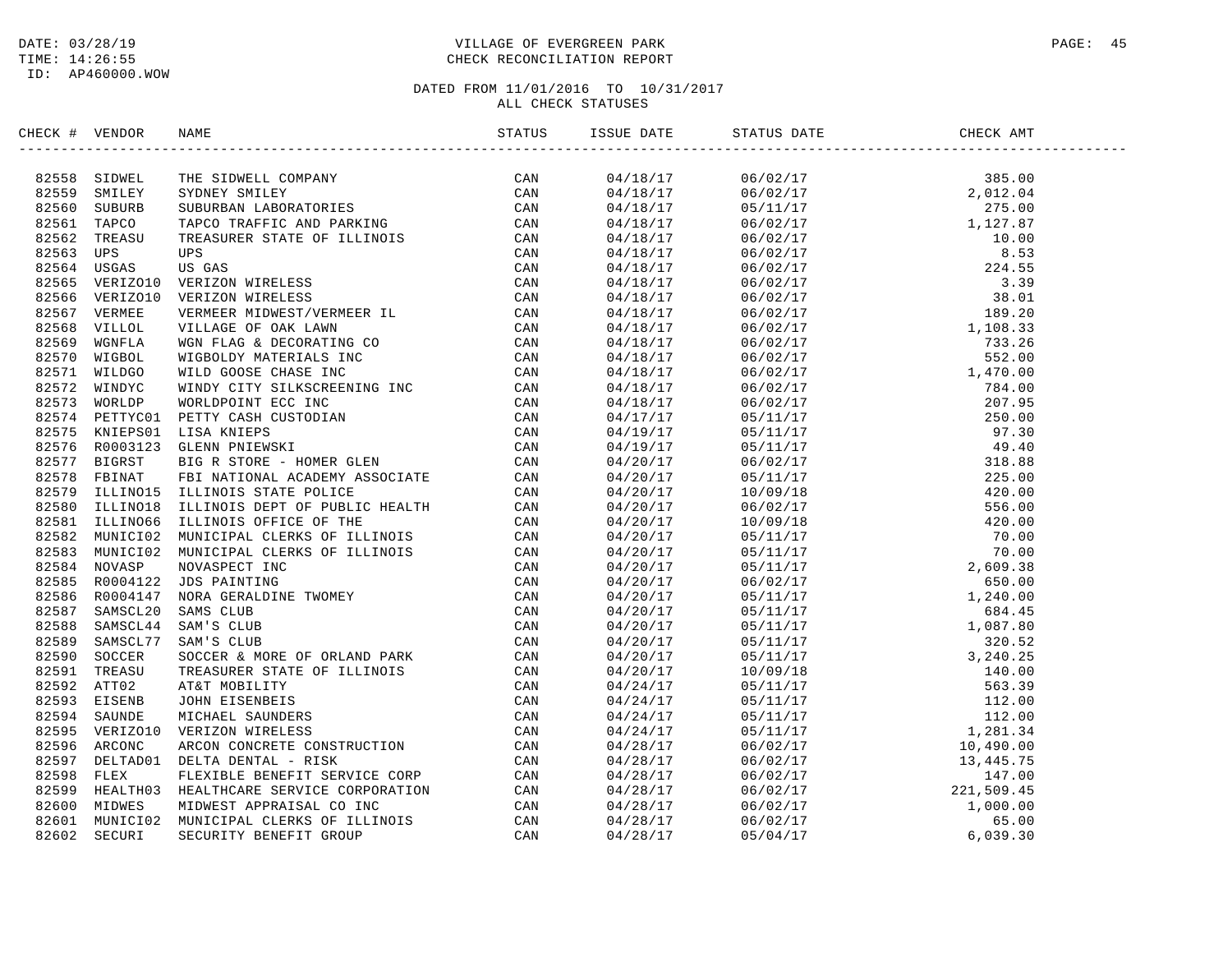## DATE: 03/28/19 PAGE: 46 PAGE: 46 TIME: 14:26:55 CHECK RECONCILIATION REPORT

| CHECK # VENDOR | NAME                                                                                                                                                                                                                          | ISSUE DATE | STATUS DATE                                                                                                                                                                                                                                                       | CHECK AMT |  |
|----------------|-------------------------------------------------------------------------------------------------------------------------------------------------------------------------------------------------------------------------------|------------|-------------------------------------------------------------------------------------------------------------------------------------------------------------------------------------------------------------------------------------------------------------------|-----------|--|
|                | : 4 VENDER MAN SERVICE PLAN SERVICE CAN CONDUCT AND A VENDER CAN SERVICE ON A VENDER OF A SAME CONDUCT ON A SAME CAN CONDUCT AND A SERVICE CAN CONDUCT ON A SAME CAN CONDUCT ON A SAME CAN BE CONDUCTED AND DETERMINED A SAME |            | $\begin{tabular}{cccccccc} 5585555858464678 & 574710 & 6670217 & 670217 & 1, 944.24 & 1, 964.28 & 1, 964.28 & 1, 964.28 & 1, 964.28 & 1, 964.28 & 1, 964.28 & 1, 964.28 & 1, 964.28 & 1, 964.28 & 1, 964.28 & 1, 964.28 & 1, 964.28 & 1, 964.28 & 1, 964.28 & 1,$ |           |  |
|                |                                                                                                                                                                                                                               |            |                                                                                                                                                                                                                                                                   |           |  |
|                |                                                                                                                                                                                                                               |            |                                                                                                                                                                                                                                                                   |           |  |
|                |                                                                                                                                                                                                                               |            |                                                                                                                                                                                                                                                                   |           |  |
|                |                                                                                                                                                                                                                               |            |                                                                                                                                                                                                                                                                   |           |  |
|                |                                                                                                                                                                                                                               |            |                                                                                                                                                                                                                                                                   |           |  |
|                |                                                                                                                                                                                                                               |            |                                                                                                                                                                                                                                                                   |           |  |
|                |                                                                                                                                                                                                                               |            |                                                                                                                                                                                                                                                                   |           |  |
|                |                                                                                                                                                                                                                               |            |                                                                                                                                                                                                                                                                   |           |  |
|                |                                                                                                                                                                                                                               |            |                                                                                                                                                                                                                                                                   |           |  |
|                |                                                                                                                                                                                                                               |            |                                                                                                                                                                                                                                                                   |           |  |
|                |                                                                                                                                                                                                                               |            |                                                                                                                                                                                                                                                                   |           |  |
|                |                                                                                                                                                                                                                               |            |                                                                                                                                                                                                                                                                   |           |  |
|                |                                                                                                                                                                                                                               |            |                                                                                                                                                                                                                                                                   |           |  |
|                |                                                                                                                                                                                                                               |            |                                                                                                                                                                                                                                                                   |           |  |
|                |                                                                                                                                                                                                                               |            |                                                                                                                                                                                                                                                                   |           |  |
|                |                                                                                                                                                                                                                               |            |                                                                                                                                                                                                                                                                   |           |  |
|                |                                                                                                                                                                                                                               |            |                                                                                                                                                                                                                                                                   |           |  |
|                |                                                                                                                                                                                                                               |            |                                                                                                                                                                                                                                                                   |           |  |
|                |                                                                                                                                                                                                                               |            |                                                                                                                                                                                                                                                                   |           |  |
|                |                                                                                                                                                                                                                               |            |                                                                                                                                                                                                                                                                   |           |  |
|                |                                                                                                                                                                                                                               |            |                                                                                                                                                                                                                                                                   |           |  |
|                |                                                                                                                                                                                                                               |            |                                                                                                                                                                                                                                                                   |           |  |
|                |                                                                                                                                                                                                                               |            |                                                                                                                                                                                                                                                                   |           |  |
|                |                                                                                                                                                                                                                               |            |                                                                                                                                                                                                                                                                   |           |  |
|                |                                                                                                                                                                                                                               |            |                                                                                                                                                                                                                                                                   |           |  |
|                |                                                                                                                                                                                                                               |            |                                                                                                                                                                                                                                                                   |           |  |
|                |                                                                                                                                                                                                                               |            |                                                                                                                                                                                                                                                                   |           |  |
|                |                                                                                                                                                                                                                               |            |                                                                                                                                                                                                                                                                   |           |  |
|                |                                                                                                                                                                                                                               |            |                                                                                                                                                                                                                                                                   |           |  |
|                |                                                                                                                                                                                                                               |            |                                                                                                                                                                                                                                                                   |           |  |
|                |                                                                                                                                                                                                                               |            |                                                                                                                                                                                                                                                                   |           |  |
|                |                                                                                                                                                                                                                               |            |                                                                                                                                                                                                                                                                   |           |  |
|                |                                                                                                                                                                                                                               |            |                                                                                                                                                                                                                                                                   |           |  |
|                |                                                                                                                                                                                                                               |            |                                                                                                                                                                                                                                                                   |           |  |
|                |                                                                                                                                                                                                                               |            |                                                                                                                                                                                                                                                                   |           |  |
|                |                                                                                                                                                                                                                               |            |                                                                                                                                                                                                                                                                   |           |  |
|                |                                                                                                                                                                                                                               |            |                                                                                                                                                                                                                                                                   |           |  |
|                |                                                                                                                                                                                                                               |            |                                                                                                                                                                                                                                                                   |           |  |
|                |                                                                                                                                                                                                                               |            |                                                                                                                                                                                                                                                                   |           |  |
|                |                                                                                                                                                                                                                               |            |                                                                                                                                                                                                                                                                   |           |  |
|                |                                                                                                                                                                                                                               |            |                                                                                                                                                                                                                                                                   |           |  |
|                |                                                                                                                                                                                                                               |            |                                                                                                                                                                                                                                                                   |           |  |
|                |                                                                                                                                                                                                                               |            |                                                                                                                                                                                                                                                                   |           |  |
|                |                                                                                                                                                                                                                               |            |                                                                                                                                                                                                                                                                   |           |  |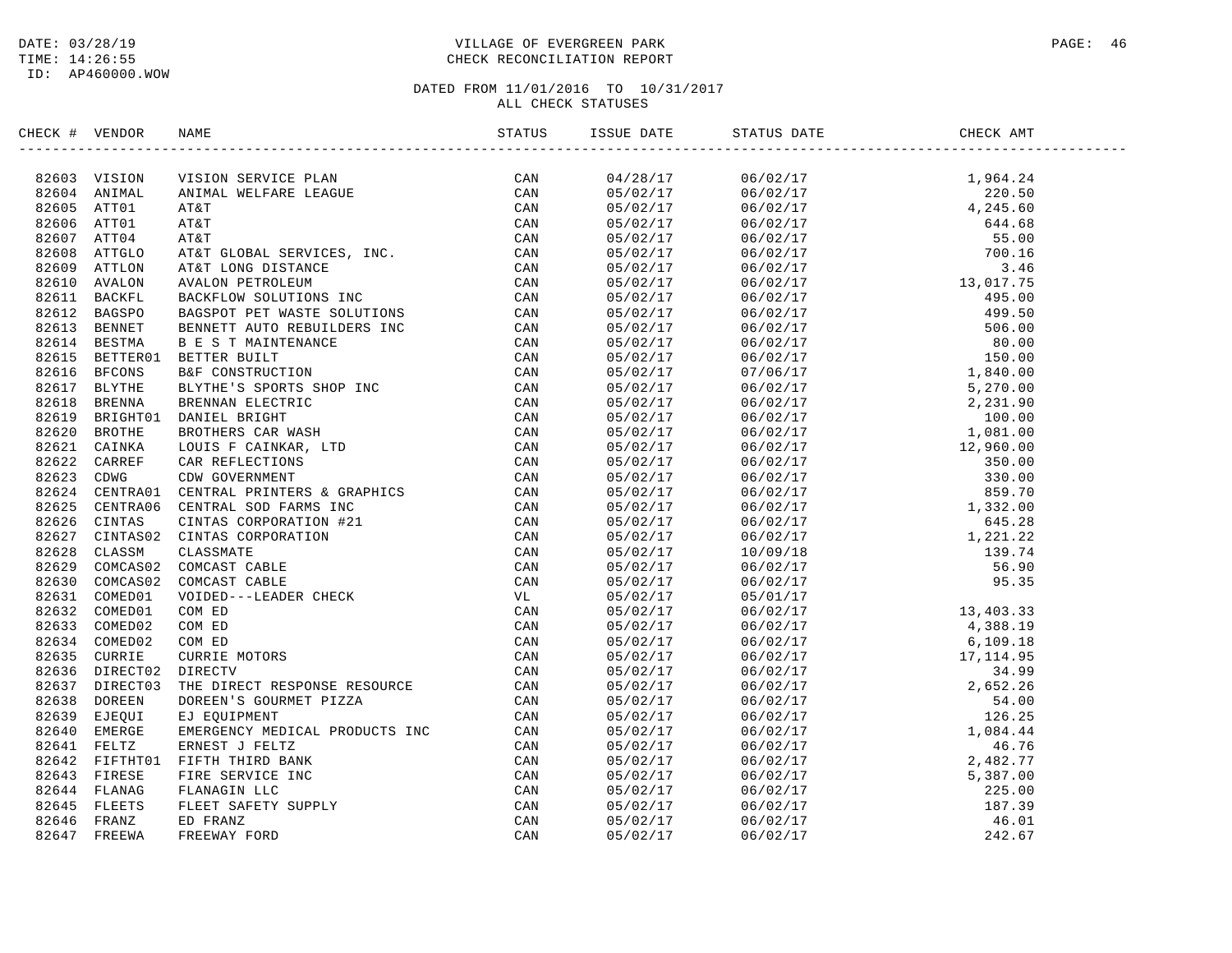## DATE: 03/28/19 PAGE: 47 TIME: 14:26:55 CHECK RECONCILIATION REPORT

| ARLE MARTIN INFLIER INC. THE CAN NORMAL MARTIN INFLIER AND CAN ARREST ON THANKING ON THANKING THE CAN CAN CONFIGURAT CONFINING A SUBMISSION ON THE CAN ARREST CAN THANKING BACK CONFIGURATION IN THE CAN THANKING BACK ON THE<br>CAN<br>05/02/17<br>82648 GALBRA01 GALBRAITH<br>$\begin{array}{cccc} 06/02/17 & 550.00 \\ 06/02/17 & 1,140.00 \\ 06/02/17 & 129.89 \\ 06/02/17 & 614.26 \\ 06/02/17 & 180.90 \\ 06/02/17 & 654.70 \\ 06/02/17 & 654.70 \\ 06/02/17 & 67.27.20 \\ 06/02/17 & 116.88 \\ 06/02/17 & 116.88 \\ 05/08/17 & 748.16 \end{array}$<br>82649<br>GALLAG<br>05/02/17<br>82650 GALLSI<br>05/02/17<br>82651 GARVEY<br>05/02/17<br>82652 GEKLOO<br>05/02/17<br>82653 GEMELE<br>05/02/17<br>82654 HANSEN<br>05/02/17<br>82655 HARRIS<br>05/02/17<br>82656<br>HARRIS01<br>05/02/17<br>82657 HARRIS02<br>05/02/17<br>82658<br>HDSUPP<br>05/02/17<br>82659 HINCKL<br>05/02/17<br>82660<br>HOPEAS<br>05/02/17<br>82661<br>IDVILL<br>05/02/17<br>82662 ILLINO09<br>05/02/17<br>82663 ILLINO19<br>05/02/17<br>82664 INTERN03<br>05/02/17<br>82665<br>JUSTTI<br>05/02/17<br>82666 KEVINS<br>05/02/17<br>82667 KULIK<br>05/02/17<br>82668 LARRYS<br>05/02/17<br>82669<br>LEAF<br>05/02/17<br>82670<br>LEAF<br>05/02/17<br>82671 MARTIN<br>05/02/17<br>MENARD<br>82672<br>05/02/17<br>82673<br>MENARD03<br>05/02/17<br>82674<br>MENARD03<br>05/02/17<br>82675<br>MENARD03<br>05/02/17<br>82676<br>MEPEXT<br>05/02/17<br>82677 MURPHY06<br>05/02/17<br>82678<br>NFPA<br>05/02/17<br>82679<br>NICOR<br>05/02/17<br>82680<br>NORTHE<br>05/02/17<br>82681<br>NUTOYS<br>05/02/17<br>82682<br>ODELSO<br>05/02/17<br>82683 OFFICE06<br>05/02/17<br>82684 OFFICEDE<br>05/02/17<br>82685 OHERRO01<br>05/02/17<br>82686 OHERRO01<br>05/02/17<br>82687 OZINGA03<br>05/02/17<br>82688 PAVLIK<br>05/02/17<br>82689<br>PCSIND<br>05/02/17<br>82690<br>PLOWSC<br>05/02/17<br>82691 PUBLIC<br>05/02/17<br>82692<br><b>OUALIZ</b><br>05/02/17 | CHECK # VENDOR | NAME | STATUS | ISSUE DATE | STATUS DATE | CHECK AMT |  |
|-------------------------------------------------------------------------------------------------------------------------------------------------------------------------------------------------------------------------------------------------------------------------------------------------------------------------------------------------------------------------------------------------------------------------------------------------------------------------------------------------------------------------------------------------------------------------------------------------------------------------------------------------------------------------------------------------------------------------------------------------------------------------------------------------------------------------------------------------------------------------------------------------------------------------------------------------------------------------------------------------------------------------------------------------------------------------------------------------------------------------------------------------------------------------------------------------------------------------------------------------------------------------------------------------------------------------------------------------------------------------------------------------------------------------------------------------------------------------------------------------------------------------------------------------------------------------------------------------------------------------------------------------------------------------------------------------------------------------------------------------------------------------------------------------------------------------------------------------------------------------------------------------------------------------------------|----------------|------|--------|------------|-------------|-----------|--|
|                                                                                                                                                                                                                                                                                                                                                                                                                                                                                                                                                                                                                                                                                                                                                                                                                                                                                                                                                                                                                                                                                                                                                                                                                                                                                                                                                                                                                                                                                                                                                                                                                                                                                                                                                                                                                                                                                                                                     |                |      |        |            |             |           |  |
|                                                                                                                                                                                                                                                                                                                                                                                                                                                                                                                                                                                                                                                                                                                                                                                                                                                                                                                                                                                                                                                                                                                                                                                                                                                                                                                                                                                                                                                                                                                                                                                                                                                                                                                                                                                                                                                                                                                                     |                |      |        |            |             |           |  |
|                                                                                                                                                                                                                                                                                                                                                                                                                                                                                                                                                                                                                                                                                                                                                                                                                                                                                                                                                                                                                                                                                                                                                                                                                                                                                                                                                                                                                                                                                                                                                                                                                                                                                                                                                                                                                                                                                                                                     |                |      |        |            |             |           |  |
|                                                                                                                                                                                                                                                                                                                                                                                                                                                                                                                                                                                                                                                                                                                                                                                                                                                                                                                                                                                                                                                                                                                                                                                                                                                                                                                                                                                                                                                                                                                                                                                                                                                                                                                                                                                                                                                                                                                                     |                |      |        |            |             |           |  |
|                                                                                                                                                                                                                                                                                                                                                                                                                                                                                                                                                                                                                                                                                                                                                                                                                                                                                                                                                                                                                                                                                                                                                                                                                                                                                                                                                                                                                                                                                                                                                                                                                                                                                                                                                                                                                                                                                                                                     |                |      |        |            |             |           |  |
|                                                                                                                                                                                                                                                                                                                                                                                                                                                                                                                                                                                                                                                                                                                                                                                                                                                                                                                                                                                                                                                                                                                                                                                                                                                                                                                                                                                                                                                                                                                                                                                                                                                                                                                                                                                                                                                                                                                                     |                |      |        |            |             |           |  |
|                                                                                                                                                                                                                                                                                                                                                                                                                                                                                                                                                                                                                                                                                                                                                                                                                                                                                                                                                                                                                                                                                                                                                                                                                                                                                                                                                                                                                                                                                                                                                                                                                                                                                                                                                                                                                                                                                                                                     |                |      |        |            |             |           |  |
|                                                                                                                                                                                                                                                                                                                                                                                                                                                                                                                                                                                                                                                                                                                                                                                                                                                                                                                                                                                                                                                                                                                                                                                                                                                                                                                                                                                                                                                                                                                                                                                                                                                                                                                                                                                                                                                                                                                                     |                |      |        |            |             |           |  |
|                                                                                                                                                                                                                                                                                                                                                                                                                                                                                                                                                                                                                                                                                                                                                                                                                                                                                                                                                                                                                                                                                                                                                                                                                                                                                                                                                                                                                                                                                                                                                                                                                                                                                                                                                                                                                                                                                                                                     |                |      |        |            |             |           |  |
|                                                                                                                                                                                                                                                                                                                                                                                                                                                                                                                                                                                                                                                                                                                                                                                                                                                                                                                                                                                                                                                                                                                                                                                                                                                                                                                                                                                                                                                                                                                                                                                                                                                                                                                                                                                                                                                                                                                                     |                |      |        |            |             |           |  |
|                                                                                                                                                                                                                                                                                                                                                                                                                                                                                                                                                                                                                                                                                                                                                                                                                                                                                                                                                                                                                                                                                                                                                                                                                                                                                                                                                                                                                                                                                                                                                                                                                                                                                                                                                                                                                                                                                                                                     |                |      |        |            |             |           |  |
|                                                                                                                                                                                                                                                                                                                                                                                                                                                                                                                                                                                                                                                                                                                                                                                                                                                                                                                                                                                                                                                                                                                                                                                                                                                                                                                                                                                                                                                                                                                                                                                                                                                                                                                                                                                                                                                                                                                                     |                |      |        |            |             |           |  |
|                                                                                                                                                                                                                                                                                                                                                                                                                                                                                                                                                                                                                                                                                                                                                                                                                                                                                                                                                                                                                                                                                                                                                                                                                                                                                                                                                                                                                                                                                                                                                                                                                                                                                                                                                                                                                                                                                                                                     |                |      |        |            |             |           |  |
|                                                                                                                                                                                                                                                                                                                                                                                                                                                                                                                                                                                                                                                                                                                                                                                                                                                                                                                                                                                                                                                                                                                                                                                                                                                                                                                                                                                                                                                                                                                                                                                                                                                                                                                                                                                                                                                                                                                                     |                |      |        |            |             |           |  |
|                                                                                                                                                                                                                                                                                                                                                                                                                                                                                                                                                                                                                                                                                                                                                                                                                                                                                                                                                                                                                                                                                                                                                                                                                                                                                                                                                                                                                                                                                                                                                                                                                                                                                                                                                                                                                                                                                                                                     |                |      |        |            |             |           |  |
|                                                                                                                                                                                                                                                                                                                                                                                                                                                                                                                                                                                                                                                                                                                                                                                                                                                                                                                                                                                                                                                                                                                                                                                                                                                                                                                                                                                                                                                                                                                                                                                                                                                                                                                                                                                                                                                                                                                                     |                |      |        |            |             |           |  |
|                                                                                                                                                                                                                                                                                                                                                                                                                                                                                                                                                                                                                                                                                                                                                                                                                                                                                                                                                                                                                                                                                                                                                                                                                                                                                                                                                                                                                                                                                                                                                                                                                                                                                                                                                                                                                                                                                                                                     |                |      |        |            |             |           |  |
|                                                                                                                                                                                                                                                                                                                                                                                                                                                                                                                                                                                                                                                                                                                                                                                                                                                                                                                                                                                                                                                                                                                                                                                                                                                                                                                                                                                                                                                                                                                                                                                                                                                                                                                                                                                                                                                                                                                                     |                |      |        |            |             |           |  |
|                                                                                                                                                                                                                                                                                                                                                                                                                                                                                                                                                                                                                                                                                                                                                                                                                                                                                                                                                                                                                                                                                                                                                                                                                                                                                                                                                                                                                                                                                                                                                                                                                                                                                                                                                                                                                                                                                                                                     |                |      |        |            |             |           |  |
|                                                                                                                                                                                                                                                                                                                                                                                                                                                                                                                                                                                                                                                                                                                                                                                                                                                                                                                                                                                                                                                                                                                                                                                                                                                                                                                                                                                                                                                                                                                                                                                                                                                                                                                                                                                                                                                                                                                                     |                |      |        |            |             |           |  |
|                                                                                                                                                                                                                                                                                                                                                                                                                                                                                                                                                                                                                                                                                                                                                                                                                                                                                                                                                                                                                                                                                                                                                                                                                                                                                                                                                                                                                                                                                                                                                                                                                                                                                                                                                                                                                                                                                                                                     |                |      |        |            |             |           |  |
|                                                                                                                                                                                                                                                                                                                                                                                                                                                                                                                                                                                                                                                                                                                                                                                                                                                                                                                                                                                                                                                                                                                                                                                                                                                                                                                                                                                                                                                                                                                                                                                                                                                                                                                                                                                                                                                                                                                                     |                |      |        |            |             |           |  |
|                                                                                                                                                                                                                                                                                                                                                                                                                                                                                                                                                                                                                                                                                                                                                                                                                                                                                                                                                                                                                                                                                                                                                                                                                                                                                                                                                                                                                                                                                                                                                                                                                                                                                                                                                                                                                                                                                                                                     |                |      |        |            |             |           |  |
|                                                                                                                                                                                                                                                                                                                                                                                                                                                                                                                                                                                                                                                                                                                                                                                                                                                                                                                                                                                                                                                                                                                                                                                                                                                                                                                                                                                                                                                                                                                                                                                                                                                                                                                                                                                                                                                                                                                                     |                |      |        |            |             |           |  |
|                                                                                                                                                                                                                                                                                                                                                                                                                                                                                                                                                                                                                                                                                                                                                                                                                                                                                                                                                                                                                                                                                                                                                                                                                                                                                                                                                                                                                                                                                                                                                                                                                                                                                                                                                                                                                                                                                                                                     |                |      |        |            |             |           |  |
|                                                                                                                                                                                                                                                                                                                                                                                                                                                                                                                                                                                                                                                                                                                                                                                                                                                                                                                                                                                                                                                                                                                                                                                                                                                                                                                                                                                                                                                                                                                                                                                                                                                                                                                                                                                                                                                                                                                                     |                |      |        |            |             |           |  |
|                                                                                                                                                                                                                                                                                                                                                                                                                                                                                                                                                                                                                                                                                                                                                                                                                                                                                                                                                                                                                                                                                                                                                                                                                                                                                                                                                                                                                                                                                                                                                                                                                                                                                                                                                                                                                                                                                                                                     |                |      |        |            |             |           |  |
|                                                                                                                                                                                                                                                                                                                                                                                                                                                                                                                                                                                                                                                                                                                                                                                                                                                                                                                                                                                                                                                                                                                                                                                                                                                                                                                                                                                                                                                                                                                                                                                                                                                                                                                                                                                                                                                                                                                                     |                |      |        |            |             |           |  |
|                                                                                                                                                                                                                                                                                                                                                                                                                                                                                                                                                                                                                                                                                                                                                                                                                                                                                                                                                                                                                                                                                                                                                                                                                                                                                                                                                                                                                                                                                                                                                                                                                                                                                                                                                                                                                                                                                                                                     |                |      |        |            |             |           |  |
|                                                                                                                                                                                                                                                                                                                                                                                                                                                                                                                                                                                                                                                                                                                                                                                                                                                                                                                                                                                                                                                                                                                                                                                                                                                                                                                                                                                                                                                                                                                                                                                                                                                                                                                                                                                                                                                                                                                                     |                |      |        |            |             |           |  |
|                                                                                                                                                                                                                                                                                                                                                                                                                                                                                                                                                                                                                                                                                                                                                                                                                                                                                                                                                                                                                                                                                                                                                                                                                                                                                                                                                                                                                                                                                                                                                                                                                                                                                                                                                                                                                                                                                                                                     |                |      |        |            |             |           |  |
|                                                                                                                                                                                                                                                                                                                                                                                                                                                                                                                                                                                                                                                                                                                                                                                                                                                                                                                                                                                                                                                                                                                                                                                                                                                                                                                                                                                                                                                                                                                                                                                                                                                                                                                                                                                                                                                                                                                                     |                |      |        |            |             |           |  |
|                                                                                                                                                                                                                                                                                                                                                                                                                                                                                                                                                                                                                                                                                                                                                                                                                                                                                                                                                                                                                                                                                                                                                                                                                                                                                                                                                                                                                                                                                                                                                                                                                                                                                                                                                                                                                                                                                                                                     |                |      |        |            |             |           |  |
|                                                                                                                                                                                                                                                                                                                                                                                                                                                                                                                                                                                                                                                                                                                                                                                                                                                                                                                                                                                                                                                                                                                                                                                                                                                                                                                                                                                                                                                                                                                                                                                                                                                                                                                                                                                                                                                                                                                                     |                |      |        |            |             |           |  |
|                                                                                                                                                                                                                                                                                                                                                                                                                                                                                                                                                                                                                                                                                                                                                                                                                                                                                                                                                                                                                                                                                                                                                                                                                                                                                                                                                                                                                                                                                                                                                                                                                                                                                                                                                                                                                                                                                                                                     |                |      |        |            |             |           |  |
|                                                                                                                                                                                                                                                                                                                                                                                                                                                                                                                                                                                                                                                                                                                                                                                                                                                                                                                                                                                                                                                                                                                                                                                                                                                                                                                                                                                                                                                                                                                                                                                                                                                                                                                                                                                                                                                                                                                                     |                |      |        |            |             |           |  |
|                                                                                                                                                                                                                                                                                                                                                                                                                                                                                                                                                                                                                                                                                                                                                                                                                                                                                                                                                                                                                                                                                                                                                                                                                                                                                                                                                                                                                                                                                                                                                                                                                                                                                                                                                                                                                                                                                                                                     |                |      |        |            |             |           |  |
|                                                                                                                                                                                                                                                                                                                                                                                                                                                                                                                                                                                                                                                                                                                                                                                                                                                                                                                                                                                                                                                                                                                                                                                                                                                                                                                                                                                                                                                                                                                                                                                                                                                                                                                                                                                                                                                                                                                                     |                |      |        |            |             |           |  |
|                                                                                                                                                                                                                                                                                                                                                                                                                                                                                                                                                                                                                                                                                                                                                                                                                                                                                                                                                                                                                                                                                                                                                                                                                                                                                                                                                                                                                                                                                                                                                                                                                                                                                                                                                                                                                                                                                                                                     |                |      |        |            |             |           |  |
|                                                                                                                                                                                                                                                                                                                                                                                                                                                                                                                                                                                                                                                                                                                                                                                                                                                                                                                                                                                                                                                                                                                                                                                                                                                                                                                                                                                                                                                                                                                                                                                                                                                                                                                                                                                                                                                                                                                                     |                |      |        |            |             |           |  |
|                                                                                                                                                                                                                                                                                                                                                                                                                                                                                                                                                                                                                                                                                                                                                                                                                                                                                                                                                                                                                                                                                                                                                                                                                                                                                                                                                                                                                                                                                                                                                                                                                                                                                                                                                                                                                                                                                                                                     |                |      |        |            |             |           |  |
|                                                                                                                                                                                                                                                                                                                                                                                                                                                                                                                                                                                                                                                                                                                                                                                                                                                                                                                                                                                                                                                                                                                                                                                                                                                                                                                                                                                                                                                                                                                                                                                                                                                                                                                                                                                                                                                                                                                                     |                |      |        |            |             |           |  |
|                                                                                                                                                                                                                                                                                                                                                                                                                                                                                                                                                                                                                                                                                                                                                                                                                                                                                                                                                                                                                                                                                                                                                                                                                                                                                                                                                                                                                                                                                                                                                                                                                                                                                                                                                                                                                                                                                                                                     |                |      |        |            |             |           |  |
|                                                                                                                                                                                                                                                                                                                                                                                                                                                                                                                                                                                                                                                                                                                                                                                                                                                                                                                                                                                                                                                                                                                                                                                                                                                                                                                                                                                                                                                                                                                                                                                                                                                                                                                                                                                                                                                                                                                                     |                |      |        |            |             |           |  |
|                                                                                                                                                                                                                                                                                                                                                                                                                                                                                                                                                                                                                                                                                                                                                                                                                                                                                                                                                                                                                                                                                                                                                                                                                                                                                                                                                                                                                                                                                                                                                                                                                                                                                                                                                                                                                                                                                                                                     |                |      |        |            |             |           |  |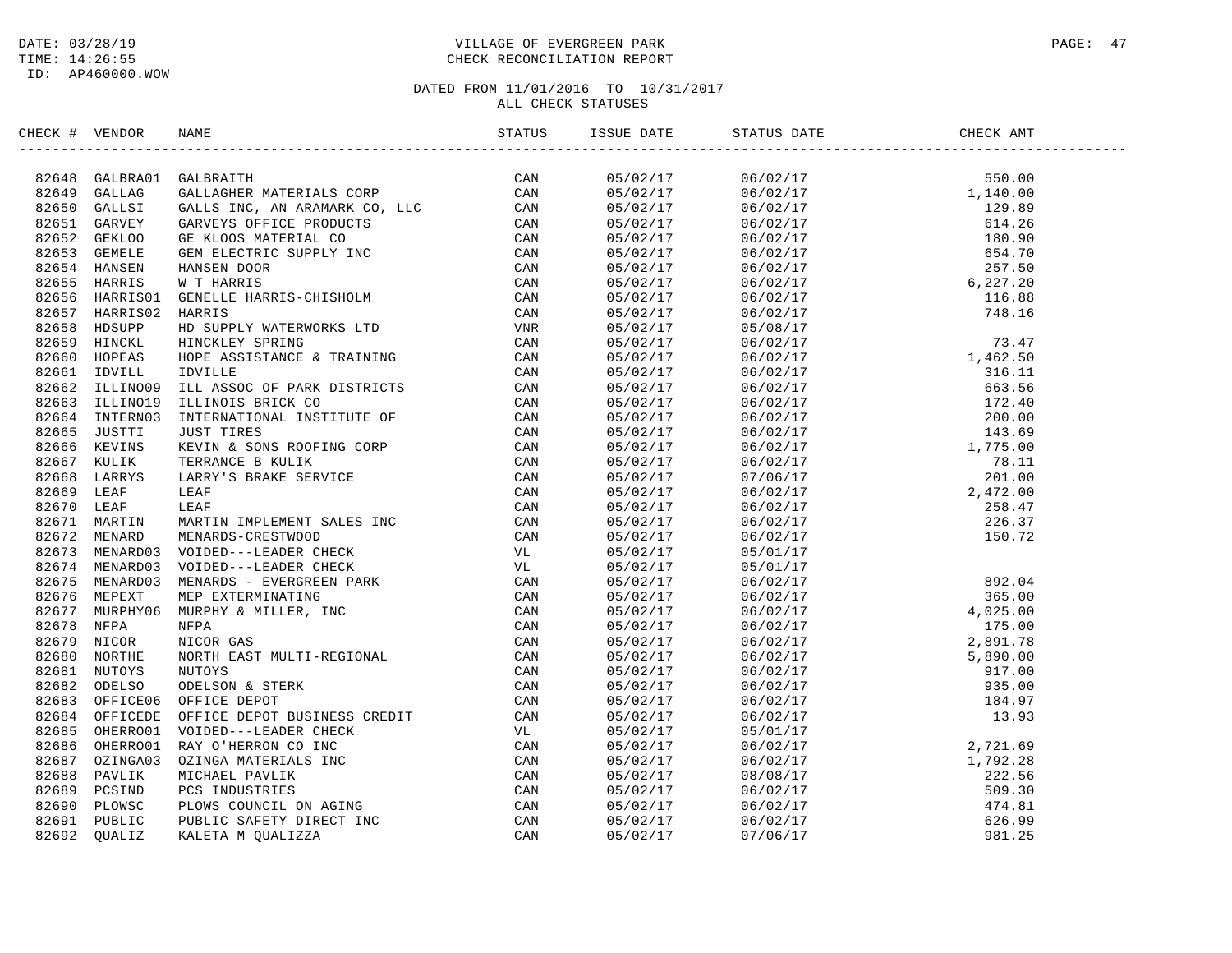## DATE: 03/28/19 PAGE: 48 TIME: 14:26:55 CHECK RECONCILIATION REPORT

| CHECK # VENDOR | NAME                                                                                                                                                                                                                            |  | ISSUE DATE STATUS DATE                                                                                                                                                                                                                                                  | CHECK AMT |
|----------------|---------------------------------------------------------------------------------------------------------------------------------------------------------------------------------------------------------------------------------|--|-------------------------------------------------------------------------------------------------------------------------------------------------------------------------------------------------------------------------------------------------------------------------|-----------|
|                | INCRET (FOR MAIN PROPERTY CARRY 1990)<br>1992-93 REPAIR RESORD FOR THE SUITS CAN BE DRIVEN IN THE SUITS CAN BE DRIVEN THE SUITS CONTROLL INCREASE IN the CAN BE CONTROLL IN THE SUITS CONTROLL IN THE SUITS CONTROLL IN THE SUI |  | $\begin{array}{cccccccc} 0.8502 & 0.717 & 0.670217 & 10.350 \\ 0.8702/17 & 0.6702/17 & 10.350 \\ 0.8702/17 & 0.706/17 & 10.350 \\ 0.8702/17 & 0.6702/17 & 10.350 \\ 0.8702/17 & 0.6702/17 & 10.000, 0.0 \\ 0.8702/17 & 0.6702/17 & 10.000, 0.0 \\ 0.8702/17 & 0.6702/1$ |           |
|                |                                                                                                                                                                                                                                 |  |                                                                                                                                                                                                                                                                         |           |
|                |                                                                                                                                                                                                                                 |  |                                                                                                                                                                                                                                                                         |           |
|                |                                                                                                                                                                                                                                 |  |                                                                                                                                                                                                                                                                         |           |
|                |                                                                                                                                                                                                                                 |  |                                                                                                                                                                                                                                                                         |           |
|                |                                                                                                                                                                                                                                 |  |                                                                                                                                                                                                                                                                         |           |
|                |                                                                                                                                                                                                                                 |  |                                                                                                                                                                                                                                                                         |           |
|                |                                                                                                                                                                                                                                 |  |                                                                                                                                                                                                                                                                         |           |
|                |                                                                                                                                                                                                                                 |  |                                                                                                                                                                                                                                                                         |           |
|                |                                                                                                                                                                                                                                 |  |                                                                                                                                                                                                                                                                         |           |
|                |                                                                                                                                                                                                                                 |  |                                                                                                                                                                                                                                                                         |           |
|                |                                                                                                                                                                                                                                 |  |                                                                                                                                                                                                                                                                         |           |
|                |                                                                                                                                                                                                                                 |  |                                                                                                                                                                                                                                                                         |           |
|                |                                                                                                                                                                                                                                 |  |                                                                                                                                                                                                                                                                         |           |
|                |                                                                                                                                                                                                                                 |  |                                                                                                                                                                                                                                                                         |           |
|                |                                                                                                                                                                                                                                 |  |                                                                                                                                                                                                                                                                         |           |
|                |                                                                                                                                                                                                                                 |  |                                                                                                                                                                                                                                                                         |           |
|                |                                                                                                                                                                                                                                 |  |                                                                                                                                                                                                                                                                         |           |
|                |                                                                                                                                                                                                                                 |  |                                                                                                                                                                                                                                                                         |           |
|                |                                                                                                                                                                                                                                 |  |                                                                                                                                                                                                                                                                         |           |
|                |                                                                                                                                                                                                                                 |  |                                                                                                                                                                                                                                                                         |           |
|                |                                                                                                                                                                                                                                 |  |                                                                                                                                                                                                                                                                         |           |
|                |                                                                                                                                                                                                                                 |  |                                                                                                                                                                                                                                                                         |           |
|                |                                                                                                                                                                                                                                 |  |                                                                                                                                                                                                                                                                         |           |
|                |                                                                                                                                                                                                                                 |  |                                                                                                                                                                                                                                                                         |           |
|                |                                                                                                                                                                                                                                 |  |                                                                                                                                                                                                                                                                         |           |
|                |                                                                                                                                                                                                                                 |  |                                                                                                                                                                                                                                                                         |           |
|                |                                                                                                                                                                                                                                 |  |                                                                                                                                                                                                                                                                         |           |
|                |                                                                                                                                                                                                                                 |  |                                                                                                                                                                                                                                                                         |           |
|                |                                                                                                                                                                                                                                 |  |                                                                                                                                                                                                                                                                         |           |
|                |                                                                                                                                                                                                                                 |  |                                                                                                                                                                                                                                                                         |           |
|                |                                                                                                                                                                                                                                 |  |                                                                                                                                                                                                                                                                         |           |
|                |                                                                                                                                                                                                                                 |  |                                                                                                                                                                                                                                                                         |           |
|                |                                                                                                                                                                                                                                 |  |                                                                                                                                                                                                                                                                         |           |
|                |                                                                                                                                                                                                                                 |  |                                                                                                                                                                                                                                                                         |           |
|                |                                                                                                                                                                                                                                 |  |                                                                                                                                                                                                                                                                         |           |
|                |                                                                                                                                                                                                                                 |  |                                                                                                                                                                                                                                                                         |           |
|                |                                                                                                                                                                                                                                 |  |                                                                                                                                                                                                                                                                         |           |
|                |                                                                                                                                                                                                                                 |  |                                                                                                                                                                                                                                                                         |           |
|                |                                                                                                                                                                                                                                 |  |                                                                                                                                                                                                                                                                         |           |
|                |                                                                                                                                                                                                                                 |  |                                                                                                                                                                                                                                                                         |           |
|                |                                                                                                                                                                                                                                 |  |                                                                                                                                                                                                                                                                         |           |
|                |                                                                                                                                                                                                                                 |  |                                                                                                                                                                                                                                                                         |           |
|                |                                                                                                                                                                                                                                 |  |                                                                                                                                                                                                                                                                         |           |
|                |                                                                                                                                                                                                                                 |  |                                                                                                                                                                                                                                                                         |           |
|                |                                                                                                                                                                                                                                 |  |                                                                                                                                                                                                                                                                         |           |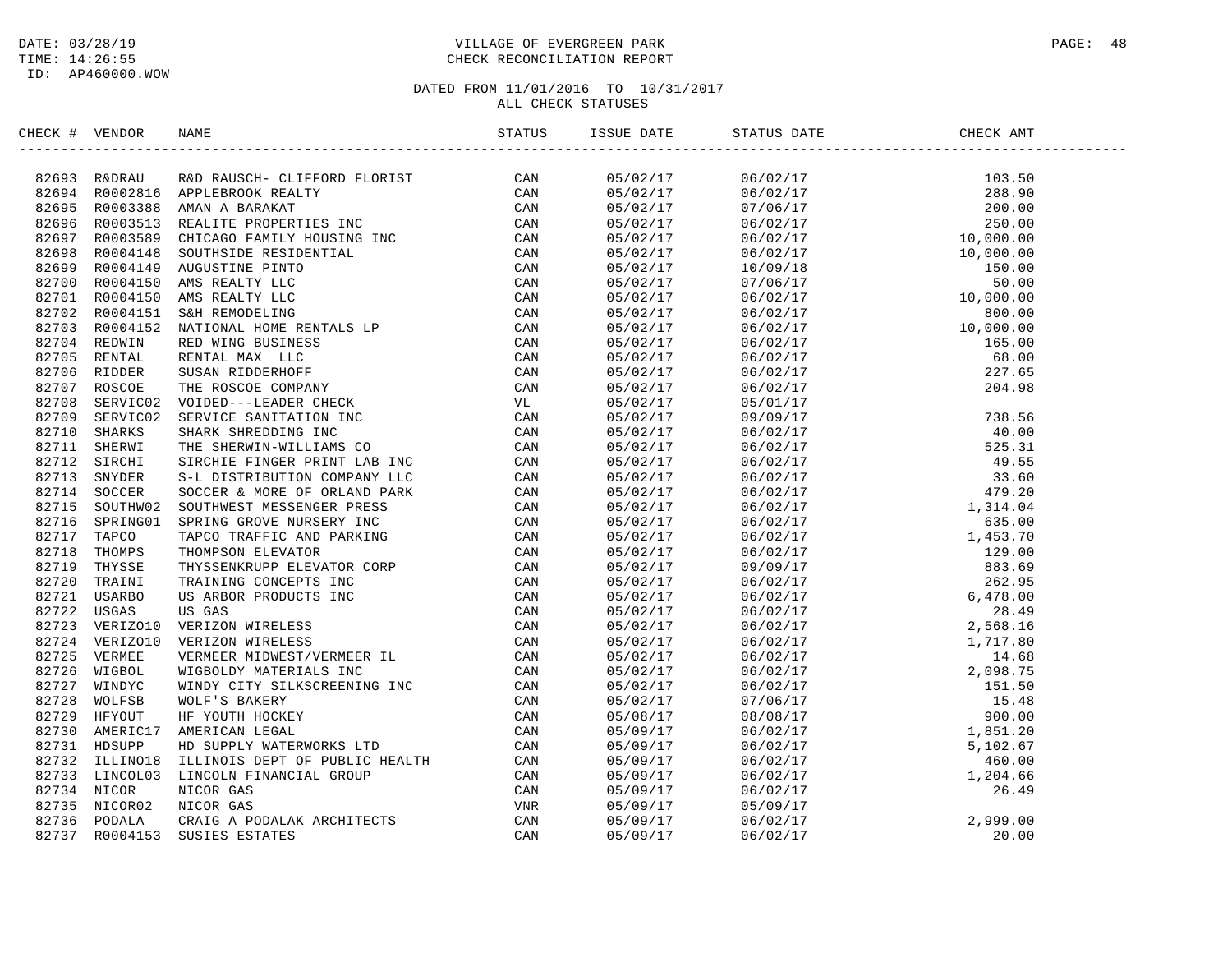ID: AP460000.WOW

## DATE: 03/28/19 PAGE: 49 PAGE: 49 TIME: 14:26:55 CHECK RECONCILIATION REPORT

| CHECK # VENDOR |               | NAME                                                               | STATUS | ISSUE DATE | STATUS DATE | CHECK AMT |  |
|----------------|---------------|--------------------------------------------------------------------|--------|------------|-------------|-----------|--|
|                |               | ---------------------<br>ER<br>, LTD<br>T GROUP<br>D<br>LLI<br>UER |        |            |             |           |  |
|                |               | 82738 R0004154 ASHLEY HERNDOBLER                                   | CAN    | 05/09/17   | 06/02/17    | 65.00     |  |
| 82739          |               | R0004155 ROBERT NELSON                                             | CAN    | 05/09/17   | 06/02/17    | 65.00     |  |
| 82740          | R0004156      | C HOLLE                                                            | CAN    | 05/09/17   | 06/02/17    | 20.00     |  |
| 82741          | SAMSCL44      | SAM'S CLUB                                                         | CAN    | 05/09/17   | 06/02/17    | 816.94    |  |
| 82742          | SAMSCL88      | SAM'S CLUB                                                         | CAN    | 05/09/17   | 06/02/17    | 189.48    |  |
| 82743          | HAYES01       | NICOLE HAYES                                                       | CAN    | 05/10/17   | 06/02/17    | 215.90    |  |
| 82744          | ILLINO73      | ILLINOIS EPA                                                       | CAN    | 05/10/17   | 06/02/17    | 10.00     |  |
| 82745          | R0004157      | KEVIN TRIBET                                                       | CAN    | 05/10/17   | 06/02/17    | 3,500.00  |  |
| 82746          | SAMSCL22      | SAMS CLUB                                                          | CAN    | 05/10/17   | 06/02/17    | 603.92    |  |
| 82747          | SAMSCL77      | SAM'S CLUB                                                         | CAN    | 05/10/17   | 06/02/17    | 186.68    |  |
| 82748          | <b>BENDER</b> | <b>JOHN BENDER</b>                                                 | CAN    | 05/15/17   | 06/02/17    | 300.00    |  |
| 82749          | CAINKA        | LOUIS F CAINKAR, LTD                                               | CAN    | 05/15/17   | 07/06/17    | 900.00    |  |
| 82750          | CAVATO01      | MICHELLE PEREZ                                                     | CAN    | 05/15/17   | 06/02/17    | 150.00    |  |
| 82751          | CERICO01      | KIM CERICOLA                                                       | CAN    | 05/15/17   | 06/02/17    | 300.00    |  |
| 82752          | ENGEL         | MICHAEL ENGEL                                                      | CAN    | 05/15/17   | 07/06/17    | 300.00    |  |
| 82753          | ERICKS        | DWIGHT ERICKSON                                                    | CAN    | 05/15/17   | 06/02/17    | 400.83    |  |
| 82754          | FARREL        | BRIAN FARRELL                                                      | CAN    | 05/15/17   | 06/02/17    | 150.00    |  |
| 82755          | GREEN         | WILLIAM GREEN                                                      | CAN    | 05/15/17   | 06/02/17    | 300.00    |  |
| 82756          | JARZEN        | GARY JARZEN                                                        | CAN    | 05/15/17   | 06/02/17    | 300.00    |  |
| 82757          | <b>JOHNSO</b> | GREGORY JOHNSON                                                    | CAN    | 05/15/17   | 06/02/17    | 300.00    |  |
| 82758          | LAZINE        | DENNIS LAZINEK                                                     | CAN    | 05/15/17   | 06/02/17    | 300.00    |  |
| 82759          | MCCANN03      | CHRIS MCCANN                                                       | CAN    | 05/15/17   | 06/02/17    | 300.00    |  |
| 82760          | PEREZ         | ANTHONY PEREZ                                                      | CAN    | 05/15/17   | 06/02/17    | 150.00    |  |
| 82761          | RICH          | CAMERON RICH                                                       | CAN    | 05/15/17   | 06/02/17    | 300.00    |  |
| 82762          | SECURI        | SECURITY BENEFIT GROUP                                             | CAN    | 05/15/17   | 05/16/17    | 629.20    |  |
| 82763          | SEIFRI        | DEBORAH SEIFRIED                                                   | CAN    | 05/15/17   | 06/02/17    | 300.00    |  |
| 82764          | SIGNOR        | ANTHONY SIGNORELLI                                                 | CAN    | 05/15/17   | 06/02/17    | 300.00    |  |
| 82765          | SMILEY        | SYDNEY SMILEY                                                      | CAN    | 05/15/17   | 06/02/17    | 150.00    |  |
| 82766          | <b>VOS</b>    | JAMES VOS                                                          | CAN    | 05/15/17   | 06/02/17    | 300.00    |  |
| 82767          | YEAMAN        | GAVIN YEAMAN                                                       | CAN    | 05/15/17   | 06/02/17    | 300.00    |  |
| 82768          | YOUNGT        | KAREN YOUNG-THAUER                                                 | CAN    | 05/15/17   | 09/09/17    | 300.00    |  |
| 82769          |               | VOIDED---SPOILED CHECK                                             | VS     | 05/15/17   | 05/15/17    |           |  |
| 82770          |               | VOIDED---SPOILED CHECK                                             | VS     | 05/15/17   | 05/15/17    |           |  |
| 82771          |               | VOIDED---SPOILED CHECK                                             | VS     | 05/15/17   | 05/15/17    |           |  |
| 82772          |               | VOIDED---SPOILED CHECK                                             | VS     | 05/15/17   | 05/15/17    |           |  |
| 82773          |               | VOIDED---SPOILED CHECK                                             | VS     | 05/15/17   | 05/15/17    |           |  |
| 82774          |               | VOIDED---SPOILED CHECK                                             | VS     | 05/15/17   | 05/15/17    |           |  |
| 82775          |               | VOIDED---SPOILED CHECK                                             | VS     | 05/15/17   | 05/15/17    |           |  |
| 82776          |               | VOIDED---SPOILED CHECK                                             | VS     | 05/15/17   | 05/15/17    |           |  |
| 82777          |               | VOIDED---SPOILED CHECK                                             | VS     | 05/15/17   | 05/15/17    |           |  |
| 82778          |               | VOIDED---SPOILED CHECK                                             | VS     | 05/15/17   | 05/15/17    |           |  |
| 82779          |               | VOIDED---SPOILED CHECK                                             | VS     | 05/15/17   | 05/15/17    |           |  |
| 82780          |               | VOIDED---SPOILED CHECK                                             | VS     | 05/15/17   | 05/15/17    |           |  |
| 82781          |               | VOIDED---SPOILED CHECK                                             | VS     | 05/15/17   | 05/15/17    |           |  |
| 82782          |               | VOIDED---SPOILED CHECK                                             | VS     | 05/15/17   | 05/15/17    |           |  |
|                |               |                                                                    |        |            |             |           |  |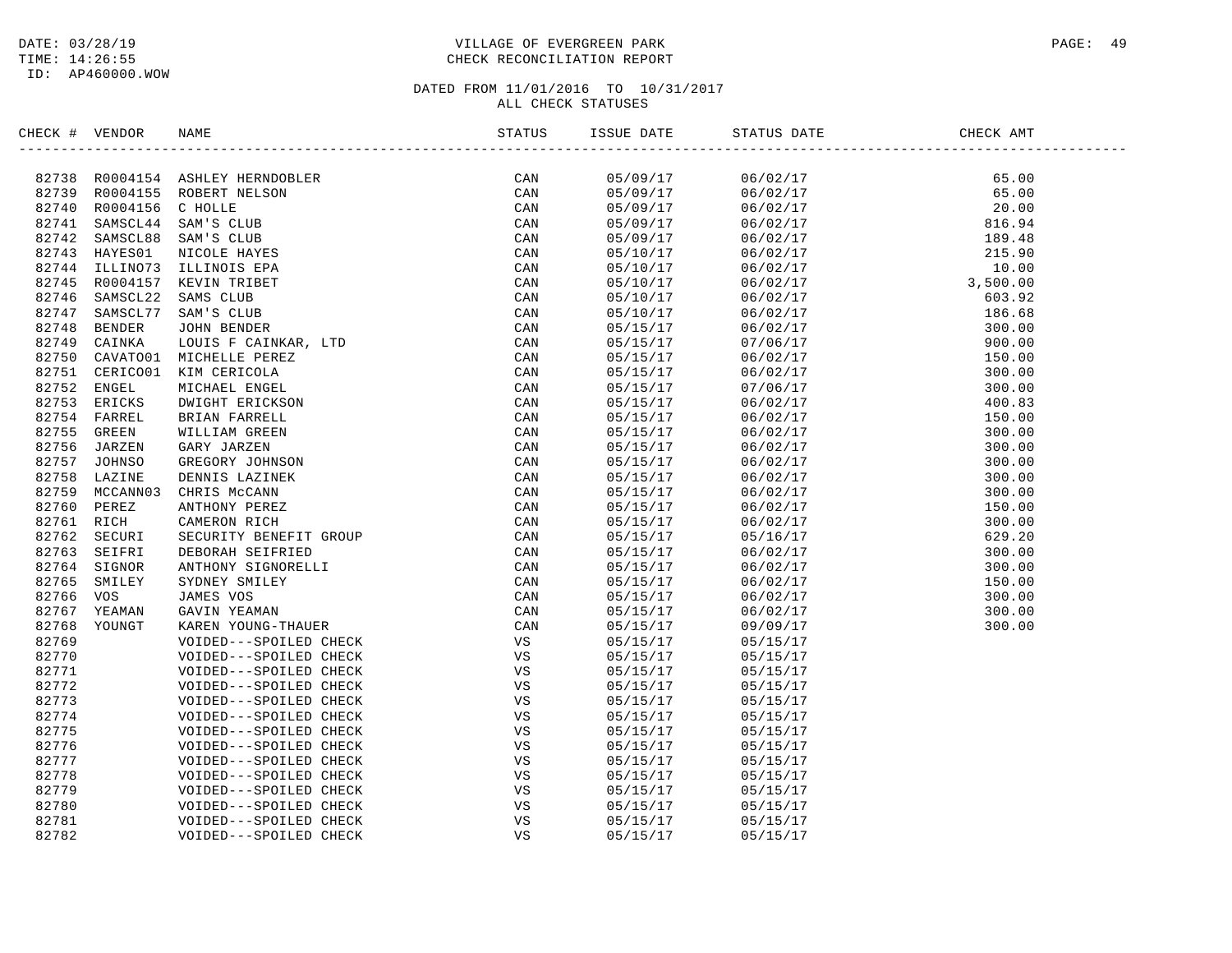ID: AP460000.WOW

## DATE: 03/28/19 PAGE: 50 TIME: 14:26:55 CHECK RECONCILIATION REPORT

| CHECK #<br>VENDOR | NAME                   | STATUS      | ISSUE DATE | STATUS DATE | CHECK AMT |
|-------------------|------------------------|-------------|------------|-------------|-----------|
|                   |                        |             |            |             |           |
| 82783             | VOIDED---SPOILED CHECK | VS          | 05/15/17   | 05/15/17    |           |
| 82784             | VOIDED---SPOILED CHECK | VS          | 05/15/17   | 05/15/17    |           |
| 82785             | VOIDED---SPOILED CHECK | VS          | 05/15/17   | 05/15/17    |           |
| 82786             | VOIDED---SPOILED CHECK | VS          | 05/15/17   | 05/15/17    |           |
| 82787             | VOIDED---SPOILED CHECK | VS          | 05/15/17   | 05/15/17    |           |
| 82788             | VOIDED---SPOILED CHECK | VS          | 05/15/17   | 05/15/17    |           |
| 82789             | VOIDED---SPOILED CHECK | VS          | 05/15/17   | 05/15/17    |           |
| 82790             | VOIDED---SPOILED CHECK | VS          | 05/15/17   | 05/15/17    |           |
| 82791             | VOIDED---SPOILED CHECK | VS          | 05/15/17   | 05/15/17    |           |
| 82792             | VOIDED---SPOILED CHECK | VS          | 05/15/17   | 05/15/17    |           |
| 82793             | VOIDED---SPOILED CHECK | VS          | 05/15/17   | 05/15/17    |           |
| 82794             | VOIDED---SPOILED CHECK | VS          | 05/15/17   | 05/15/17    |           |
| 82795             | VOIDED---SPOILED CHECK | VS          | 05/15/17   | 05/15/17    |           |
| 82796             | VOIDED---SPOILED CHECK | VS          | 05/15/17   | 05/15/17    |           |
| 82797             | VOIDED---SPOILED CHECK | VS          | 05/15/17   | 05/15/17    |           |
| 82798             | VOIDED---SPOILED CHECK | VS          | 05/15/17   | 05/15/17    |           |
| 82799             | VOIDED---SPOILED CHECK | VS          | 05/15/17   | 05/15/17    |           |
| 82800             | VOIDED---SPOILED CHECK | VS          | 05/15/17   | 05/15/17    |           |
| 82801             | VOIDED---SPOILED CHECK | VS          | 05/15/17   | 05/15/17    |           |
| 82802             | VOIDED---SPOILED CHECK | VS          | 05/15/17   | 05/15/17    |           |
| 82803             | VOIDED---SPOILED CHECK | VS          | 05/15/17   | 05/15/17    |           |
| 82804             | VOIDED---SPOILED CHECK | VS          | 05/15/17   | 05/15/17    |           |
| 82805             | VOIDED---SPOILED CHECK | VS          | 05/15/17   | 05/15/17    |           |
| 82806             | VOIDED---SPOILED CHECK | VS          | 05/15/17   | 05/15/17    |           |
| 82807             | VOIDED---SPOILED CHECK | VS          | 05/15/17   | 05/15/17    |           |
| 82808             | VOIDED---SPOILED CHECK | VS          | 05/15/17   | 05/15/17    |           |
| 82809             | VOIDED---SPOILED CHECK | VS          | 05/15/17   | 05/15/17    |           |
| 82810             | VOIDED---SPOILED CHECK | VS          | 05/15/17   | 05/15/17    |           |
| 82811             | VOIDED---SPOILED CHECK | $_{\rm VS}$ | 05/15/17   | 05/15/17    |           |
| 82812             | VOIDED---SPOILED CHECK | VS          | 05/15/17   | 05/15/17    |           |
| 82813             | VOIDED---SPOILED CHECK | VS          | 05/15/17   | 05/15/17    |           |
| 82814             | VOIDED---SPOILED CHECK | VS          | 05/15/17   | 05/15/17    |           |
| 82815             | VOIDED---SPOILED CHECK | VS          | 05/15/17   | 05/15/17    |           |
| 82816             | VOIDED---SPOILED CHECK | VS          | 05/15/17   | 05/15/17    |           |
| 82817             | VOIDED---SPOILED CHECK | VS          | 05/15/17   | 05/15/17    |           |
| 82818             | VOIDED---SPOILED CHECK | VS          | 05/15/17   | 05/15/17    |           |
| 82819             | VOIDED---SPOILED CHECK | VS          | 05/15/17   | 05/15/17    |           |
| 82820             | VOIDED---SPOILED CHECK | VS          | 05/15/17   | 05/15/17    |           |
| 82821             | VOIDED---SPOILED CHECK | VS          | 05/15/17   | 05/15/17    |           |
| 82822             | VOIDED---SPOILED CHECK | VS          | 05/15/17   | 05/15/17    |           |
| 82823             | VOIDED---SPOILED CHECK | VS          | 05/15/17   | 05/15/17    |           |
| 82824             | VOIDED---SPOILED CHECK | VS          | 05/15/17   | 05/15/17    |           |
| 82825             | VOIDED---SPOILED CHECK | VS          | 05/15/17   | 05/15/17    |           |
| 82826             | VOIDED---SPOILED CHECK | VS          | 05/15/17   | 05/15/17    |           |
| 82827             | VOIDED---SPOILED CHECK | VS          | 05/15/17   | 05/15/17    |           |
|                   |                        |             |            |             |           |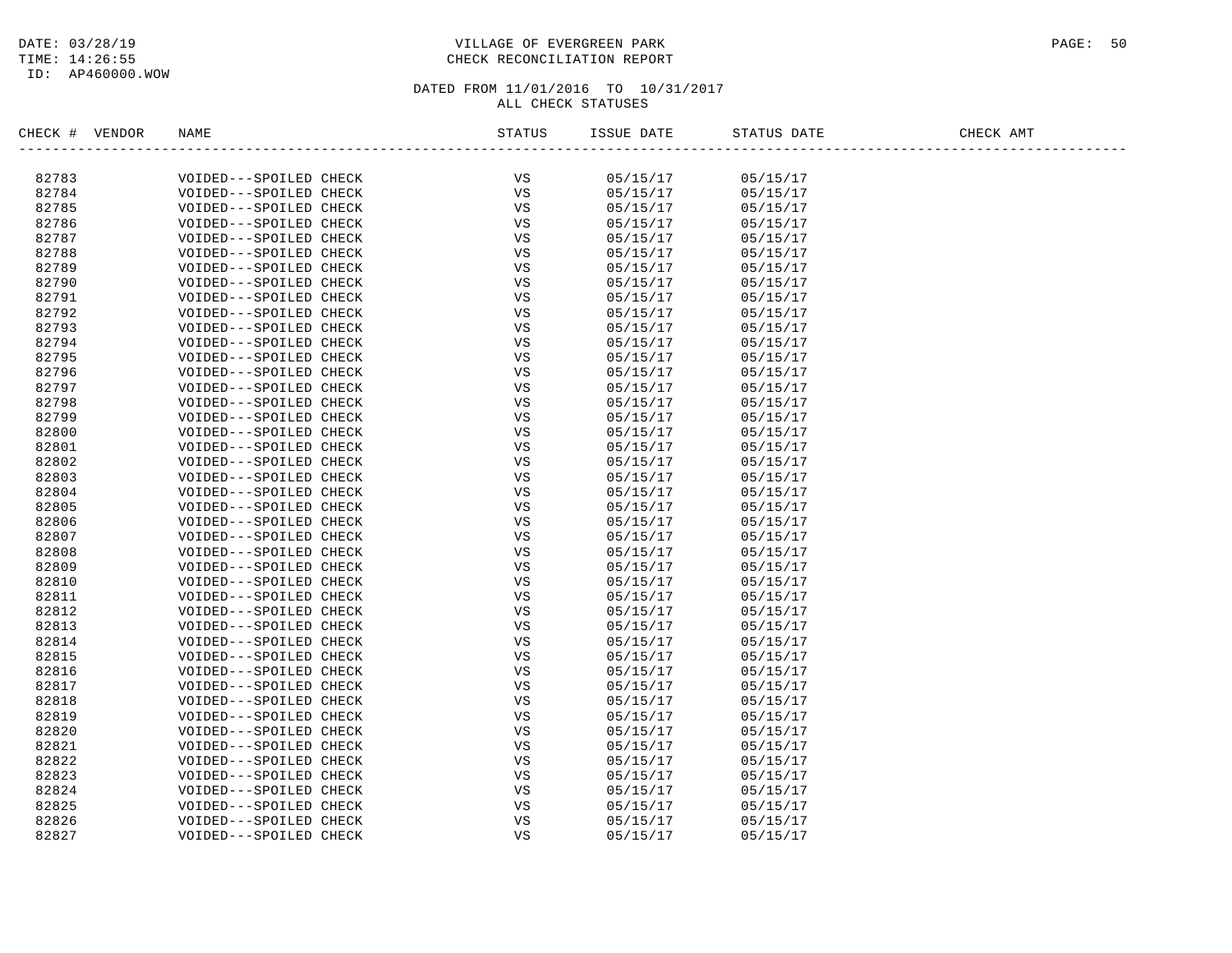# DATE: 03/28/19 PAGE: 51 TIME: 14:26:55 CHECK RECONCILIATION REPORT

| CHECK #<br>VENDOR | NAME                   | STATUS | ISSUE DATE | STATUS DATE | CHECK AMT |
|-------------------|------------------------|--------|------------|-------------|-----------|
| 82828             | VOIDED---SPOILED CHECK | VS     | 05/15/17   | 05/15/17    |           |
| 82829             | VOIDED---SPOILED CHECK | VS     | 05/15/17   | 05/15/17    |           |
| 82830             | VOIDED---SPOILED CHECK | VS     | 05/15/17   | 05/15/17    |           |
| 82831             | VOIDED---SPOILED CHECK | VS     | 05/15/17   | 05/15/17    |           |
| 82832             | VOIDED---SPOILED CHECK | VS     | 05/15/17   | 05/15/17    |           |
| 82833             | VOIDED---SPOILED CHECK | VS     | 05/15/17   | 05/15/17    |           |
| 82834             | VOIDED---SPOILED CHECK | VS     | 05/15/17   | 05/15/17    |           |
| 82835             | VOIDED---SPOILED CHECK | VS     | 05/15/17   | 05/15/17    |           |
| 82836             | VOIDED---SPOILED CHECK | VS     | 05/15/17   | 05/15/17    |           |
| 82837             | VOIDED---SPOILED CHECK | VS     | 05/15/17   | 05/15/17    |           |
| 82838             | VOIDED---SPOILED CHECK | VS     | 05/15/17   | 05/15/17    |           |
| 82839             | VOIDED---SPOILED CHECK | VS     | 05/15/17   | 05/15/17    |           |
| 82840             | VOIDED---SPOILED CHECK | VS     | 05/15/17   | 05/15/17    |           |
| 82841             | VOIDED---SPOILED CHECK | VS     | 05/15/17   | 05/15/17    |           |
| 82842             | VOIDED---SPOILED CHECK | VS     | 05/15/17   | 05/15/17    |           |
| 82843             | VOIDED---SPOILED CHECK | VS     | 05/15/17   | 05/15/17    |           |
| 82844             | VOIDED---SPOILED CHECK | VS     | 05/15/17   | 05/15/17    |           |
| 82845             | VOIDED---SPOILED CHECK | VS     | 05/15/17   | 05/15/17    |           |
| 82846             | VOIDED---SPOILED CHECK | VS     | 05/15/17   | 05/15/17    |           |
| 82847             | VOIDED---SPOILED CHECK | VS     | 05/15/17   | 05/15/17    |           |
| 82848             | VOIDED---SPOILED CHECK | VS     | 05/15/17   | 05/15/17    |           |
| 82849             | VOIDED---SPOILED CHECK | VS     | 05/15/17   | 05/15/17    |           |
| 82850             | VOIDED---SPOILED CHECK | VS     | 05/15/17   | 05/15/17    |           |
| 82851             | VOIDED---SPOILED CHECK | VS     | 05/15/17   | 05/15/17    |           |
| 82852             | VOIDED---SPOILED CHECK | VS     | 05/15/17   | 05/15/17    |           |
| 82853             | VOIDED---SPOILED CHECK | VS     | 05/15/17   | 05/15/17    |           |
| 82854             | VOIDED---SPOILED CHECK | VS     | 05/15/17   | 05/15/17    |           |
| 82855             | VOIDED---SPOILED CHECK | VS     | 05/15/17   | 05/15/17    |           |
| 82856             | VOIDED---SPOILED CHECK | VS     | 05/15/17   | 05/15/17    |           |
| 82857             | VOIDED---SPOILED CHECK | VS     | 05/15/17   | 05/15/17    |           |
| 82858             | VOIDED---SPOILED CHECK | VS     | 05/15/17   | 05/15/17    |           |
| 82859             | VOIDED---SPOILED CHECK | VS     | 05/15/17   | 05/15/17    |           |
| 82860             | VOIDED---SPOILED CHECK | VS     | 05/15/17   | 05/15/17    |           |
| 82861             | VOIDED---SPOILED CHECK | VS     | 05/15/17   | 05/15/17    |           |
| 82862             | VOIDED---SPOILED CHECK | VS     | 05/15/17   | 05/15/17    |           |
| 82863             | VOIDED---SPOILED CHECK | VS     | 05/15/17   | 05/15/17    |           |
| 82864             | VOIDED---SPOILED CHECK | VS     | 05/15/17   | 05/15/17    |           |
| 82865             | VOIDED---SPOILED CHECK | VS     | 05/15/17   | 05/15/17    |           |
| 82866             | VOIDED---SPOILED CHECK | VS     | 05/15/17   | 05/15/17    |           |
| 82867             | VOIDED---SPOILED CHECK | VS     | 05/15/17   | 05/15/17    |           |
| 82868             | VOIDED---SPOILED CHECK | VS     | 05/15/17   | 05/15/17    |           |
| 82869             | VOIDED---SPOILED CHECK | VS     | 05/15/17   | 05/15/17    |           |
| 82870             | VOIDED---SPOILED CHECK | VS     | 05/15/17   | 05/15/17    |           |
| 82871             | VOIDED---SPOILED CHECK | VS     | 05/15/17   | 05/15/17    |           |
| 82872             | VOIDED---SPOILED CHECK | VS     | 05/15/17   | 05/15/17    |           |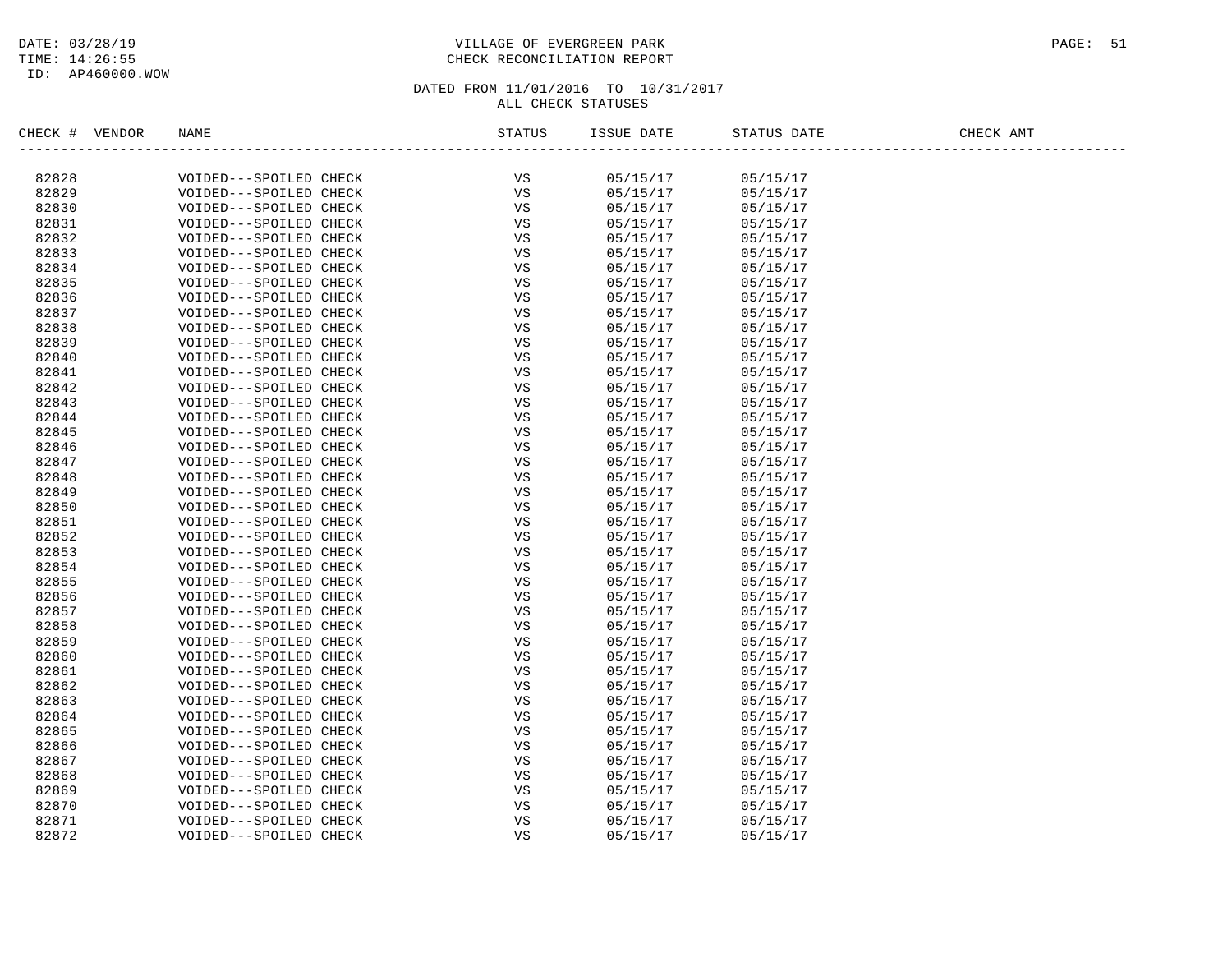## DATE: 03/28/19 PAGE: 52 TIME: 14:26:55 CHECK RECONCILIATION REPORT

| CHECK # VENDOR |                | NAME                                             | STATUS   | ISSUE DATE           | STATUS DATE          | CHECK AMT |
|----------------|----------------|--------------------------------------------------|----------|----------------------|----------------------|-----------|
|                |                |                                                  | VS       |                      |                      |           |
| 82873<br>82874 |                | VOIDED---SPOILED CHECK                           | VS       | 05/15/17             | 05/15/17             |           |
| 82875          |                | VOIDED---SPOILED CHECK<br>VOIDED---SPOILED CHECK | VS       | 05/15/17<br>05/15/17 | 05/15/17<br>05/15/17 |           |
| 82876          |                | VOIDED---SPOILED CHECK                           | VS       | 05/15/17             | 05/15/17             |           |
| 82877          |                |                                                  | VS       | 05/15/17             |                      |           |
| 82878          |                | VOIDED---SPOILED CHECK                           | VS       |                      | 05/15/17             |           |
| 82879          |                | VOIDED---SPOILED CHECK                           |          | 05/15/17             | 05/15/17             |           |
| 82880          |                | VOIDED---SPOILED CHECK                           | VS<br>VS | 05/15/17<br>05/15/17 | 05/15/17             |           |
| 82881          |                | VOIDED---SPOILED CHECK                           | VS       |                      | 05/15/17             |           |
| 82882          |                | VOIDED---SPOILED CHECK                           | VS       | 05/15/17             | 05/15/17             |           |
|                |                | VOIDED---SPOILED CHECK                           |          | 05/15/17             | 05/15/17             |           |
| 82883          |                | VOIDED---SPOILED CHECK                           | VS       | 05/15/17             | 05/15/17             |           |
| 82884          |                | VOIDED---SPOILED CHECK                           | VS<br>VS | 05/15/17             | 05/15/17             |           |
| 82885          |                | VOIDED---SPOILED CHECK                           |          | 05/15/17             | 05/15/17             |           |
| 82886          |                | VOIDED---SPOILED CHECK                           | VS       | 05/15/17             | 05/15/17             |           |
| 82887          |                | VOIDED---SPOILED CHECK                           | VS       | 05/15/17             | 05/15/17             |           |
| 82888          |                | VOIDED---SPOILED CHECK                           | VS       | 05/15/17             | 05/15/17             |           |
| 82889          |                | VOIDED---SPOILED CHECK                           | VS       | 05/15/17             | 05/15/17             |           |
| 82890          |                | VOIDED---SPOILED CHECK                           | VS       | 05/15/17             | 05/15/17             |           |
| 82891          |                | VOIDED---SPOILED CHECK                           | VS       | 05/15/17             | 05/15/17             |           |
| 82892          |                | VOIDED---SPOILED CHECK                           | VS       | 05/15/17             | 05/15/17             |           |
| 82893          |                | VOIDED---SPOILED CHECK                           | VS       | 05/15/17             | 05/15/17             |           |
| 82894          |                | VOIDED---SPOILED CHECK                           | VS       | 05/15/17             | 05/15/17             |           |
| 82895          |                | VOIDED---SPOILED CHECK                           | VS       | 05/15/17             | 05/15/17             |           |
| 82896          |                | VOIDED---SPOILED CHECK                           | VS       | 05/15/17             | 05/15/17             |           |
| 82897          |                | VOIDED---SPOILED CHECK                           | VS       | 05/15/17             | 05/15/17             |           |
| 82898          |                | VOIDED---SPOILED CHECK                           | VS       | 05/15/17             | 05/15/17             |           |
| 82899          |                | VOIDED---SPOILED CHECK                           | VS       | 05/15/17             | 05/15/17             |           |
| 82900          |                | VOIDED---SPOILED CHECK                           | VS       | 05/15/17             | 05/15/17             |           |
| 82901          |                | VOIDED---SPOILED CHECK                           | VS       | 05/15/17             | 05/15/17             |           |
|                | 82902 AIRONE   | AIR ONE EQUIPMENT INC                            | CAN      | 05/16/17             | 06/02/17             | 650.50    |
|                | 82903 AJUNIF   | AJ UNIFORM                                       | CAN      | 05/16/17             | 07/06/17             | 60.00     |
|                | 82904 ALSIPL01 | ALSIP LAWNMOWER INC                              | CAN      | 05/16/17             | 06/02/17             | 395.65    |
|                | 82905 ANIMAL   | ANIMAL WELFARE LEAGUE                            | CAN      | 05/16/17             | 06/02/17             | 178.75    |
|                | 82906 ATT01    | AT&T                                             | CAN      | 05/16/17             | 06/02/17             | 39.24     |
|                | 82907 ATT01    | AT&T                                             | CAN      | 05/16/17             | 06/02/17             | 333.83    |
| 82908          | ATTGLO         | AT&T GLOBAL SERVICES, INC.                       | CAN      | 05/16/17             | 06/02/17             | 511.60    |
|                | 82909 AXONEN   | AXON ENTERPRISE INC                              | CAN      | 05/16/17             | 06/02/17             | 261.81    |
|                | 82910 BATTER   | BATTERIES PLUS 286                               | CAN      | 05/16/17             | 09/09/17             | 44.95     |
| 82911          | <b>BENNET</b>  | BENNETT AUTO REBUILDERS INC                      | CAN      | 05/16/17             | 06/02/17             | 1,673.00  |
| 82912          | <b>BLUETA</b>  | BLUETARP FINANCIAL INC                           | CAN      | 05/16/17             | 06/02/17             | 39.99     |
| 82913          | <b>BRETTE</b>  | AC BRETT EQUIPMENT CORP                          | CAN      | 05/16/17             | 06/02/17             | 78.44     |
| 82914          | CAROUE         | CARQUEST AUTO PARTS                              | CAN      | 05/16/17             | 06/02/17             | 556.88    |
| 82915          | CEDARP         | CEDAR PATH NURSERIES LLC                         | CAN      | 05/16/17             | 06/02/17             | 455.00    |
| 82916          | CENTRA01       | CENTRAL PRINTERS & GRAPHICS                      | CAN      | 05/16/17             | 06/02/17             | 858.40    |
| 82917          | CINTAS         | CINTAS CORPORATION #21                           | CAN      | 05/16/17             | 06/02/17             | 1,263.28  |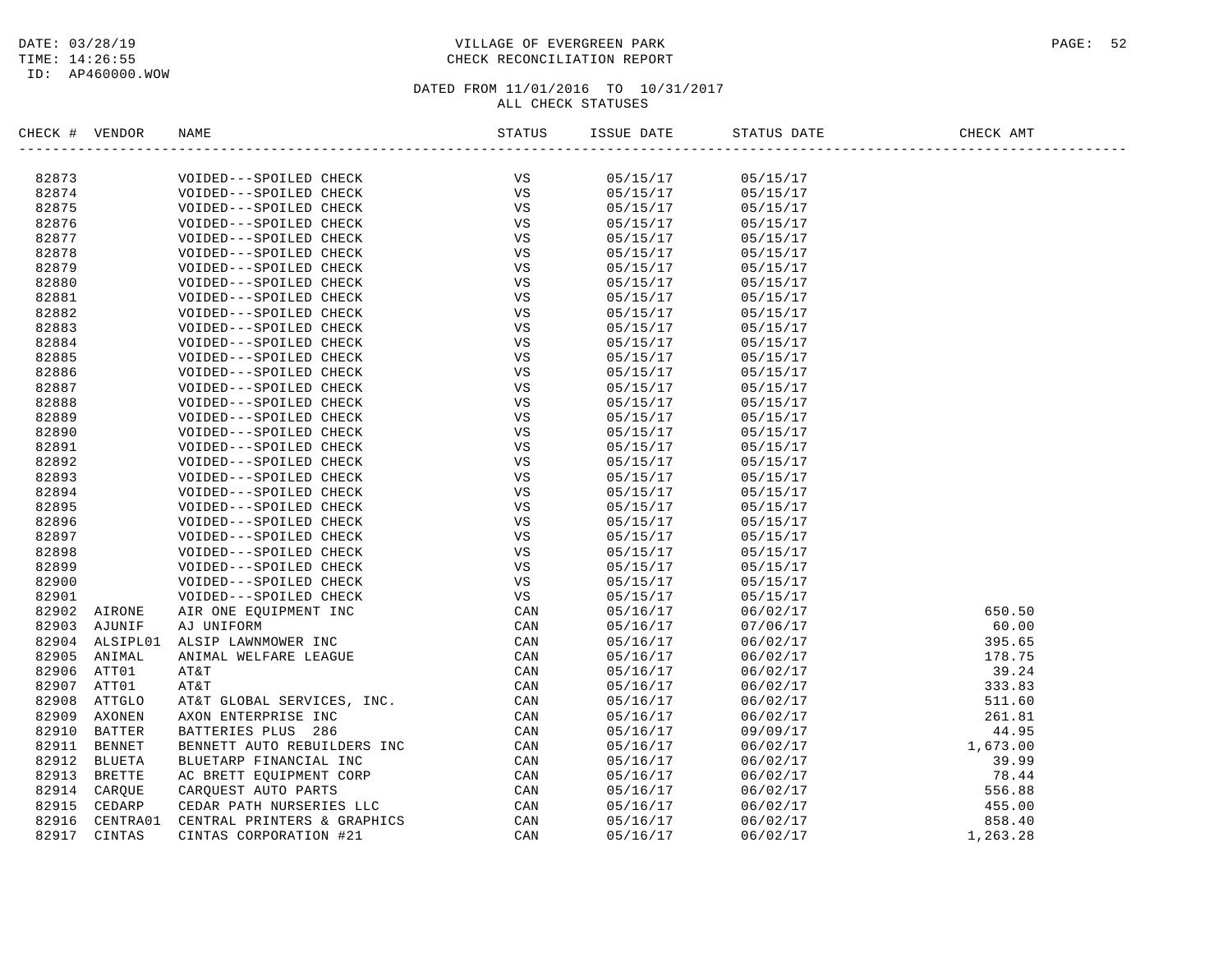## DATE: 03/28/19 PAGE: 53 TIME: 14:26:55 CHECK RECONCILIATION REPORT

| CHECK # VENDOR |                                                                                                                                                                                                                                         |  | ISSUE DATE STATUS DATE | CHECK AMT |  |
|----------------|-----------------------------------------------------------------------------------------------------------------------------------------------------------------------------------------------------------------------------------------|--|------------------------|-----------|--|
|                | SECCR F VERDOR RANE STREAM CORPORATION (2000)<br>193919 CTRQUE CINEMAS CORPORATION (2000)<br>193919 CTRQUE CINEMAS CORPORATION (2000)<br>193919 CTRQUE CINEMAS EXPERIENCE (2000)<br>193921 COLLEGE COLLEGE OF DUPARE (2000)<br>193921 C |  |                        |           |  |
|                |                                                                                                                                                                                                                                         |  |                        |           |  |
|                |                                                                                                                                                                                                                                         |  |                        |           |  |
|                |                                                                                                                                                                                                                                         |  |                        |           |  |
|                |                                                                                                                                                                                                                                         |  |                        |           |  |
|                |                                                                                                                                                                                                                                         |  |                        |           |  |
|                |                                                                                                                                                                                                                                         |  |                        |           |  |
|                |                                                                                                                                                                                                                                         |  |                        |           |  |
|                |                                                                                                                                                                                                                                         |  |                        |           |  |
|                |                                                                                                                                                                                                                                         |  |                        |           |  |
|                |                                                                                                                                                                                                                                         |  |                        |           |  |
|                |                                                                                                                                                                                                                                         |  |                        |           |  |
|                |                                                                                                                                                                                                                                         |  |                        |           |  |
|                |                                                                                                                                                                                                                                         |  |                        |           |  |
|                |                                                                                                                                                                                                                                         |  |                        |           |  |
|                |                                                                                                                                                                                                                                         |  |                        |           |  |
|                |                                                                                                                                                                                                                                         |  |                        |           |  |
|                |                                                                                                                                                                                                                                         |  |                        |           |  |
|                |                                                                                                                                                                                                                                         |  |                        |           |  |
|                |                                                                                                                                                                                                                                         |  |                        |           |  |
|                |                                                                                                                                                                                                                                         |  |                        |           |  |
|                |                                                                                                                                                                                                                                         |  |                        |           |  |
|                |                                                                                                                                                                                                                                         |  |                        |           |  |
|                |                                                                                                                                                                                                                                         |  |                        |           |  |
|                |                                                                                                                                                                                                                                         |  |                        |           |  |
|                |                                                                                                                                                                                                                                         |  |                        |           |  |
|                |                                                                                                                                                                                                                                         |  |                        |           |  |
|                |                                                                                                                                                                                                                                         |  |                        |           |  |
|                |                                                                                                                                                                                                                                         |  |                        |           |  |
|                |                                                                                                                                                                                                                                         |  |                        |           |  |
|                |                                                                                                                                                                                                                                         |  |                        |           |  |
|                |                                                                                                                                                                                                                                         |  |                        |           |  |
|                |                                                                                                                                                                                                                                         |  |                        |           |  |
|                |                                                                                                                                                                                                                                         |  |                        |           |  |
|                |                                                                                                                                                                                                                                         |  |                        |           |  |
|                |                                                                                                                                                                                                                                         |  |                        |           |  |
|                |                                                                                                                                                                                                                                         |  |                        |           |  |
|                |                                                                                                                                                                                                                                         |  |                        |           |  |
|                |                                                                                                                                                                                                                                         |  |                        |           |  |
|                |                                                                                                                                                                                                                                         |  |                        |           |  |
|                |                                                                                                                                                                                                                                         |  |                        |           |  |
|                |                                                                                                                                                                                                                                         |  |                        |           |  |
|                |                                                                                                                                                                                                                                         |  |                        |           |  |
|                |                                                                                                                                                                                                                                         |  |                        |           |  |
|                |                                                                                                                                                                                                                                         |  |                        |           |  |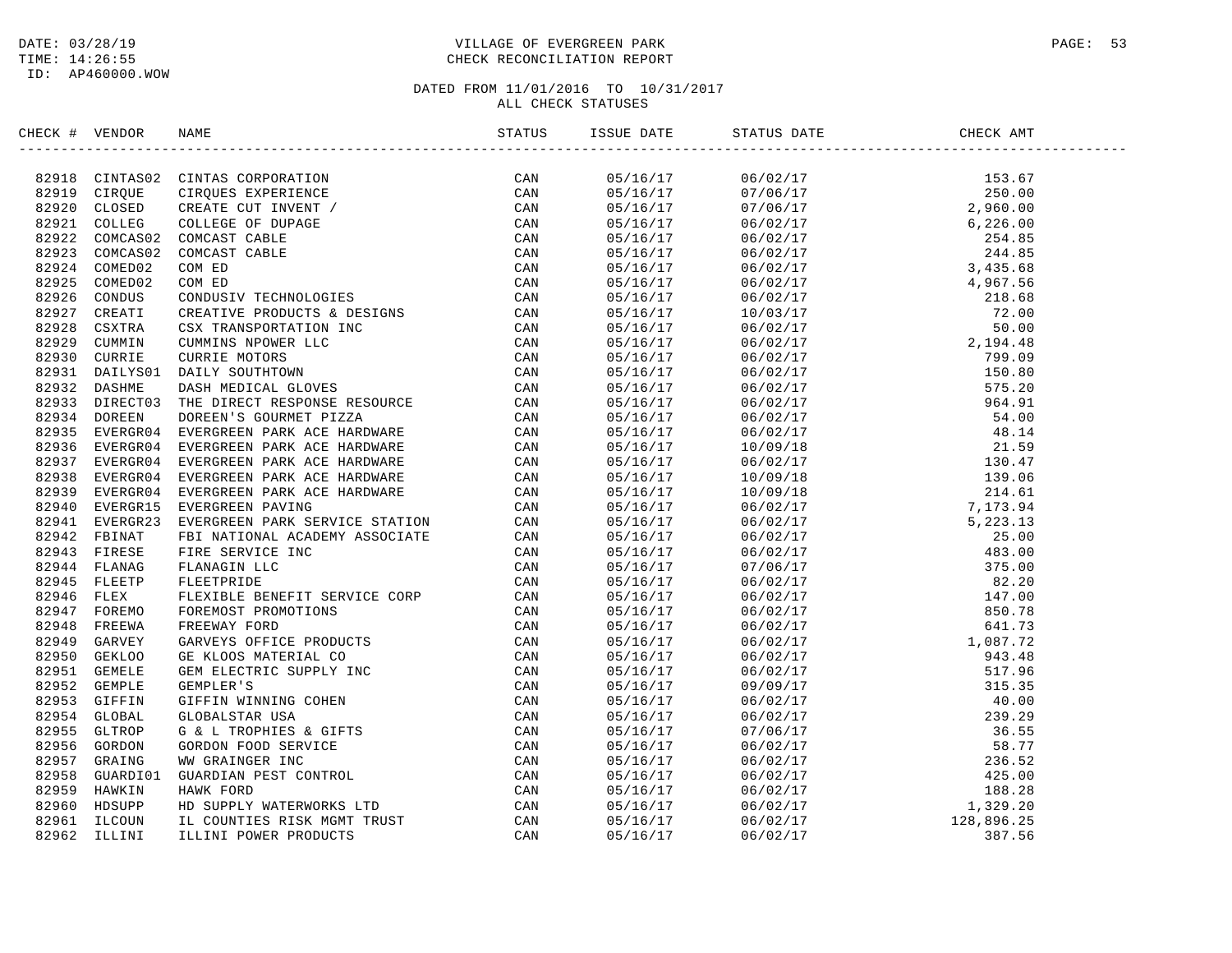## DATE: 03/28/19 PAGE: 54 TIME: 14:26:55 CHECK RECONCILIATION REPORT

| ERICA 1 VERDUCA HABAR PERIDENTIONS SCRIPTIONS (NATUS 1974)<br>1926 ILIENTEI IRFINITY COMMUNICATIONS SCRIPTION CAN<br>19296 INFANI IRFINITY COMMUNICATIONS SCRIPTION (NATIONAL TRANSPORT)<br>19296 INFANI IRFINITY COMMUNICATIONS SC<br>05/16/17<br>$\begin{array}{cccc} 06/02/17 & 244.00 \\ 06/02/17 & 393.75 \\ 07/06/17 & 60.00 \\ 06/02/17 & 226.63 \\ 06/02/17 & 226.63 \\ 06/02/17 & 432.00 \\ 06/02/17 & 1,82.80 \\ 07/06/17 & 38.00 \\ 07/06/17 & 150.00 \\ 05/02/17 & 3,520.78 \\ 05/15/17 & 56,555.00 \end{array}$<br>05/16/17<br>05/16/17<br>05/16/17<br>05/16/17<br>05/16/17<br>05/16/17<br>05/16/17<br>05/16/17<br>05/16/17<br>05/16/17<br>05/16/17<br>05/16/17<br>05/16/17<br>05/15/17<br>05/16/17<br>05/15/17<br>1,462.35<br>05/16/17<br>07/06/17<br>168.44<br>05/16/17<br>06/02/17<br>1,016.00<br>05/16/17<br>07/06/17<br>4,142.13<br>05/16/17<br>08/08/17<br>1,869.68<br>182.96<br>165.00<br>05/16/17<br>05/15/17<br>05/16/17<br>06/02/17<br>05/16/17<br>06/02/17<br>05/16/17<br>07/06/17<br>05/16/17<br>05/15/17<br>$\begin{array}{cccc} 07/06/17 & 3\, , 532.86 \\ 08/08/17 & 3\, , 532.86 \\ 08/08/17 & 1\, , 224.29 \\ 07/06/17 & 1224.29 \\ 07/06/17 & 150.00 \\ 07/06/17 & 150.00 \\ 07/06/17 & 150.00 \\ 07/06/17 & 150.00 \\ 07/06/17 & 150.00 \\ 07/06/17 & 150.00 \\ 07/06/17 & 150.00$<br>05/16/17<br>05/16/17<br>05/16/17<br>05/16/17<br>05/16/17<br>05/16/17<br>05/16/17<br>05/16/17<br>05/16/17<br>05/16/17<br>05/16/17<br>05/16/17<br>05/16/17<br>05/16/17<br>05/16/17<br>05/16/17<br>05/16/17<br>05/16/17<br>05/16/17<br>05/16/17<br>05/16/17 | CHECK # VENDOR | <b>NAME</b> | STATUS | ISSUE DATE | STATUS DATE | CHECK AMT |  |
|--------------------------------------------------------------------------------------------------------------------------------------------------------------------------------------------------------------------------------------------------------------------------------------------------------------------------------------------------------------------------------------------------------------------------------------------------------------------------------------------------------------------------------------------------------------------------------------------------------------------------------------------------------------------------------------------------------------------------------------------------------------------------------------------------------------------------------------------------------------------------------------------------------------------------------------------------------------------------------------------------------------------------------------------------------------------------------------------------------------------------------------------------------------------------------------------------------------------------------------------------------------------------------------------------------------------------------------------------------------------------------------------------------------------------------------------------------------------------------------------------------------------------------------------------------------------------------|----------------|-------------|--------|------------|-------------|-----------|--|
|                                                                                                                                                                                                                                                                                                                                                                                                                                                                                                                                                                                                                                                                                                                                                                                                                                                                                                                                                                                                                                                                                                                                                                                                                                                                                                                                                                                                                                                                                                                                                                                |                |             |        |            |             |           |  |
|                                                                                                                                                                                                                                                                                                                                                                                                                                                                                                                                                                                                                                                                                                                                                                                                                                                                                                                                                                                                                                                                                                                                                                                                                                                                                                                                                                                                                                                                                                                                                                                |                |             |        |            |             |           |  |
|                                                                                                                                                                                                                                                                                                                                                                                                                                                                                                                                                                                                                                                                                                                                                                                                                                                                                                                                                                                                                                                                                                                                                                                                                                                                                                                                                                                                                                                                                                                                                                                |                |             |        |            |             |           |  |
|                                                                                                                                                                                                                                                                                                                                                                                                                                                                                                                                                                                                                                                                                                                                                                                                                                                                                                                                                                                                                                                                                                                                                                                                                                                                                                                                                                                                                                                                                                                                                                                |                |             |        |            |             |           |  |
|                                                                                                                                                                                                                                                                                                                                                                                                                                                                                                                                                                                                                                                                                                                                                                                                                                                                                                                                                                                                                                                                                                                                                                                                                                                                                                                                                                                                                                                                                                                                                                                |                |             |        |            |             |           |  |
|                                                                                                                                                                                                                                                                                                                                                                                                                                                                                                                                                                                                                                                                                                                                                                                                                                                                                                                                                                                                                                                                                                                                                                                                                                                                                                                                                                                                                                                                                                                                                                                |                |             |        |            |             |           |  |
|                                                                                                                                                                                                                                                                                                                                                                                                                                                                                                                                                                                                                                                                                                                                                                                                                                                                                                                                                                                                                                                                                                                                                                                                                                                                                                                                                                                                                                                                                                                                                                                |                |             |        |            |             |           |  |
|                                                                                                                                                                                                                                                                                                                                                                                                                                                                                                                                                                                                                                                                                                                                                                                                                                                                                                                                                                                                                                                                                                                                                                                                                                                                                                                                                                                                                                                                                                                                                                                |                |             |        |            |             |           |  |
|                                                                                                                                                                                                                                                                                                                                                                                                                                                                                                                                                                                                                                                                                                                                                                                                                                                                                                                                                                                                                                                                                                                                                                                                                                                                                                                                                                                                                                                                                                                                                                                |                |             |        |            |             |           |  |
|                                                                                                                                                                                                                                                                                                                                                                                                                                                                                                                                                                                                                                                                                                                                                                                                                                                                                                                                                                                                                                                                                                                                                                                                                                                                                                                                                                                                                                                                                                                                                                                |                |             |        |            |             |           |  |
|                                                                                                                                                                                                                                                                                                                                                                                                                                                                                                                                                                                                                                                                                                                                                                                                                                                                                                                                                                                                                                                                                                                                                                                                                                                                                                                                                                                                                                                                                                                                                                                |                |             |        |            |             |           |  |
|                                                                                                                                                                                                                                                                                                                                                                                                                                                                                                                                                                                                                                                                                                                                                                                                                                                                                                                                                                                                                                                                                                                                                                                                                                                                                                                                                                                                                                                                                                                                                                                |                |             |        |            |             |           |  |
|                                                                                                                                                                                                                                                                                                                                                                                                                                                                                                                                                                                                                                                                                                                                                                                                                                                                                                                                                                                                                                                                                                                                                                                                                                                                                                                                                                                                                                                                                                                                                                                |                |             |        |            |             |           |  |
|                                                                                                                                                                                                                                                                                                                                                                                                                                                                                                                                                                                                                                                                                                                                                                                                                                                                                                                                                                                                                                                                                                                                                                                                                                                                                                                                                                                                                                                                                                                                                                                |                |             |        |            |             |           |  |
|                                                                                                                                                                                                                                                                                                                                                                                                                                                                                                                                                                                                                                                                                                                                                                                                                                                                                                                                                                                                                                                                                                                                                                                                                                                                                                                                                                                                                                                                                                                                                                                |                |             |        |            |             |           |  |
|                                                                                                                                                                                                                                                                                                                                                                                                                                                                                                                                                                                                                                                                                                                                                                                                                                                                                                                                                                                                                                                                                                                                                                                                                                                                                                                                                                                                                                                                                                                                                                                |                |             |        |            |             |           |  |
|                                                                                                                                                                                                                                                                                                                                                                                                                                                                                                                                                                                                                                                                                                                                                                                                                                                                                                                                                                                                                                                                                                                                                                                                                                                                                                                                                                                                                                                                                                                                                                                |                |             |        |            |             |           |  |
|                                                                                                                                                                                                                                                                                                                                                                                                                                                                                                                                                                                                                                                                                                                                                                                                                                                                                                                                                                                                                                                                                                                                                                                                                                                                                                                                                                                                                                                                                                                                                                                |                |             |        |            |             |           |  |
|                                                                                                                                                                                                                                                                                                                                                                                                                                                                                                                                                                                                                                                                                                                                                                                                                                                                                                                                                                                                                                                                                                                                                                                                                                                                                                                                                                                                                                                                                                                                                                                |                |             |        |            |             |           |  |
|                                                                                                                                                                                                                                                                                                                                                                                                                                                                                                                                                                                                                                                                                                                                                                                                                                                                                                                                                                                                                                                                                                                                                                                                                                                                                                                                                                                                                                                                                                                                                                                |                |             |        |            |             |           |  |
|                                                                                                                                                                                                                                                                                                                                                                                                                                                                                                                                                                                                                                                                                                                                                                                                                                                                                                                                                                                                                                                                                                                                                                                                                                                                                                                                                                                                                                                                                                                                                                                |                |             |        |            |             |           |  |
|                                                                                                                                                                                                                                                                                                                                                                                                                                                                                                                                                                                                                                                                                                                                                                                                                                                                                                                                                                                                                                                                                                                                                                                                                                                                                                                                                                                                                                                                                                                                                                                |                |             |        |            |             |           |  |
|                                                                                                                                                                                                                                                                                                                                                                                                                                                                                                                                                                                                                                                                                                                                                                                                                                                                                                                                                                                                                                                                                                                                                                                                                                                                                                                                                                                                                                                                                                                                                                                |                |             |        |            |             |           |  |
|                                                                                                                                                                                                                                                                                                                                                                                                                                                                                                                                                                                                                                                                                                                                                                                                                                                                                                                                                                                                                                                                                                                                                                                                                                                                                                                                                                                                                                                                                                                                                                                |                |             |        |            |             |           |  |
|                                                                                                                                                                                                                                                                                                                                                                                                                                                                                                                                                                                                                                                                                                                                                                                                                                                                                                                                                                                                                                                                                                                                                                                                                                                                                                                                                                                                                                                                                                                                                                                |                |             |        |            |             |           |  |
|                                                                                                                                                                                                                                                                                                                                                                                                                                                                                                                                                                                                                                                                                                                                                                                                                                                                                                                                                                                                                                                                                                                                                                                                                                                                                                                                                                                                                                                                                                                                                                                |                |             |        |            |             |           |  |
|                                                                                                                                                                                                                                                                                                                                                                                                                                                                                                                                                                                                                                                                                                                                                                                                                                                                                                                                                                                                                                                                                                                                                                                                                                                                                                                                                                                                                                                                                                                                                                                |                |             |        |            |             |           |  |
|                                                                                                                                                                                                                                                                                                                                                                                                                                                                                                                                                                                                                                                                                                                                                                                                                                                                                                                                                                                                                                                                                                                                                                                                                                                                                                                                                                                                                                                                                                                                                                                |                |             |        |            |             |           |  |
|                                                                                                                                                                                                                                                                                                                                                                                                                                                                                                                                                                                                                                                                                                                                                                                                                                                                                                                                                                                                                                                                                                                                                                                                                                                                                                                                                                                                                                                                                                                                                                                |                |             |        |            |             |           |  |
|                                                                                                                                                                                                                                                                                                                                                                                                                                                                                                                                                                                                                                                                                                                                                                                                                                                                                                                                                                                                                                                                                                                                                                                                                                                                                                                                                                                                                                                                                                                                                                                |                |             |        |            |             |           |  |
|                                                                                                                                                                                                                                                                                                                                                                                                                                                                                                                                                                                                                                                                                                                                                                                                                                                                                                                                                                                                                                                                                                                                                                                                                                                                                                                                                                                                                                                                                                                                                                                |                |             |        |            |             |           |  |
|                                                                                                                                                                                                                                                                                                                                                                                                                                                                                                                                                                                                                                                                                                                                                                                                                                                                                                                                                                                                                                                                                                                                                                                                                                                                                                                                                                                                                                                                                                                                                                                |                |             |        |            |             |           |  |
|                                                                                                                                                                                                                                                                                                                                                                                                                                                                                                                                                                                                                                                                                                                                                                                                                                                                                                                                                                                                                                                                                                                                                                                                                                                                                                                                                                                                                                                                                                                                                                                |                |             |        |            |             |           |  |
|                                                                                                                                                                                                                                                                                                                                                                                                                                                                                                                                                                                                                                                                                                                                                                                                                                                                                                                                                                                                                                                                                                                                                                                                                                                                                                                                                                                                                                                                                                                                                                                |                |             |        |            |             |           |  |
|                                                                                                                                                                                                                                                                                                                                                                                                                                                                                                                                                                                                                                                                                                                                                                                                                                                                                                                                                                                                                                                                                                                                                                                                                                                                                                                                                                                                                                                                                                                                                                                |                |             |        |            |             |           |  |
|                                                                                                                                                                                                                                                                                                                                                                                                                                                                                                                                                                                                                                                                                                                                                                                                                                                                                                                                                                                                                                                                                                                                                                                                                                                                                                                                                                                                                                                                                                                                                                                |                |             |        |            |             |           |  |
|                                                                                                                                                                                                                                                                                                                                                                                                                                                                                                                                                                                                                                                                                                                                                                                                                                                                                                                                                                                                                                                                                                                                                                                                                                                                                                                                                                                                                                                                                                                                                                                |                |             |        |            |             |           |  |
|                                                                                                                                                                                                                                                                                                                                                                                                                                                                                                                                                                                                                                                                                                                                                                                                                                                                                                                                                                                                                                                                                                                                                                                                                                                                                                                                                                                                                                                                                                                                                                                |                |             |        |            |             |           |  |
|                                                                                                                                                                                                                                                                                                                                                                                                                                                                                                                                                                                                                                                                                                                                                                                                                                                                                                                                                                                                                                                                                                                                                                                                                                                                                                                                                                                                                                                                                                                                                                                |                |             |        |            |             |           |  |
|                                                                                                                                                                                                                                                                                                                                                                                                                                                                                                                                                                                                                                                                                                                                                                                                                                                                                                                                                                                                                                                                                                                                                                                                                                                                                                                                                                                                                                                                                                                                                                                |                |             |        |            |             |           |  |
|                                                                                                                                                                                                                                                                                                                                                                                                                                                                                                                                                                                                                                                                                                                                                                                                                                                                                                                                                                                                                                                                                                                                                                                                                                                                                                                                                                                                                                                                                                                                                                                |                |             |        |            |             |           |  |
|                                                                                                                                                                                                                                                                                                                                                                                                                                                                                                                                                                                                                                                                                                                                                                                                                                                                                                                                                                                                                                                                                                                                                                                                                                                                                                                                                                                                                                                                                                                                                                                |                |             |        |            |             |           |  |
|                                                                                                                                                                                                                                                                                                                                                                                                                                                                                                                                                                                                                                                                                                                                                                                                                                                                                                                                                                                                                                                                                                                                                                                                                                                                                                                                                                                                                                                                                                                                                                                |                |             |        |            |             |           |  |
|                                                                                                                                                                                                                                                                                                                                                                                                                                                                                                                                                                                                                                                                                                                                                                                                                                                                                                                                                                                                                                                                                                                                                                                                                                                                                                                                                                                                                                                                                                                                                                                |                |             |        |            |             |           |  |
|                                                                                                                                                                                                                                                                                                                                                                                                                                                                                                                                                                                                                                                                                                                                                                                                                                                                                                                                                                                                                                                                                                                                                                                                                                                                                                                                                                                                                                                                                                                                                                                |                |             |        |            |             |           |  |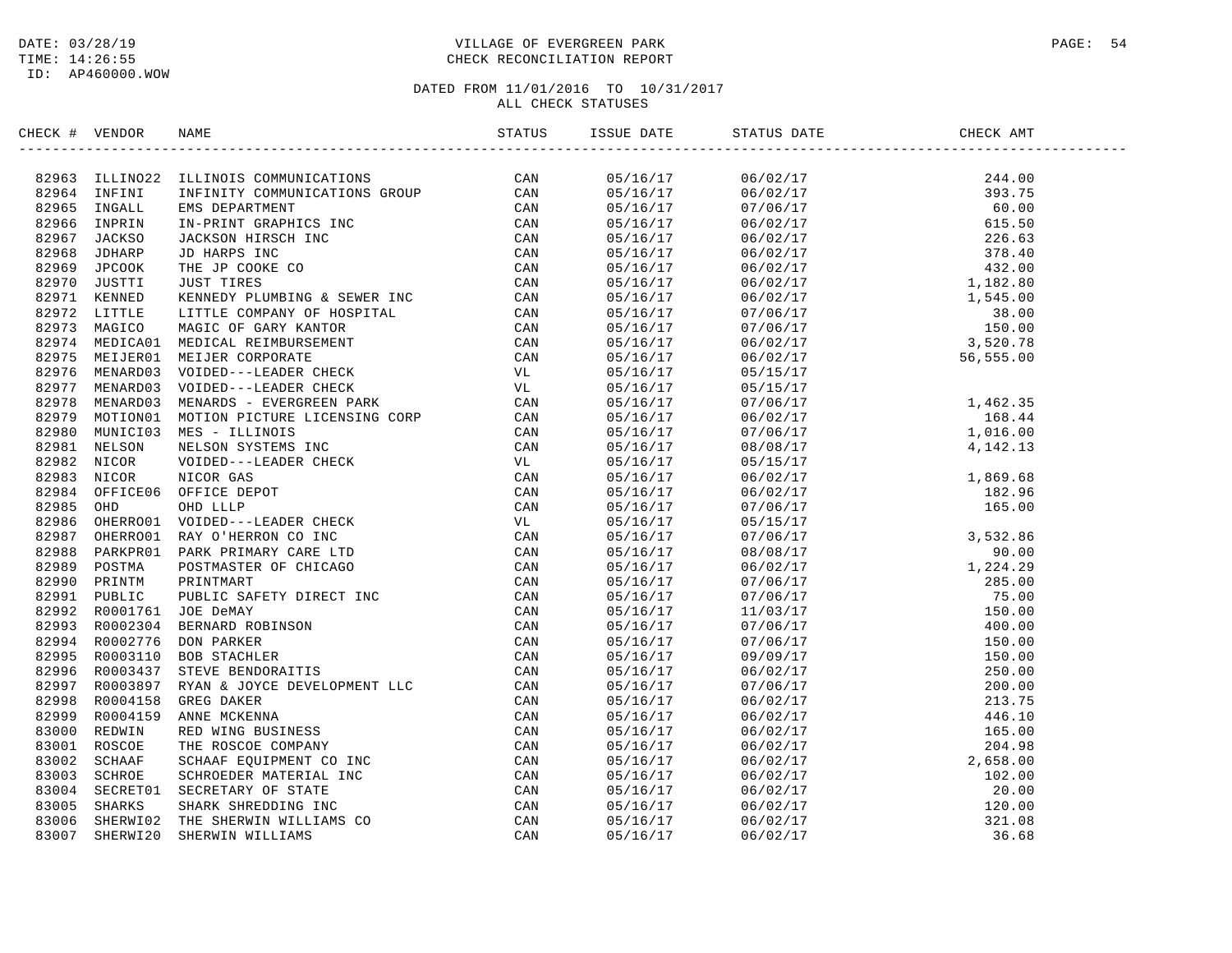## DATE: 03/28/19 PAGE: 55 TIME: 14:26:55 CHECK RECONCILIATION REPORT

| CHECK # | VENDOR       | NAME                                                                                                                                                                                                                           | ISSUE DATE           | STATUS DATE | CHECK AMT                                                                                                                                                                                                                                                                                                                                                                                                                          |  |
|---------|--------------|--------------------------------------------------------------------------------------------------------------------------------------------------------------------------------------------------------------------------------|----------------------|-------------|------------------------------------------------------------------------------------------------------------------------------------------------------------------------------------------------------------------------------------------------------------------------------------------------------------------------------------------------------------------------------------------------------------------------------------|--|
|         |              | SKEETE SKEETER KELL SPORTS CAN SNYDER S-L DISTRIBUTION COMPANY LLC CAN SOUTHS08 SOUTH SUBURBAN WELDING & CAN STANDA STANDARD EQUIPMENT CONTRAUGHT ON THE TREASURER CAN STATETOI STATE TREASURER CAN STATETOI STATE TREASURER C |                      |             | $\begin{tabular}{l c c c} \multicolumn{4}{c}{\textbf{5.66}} \multicolumn{4}{c}{\textbf{5.67}} \multicolumn{4}{c}{\textbf{6.68}} \multicolumn{4}{c}{\textbf{6.69}} \multicolumn{4}{c}{\textbf{6.69}} \multicolumn{4}{c}{\textbf{6.77}} \multicolumn{4}{c}{\textbf{6.80}} \multicolumn{4}{c}{\textbf{6.97}} \multicolumn{4}{c}{\textbf{6.98}} \multicolumn{4}{c}{\textbf{6.99}} \multicolumn{4}{c}{\textbf{6.99}} \multicolumn{4}{c$ |  |
|         | 83008 SKEETE |                                                                                                                                                                                                                                | 05/16/17<br>05/16/17 |             |                                                                                                                                                                                                                                                                                                                                                                                                                                    |  |
|         | 83009 SNYDER |                                                                                                                                                                                                                                |                      |             |                                                                                                                                                                                                                                                                                                                                                                                                                                    |  |
| 83010   |              |                                                                                                                                                                                                                                | 05/16/17<br>05/16/17 |             |                                                                                                                                                                                                                                                                                                                                                                                                                                    |  |
|         | 83011 STANDA |                                                                                                                                                                                                                                |                      |             |                                                                                                                                                                                                                                                                                                                                                                                                                                    |  |
| 83012   | 83013 STRAUG |                                                                                                                                                                                                                                | 05/16/17             |             |                                                                                                                                                                                                                                                                                                                                                                                                                                    |  |
| 83014   |              |                                                                                                                                                                                                                                | 05/16/17<br>05/16/17 |             |                                                                                                                                                                                                                                                                                                                                                                                                                                    |  |
| 83015   |              |                                                                                                                                                                                                                                |                      |             |                                                                                                                                                                                                                                                                                                                                                                                                                                    |  |
| 83016   |              |                                                                                                                                                                                                                                | 05/16/17<br>05/16/17 |             |                                                                                                                                                                                                                                                                                                                                                                                                                                    |  |
| 83017   |              |                                                                                                                                                                                                                                |                      |             |                                                                                                                                                                                                                                                                                                                                                                                                                                    |  |
| 83018   |              |                                                                                                                                                                                                                                | 05/16/17<br>05/16/17 |             |                                                                                                                                                                                                                                                                                                                                                                                                                                    |  |
|         |              |                                                                                                                                                                                                                                |                      |             |                                                                                                                                                                                                                                                                                                                                                                                                                                    |  |
|         |              |                                                                                                                                                                                                                                | 05/16/17<br>05/16/17 |             |                                                                                                                                                                                                                                                                                                                                                                                                                                    |  |
|         |              |                                                                                                                                                                                                                                | 05/16/17             |             |                                                                                                                                                                                                                                                                                                                                                                                                                                    |  |
|         |              |                                                                                                                                                                                                                                |                      |             |                                                                                                                                                                                                                                                                                                                                                                                                                                    |  |
|         |              |                                                                                                                                                                                                                                | 05/16/17<br>05/16/17 |             |                                                                                                                                                                                                                                                                                                                                                                                                                                    |  |
|         |              |                                                                                                                                                                                                                                |                      |             |                                                                                                                                                                                                                                                                                                                                                                                                                                    |  |
|         |              |                                                                                                                                                                                                                                | 05/16/17<br>05/16/17 |             |                                                                                                                                                                                                                                                                                                                                                                                                                                    |  |
|         |              |                                                                                                                                                                                                                                |                      |             |                                                                                                                                                                                                                                                                                                                                                                                                                                    |  |
|         |              |                                                                                                                                                                                                                                | 05/16/17<br>05/16/17 |             |                                                                                                                                                                                                                                                                                                                                                                                                                                    |  |
|         |              |                                                                                                                                                                                                                                | 05/16/17             |             |                                                                                                                                                                                                                                                                                                                                                                                                                                    |  |
|         |              |                                                                                                                                                                                                                                |                      |             |                                                                                                                                                                                                                                                                                                                                                                                                                                    |  |
|         |              |                                                                                                                                                                                                                                | 05/16/17<br>05/16/17 |             |                                                                                                                                                                                                                                                                                                                                                                                                                                    |  |
|         |              |                                                                                                                                                                                                                                |                      |             |                                                                                                                                                                                                                                                                                                                                                                                                                                    |  |
|         |              |                                                                                                                                                                                                                                | 05/16/17<br>05/16/17 |             |                                                                                                                                                                                                                                                                                                                                                                                                                                    |  |
|         |              |                                                                                                                                                                                                                                | 05/16/17<br>05/16/17 |             |                                                                                                                                                                                                                                                                                                                                                                                                                                    |  |
|         |              |                                                                                                                                                                                                                                |                      |             |                                                                                                                                                                                                                                                                                                                                                                                                                                    |  |
|         |              |                                                                                                                                                                                                                                | 05/17/17             |             |                                                                                                                                                                                                                                                                                                                                                                                                                                    |  |
|         |              |                                                                                                                                                                                                                                | 05/17/17<br>05/17/17 |             |                                                                                                                                                                                                                                                                                                                                                                                                                                    |  |
|         |              |                                                                                                                                                                                                                                |                      |             |                                                                                                                                                                                                                                                                                                                                                                                                                                    |  |
|         |              |                                                                                                                                                                                                                                | 05/17/17<br>05/17/17 |             |                                                                                                                                                                                                                                                                                                                                                                                                                                    |  |
|         |              |                                                                                                                                                                                                                                |                      |             |                                                                                                                                                                                                                                                                                                                                                                                                                                    |  |
|         |              |                                                                                                                                                                                                                                | 05/17/17<br>05/22/17 |             |                                                                                                                                                                                                                                                                                                                                                                                                                                    |  |
|         |              |                                                                                                                                                                                                                                |                      |             |                                                                                                                                                                                                                                                                                                                                                                                                                                    |  |
|         |              |                                                                                                                                                                                                                                | 05/23/17             |             |                                                                                                                                                                                                                                                                                                                                                                                                                                    |  |
|         |              |                                                                                                                                                                                                                                | 05/23/17             |             |                                                                                                                                                                                                                                                                                                                                                                                                                                    |  |
|         |              |                                                                                                                                                                                                                                | 05/23/17             |             |                                                                                                                                                                                                                                                                                                                                                                                                                                    |  |
|         |              |                                                                                                                                                                                                                                | 05/23/17             |             |                                                                                                                                                                                                                                                                                                                                                                                                                                    |  |
|         |              |                                                                                                                                                                                                                                | 05/23/17             |             |                                                                                                                                                                                                                                                                                                                                                                                                                                    |  |
|         |              |                                                                                                                                                                                                                                | u5/23/17<br>05/23/17 |             |                                                                                                                                                                                                                                                                                                                                                                                                                                    |  |
|         |              |                                                                                                                                                                                                                                |                      |             |                                                                                                                                                                                                                                                                                                                                                                                                                                    |  |
|         |              | 83017 TRAINI TRAINING CONCEPTS INC. CAN 83018 TRITE TRAINING CONSERVER INC. AND 3000 USRBO USRBO USRBO NOW TRITE THE SAME PRODUCTS IN A S3022 VERIZOID VERIZON VIRELESS CAN 83022 VERIZOID VERIZON VIRELESS CAN 83022 VERIZOID | 05/23/17             |             |                                                                                                                                                                                                                                                                                                                                                                                                                                    |  |
|         |              |                                                                                                                                                                                                                                | 05/23/17             |             |                                                                                                                                                                                                                                                                                                                                                                                                                                    |  |
|         |              |                                                                                                                                                                                                                                | 05/23/17             |             |                                                                                                                                                                                                                                                                                                                                                                                                                                    |  |
|         |              |                                                                                                                                                                                                                                | 05/23/17             |             |                                                                                                                                                                                                                                                                                                                                                                                                                                    |  |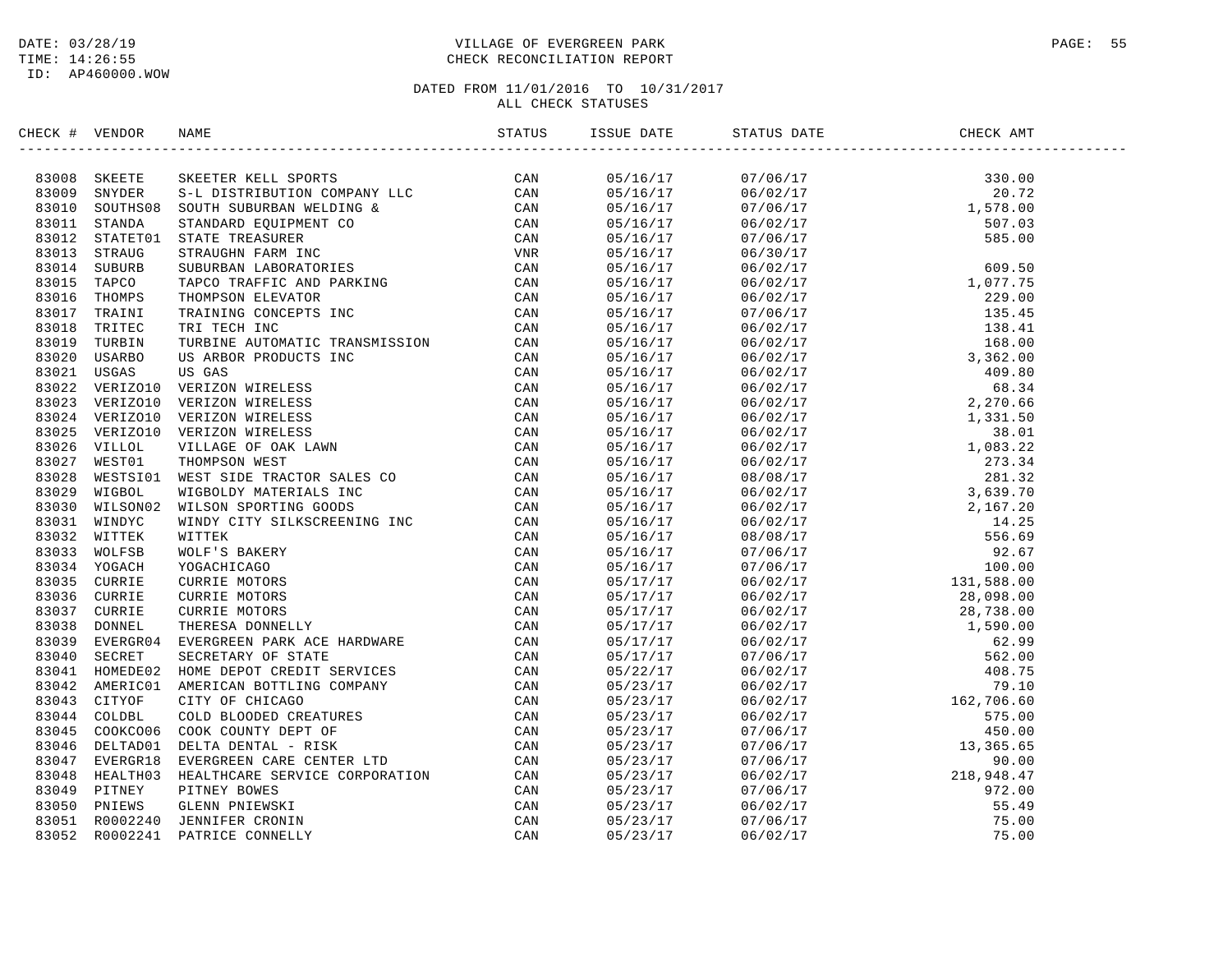## DATE: 03/28/19 PAGE: 56 PAGE: 56 PAGE: 56 PAGE: 56 PAGE: 56 PAGE: 56 PAGE: 56 PAGE: 56 TIME: 14:26:55 CHECK RECONCILIATION REPORT

| CHECK # VENDOR |                |                                                                                                                                                                                                                                | STATUS | ISSUE DATE           | STATUS DATE                                                                                                                                                                                                                                                      | CHECK AMT |  |
|----------------|----------------|--------------------------------------------------------------------------------------------------------------------------------------------------------------------------------------------------------------------------------|--------|----------------------|------------------------------------------------------------------------------------------------------------------------------------------------------------------------------------------------------------------------------------------------------------------|-----------|--|
|                |                |                                                                                                                                                                                                                                | CAN    | 05/23/17             |                                                                                                                                                                                                                                                                  |           |  |
|                |                |                                                                                                                                                                                                                                |        | 05/23/17             | $\begin{array}{ccccc} 07/06/17 & & & & 20.00 \\ 07/06/17 & & & & 10.00 \\ 07/06/17 & & & & 173.69 \\ 05/23/17 & & & & & & \end{array}$                                                                                                                           |           |  |
|                |                |                                                                                                                                                                                                                                |        | 05/23/17             |                                                                                                                                                                                                                                                                  |           |  |
|                |                |                                                                                                                                                                                                                                |        | 05/23/17             |                                                                                                                                                                                                                                                                  |           |  |
|                |                |                                                                                                                                                                                                                                |        | 05/23/17             |                                                                                                                                                                                                                                                                  |           |  |
|                |                |                                                                                                                                                                                                                                |        | 05/23/17             |                                                                                                                                                                                                                                                                  |           |  |
|                |                |                                                                                                                                                                                                                                |        | 05/25/17             |                                                                                                                                                                                                                                                                  |           |  |
|                |                |                                                                                                                                                                                                                                |        | 06/01/17             |                                                                                                                                                                                                                                                                  |           |  |
|                |                |                                                                                                                                                                                                                                |        |                      |                                                                                                                                                                                                                                                                  |           |  |
|                |                |                                                                                                                                                                                                                                |        | 06/01/17             |                                                                                                                                                                                                                                                                  |           |  |
|                |                |                                                                                                                                                                                                                                |        | 06/01/17<br>06/01/17 |                                                                                                                                                                                                                                                                  |           |  |
|                |                |                                                                                                                                                                                                                                |        |                      |                                                                                                                                                                                                                                                                  |           |  |
|                |                |                                                                                                                                                                                                                                |        | 06/01/17             |                                                                                                                                                                                                                                                                  |           |  |
|                |                |                                                                                                                                                                                                                                |        | 06/01/17             |                                                                                                                                                                                                                                                                  |           |  |
|                |                |                                                                                                                                                                                                                                |        | 06/01/17             |                                                                                                                                                                                                                                                                  |           |  |
|                |                |                                                                                                                                                                                                                                |        | 06/01/17             |                                                                                                                                                                                                                                                                  |           |  |
|                |                |                                                                                                                                                                                                                                |        | 06/01/17             |                                                                                                                                                                                                                                                                  |           |  |
|                |                |                                                                                                                                                                                                                                |        | 06/01/17             |                                                                                                                                                                                                                                                                  |           |  |
|                |                |                                                                                                                                                                                                                                |        | 05/31/17             |                                                                                                                                                                                                                                                                  |           |  |
|                |                |                                                                                                                                                                                                                                |        | 06/02/17             |                                                                                                                                                                                                                                                                  |           |  |
|                |                |                                                                                                                                                                                                                                |        | 06/02/17             |                                                                                                                                                                                                                                                                  |           |  |
|                |                |                                                                                                                                                                                                                                |        | 06/02/17             |                                                                                                                                                                                                                                                                  |           |  |
|                |                |                                                                                                                                                                                                                                |        | 06/02/17             |                                                                                                                                                                                                                                                                  |           |  |
|                |                |                                                                                                                                                                                                                                |        | 06/02/17             |                                                                                                                                                                                                                                                                  |           |  |
|                |                |                                                                                                                                                                                                                                |        | 06/02/17             |                                                                                                                                                                                                                                                                  |           |  |
|                |                |                                                                                                                                                                                                                                |        | 06/02/17             |                                                                                                                                                                                                                                                                  |           |  |
|                |                |                                                                                                                                                                                                                                |        | 06/02/17             |                                                                                                                                                                                                                                                                  |           |  |
|                |                |                                                                                                                                                                                                                                |        | 06/06/17             |                                                                                                                                                                                                                                                                  |           |  |
|                |                |                                                                                                                                                                                                                                |        | 06/06/17             |                                                                                                                                                                                                                                                                  |           |  |
|                | 83081 ARCONC   |                                                                                                                                                                                                                                |        | 06/06/17             |                                                                                                                                                                                                                                                                  |           |  |
|                | 83082 ARTIFI   |                                                                                                                                                                                                                                |        | 06/06/17             |                                                                                                                                                                                                                                                                  |           |  |
|                | 83083 ATT01    |                                                                                                                                                                                                                                |        | 06/06/17             |                                                                                                                                                                                                                                                                  |           |  |
|                | 83084 ATT01    |                                                                                                                                                                                                                                |        | 06/06/17             |                                                                                                                                                                                                                                                                  |           |  |
|                | 83085 ATT02    |                                                                                                                                                                                                                                |        | 06/06/17             |                                                                                                                                                                                                                                                                  |           |  |
|                | 83086 ATT04    |                                                                                                                                                                                                                                |        | 06/06/17             |                                                                                                                                                                                                                                                                  |           |  |
|                | 83087 ATTGLO   |                                                                                                                                                                                                                                |        | 06/06/17             |                                                                                                                                                                                                                                                                  |           |  |
|                | 83088 ATTLON   |                                                                                                                                                                                                                                |        | 06/06/17             |                                                                                                                                                                                                                                                                  |           |  |
|                | 83089 AVALON   |                                                                                                                                                                                                                                |        | 06/06/17             |                                                                                                                                                                                                                                                                  |           |  |
|                | 83090 AZOOSM   |                                                                                                                                                                                                                                |        | 06/06/17             |                                                                                                                                                                                                                                                                  |           |  |
|                | 83091 BALLAN   |                                                                                                                                                                                                                                |        | 06/06/17             |                                                                                                                                                                                                                                                                  |           |  |
|                | 83092 BATTER01 | A CAN ALSEP LAWNMOWER INC CAN ARTIFICIAL TURF PUTTING GREENS CAN ARTIFICIAL TURF PUTTING GREENS CAN ART CAN ATAT CONSTRUCTION CAN ATAT GLOBAL SERVICES, INC. CAN CAN ATAT LONG DISTANCE AVALON PETROLEUM CAN AZOOSMENT PARK IN |        | 06/06/17             | $\begin{array}{cccc} 07/06/17 & 10.00\\ 07/06/17 & 10.00\\ 07/06/17 & 12,69\\ 07/06/17 & 12,69\\ 07/06/17 & 12,87.01\\ 07/06/17 & 12,937.75\\ 07/06/17 & 12,938.75\\ 07/06/17 & 12,930.00\\ 07/06/17 & 22.0.00\\ 07/06/17 & 23.0.00\\ 07/06/17 & 20.00\\ 07/06/$ |           |  |
|                | 83093 BENNET   |                                                                                                                                                                                                                                |        | 06/06/17             |                                                                                                                                                                                                                                                                  |           |  |
|                | 83094 BESTMA   |                                                                                                                                                                                                                                |        | 06/06/17             |                                                                                                                                                                                                                                                                  |           |  |
| 83095          | BEVERL02       |                                                                                                                                                                                                                                |        | 06/06/17             |                                                                                                                                                                                                                                                                  |           |  |
|                | 83096 BFCONS   |                                                                                                                                                                                                                                |        | 06/06/17             |                                                                                                                                                                                                                                                                  |           |  |
| 83097          | <b>BRENNA</b>  |                                                                                                                                                                                                                                |        | 06/06/17             |                                                                                                                                                                                                                                                                  |           |  |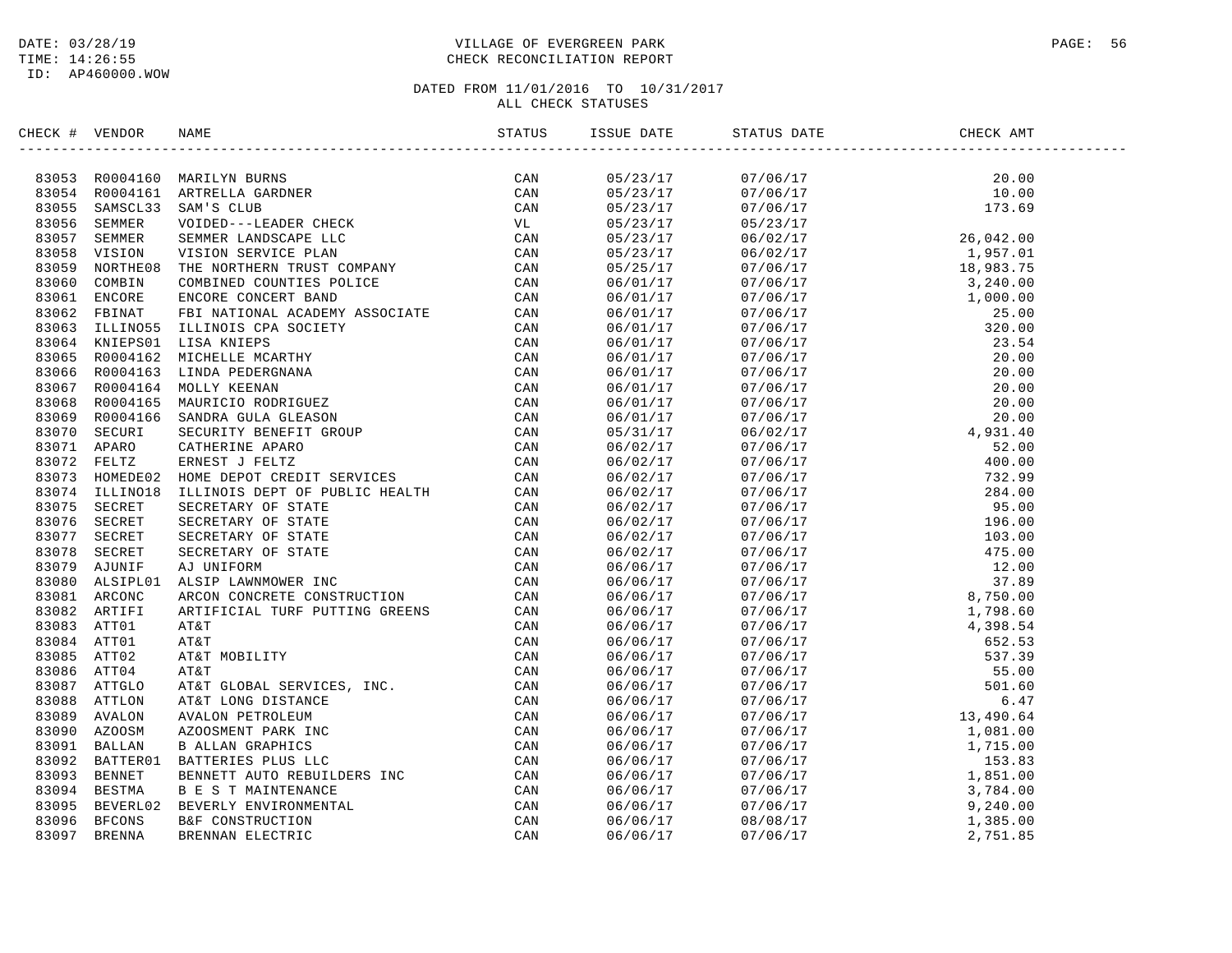# DATE: 03/28/19 PAGE: 57 TIME: 14:26:55 CHECK RECONCILIATION REPORT

| CHECK # VENDOR | NAME                                                                                                                                                                                                                          | ISSUE DATE | STATUS DATE                                                                                                                                                                                                                                                                 | CHECK AMT |  |
|----------------|-------------------------------------------------------------------------------------------------------------------------------------------------------------------------------------------------------------------------------|------------|-----------------------------------------------------------------------------------------------------------------------------------------------------------------------------------------------------------------------------------------------------------------------------|-----------|--|
|                | CR. 4 VERIDE MANIFE SIGNIFY ROBERT STANDARD IN THE SERVICE SAN 81110 DROBIN ROBERT SIGNIFY CONTROLL CLASS THE STANDARD CONTROLL CLASS THE STANDARD CONTROLL CLASS TO A 1110 CONTROLL CLASS THE CONTROLL CLASS THE CONTROLL CL | 06/06/17   |                                                                                                                                                                                                                                                                             |           |  |
|                |                                                                                                                                                                                                                               | 06/06/17   | 07/06/17<br>07/06/17<br>07/06/17<br>07/06/17<br>07/06/17<br>07/06/17<br>07/06/17<br>07/06/17<br>07/06/17<br>07/06/17<br>07/06/17<br>07/06/17<br>07/06/17<br>1,110.00<br>1,999.10                                                                                            |           |  |
|                |                                                                                                                                                                                                                               | 06/06/17   |                                                                                                                                                                                                                                                                             |           |  |
|                |                                                                                                                                                                                                                               | 06/06/17   |                                                                                                                                                                                                                                                                             |           |  |
|                |                                                                                                                                                                                                                               | 06/06/17   |                                                                                                                                                                                                                                                                             |           |  |
|                |                                                                                                                                                                                                                               | 06/06/17   |                                                                                                                                                                                                                                                                             |           |  |
|                |                                                                                                                                                                                                                               | 06/06/17   |                                                                                                                                                                                                                                                                             |           |  |
|                |                                                                                                                                                                                                                               | 06/06/17   |                                                                                                                                                                                                                                                                             |           |  |
|                |                                                                                                                                                                                                                               | 06/06/17   | $\begin{array}{cccc} 07/06/17 & 7/524.70 \\ 06/05/17 & 7/524.70 \\ 07/06/17 & 500.00 \\ 07/06/17 & 737.66 \\ 07/06/17 & 194.78 \\ 08/08/17 & 500.00 \\ 06/05/17 & 14475.48 \\ \end{array}$                                                                                  |           |  |
|                |                                                                                                                                                                                                                               | 06/06/17   |                                                                                                                                                                                                                                                                             |           |  |
|                |                                                                                                                                                                                                                               | 06/06/17   |                                                                                                                                                                                                                                                                             |           |  |
|                |                                                                                                                                                                                                                               | 06/06/17   |                                                                                                                                                                                                                                                                             |           |  |
|                |                                                                                                                                                                                                                               | 06/06/17   |                                                                                                                                                                                                                                                                             |           |  |
|                |                                                                                                                                                                                                                               |            |                                                                                                                                                                                                                                                                             |           |  |
|                |                                                                                                                                                                                                                               | 06/06/17   |                                                                                                                                                                                                                                                                             |           |  |
|                |                                                                                                                                                                                                                               | 06/06/17   |                                                                                                                                                                                                                                                                             |           |  |
|                |                                                                                                                                                                                                                               | 06/06/17   |                                                                                                                                                                                                                                                                             |           |  |
|                |                                                                                                                                                                                                                               | 06/06/17   |                                                                                                                                                                                                                                                                             |           |  |
|                |                                                                                                                                                                                                                               | 06/06/17   |                                                                                                                                                                                                                                                                             |           |  |
|                |                                                                                                                                                                                                                               | 06/06/17   |                                                                                                                                                                                                                                                                             |           |  |
|                |                                                                                                                                                                                                                               | 06/06/17   |                                                                                                                                                                                                                                                                             |           |  |
|                |                                                                                                                                                                                                                               | 06/06/17   |                                                                                                                                                                                                                                                                             |           |  |
|                |                                                                                                                                                                                                                               | 06/06/17   |                                                                                                                                                                                                                                                                             |           |  |
|                |                                                                                                                                                                                                                               | 06/06/17   |                                                                                                                                                                                                                                                                             |           |  |
|                |                                                                                                                                                                                                                               | 06/06/17   |                                                                                                                                                                                                                                                                             |           |  |
|                |                                                                                                                                                                                                                               | 06/06/17   |                                                                                                                                                                                                                                                                             |           |  |
|                |                                                                                                                                                                                                                               | 06/06/17   |                                                                                                                                                                                                                                                                             |           |  |
|                |                                                                                                                                                                                                                               | 06/06/17   |                                                                                                                                                                                                                                                                             |           |  |
|                |                                                                                                                                                                                                                               | 06/06/17   |                                                                                                                                                                                                                                                                             |           |  |
|                |                                                                                                                                                                                                                               | 06/06/17   |                                                                                                                                                                                                                                                                             |           |  |
|                |                                                                                                                                                                                                                               | 06/06/17   |                                                                                                                                                                                                                                                                             |           |  |
|                |                                                                                                                                                                                                                               | 06/06/17   |                                                                                                                                                                                                                                                                             |           |  |
|                |                                                                                                                                                                                                                               | 06/06/17   |                                                                                                                                                                                                                                                                             |           |  |
|                |                                                                                                                                                                                                                               | 06/06/17   |                                                                                                                                                                                                                                                                             |           |  |
|                |                                                                                                                                                                                                                               | 06/06/17   |                                                                                                                                                                                                                                                                             |           |  |
|                |                                                                                                                                                                                                                               | 06/06/17   |                                                                                                                                                                                                                                                                             |           |  |
|                |                                                                                                                                                                                                                               | 06/06/17   |                                                                                                                                                                                                                                                                             |           |  |
|                |                                                                                                                                                                                                                               | 06/06/17   |                                                                                                                                                                                                                                                                             |           |  |
|                |                                                                                                                                                                                                                               | 06/06/17   |                                                                                                                                                                                                                                                                             |           |  |
|                |                                                                                                                                                                                                                               | 06/06/17   |                                                                                                                                                                                                                                                                             |           |  |
|                |                                                                                                                                                                                                                               | 06/06/17   |                                                                                                                                                                                                                                                                             |           |  |
|                |                                                                                                                                                                                                                               | 06/06/17   |                                                                                                                                                                                                                                                                             |           |  |
|                |                                                                                                                                                                                                                               | 06/06/17   | $\begin{array}{cccc} 08/08/17 & 500.00 \\ 06/05/17 & 1,475.40 \\ 07/06/17 & 1,475.40 \\ 07/06/17 & 168.76 \\ 07/06/17 & 28.435 \\ 07/06/17 & 28.435 \\ 07/06/17 & 7,187.74 \\ 07/06/17 & 7,187.74 \\ 07/06/17 & 3,412.41 \\ 07/06/17 & 4,032.78 \\ 07/06/17 & 122.20 \\ 07$ |           |  |
|                |                                                                                                                                                                                                                               | 06/06/17   |                                                                                                                                                                                                                                                                             |           |  |
|                |                                                                                                                                                                                                                               | 06/06/17   |                                                                                                                                                                                                                                                                             |           |  |
|                |                                                                                                                                                                                                                               | 06/06/17   |                                                                                                                                                                                                                                                                             |           |  |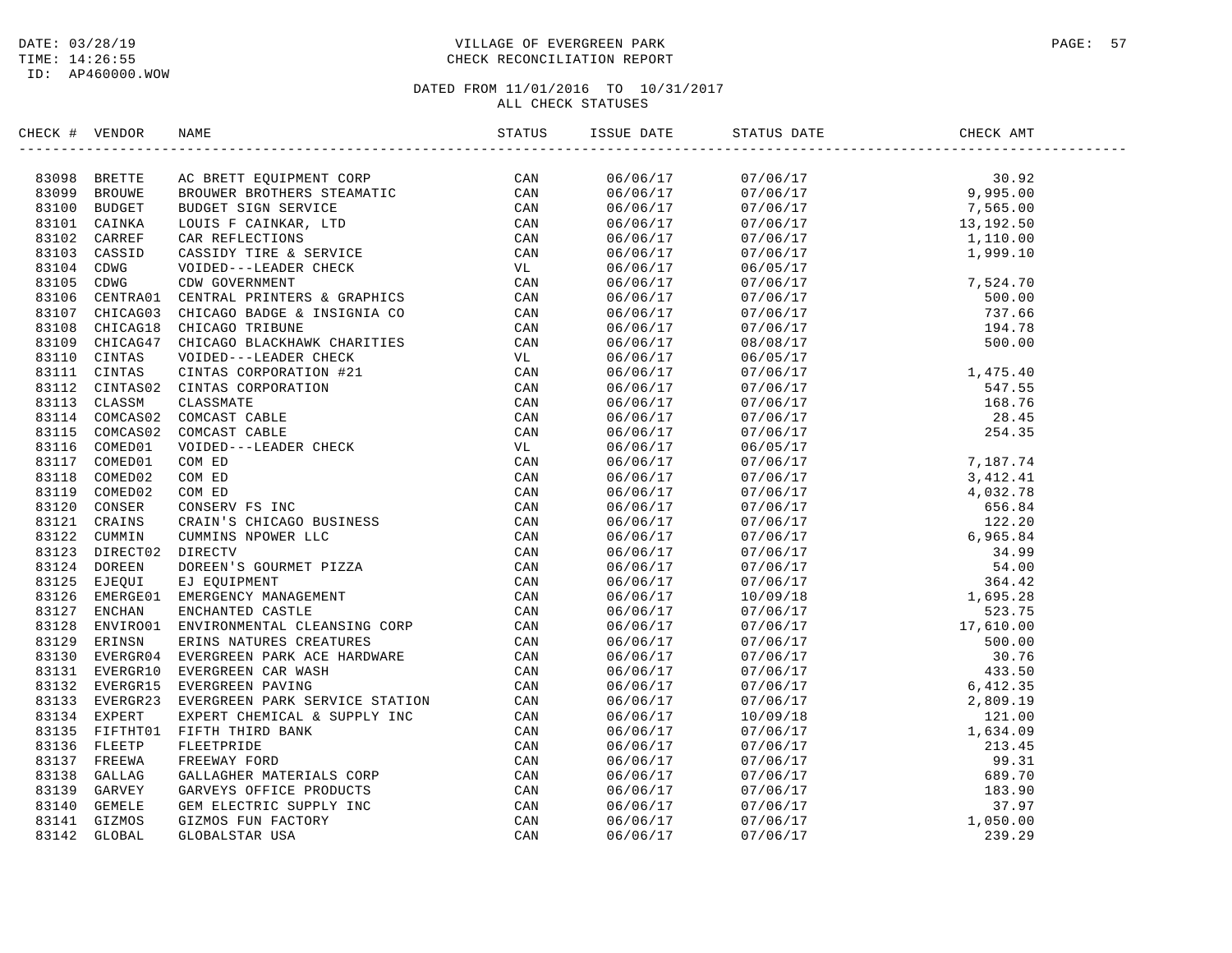# DATE: 03/28/19 PAGE: 58 PAGE: 58 TIME: 14:26:55 CHECK RECONCILIATION REPORT

| CHECK # VENDOR |                               |                                                                                                                                                                                                                                                          | STATUS | ISSUE DATE           | STATUS DATE                                                                                                                                                                                                                                                                         | CHECK AMT |  |
|----------------|-------------------------------|----------------------------------------------------------------------------------------------------------------------------------------------------------------------------------------------------------------------------------------------------------|--------|----------------------|-------------------------------------------------------------------------------------------------------------------------------------------------------------------------------------------------------------------------------------------------------------------------------------|-----------|--|
|                | 83143 GRAING                  | WW GRAINGER INC<br>HACH COMPANY<br>WE THARRIS<br>CAN<br>WE THARRIS-CHISHOLM<br>HAWNTED TRAILS<br>HAWNTED TRAILS<br>HE MOUPELY WATERWORKS LTD<br>CAN<br>HINCKLEY SPRING<br>ILLINOIS BRICK CO<br>ILLINOIS STATE TREASURER<br>ILLINOIS STATE TREASURER<br>I |        | 06/06/17             |                                                                                                                                                                                                                                                                                     |           |  |
|                | 83144 HACHCO                  |                                                                                                                                                                                                                                                          |        | 06/06/17             |                                                                                                                                                                                                                                                                                     |           |  |
|                | 83145 HARRIS                  |                                                                                                                                                                                                                                                          |        | 06/06/17             |                                                                                                                                                                                                                                                                                     |           |  |
| 83146          | HARRIS01                      |                                                                                                                                                                                                                                                          |        | 06/06/17             |                                                                                                                                                                                                                                                                                     |           |  |
|                | 83147 HAUNTE                  |                                                                                                                                                                                                                                                          |        | 06/06/17             |                                                                                                                                                                                                                                                                                     |           |  |
|                | 83148 HDSUPP                  |                                                                                                                                                                                                                                                          |        | 06/06/17             |                                                                                                                                                                                                                                                                                     |           |  |
|                | 83149 HINCKL                  |                                                                                                                                                                                                                                                          |        | 06/06/17             |                                                                                                                                                                                                                                                                                     |           |  |
|                | 83150 ILLINO19                |                                                                                                                                                                                                                                                          |        | 06/06/17             |                                                                                                                                                                                                                                                                                     |           |  |
|                | 83151 ILLINO22                |                                                                                                                                                                                                                                                          |        | 06/06/17             |                                                                                                                                                                                                                                                                                     |           |  |
|                | 83152 ILLINO52                |                                                                                                                                                                                                                                                          |        | 06/06/17             |                                                                                                                                                                                                                                                                                     |           |  |
|                | 83153 ILLINO52                |                                                                                                                                                                                                                                                          |        | 06/06/17             |                                                                                                                                                                                                                                                                                     |           |  |
|                | 83154 INDEPE                  |                                                                                                                                                                                                                                                          |        | 06/06/17             | $\begin{array}{cccc} 07/06/17 & 8\, , 000\, .00 \\ 07/06/17 & 7\, , 611\, .03 \\ 07/06/17 & 130\, .00 \\ 07/06/17 & 750\, .00 \\ 07/06/17 & 1,850\, .00 \\ 07/06/17 & 9\, , 81\, .11 \\ 07/06/17 & 9\, , 81\, .10 \\ 07/06/17 & 781\, .11 \\ 07/06/17 & 72\, .76 \\ 07/06/17 & 325$ |           |  |
|                | 83155 INPRIN                  |                                                                                                                                                                                                                                                          |        | 06/06/17             |                                                                                                                                                                                                                                                                                     |           |  |
|                | 83156 INTERN02                |                                                                                                                                                                                                                                                          |        | 06/06/17             |                                                                                                                                                                                                                                                                                     |           |  |
|                | 83157 JOHNSP                  |                                                                                                                                                                                                                                                          |        | 06/06/17             |                                                                                                                                                                                                                                                                                     |           |  |
|                | 83158 JUSTTI                  |                                                                                                                                                                                                                                                          | CAN    | 06/06/17             |                                                                                                                                                                                                                                                                                     |           |  |
|                | 83159 KAWALA                  |                                                                                                                                                                                                                                                          | CAN    | 06/06/17             |                                                                                                                                                                                                                                                                                     |           |  |
|                | 83160 KHKIM                   | JUST TIRES<br>KAWA LANDSCAPE & LAWN SERVICE<br>K H KIM TAEKWONDO<br>TERRANCE B KULIK<br>LARRY'S BRAKE SERVICE<br>LEAF<br>LEAF                                                                                                                            | CAN    | 06/06/17             |                                                                                                                                                                                                                                                                                     |           |  |
|                | 83161 KULIK                   |                                                                                                                                                                                                                                                          | CAN    | 06/06/17             |                                                                                                                                                                                                                                                                                     |           |  |
|                | 83162 LARRYS                  |                                                                                                                                                                                                                                                          | CAN    | 06/06/17             |                                                                                                                                                                                                                                                                                     |           |  |
| 83163 LEAF     |                               |                                                                                                                                                                                                                                                          | CAN    | 06/06/17             |                                                                                                                                                                                                                                                                                     |           |  |
| 83164 LEAF     |                               |                                                                                                                                                                                                                                                          |        | 06/06/17             |                                                                                                                                                                                                                                                                                     |           |  |
|                | 83165 MALCOR                  |                                                                                                                                                                                                                                                          |        | 06/06/17             |                                                                                                                                                                                                                                                                                     |           |  |
|                | 83166 MARTIN                  |                                                                                                                                                                                                                                                          |        | 06/06/17             |                                                                                                                                                                                                                                                                                     |           |  |
|                | 83167 MCMAST                  |                                                                                                                                                                                                                                                          |        | 06/06/17             |                                                                                                                                                                                                                                                                                     |           |  |
|                | 83168 MDIELE                  |                                                                                                                                                                                                                                                          |        | 06/06/17             |                                                                                                                                                                                                                                                                                     |           |  |
|                | 83169 MEADEE                  |                                                                                                                                                                                                                                                          |        | 06/06/17             |                                                                                                                                                                                                                                                                                     |           |  |
|                | 83170 MENARD                  |                                                                                                                                                                                                                                                          |        | 06/06/17             |                                                                                                                                                                                                                                                                                     |           |  |
|                | 83171 MENARD03                |                                                                                                                                                                                                                                                          |        | 06/06/17             | 06/05/17                                                                                                                                                                                                                                                                            |           |  |
|                | 83172 MENARD03                |                                                                                                                                                                                                                                                          |        | 06/06/17             | 06/05/17                                                                                                                                                                                                                                                                            |           |  |
|                | 83173 MENARD03                |                                                                                                                                                                                                                                                          |        | 06/06/17             | 06/05/17                                                                                                                                                                                                                                                                            |           |  |
|                | 83174 MENARD03                |                                                                                                                                                                                                                                                          |        | 06/06/17             | 06/05/17                                                                                                                                                                                                                                                                            |           |  |
|                | 83175 MENARD03                |                                                                                                                                                                                                                                                          |        | 06/06/17             | 06/05/17                                                                                                                                                                                                                                                                            |           |  |
| 83176          | MENARD03                      |                                                                                                                                                                                                                                                          |        | 06/06/17             | 06/05/17                                                                                                                                                                                                                                                                            |           |  |
|                | 83177 MENARD03                |                                                                                                                                                                                                                                                          |        | 06/06/17             | 06/05/17                                                                                                                                                                                                                                                                            |           |  |
| 83178          | MENARD03                      |                                                                                                                                                                                                                                                          |        | 06/06/17             | 06/05/17                                                                                                                                                                                                                                                                            |           |  |
|                | 83179 MENARD03                |                                                                                                                                                                                                                                                          |        | 06/06/17             | 08/08/17                                                                                                                                                                                                                                                                            | 5,432.78  |  |
|                | 83180 MEPEXT                  |                                                                                                                                                                                                                                                          |        | 06/06/17             | 07/06/17                                                                                                                                                                                                                                                                            | 170.00    |  |
|                | 83181 METROT                  |                                                                                                                                                                                                                                                          |        | 06/06/17             | 07/06/17                                                                                                                                                                                                                                                                            | 175.95    |  |
|                | 83182 MIDTOW01                |                                                                                                                                                                                                                                                          |        | 06/06/17             |                                                                                                                                                                                                                                                                                     | 365.22    |  |
|                | 83183 MODERN                  |                                                                                                                                                                                                                                                          |        |                      |                                                                                                                                                                                                                                                                                     | 624.41    |  |
|                |                               | LEAF CHANGE CHAIN CAN MACCOR ROOFING OF ILLINOIS INC CAN MARTIN IMPLEMENT SALES INC CAN MARTIN IMPLEMENT SALES INC CAN MENARDS -CRESTWOOD CAN MENARDS -CRESTWOOD CAN MENARDS -CRESTWOOD CAN MENARDS -CRESTWOOD CAN VUL<br>VOIDED-                        |        | 06/06/17             | $\begin{array}{l} 07/06/17\\ 07/06/17\\ 07/06/17\\ 07/06/17\\ 07/06/17\\ 07/06/17\\ 07/06/17\\ 07/06/17\\ \end{array}$                                                                                                                                                              | 9,600.00  |  |
|                | 83184 MUNICI03<br>83185 NICOR |                                                                                                                                                                                                                                                          |        | 06/06/17<br>06/06/17 |                                                                                                                                                                                                                                                                                     | 486.68    |  |
|                |                               |                                                                                                                                                                                                                                                          |        |                      |                                                                                                                                                                                                                                                                                     |           |  |
|                | 83186 ODELSO                  |                                                                                                                                                                                                                                                          |        | 06/06/17             |                                                                                                                                                                                                                                                                                     | 935.00    |  |
| 83187          | OFFICE06                      |                                                                                                                                                                                                                                                          |        | 06/06/17             |                                                                                                                                                                                                                                                                                     | 63.71     |  |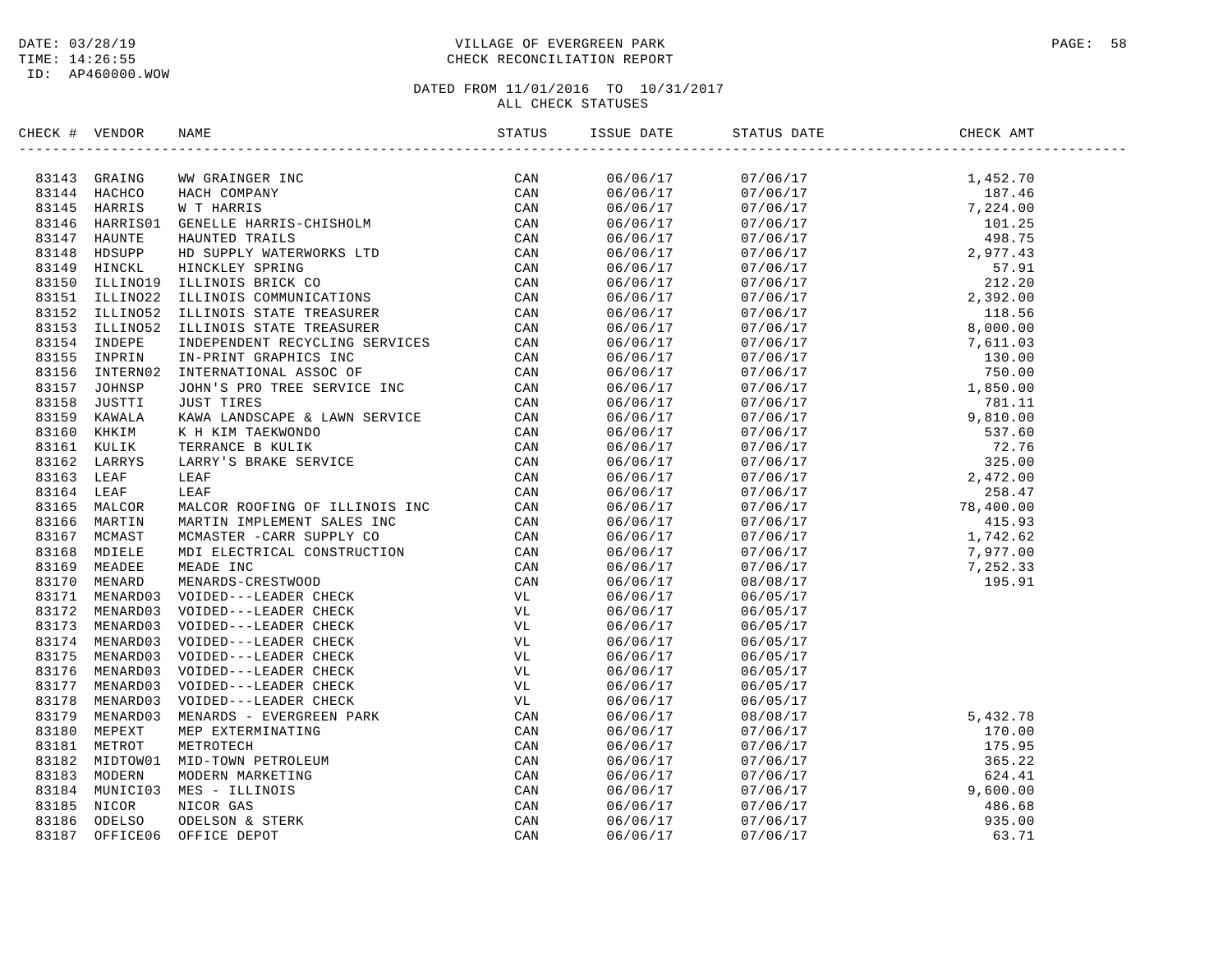## DATE: 03/28/19 PAGE: 59 PAGE: 59 TIME: 14:26:55 CHECK RECONCILIATION REPORT

| CHECK # VENDOR |                                                                                                                                                                                                                                     | ISSUE DATE           | STATUS DATE                                                                                                                                                                                                                                                                                       | CHECK AMT |  |
|----------------|-------------------------------------------------------------------------------------------------------------------------------------------------------------------------------------------------------------------------------------|----------------------|---------------------------------------------------------------------------------------------------------------------------------------------------------------------------------------------------------------------------------------------------------------------------------------------------|-----------|--|
|                | <b>ERCR 1 VERDOR NAME SERVITE SPOND RESERVE SERVIT SERVIT AND SERVIT AND SERVIT AND SERVIT AND SERVIT AND SERVIT AND SERVIT AND SERVIT AND SERVIT AND SERVIT AND SERVIT AND SERVIT AND SERVIT AND SERVIT AND SERVIT AND SERVIT </b> | 06/06/17             | $\begin{tabular}{l c c c} $0.706/17$ & $51.76$ \\[-2mm] $0.706/17$ & $51.76$ \\[-2mm] $0.706/17$ & $1.281.59$ \\[-2mm] $0.706/17$ & $1.281.59$ \\[-2mm] $0.706/17$ & $7.916.89$ \\[-2mm] $0.706/17$ & $7.916.89$ \\[-2mm] $0.706/17$ & $7.916.89$ \\[-2mm] $0.706/17$ & $2.79$ \\[-2mm] $0.706/1$ |           |  |
|                |                                                                                                                                                                                                                                     | 06/06/17             |                                                                                                                                                                                                                                                                                                   |           |  |
|                |                                                                                                                                                                                                                                     | 06/06/17             |                                                                                                                                                                                                                                                                                                   |           |  |
|                |                                                                                                                                                                                                                                     | 06/06/17             |                                                                                                                                                                                                                                                                                                   |           |  |
|                |                                                                                                                                                                                                                                     | 06/06/17             |                                                                                                                                                                                                                                                                                                   |           |  |
|                |                                                                                                                                                                                                                                     | 06/06/17             |                                                                                                                                                                                                                                                                                                   |           |  |
|                |                                                                                                                                                                                                                                     | 06/06/17             |                                                                                                                                                                                                                                                                                                   |           |  |
|                |                                                                                                                                                                                                                                     | 06/06/17             |                                                                                                                                                                                                                                                                                                   |           |  |
|                |                                                                                                                                                                                                                                     | 06/06/17             |                                                                                                                                                                                                                                                                                                   |           |  |
|                |                                                                                                                                                                                                                                     | 06/06/17             |                                                                                                                                                                                                                                                                                                   |           |  |
|                |                                                                                                                                                                                                                                     | 06/06/17             |                                                                                                                                                                                                                                                                                                   |           |  |
|                |                                                                                                                                                                                                                                     | 06/06/17             |                                                                                                                                                                                                                                                                                                   |           |  |
|                |                                                                                                                                                                                                                                     | 06/06/17             |                                                                                                                                                                                                                                                                                                   |           |  |
|                |                                                                                                                                                                                                                                     | 06/06/17             |                                                                                                                                                                                                                                                                                                   |           |  |
|                |                                                                                                                                                                                                                                     | 06/06/17             |                                                                                                                                                                                                                                                                                                   |           |  |
|                |                                                                                                                                                                                                                                     | 06/06/17             |                                                                                                                                                                                                                                                                                                   |           |  |
|                |                                                                                                                                                                                                                                     | 06/06/17             |                                                                                                                                                                                                                                                                                                   |           |  |
|                |                                                                                                                                                                                                                                     | 06/06/17             |                                                                                                                                                                                                                                                                                                   |           |  |
|                |                                                                                                                                                                                                                                     | 06/06/17             |                                                                                                                                                                                                                                                                                                   |           |  |
|                |                                                                                                                                                                                                                                     |                      |                                                                                                                                                                                                                                                                                                   |           |  |
|                |                                                                                                                                                                                                                                     | 06/06/17<br>06/06/17 |                                                                                                                                                                                                                                                                                                   |           |  |
|                |                                                                                                                                                                                                                                     |                      |                                                                                                                                                                                                                                                                                                   |           |  |
|                |                                                                                                                                                                                                                                     | 06/06/17<br>06/06/17 |                                                                                                                                                                                                                                                                                                   |           |  |
|                |                                                                                                                                                                                                                                     |                      |                                                                                                                                                                                                                                                                                                   |           |  |
|                |                                                                                                                                                                                                                                     | 06/06/17             |                                                                                                                                                                                                                                                                                                   |           |  |
|                |                                                                                                                                                                                                                                     | 06/06/17             |                                                                                                                                                                                                                                                                                                   |           |  |
|                |                                                                                                                                                                                                                                     | 06/06/17             |                                                                                                                                                                                                                                                                                                   |           |  |
|                |                                                                                                                                                                                                                                     | 06/06/17             |                                                                                                                                                                                                                                                                                                   |           |  |
|                |                                                                                                                                                                                                                                     | 06/06/17             |                                                                                                                                                                                                                                                                                                   |           |  |
|                |                                                                                                                                                                                                                                     | 06/06/17             |                                                                                                                                                                                                                                                                                                   |           |  |
|                |                                                                                                                                                                                                                                     | 06/06/17             |                                                                                                                                                                                                                                                                                                   |           |  |
|                |                                                                                                                                                                                                                                     | 06/06/17             |                                                                                                                                                                                                                                                                                                   |           |  |
|                |                                                                                                                                                                                                                                     | 06/06/17             |                                                                                                                                                                                                                                                                                                   |           |  |
|                |                                                                                                                                                                                                                                     | 06/06/17             |                                                                                                                                                                                                                                                                                                   |           |  |
|                |                                                                                                                                                                                                                                     | 06/06/17             |                                                                                                                                                                                                                                                                                                   |           |  |
|                |                                                                                                                                                                                                                                     | 06/06/17             |                                                                                                                                                                                                                                                                                                   |           |  |
|                |                                                                                                                                                                                                                                     | 06/06/17             |                                                                                                                                                                                                                                                                                                   |           |  |
|                |                                                                                                                                                                                                                                     | 06/06/17             |                                                                                                                                                                                                                                                                                                   |           |  |
|                |                                                                                                                                                                                                                                     | 06/06/17             |                                                                                                                                                                                                                                                                                                   |           |  |
|                |                                                                                                                                                                                                                                     | 06/06/17             |                                                                                                                                                                                                                                                                                                   |           |  |
|                |                                                                                                                                                                                                                                     | 06/06/17             |                                                                                                                                                                                                                                                                                                   |           |  |
|                |                                                                                                                                                                                                                                     | 06/06/17             |                                                                                                                                                                                                                                                                                                   |           |  |
|                |                                                                                                                                                                                                                                     | 06/06/17             |                                                                                                                                                                                                                                                                                                   |           |  |
|                |                                                                                                                                                                                                                                     | 06/06/17             |                                                                                                                                                                                                                                                                                                   |           |  |
|                |                                                                                                                                                                                                                                     | 06/06/17             |                                                                                                                                                                                                                                                                                                   |           |  |
|                |                                                                                                                                                                                                                                     | 06/06/17             |                                                                                                                                                                                                                                                                                                   |           |  |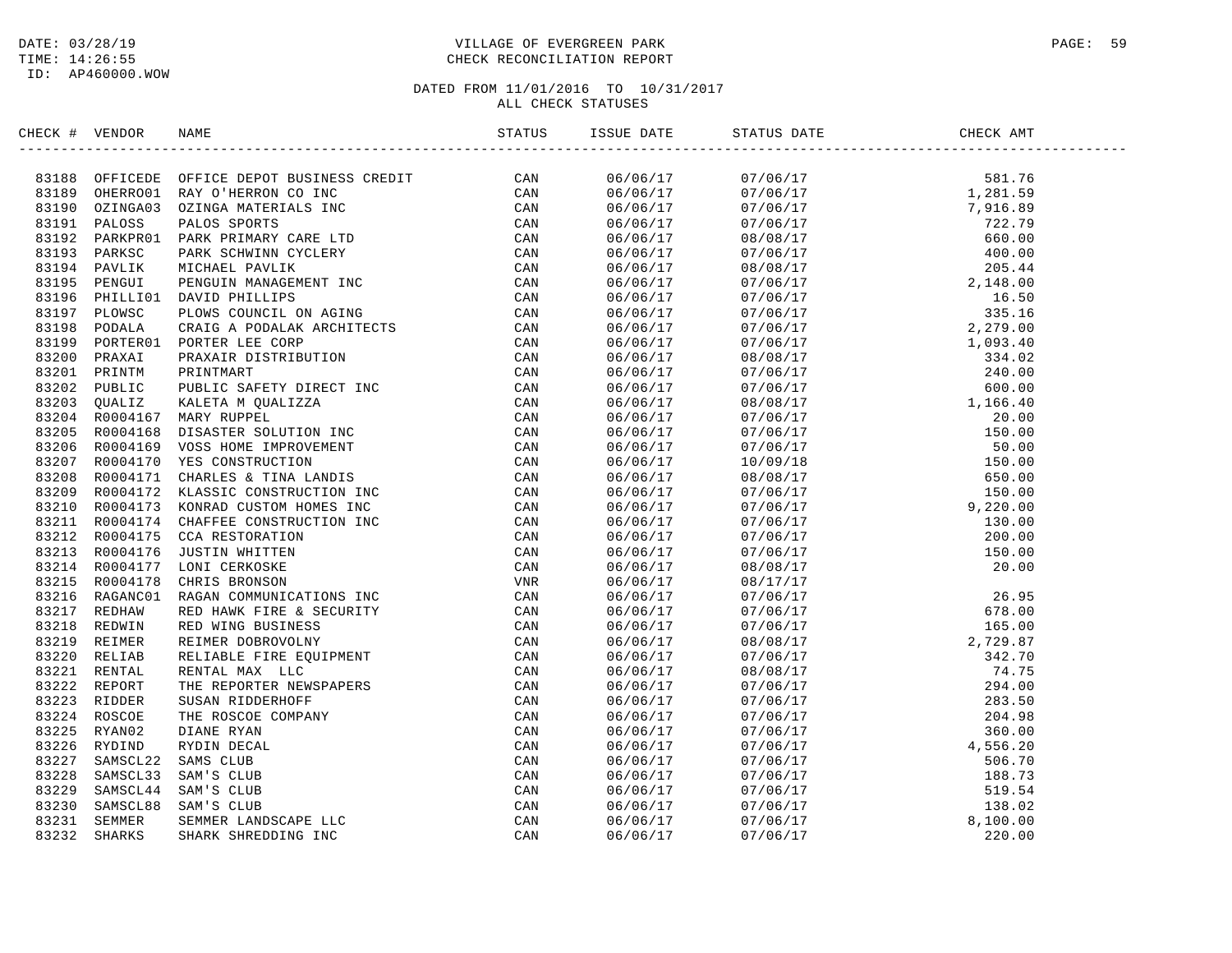## DATE: 03/28/19 PAGE: 60 PAGE: 60 PAGE: 60 PAGE: 60 PAGE: 60 PAGE: 60 PAGE: 60 PAGE: 60 PAGE: 60 PAGE: 60 PAGE: 60 PAGE: 60 PAGE: 60 PAGE: 60 PAGE: 60 PAGE: 60 PAGE: 60 PAGE: 60 PAGE: 60 PAGE: 60 PAGE: 60 PAGE: 60 PAGE: 60 TIME: 14:26:55 CHECK RECONCILIATION REPORT

| AMERICAN INCREASE IN THE SERVICE SERVICE CAN ARREST BY A STRENGTS IN THE SAME ON THE SERVICE IN A SUCCE AND SUCCES A MORE OF PAIR CONTROLL TO THE SAME THAN THE SERVICE THAT IN THE SAME THAN THE SAME THAN THE SAME THAT IN T<br>$\begin{tabular}{@{}c@{}}\n  07/06/17 & 730.41 \\  07/06/17 & 752.10 \\  07/06/17 & 400.80 \\  07/06/17 & 450.00 \\  07/06/17 & 450.00 \\  08/08/17 & 1,450.00 \\  07/06/17 & 100.00 \\  07/06/17 & 100.00 \\  07/06/17 & 50.00 \\  07/06/17 & 50.00 \\  07/06/17 & 50.0$<br>83233 SHERWI<br>06/06/17<br>83234 SHERWI20<br>06/06/17<br>83235 SINCLA<br>06/06/17<br>83236<br>SOCCER<br>06/06/17<br>83237<br>SOUTHW02<br>06/06/17<br>83238<br>STRAUG<br>06/06/17<br>83239 TAPCO<br>06/06/17<br>83240<br>THEODO<br>06/06/17<br>83241<br>THOMPS<br>06/06/17<br>83242 THYSSE<br>06/06/17<br>83243<br>TMOBIL<br>06/06/17<br>83244 TRICOU<br>06/06/17<br>83245<br>TYRTAC<br>06/06/17<br>83246<br>UPS<br>06/06/17<br>83247<br>USARBO<br>06/06/17<br>83248<br>USGAS<br>06/06/17<br>83249<br>VALLEY01<br>06/06/17<br>83250<br>VITELL<br>06/06/17<br>83251<br>VOS01<br>06/06/17<br>83252<br>WEST01<br>06/06/17<br>83253 WESTSI<br>06/06/17<br>06/30/17<br>1,470.00<br>465.24<br>96.65<br>83254<br>WILDGO<br>06/06/17<br>07/06/17<br>83255<br>WORKAR<br>06/06/17<br>07/06/17<br>83256 FUNEXP<br>07/06/17<br>06/08/17<br>$\begin{array}{cccc} 07/06/17 & 96.65\\ 07/06/17 & 1,050.00\\ 07/06/17 & 141.08\\ 07/06/17 & 53.00\\ 07/06/17 & 450.00\\ 07/06/17 & 20.00\\ 07/06/17 & 20.00\\ 07/06/17 & 20.00\\ 07/06/17 & 1,000.00\\ 07/06/17 & 1,000.00\\ 07/06/17 & 5,232.00\\ 07/06/17 & 5$<br>83257 GIZMOS<br>06/08/17<br>83258<br>OFFICE06<br>06/08/17<br>83259<br>R&DRAU<br>06/08/17<br>83260 R0001602<br>06/08/17<br>83261<br>R0003021<br>06/08/17<br>83262 R0004179<br>06/08/17<br>83263 R0004180<br>06/08/17<br>83264 SECRET<br>06/08/17<br>83265<br>SOUTHW05<br>06/08/17<br>83266<br>TOOROM<br>06/08/17<br>83267<br>USGAS<br>06/08/17<br>ILLINO24<br>83268<br>06/13/17<br>83269 ANDERS<br>06/13/17<br><b>BJSBUS</b><br>83270<br>06/13/17<br>83271 BJSBUS<br>06/13/17<br>83272<br>BJSBUS<br>06/13/17<br>83273 BJSBUS<br>06/13/17<br>83274 CURRIE<br>06/13/17<br>83275<br>HARRIS<br>06/13/17<br>83276<br>LINCOL03<br>06/13/17 | CHECK # VENDOR |          | <b>NAME</b> | STATUS | ISSUE DATE | STATUS DATE | CHECK AMT |  |
|--------------------------------------------------------------------------------------------------------------------------------------------------------------------------------------------------------------------------------------------------------------------------------------------------------------------------------------------------------------------------------------------------------------------------------------------------------------------------------------------------------------------------------------------------------------------------------------------------------------------------------------------------------------------------------------------------------------------------------------------------------------------------------------------------------------------------------------------------------------------------------------------------------------------------------------------------------------------------------------------------------------------------------------------------------------------------------------------------------------------------------------------------------------------------------------------------------------------------------------------------------------------------------------------------------------------------------------------------------------------------------------------------------------------------------------------------------------------------------------------------------------------------------------------------------------------------------------------------------------------------------------------------------------------------------------------------------------------------------------------------------------------------------------------------------------------------------------------------------------------------------------------------------------------------------------------------------------------------------------------------------------------------------------------------------------------------------------------------------------------------------------------------------------------------------------------------------------------------------------------------------|----------------|----------|-------------|--------|------------|-------------|-----------|--|
|                                                                                                                                                                                                                                                                                                                                                                                                                                                                                                                                                                                                                                                                                                                                                                                                                                                                                                                                                                                                                                                                                                                                                                                                                                                                                                                                                                                                                                                                                                                                                                                                                                                                                                                                                                                                                                                                                                                                                                                                                                                                                                                                                                                                                                                        |                |          |             |        |            |             |           |  |
|                                                                                                                                                                                                                                                                                                                                                                                                                                                                                                                                                                                                                                                                                                                                                                                                                                                                                                                                                                                                                                                                                                                                                                                                                                                                                                                                                                                                                                                                                                                                                                                                                                                                                                                                                                                                                                                                                                                                                                                                                                                                                                                                                                                                                                                        |                |          |             |        |            |             |           |  |
|                                                                                                                                                                                                                                                                                                                                                                                                                                                                                                                                                                                                                                                                                                                                                                                                                                                                                                                                                                                                                                                                                                                                                                                                                                                                                                                                                                                                                                                                                                                                                                                                                                                                                                                                                                                                                                                                                                                                                                                                                                                                                                                                                                                                                                                        |                |          |             |        |            |             |           |  |
|                                                                                                                                                                                                                                                                                                                                                                                                                                                                                                                                                                                                                                                                                                                                                                                                                                                                                                                                                                                                                                                                                                                                                                                                                                                                                                                                                                                                                                                                                                                                                                                                                                                                                                                                                                                                                                                                                                                                                                                                                                                                                                                                                                                                                                                        |                |          |             |        |            |             |           |  |
|                                                                                                                                                                                                                                                                                                                                                                                                                                                                                                                                                                                                                                                                                                                                                                                                                                                                                                                                                                                                                                                                                                                                                                                                                                                                                                                                                                                                                                                                                                                                                                                                                                                                                                                                                                                                                                                                                                                                                                                                                                                                                                                                                                                                                                                        |                |          |             |        |            |             |           |  |
|                                                                                                                                                                                                                                                                                                                                                                                                                                                                                                                                                                                                                                                                                                                                                                                                                                                                                                                                                                                                                                                                                                                                                                                                                                                                                                                                                                                                                                                                                                                                                                                                                                                                                                                                                                                                                                                                                                                                                                                                                                                                                                                                                                                                                                                        |                |          |             |        |            |             |           |  |
|                                                                                                                                                                                                                                                                                                                                                                                                                                                                                                                                                                                                                                                                                                                                                                                                                                                                                                                                                                                                                                                                                                                                                                                                                                                                                                                                                                                                                                                                                                                                                                                                                                                                                                                                                                                                                                                                                                                                                                                                                                                                                                                                                                                                                                                        |                |          |             |        |            |             |           |  |
|                                                                                                                                                                                                                                                                                                                                                                                                                                                                                                                                                                                                                                                                                                                                                                                                                                                                                                                                                                                                                                                                                                                                                                                                                                                                                                                                                                                                                                                                                                                                                                                                                                                                                                                                                                                                                                                                                                                                                                                                                                                                                                                                                                                                                                                        |                |          |             |        |            |             |           |  |
|                                                                                                                                                                                                                                                                                                                                                                                                                                                                                                                                                                                                                                                                                                                                                                                                                                                                                                                                                                                                                                                                                                                                                                                                                                                                                                                                                                                                                                                                                                                                                                                                                                                                                                                                                                                                                                                                                                                                                                                                                                                                                                                                                                                                                                                        |                |          |             |        |            |             |           |  |
|                                                                                                                                                                                                                                                                                                                                                                                                                                                                                                                                                                                                                                                                                                                                                                                                                                                                                                                                                                                                                                                                                                                                                                                                                                                                                                                                                                                                                                                                                                                                                                                                                                                                                                                                                                                                                                                                                                                                                                                                                                                                                                                                                                                                                                                        |                |          |             |        |            |             |           |  |
|                                                                                                                                                                                                                                                                                                                                                                                                                                                                                                                                                                                                                                                                                                                                                                                                                                                                                                                                                                                                                                                                                                                                                                                                                                                                                                                                                                                                                                                                                                                                                                                                                                                                                                                                                                                                                                                                                                                                                                                                                                                                                                                                                                                                                                                        |                |          |             |        |            |             |           |  |
|                                                                                                                                                                                                                                                                                                                                                                                                                                                                                                                                                                                                                                                                                                                                                                                                                                                                                                                                                                                                                                                                                                                                                                                                                                                                                                                                                                                                                                                                                                                                                                                                                                                                                                                                                                                                                                                                                                                                                                                                                                                                                                                                                                                                                                                        |                |          |             |        |            |             |           |  |
|                                                                                                                                                                                                                                                                                                                                                                                                                                                                                                                                                                                                                                                                                                                                                                                                                                                                                                                                                                                                                                                                                                                                                                                                                                                                                                                                                                                                                                                                                                                                                                                                                                                                                                                                                                                                                                                                                                                                                                                                                                                                                                                                                                                                                                                        |                |          |             |        |            |             |           |  |
|                                                                                                                                                                                                                                                                                                                                                                                                                                                                                                                                                                                                                                                                                                                                                                                                                                                                                                                                                                                                                                                                                                                                                                                                                                                                                                                                                                                                                                                                                                                                                                                                                                                                                                                                                                                                                                                                                                                                                                                                                                                                                                                                                                                                                                                        |                |          |             |        |            |             |           |  |
|                                                                                                                                                                                                                                                                                                                                                                                                                                                                                                                                                                                                                                                                                                                                                                                                                                                                                                                                                                                                                                                                                                                                                                                                                                                                                                                                                                                                                                                                                                                                                                                                                                                                                                                                                                                                                                                                                                                                                                                                                                                                                                                                                                                                                                                        |                |          |             |        |            |             |           |  |
|                                                                                                                                                                                                                                                                                                                                                                                                                                                                                                                                                                                                                                                                                                                                                                                                                                                                                                                                                                                                                                                                                                                                                                                                                                                                                                                                                                                                                                                                                                                                                                                                                                                                                                                                                                                                                                                                                                                                                                                                                                                                                                                                                                                                                                                        |                |          |             |        |            |             |           |  |
|                                                                                                                                                                                                                                                                                                                                                                                                                                                                                                                                                                                                                                                                                                                                                                                                                                                                                                                                                                                                                                                                                                                                                                                                                                                                                                                                                                                                                                                                                                                                                                                                                                                                                                                                                                                                                                                                                                                                                                                                                                                                                                                                                                                                                                                        |                |          |             |        |            |             |           |  |
|                                                                                                                                                                                                                                                                                                                                                                                                                                                                                                                                                                                                                                                                                                                                                                                                                                                                                                                                                                                                                                                                                                                                                                                                                                                                                                                                                                                                                                                                                                                                                                                                                                                                                                                                                                                                                                                                                                                                                                                                                                                                                                                                                                                                                                                        |                |          |             |        |            |             |           |  |
|                                                                                                                                                                                                                                                                                                                                                                                                                                                                                                                                                                                                                                                                                                                                                                                                                                                                                                                                                                                                                                                                                                                                                                                                                                                                                                                                                                                                                                                                                                                                                                                                                                                                                                                                                                                                                                                                                                                                                                                                                                                                                                                                                                                                                                                        |                |          |             |        |            |             |           |  |
|                                                                                                                                                                                                                                                                                                                                                                                                                                                                                                                                                                                                                                                                                                                                                                                                                                                                                                                                                                                                                                                                                                                                                                                                                                                                                                                                                                                                                                                                                                                                                                                                                                                                                                                                                                                                                                                                                                                                                                                                                                                                                                                                                                                                                                                        |                |          |             |        |            |             |           |  |
|                                                                                                                                                                                                                                                                                                                                                                                                                                                                                                                                                                                                                                                                                                                                                                                                                                                                                                                                                                                                                                                                                                                                                                                                                                                                                                                                                                                                                                                                                                                                                                                                                                                                                                                                                                                                                                                                                                                                                                                                                                                                                                                                                                                                                                                        |                |          |             |        |            |             |           |  |
|                                                                                                                                                                                                                                                                                                                                                                                                                                                                                                                                                                                                                                                                                                                                                                                                                                                                                                                                                                                                                                                                                                                                                                                                                                                                                                                                                                                                                                                                                                                                                                                                                                                                                                                                                                                                                                                                                                                                                                                                                                                                                                                                                                                                                                                        |                |          |             |        |            |             |           |  |
|                                                                                                                                                                                                                                                                                                                                                                                                                                                                                                                                                                                                                                                                                                                                                                                                                                                                                                                                                                                                                                                                                                                                                                                                                                                                                                                                                                                                                                                                                                                                                                                                                                                                                                                                                                                                                                                                                                                                                                                                                                                                                                                                                                                                                                                        |                |          |             |        |            |             |           |  |
|                                                                                                                                                                                                                                                                                                                                                                                                                                                                                                                                                                                                                                                                                                                                                                                                                                                                                                                                                                                                                                                                                                                                                                                                                                                                                                                                                                                                                                                                                                                                                                                                                                                                                                                                                                                                                                                                                                                                                                                                                                                                                                                                                                                                                                                        |                |          |             |        |            |             |           |  |
|                                                                                                                                                                                                                                                                                                                                                                                                                                                                                                                                                                                                                                                                                                                                                                                                                                                                                                                                                                                                                                                                                                                                                                                                                                                                                                                                                                                                                                                                                                                                                                                                                                                                                                                                                                                                                                                                                                                                                                                                                                                                                                                                                                                                                                                        |                |          |             |        |            |             |           |  |
|                                                                                                                                                                                                                                                                                                                                                                                                                                                                                                                                                                                                                                                                                                                                                                                                                                                                                                                                                                                                                                                                                                                                                                                                                                                                                                                                                                                                                                                                                                                                                                                                                                                                                                                                                                                                                                                                                                                                                                                                                                                                                                                                                                                                                                                        |                |          |             |        |            |             |           |  |
|                                                                                                                                                                                                                                                                                                                                                                                                                                                                                                                                                                                                                                                                                                                                                                                                                                                                                                                                                                                                                                                                                                                                                                                                                                                                                                                                                                                                                                                                                                                                                                                                                                                                                                                                                                                                                                                                                                                                                                                                                                                                                                                                                                                                                                                        |                |          |             |        |            |             |           |  |
|                                                                                                                                                                                                                                                                                                                                                                                                                                                                                                                                                                                                                                                                                                                                                                                                                                                                                                                                                                                                                                                                                                                                                                                                                                                                                                                                                                                                                                                                                                                                                                                                                                                                                                                                                                                                                                                                                                                                                                                                                                                                                                                                                                                                                                                        |                |          |             |        |            |             |           |  |
|                                                                                                                                                                                                                                                                                                                                                                                                                                                                                                                                                                                                                                                                                                                                                                                                                                                                                                                                                                                                                                                                                                                                                                                                                                                                                                                                                                                                                                                                                                                                                                                                                                                                                                                                                                                                                                                                                                                                                                                                                                                                                                                                                                                                                                                        |                |          |             |        |            |             |           |  |
|                                                                                                                                                                                                                                                                                                                                                                                                                                                                                                                                                                                                                                                                                                                                                                                                                                                                                                                                                                                                                                                                                                                                                                                                                                                                                                                                                                                                                                                                                                                                                                                                                                                                                                                                                                                                                                                                                                                                                                                                                                                                                                                                                                                                                                                        |                |          |             |        |            |             |           |  |
|                                                                                                                                                                                                                                                                                                                                                                                                                                                                                                                                                                                                                                                                                                                                                                                                                                                                                                                                                                                                                                                                                                                                                                                                                                                                                                                                                                                                                                                                                                                                                                                                                                                                                                                                                                                                                                                                                                                                                                                                                                                                                                                                                                                                                                                        |                |          |             |        |            |             |           |  |
|                                                                                                                                                                                                                                                                                                                                                                                                                                                                                                                                                                                                                                                                                                                                                                                                                                                                                                                                                                                                                                                                                                                                                                                                                                                                                                                                                                                                                                                                                                                                                                                                                                                                                                                                                                                                                                                                                                                                                                                                                                                                                                                                                                                                                                                        |                |          |             |        |            |             |           |  |
|                                                                                                                                                                                                                                                                                                                                                                                                                                                                                                                                                                                                                                                                                                                                                                                                                                                                                                                                                                                                                                                                                                                                                                                                                                                                                                                                                                                                                                                                                                                                                                                                                                                                                                                                                                                                                                                                                                                                                                                                                                                                                                                                                                                                                                                        |                |          |             |        |            |             |           |  |
|                                                                                                                                                                                                                                                                                                                                                                                                                                                                                                                                                                                                                                                                                                                                                                                                                                                                                                                                                                                                                                                                                                                                                                                                                                                                                                                                                                                                                                                                                                                                                                                                                                                                                                                                                                                                                                                                                                                                                                                                                                                                                                                                                                                                                                                        |                |          |             |        |            |             |           |  |
|                                                                                                                                                                                                                                                                                                                                                                                                                                                                                                                                                                                                                                                                                                                                                                                                                                                                                                                                                                                                                                                                                                                                                                                                                                                                                                                                                                                                                                                                                                                                                                                                                                                                                                                                                                                                                                                                                                                                                                                                                                                                                                                                                                                                                                                        |                |          |             |        |            |             |           |  |
|                                                                                                                                                                                                                                                                                                                                                                                                                                                                                                                                                                                                                                                                                                                                                                                                                                                                                                                                                                                                                                                                                                                                                                                                                                                                                                                                                                                                                                                                                                                                                                                                                                                                                                                                                                                                                                                                                                                                                                                                                                                                                                                                                                                                                                                        |                |          |             |        |            |             |           |  |
|                                                                                                                                                                                                                                                                                                                                                                                                                                                                                                                                                                                                                                                                                                                                                                                                                                                                                                                                                                                                                                                                                                                                                                                                                                                                                                                                                                                                                                                                                                                                                                                                                                                                                                                                                                                                                                                                                                                                                                                                                                                                                                                                                                                                                                                        |                |          |             |        |            |             |           |  |
|                                                                                                                                                                                                                                                                                                                                                                                                                                                                                                                                                                                                                                                                                                                                                                                                                                                                                                                                                                                                                                                                                                                                                                                                                                                                                                                                                                                                                                                                                                                                                                                                                                                                                                                                                                                                                                                                                                                                                                                                                                                                                                                                                                                                                                                        |                |          |             |        |            |             |           |  |
|                                                                                                                                                                                                                                                                                                                                                                                                                                                                                                                                                                                                                                                                                                                                                                                                                                                                                                                                                                                                                                                                                                                                                                                                                                                                                                                                                                                                                                                                                                                                                                                                                                                                                                                                                                                                                                                                                                                                                                                                                                                                                                                                                                                                                                                        |                |          |             |        |            |             |           |  |
|                                                                                                                                                                                                                                                                                                                                                                                                                                                                                                                                                                                                                                                                                                                                                                                                                                                                                                                                                                                                                                                                                                                                                                                                                                                                                                                                                                                                                                                                                                                                                                                                                                                                                                                                                                                                                                                                                                                                                                                                                                                                                                                                                                                                                                                        |                |          |             |        |            |             |           |  |
|                                                                                                                                                                                                                                                                                                                                                                                                                                                                                                                                                                                                                                                                                                                                                                                                                                                                                                                                                                                                                                                                                                                                                                                                                                                                                                                                                                                                                                                                                                                                                                                                                                                                                                                                                                                                                                                                                                                                                                                                                                                                                                                                                                                                                                                        |                |          |             |        |            |             |           |  |
|                                                                                                                                                                                                                                                                                                                                                                                                                                                                                                                                                                                                                                                                                                                                                                                                                                                                                                                                                                                                                                                                                                                                                                                                                                                                                                                                                                                                                                                                                                                                                                                                                                                                                                                                                                                                                                                                                                                                                                                                                                                                                                                                                                                                                                                        |                |          |             |        |            |             |           |  |
|                                                                                                                                                                                                                                                                                                                                                                                                                                                                                                                                                                                                                                                                                                                                                                                                                                                                                                                                                                                                                                                                                                                                                                                                                                                                                                                                                                                                                                                                                                                                                                                                                                                                                                                                                                                                                                                                                                                                                                                                                                                                                                                                                                                                                                                        |                |          |             |        |            |             |           |  |
|                                                                                                                                                                                                                                                                                                                                                                                                                                                                                                                                                                                                                                                                                                                                                                                                                                                                                                                                                                                                                                                                                                                                                                                                                                                                                                                                                                                                                                                                                                                                                                                                                                                                                                                                                                                                                                                                                                                                                                                                                                                                                                                                                                                                                                                        |                |          |             |        |            |             |           |  |
|                                                                                                                                                                                                                                                                                                                                                                                                                                                                                                                                                                                                                                                                                                                                                                                                                                                                                                                                                                                                                                                                                                                                                                                                                                                                                                                                                                                                                                                                                                                                                                                                                                                                                                                                                                                                                                                                                                                                                                                                                                                                                                                                                                                                                                                        | 83277          | LINCOL03 |             |        | 06/13/17   |             |           |  |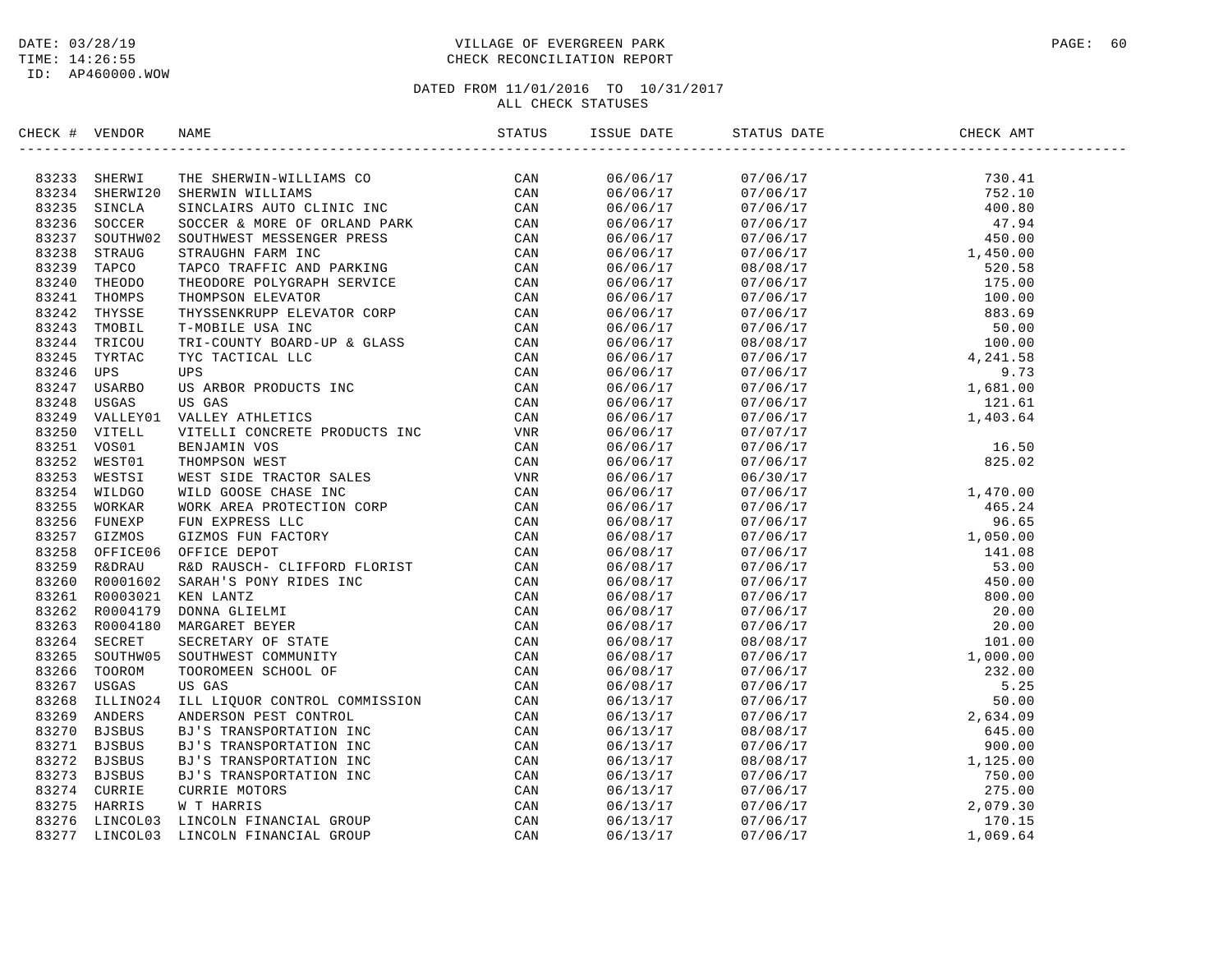## DATE: 03/28/19 PAGE: 61 TIME: 14:26:55 CHECK RECONCILIATION REPORT

| $\begin{tabular}{cccccccc} \textbf{m.0.16}\textbf{0} & \textbf{0} & \textbf{0} & \textbf{0} & \textbf{0} & \textbf{0} & \textbf{0} & \textbf{0} & \textbf{0} & \textbf{0} & \textbf{0} & \textbf{0} & \textbf{0} & \textbf{0} & \textbf{0} & \textbf{0} & \textbf{0} & \textbf{0} & \textbf{0} & \textbf{0} & \textbf{0} & \textbf{0} & \textbf{0} & \textbf{0} & \textbf{0} & \textbf{0} & \textbf{0} & \textbf{0} & \textbf{0$<br>06/13/17<br>$\begin{array}{cccc} 07/06/17 & 43.68 \\ 07/06/17 & 750.00 \\ 07/06/17 & 73.00 \\ 07/06/17 & 20.00 \\ 07/06/17 & 981.26 \\ 07/06/17 & 322.60 \\ 07/06/17 & 304.90 \\ 07/06/17 & 1,000.00 \\ 07/06/17 & 304.90 \\ \end{array}$<br>06/13/17<br>06/13/17<br>06/13/17<br>06/13/17<br>06/13/17<br>06/13/17<br>06/13/17<br>$1,000.00$<br>$300.00$<br>$900.00$<br>$150.00$<br>$300.00$<br>$300.00$<br>$300.00$<br>$400.83$<br>$150.00$<br>$300.00$<br>$300.00$<br>$300.00$<br>$300.00$<br>$300.00$<br>$300.00$<br>$300.00$<br>$150.00$<br>$300.00$<br>$442.80$<br>$300.00$<br>$442.80$<br>$300.00$<br><br>06/15/17<br>07/06/17<br>06/15/17<br>07/06/17<br>06/15/17<br>07/06/17<br>06/15/17<br>07/06/17<br>06/15/17<br>07/06/17<br>06/15/17<br>07/06/17<br>06/15/17<br>07/06/17<br>06/15/17<br>07/06/17<br>06/15/17<br>08/08/17<br>06/15/17<br>07/06/17<br>06/15/17<br>07/06/17<br>06/15/17<br>07/06/17<br>06/15/17<br>07/06/17<br>06/15/17<br>07/06/17<br>06/15/17<br>07/06/17<br>06/15/17<br>08/17/17<br>06/15/17<br>07/06/17<br>06/15/17<br>07/06/17<br>06/15/17<br>07/06/17<br>06/15/17<br>07/06/17<br>06/15/17<br>11/03/17<br>06/18/17<br>07/06/17<br>06/18/17<br>08/08/17<br>06/18/17<br>07/06/17<br>06/18/17<br>07/06/17<br>06/18/17<br>07/06/17<br>$\begin{array}{r} 1,760.75 \\ 3,062.00 \\ 10,000.00 \\ 228.95 \\ 1,175.00 \\ 491.08 \\ 39.75 \\ 414.66 \\ 1,967.40 \\ \textbf{5}.926.90 \end{array}$<br>06/18/17<br>08/08/17<br>06/20/17<br>07/06/17<br>06/20/17<br>07/06/17<br>06/20/17<br>07/06/17<br>06/20/17<br>07/06/17<br>06/20/17<br>07/06/17<br>06/20/17<br>08/08/17<br>06/20/17<br>5,836.80<br>07/06/17<br>1,673.00<br>06/20/17<br>07/06/17<br>63.96<br>06/20/17<br>07/06/17<br>06/20/17<br>07/06/17<br>3,784.00 | CHECK # VENDOR | NAME | STATUS | ISSUE DATE | STATUS DATE | CHECK AMT |
|------------------------------------------------------------------------------------------------------------------------------------------------------------------------------------------------------------------------------------------------------------------------------------------------------------------------------------------------------------------------------------------------------------------------------------------------------------------------------------------------------------------------------------------------------------------------------------------------------------------------------------------------------------------------------------------------------------------------------------------------------------------------------------------------------------------------------------------------------------------------------------------------------------------------------------------------------------------------------------------------------------------------------------------------------------------------------------------------------------------------------------------------------------------------------------------------------------------------------------------------------------------------------------------------------------------------------------------------------------------------------------------------------------------------------------------------------------------------------------------------------------------------------------------------------------------------------------------------------------------------------------------------------------------------------------------------------------------------------------------------------------------------------------------------------------------------------------------------------------------------------------------------------------------------------------------------------------------------------------------------------------------------------------------------------------------------------------------------------------------------------------------------------------------------------|----------------|------|--------|------------|-------------|-----------|
|                                                                                                                                                                                                                                                                                                                                                                                                                                                                                                                                                                                                                                                                                                                                                                                                                                                                                                                                                                                                                                                                                                                                                                                                                                                                                                                                                                                                                                                                                                                                                                                                                                                                                                                                                                                                                                                                                                                                                                                                                                                                                                                                                                              |                |      |        |            |             |           |
|                                                                                                                                                                                                                                                                                                                                                                                                                                                                                                                                                                                                                                                                                                                                                                                                                                                                                                                                                                                                                                                                                                                                                                                                                                                                                                                                                                                                                                                                                                                                                                                                                                                                                                                                                                                                                                                                                                                                                                                                                                                                                                                                                                              |                |      |        |            |             |           |
|                                                                                                                                                                                                                                                                                                                                                                                                                                                                                                                                                                                                                                                                                                                                                                                                                                                                                                                                                                                                                                                                                                                                                                                                                                                                                                                                                                                                                                                                                                                                                                                                                                                                                                                                                                                                                                                                                                                                                                                                                                                                                                                                                                              |                |      |        |            |             |           |
|                                                                                                                                                                                                                                                                                                                                                                                                                                                                                                                                                                                                                                                                                                                                                                                                                                                                                                                                                                                                                                                                                                                                                                                                                                                                                                                                                                                                                                                                                                                                                                                                                                                                                                                                                                                                                                                                                                                                                                                                                                                                                                                                                                              |                |      |        |            |             |           |
|                                                                                                                                                                                                                                                                                                                                                                                                                                                                                                                                                                                                                                                                                                                                                                                                                                                                                                                                                                                                                                                                                                                                                                                                                                                                                                                                                                                                                                                                                                                                                                                                                                                                                                                                                                                                                                                                                                                                                                                                                                                                                                                                                                              |                |      |        |            |             |           |
|                                                                                                                                                                                                                                                                                                                                                                                                                                                                                                                                                                                                                                                                                                                                                                                                                                                                                                                                                                                                                                                                                                                                                                                                                                                                                                                                                                                                                                                                                                                                                                                                                                                                                                                                                                                                                                                                                                                                                                                                                                                                                                                                                                              |                |      |        |            |             |           |
|                                                                                                                                                                                                                                                                                                                                                                                                                                                                                                                                                                                                                                                                                                                                                                                                                                                                                                                                                                                                                                                                                                                                                                                                                                                                                                                                                                                                                                                                                                                                                                                                                                                                                                                                                                                                                                                                                                                                                                                                                                                                                                                                                                              |                |      |        |            |             |           |
|                                                                                                                                                                                                                                                                                                                                                                                                                                                                                                                                                                                                                                                                                                                                                                                                                                                                                                                                                                                                                                                                                                                                                                                                                                                                                                                                                                                                                                                                                                                                                                                                                                                                                                                                                                                                                                                                                                                                                                                                                                                                                                                                                                              |                |      |        |            |             |           |
|                                                                                                                                                                                                                                                                                                                                                                                                                                                                                                                                                                                                                                                                                                                                                                                                                                                                                                                                                                                                                                                                                                                                                                                                                                                                                                                                                                                                                                                                                                                                                                                                                                                                                                                                                                                                                                                                                                                                                                                                                                                                                                                                                                              |                |      |        |            |             |           |
|                                                                                                                                                                                                                                                                                                                                                                                                                                                                                                                                                                                                                                                                                                                                                                                                                                                                                                                                                                                                                                                                                                                                                                                                                                                                                                                                                                                                                                                                                                                                                                                                                                                                                                                                                                                                                                                                                                                                                                                                                                                                                                                                                                              |                |      |        |            |             |           |
|                                                                                                                                                                                                                                                                                                                                                                                                                                                                                                                                                                                                                                                                                                                                                                                                                                                                                                                                                                                                                                                                                                                                                                                                                                                                                                                                                                                                                                                                                                                                                                                                                                                                                                                                                                                                                                                                                                                                                                                                                                                                                                                                                                              |                |      |        |            |             |           |
|                                                                                                                                                                                                                                                                                                                                                                                                                                                                                                                                                                                                                                                                                                                                                                                                                                                                                                                                                                                                                                                                                                                                                                                                                                                                                                                                                                                                                                                                                                                                                                                                                                                                                                                                                                                                                                                                                                                                                                                                                                                                                                                                                                              |                |      |        |            |             |           |
|                                                                                                                                                                                                                                                                                                                                                                                                                                                                                                                                                                                                                                                                                                                                                                                                                                                                                                                                                                                                                                                                                                                                                                                                                                                                                                                                                                                                                                                                                                                                                                                                                                                                                                                                                                                                                                                                                                                                                                                                                                                                                                                                                                              |                |      |        |            |             |           |
|                                                                                                                                                                                                                                                                                                                                                                                                                                                                                                                                                                                                                                                                                                                                                                                                                                                                                                                                                                                                                                                                                                                                                                                                                                                                                                                                                                                                                                                                                                                                                                                                                                                                                                                                                                                                                                                                                                                                                                                                                                                                                                                                                                              |                |      |        |            |             |           |
|                                                                                                                                                                                                                                                                                                                                                                                                                                                                                                                                                                                                                                                                                                                                                                                                                                                                                                                                                                                                                                                                                                                                                                                                                                                                                                                                                                                                                                                                                                                                                                                                                                                                                                                                                                                                                                                                                                                                                                                                                                                                                                                                                                              |                |      |        |            |             |           |
|                                                                                                                                                                                                                                                                                                                                                                                                                                                                                                                                                                                                                                                                                                                                                                                                                                                                                                                                                                                                                                                                                                                                                                                                                                                                                                                                                                                                                                                                                                                                                                                                                                                                                                                                                                                                                                                                                                                                                                                                                                                                                                                                                                              |                |      |        |            |             |           |
|                                                                                                                                                                                                                                                                                                                                                                                                                                                                                                                                                                                                                                                                                                                                                                                                                                                                                                                                                                                                                                                                                                                                                                                                                                                                                                                                                                                                                                                                                                                                                                                                                                                                                                                                                                                                                                                                                                                                                                                                                                                                                                                                                                              |                |      |        |            |             |           |
|                                                                                                                                                                                                                                                                                                                                                                                                                                                                                                                                                                                                                                                                                                                                                                                                                                                                                                                                                                                                                                                                                                                                                                                                                                                                                                                                                                                                                                                                                                                                                                                                                                                                                                                                                                                                                                                                                                                                                                                                                                                                                                                                                                              |                |      |        |            |             |           |
|                                                                                                                                                                                                                                                                                                                                                                                                                                                                                                                                                                                                                                                                                                                                                                                                                                                                                                                                                                                                                                                                                                                                                                                                                                                                                                                                                                                                                                                                                                                                                                                                                                                                                                                                                                                                                                                                                                                                                                                                                                                                                                                                                                              |                |      |        |            |             |           |
|                                                                                                                                                                                                                                                                                                                                                                                                                                                                                                                                                                                                                                                                                                                                                                                                                                                                                                                                                                                                                                                                                                                                                                                                                                                                                                                                                                                                                                                                                                                                                                                                                                                                                                                                                                                                                                                                                                                                                                                                                                                                                                                                                                              |                |      |        |            |             |           |
|                                                                                                                                                                                                                                                                                                                                                                                                                                                                                                                                                                                                                                                                                                                                                                                                                                                                                                                                                                                                                                                                                                                                                                                                                                                                                                                                                                                                                                                                                                                                                                                                                                                                                                                                                                                                                                                                                                                                                                                                                                                                                                                                                                              |                |      |        |            |             |           |
|                                                                                                                                                                                                                                                                                                                                                                                                                                                                                                                                                                                                                                                                                                                                                                                                                                                                                                                                                                                                                                                                                                                                                                                                                                                                                                                                                                                                                                                                                                                                                                                                                                                                                                                                                                                                                                                                                                                                                                                                                                                                                                                                                                              |                |      |        |            |             |           |
|                                                                                                                                                                                                                                                                                                                                                                                                                                                                                                                                                                                                                                                                                                                                                                                                                                                                                                                                                                                                                                                                                                                                                                                                                                                                                                                                                                                                                                                                                                                                                                                                                                                                                                                                                                                                                                                                                                                                                                                                                                                                                                                                                                              |                |      |        |            |             |           |
|                                                                                                                                                                                                                                                                                                                                                                                                                                                                                                                                                                                                                                                                                                                                                                                                                                                                                                                                                                                                                                                                                                                                                                                                                                                                                                                                                                                                                                                                                                                                                                                                                                                                                                                                                                                                                                                                                                                                                                                                                                                                                                                                                                              |                |      |        |            |             |           |
|                                                                                                                                                                                                                                                                                                                                                                                                                                                                                                                                                                                                                                                                                                                                                                                                                                                                                                                                                                                                                                                                                                                                                                                                                                                                                                                                                                                                                                                                                                                                                                                                                                                                                                                                                                                                                                                                                                                                                                                                                                                                                                                                                                              |                |      |        |            |             |           |
|                                                                                                                                                                                                                                                                                                                                                                                                                                                                                                                                                                                                                                                                                                                                                                                                                                                                                                                                                                                                                                                                                                                                                                                                                                                                                                                                                                                                                                                                                                                                                                                                                                                                                                                                                                                                                                                                                                                                                                                                                                                                                                                                                                              |                |      |        |            |             |           |
|                                                                                                                                                                                                                                                                                                                                                                                                                                                                                                                                                                                                                                                                                                                                                                                                                                                                                                                                                                                                                                                                                                                                                                                                                                                                                                                                                                                                                                                                                                                                                                                                                                                                                                                                                                                                                                                                                                                                                                                                                                                                                                                                                                              |                |      |        |            |             |           |
|                                                                                                                                                                                                                                                                                                                                                                                                                                                                                                                                                                                                                                                                                                                                                                                                                                                                                                                                                                                                                                                                                                                                                                                                                                                                                                                                                                                                                                                                                                                                                                                                                                                                                                                                                                                                                                                                                                                                                                                                                                                                                                                                                                              |                |      |        |            |             |           |
|                                                                                                                                                                                                                                                                                                                                                                                                                                                                                                                                                                                                                                                                                                                                                                                                                                                                                                                                                                                                                                                                                                                                                                                                                                                                                                                                                                                                                                                                                                                                                                                                                                                                                                                                                                                                                                                                                                                                                                                                                                                                                                                                                                              |                |      |        |            |             |           |
|                                                                                                                                                                                                                                                                                                                                                                                                                                                                                                                                                                                                                                                                                                                                                                                                                                                                                                                                                                                                                                                                                                                                                                                                                                                                                                                                                                                                                                                                                                                                                                                                                                                                                                                                                                                                                                                                                                                                                                                                                                                                                                                                                                              |                |      |        |            |             |           |
|                                                                                                                                                                                                                                                                                                                                                                                                                                                                                                                                                                                                                                                                                                                                                                                                                                                                                                                                                                                                                                                                                                                                                                                                                                                                                                                                                                                                                                                                                                                                                                                                                                                                                                                                                                                                                                                                                                                                                                                                                                                                                                                                                                              |                |      |        |            |             |           |
|                                                                                                                                                                                                                                                                                                                                                                                                                                                                                                                                                                                                                                                                                                                                                                                                                                                                                                                                                                                                                                                                                                                                                                                                                                                                                                                                                                                                                                                                                                                                                                                                                                                                                                                                                                                                                                                                                                                                                                                                                                                                                                                                                                              |                |      |        |            |             |           |
|                                                                                                                                                                                                                                                                                                                                                                                                                                                                                                                                                                                                                                                                                                                                                                                                                                                                                                                                                                                                                                                                                                                                                                                                                                                                                                                                                                                                                                                                                                                                                                                                                                                                                                                                                                                                                                                                                                                                                                                                                                                                                                                                                                              |                |      |        |            |             |           |
|                                                                                                                                                                                                                                                                                                                                                                                                                                                                                                                                                                                                                                                                                                                                                                                                                                                                                                                                                                                                                                                                                                                                                                                                                                                                                                                                                                                                                                                                                                                                                                                                                                                                                                                                                                                                                                                                                                                                                                                                                                                                                                                                                                              |                |      |        |            |             |           |
|                                                                                                                                                                                                                                                                                                                                                                                                                                                                                                                                                                                                                                                                                                                                                                                                                                                                                                                                                                                                                                                                                                                                                                                                                                                                                                                                                                                                                                                                                                                                                                                                                                                                                                                                                                                                                                                                                                                                                                                                                                                                                                                                                                              |                |      |        |            |             |           |
|                                                                                                                                                                                                                                                                                                                                                                                                                                                                                                                                                                                                                                                                                                                                                                                                                                                                                                                                                                                                                                                                                                                                                                                                                                                                                                                                                                                                                                                                                                                                                                                                                                                                                                                                                                                                                                                                                                                                                                                                                                                                                                                                                                              |                |      |        |            |             |           |
|                                                                                                                                                                                                                                                                                                                                                                                                                                                                                                                                                                                                                                                                                                                                                                                                                                                                                                                                                                                                                                                                                                                                                                                                                                                                                                                                                                                                                                                                                                                                                                                                                                                                                                                                                                                                                                                                                                                                                                                                                                                                                                                                                                              |                |      |        |            |             |           |
|                                                                                                                                                                                                                                                                                                                                                                                                                                                                                                                                                                                                                                                                                                                                                                                                                                                                                                                                                                                                                                                                                                                                                                                                                                                                                                                                                                                                                                                                                                                                                                                                                                                                                                                                                                                                                                                                                                                                                                                                                                                                                                                                                                              |                |      |        |            |             |           |
|                                                                                                                                                                                                                                                                                                                                                                                                                                                                                                                                                                                                                                                                                                                                                                                                                                                                                                                                                                                                                                                                                                                                                                                                                                                                                                                                                                                                                                                                                                                                                                                                                                                                                                                                                                                                                                                                                                                                                                                                                                                                                                                                                                              |                |      |        |            |             |           |
|                                                                                                                                                                                                                                                                                                                                                                                                                                                                                                                                                                                                                                                                                                                                                                                                                                                                                                                                                                                                                                                                                                                                                                                                                                                                                                                                                                                                                                                                                                                                                                                                                                                                                                                                                                                                                                                                                                                                                                                                                                                                                                                                                                              |                |      |        |            |             |           |
|                                                                                                                                                                                                                                                                                                                                                                                                                                                                                                                                                                                                                                                                                                                                                                                                                                                                                                                                                                                                                                                                                                                                                                                                                                                                                                                                                                                                                                                                                                                                                                                                                                                                                                                                                                                                                                                                                                                                                                                                                                                                                                                                                                              |                |      |        |            |             |           |
|                                                                                                                                                                                                                                                                                                                                                                                                                                                                                                                                                                                                                                                                                                                                                                                                                                                                                                                                                                                                                                                                                                                                                                                                                                                                                                                                                                                                                                                                                                                                                                                                                                                                                                                                                                                                                                                                                                                                                                                                                                                                                                                                                                              |                |      |        |            |             |           |
|                                                                                                                                                                                                                                                                                                                                                                                                                                                                                                                                                                                                                                                                                                                                                                                                                                                                                                                                                                                                                                                                                                                                                                                                                                                                                                                                                                                                                                                                                                                                                                                                                                                                                                                                                                                                                                                                                                                                                                                                                                                                                                                                                                              |                |      |        |            |             |           |
|                                                                                                                                                                                                                                                                                                                                                                                                                                                                                                                                                                                                                                                                                                                                                                                                                                                                                                                                                                                                                                                                                                                                                                                                                                                                                                                                                                                                                                                                                                                                                                                                                                                                                                                                                                                                                                                                                                                                                                                                                                                                                                                                                                              |                |      |        |            |             |           |
|                                                                                                                                                                                                                                                                                                                                                                                                                                                                                                                                                                                                                                                                                                                                                                                                                                                                                                                                                                                                                                                                                                                                                                                                                                                                                                                                                                                                                                                                                                                                                                                                                                                                                                                                                                                                                                                                                                                                                                                                                                                                                                                                                                              |                |      |        |            |             |           |
|                                                                                                                                                                                                                                                                                                                                                                                                                                                                                                                                                                                                                                                                                                                                                                                                                                                                                                                                                                                                                                                                                                                                                                                                                                                                                                                                                                                                                                                                                                                                                                                                                                                                                                                                                                                                                                                                                                                                                                                                                                                                                                                                                                              |                |      |        |            |             |           |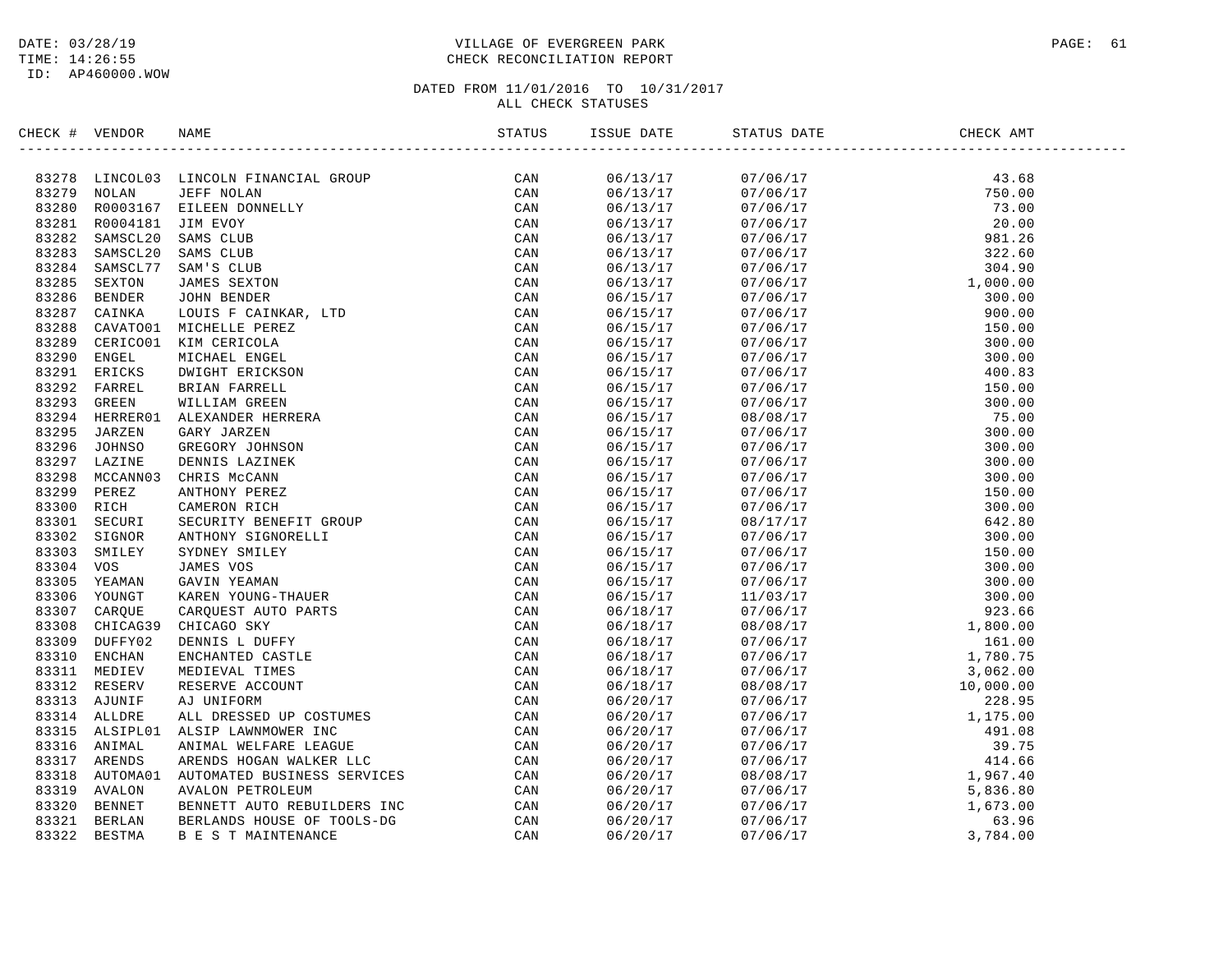## DATE: 03/28/19 PAGE: 62 PAGE: 62 TIME: 14:26:55 CHECK RECONCILIATION REPORT

| CHECK # VENDOR | NAME                                                                                                                                                                                                                                                                                                                                                | ISSUE DATE | STATUS DATE | CHECK AMT |  |
|----------------|-----------------------------------------------------------------------------------------------------------------------------------------------------------------------------------------------------------------------------------------------------------------------------------------------------------------------------------------------------|------------|-------------|-----------|--|
|                | $\begin{small} \textbf{G1G1} & \textbf{W1G1G1} & \textbf{W1G1G1} & \textbf{M1G1G1} & \textbf{M1G1G1} & \textbf{M1G1G1} & \textbf{M1G1G1} & \textbf{M1G1G1} & \textbf{M1G1G1} & \textbf{M1G1G1} & \textbf{M1G1G1} & \textbf{M1G1G1} & \textbf{M1G1G1} & \textbf{M1G1G1} & \textbf{M1G1G1} & \textbf{M1G1G1} & \textbf{M1G1G1} & \textbf{M1G1G1} & \$ |            |             |           |  |
|                |                                                                                                                                                                                                                                                                                                                                                     |            |             |           |  |
|                |                                                                                                                                                                                                                                                                                                                                                     |            |             |           |  |
|                |                                                                                                                                                                                                                                                                                                                                                     |            |             |           |  |
|                |                                                                                                                                                                                                                                                                                                                                                     |            |             |           |  |
|                |                                                                                                                                                                                                                                                                                                                                                     |            |             |           |  |
|                |                                                                                                                                                                                                                                                                                                                                                     |            |             |           |  |
|                |                                                                                                                                                                                                                                                                                                                                                     |            |             |           |  |
|                |                                                                                                                                                                                                                                                                                                                                                     |            |             |           |  |
|                |                                                                                                                                                                                                                                                                                                                                                     |            |             |           |  |
|                |                                                                                                                                                                                                                                                                                                                                                     |            |             |           |  |
|                |                                                                                                                                                                                                                                                                                                                                                     |            |             |           |  |
|                |                                                                                                                                                                                                                                                                                                                                                     |            |             |           |  |
|                |                                                                                                                                                                                                                                                                                                                                                     |            |             |           |  |
|                |                                                                                                                                                                                                                                                                                                                                                     |            |             |           |  |
|                |                                                                                                                                                                                                                                                                                                                                                     |            |             |           |  |
|                |                                                                                                                                                                                                                                                                                                                                                     |            |             |           |  |
|                |                                                                                                                                                                                                                                                                                                                                                     |            |             |           |  |
|                |                                                                                                                                                                                                                                                                                                                                                     |            |             |           |  |
|                |                                                                                                                                                                                                                                                                                                                                                     |            |             |           |  |
|                |                                                                                                                                                                                                                                                                                                                                                     |            |             |           |  |
|                |                                                                                                                                                                                                                                                                                                                                                     |            |             |           |  |
|                |                                                                                                                                                                                                                                                                                                                                                     |            |             |           |  |
|                |                                                                                                                                                                                                                                                                                                                                                     |            |             |           |  |
|                |                                                                                                                                                                                                                                                                                                                                                     |            |             |           |  |
|                |                                                                                                                                                                                                                                                                                                                                                     |            |             |           |  |
|                |                                                                                                                                                                                                                                                                                                                                                     |            |             |           |  |
|                |                                                                                                                                                                                                                                                                                                                                                     |            |             |           |  |
|                |                                                                                                                                                                                                                                                                                                                                                     |            |             |           |  |
|                |                                                                                                                                                                                                                                                                                                                                                     |            |             |           |  |
|                |                                                                                                                                                                                                                                                                                                                                                     |            |             |           |  |
|                |                                                                                                                                                                                                                                                                                                                                                     |            |             |           |  |
|                |                                                                                                                                                                                                                                                                                                                                                     |            |             |           |  |
|                |                                                                                                                                                                                                                                                                                                                                                     |            |             |           |  |
|                |                                                                                                                                                                                                                                                                                                                                                     |            |             |           |  |
|                |                                                                                                                                                                                                                                                                                                                                                     |            |             |           |  |
|                |                                                                                                                                                                                                                                                                                                                                                     |            |             |           |  |
|                |                                                                                                                                                                                                                                                                                                                                                     |            |             |           |  |
|                |                                                                                                                                                                                                                                                                                                                                                     |            |             |           |  |
|                |                                                                                                                                                                                                                                                                                                                                                     |            |             |           |  |
|                |                                                                                                                                                                                                                                                                                                                                                     |            |             |           |  |
|                |                                                                                                                                                                                                                                                                                                                                                     |            |             |           |  |
|                |                                                                                                                                                                                                                                                                                                                                                     |            |             |           |  |
|                |                                                                                                                                                                                                                                                                                                                                                     |            |             |           |  |
|                |                                                                                                                                                                                                                                                                                                                                                     |            |             |           |  |
|                |                                                                                                                                                                                                                                                                                                                                                     |            |             |           |  |
|                |                                                                                                                                                                                                                                                                                                                                                     |            |             |           |  |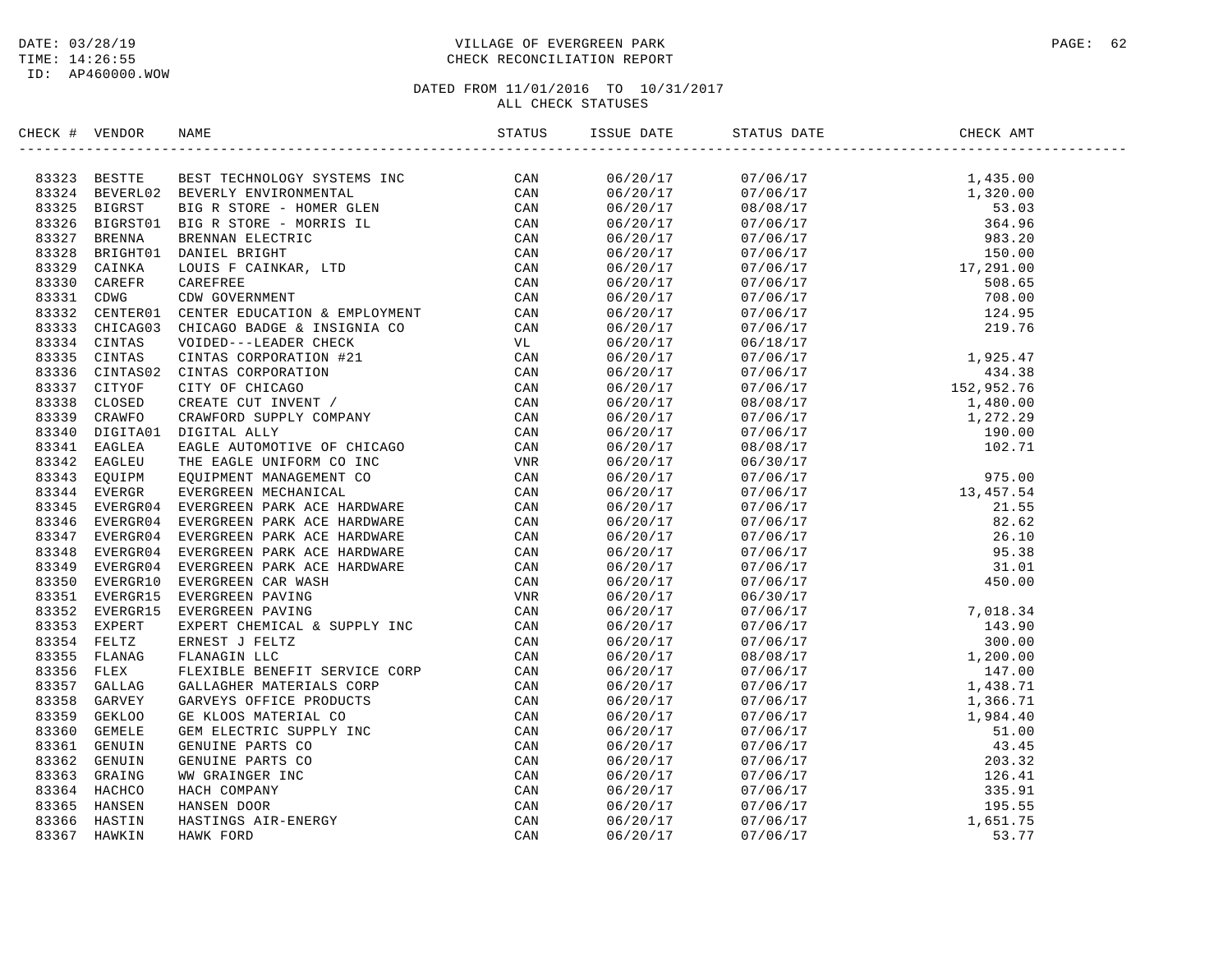## DATE: 03/28/19 PAGE: 63 PAGE: 63 TIME: 14:26:55 CHECK RECONCILIATION REPORT

| CHECK # VENDOR | NAME                                                                                                                                                                                                                                      | ISSUE DATE | STATUS DATE | CHECK AMT |  |
|----------------|-------------------------------------------------------------------------------------------------------------------------------------------------------------------------------------------------------------------------------------------|------------|-------------|-----------|--|
|                |                                                                                                                                                                                                                                           |            |             |           |  |
|                |                                                                                                                                                                                                                                           |            |             |           |  |
|                |                                                                                                                                                                                                                                           |            |             |           |  |
|                |                                                                                                                                                                                                                                           |            |             |           |  |
|                |                                                                                                                                                                                                                                           |            |             |           |  |
|                |                                                                                                                                                                                                                                           |            |             |           |  |
|                |                                                                                                                                                                                                                                           |            |             |           |  |
|                |                                                                                                                                                                                                                                           |            |             |           |  |
|                |                                                                                                                                                                                                                                           |            |             |           |  |
|                |                                                                                                                                                                                                                                           |            |             |           |  |
|                |                                                                                                                                                                                                                                           |            |             |           |  |
|                |                                                                                                                                                                                                                                           |            |             |           |  |
|                |                                                                                                                                                                                                                                           |            |             |           |  |
|                |                                                                                                                                                                                                                                           |            |             |           |  |
|                |                                                                                                                                                                                                                                           |            |             |           |  |
|                |                                                                                                                                                                                                                                           |            |             |           |  |
|                |                                                                                                                                                                                                                                           |            |             |           |  |
|                |                                                                                                                                                                                                                                           |            |             |           |  |
|                |                                                                                                                                                                                                                                           |            |             |           |  |
|                |                                                                                                                                                                                                                                           |            |             |           |  |
|                |                                                                                                                                                                                                                                           |            |             |           |  |
|                |                                                                                                                                                                                                                                           |            |             |           |  |
|                |                                                                                                                                                                                                                                           |            |             |           |  |
|                |                                                                                                                                                                                                                                           |            |             |           |  |
|                |                                                                                                                                                                                                                                           |            |             |           |  |
|                |                                                                                                                                                                                                                                           |            |             |           |  |
|                |                                                                                                                                                                                                                                           |            |             |           |  |
|                |                                                                                                                                                                                                                                           |            |             |           |  |
|                |                                                                                                                                                                                                                                           |            |             |           |  |
|                |                                                                                                                                                                                                                                           |            |             |           |  |
|                |                                                                                                                                                                                                                                           |            |             |           |  |
|                |                                                                                                                                                                                                                                           |            |             |           |  |
|                |                                                                                                                                                                                                                                           |            |             |           |  |
|                |                                                                                                                                                                                                                                           |            |             |           |  |
|                |                                                                                                                                                                                                                                           |            |             |           |  |
|                |                                                                                                                                                                                                                                           |            |             |           |  |
|                |                                                                                                                                                                                                                                           |            |             |           |  |
|                |                                                                                                                                                                                                                                           |            |             |           |  |
|                |                                                                                                                                                                                                                                           |            |             |           |  |
|                |                                                                                                                                                                                                                                           |            |             |           |  |
|                |                                                                                                                                                                                                                                           |            |             |           |  |
|                |                                                                                                                                                                                                                                           |            |             |           |  |
|                |                                                                                                                                                                                                                                           |            |             |           |  |
|                |                                                                                                                                                                                                                                           |            |             |           |  |
|                |                                                                                                                                                                                                                                           |            |             |           |  |
|                |                                                                                                                                                                                                                                           |            |             |           |  |
|                | SERICA 4 VERDOR RAME<br>SING 1981<br>SING IDENTE ID SUPERVANTERVORKS LTD<br>SING IDENTEROLD ILLINOIS BRACK CD<br>SING ILLINOIS IDENTERY CONTINUES LTD<br>SING ILLINOIS IDENTERY OF CHECAO CAR<br>SING INTERNATOR INTERNATION SUPERVANT DE |            |             |           |  |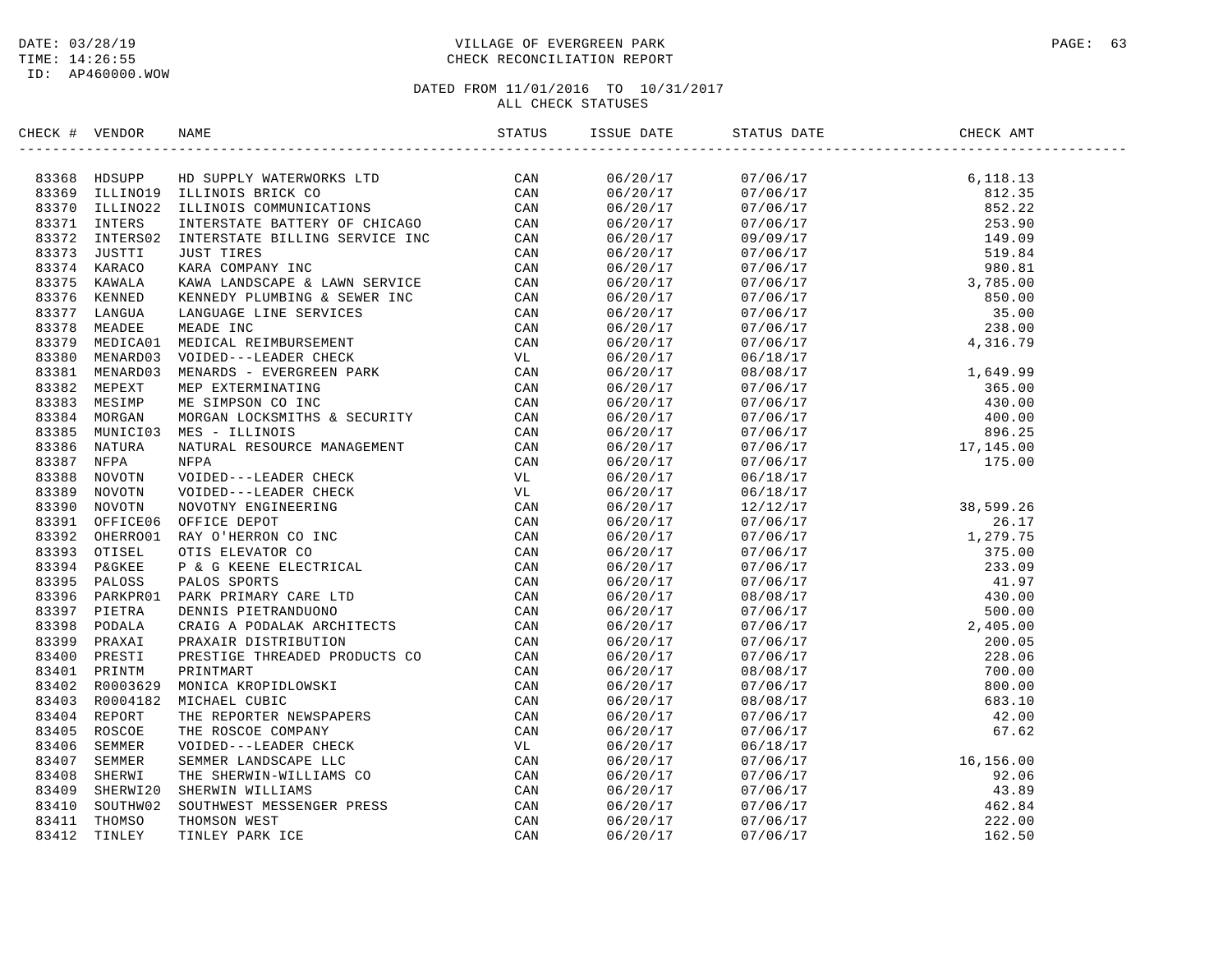## DATE: 03/28/19 PAGE: 64 PAGE: 64 TIME: 14:26:55 CHECK RECONCILIATION REPORT

| CHECK # VENDOR | NAME                                                                                                                                                                                                                                                                                                        | ISSUE DATE | STATUS DATE | CHECK AMT |  |
|----------------|-------------------------------------------------------------------------------------------------------------------------------------------------------------------------------------------------------------------------------------------------------------------------------------------------------------|------------|-------------|-----------|--|
|                | $\begin{tabular}{cccccccc} $4 & $10025 & $20024 & $20024 & $20024 & $20024 & $20024 & $20024 & $20024 & $20024 & $20024 & $20024 & $20024 & $20024 & $20024 & $20024 & $20024 & $20024 & $20024 & $20024 & $20024 & $20024 & $20024 & $20024 & $20024 & $20024 & $20024 & $20024 & $20024 & $20024 & $2002$ |            |             |           |  |
|                |                                                                                                                                                                                                                                                                                                             |            |             |           |  |
|                |                                                                                                                                                                                                                                                                                                             |            |             |           |  |
|                |                                                                                                                                                                                                                                                                                                             |            |             |           |  |
|                |                                                                                                                                                                                                                                                                                                             |            |             |           |  |
|                |                                                                                                                                                                                                                                                                                                             |            |             |           |  |
|                |                                                                                                                                                                                                                                                                                                             |            |             |           |  |
|                |                                                                                                                                                                                                                                                                                                             |            |             |           |  |
|                |                                                                                                                                                                                                                                                                                                             |            |             |           |  |
|                |                                                                                                                                                                                                                                                                                                             |            |             |           |  |
|                |                                                                                                                                                                                                                                                                                                             |            |             |           |  |
|                |                                                                                                                                                                                                                                                                                                             |            |             |           |  |
|                |                                                                                                                                                                                                                                                                                                             |            |             |           |  |
|                |                                                                                                                                                                                                                                                                                                             |            |             |           |  |
|                |                                                                                                                                                                                                                                                                                                             |            |             |           |  |
|                |                                                                                                                                                                                                                                                                                                             |            |             |           |  |
|                |                                                                                                                                                                                                                                                                                                             |            |             |           |  |
|                |                                                                                                                                                                                                                                                                                                             |            |             |           |  |
|                |                                                                                                                                                                                                                                                                                                             |            |             |           |  |
|                |                                                                                                                                                                                                                                                                                                             |            |             |           |  |
|                |                                                                                                                                                                                                                                                                                                             |            |             |           |  |
|                |                                                                                                                                                                                                                                                                                                             |            |             |           |  |
|                |                                                                                                                                                                                                                                                                                                             |            |             |           |  |
|                |                                                                                                                                                                                                                                                                                                             |            |             |           |  |
|                |                                                                                                                                                                                                                                                                                                             |            |             |           |  |
|                |                                                                                                                                                                                                                                                                                                             |            |             |           |  |
|                |                                                                                                                                                                                                                                                                                                             |            |             |           |  |
|                |                                                                                                                                                                                                                                                                                                             |            |             |           |  |
|                |                                                                                                                                                                                                                                                                                                             |            |             |           |  |
|                |                                                                                                                                                                                                                                                                                                             |            |             |           |  |
|                |                                                                                                                                                                                                                                                                                                             |            |             |           |  |
|                |                                                                                                                                                                                                                                                                                                             |            |             |           |  |
|                |                                                                                                                                                                                                                                                                                                             |            |             |           |  |
|                |                                                                                                                                                                                                                                                                                                             |            |             |           |  |
|                |                                                                                                                                                                                                                                                                                                             |            |             |           |  |
|                |                                                                                                                                                                                                                                                                                                             |            |             |           |  |
|                |                                                                                                                                                                                                                                                                                                             |            |             |           |  |
|                |                                                                                                                                                                                                                                                                                                             |            |             |           |  |
|                |                                                                                                                                                                                                                                                                                                             |            |             |           |  |
|                |                                                                                                                                                                                                                                                                                                             |            |             |           |  |
|                |                                                                                                                                                                                                                                                                                                             |            |             |           |  |
|                |                                                                                                                                                                                                                                                                                                             |            |             |           |  |
|                |                                                                                                                                                                                                                                                                                                             |            |             |           |  |
|                |                                                                                                                                                                                                                                                                                                             |            |             |           |  |
|                |                                                                                                                                                                                                                                                                                                             |            |             |           |  |
|                |                                                                                                                                                                                                                                                                                                             |            |             |           |  |
|                |                                                                                                                                                                                                                                                                                                             |            |             |           |  |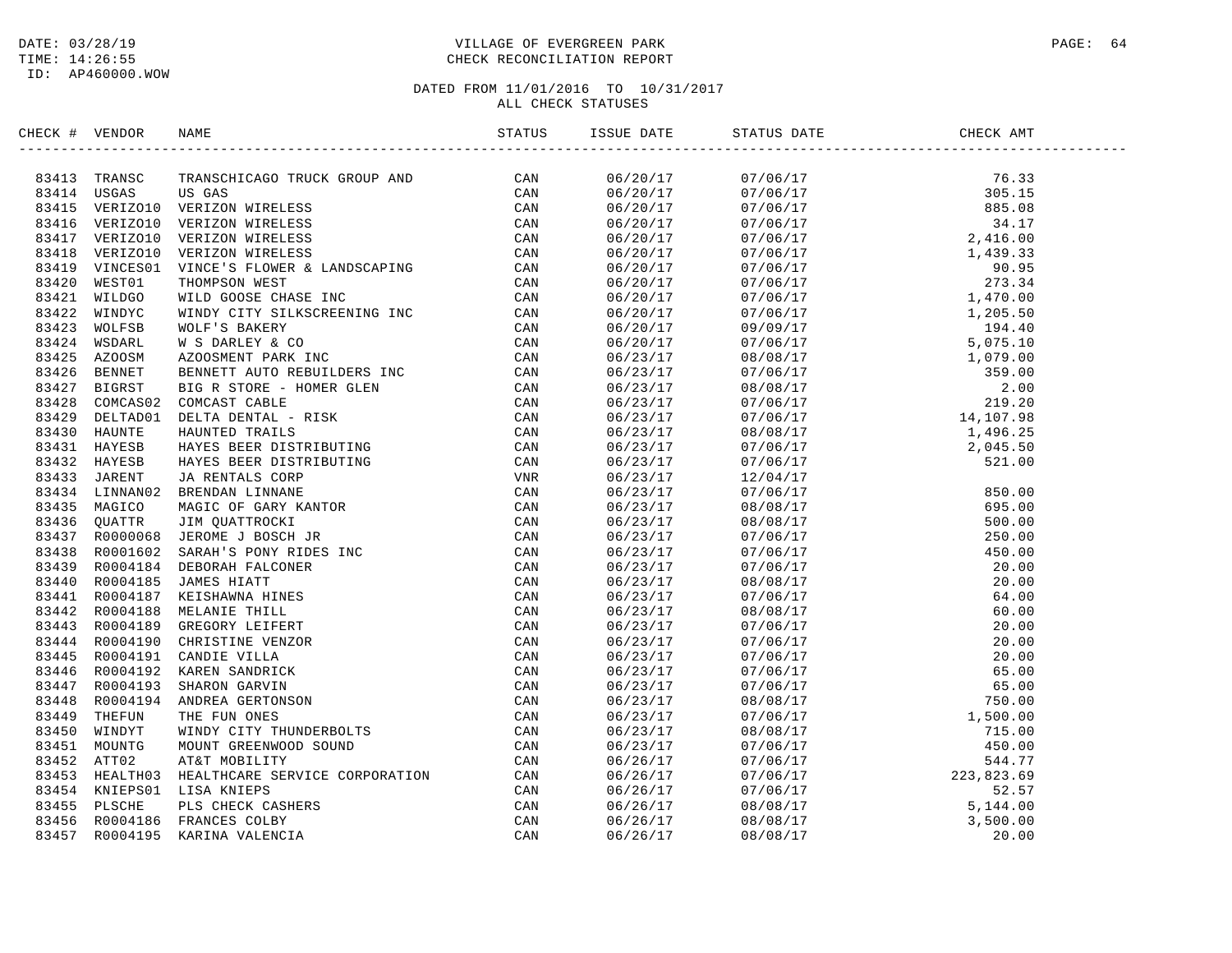## DATE: 03/28/19 PAGE: 65 TIME: 14:26:55 CHECK RECONCILIATION REPORT

| CHECK # VENDOR |                                                                                                                                                                                                                                                                                                                                                                                                                                                                                                                              | STATUS | ISSUE DATE           | STATUS DATE                                                                                                                                                                                                                                                                                              | CHECK AMT |  |
|----------------|------------------------------------------------------------------------------------------------------------------------------------------------------------------------------------------------------------------------------------------------------------------------------------------------------------------------------------------------------------------------------------------------------------------------------------------------------------------------------------------------------------------------------|--------|----------------------|----------------------------------------------------------------------------------------------------------------------------------------------------------------------------------------------------------------------------------------------------------------------------------------------------------|-----------|--|
|                | $\begin{tabular}{cccccccc} \textbf{0.13}\scriptsize \textbf{0.14}\scriptsize \textbf{0.14}\scriptsize \textbf{0.14}\scriptsize \textbf{0.14}\scriptsize \textbf{0.14}\scriptsize \textbf{0.14}\scriptsize \textbf{0.14}\scriptsize \textbf{0.14}\scriptsize \textbf{0.14}\scriptsize \textbf{0.14}\scriptsize \textbf{0.14}\scriptsize \textbf{0.14}\scriptsize \textbf{0.14}\scriptsize \textbf{0.14}\scriptsize \textbf{0.14}\scriptsize \textbf{0.14}\scriptsize \textbf{0.14}\scriptsize \textbf{0.14}\scriptsize \text$ | CAN    | 06/26/17             |                                                                                                                                                                                                                                                                                                          |           |  |
|                |                                                                                                                                                                                                                                                                                                                                                                                                                                                                                                                              |        | 06/26/17             | $\begin{array}{ccccc} 0\,8 \, / \, 0\,8 \, / \, 1\,7 & 2\,0 \, \, . \, 0\,9 \\ 0\,8 \, / \, 0\,8 \, / \, 1\,7 & 1\,5\,0 \, \, . \, 0\,0 \\ 0\,8 \, / \, 0\,8 \, / \, 1\,7 & 6\,5 \, \, . \, 0\,0 \\ 0\,6 \, / \, 2\,7 \, / \, 1\,7 & 3\,5\,0 \, \, . \, 0\,0 \\ 0\,6 \, / \, 2\,7 \, / \, 1\,7 & 0 \\ \$ |           |  |
|                |                                                                                                                                                                                                                                                                                                                                                                                                                                                                                                                              |        | 06/26/17             |                                                                                                                                                                                                                                                                                                          |           |  |
|                |                                                                                                                                                                                                                                                                                                                                                                                                                                                                                                                              |        | 06/26/17             |                                                                                                                                                                                                                                                                                                          |           |  |
|                |                                                                                                                                                                                                                                                                                                                                                                                                                                                                                                                              |        | 06/27/17             |                                                                                                                                                                                                                                                                                                          |           |  |
|                |                                                                                                                                                                                                                                                                                                                                                                                                                                                                                                                              |        | 06/27/17             |                                                                                                                                                                                                                                                                                                          |           |  |
|                |                                                                                                                                                                                                                                                                                                                                                                                                                                                                                                                              |        | 06/27/17             | 06/27/17                                                                                                                                                                                                                                                                                                 |           |  |
|                |                                                                                                                                                                                                                                                                                                                                                                                                                                                                                                                              |        | 06/27/17             |                                                                                                                                                                                                                                                                                                          |           |  |
|                |                                                                                                                                                                                                                                                                                                                                                                                                                                                                                                                              |        | 06/30/17             |                                                                                                                                                                                                                                                                                                          |           |  |
|                |                                                                                                                                                                                                                                                                                                                                                                                                                                                                                                                              |        | 06/30/17             |                                                                                                                                                                                                                                                                                                          |           |  |
|                |                                                                                                                                                                                                                                                                                                                                                                                                                                                                                                                              |        | 06/30/17             |                                                                                                                                                                                                                                                                                                          |           |  |
|                |                                                                                                                                                                                                                                                                                                                                                                                                                                                                                                                              |        | 06/30/17             |                                                                                                                                                                                                                                                                                                          |           |  |
|                |                                                                                                                                                                                                                                                                                                                                                                                                                                                                                                                              |        | 06/30/17             |                                                                                                                                                                                                                                                                                                          |           |  |
|                |                                                                                                                                                                                                                                                                                                                                                                                                                                                                                                                              |        | 06/30/17             |                                                                                                                                                                                                                                                                                                          |           |  |
|                |                                                                                                                                                                                                                                                                                                                                                                                                                                                                                                                              |        | 06/30/17             |                                                                                                                                                                                                                                                                                                          |           |  |
|                |                                                                                                                                                                                                                                                                                                                                                                                                                                                                                                                              |        | 06/30/17             |                                                                                                                                                                                                                                                                                                          |           |  |
|                |                                                                                                                                                                                                                                                                                                                                                                                                                                                                                                                              |        | 06/30/17             |                                                                                                                                                                                                                                                                                                          |           |  |
|                |                                                                                                                                                                                                                                                                                                                                                                                                                                                                                                                              |        | 06/30/17             |                                                                                                                                                                                                                                                                                                          |           |  |
|                |                                                                                                                                                                                                                                                                                                                                                                                                                                                                                                                              |        | 06/30/17             |                                                                                                                                                                                                                                                                                                          |           |  |
|                |                                                                                                                                                                                                                                                                                                                                                                                                                                                                                                                              |        |                      |                                                                                                                                                                                                                                                                                                          |           |  |
|                |                                                                                                                                                                                                                                                                                                                                                                                                                                                                                                                              |        | 06/30/17<br>06/30/17 |                                                                                                                                                                                                                                                                                                          |           |  |
|                |                                                                                                                                                                                                                                                                                                                                                                                                                                                                                                                              |        |                      |                                                                                                                                                                                                                                                                                                          |           |  |
|                |                                                                                                                                                                                                                                                                                                                                                                                                                                                                                                                              |        | 06/30/17             |                                                                                                                                                                                                                                                                                                          |           |  |
|                |                                                                                                                                                                                                                                                                                                                                                                                                                                                                                                                              |        | 07/01/17             |                                                                                                                                                                                                                                                                                                          |           |  |
|                |                                                                                                                                                                                                                                                                                                                                                                                                                                                                                                                              |        | 07/01/17             |                                                                                                                                                                                                                                                                                                          |           |  |
|                |                                                                                                                                                                                                                                                                                                                                                                                                                                                                                                                              |        | 07/01/17             |                                                                                                                                                                                                                                                                                                          |           |  |
|                |                                                                                                                                                                                                                                                                                                                                                                                                                                                                                                                              |        | 07/01/17             |                                                                                                                                                                                                                                                                                                          |           |  |
|                |                                                                                                                                                                                                                                                                                                                                                                                                                                                                                                                              |        | 07/01/17             |                                                                                                                                                                                                                                                                                                          |           |  |
|                |                                                                                                                                                                                                                                                                                                                                                                                                                                                                                                                              |        | 07/01/17             |                                                                                                                                                                                                                                                                                                          |           |  |
|                |                                                                                                                                                                                                                                                                                                                                                                                                                                                                                                                              |        | 07/01/17             |                                                                                                                                                                                                                                                                                                          |           |  |
|                |                                                                                                                                                                                                                                                                                                                                                                                                                                                                                                                              |        | 07/01/17             |                                                                                                                                                                                                                                                                                                          |           |  |
|                |                                                                                                                                                                                                                                                                                                                                                                                                                                                                                                                              |        | 07/01/17             |                                                                                                                                                                                                                                                                                                          |           |  |
|                |                                                                                                                                                                                                                                                                                                                                                                                                                                                                                                                              |        | 07/01/17             |                                                                                                                                                                                                                                                                                                          |           |  |
|                |                                                                                                                                                                                                                                                                                                                                                                                                                                                                                                                              |        | 07/01/17             |                                                                                                                                                                                                                                                                                                          |           |  |
|                |                                                                                                                                                                                                                                                                                                                                                                                                                                                                                                                              |        | 07/01/17             |                                                                                                                                                                                                                                                                                                          |           |  |
|                |                                                                                                                                                                                                                                                                                                                                                                                                                                                                                                                              |        | 07/01/17             |                                                                                                                                                                                                                                                                                                          |           |  |
|                |                                                                                                                                                                                                                                                                                                                                                                                                                                                                                                                              |        | 07/01/17             |                                                                                                                                                                                                                                                                                                          |           |  |
|                |                                                                                                                                                                                                                                                                                                                                                                                                                                                                                                                              |        | 07/01/17             |                                                                                                                                                                                                                                                                                                          |           |  |
|                |                                                                                                                                                                                                                                                                                                                                                                                                                                                                                                                              |        | 07/01/17             |                                                                                                                                                                                                                                                                                                          |           |  |
|                |                                                                                                                                                                                                                                                                                                                                                                                                                                                                                                                              |        | 07/01/17             |                                                                                                                                                                                                                                                                                                          |           |  |
|                |                                                                                                                                                                                                                                                                                                                                                                                                                                                                                                                              |        | 07/05/17             |                                                                                                                                                                                                                                                                                                          |           |  |
|                |                                                                                                                                                                                                                                                                                                                                                                                                                                                                                                                              |        | 07/05/17             |                                                                                                                                                                                                                                                                                                          |           |  |
|                |                                                                                                                                                                                                                                                                                                                                                                                                                                                                                                                              |        | 07/05/17             |                                                                                                                                                                                                                                                                                                          |           |  |
|                |                                                                                                                                                                                                                                                                                                                                                                                                                                                                                                                              |        | 07/05/17             |                                                                                                                                                                                                                                                                                                          |           |  |
|                |                                                                                                                                                                                                                                                                                                                                                                                                                                                                                                                              |        | 07/05/17             |                                                                                                                                                                                                                                                                                                          |           |  |
|                |                                                                                                                                                                                                                                                                                                                                                                                                                                                                                                                              |        | 07/05/17             |                                                                                                                                                                                                                                                                                                          |           |  |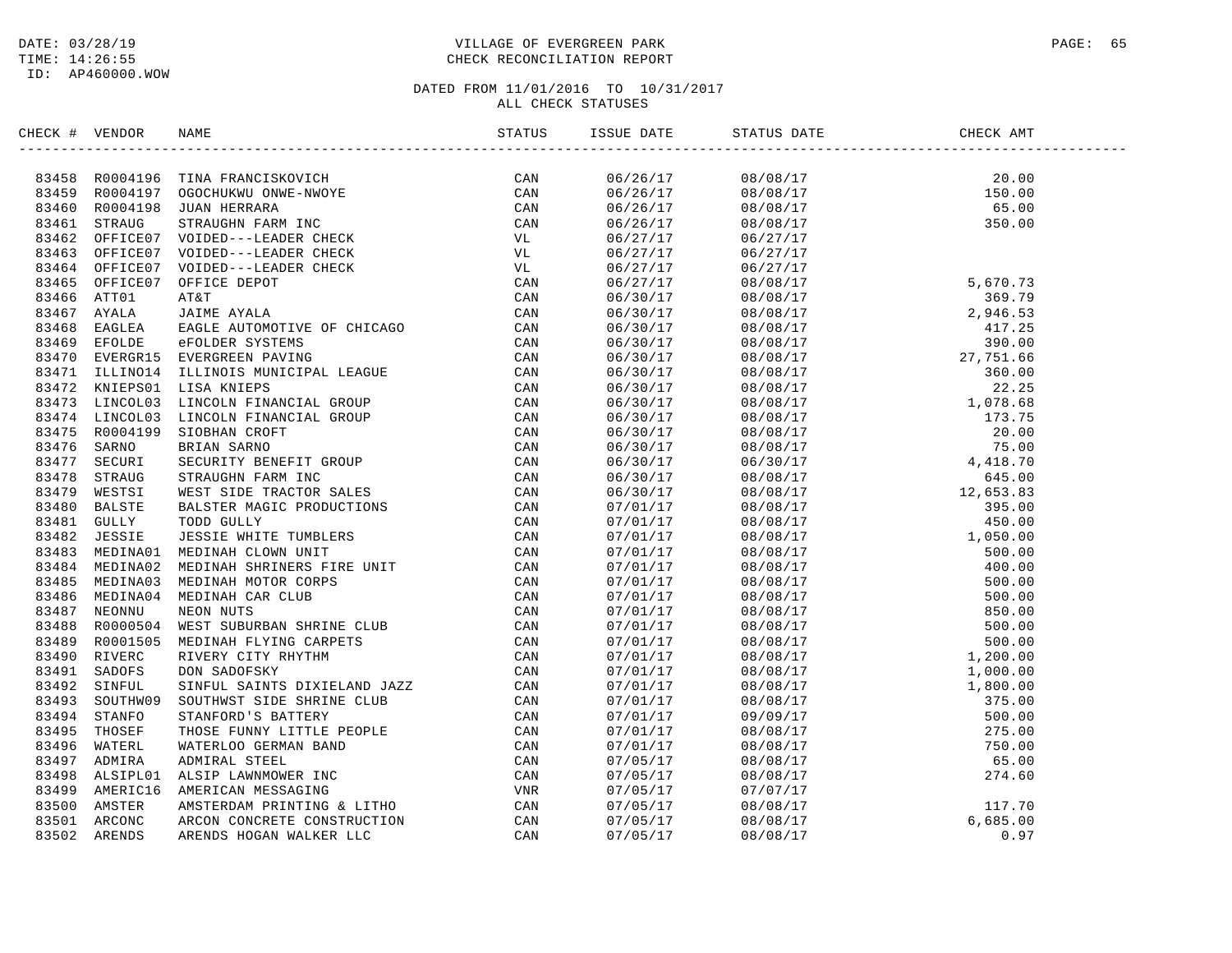ID: AP460000.WOW

## DATE: 03/28/19 PAGE: 66 PAGE: 66 PAGE: 66 PAGE: 66 PAGE: 66 PAGE: 98/28/19 PAGE: 66 TIME: 14:26:55 CHECK RECONCILIATION REPORT

| CHECK # VENDOR |                | NAME                                                                                                                                                                                                                                                                                                                                                                                                                                |          | CHECK AMT                                                                                                                                                                                                                                                                            |  |
|----------------|----------------|-------------------------------------------------------------------------------------------------------------------------------------------------------------------------------------------------------------------------------------------------------------------------------------------------------------------------------------------------------------------------------------------------------------------------------------|----------|--------------------------------------------------------------------------------------------------------------------------------------------------------------------------------------------------------------------------------------------------------------------------------------|--|
|                |                | $\begin{tabular}{cccc} \textbf{V}\equiv & \textbf{N}\pbox{\small{W2NDR}} & \textbf{NAHE} \\ \textbf{V}\equiv & \textbf{M}\pmod{3} & \textbf{M}\pmod{3} \\ \textbf{ATT01} & \textbf{ATk} & \textbf{G}\pmod{3} & \textbf{S}\pmod{3} \\ \textbf{ATT01} & \textbf{ATk} & \textbf{G}\pmod{3} & \textbf{S}\pmod{3} \\ \textbf{ATT01} & \textbf{ATk} & \textbf{G}\pmod{3} & \textbf{S}\pmod{3} \\ \textbf{ATT01} & \textbf{ATk} & \textbf$ |          |                                                                                                                                                                                                                                                                                      |  |
|                | 83503 ATT01    |                                                                                                                                                                                                                                                                                                                                                                                                                                     | 07/05/17 |                                                                                                                                                                                                                                                                                      |  |
| 83504 ATT01    |                |                                                                                                                                                                                                                                                                                                                                                                                                                                     | 07/05/17 |                                                                                                                                                                                                                                                                                      |  |
|                | 83505 ATT04    |                                                                                                                                                                                                                                                                                                                                                                                                                                     | 07/05/17 |                                                                                                                                                                                                                                                                                      |  |
|                | 83506 ATTGLO   |                                                                                                                                                                                                                                                                                                                                                                                                                                     | 07/05/17 |                                                                                                                                                                                                                                                                                      |  |
| 83507          |                |                                                                                                                                                                                                                                                                                                                                                                                                                                     | 07/05/17 |                                                                                                                                                                                                                                                                                      |  |
| 83508          |                |                                                                                                                                                                                                                                                                                                                                                                                                                                     | 07/05/17 |                                                                                                                                                                                                                                                                                      |  |
| 83509          |                |                                                                                                                                                                                                                                                                                                                                                                                                                                     | 07/05/17 |                                                                                                                                                                                                                                                                                      |  |
| 83510          |                |                                                                                                                                                                                                                                                                                                                                                                                                                                     | 07/05/17 |                                                                                                                                                                                                                                                                                      |  |
|                | 83511 BEVERL02 |                                                                                                                                                                                                                                                                                                                                                                                                                                     | 07/05/17 |                                                                                                                                                                                                                                                                                      |  |
| 83512          |                |                                                                                                                                                                                                                                                                                                                                                                                                                                     | 07/05/17 |                                                                                                                                                                                                                                                                                      |  |
|                | 83513 BJSBUS   |                                                                                                                                                                                                                                                                                                                                                                                                                                     | 07/05/17 |                                                                                                                                                                                                                                                                                      |  |
|                | 83514 BJSBUS   |                                                                                                                                                                                                                                                                                                                                                                                                                                     | 07/05/17 |                                                                                                                                                                                                                                                                                      |  |
| 83515          |                |                                                                                                                                                                                                                                                                                                                                                                                                                                     | 07/05/17 |                                                                                                                                                                                                                                                                                      |  |
|                | 83516 BJSBUS   |                                                                                                                                                                                                                                                                                                                                                                                                                                     | 07/05/17 |                                                                                                                                                                                                                                                                                      |  |
| 83517          |                |                                                                                                                                                                                                                                                                                                                                                                                                                                     | 07/05/17 |                                                                                                                                                                                                                                                                                      |  |
| 83518          |                |                                                                                                                                                                                                                                                                                                                                                                                                                                     | 07/05/17 |                                                                                                                                                                                                                                                                                      |  |
| 83519          |                |                                                                                                                                                                                                                                                                                                                                                                                                                                     | 07/05/17 |                                                                                                                                                                                                                                                                                      |  |
| 83520          |                |                                                                                                                                                                                                                                                                                                                                                                                                                                     | 07/05/17 |                                                                                                                                                                                                                                                                                      |  |
| 83521          |                |                                                                                                                                                                                                                                                                                                                                                                                                                                     | 07/05/17 |                                                                                                                                                                                                                                                                                      |  |
| 83522          |                |                                                                                                                                                                                                                                                                                                                                                                                                                                     | 07/05/17 |                                                                                                                                                                                                                                                                                      |  |
| 83523          |                |                                                                                                                                                                                                                                                                                                                                                                                                                                     | 07/05/17 |                                                                                                                                                                                                                                                                                      |  |
| 83524          |                |                                                                                                                                                                                                                                                                                                                                                                                                                                     | 07/05/17 |                                                                                                                                                                                                                                                                                      |  |
| 83525          |                |                                                                                                                                                                                                                                                                                                                                                                                                                                     | 07/05/17 |                                                                                                                                                                                                                                                                                      |  |
| 83526          |                |                                                                                                                                                                                                                                                                                                                                                                                                                                     | 07/05/17 |                                                                                                                                                                                                                                                                                      |  |
| 83527          |                |                                                                                                                                                                                                                                                                                                                                                                                                                                     | 07/05/17 |                                                                                                                                                                                                                                                                                      |  |
| 83528          |                |                                                                                                                                                                                                                                                                                                                                                                                                                                     | 07/05/17 |                                                                                                                                                                                                                                                                                      |  |
| 83529          |                |                                                                                                                                                                                                                                                                                                                                                                                                                                     | 07/05/17 |                                                                                                                                                                                                                                                                                      |  |
|                | 83530 CINTAS   |                                                                                                                                                                                                                                                                                                                                                                                                                                     | 07/05/17 |                                                                                                                                                                                                                                                                                      |  |
|                |                | 83531 CINTAS02 CINTAS CORPORATION                                                                                                                                                                                                                                                                                                                                                                                                   | 07/05/17 |                                                                                                                                                                                                                                                                                      |  |
|                | 83532 COMCAS02 |                                                                                                                                                                                                                                                                                                                                                                                                                                     | 07/05/17 |                                                                                                                                                                                                                                                                                      |  |
|                | 83533 COMCAS02 |                                                                                                                                                                                                                                                                                                                                                                                                                                     | 07/05/17 |                                                                                                                                                                                                                                                                                      |  |
|                | 83534 COMED01  |                                                                                                                                                                                                                                                                                                                                                                                                                                     | 07/05/17 |                                                                                                                                                                                                                                                                                      |  |
| 83535          |                |                                                                                                                                                                                                                                                                                                                                                                                                                                     | 07/05/17 |                                                                                                                                                                                                                                                                                      |  |
| 83536          |                |                                                                                                                                                                                                                                                                                                                                                                                                                                     | 07/05/17 |                                                                                                                                                                                                                                                                                      |  |
| 83537          |                |                                                                                                                                                                                                                                                                                                                                                                                                                                     | 07/05/17 |                                                                                                                                                                                                                                                                                      |  |
| 83538          |                |                                                                                                                                                                                                                                                                                                                                                                                                                                     | 07/05/17 |                                                                                                                                                                                                                                                                                      |  |
| 83539          |                |                                                                                                                                                                                                                                                                                                                                                                                                                                     | 07/05/17 |                                                                                                                                                                                                                                                                                      |  |
| 83540          |                |                                                                                                                                                                                                                                                                                                                                                                                                                                     | 07/05/17 |                                                                                                                                                                                                                                                                                      |  |
| 83541          |                |                                                                                                                                                                                                                                                                                                                                                                                                                                     | 07/05/17 |                                                                                                                                                                                                                                                                                      |  |
| 83542          |                |                                                                                                                                                                                                                                                                                                                                                                                                                                     | 07/05/17 |                                                                                                                                                                                                                                                                                      |  |
| 83543          |                |                                                                                                                                                                                                                                                                                                                                                                                                                                     | 07/05/17 |                                                                                                                                                                                                                                                                                      |  |
| 83544          |                |                                                                                                                                                                                                                                                                                                                                                                                                                                     | 07/05/17 | $\begin{array}{cccc} 07/01/17 \\ 07/01/17 \\ 08/08/17 \\ 08/08/17 \\ 08/08/17 \\ 08/08/17 \\ 08/08/17 \\ 08/08/17 \\ 08/08/17 \\ 08/08/17 \\ 08/08/17 \\ 08/08/17 \\ 08/08/17 \\ 08/08/17 \\ 08/08/17 \\ 08/08/17 \\ 08/08/17 \\ 08/08/17 \\ 08/08/17 \\ 08/08/17 \\ 08/08/17 \\ 08$ |  |
| 83545          |                |                                                                                                                                                                                                                                                                                                                                                                                                                                     | 07/05/17 |                                                                                                                                                                                                                                                                                      |  |
| 83546          |                |                                                                                                                                                                                                                                                                                                                                                                                                                                     | 07/05/17 |                                                                                                                                                                                                                                                                                      |  |
| 83547          |                |                                                                                                                                                                                                                                                                                                                                                                                                                                     | 07/05/17 |                                                                                                                                                                                                                                                                                      |  |
|                |                |                                                                                                                                                                                                                                                                                                                                                                                                                                     |          |                                                                                                                                                                                                                                                                                      |  |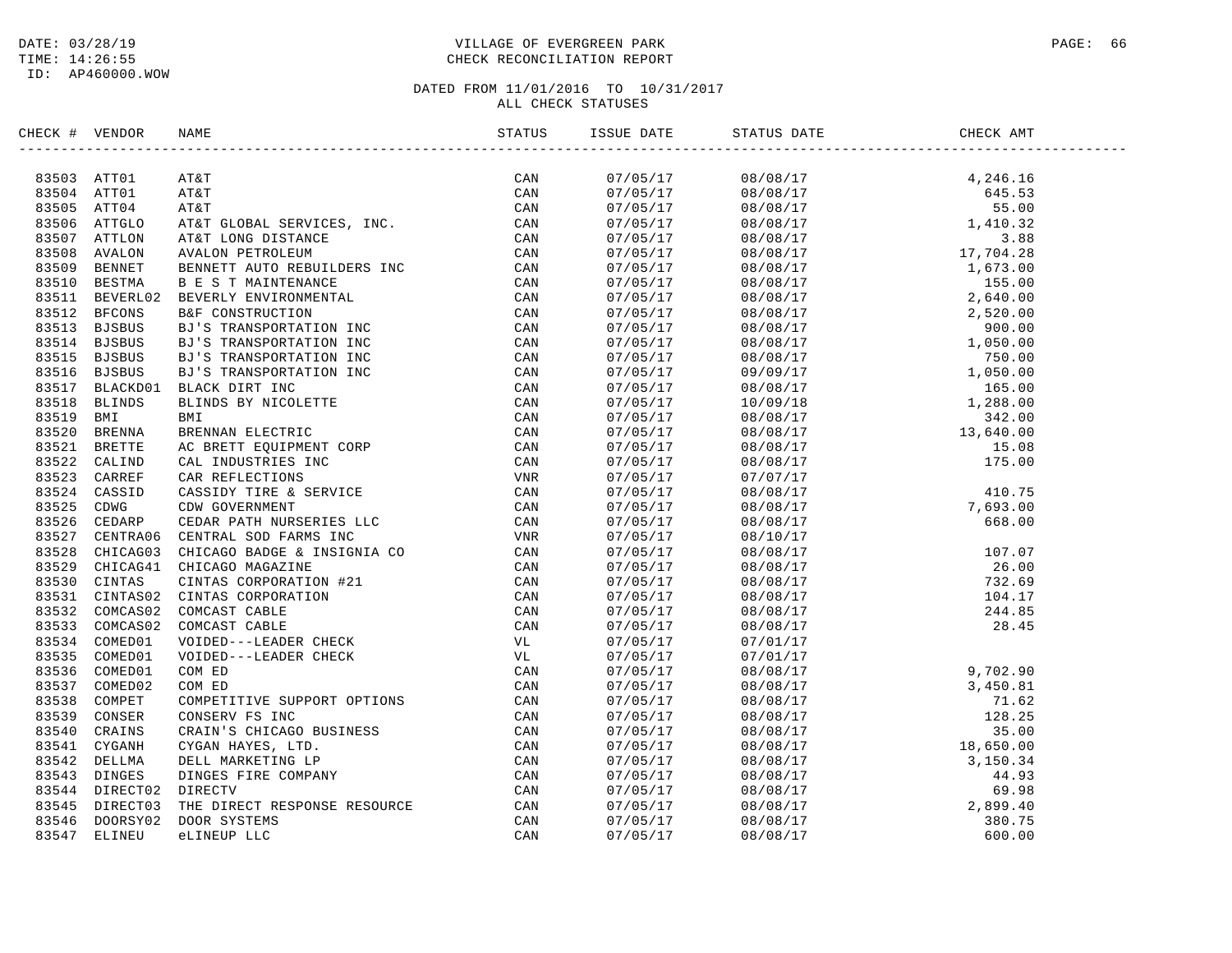## DATE: 03/28/19 PAGE: 67 PAGE: 67 TIME: 14:26:55 CHECK RECONCILIATION REPORT

| CHECK # VENDOR |              | NAME                                                                                          | ISSUE DATE                       | STATUS DATE                                                                                                                                                                                                                                                                                                                                                                                                                                                                | CHECK AMT |  |
|----------------|--------------|-----------------------------------------------------------------------------------------------|----------------------------------|----------------------------------------------------------------------------------------------------------------------------------------------------------------------------------------------------------------------------------------------------------------------------------------------------------------------------------------------------------------------------------------------------------------------------------------------------------------------------|-----------|--|
|                |              |                                                                                               |                                  | $\begin{tabular}{@{}c c c c c} \hline \multicolumn{4}{c}{\multicolumn{4}{c}{\multicolumn{4}{c}{\multicolumn{4}{c}{\multicolumn{4}{c}{\multicolumn{4}{c}{\multicolumn{4}{c}{\multicolumn{4}{c}{\multicolumn{4}{c}{\multicolumn{4}{c}{\multicolumn{4}{c}{\multicolumn{4}{c}{\multicolumn{4}{c}{\multicolumn{4}{c}{\multicolumn{4}{c}{\multicolumn{4}{c}{\multicolumn{4}{c}{\multicolumn{4}{c}{\multicolumn{4}{c}{\multicolumn{4}{c}{\multicolumn{4}{c}{\multicolumn{4}{c}{\$ |           |  |
|                |              |                                                                                               | 07/05/17<br>07/05/17             |                                                                                                                                                                                                                                                                                                                                                                                                                                                                            |           |  |
|                |              |                                                                                               |                                  |                                                                                                                                                                                                                                                                                                                                                                                                                                                                            |           |  |
|                |              |                                                                                               | 07/05/17<br>07/05/17             |                                                                                                                                                                                                                                                                                                                                                                                                                                                                            |           |  |
|                |              |                                                                                               |                                  |                                                                                                                                                                                                                                                                                                                                                                                                                                                                            |           |  |
|                |              |                                                                                               | 07/05/17<br>07/05/17             |                                                                                                                                                                                                                                                                                                                                                                                                                                                                            |           |  |
|                |              |                                                                                               | 07/05/17<br>07/05/17             |                                                                                                                                                                                                                                                                                                                                                                                                                                                                            |           |  |
|                |              |                                                                                               |                                  |                                                                                                                                                                                                                                                                                                                                                                                                                                                                            |           |  |
|                |              |                                                                                               | 07/05/17<br>07/05/17             |                                                                                                                                                                                                                                                                                                                                                                                                                                                                            |           |  |
|                |              |                                                                                               |                                  |                                                                                                                                                                                                                                                                                                                                                                                                                                                                            |           |  |
|                |              |                                                                                               | 07/05/17<br>07/05/17             |                                                                                                                                                                                                                                                                                                                                                                                                                                                                            |           |  |
|                |              |                                                                                               |                                  |                                                                                                                                                                                                                                                                                                                                                                                                                                                                            |           |  |
|                |              |                                                                                               | 07/05/17<br>07/05/17             |                                                                                                                                                                                                                                                                                                                                                                                                                                                                            |           |  |
|                |              |                                                                                               |                                  |                                                                                                                                                                                                                                                                                                                                                                                                                                                                            |           |  |
|                |              |                                                                                               | 07/05/17                         |                                                                                                                                                                                                                                                                                                                                                                                                                                                                            |           |  |
|                |              |                                                                                               | 07/05/17<br>07/05/17<br>07/05/17 |                                                                                                                                                                                                                                                                                                                                                                                                                                                                            |           |  |
|                |              |                                                                                               |                                  |                                                                                                                                                                                                                                                                                                                                                                                                                                                                            |           |  |
|                |              |                                                                                               | 07/05/17<br>07/05/17             |                                                                                                                                                                                                                                                                                                                                                                                                                                                                            |           |  |
|                |              |                                                                                               |                                  |                                                                                                                                                                                                                                                                                                                                                                                                                                                                            |           |  |
|                |              |                                                                                               | 07/05/17<br>07/05/17             |                                                                                                                                                                                                                                                                                                                                                                                                                                                                            |           |  |
|                |              |                                                                                               |                                  |                                                                                                                                                                                                                                                                                                                                                                                                                                                                            |           |  |
|                |              |                                                                                               | 07/05/17<br>07/05/17<br>07/05/17 |                                                                                                                                                                                                                                                                                                                                                                                                                                                                            |           |  |
|                |              |                                                                                               |                                  |                                                                                                                                                                                                                                                                                                                                                                                                                                                                            |           |  |
|                |              |                                                                                               |                                  |                                                                                                                                                                                                                                                                                                                                                                                                                                                                            |           |  |
|                |              |                                                                                               | 07/05/17<br>07/05/17             |                                                                                                                                                                                                                                                                                                                                                                                                                                                                            |           |  |
|                |              |                                                                                               |                                  |                                                                                                                                                                                                                                                                                                                                                                                                                                                                            |           |  |
|                |              |                                                                                               | 07/05/17<br>07/05/17             |                                                                                                                                                                                                                                                                                                                                                                                                                                                                            |           |  |
|                |              |                                                                                               |                                  |                                                                                                                                                                                                                                                                                                                                                                                                                                                                            |           |  |
|                |              |                                                                                               | 07/05/17<br>07/05/17             |                                                                                                                                                                                                                                                                                                                                                                                                                                                                            |           |  |
|                |              |                                                                                               |                                  |                                                                                                                                                                                                                                                                                                                                                                                                                                                                            |           |  |
|                |              |                                                                                               | 07/05/17                         |                                                                                                                                                                                                                                                                                                                                                                                                                                                                            |           |  |
|                |              |                                                                                               | 07/05/17<br>07/05/17             |                                                                                                                                                                                                                                                                                                                                                                                                                                                                            |           |  |
|                |              |                                                                                               |                                  |                                                                                                                                                                                                                                                                                                                                                                                                                                                                            |           |  |
|                |              |                                                                                               | u7/05/17<br>07/05/17             | $\begin{array}{cccc} 06 \, / \, 06 \, / \, 17 \, \\ 11 \, / \, 03 \, / \, 17 \, \\ 08 \, / \, 08 \, / \, 17 \, \\ 08 \, / \, 08 \, / \, 17 \, \\ 08 \, / \, 08 \, / \, 17 \, \\ 2 \, , \, 850 \, . \, 00 \, \\ \end{array} \qquad \qquad \begin{array}{cccc} 875 \, . \, 00 \, \\ 213 \, . \, 97 \, \\ 2 \, , \, 850 \, . \, 00 \, \\ 0 & 0 & 0 \\ 0$                                                                                                                      |           |  |
|                |              |                                                                                               |                                  |                                                                                                                                                                                                                                                                                                                                                                                                                                                                            |           |  |
|                |              |                                                                                               | 07/05/17                         |                                                                                                                                                                                                                                                                                                                                                                                                                                                                            |           |  |
|                |              |                                                                                               | 07/05/17                         |                                                                                                                                                                                                                                                                                                                                                                                                                                                                            |           |  |
|                |              |                                                                                               | 07/05/17                         | 07/01/17                                                                                                                                                                                                                                                                                                                                                                                                                                                                   |           |  |
|                |              |                                                                                               | 07/05/17                         | 07/01/17                                                                                                                                                                                                                                                                                                                                                                                                                                                                   |           |  |
|                |              |                                                                                               | 07/05/17                         | 07/01/17                                                                                                                                                                                                                                                                                                                                                                                                                                                                   |           |  |
|                |              |                                                                                               | 07/05/17                         | 07/01/17                                                                                                                                                                                                                                                                                                                                                                                                                                                                   |           |  |
|                |              |                                                                                               | 07/05/17                         | 07/01/17                                                                                                                                                                                                                                                                                                                                                                                                                                                                   |           |  |
|                |              |                                                                                               | 07/05/17<br>07/05/17             | $1,930.23$<br>$08/08/17$<br>$08/08/17$<br>$08/08/17$<br>$08/08/17$<br>$13,295.40$<br>$216.10$                                                                                                                                                                                                                                                                                                                                                                              |           |  |
|                |              |                                                                                               |                                  |                                                                                                                                                                                                                                                                                                                                                                                                                                                                            |           |  |
|                | 83591 MICROE | MICRO-EYE SECURITY SYSTEMS INC<br>MICRO-EYE SECURITY SYSTEMS INC<br>MICROFLEX CORPORATION CAN | 07/05/17                         |                                                                                                                                                                                                                                                                                                                                                                                                                                                                            |           |  |
|                | 83592 MICROF |                                                                                               | 07/05/17                         |                                                                                                                                                                                                                                                                                                                                                                                                                                                                            |           |  |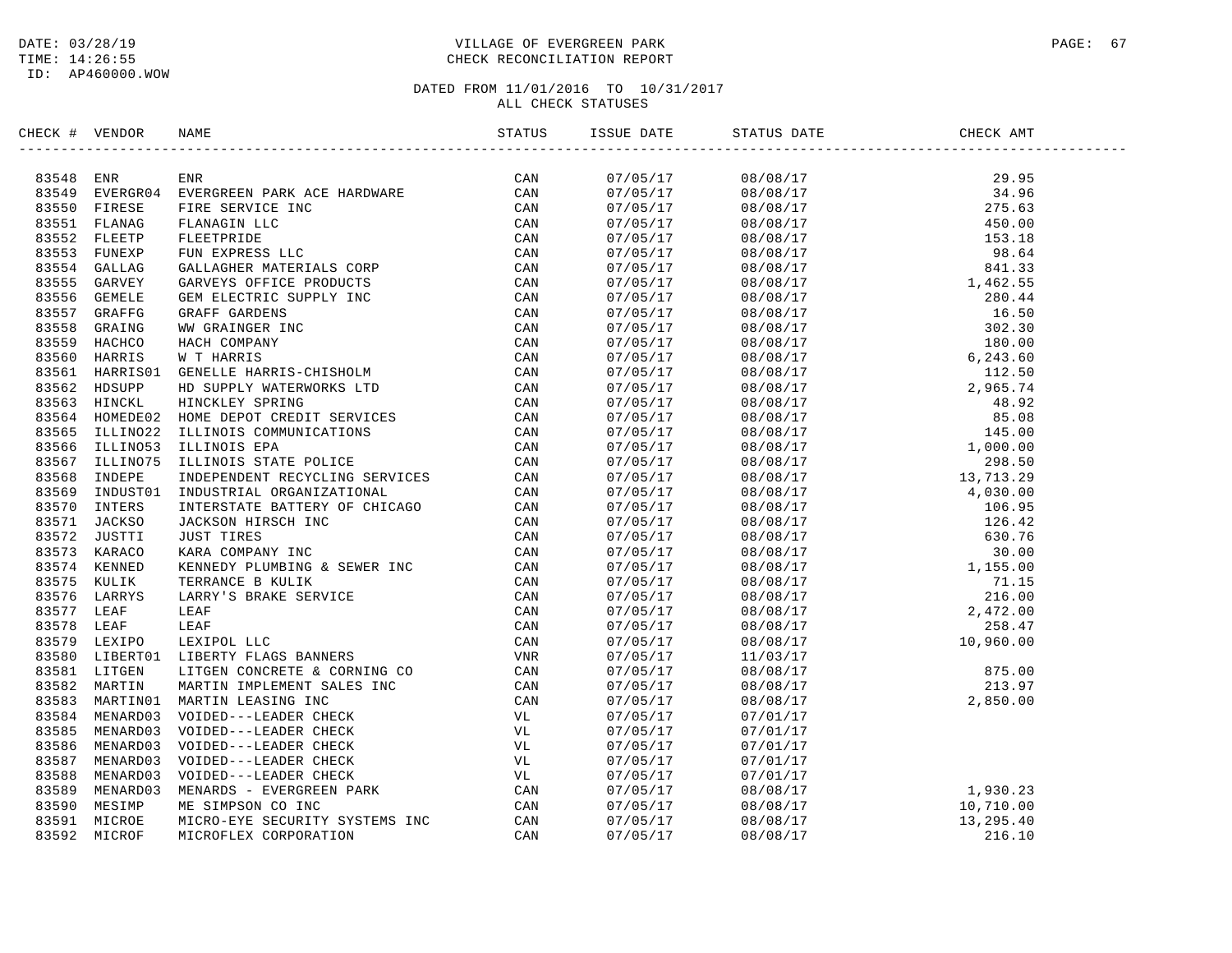## DATE: 03/28/19 PAGE: 68 PAGE: 68 PAGE: 68 PAGE: 68 PAGE: 68 PAGE: 68 PAGE: 68 PAGE: 68 PAGE: 68 TIME: 14:26:55 CHECK RECONCILIATION REPORT

| CHECK # VENDOR |  |  |                                                                                                                                                                                                                                                                                                                                                                                                                                   |  |
|----------------|--|--|-----------------------------------------------------------------------------------------------------------------------------------------------------------------------------------------------------------------------------------------------------------------------------------------------------------------------------------------------------------------------------------------------------------------------------------|--|
|                |  |  | $\begin{tabular}{l c c c c} \hline \textbf{S1} & \textbf{0} & \textbf{0} & \textbf{0} & \textbf{0} & \textbf{0} \\ \hline \textbf{S2} & \textbf{0} & \textbf{0} & \textbf{0} & \textbf{0} & \textbf{0} \\ \hline \textbf{0} & \textbf{0} & \textbf{0} & \textbf{0} & \textbf{0} & \textbf{0} \\ \hline \textbf{0} & \textbf{0} & \textbf{0} & \textbf{0} & \textbf{0} & \textbf{0} \\ \hline \textbf{0} & \textbf{0} & \textbf{0$ |  |
|                |  |  |                                                                                                                                                                                                                                                                                                                                                                                                                                   |  |
|                |  |  |                                                                                                                                                                                                                                                                                                                                                                                                                                   |  |
|                |  |  |                                                                                                                                                                                                                                                                                                                                                                                                                                   |  |
|                |  |  |                                                                                                                                                                                                                                                                                                                                                                                                                                   |  |
|                |  |  |                                                                                                                                                                                                                                                                                                                                                                                                                                   |  |
|                |  |  |                                                                                                                                                                                                                                                                                                                                                                                                                                   |  |
|                |  |  |                                                                                                                                                                                                                                                                                                                                                                                                                                   |  |
|                |  |  |                                                                                                                                                                                                                                                                                                                                                                                                                                   |  |
|                |  |  |                                                                                                                                                                                                                                                                                                                                                                                                                                   |  |
|                |  |  |                                                                                                                                                                                                                                                                                                                                                                                                                                   |  |
|                |  |  |                                                                                                                                                                                                                                                                                                                                                                                                                                   |  |
|                |  |  |                                                                                                                                                                                                                                                                                                                                                                                                                                   |  |
|                |  |  |                                                                                                                                                                                                                                                                                                                                                                                                                                   |  |
|                |  |  |                                                                                                                                                                                                                                                                                                                                                                                                                                   |  |
|                |  |  |                                                                                                                                                                                                                                                                                                                                                                                                                                   |  |
|                |  |  |                                                                                                                                                                                                                                                                                                                                                                                                                                   |  |
|                |  |  |                                                                                                                                                                                                                                                                                                                                                                                                                                   |  |
|                |  |  |                                                                                                                                                                                                                                                                                                                                                                                                                                   |  |
|                |  |  |                                                                                                                                                                                                                                                                                                                                                                                                                                   |  |
|                |  |  |                                                                                                                                                                                                                                                                                                                                                                                                                                   |  |
|                |  |  |                                                                                                                                                                                                                                                                                                                                                                                                                                   |  |
|                |  |  |                                                                                                                                                                                                                                                                                                                                                                                                                                   |  |
|                |  |  |                                                                                                                                                                                                                                                                                                                                                                                                                                   |  |
|                |  |  |                                                                                                                                                                                                                                                                                                                                                                                                                                   |  |
|                |  |  |                                                                                                                                                                                                                                                                                                                                                                                                                                   |  |
|                |  |  |                                                                                                                                                                                                                                                                                                                                                                                                                                   |  |
|                |  |  |                                                                                                                                                                                                                                                                                                                                                                                                                                   |  |
|                |  |  |                                                                                                                                                                                                                                                                                                                                                                                                                                   |  |
|                |  |  |                                                                                                                                                                                                                                                                                                                                                                                                                                   |  |
|                |  |  |                                                                                                                                                                                                                                                                                                                                                                                                                                   |  |
|                |  |  |                                                                                                                                                                                                                                                                                                                                                                                                                                   |  |
|                |  |  |                                                                                                                                                                                                                                                                                                                                                                                                                                   |  |
|                |  |  |                                                                                                                                                                                                                                                                                                                                                                                                                                   |  |
|                |  |  |                                                                                                                                                                                                                                                                                                                                                                                                                                   |  |
|                |  |  |                                                                                                                                                                                                                                                                                                                                                                                                                                   |  |
|                |  |  |                                                                                                                                                                                                                                                                                                                                                                                                                                   |  |
|                |  |  |                                                                                                                                                                                                                                                                                                                                                                                                                                   |  |
|                |  |  |                                                                                                                                                                                                                                                                                                                                                                                                                                   |  |
|                |  |  |                                                                                                                                                                                                                                                                                                                                                                                                                                   |  |
|                |  |  |                                                                                                                                                                                                                                                                                                                                                                                                                                   |  |
|                |  |  |                                                                                                                                                                                                                                                                                                                                                                                                                                   |  |
|                |  |  |                                                                                                                                                                                                                                                                                                                                                                                                                                   |  |
|                |  |  |                                                                                                                                                                                                                                                                                                                                                                                                                                   |  |
|                |  |  |                                                                                                                                                                                                                                                                                                                                                                                                                                   |  |
|                |  |  |                                                                                                                                                                                                                                                                                                                                                                                                                                   |  |
|                |  |  |                                                                                                                                                                                                                                                                                                                                                                                                                                   |  |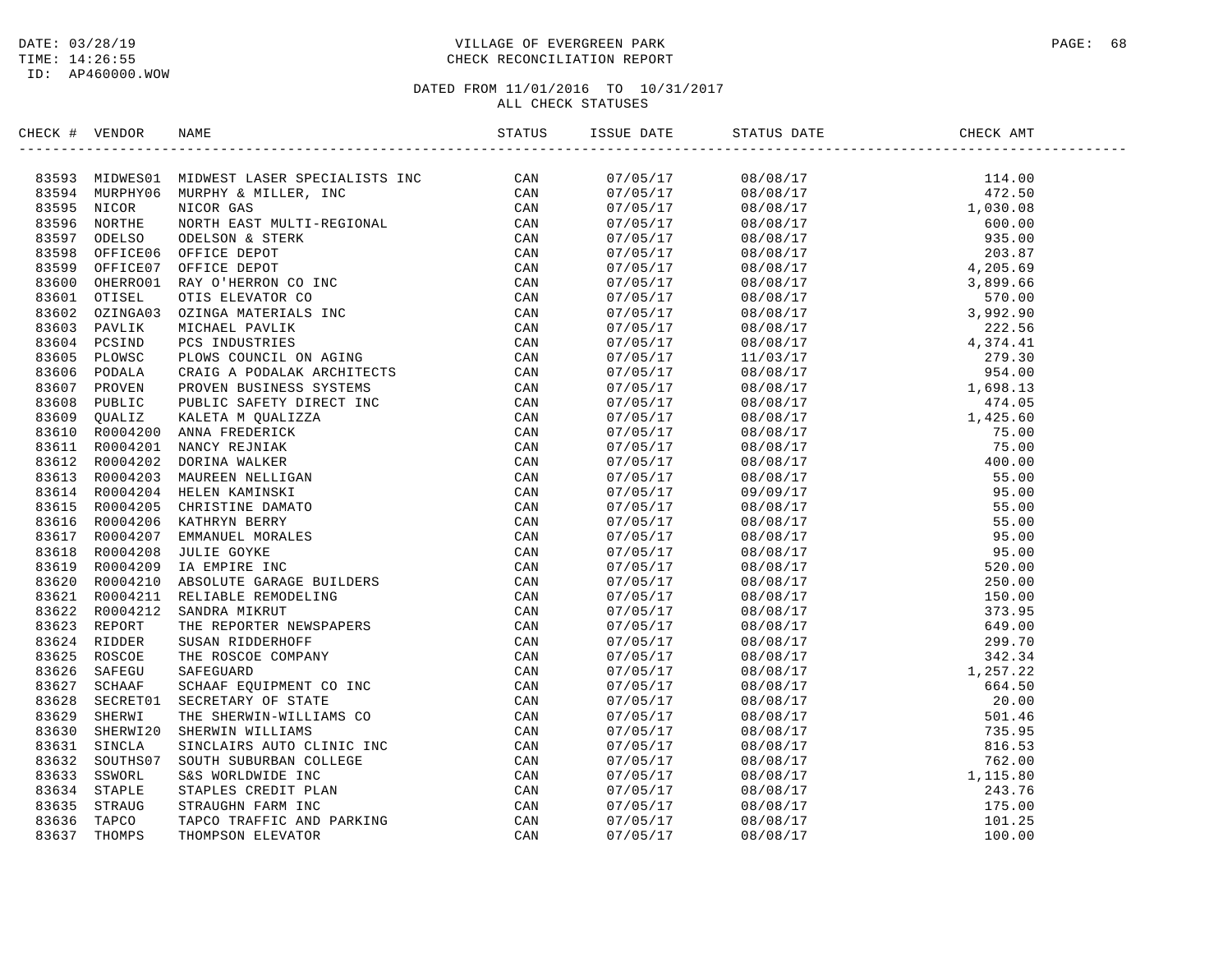## DATE: 03/28/19 PAGE: 69 PAGE: 69 PAGE: 69 PAGE: 69 PAGE: 69 PAGE: 9 TIME: 14:26:55 CHECK RECONCILIATION REPORT

| CHECK # VENDOR | NAME                                                                                                                                                                                                                          |  | STATUS DATE | CHECK AMT |  |
|----------------|-------------------------------------------------------------------------------------------------------------------------------------------------------------------------------------------------------------------------------|--|-------------|-----------|--|
|                | ISCRET VENDOR NAME CONTENT INTO THE REFERENCE CAN SERVE THE MANUFACTION ON A SERVE THAN A SERVE ON A SERVE ON A SERVE ON A SERVE ON A SERVE ON A SERVE ON A SERVE ON A SERVE ON A SERVE ON A SERVE ON A SERVE ON A SERVE ON A |  |             |           |  |
|                |                                                                                                                                                                                                                               |  |             |           |  |
|                |                                                                                                                                                                                                                               |  |             |           |  |
|                |                                                                                                                                                                                                                               |  |             |           |  |
|                |                                                                                                                                                                                                                               |  |             |           |  |
|                |                                                                                                                                                                                                                               |  |             |           |  |
|                |                                                                                                                                                                                                                               |  |             |           |  |
|                |                                                                                                                                                                                                                               |  |             |           |  |
|                |                                                                                                                                                                                                                               |  |             |           |  |
|                |                                                                                                                                                                                                                               |  |             |           |  |
|                |                                                                                                                                                                                                                               |  |             |           |  |
|                |                                                                                                                                                                                                                               |  |             |           |  |
|                |                                                                                                                                                                                                                               |  |             |           |  |
|                |                                                                                                                                                                                                                               |  |             |           |  |
|                |                                                                                                                                                                                                                               |  |             |           |  |
|                |                                                                                                                                                                                                                               |  |             |           |  |
|                |                                                                                                                                                                                                                               |  |             |           |  |
|                |                                                                                                                                                                                                                               |  |             |           |  |
|                |                                                                                                                                                                                                                               |  |             |           |  |
|                |                                                                                                                                                                                                                               |  |             |           |  |
|                |                                                                                                                                                                                                                               |  |             |           |  |
|                |                                                                                                                                                                                                                               |  |             |           |  |
|                |                                                                                                                                                                                                                               |  |             |           |  |
|                |                                                                                                                                                                                                                               |  |             |           |  |
|                |                                                                                                                                                                                                                               |  |             |           |  |
|                |                                                                                                                                                                                                                               |  |             |           |  |
|                |                                                                                                                                                                                                                               |  |             |           |  |
|                |                                                                                                                                                                                                                               |  |             |           |  |
|                |                                                                                                                                                                                                                               |  |             |           |  |
|                |                                                                                                                                                                                                                               |  |             |           |  |
|                |                                                                                                                                                                                                                               |  |             |           |  |
|                |                                                                                                                                                                                                                               |  |             |           |  |
|                |                                                                                                                                                                                                                               |  |             |           |  |
|                |                                                                                                                                                                                                                               |  |             |           |  |
|                |                                                                                                                                                                                                                               |  |             |           |  |
|                |                                                                                                                                                                                                                               |  |             |           |  |
|                |                                                                                                                                                                                                                               |  |             |           |  |
|                |                                                                                                                                                                                                                               |  |             |           |  |
|                |                                                                                                                                                                                                                               |  |             |           |  |
|                |                                                                                                                                                                                                                               |  |             |           |  |
|                |                                                                                                                                                                                                                               |  |             |           |  |
|                |                                                                                                                                                                                                                               |  |             |           |  |
|                |                                                                                                                                                                                                                               |  |             |           |  |
|                |                                                                                                                                                                                                                               |  |             |           |  |
|                |                                                                                                                                                                                                                               |  |             |           |  |
|                |                                                                                                                                                                                                                               |  |             |           |  |
|                |                                                                                                                                                                                                                               |  |             |           |  |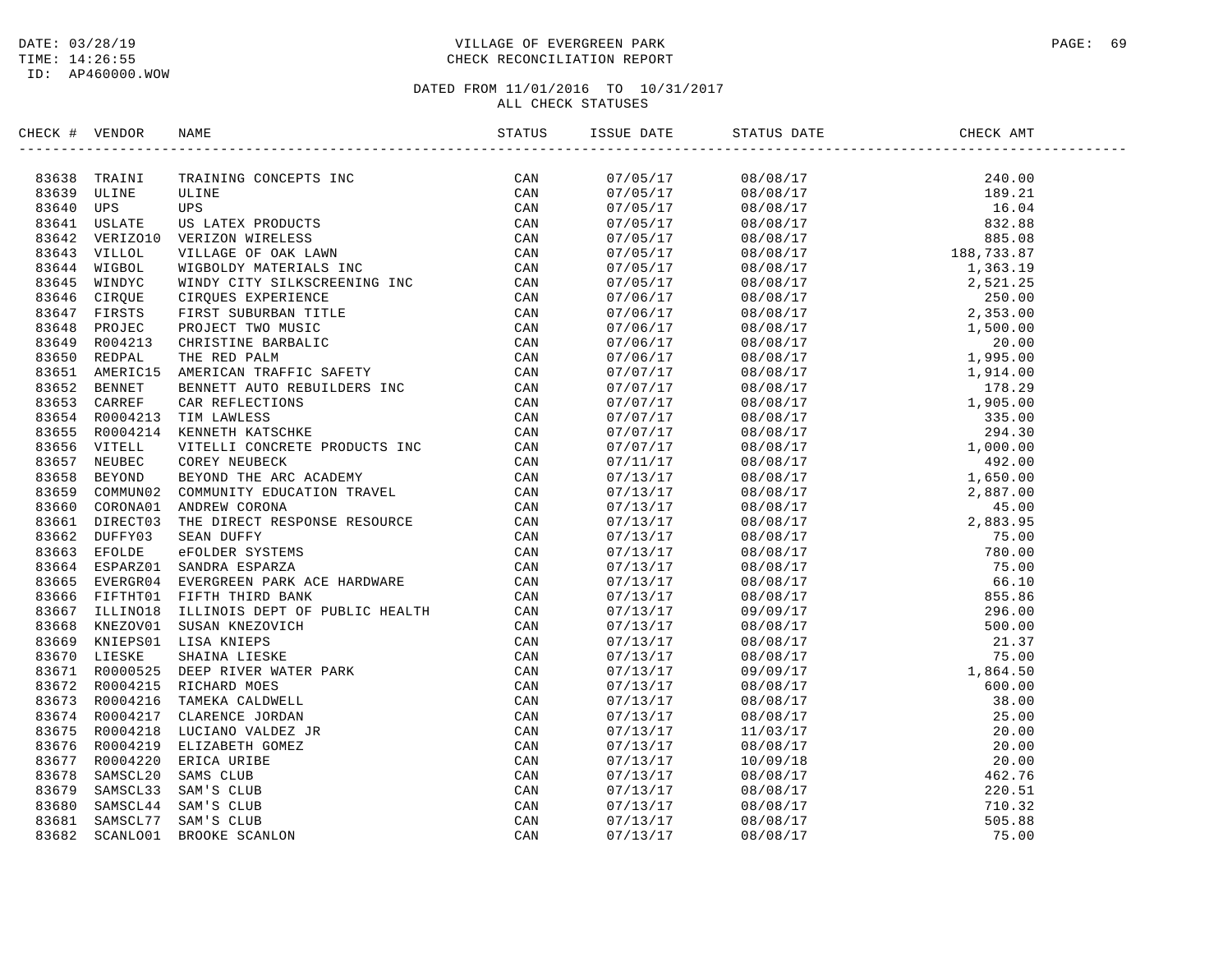## DATE: 03/28/19 PAGE: 70 TIME: 14:26:55 CHECK RECONCILIATION REPORT

| CHECK # VENDOR |                          | NAME                                                                                                                                                                                                                          |     | ISSUE DATE           | STATUS DATE | CHECK AMT                                                                                                                                                                                                                                                                                                                |  |
|----------------|--------------------------|-------------------------------------------------------------------------------------------------------------------------------------------------------------------------------------------------------------------------------|-----|----------------------|-------------|--------------------------------------------------------------------------------------------------------------------------------------------------------------------------------------------------------------------------------------------------------------------------------------------------------------------------|--|
|                |                          | NAME (NR STREET SERVICE SAN ARREST CAN BERTIFIEST CAN BEREINT COURS FOR A BOUND IN THE CAN CAN DUITS THAT AN ORIGINAL CAN CAN DESCRIBE THE CAN DESCRIBE THE CONTROLL ON THE CAN DESCRIBE THE SERVICE CAN DESCRIBE THE SERVICE |     |                      |             | $\begin{tabular}{lcccc} $51685041 & $04064 \\ $16850408 \\ $161808 \\ $161808 \\ $161808 \\ $161808 \\ $161808 \\ $161808 \\ $161808 \\ $161808 \\ $161808 \\ $161808 \\ $161808 \\ $161808 \\ $161808 \\ $161808 \\ $161808 \\ $161808 \\ $161808 \\ $161808 \\ $161808 \\ $161808 \\ $161808 \\ $161808 \\ $161808 \\$ |  |
|                | 83683 STANEC             |                                                                                                                                                                                                                               | CAN | 07/13/17             |             |                                                                                                                                                                                                                                                                                                                          |  |
|                | 83684 WAGNER             |                                                                                                                                                                                                                               |     | 07/13/17             |             |                                                                                                                                                                                                                                                                                                                          |  |
| 83685          | <b>BENDER</b>            |                                                                                                                                                                                                                               |     | 07/14/17             |             |                                                                                                                                                                                                                                                                                                                          |  |
| 83687          | 83686 CAINKA             |                                                                                                                                                                                                                               |     | 07/14/17             |             |                                                                                                                                                                                                                                                                                                                          |  |
| 83688          | CAVATO01<br>CERICO01     |                                                                                                                                                                                                                               |     | 07/14/17             |             |                                                                                                                                                                                                                                                                                                                          |  |
| 83689          |                          |                                                                                                                                                                                                                               |     | 07/14/17             |             |                                                                                                                                                                                                                                                                                                                          |  |
| 83690          | ENGEL<br>ERICKS          |                                                                                                                                                                                                                               |     | 07/14/17             |             |                                                                                                                                                                                                                                                                                                                          |  |
|                | 83691 FARREL             |                                                                                                                                                                                                                               |     | 07/14/17             |             |                                                                                                                                                                                                                                                                                                                          |  |
|                |                          |                                                                                                                                                                                                                               |     | 07/14/17             |             |                                                                                                                                                                                                                                                                                                                          |  |
| 83692          | GREEN                    |                                                                                                                                                                                                                               |     | 07/14/17             |             |                                                                                                                                                                                                                                                                                                                          |  |
| 83694          | 83693 HERRER01<br>JARZEN |                                                                                                                                                                                                                               |     | 07/14/17             |             |                                                                                                                                                                                                                                                                                                                          |  |
| 83695          | JOHNSO                   |                                                                                                                                                                                                                               |     | 07/14/17<br>07/14/17 |             |                                                                                                                                                                                                                                                                                                                          |  |
| 83696          | LAZINE                   |                                                                                                                                                                                                                               |     | 07/14/17             |             |                                                                                                                                                                                                                                                                                                                          |  |
| 83697          | MCCANN03                 |                                                                                                                                                                                                                               |     |                      |             |                                                                                                                                                                                                                                                                                                                          |  |
| 83698          | PEREZ                    |                                                                                                                                                                                                                               |     | 07/14/17<br>07/14/17 |             |                                                                                                                                                                                                                                                                                                                          |  |
| 83699          | RICH                     |                                                                                                                                                                                                                               |     |                      |             |                                                                                                                                                                                                                                                                                                                          |  |
| 83700          | SARNO                    |                                                                                                                                                                                                                               |     | 07/14/17<br>07/14/17 |             |                                                                                                                                                                                                                                                                                                                          |  |
| 83701          | SIGNOR                   |                                                                                                                                                                                                                               |     | 07/14/17             |             |                                                                                                                                                                                                                                                                                                                          |  |
| 83702          | SMILEY                   |                                                                                                                                                                                                                               |     | 07/14/17             |             |                                                                                                                                                                                                                                                                                                                          |  |
| 83703          | vos                      |                                                                                                                                                                                                                               |     | 07/14/17             |             |                                                                                                                                                                                                                                                                                                                          |  |
| 83704          | YEAMAN                   |                                                                                                                                                                                                                               |     | 07/14/17             |             |                                                                                                                                                                                                                                                                                                                          |  |
|                | 83705 YOUNGT             |                                                                                                                                                                                                                               |     | 07/14/17             |             |                                                                                                                                                                                                                                                                                                                          |  |
| 83706          | PROJEC                   |                                                                                                                                                                                                                               |     | 07/14/17             |             |                                                                                                                                                                                                                                                                                                                          |  |
|                | 83707 SECURI             |                                                                                                                                                                                                                               |     | 07/14/17             |             |                                                                                                                                                                                                                                                                                                                          |  |
| 83708          | SERVIC02                 |                                                                                                                                                                                                                               |     | 07/14/17             |             |                                                                                                                                                                                                                                                                                                                          |  |
|                | 83709 AFTERM             |                                                                                                                                                                                                                               |     | 07/18/17             |             |                                                                                                                                                                                                                                                                                                                          |  |
| 83710          | ALBERT                   |                                                                                                                                                                                                                               |     | 07/18/17             |             |                                                                                                                                                                                                                                                                                                                          |  |
|                | 83711 ARCONC             |                                                                                                                                                                                                                               |     | 07/18/17             |             |                                                                                                                                                                                                                                                                                                                          |  |
|                | 83712 ARFMAN             |                                                                                                                                                                                                                               |     | 07/18/17             |             |                                                                                                                                                                                                                                                                                                                          |  |
| 83713          | ATT01                    |                                                                                                                                                                                                                               |     | 07/18/17             |             |                                                                                                                                                                                                                                                                                                                          |  |
|                | 83714 ATTGLO             |                                                                                                                                                                                                                               |     | 07/18/17             |             |                                                                                                                                                                                                                                                                                                                          |  |
| 83715          | AVALON                   |                                                                                                                                                                                                                               |     | 07/18/17             |             |                                                                                                                                                                                                                                                                                                                          |  |
| 83716          | BESTMA                   |                                                                                                                                                                                                                               |     | 07/18/17             |             |                                                                                                                                                                                                                                                                                                                          |  |
| 83717          | BEVERL02                 |                                                                                                                                                                                                                               |     | 07/18/17             |             |                                                                                                                                                                                                                                                                                                                          |  |
| 83718          | BIGRST                   |                                                                                                                                                                                                                               |     | 07/18/17             |             |                                                                                                                                                                                                                                                                                                                          |  |
| 83719          | <b>BINNYS</b>            |                                                                                                                                                                                                                               |     | 07/18/17             |             |                                                                                                                                                                                                                                                                                                                          |  |
| 83720          | <b>BIONIM</b>            |                                                                                                                                                                                                                               |     | 07/18/17             |             |                                                                                                                                                                                                                                                                                                                          |  |
| 83721          | <b>BRETTE</b>            |                                                                                                                                                                                                                               |     | 07/18/17             |             |                                                                                                                                                                                                                                                                                                                          |  |
| 83722          | <b>BROTHE</b>            |                                                                                                                                                                                                                               |     | 07/18/17             |             |                                                                                                                                                                                                                                                                                                                          |  |
|                | 83723 CAINKA             |                                                                                                                                                                                                                               |     | 07/18/17             |             |                                                                                                                                                                                                                                                                                                                          |  |
| 83724          | CAREFR                   |                                                                                                                                                                                                                               |     | 07/18/17             |             |                                                                                                                                                                                                                                                                                                                          |  |
| 83725          | CARQUE                   |                                                                                                                                                                                                                               |     | 07/18/17             |             |                                                                                                                                                                                                                                                                                                                          |  |
| 83726          | CASSID                   |                                                                                                                                                                                                                               |     | 07/18/17             |             |                                                                                                                                                                                                                                                                                                                          |  |
| 83727          | CDWG                     |                                                                                                                                                                                                                               |     | 07/18/17             |             |                                                                                                                                                                                                                                                                                                                          |  |
|                |                          |                                                                                                                                                                                                                               |     |                      |             |                                                                                                                                                                                                                                                                                                                          |  |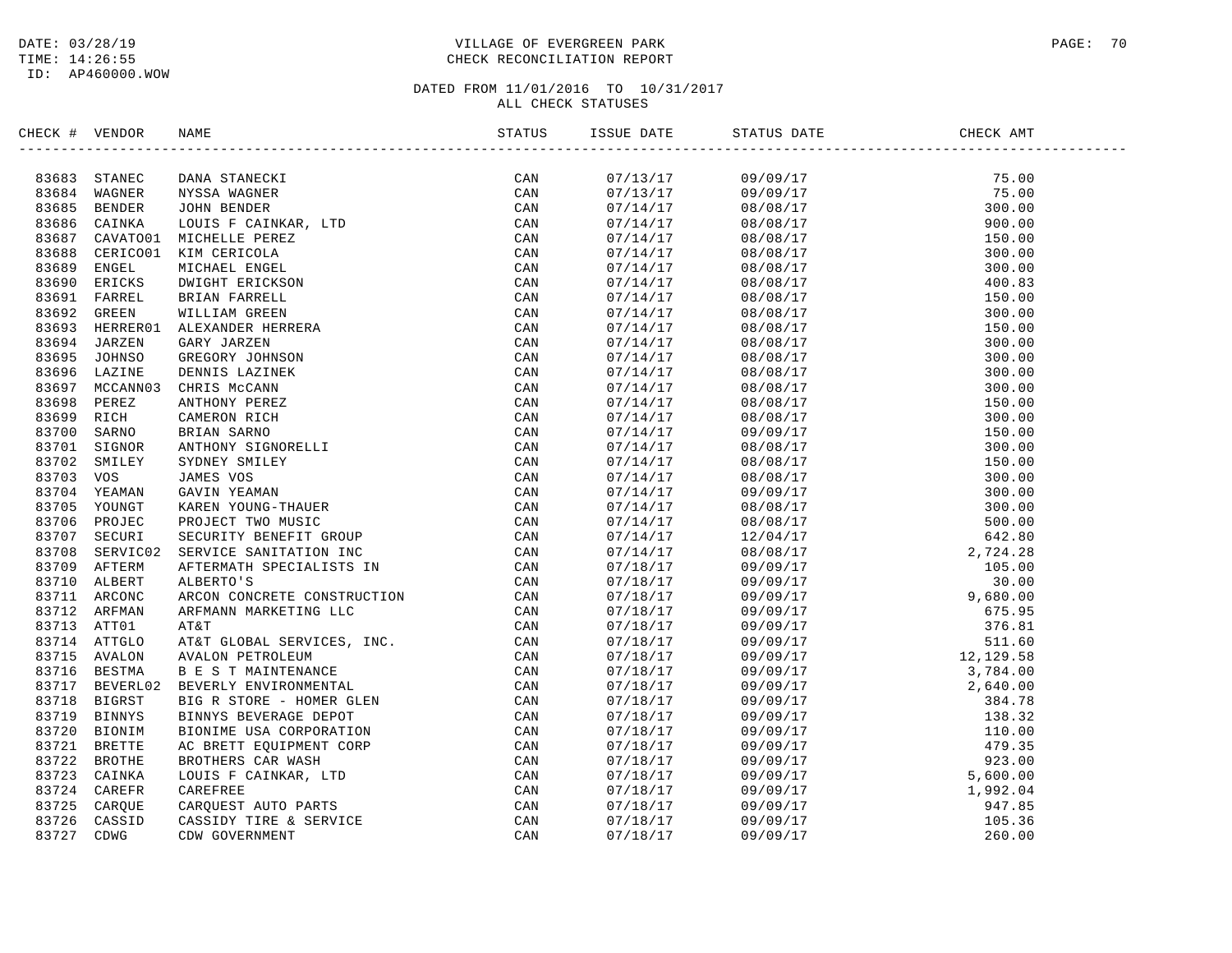## DATE: 03/28/19 PAGE: 71 PAGE: 71 TIME: 14:26:55 CHECK RECONCILIATION REPORT

| CHECK # VENDOR | NAME                                                                                                                                                                                                                                  | ISSUE DATE | STATUS DATE | CHECK AMT |  |
|----------------|---------------------------------------------------------------------------------------------------------------------------------------------------------------------------------------------------------------------------------------|------------|-------------|-----------|--|
|                | ENEXAT VENDOR NAME DE CARRILLE SE CRANELLE (2002)<br>1972 CERTINAL PERITE SE CRANELLE CAN CONSTRUCTED (2003)<br>1972 CERTINAL PERITE SUBDIVERS 4 CERTINE CON CONSTRUCTS (2004)<br>1973 CENTINAL VENDOR CONDENSITY (2004)<br>1973 CENT |            |             |           |  |
|                |                                                                                                                                                                                                                                       |            |             |           |  |
|                |                                                                                                                                                                                                                                       |            |             |           |  |
|                |                                                                                                                                                                                                                                       |            |             |           |  |
|                |                                                                                                                                                                                                                                       |            |             |           |  |
|                |                                                                                                                                                                                                                                       |            |             |           |  |
|                |                                                                                                                                                                                                                                       |            |             |           |  |
|                |                                                                                                                                                                                                                                       |            |             |           |  |
|                |                                                                                                                                                                                                                                       |            |             |           |  |
|                |                                                                                                                                                                                                                                       |            |             |           |  |
|                |                                                                                                                                                                                                                                       |            |             |           |  |
|                |                                                                                                                                                                                                                                       |            |             |           |  |
|                |                                                                                                                                                                                                                                       |            |             |           |  |
|                |                                                                                                                                                                                                                                       |            |             |           |  |
|                |                                                                                                                                                                                                                                       |            |             |           |  |
|                |                                                                                                                                                                                                                                       |            |             |           |  |
|                |                                                                                                                                                                                                                                       |            |             |           |  |
|                |                                                                                                                                                                                                                                       |            |             |           |  |
|                |                                                                                                                                                                                                                                       |            |             |           |  |
|                |                                                                                                                                                                                                                                       |            |             |           |  |
|                |                                                                                                                                                                                                                                       |            |             |           |  |
|                |                                                                                                                                                                                                                                       |            |             |           |  |
|                |                                                                                                                                                                                                                                       |            |             |           |  |
|                |                                                                                                                                                                                                                                       |            |             |           |  |
|                |                                                                                                                                                                                                                                       |            |             |           |  |
|                |                                                                                                                                                                                                                                       |            |             |           |  |
|                |                                                                                                                                                                                                                                       |            |             |           |  |
|                |                                                                                                                                                                                                                                       |            |             |           |  |
|                |                                                                                                                                                                                                                                       |            |             |           |  |
|                |                                                                                                                                                                                                                                       |            |             |           |  |
|                |                                                                                                                                                                                                                                       |            |             |           |  |
|                |                                                                                                                                                                                                                                       |            |             |           |  |
|                |                                                                                                                                                                                                                                       |            |             |           |  |
|                |                                                                                                                                                                                                                                       |            |             |           |  |
|                |                                                                                                                                                                                                                                       |            |             |           |  |
|                |                                                                                                                                                                                                                                       |            |             |           |  |
|                |                                                                                                                                                                                                                                       |            |             |           |  |
|                |                                                                                                                                                                                                                                       |            |             |           |  |
|                |                                                                                                                                                                                                                                       |            |             |           |  |
|                |                                                                                                                                                                                                                                       |            |             |           |  |
|                |                                                                                                                                                                                                                                       |            |             |           |  |
|                |                                                                                                                                                                                                                                       |            |             |           |  |
|                |                                                                                                                                                                                                                                       |            |             |           |  |
|                |                                                                                                                                                                                                                                       |            |             |           |  |
|                |                                                                                                                                                                                                                                       |            |             |           |  |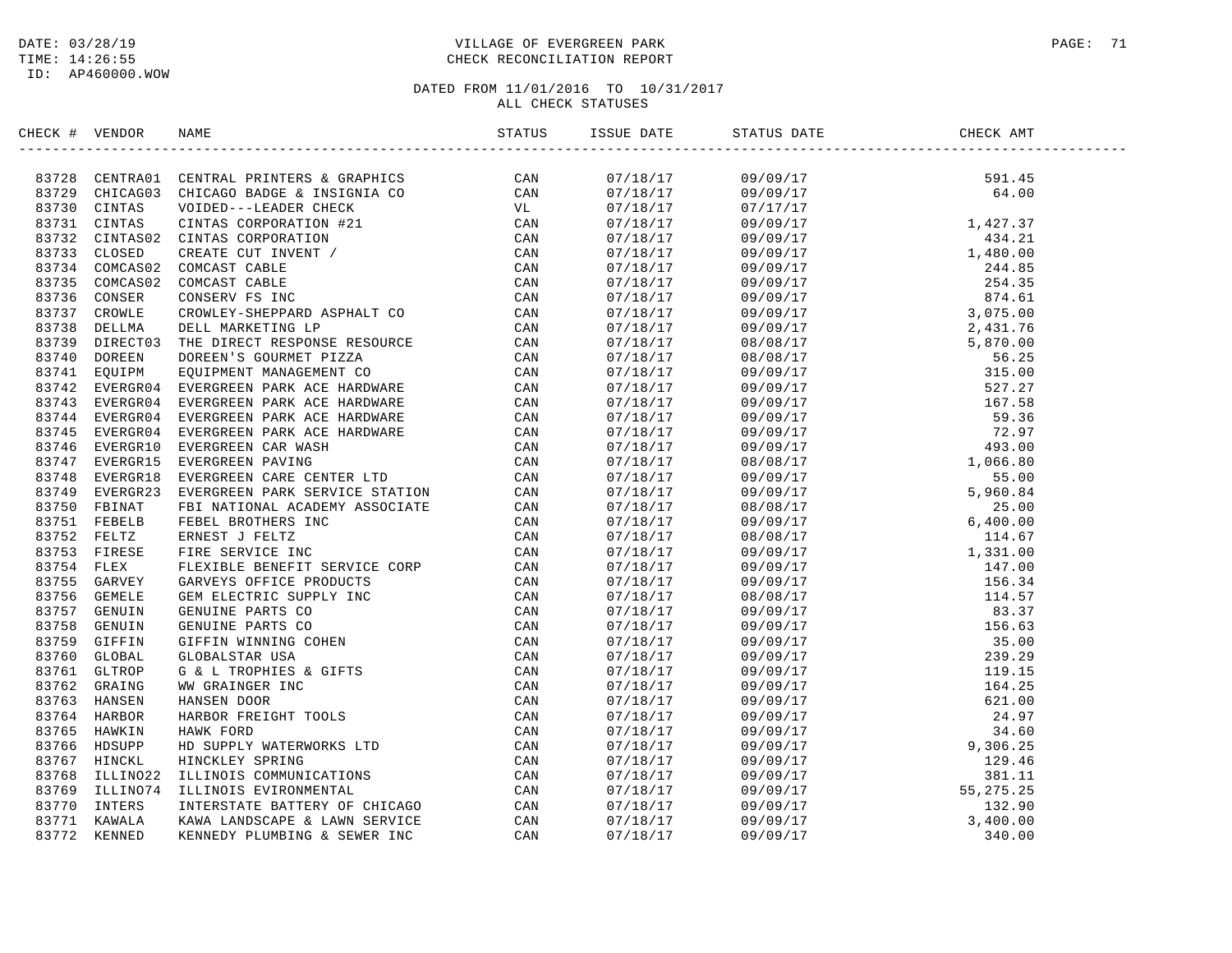ID: AP460000.WOW

## DATE: 03/28/19 PAGE: 72 TIME: 14:26:55 CHECK RECONCILIATION REPORT

| CHECK # VENDOR |                                                                                                                                                                                                                               | ISSUE DATE | STATUS DATE | CHECK AMT                                                                                                                                                                                                                                                         |  |
|----------------|-------------------------------------------------------------------------------------------------------------------------------------------------------------------------------------------------------------------------------|------------|-------------|-------------------------------------------------------------------------------------------------------------------------------------------------------------------------------------------------------------------------------------------------------------------|--|
|                | IFICRE # VERIDE MANUFAL METHODS IN THE STATE OF THE STATE AND RESPONSE TO AN 1939 VALUE OF THE STATE OF THE STATE OF THE STATE AND FIRE AND MANUFAL CONTINUES IN the STATE OF THE STATE OF THE STATE OF THE STATE PROPERTY IN | 07/18/17   |             |                                                                                                                                                                                                                                                                   |  |
|                |                                                                                                                                                                                                                               | 07/18/17   |             |                                                                                                                                                                                                                                                                   |  |
|                |                                                                                                                                                                                                                               | 07/18/17   |             |                                                                                                                                                                                                                                                                   |  |
|                |                                                                                                                                                                                                                               | 07/18/17   |             |                                                                                                                                                                                                                                                                   |  |
|                |                                                                                                                                                                                                                               | 07/18/17   |             |                                                                                                                                                                                                                                                                   |  |
|                |                                                                                                                                                                                                                               | 07/18/17   |             |                                                                                                                                                                                                                                                                   |  |
|                |                                                                                                                                                                                                                               | 07/18/17   |             |                                                                                                                                                                                                                                                                   |  |
|                |                                                                                                                                                                                                                               | 07/18/17   | 07/17/17    |                                                                                                                                                                                                                                                                   |  |
|                |                                                                                                                                                                                                                               | 07/18/17   | 07/17/17    |                                                                                                                                                                                                                                                                   |  |
|                |                                                                                                                                                                                                                               |            |             |                                                                                                                                                                                                                                                                   |  |
|                |                                                                                                                                                                                                                               | 07/18/17   | 07/17/17    |                                                                                                                                                                                                                                                                   |  |
|                |                                                                                                                                                                                                                               | 07/18/17   |             |                                                                                                                                                                                                                                                                   |  |
|                |                                                                                                                                                                                                                               | 07/18/17   |             |                                                                                                                                                                                                                                                                   |  |
|                |                                                                                                                                                                                                                               | 07/18/17   |             |                                                                                                                                                                                                                                                                   |  |
|                |                                                                                                                                                                                                                               | 07/18/17   |             |                                                                                                                                                                                                                                                                   |  |
|                |                                                                                                                                                                                                                               | 07/18/17   |             |                                                                                                                                                                                                                                                                   |  |
|                |                                                                                                                                                                                                                               | 07/18/17   |             |                                                                                                                                                                                                                                                                   |  |
|                |                                                                                                                                                                                                                               | 07/18/17   |             |                                                                                                                                                                                                                                                                   |  |
|                |                                                                                                                                                                                                                               | 07/18/17   |             |                                                                                                                                                                                                                                                                   |  |
|                |                                                                                                                                                                                                                               | 07/18/17   |             |                                                                                                                                                                                                                                                                   |  |
|                |                                                                                                                                                                                                                               | 07/18/17   |             |                                                                                                                                                                                                                                                                   |  |
|                |                                                                                                                                                                                                                               | 07/18/17   |             |                                                                                                                                                                                                                                                                   |  |
|                |                                                                                                                                                                                                                               | 07/18/17   |             |                                                                                                                                                                                                                                                                   |  |
|                |                                                                                                                                                                                                                               | 07/18/17   |             |                                                                                                                                                                                                                                                                   |  |
|                |                                                                                                                                                                                                                               | 07/18/17   |             |                                                                                                                                                                                                                                                                   |  |
|                |                                                                                                                                                                                                                               | 07/18/17   |             |                                                                                                                                                                                                                                                                   |  |
|                |                                                                                                                                                                                                                               | 07/18/17   |             |                                                                                                                                                                                                                                                                   |  |
|                |                                                                                                                                                                                                                               | 07/18/17   |             |                                                                                                                                                                                                                                                                   |  |
|                |                                                                                                                                                                                                                               | 07/18/17   |             |                                                                                                                                                                                                                                                                   |  |
|                |                                                                                                                                                                                                                               | 07/18/17   |             |                                                                                                                                                                                                                                                                   |  |
|                |                                                                                                                                                                                                                               | 07/18/17   |             |                                                                                                                                                                                                                                                                   |  |
|                |                                                                                                                                                                                                                               | 07/18/17   |             |                                                                                                                                                                                                                                                                   |  |
|                |                                                                                                                                                                                                                               | 07/18/17   |             |                                                                                                                                                                                                                                                                   |  |
|                |                                                                                                                                                                                                                               | 07/18/17   |             |                                                                                                                                                                                                                                                                   |  |
|                |                                                                                                                                                                                                                               | 07/18/17   |             |                                                                                                                                                                                                                                                                   |  |
|                |                                                                                                                                                                                                                               | 07/18/17   |             |                                                                                                                                                                                                                                                                   |  |
|                |                                                                                                                                                                                                                               | 07/18/17   |             |                                                                                                                                                                                                                                                                   |  |
|                |                                                                                                                                                                                                                               | 07/18/17   |             |                                                                                                                                                                                                                                                                   |  |
|                |                                                                                                                                                                                                                               | 07/18/17   |             |                                                                                                                                                                                                                                                                   |  |
|                |                                                                                                                                                                                                                               | 07/18/17   |             |                                                                                                                                                                                                                                                                   |  |
|                |                                                                                                                                                                                                                               | 07/18/17   |             | $\begin{tabular}{@{}c@{}}07/17/17\\07/17/17\\09/09/17\\09/09/17\\09/09/17\\09/09/17\\09/09/17\\09/09/17\\09/09/17\\09/09/17\\09/09/17\\09/09/17\\09/09/17\\09/09/17\\09/09/17\\09/09/17\\09/09/17\\09/09/17\\09/09/17\\09/09/17\\09/09/17\\09/09/17\\09/09/17\\0$ |  |
|                |                                                                                                                                                                                                                               | 07/18/17   |             |                                                                                                                                                                                                                                                                   |  |
|                |                                                                                                                                                                                                                               | 07/18/17   |             |                                                                                                                                                                                                                                                                   |  |
|                |                                                                                                                                                                                                                               | 07/18/17   |             |                                                                                                                                                                                                                                                                   |  |
|                |                                                                                                                                                                                                                               | 07/18/17   |             |                                                                                                                                                                                                                                                                   |  |
|                |                                                                                                                                                                                                                               | 07/18/17   |             |                                                                                                                                                                                                                                                                   |  |
|                |                                                                                                                                                                                                                               |            |             |                                                                                                                                                                                                                                                                   |  |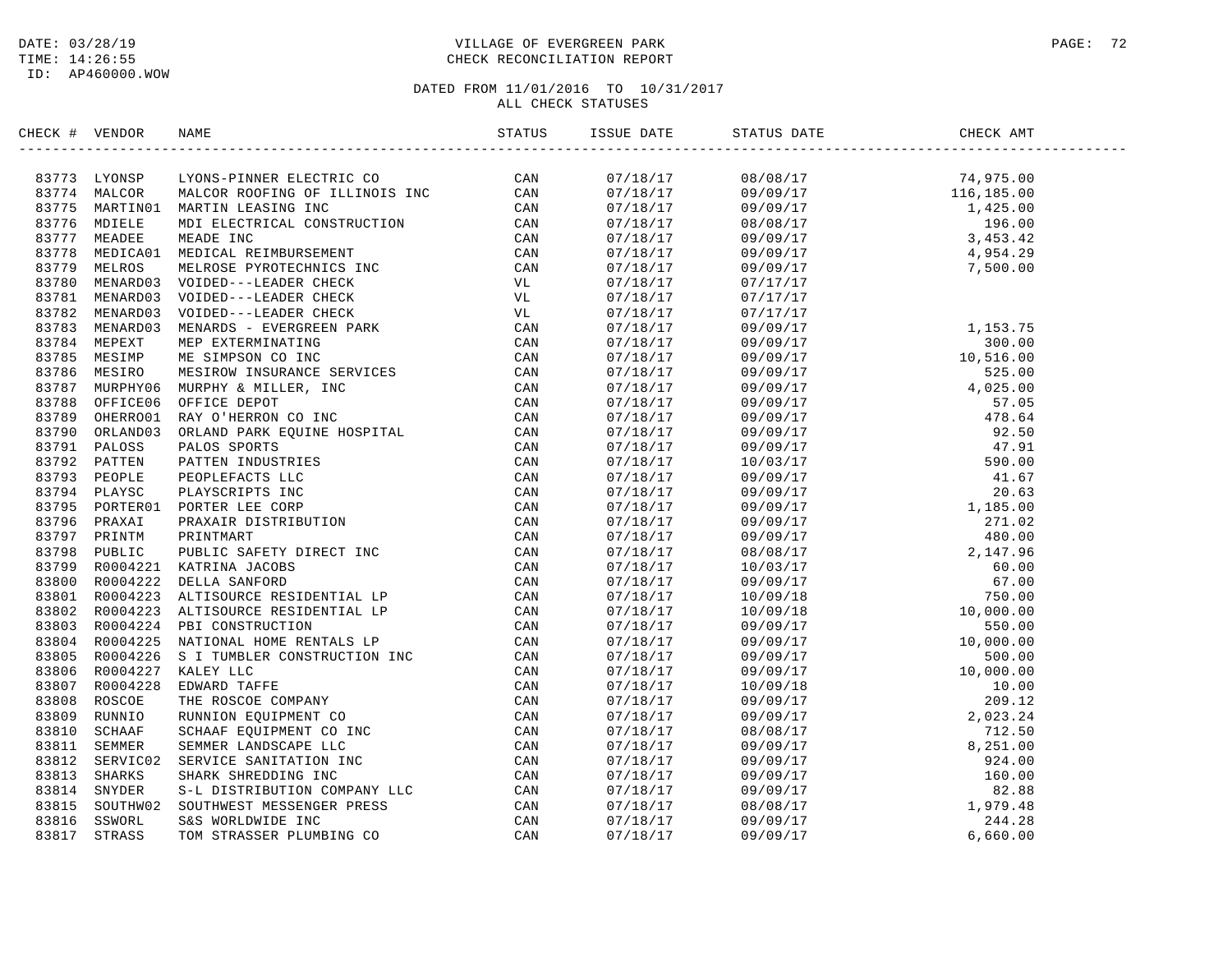# DATE: 03/28/19 PAGE: 73 TIME: 14:26:55 CHECK RECONCILIATION REPORT

| CHECK # VENDOR |                         | NAME                                                                                                                                                                                                                           | ISSUE DATE | STATUS DATE | CHECK AMT |  |
|----------------|-------------------------|--------------------------------------------------------------------------------------------------------------------------------------------------------------------------------------------------------------------------------|------------|-------------|-----------|--|
|                |                         | NEW THE SERVIES TO CONFIDENT AND CAN NEW THEORY ON CAN THE STATISTIC ONE CONFIDENT IN A CAN THE STATISTIC ONE CONFINING A CAN INTEREST CAN USE THE CONFINENCING TO CONFINENCING THE STATISTIC ONE CONFINING A CAN INCREASE THA |            |             |           |  |
|                | 83818 SUMMIT            |                                                                                                                                                                                                                                |            |             |           |  |
|                | 83819 THOMPS            |                                                                                                                                                                                                                                |            |             |           |  |
| 83820          | TREASU                  |                                                                                                                                                                                                                                |            |             |           |  |
|                | 83821 TRICOU            |                                                                                                                                                                                                                                |            |             |           |  |
| 83822          | UNIVER                  |                                                                                                                                                                                                                                |            |             |           |  |
| 83823          | UPS                     |                                                                                                                                                                                                                                |            |             |           |  |
| 83824          | USGAS<br>83825 VERIZO10 |                                                                                                                                                                                                                                |            |             |           |  |
|                | 83826 VERIZO10          |                                                                                                                                                                                                                                |            |             |           |  |
| 83827          |                         |                                                                                                                                                                                                                                |            |             |           |  |
| 83828          | VILLAG01<br>WGNFLA      |                                                                                                                                                                                                                                |            |             |           |  |
| 83829          | WIGBOL                  |                                                                                                                                                                                                                                |            |             |           |  |
|                | 83830 WILSON02          |                                                                                                                                                                                                                                |            |             |           |  |
| 83831          | WINDYC                  |                                                                                                                                                                                                                                |            |             |           |  |
| 83832          | WUNROW                  |                                                                                                                                                                                                                                |            |             |           |  |
|                | 83833 DIGGIN            |                                                                                                                                                                                                                                |            |             |           |  |
|                | 83834 PETTYC01          |                                                                                                                                                                                                                                |            |             |           |  |
|                | 83835 R0004178          |                                                                                                                                                                                                                                |            |             |           |  |
|                | 83836 R0004229          |                                                                                                                                                                                                                                |            |             |           |  |
|                | 83837 AMERIC17          |                                                                                                                                                                                                                                |            |             |           |  |
|                | 83838 CITYOF            |                                                                                                                                                                                                                                |            |             |           |  |
|                | 83839 CITYOF            |                                                                                                                                                                                                                                |            |             |           |  |
|                | 83840 COMPET            |                                                                                                                                                                                                                                |            |             |           |  |
|                | 83841 DELTAD01          |                                                                                                                                                                                                                                |            |             |           |  |
|                | 83842 EVERGR15          |                                                                                                                                                                                                                                |            |             |           |  |
| 83843          | HEALTH03                |                                                                                                                                                                                                                                |            |             |           |  |
|                | 83844 ILCOUN            |                                                                                                                                                                                                                                |            |             |           |  |
| 83845          | MENARD03                |                                                                                                                                                                                                                                |            |             |           |  |
|                | 83846 MEPEXT            |                                                                                                                                                                                                                                |            |             |           |  |
|                | 83847 PHELAN            |                                                                                                                                                                                                                                |            |             |           |  |
|                | 83848 R0004230          |                                                                                                                                                                                                                                |            |             |           |  |
|                | 83849 R0004231          |                                                                                                                                                                                                                                |            |             |           |  |
| 83850          | R0004232                |                                                                                                                                                                                                                                |            |             |           |  |
|                | 83851 R0004233          |                                                                                                                                                                                                                                |            |             |           |  |
|                | 83852 R0004234          |                                                                                                                                                                                                                                |            |             |           |  |
|                | 83853 R0004235          |                                                                                                                                                                                                                                |            |             |           |  |
|                | 83854 VANDER01          |                                                                                                                                                                                                                                |            |             |           |  |
|                | 83855 VERIZO10          |                                                                                                                                                                                                                                |            |             |           |  |
|                | 83856 VISION            |                                                                                                                                                                                                                                |            |             |           |  |
| 83857          | BJSBUS                  |                                                                                                                                                                                                                                |            |             |           |  |
|                | 83858 COOKCO02          |                                                                                                                                                                                                                                |            |             |           |  |
| 83859          | COOKCO02                |                                                                                                                                                                                                                                |            |             |           |  |
|                | 83860 COOKCO02          |                                                                                                                                                                                                                                |            |             |           |  |
| 83861          | COOKCO02                |                                                                                                                                                                                                                                |            |             |           |  |
| 83862          | COOKCO02                |                                                                                                                                                                                                                                |            |             |           |  |
|                |                         |                                                                                                                                                                                                                                |            |             |           |  |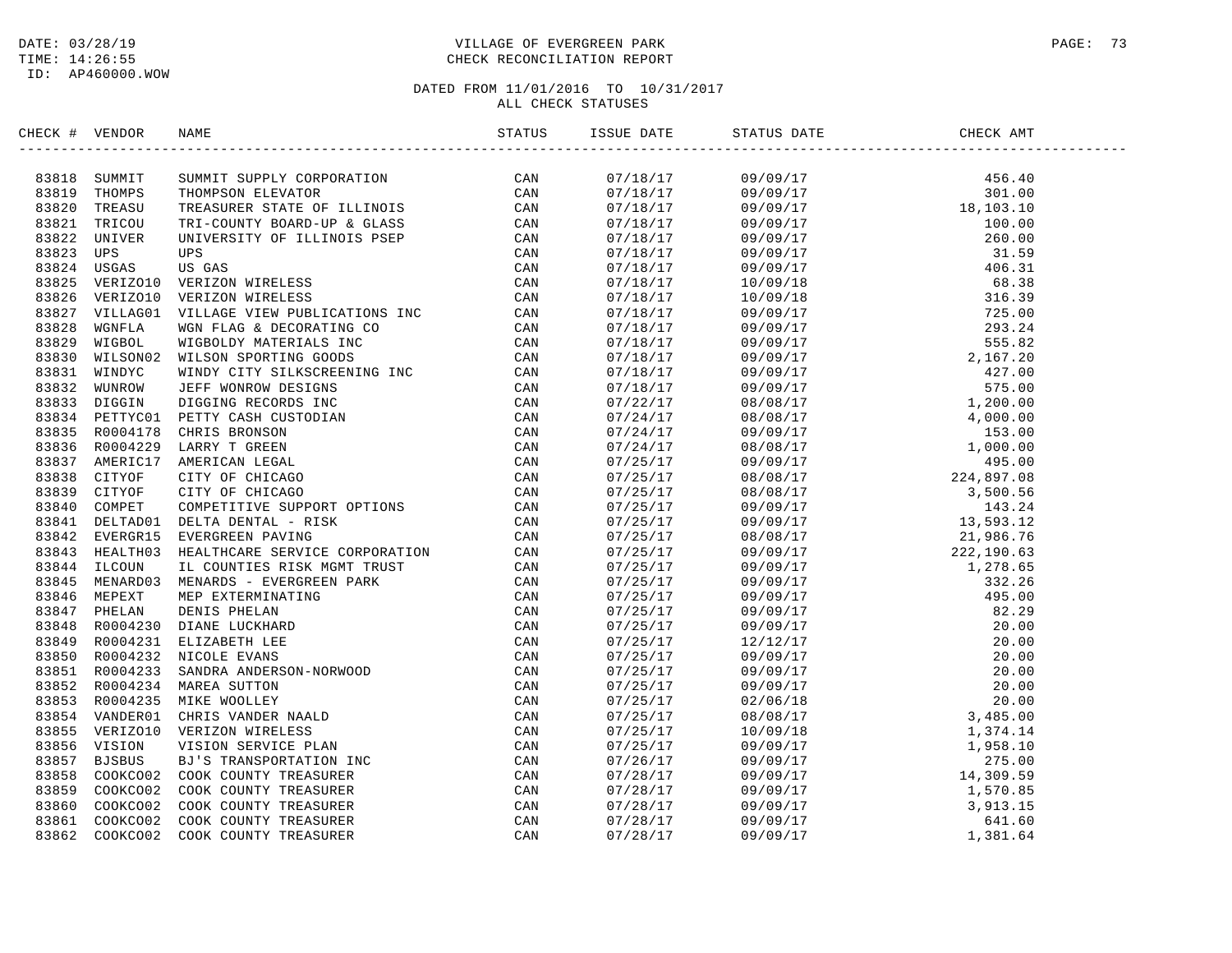# DATE: 03/28/19 PAGE: 74 TIME: 14:26:55 CHECK RECONCILIATION REPORT

DATED FROM 11/01/2016 TO 10/31/2017

ALL CHECK STATUSES

| CHECK # VENDOR |                                                                                                                                                                                                                                   | ISSUE DATE | STATUS DATE<br>------------------                                                                                                                                                                                                                                                                                                                                                                                                     | CHECK AMT |
|----------------|-----------------------------------------------------------------------------------------------------------------------------------------------------------------------------------------------------------------------------------|------------|---------------------------------------------------------------------------------------------------------------------------------------------------------------------------------------------------------------------------------------------------------------------------------------------------------------------------------------------------------------------------------------------------------------------------------------|-----------|
|                | SECK F VERDOR RAME<br>STATES SECURITY RENET (ROUP CAN RESERVE CAN SERVE AND SERVE AND SERVE ON A SASSE TOOK COUNTY TREASURER<br>SERVE AND THE CONVENTION ON THE SERVE OF THE SERVE ON A SASE IN THE CAN SERVE ON A SAME CONVENTIO |            | $\begin{tabular}{l c c c c} \hline & 08/03/17 & 3,939,40 \\ \hline \hline \hline \end{tabular} \hline \begin{tabular}{l c c c} \hline & 08/03/17 & 3,939,40 \\ \hline \hline \end{tabular} \hline \begin{tabular}{l c c c} \hline \end{tabular} \hline \begin{tabular}{l c c c} \hline \end{tabular} \hline \begin{tabular}{l c c c} \hline \end{tabular} \hline \begin{tabular}{l c c c} \hline \end{tabular} \hline \begin{tabular$ |           |
|                |                                                                                                                                                                                                                                   | 07/31/17   |                                                                                                                                                                                                                                                                                                                                                                                                                                       |           |
|                |                                                                                                                                                                                                                                   | 08/04/17   |                                                                                                                                                                                                                                                                                                                                                                                                                                       |           |
|                |                                                                                                                                                                                                                                   | 08/04/17   |                                                                                                                                                                                                                                                                                                                                                                                                                                       |           |
|                |                                                                                                                                                                                                                                   | 08/04/17   |                                                                                                                                                                                                                                                                                                                                                                                                                                       |           |
|                |                                                                                                                                                                                                                                   | 08/04/17   |                                                                                                                                                                                                                                                                                                                                                                                                                                       |           |
|                |                                                                                                                                                                                                                                   | 08/04/17   |                                                                                                                                                                                                                                                                                                                                                                                                                                       |           |
|                |                                                                                                                                                                                                                                   | 08/04/17   |                                                                                                                                                                                                                                                                                                                                                                                                                                       |           |
|                |                                                                                                                                                                                                                                   | 08/04/17   |                                                                                                                                                                                                                                                                                                                                                                                                                                       |           |
|                |                                                                                                                                                                                                                                   | 08/04/17   |                                                                                                                                                                                                                                                                                                                                                                                                                                       |           |
|                |                                                                                                                                                                                                                                   | 08/04/17   |                                                                                                                                                                                                                                                                                                                                                                                                                                       |           |
|                |                                                                                                                                                                                                                                   | 08/07/17   |                                                                                                                                                                                                                                                                                                                                                                                                                                       |           |
|                |                                                                                                                                                                                                                                   | 08/07/17   |                                                                                                                                                                                                                                                                                                                                                                                                                                       |           |
|                |                                                                                                                                                                                                                                   | 08/07/17   |                                                                                                                                                                                                                                                                                                                                                                                                                                       |           |
|                |                                                                                                                                                                                                                                   | 08/07/17   |                                                                                                                                                                                                                                                                                                                                                                                                                                       |           |
|                |                                                                                                                                                                                                                                   | 08/07/17   |                                                                                                                                                                                                                                                                                                                                                                                                                                       |           |
|                |                                                                                                                                                                                                                                   | 08/07/17   |                                                                                                                                                                                                                                                                                                                                                                                                                                       |           |
|                |                                                                                                                                                                                                                                   | 08/07/17   |                                                                                                                                                                                                                                                                                                                                                                                                                                       |           |
|                |                                                                                                                                                                                                                                   | 08/07/17   |                                                                                                                                                                                                                                                                                                                                                                                                                                       |           |
|                |                                                                                                                                                                                                                                   | 08/07/17   |                                                                                                                                                                                                                                                                                                                                                                                                                                       |           |
|                |                                                                                                                                                                                                                                   | 08/07/17   |                                                                                                                                                                                                                                                                                                                                                                                                                                       |           |
|                |                                                                                                                                                                                                                                   | 08/07/17   |                                                                                                                                                                                                                                                                                                                                                                                                                                       |           |
|                |                                                                                                                                                                                                                                   | 08/07/17   |                                                                                                                                                                                                                                                                                                                                                                                                                                       |           |
|                |                                                                                                                                                                                                                                   | 08/07/17   |                                                                                                                                                                                                                                                                                                                                                                                                                                       |           |
|                |                                                                                                                                                                                                                                   | 08/08/17   |                                                                                                                                                                                                                                                                                                                                                                                                                                       |           |
|                |                                                                                                                                                                                                                                   | 08/08/17   |                                                                                                                                                                                                                                                                                                                                                                                                                                       |           |
|                |                                                                                                                                                                                                                                   | 08/08/17   |                                                                                                                                                                                                                                                                                                                                                                                                                                       |           |
|                |                                                                                                                                                                                                                                   | 08/08/17   |                                                                                                                                                                                                                                                                                                                                                                                                                                       |           |
|                |                                                                                                                                                                                                                                   | 08/08/17   |                                                                                                                                                                                                                                                                                                                                                                                                                                       |           |
|                |                                                                                                                                                                                                                                   | 08/08/17   |                                                                                                                                                                                                                                                                                                                                                                                                                                       |           |
|                |                                                                                                                                                                                                                                   | 08/08/17   |                                                                                                                                                                                                                                                                                                                                                                                                                                       |           |
|                |                                                                                                                                                                                                                                   | 08/08/17   |                                                                                                                                                                                                                                                                                                                                                                                                                                       |           |
|                |                                                                                                                                                                                                                                   | 08/08/17   |                                                                                                                                                                                                                                                                                                                                                                                                                                       |           |
|                |                                                                                                                                                                                                                                   | 08/08/17   |                                                                                                                                                                                                                                                                                                                                                                                                                                       |           |
|                |                                                                                                                                                                                                                                   | 08/08/17   |                                                                                                                                                                                                                                                                                                                                                                                                                                       |           |
|                |                                                                                                                                                                                                                                   | 08/08/17   |                                                                                                                                                                                                                                                                                                                                                                                                                                       |           |
|                |                                                                                                                                                                                                                                   | 08/08/17   |                                                                                                                                                                                                                                                                                                                                                                                                                                       |           |
|                |                                                                                                                                                                                                                                   | 08/08/17   |                                                                                                                                                                                                                                                                                                                                                                                                                                       |           |
|                |                                                                                                                                                                                                                                   | 08/08/17   |                                                                                                                                                                                                                                                                                                                                                                                                                                       |           |
|                |                                                                                                                                                                                                                                   | 08/08/17   |                                                                                                                                                                                                                                                                                                                                                                                                                                       |           |
|                |                                                                                                                                                                                                                                   | 08/08/17   |                                                                                                                                                                                                                                                                                                                                                                                                                                       |           |
|                |                                                                                                                                                                                                                                   | 08/08/17   |                                                                                                                                                                                                                                                                                                                                                                                                                                       |           |
|                |                                                                                                                                                                                                                                   | 08/08/17   |                                                                                                                                                                                                                                                                                                                                                                                                                                       |           |
|                |                                                                                                                                                                                                                                   | 08/08/17   |                                                                                                                                                                                                                                                                                                                                                                                                                                       |           |
|                |                                                                                                                                                                                                                                   | 08/08/17   |                                                                                                                                                                                                                                                                                                                                                                                                                                       |           |
|                |                                                                                                                                                                                                                                   | 08/08/17   |                                                                                                                                                                                                                                                                                                                                                                                                                                       |           |
|                |                                                                                                                                                                                                                                   |            |                                                                                                                                                                                                                                                                                                                                                                                                                                       |           |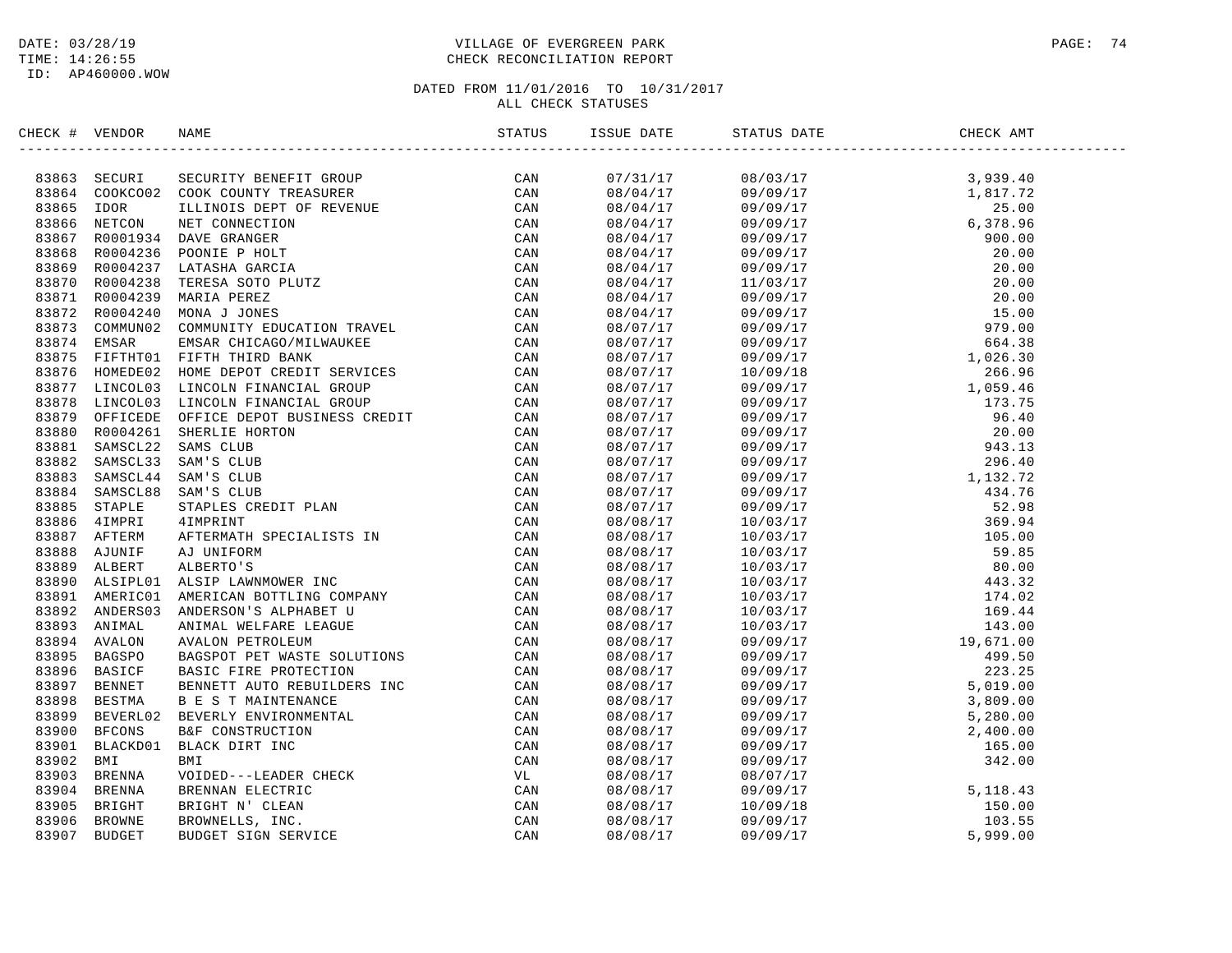# DATE: 03/28/19 PAGE: 75 TIME: 14:26:55 CHECK RECONCILIATION REPORT

| CHECK # VENDOR | NAME | ISSUE DATE | STATUS DATE | CHECK AMT |
|----------------|------|------------|-------------|-----------|
|                |      |            |             |           |
|                |      |            |             |           |
|                |      |            |             |           |
|                |      |            |             |           |
|                |      |            |             |           |
|                |      |            |             |           |
|                |      |            |             |           |
|                |      |            |             |           |
|                |      |            |             |           |
|                |      |            |             |           |
|                |      |            |             |           |
|                |      |            |             |           |
|                |      |            |             |           |
|                |      |            |             |           |
|                |      |            |             |           |
|                |      |            |             |           |
|                |      |            |             |           |
|                |      |            |             |           |
|                |      |            |             |           |
|                |      |            |             |           |
|                |      |            |             |           |
|                |      |            |             |           |
|                |      |            |             |           |
|                |      |            |             |           |
|                |      |            |             |           |
|                |      |            |             |           |
|                |      |            |             |           |
|                |      |            |             |           |
|                |      |            |             |           |
|                |      |            |             |           |
|                |      |            |             |           |
|                |      |            |             |           |
|                |      |            |             |           |
|                |      |            |             |           |
|                |      |            |             |           |
|                |      |            |             |           |
|                |      |            |             |           |
|                |      |            |             |           |
|                |      |            |             |           |
|                |      |            |             |           |
|                |      |            |             |           |
|                |      |            |             |           |
|                |      |            |             |           |
|                |      |            |             |           |
|                |      |            |             |           |
|                |      |            |             |           |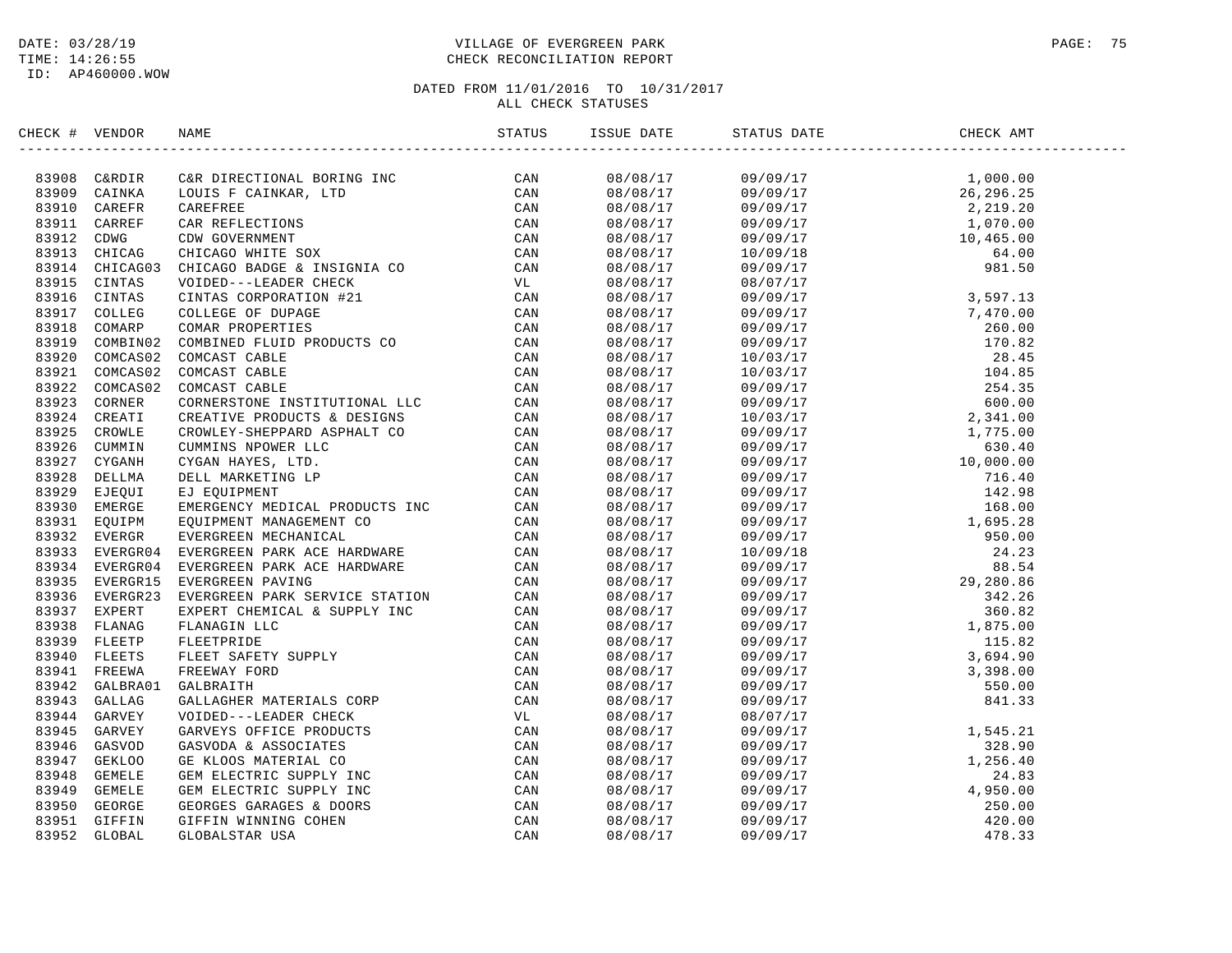# DATE: 03/28/19 PAGE: 76 TIME: 14:26:55 CHECK RECONCILIATION REPORT

| CHECK # VENDOR | NAME                                                                                                                                                                                                                          | STATUS | ISSUE DATE           | STATUS DATE                                                                                                                                                                                                                                                                | CHECK AMT |  |
|----------------|-------------------------------------------------------------------------------------------------------------------------------------------------------------------------------------------------------------------------------|--------|----------------------|----------------------------------------------------------------------------------------------------------------------------------------------------------------------------------------------------------------------------------------------------------------------------|-----------|--|
|                | SECCRET VENDOR NAME STATUS IN A CHANGE MANUS CRAINS AND STATUS IN A SECURE AND SAN A SECURE AND SAN AND A SECURE TO CAN A SECURE TO BE A SECURE TO BE A SECURE TO BE A SECURE TO BE A SECURE TO BE A SECURE TO BE A SECURE TO |        |                      |                                                                                                                                                                                                                                                                            |           |  |
|                |                                                                                                                                                                                                                               |        |                      | $\begin{array}{cccc} 08/08/17 & 09/09/17 & 131.76 \\ 08/08/17 & 09/09/17 & 187.46 \\ 08/08/17 & 09/09/17 & 5,108.40 \\ 08/08/17 & 09/09/17 & 5,108.40 \\ 08/08/17 & 08/07/17 & 157.00 \end{array}$                                                                         |           |  |
|                |                                                                                                                                                                                                                               |        |                      |                                                                                                                                                                                                                                                                            |           |  |
|                |                                                                                                                                                                                                                               |        |                      |                                                                                                                                                                                                                                                                            |           |  |
|                |                                                                                                                                                                                                                               |        |                      |                                                                                                                                                                                                                                                                            |           |  |
|                |                                                                                                                                                                                                                               |        |                      |                                                                                                                                                                                                                                                                            |           |  |
|                |                                                                                                                                                                                                                               |        |                      |                                                                                                                                                                                                                                                                            |           |  |
|                |                                                                                                                                                                                                                               |        |                      |                                                                                                                                                                                                                                                                            |           |  |
|                |                                                                                                                                                                                                                               |        |                      |                                                                                                                                                                                                                                                                            |           |  |
|                |                                                                                                                                                                                                                               |        |                      |                                                                                                                                                                                                                                                                            |           |  |
|                |                                                                                                                                                                                                                               |        |                      |                                                                                                                                                                                                                                                                            |           |  |
|                |                                                                                                                                                                                                                               |        |                      |                                                                                                                                                                                                                                                                            |           |  |
|                |                                                                                                                                                                                                                               |        |                      |                                                                                                                                                                                                                                                                            |           |  |
|                |                                                                                                                                                                                                                               |        |                      |                                                                                                                                                                                                                                                                            |           |  |
|                |                                                                                                                                                                                                                               |        |                      |                                                                                                                                                                                                                                                                            |           |  |
|                |                                                                                                                                                                                                                               |        |                      |                                                                                                                                                                                                                                                                            |           |  |
|                |                                                                                                                                                                                                                               |        |                      |                                                                                                                                                                                                                                                                            |           |  |
|                |                                                                                                                                                                                                                               |        |                      |                                                                                                                                                                                                                                                                            |           |  |
|                |                                                                                                                                                                                                                               |        |                      |                                                                                                                                                                                                                                                                            |           |  |
|                |                                                                                                                                                                                                                               |        |                      |                                                                                                                                                                                                                                                                            |           |  |
|                |                                                                                                                                                                                                                               |        |                      |                                                                                                                                                                                                                                                                            |           |  |
|                |                                                                                                                                                                                                                               |        |                      |                                                                                                                                                                                                                                                                            |           |  |
|                |                                                                                                                                                                                                                               |        |                      |                                                                                                                                                                                                                                                                            |           |  |
|                |                                                                                                                                                                                                                               |        |                      |                                                                                                                                                                                                                                                                            |           |  |
|                |                                                                                                                                                                                                                               |        |                      |                                                                                                                                                                                                                                                                            |           |  |
|                |                                                                                                                                                                                                                               |        |                      |                                                                                                                                                                                                                                                                            |           |  |
|                |                                                                                                                                                                                                                               |        |                      |                                                                                                                                                                                                                                                                            |           |  |
|                |                                                                                                                                                                                                                               |        |                      |                                                                                                                                                                                                                                                                            |           |  |
|                |                                                                                                                                                                                                                               |        | 08/08/17             | 08/07/17                                                                                                                                                                                                                                                                   |           |  |
|                |                                                                                                                                                                                                                               |        | 08/08/17             | 08/07/17                                                                                                                                                                                                                                                                   |           |  |
|                |                                                                                                                                                                                                                               |        | 08/08/17             | 08/07/17                                                                                                                                                                                                                                                                   |           |  |
|                |                                                                                                                                                                                                                               |        | 08/08/17             |                                                                                                                                                                                                                                                                            |           |  |
|                |                                                                                                                                                                                                                               |        | 08/08/17             |                                                                                                                                                                                                                                                                            |           |  |
|                |                                                                                                                                                                                                                               |        | 08/08/17             |                                                                                                                                                                                                                                                                            |           |  |
|                |                                                                                                                                                                                                                               |        | 08/08/17             |                                                                                                                                                                                                                                                                            |           |  |
|                |                                                                                                                                                                                                                               |        | 08/08/17             |                                                                                                                                                                                                                                                                            |           |  |
|                |                                                                                                                                                                                                                               |        | 08/08/17             |                                                                                                                                                                                                                                                                            |           |  |
|                |                                                                                                                                                                                                                               |        | 08/08/17             |                                                                                                                                                                                                                                                                            |           |  |
|                |                                                                                                                                                                                                                               |        | 08/08/17             |                                                                                                                                                                                                                                                                            |           |  |
|                |                                                                                                                                                                                                                               |        | 08/08/17             |                                                                                                                                                                                                                                                                            |           |  |
|                |                                                                                                                                                                                                                               |        |                      |                                                                                                                                                                                                                                                                            |           |  |
|                |                                                                                                                                                                                                                               |        | 08/08/17<br>08/08/17 |                                                                                                                                                                                                                                                                            |           |  |
|                |                                                                                                                                                                                                                               |        | 08/08/17             |                                                                                                                                                                                                                                                                            |           |  |
|                |                                                                                                                                                                                                                               |        | 08/08/17             |                                                                                                                                                                                                                                                                            |           |  |
|                |                                                                                                                                                                                                                               |        | 08/08/17             |                                                                                                                                                                                                                                                                            |           |  |
|                |                                                                                                                                                                                                                               |        | 08/08/17             | $\begin{array}{cccc} 0.8/07/17 & 2\,,417.10 \\ 0.9/09/17 & 590.00 \\ 0.9/09/17 & 150.72 \\ 0.9/09/17 & 27.25 \\ 0.9/09/17 & 27.25 \\ 0.9/09/17 & 159.51 \\ 0.9/09/17 & 413.80 \\ 0.9/09/17 & 413.80 \\ 0.8/07/17 & 3,610.19 \\ 0.9/09/17 & 3,610.19 \\ 0.9/09/17 & 4,474.$ |           |  |
|                |                                                                                                                                                                                                                               |        |                      |                                                                                                                                                                                                                                                                            |           |  |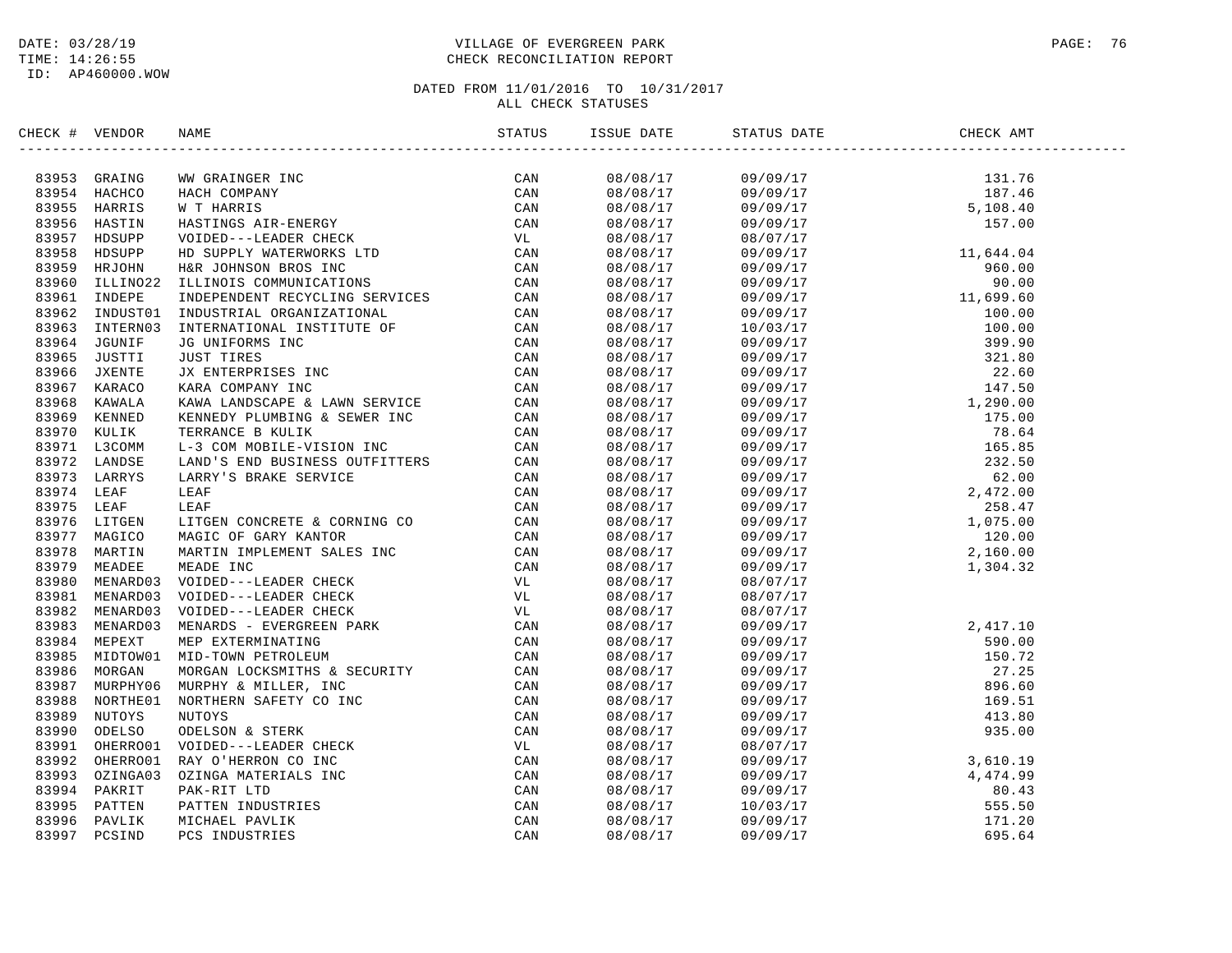ID: AP460000.WOW

# DATE: 03/28/19 PAGE: 77 PAGE: 77 TIME: 14:26:55 CHECK RECONCILIATION REPORT

# DATED FROM 11/01/2016 TO 10/31/2017

ALL CHECK STATUSES

| CHECK # VENDOR | NAME | ISSUE DATE | STATUS DATE                                                                                                                                                                                                                                                                                           | CHECK AMT |  |
|----------------|------|------------|-------------------------------------------------------------------------------------------------------------------------------------------------------------------------------------------------------------------------------------------------------------------------------------------------------|-----------|--|
|                |      | 08/08/17   | $\begin{tabular}{l c c c} $0$ & $0$ & $0$ & $0$ \\ \hline $10/03/17$ & $575.00$ \\ $11/03/17$ & $575.00$ \\ $19/09/17$ & $446.88$ \\ $09/09/17$ & $263.05$ \\ $09/09/17$ & $5.85$ \\ $09/09/17$ & $5.85$ \\ $09/09/17$ & $5.85$ \\ $09/09/17$ & $5.85$ \\ $09/09/17$ & $5.85$ \\ $09/09/17$ & $5.00$$ |           |  |
|                |      | 08/08/17   |                                                                                                                                                                                                                                                                                                       |           |  |
|                |      | 08/08/17   |                                                                                                                                                                                                                                                                                                       |           |  |
|                |      | 08/08/17   |                                                                                                                                                                                                                                                                                                       |           |  |
|                |      | 08/08/17   |                                                                                                                                                                                                                                                                                                       |           |  |
|                |      | 08/08/17   |                                                                                                                                                                                                                                                                                                       |           |  |
|                |      | 08/08/17   |                                                                                                                                                                                                                                                                                                       |           |  |
|                |      | 08/08/17   |                                                                                                                                                                                                                                                                                                       |           |  |
|                |      | 08/08/17   |                                                                                                                                                                                                                                                                                                       |           |  |
|                |      | 08/08/17   |                                                                                                                                                                                                                                                                                                       |           |  |
|                |      | 08/08/17   |                                                                                                                                                                                                                                                                                                       |           |  |
|                |      | 08/08/17   |                                                                                                                                                                                                                                                                                                       |           |  |
|                |      | 08/08/17   |                                                                                                                                                                                                                                                                                                       |           |  |
|                |      | 08/08/17   |                                                                                                                                                                                                                                                                                                       |           |  |
|                |      | 08/08/17   |                                                                                                                                                                                                                                                                                                       |           |  |
|                |      | 08/08/17   |                                                                                                                                                                                                                                                                                                       |           |  |
|                |      | 08/08/17   |                                                                                                                                                                                                                                                                                                       |           |  |
|                |      | 08/08/17   |                                                                                                                                                                                                                                                                                                       |           |  |
|                |      | 08/08/17   |                                                                                                                                                                                                                                                                                                       |           |  |
|                |      | 08/08/17   |                                                                                                                                                                                                                                                                                                       |           |  |
|                |      | 08/08/17   |                                                                                                                                                                                                                                                                                                       |           |  |
|                |      | 08/08/17   |                                                                                                                                                                                                                                                                                                       |           |  |
|                |      | 08/08/17   |                                                                                                                                                                                                                                                                                                       |           |  |
|                |      | 08/08/17   |                                                                                                                                                                                                                                                                                                       |           |  |
|                |      | 08/08/17   |                                                                                                                                                                                                                                                                                                       |           |  |
|                |      | 08/08/17   |                                                                                                                                                                                                                                                                                                       |           |  |
|                |      | 08/08/17   |                                                                                                                                                                                                                                                                                                       |           |  |
|                |      | 08/08/17   |                                                                                                                                                                                                                                                                                                       |           |  |
|                |      | 08/08/17   |                                                                                                                                                                                                                                                                                                       |           |  |
|                |      | 08/08/17   |                                                                                                                                                                                                                                                                                                       |           |  |
|                |      | 08/08/17   |                                                                                                                                                                                                                                                                                                       |           |  |
|                |      | 08/08/17   |                                                                                                                                                                                                                                                                                                       |           |  |
|                |      | 08/08/17   |                                                                                                                                                                                                                                                                                                       |           |  |
|                |      | 08/08/17   |                                                                                                                                                                                                                                                                                                       |           |  |
|                |      | 08/08/17   |                                                                                                                                                                                                                                                                                                       |           |  |
|                |      | 08/08/17   |                                                                                                                                                                                                                                                                                                       |           |  |
|                |      | 08/08/17   |                                                                                                                                                                                                                                                                                                       |           |  |
|                |      | 08/08/17   |                                                                                                                                                                                                                                                                                                       |           |  |
|                |      | 08/08/17   |                                                                                                                                                                                                                                                                                                       |           |  |
|                |      | 08/08/17   |                                                                                                                                                                                                                                                                                                       |           |  |
|                |      | 08/08/17   |                                                                                                                                                                                                                                                                                                       |           |  |
|                |      | 08/08/17   |                                                                                                                                                                                                                                                                                                       |           |  |
|                |      | 08/08/17   |                                                                                                                                                                                                                                                                                                       |           |  |
|                |      | 08/08/17   |                                                                                                                                                                                                                                                                                                       |           |  |
|                |      | 08/08/17   |                                                                                                                                                                                                                                                                                                       |           |  |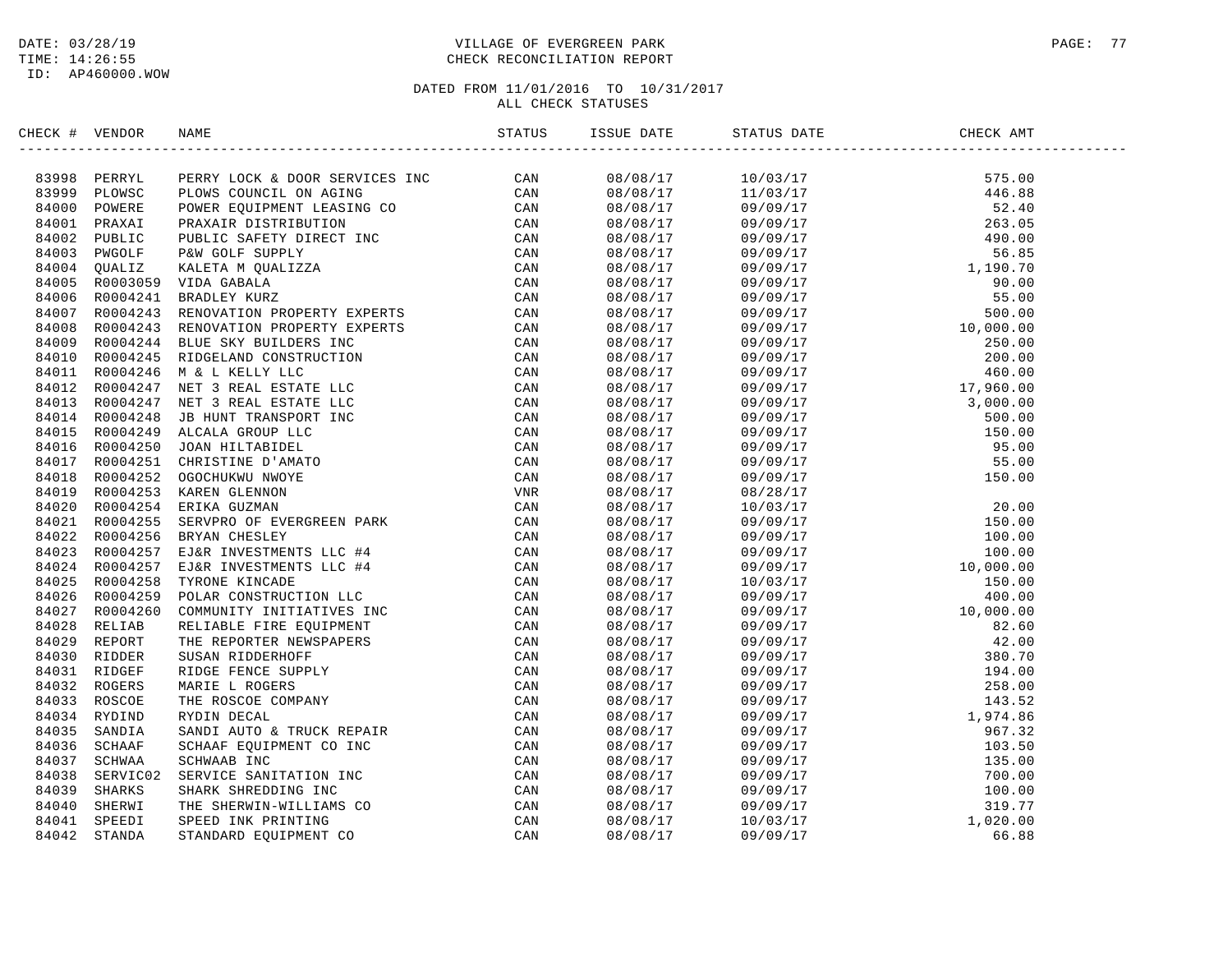# DATE: 03/28/19 PAGE: 78 TIME: 14:26:55 CHECK RECONCILIATION REPORT

| CHECK # VENDOR | NAME                                                                                                                                                                                                                           | ISSUE DATE | STATUS DATE | CHECK AMT |  |
|----------------|--------------------------------------------------------------------------------------------------------------------------------------------------------------------------------------------------------------------------------|------------|-------------|-----------|--|
|                | HECK # VENUME NAME (STRAIGHR PARK HINDER PRODUCED CAN BASSOCIATE CAN BASSOCIATE CAN BASSOCIATE CAN BASSOCIATE AND PARK INC. THE CHIRAL CONDUCED TO A MANUSA THE CHIRAL CONDUCED CAN ASSOCIATE CAN BASSOCIATE CAN BASSOCIATE CO |            |             |           |  |
|                |                                                                                                                                                                                                                                |            |             |           |  |
|                |                                                                                                                                                                                                                                |            |             |           |  |
|                |                                                                                                                                                                                                                                |            |             |           |  |
|                |                                                                                                                                                                                                                                |            |             |           |  |
|                |                                                                                                                                                                                                                                |            |             |           |  |
|                |                                                                                                                                                                                                                                |            |             |           |  |
|                |                                                                                                                                                                                                                                |            |             |           |  |
|                |                                                                                                                                                                                                                                |            |             |           |  |
|                |                                                                                                                                                                                                                                |            |             |           |  |
|                |                                                                                                                                                                                                                                |            |             |           |  |
|                |                                                                                                                                                                                                                                |            |             |           |  |
|                |                                                                                                                                                                                                                                |            |             |           |  |
|                |                                                                                                                                                                                                                                |            |             |           |  |
|                |                                                                                                                                                                                                                                |            |             |           |  |
|                |                                                                                                                                                                                                                                |            |             |           |  |
|                |                                                                                                                                                                                                                                |            |             |           |  |
|                |                                                                                                                                                                                                                                |            |             |           |  |
|                |                                                                                                                                                                                                                                |            |             |           |  |
|                |                                                                                                                                                                                                                                |            |             |           |  |
|                |                                                                                                                                                                                                                                |            |             |           |  |
|                |                                                                                                                                                                                                                                |            |             |           |  |
|                |                                                                                                                                                                                                                                |            |             |           |  |
|                |                                                                                                                                                                                                                                |            |             |           |  |
|                |                                                                                                                                                                                                                                |            |             |           |  |
|                |                                                                                                                                                                                                                                |            |             |           |  |
|                |                                                                                                                                                                                                                                |            |             |           |  |
|                |                                                                                                                                                                                                                                |            |             |           |  |
|                |                                                                                                                                                                                                                                |            |             |           |  |
|                |                                                                                                                                                                                                                                |            |             |           |  |
|                |                                                                                                                                                                                                                                |            |             |           |  |
|                |                                                                                                                                                                                                                                |            |             |           |  |
|                |                                                                                                                                                                                                                                |            |             |           |  |
|                |                                                                                                                                                                                                                                |            |             |           |  |
|                |                                                                                                                                                                                                                                |            |             |           |  |
|                |                                                                                                                                                                                                                                |            |             |           |  |
|                |                                                                                                                                                                                                                                |            |             |           |  |
|                |                                                                                                                                                                                                                                |            |             |           |  |
|                |                                                                                                                                                                                                                                |            |             |           |  |
|                |                                                                                                                                                                                                                                |            |             |           |  |
|                |                                                                                                                                                                                                                                |            |             |           |  |
|                |                                                                                                                                                                                                                                |            |             |           |  |
|                |                                                                                                                                                                                                                                |            |             |           |  |
|                |                                                                                                                                                                                                                                |            |             |           |  |
|                |                                                                                                                                                                                                                                |            |             |           |  |
|                |                                                                                                                                                                                                                                |            |             |           |  |
|                |                                                                                                                                                                                                                                |            |             |           |  |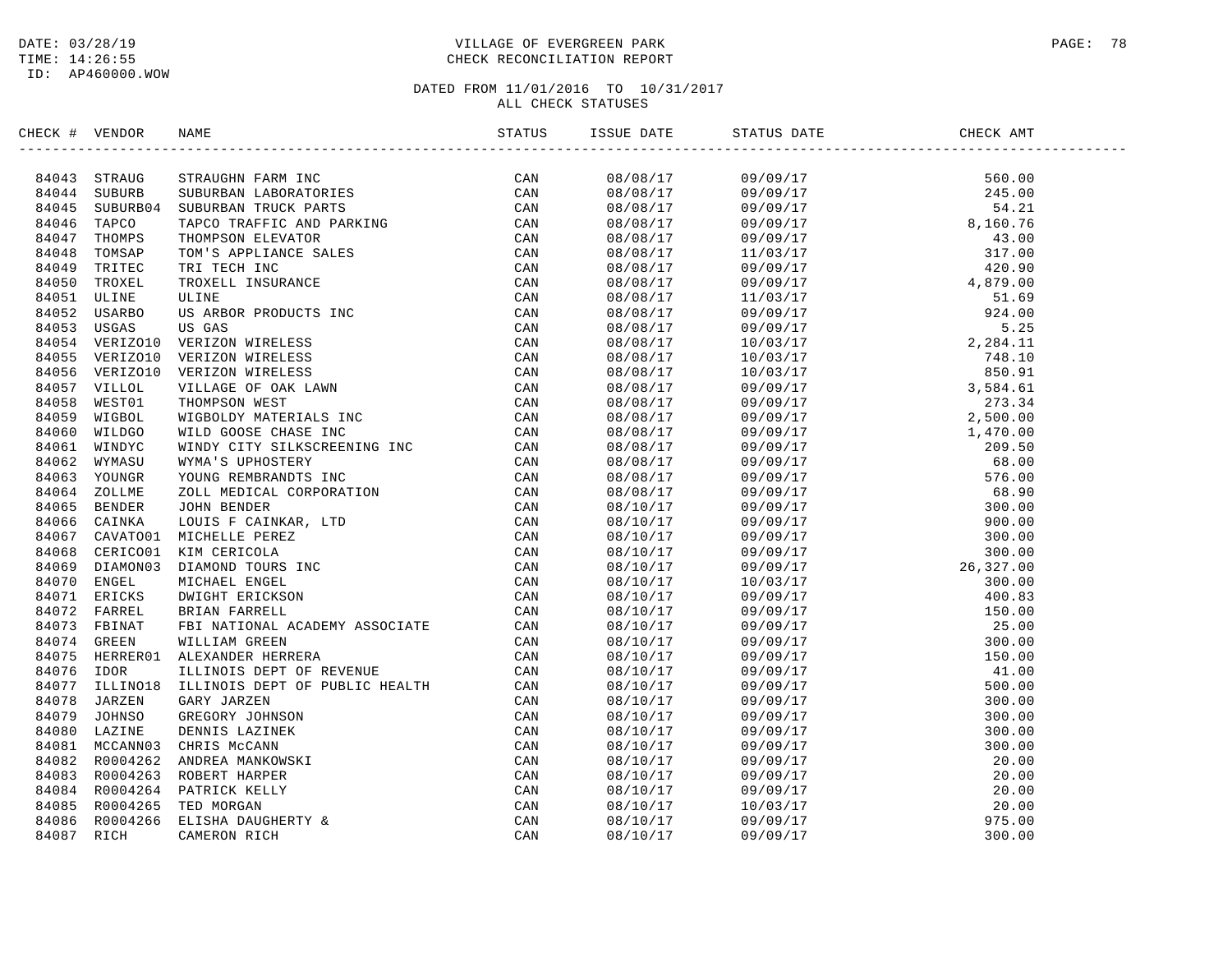# DATE: 03/28/19 PAGE: 79 VILLAGE OF EVERGREEN PARK TIME: 14:26:55 CHECK RECONCILIATION REPORT

| CHECK # VENDOR | NAME | ISSUE DATE | STATUS DATE | CHECK AMT |  |
|----------------|------|------------|-------------|-----------|--|
|                |      |            |             |           |  |
|                |      |            |             |           |  |
|                |      |            |             |           |  |
|                |      |            |             |           |  |
|                |      |            |             |           |  |
|                |      |            |             |           |  |
|                |      |            |             |           |  |
|                |      |            |             |           |  |
|                |      |            |             |           |  |
|                |      |            |             |           |  |
|                |      |            |             |           |  |
|                |      |            |             |           |  |
|                |      |            |             |           |  |
|                |      |            |             |           |  |
|                |      |            |             |           |  |
|                |      |            |             |           |  |
|                |      |            |             |           |  |
|                |      |            |             |           |  |
|                |      |            |             |           |  |
|                |      |            |             |           |  |
|                |      |            |             |           |  |
|                |      |            |             |           |  |
|                |      |            |             |           |  |
|                |      |            |             |           |  |
|                |      |            |             |           |  |
|                |      |            |             |           |  |
|                |      |            |             |           |  |
|                |      |            |             |           |  |
|                |      |            |             |           |  |
|                |      |            |             |           |  |
|                |      |            |             |           |  |
|                |      |            |             |           |  |
|                |      |            |             |           |  |
|                |      |            |             |           |  |
|                |      |            |             |           |  |
|                |      |            |             |           |  |
|                |      |            |             |           |  |
|                |      |            |             |           |  |
|                |      |            |             |           |  |
|                |      |            |             |           |  |
|                |      |            |             |           |  |
|                |      |            |             |           |  |
|                |      |            |             |           |  |
|                |      |            |             |           |  |
|                |      |            |             |           |  |
|                |      |            |             |           |  |
|                |      |            |             |           |  |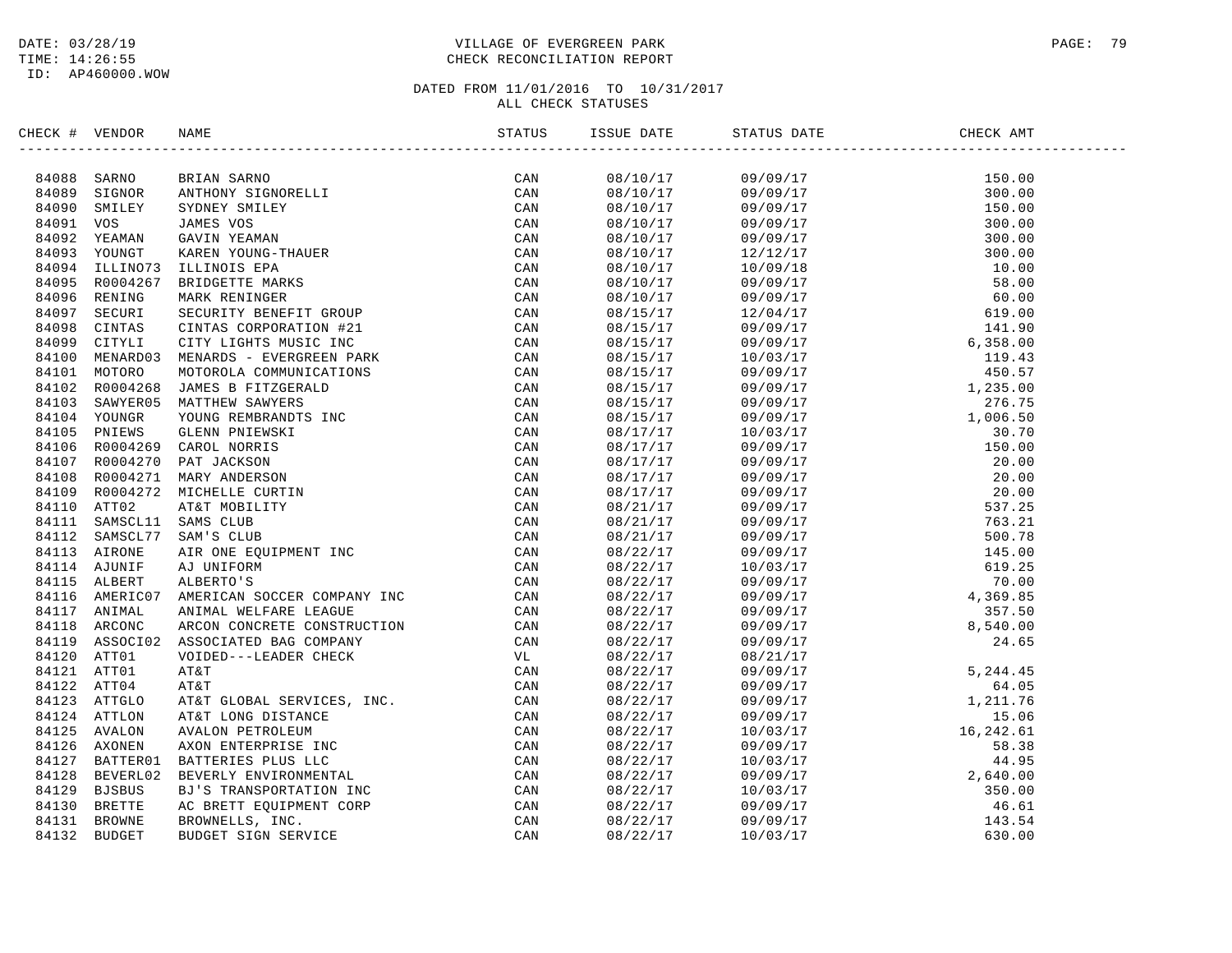# DATE: 03/28/19 PAGE: 80 PAGE: 80 TIME: 14:26:55 CHECK RECONCILIATION REPORT

| CHECK # VENDOR | NAME                                                                                                                                                                                                                          | STATUS | ISSUE DATE STATUS DATE                                                                                                                                                                                                                                | CHECK AMT |  |
|----------------|-------------------------------------------------------------------------------------------------------------------------------------------------------------------------------------------------------------------------------|--------|-------------------------------------------------------------------------------------------------------------------------------------------------------------------------------------------------------------------------------------------------------|-----------|--|
|                | CRAIN CRIME TO THE SERVICE STATES AND MANUSCRIPT AND STATES (AND 1971) CANNOT CROSSING CROSSING CROSSING CROSSING CROSSING CROSSING (AND 1131 CROSSING CROSSING CROSSING CROSSING CROSSING CROSSING CROSSING CROSSING CROSSIN |        | $\begin{tabular}{cccccccc} 5356&5471&10&03717&14&170.026\\ 08/22/17&10/03/17&14,170.026\\ 08/22/17&10/03/17&14,170.06\\ 08/22/17&10/03/17&229.16\\ 08/22/17&10/03/17&249.533.33\\ 08/22/17&10/03/17&249.66\\ 08/22/17&09/09/17&24,495.08\\ 08/22/17&$ |           |  |
|                |                                                                                                                                                                                                                               |        |                                                                                                                                                                                                                                                       |           |  |
|                |                                                                                                                                                                                                                               |        |                                                                                                                                                                                                                                                       |           |  |
|                |                                                                                                                                                                                                                               |        |                                                                                                                                                                                                                                                       |           |  |
|                |                                                                                                                                                                                                                               |        |                                                                                                                                                                                                                                                       |           |  |
|                |                                                                                                                                                                                                                               |        |                                                                                                                                                                                                                                                       |           |  |
|                |                                                                                                                                                                                                                               |        |                                                                                                                                                                                                                                                       |           |  |
|                |                                                                                                                                                                                                                               |        |                                                                                                                                                                                                                                                       |           |  |
|                |                                                                                                                                                                                                                               |        |                                                                                                                                                                                                                                                       |           |  |
|                |                                                                                                                                                                                                                               |        |                                                                                                                                                                                                                                                       |           |  |
|                |                                                                                                                                                                                                                               |        |                                                                                                                                                                                                                                                       |           |  |
|                |                                                                                                                                                                                                                               |        |                                                                                                                                                                                                                                                       |           |  |
|                |                                                                                                                                                                                                                               |        |                                                                                                                                                                                                                                                       |           |  |
|                |                                                                                                                                                                                                                               |        |                                                                                                                                                                                                                                                       |           |  |
|                |                                                                                                                                                                                                                               |        |                                                                                                                                                                                                                                                       |           |  |
|                |                                                                                                                                                                                                                               |        |                                                                                                                                                                                                                                                       |           |  |
|                |                                                                                                                                                                                                                               |        |                                                                                                                                                                                                                                                       |           |  |
|                |                                                                                                                                                                                                                               |        |                                                                                                                                                                                                                                                       |           |  |
|                |                                                                                                                                                                                                                               |        |                                                                                                                                                                                                                                                       |           |  |
|                |                                                                                                                                                                                                                               |        |                                                                                                                                                                                                                                                       |           |  |
|                |                                                                                                                                                                                                                               |        |                                                                                                                                                                                                                                                       |           |  |
|                |                                                                                                                                                                                                                               |        |                                                                                                                                                                                                                                                       |           |  |
|                |                                                                                                                                                                                                                               |        |                                                                                                                                                                                                                                                       |           |  |
|                |                                                                                                                                                                                                                               |        |                                                                                                                                                                                                                                                       |           |  |
|                |                                                                                                                                                                                                                               |        |                                                                                                                                                                                                                                                       |           |  |
|                |                                                                                                                                                                                                                               |        |                                                                                                                                                                                                                                                       |           |  |
|                |                                                                                                                                                                                                                               |        |                                                                                                                                                                                                                                                       |           |  |
|                |                                                                                                                                                                                                                               |        |                                                                                                                                                                                                                                                       |           |  |
|                |                                                                                                                                                                                                                               |        |                                                                                                                                                                                                                                                       |           |  |
|                |                                                                                                                                                                                                                               |        |                                                                                                                                                                                                                                                       |           |  |
|                |                                                                                                                                                                                                                               |        |                                                                                                                                                                                                                                                       |           |  |
|                |                                                                                                                                                                                                                               |        |                                                                                                                                                                                                                                                       |           |  |
|                |                                                                                                                                                                                                                               |        |                                                                                                                                                                                                                                                       |           |  |
|                |                                                                                                                                                                                                                               |        |                                                                                                                                                                                                                                                       |           |  |
|                |                                                                                                                                                                                                                               |        |                                                                                                                                                                                                                                                       |           |  |
|                |                                                                                                                                                                                                                               |        |                                                                                                                                                                                                                                                       |           |  |
|                |                                                                                                                                                                                                                               |        |                                                                                                                                                                                                                                                       |           |  |
|                |                                                                                                                                                                                                                               |        |                                                                                                                                                                                                                                                       |           |  |
|                |                                                                                                                                                                                                                               |        |                                                                                                                                                                                                                                                       |           |  |
|                |                                                                                                                                                                                                                               |        |                                                                                                                                                                                                                                                       |           |  |
|                |                                                                                                                                                                                                                               |        |                                                                                                                                                                                                                                                       |           |  |
|                |                                                                                                                                                                                                                               |        |                                                                                                                                                                                                                                                       |           |  |
|                |                                                                                                                                                                                                                               |        |                                                                                                                                                                                                                                                       |           |  |
|                |                                                                                                                                                                                                                               |        |                                                                                                                                                                                                                                                       |           |  |
|                |                                                                                                                                                                                                                               |        |                                                                                                                                                                                                                                                       |           |  |
|                |                                                                                                                                                                                                                               |        |                                                                                                                                                                                                                                                       |           |  |
|                |                                                                                                                                                                                                                               |        |                                                                                                                                                                                                                                                       |           |  |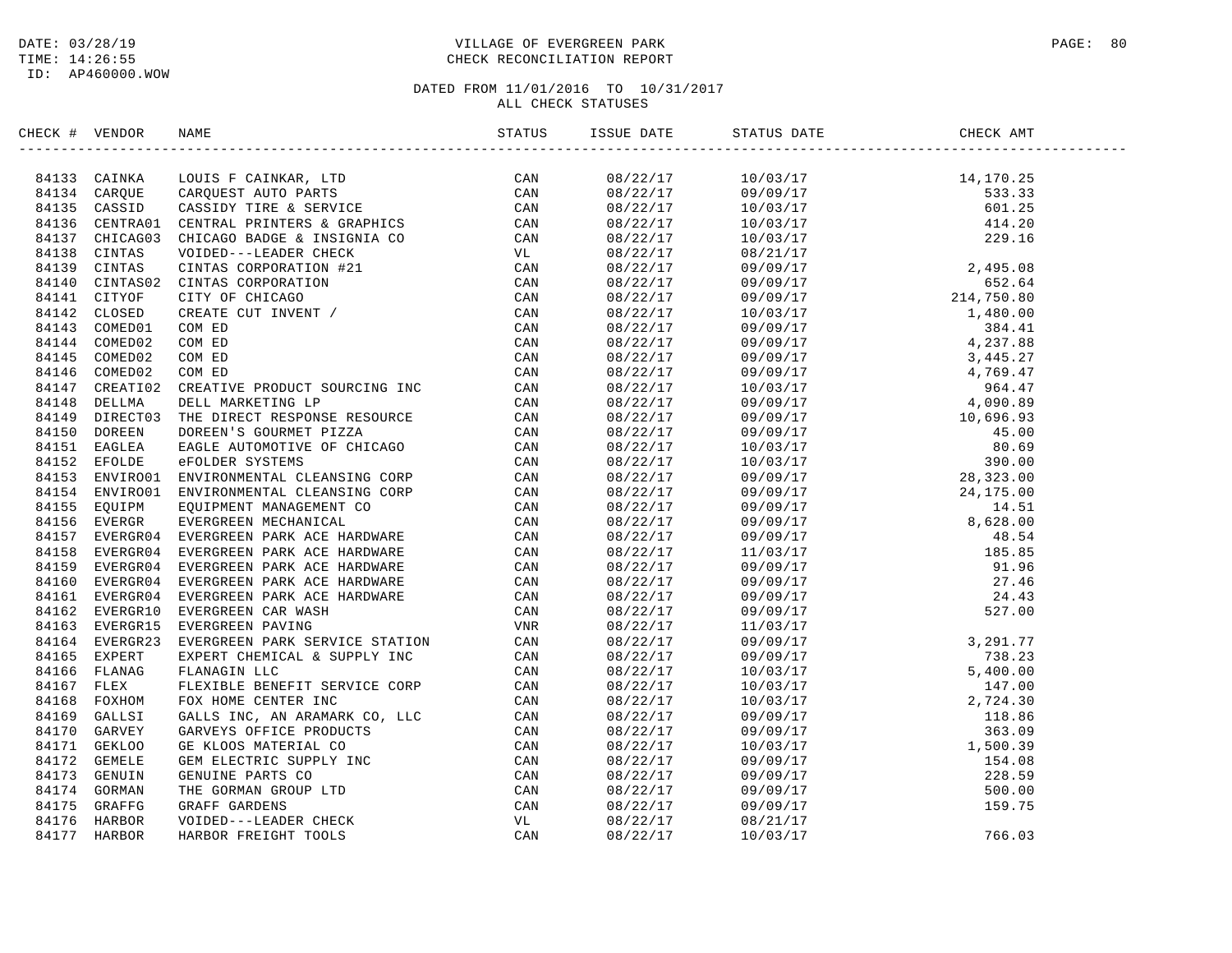# DATE: 03/28/19 PAGE: 81 TIME: 14:26:55 CHECK RECONCILIATION REPORT

| CHECK # VENDOR | NAME                                                                                                                                                                                                                                  | ISSUE DATE | STATUS DATE | CHECK AMT |  |
|----------------|---------------------------------------------------------------------------------------------------------------------------------------------------------------------------------------------------------------------------------------|------------|-------------|-----------|--|
|                | SERIC 4 VERIDOR NAME<br>STATUS 1981<br>84179 EMORPH EININGERE DE CAN SALE (2000)<br>84179 EMORPH EININGEAD (2000)<br>84180 ETHER STATISTICS CONDITIONS CONTINUES CAN SALE IN THE SALE IN THE SALE IN THE SALE IN THE SALE IN THE SALE |            |             |           |  |
|                |                                                                                                                                                                                                                                       |            |             |           |  |
|                |                                                                                                                                                                                                                                       |            |             |           |  |
|                |                                                                                                                                                                                                                                       |            |             |           |  |
|                |                                                                                                                                                                                                                                       |            |             |           |  |
|                |                                                                                                                                                                                                                                       |            |             |           |  |
|                |                                                                                                                                                                                                                                       |            |             |           |  |
|                |                                                                                                                                                                                                                                       |            |             |           |  |
|                |                                                                                                                                                                                                                                       |            |             |           |  |
|                |                                                                                                                                                                                                                                       |            |             |           |  |
|                |                                                                                                                                                                                                                                       |            |             |           |  |
|                |                                                                                                                                                                                                                                       |            |             |           |  |
|                |                                                                                                                                                                                                                                       |            |             |           |  |
|                |                                                                                                                                                                                                                                       |            |             |           |  |
|                |                                                                                                                                                                                                                                       |            |             |           |  |
|                |                                                                                                                                                                                                                                       |            |             |           |  |
|                |                                                                                                                                                                                                                                       |            |             |           |  |
|                |                                                                                                                                                                                                                                       |            |             |           |  |
|                |                                                                                                                                                                                                                                       |            |             |           |  |
|                |                                                                                                                                                                                                                                       |            |             |           |  |
|                |                                                                                                                                                                                                                                       |            |             |           |  |
|                |                                                                                                                                                                                                                                       |            |             |           |  |
|                |                                                                                                                                                                                                                                       |            |             |           |  |
|                |                                                                                                                                                                                                                                       |            |             |           |  |
|                |                                                                                                                                                                                                                                       |            |             |           |  |
|                |                                                                                                                                                                                                                                       |            |             |           |  |
|                |                                                                                                                                                                                                                                       |            |             |           |  |
|                |                                                                                                                                                                                                                                       |            |             |           |  |
|                |                                                                                                                                                                                                                                       |            |             |           |  |
|                |                                                                                                                                                                                                                                       |            |             |           |  |
|                |                                                                                                                                                                                                                                       |            |             |           |  |
|                |                                                                                                                                                                                                                                       |            |             |           |  |
|                |                                                                                                                                                                                                                                       |            |             |           |  |
|                |                                                                                                                                                                                                                                       |            |             |           |  |
|                |                                                                                                                                                                                                                                       |            |             |           |  |
|                |                                                                                                                                                                                                                                       |            |             |           |  |
|                |                                                                                                                                                                                                                                       |            |             |           |  |
|                |                                                                                                                                                                                                                                       |            |             |           |  |
|                |                                                                                                                                                                                                                                       |            |             |           |  |
|                |                                                                                                                                                                                                                                       |            |             |           |  |
|                |                                                                                                                                                                                                                                       |            |             |           |  |
|                |                                                                                                                                                                                                                                       |            |             |           |  |
|                |                                                                                                                                                                                                                                       |            |             |           |  |
|                |                                                                                                                                                                                                                                       |            |             |           |  |
|                |                                                                                                                                                                                                                                       |            |             |           |  |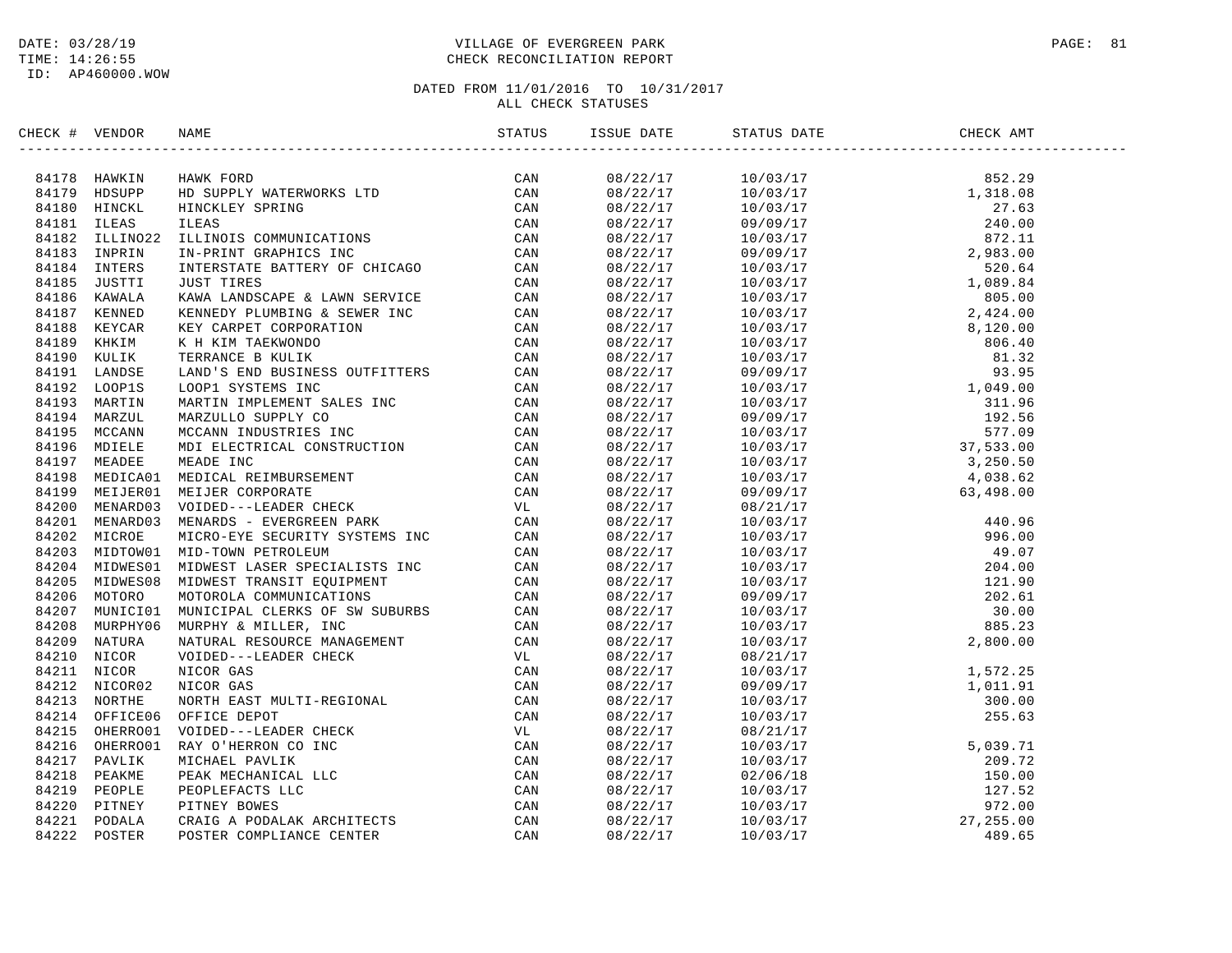# DATE: 03/28/19 PAGE: 82 TIME: 14:26:55 CHECK RECONCILIATION REPORT

| CHECK # VENDOR |                | NAME                                                                                                                                                                                                                           | ISSUE DATE | STATUS DATE | CHECK AMT |  |
|----------------|----------------|--------------------------------------------------------------------------------------------------------------------------------------------------------------------------------------------------------------------------------|------------|-------------|-----------|--|
|                | 84223 PUBLIC   | ARMS THE TREAT MANUSCRIP (CAN SERIES ON A STAND THE SERIES ON THE SERIES ON THE SERIES ON THE SERIES ON THE SERIES ON THE SERIES ON THE SERIES ON THE SERIES ON THE SERIES ON THE SERIES ON THE SERIES ON THE SERIES ON THE SE |            |             |           |  |
|                | 84224 PWGOLF   |                                                                                                                                                                                                                                |            |             |           |  |
|                |                | 84225 R0001900 LYNN STOPPA                                                                                                                                                                                                     |            |             |           |  |
| 84226          | R0003629       |                                                                                                                                                                                                                                |            |             |           |  |
|                | 84227 R0003770 |                                                                                                                                                                                                                                |            |             |           |  |
|                | 84228 R0004273 |                                                                                                                                                                                                                                |            |             |           |  |
| 84229          | R0004274       |                                                                                                                                                                                                                                |            |             |           |  |
| 84230          | R0004275       |                                                                                                                                                                                                                                |            |             |           |  |
| 84231          | R0004276       |                                                                                                                                                                                                                                |            |             |           |  |
|                | 84232 R0004277 |                                                                                                                                                                                                                                |            |             |           |  |
| 84233          | R0004278       |                                                                                                                                                                                                                                |            |             |           |  |
|                | 84234 R0004279 |                                                                                                                                                                                                                                |            |             |           |  |
| 84235          | R0004280       |                                                                                                                                                                                                                                |            |             |           |  |
|                | 84236 R0004281 |                                                                                                                                                                                                                                |            |             |           |  |
| 84237          | R0004282       |                                                                                                                                                                                                                                |            |             |           |  |
| 84238          | R0004283       |                                                                                                                                                                                                                                |            |             |           |  |
| 84239          | R0004284       |                                                                                                                                                                                                                                |            |             |           |  |
| 84240          | R0004285       |                                                                                                                                                                                                                                |            |             |           |  |
|                | 84241 RIDGEF   |                                                                                                                                                                                                                                |            |             |           |  |
| 84242          | ROSCOE         |                                                                                                                                                                                                                                |            |             |           |  |
|                | 84243 SCHAAF   |                                                                                                                                                                                                                                |            |             |           |  |
| 84244          | SECRET         |                                                                                                                                                                                                                                |            |             |           |  |
| 84245          | SECRET01       |                                                                                                                                                                                                                                |            |             |           |  |
| 84246          | SEMMER         |                                                                                                                                                                                                                                |            |             |           |  |
|                | SHARKS         |                                                                                                                                                                                                                                |            |             |           |  |
| 84247<br>84248 | SIXFLA         |                                                                                                                                                                                                                                |            |             |           |  |
|                |                |                                                                                                                                                                                                                                |            |             |           |  |
| 84249          | SOSTEC         |                                                                                                                                                                                                                                |            |             |           |  |
| 84250          | STANDA         |                                                                                                                                                                                                                                |            |             |           |  |
| 84251          | STATET         |                                                                                                                                                                                                                                |            |             |           |  |
|                | 84252 SUBURB   |                                                                                                                                                                                                                                |            |             |           |  |
| 84253          | SUBURB04       |                                                                                                                                                                                                                                |            |             |           |  |
|                | 84254 SWANA    |                                                                                                                                                                                                                                |            |             |           |  |
| 84255          | TAPCO          |                                                                                                                                                                                                                                |            |             |           |  |
| 84256          | THOMPS         |                                                                                                                                                                                                                                |            |             |           |  |
| 84257          | TIRESE         |                                                                                                                                                                                                                                |            |             |           |  |
| 84258          | TOOROM         |                                                                                                                                                                                                                                |            |             |           |  |
| 84259          | TRANSC         |                                                                                                                                                                                                                                |            |             |           |  |
| 84260          | TRANSU         |                                                                                                                                                                                                                                |            |             |           |  |
| 84261          | UPS            |                                                                                                                                                                                                                                |            |             |           |  |
| 84262          | UPS            |                                                                                                                                                                                                                                |            |             |           |  |
| 84263          | USGAS          |                                                                                                                                                                                                                                |            |             |           |  |
| 84264          | VERIZO10       |                                                                                                                                                                                                                                |            |             |           |  |
| 84265          | VERIZO10       |                                                                                                                                                                                                                                |            |             |           |  |
| 84266          | VERIZO10       |                                                                                                                                                                                                                                |            |             |           |  |
| 84267          | VERIZO10       |                                                                                                                                                                                                                                |            |             |           |  |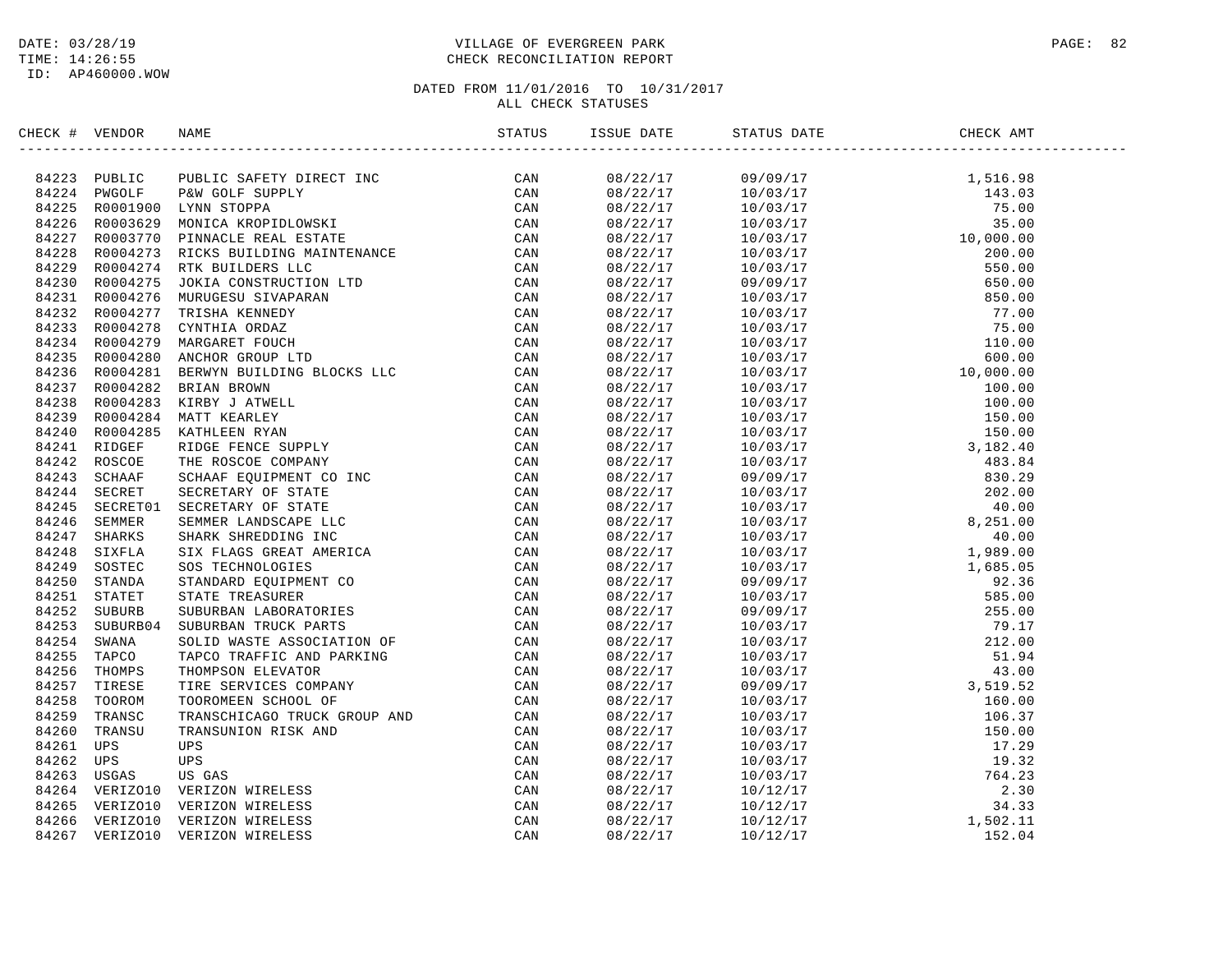# DATE: 03/28/19 PAGE: 83 TIME: 14:26:55 CHECK RECONCILIATION REPORT

| CHECK # VENDOR | NAME                                                                                                                                                                                                                                               | ISSUE DATE | STATUS DATE | CHECK AMT |  |
|----------------|----------------------------------------------------------------------------------------------------------------------------------------------------------------------------------------------------------------------------------------------------|------------|-------------|-----------|--|
|                | SERIE 4 VERDOR BARA MOREZ (* 2002)<br>1982 - Maria Maria Morez (* 2008)<br>1982 - Maria Morez (* 2008)<br>1982 - Maria Morez (* 2008)<br>1982 - Maria Morez (* 2008)<br>1982 - Maria Morez (* 2008)<br>1982 - Maria Morez (* 2008)<br>1983 - Maria |            |             |           |  |
|                |                                                                                                                                                                                                                                                    |            |             |           |  |
|                |                                                                                                                                                                                                                                                    |            |             |           |  |
|                |                                                                                                                                                                                                                                                    |            |             |           |  |
|                |                                                                                                                                                                                                                                                    |            |             |           |  |
|                |                                                                                                                                                                                                                                                    |            |             |           |  |
|                |                                                                                                                                                                                                                                                    |            |             |           |  |
|                |                                                                                                                                                                                                                                                    |            |             |           |  |
|                |                                                                                                                                                                                                                                                    |            |             |           |  |
|                |                                                                                                                                                                                                                                                    |            |             |           |  |
|                |                                                                                                                                                                                                                                                    |            |             |           |  |
|                |                                                                                                                                                                                                                                                    |            |             |           |  |
|                |                                                                                                                                                                                                                                                    |            |             |           |  |
|                |                                                                                                                                                                                                                                                    |            |             |           |  |
|                |                                                                                                                                                                                                                                                    |            |             |           |  |
|                |                                                                                                                                                                                                                                                    |            |             |           |  |
|                |                                                                                                                                                                                                                                                    |            |             |           |  |
|                |                                                                                                                                                                                                                                                    |            |             |           |  |
|                |                                                                                                                                                                                                                                                    |            |             |           |  |
|                |                                                                                                                                                                                                                                                    |            |             |           |  |
|                |                                                                                                                                                                                                                                                    |            |             |           |  |
|                |                                                                                                                                                                                                                                                    |            |             |           |  |
|                |                                                                                                                                                                                                                                                    |            |             |           |  |
|                |                                                                                                                                                                                                                                                    |            |             |           |  |
|                |                                                                                                                                                                                                                                                    |            |             |           |  |
|                |                                                                                                                                                                                                                                                    |            |             |           |  |
|                |                                                                                                                                                                                                                                                    |            |             |           |  |
|                |                                                                                                                                                                                                                                                    |            |             |           |  |
|                |                                                                                                                                                                                                                                                    |            |             |           |  |
|                |                                                                                                                                                                                                                                                    |            |             |           |  |
|                |                                                                                                                                                                                                                                                    |            |             |           |  |
|                |                                                                                                                                                                                                                                                    |            |             |           |  |
|                |                                                                                                                                                                                                                                                    |            |             |           |  |
|                |                                                                                                                                                                                                                                                    |            |             |           |  |
|                |                                                                                                                                                                                                                                                    |            |             |           |  |
|                |                                                                                                                                                                                                                                                    |            |             |           |  |
|                |                                                                                                                                                                                                                                                    |            |             |           |  |
|                |                                                                                                                                                                                                                                                    |            |             |           |  |
|                |                                                                                                                                                                                                                                                    |            |             |           |  |
|                |                                                                                                                                                                                                                                                    |            |             |           |  |
|                |                                                                                                                                                                                                                                                    |            |             |           |  |
|                |                                                                                                                                                                                                                                                    |            |             |           |  |
|                |                                                                                                                                                                                                                                                    |            |             |           |  |
|                |                                                                                                                                                                                                                                                    |            |             |           |  |
|                |                                                                                                                                                                                                                                                    |            |             |           |  |
|                |                                                                                                                                                                                                                                                    |            |             |           |  |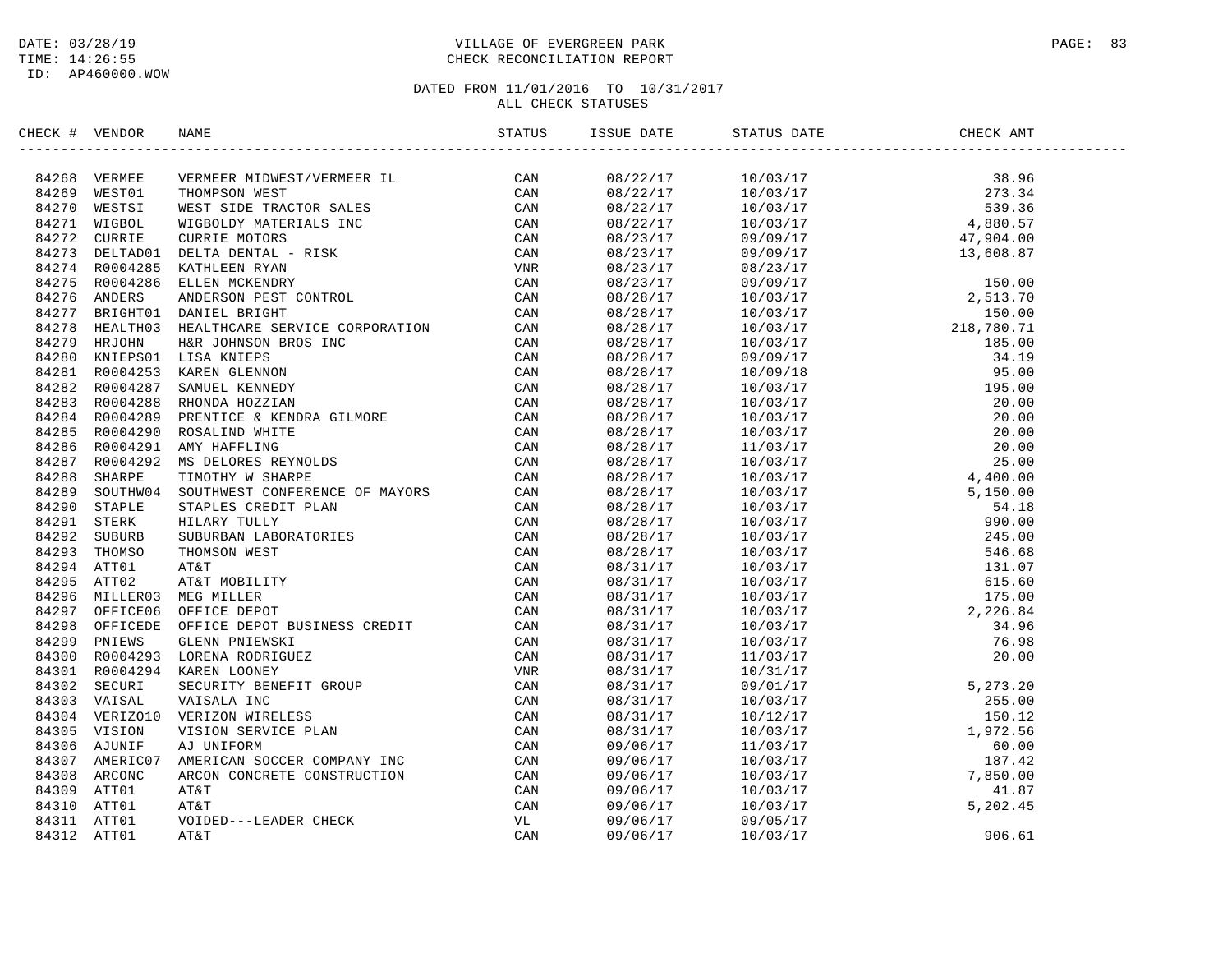# DATE: 03/28/19 PAGE: 84 TIME: 14:26:55 CHECK RECONCILIATION REPORT

| CHECK # VENDOR | NAME                                                                                                                                                                                                                                                                                                                                                                                                            |  | ISSUE DATE STATUS DATE | CHECK AMT |  |
|----------------|-----------------------------------------------------------------------------------------------------------------------------------------------------------------------------------------------------------------------------------------------------------------------------------------------------------------------------------------------------------------------------------------------------------------|--|------------------------|-----------|--|
|                | $\begin{tabular}{cccccccc} \textbf{m} & \textbf{M11} & \textbf{M2} & \textbf{M3} & \textbf{M1} & \textbf{M2} & \textbf{M1} & \textbf{M2} & \textbf{M3} & \textbf{M1} & \textbf{M2} & \textbf{M3} & \textbf{M2} & \textbf{M3} & \textbf{M3} & \textbf{M4} & \textbf{M4} & \textbf{M4} & \textbf{M4} & \textbf{M4} & \textbf{M4} & \textbf{M4} & \textbf{M4} & \textbf{M4} & \textbf{M4} & \textbf{M4} & \textbf$ |  |                        |           |  |
|                |                                                                                                                                                                                                                                                                                                                                                                                                                 |  |                        |           |  |
|                |                                                                                                                                                                                                                                                                                                                                                                                                                 |  |                        |           |  |
|                |                                                                                                                                                                                                                                                                                                                                                                                                                 |  |                        |           |  |
|                |                                                                                                                                                                                                                                                                                                                                                                                                                 |  |                        |           |  |
|                |                                                                                                                                                                                                                                                                                                                                                                                                                 |  |                        |           |  |
|                |                                                                                                                                                                                                                                                                                                                                                                                                                 |  |                        |           |  |
|                |                                                                                                                                                                                                                                                                                                                                                                                                                 |  |                        |           |  |
|                |                                                                                                                                                                                                                                                                                                                                                                                                                 |  |                        |           |  |
|                |                                                                                                                                                                                                                                                                                                                                                                                                                 |  |                        |           |  |
|                |                                                                                                                                                                                                                                                                                                                                                                                                                 |  |                        |           |  |
|                |                                                                                                                                                                                                                                                                                                                                                                                                                 |  |                        |           |  |
|                |                                                                                                                                                                                                                                                                                                                                                                                                                 |  |                        |           |  |
|                |                                                                                                                                                                                                                                                                                                                                                                                                                 |  |                        |           |  |
|                |                                                                                                                                                                                                                                                                                                                                                                                                                 |  |                        |           |  |
|                |                                                                                                                                                                                                                                                                                                                                                                                                                 |  |                        |           |  |
|                |                                                                                                                                                                                                                                                                                                                                                                                                                 |  |                        |           |  |
|                |                                                                                                                                                                                                                                                                                                                                                                                                                 |  |                        |           |  |
|                |                                                                                                                                                                                                                                                                                                                                                                                                                 |  |                        |           |  |
|                |                                                                                                                                                                                                                                                                                                                                                                                                                 |  |                        |           |  |
|                |                                                                                                                                                                                                                                                                                                                                                                                                                 |  |                        |           |  |
|                |                                                                                                                                                                                                                                                                                                                                                                                                                 |  |                        |           |  |
|                |                                                                                                                                                                                                                                                                                                                                                                                                                 |  |                        |           |  |
|                |                                                                                                                                                                                                                                                                                                                                                                                                                 |  |                        |           |  |
|                |                                                                                                                                                                                                                                                                                                                                                                                                                 |  |                        |           |  |
|                |                                                                                                                                                                                                                                                                                                                                                                                                                 |  |                        |           |  |
|                |                                                                                                                                                                                                                                                                                                                                                                                                                 |  |                        |           |  |
|                |                                                                                                                                                                                                                                                                                                                                                                                                                 |  |                        |           |  |
|                |                                                                                                                                                                                                                                                                                                                                                                                                                 |  |                        |           |  |
|                |                                                                                                                                                                                                                                                                                                                                                                                                                 |  |                        |           |  |
|                |                                                                                                                                                                                                                                                                                                                                                                                                                 |  |                        |           |  |
|                |                                                                                                                                                                                                                                                                                                                                                                                                                 |  |                        |           |  |
|                |                                                                                                                                                                                                                                                                                                                                                                                                                 |  |                        |           |  |
|                |                                                                                                                                                                                                                                                                                                                                                                                                                 |  |                        |           |  |
|                |                                                                                                                                                                                                                                                                                                                                                                                                                 |  |                        |           |  |
|                |                                                                                                                                                                                                                                                                                                                                                                                                                 |  |                        |           |  |
|                |                                                                                                                                                                                                                                                                                                                                                                                                                 |  |                        |           |  |
|                |                                                                                                                                                                                                                                                                                                                                                                                                                 |  |                        |           |  |
|                |                                                                                                                                                                                                                                                                                                                                                                                                                 |  |                        |           |  |
|                |                                                                                                                                                                                                                                                                                                                                                                                                                 |  |                        |           |  |
|                |                                                                                                                                                                                                                                                                                                                                                                                                                 |  |                        |           |  |
|                |                                                                                                                                                                                                                                                                                                                                                                                                                 |  |                        |           |  |
|                |                                                                                                                                                                                                                                                                                                                                                                                                                 |  |                        |           |  |
|                |                                                                                                                                                                                                                                                                                                                                                                                                                 |  |                        |           |  |
|                |                                                                                                                                                                                                                                                                                                                                                                                                                 |  |                        |           |  |
|                |                                                                                                                                                                                                                                                                                                                                                                                                                 |  |                        |           |  |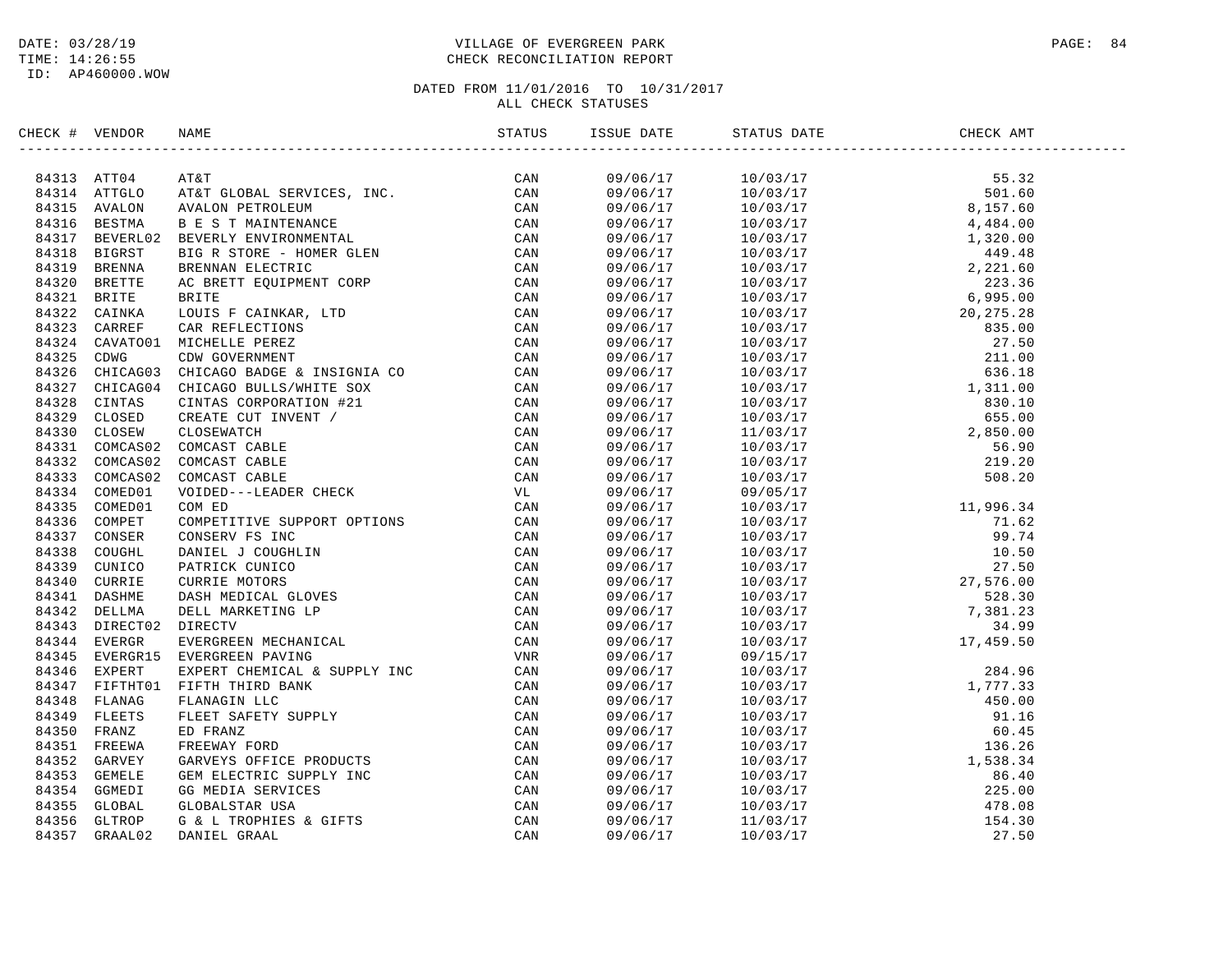# DATE: 03/28/19 PAGE: 85 TIME: 14:26:55 CHECK RECONCILIATION REPORT

| CHECK # VENDOR |                                                                                                                                                                                                                                                                                                                                                                                                                 |     | ISSUE DATE           | STATUS DATE                                                                                                                                                                                                                                                                                                                                                                                                                                                                   | CHECK AMT |  |
|----------------|-----------------------------------------------------------------------------------------------------------------------------------------------------------------------------------------------------------------------------------------------------------------------------------------------------------------------------------------------------------------------------------------------------------------|-----|----------------------|-------------------------------------------------------------------------------------------------------------------------------------------------------------------------------------------------------------------------------------------------------------------------------------------------------------------------------------------------------------------------------------------------------------------------------------------------------------------------------|-----------|--|
|                | $\begin{tabular}{cccccccc} \textbf{F1} & \textbf{V1} & \textbf{N1} & \textbf{N1} & \textbf{N2} & \textbf{N3} & \textbf{N4} & \textbf{N5} & \textbf{N5} & \textbf{N6} & \textbf{N6} & \textbf{N7} & \textbf{N8} & \textbf{N8} & \textbf{N8} & \textbf{N8} & \textbf{N8} & \textbf{N8} & \textbf{N8} & \textbf{N8} & \textbf{N8} & \textbf{N8} & \textbf{N8} & \textbf{N8} & \textbf{N8} & \textbf{N8} & \textbf$ | CAN |                      | $\begin{tabular}{l c c c c} \hline \multicolumn{1}{c}{\multicolumn{1}{c}{\multicolumn{1}{c}{\multicolumn{1}{c}{\multicolumn{1}{c}{\multicolumn{1}{c}{\multicolumn{1}{c}{\multicolumn{1}{c}{\multicolumn{1}{c}{\multicolumn{1}{c}{\multicolumn{1}{c}{\multicolumn{1}{c}{\multicolumn{1}{c}{\multicolumn{1}{c}{\multicolumn{1}{c}{\multicolumn{1}{c}{\multicolumn{1}{c}{\multicolumn{1}{c}{\multicolumn{1}{c}{\multicolumn{1}{c}{\multicolumn{1}{c}{\multicolumn{1}{c}{\multic$ |           |  |
|                |                                                                                                                                                                                                                                                                                                                                                                                                                 |     |                      |                                                                                                                                                                                                                                                                                                                                                                                                                                                                               |           |  |
|                |                                                                                                                                                                                                                                                                                                                                                                                                                 |     |                      |                                                                                                                                                                                                                                                                                                                                                                                                                                                                               |           |  |
|                |                                                                                                                                                                                                                                                                                                                                                                                                                 |     |                      |                                                                                                                                                                                                                                                                                                                                                                                                                                                                               |           |  |
|                |                                                                                                                                                                                                                                                                                                                                                                                                                 |     |                      |                                                                                                                                                                                                                                                                                                                                                                                                                                                                               |           |  |
|                |                                                                                                                                                                                                                                                                                                                                                                                                                 |     |                      |                                                                                                                                                                                                                                                                                                                                                                                                                                                                               |           |  |
|                |                                                                                                                                                                                                                                                                                                                                                                                                                 |     |                      |                                                                                                                                                                                                                                                                                                                                                                                                                                                                               |           |  |
|                |                                                                                                                                                                                                                                                                                                                                                                                                                 |     |                      |                                                                                                                                                                                                                                                                                                                                                                                                                                                                               |           |  |
|                |                                                                                                                                                                                                                                                                                                                                                                                                                 |     |                      |                                                                                                                                                                                                                                                                                                                                                                                                                                                                               |           |  |
|                |                                                                                                                                                                                                                                                                                                                                                                                                                 |     |                      |                                                                                                                                                                                                                                                                                                                                                                                                                                                                               |           |  |
|                |                                                                                                                                                                                                                                                                                                                                                                                                                 |     |                      |                                                                                                                                                                                                                                                                                                                                                                                                                                                                               |           |  |
|                |                                                                                                                                                                                                                                                                                                                                                                                                                 |     |                      |                                                                                                                                                                                                                                                                                                                                                                                                                                                                               |           |  |
|                |                                                                                                                                                                                                                                                                                                                                                                                                                 |     |                      |                                                                                                                                                                                                                                                                                                                                                                                                                                                                               |           |  |
|                |                                                                                                                                                                                                                                                                                                                                                                                                                 |     |                      |                                                                                                                                                                                                                                                                                                                                                                                                                                                                               |           |  |
|                |                                                                                                                                                                                                                                                                                                                                                                                                                 |     |                      |                                                                                                                                                                                                                                                                                                                                                                                                                                                                               |           |  |
|                |                                                                                                                                                                                                                                                                                                                                                                                                                 |     |                      |                                                                                                                                                                                                                                                                                                                                                                                                                                                                               |           |  |
|                |                                                                                                                                                                                                                                                                                                                                                                                                                 |     |                      |                                                                                                                                                                                                                                                                                                                                                                                                                                                                               |           |  |
|                |                                                                                                                                                                                                                                                                                                                                                                                                                 |     |                      |                                                                                                                                                                                                                                                                                                                                                                                                                                                                               |           |  |
|                |                                                                                                                                                                                                                                                                                                                                                                                                                 |     |                      |                                                                                                                                                                                                                                                                                                                                                                                                                                                                               |           |  |
|                |                                                                                                                                                                                                                                                                                                                                                                                                                 |     |                      |                                                                                                                                                                                                                                                                                                                                                                                                                                                                               |           |  |
|                |                                                                                                                                                                                                                                                                                                                                                                                                                 |     |                      |                                                                                                                                                                                                                                                                                                                                                                                                                                                                               |           |  |
|                |                                                                                                                                                                                                                                                                                                                                                                                                                 |     |                      |                                                                                                                                                                                                                                                                                                                                                                                                                                                                               |           |  |
|                |                                                                                                                                                                                                                                                                                                                                                                                                                 |     |                      |                                                                                                                                                                                                                                                                                                                                                                                                                                                                               |           |  |
|                |                                                                                                                                                                                                                                                                                                                                                                                                                 |     |                      |                                                                                                                                                                                                                                                                                                                                                                                                                                                                               |           |  |
|                |                                                                                                                                                                                                                                                                                                                                                                                                                 |     |                      |                                                                                                                                                                                                                                                                                                                                                                                                                                                                               |           |  |
|                |                                                                                                                                                                                                                                                                                                                                                                                                                 |     | 09/06/17             |                                                                                                                                                                                                                                                                                                                                                                                                                                                                               |           |  |
|                |                                                                                                                                                                                                                                                                                                                                                                                                                 |     | 09/06/17             |                                                                                                                                                                                                                                                                                                                                                                                                                                                                               |           |  |
|                |                                                                                                                                                                                                                                                                                                                                                                                                                 |     | 09/06/17             |                                                                                                                                                                                                                                                                                                                                                                                                                                                                               |           |  |
|                |                                                                                                                                                                                                                                                                                                                                                                                                                 |     | 09/06/17             |                                                                                                                                                                                                                                                                                                                                                                                                                                                                               |           |  |
|                |                                                                                                                                                                                                                                                                                                                                                                                                                 |     | 09/06/17             |                                                                                                                                                                                                                                                                                                                                                                                                                                                                               |           |  |
|                |                                                                                                                                                                                                                                                                                                                                                                                                                 |     | 09/06/17             |                                                                                                                                                                                                                                                                                                                                                                                                                                                                               |           |  |
|                |                                                                                                                                                                                                                                                                                                                                                                                                                 |     | 09/06/17             |                                                                                                                                                                                                                                                                                                                                                                                                                                                                               |           |  |
|                |                                                                                                                                                                                                                                                                                                                                                                                                                 |     | 09/06/17             |                                                                                                                                                                                                                                                                                                                                                                                                                                                                               |           |  |
|                |                                                                                                                                                                                                                                                                                                                                                                                                                 |     | 09/06/17             |                                                                                                                                                                                                                                                                                                                                                                                                                                                                               |           |  |
|                |                                                                                                                                                                                                                                                                                                                                                                                                                 |     | 09/06/17             |                                                                                                                                                                                                                                                                                                                                                                                                                                                                               |           |  |
|                |                                                                                                                                                                                                                                                                                                                                                                                                                 |     | 09/06/17             |                                                                                                                                                                                                                                                                                                                                                                                                                                                                               |           |  |
|                |                                                                                                                                                                                                                                                                                                                                                                                                                 |     | 09/06/17             |                                                                                                                                                                                                                                                                                                                                                                                                                                                                               |           |  |
|                |                                                                                                                                                                                                                                                                                                                                                                                                                 |     | 09/06/17             |                                                                                                                                                                                                                                                                                                                                                                                                                                                                               |           |  |
|                |                                                                                                                                                                                                                                                                                                                                                                                                                 |     | 09/06/17             |                                                                                                                                                                                                                                                                                                                                                                                                                                                                               |           |  |
|                |                                                                                                                                                                                                                                                                                                                                                                                                                 |     | 09/06/17             |                                                                                                                                                                                                                                                                                                                                                                                                                                                                               |           |  |
|                |                                                                                                                                                                                                                                                                                                                                                                                                                 |     | 09/06/17             |                                                                                                                                                                                                                                                                                                                                                                                                                                                                               |           |  |
|                |                                                                                                                                                                                                                                                                                                                                                                                                                 |     | 09/06/17             |                                                                                                                                                                                                                                                                                                                                                                                                                                                                               |           |  |
|                |                                                                                                                                                                                                                                                                                                                                                                                                                 |     |                      |                                                                                                                                                                                                                                                                                                                                                                                                                                                                               |           |  |
|                |                                                                                                                                                                                                                                                                                                                                                                                                                 |     | 09/06/17<br>09/06/17 |                                                                                                                                                                                                                                                                                                                                                                                                                                                                               |           |  |
|                |                                                                                                                                                                                                                                                                                                                                                                                                                 |     | 09/06/17             |                                                                                                                                                                                                                                                                                                                                                                                                                                                                               |           |  |
|                |                                                                                                                                                                                                                                                                                                                                                                                                                 |     |                      |                                                                                                                                                                                                                                                                                                                                                                                                                                                                               |           |  |
|                |                                                                                                                                                                                                                                                                                                                                                                                                                 |     | 09/06/17             |                                                                                                                                                                                                                                                                                                                                                                                                                                                                               |           |  |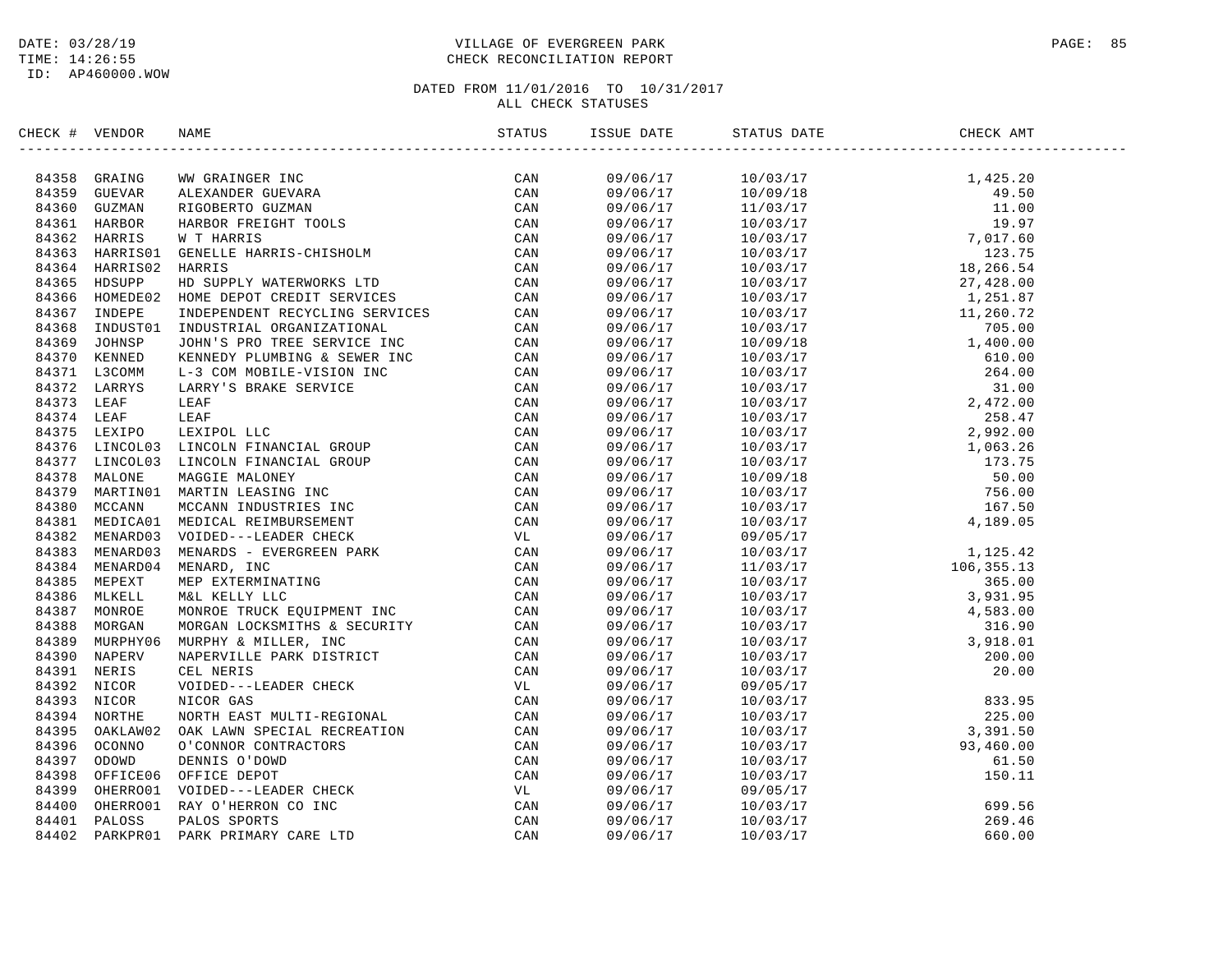# DATE: 03/28/19 PAGE: 86 PAGE: 86 PAGE: 86 PAGE: 86 PAGE: 86 PAGE: 86 PAGE: 86 PAGE: 86 PAGE: 86 TIME: 14:26:55 CHECK RECONCILIATION REPORT

| CHECK # VENDOR |                | NAME                                                                                                                                                                                                                           | STATUS | ISSUE DATE           | STATUS DATE | CHECK AMT |  |
|----------------|----------------|--------------------------------------------------------------------------------------------------------------------------------------------------------------------------------------------------------------------------------|--------|----------------------|-------------|-----------|--|
|                | 84403 PHILLI   | ARMIE TRINIPERISTIC IN CANAL SAME CAN NATURE AND CAN VERTAINED AND ARRIVE ON A STANDARDON CONTINUES AND CAN ARREST MULTIPEAR (CAN ARREST AND CONTINUES IN THE STANDARD CAN ARREST AND CONTINUES IN THE STANDARD STAND AND SAME |        | 09/06/17             |             |           |  |
| 84404          | PLOWSC         |                                                                                                                                                                                                                                |        | 09/06/17             |             |           |  |
| 84405          | POWERE         |                                                                                                                                                                                                                                |        | 09/06/17             |             |           |  |
| 84406          | PRAXAI         |                                                                                                                                                                                                                                |        | 09/06/17             |             |           |  |
| 84407          | PUBLIC         |                                                                                                                                                                                                                                |        | 09/06/17             |             |           |  |
| 84408          | OUALIZ         |                                                                                                                                                                                                                                |        | 09/06/17             |             |           |  |
| 84409          | R0002553       |                                                                                                                                                                                                                                |        | 09/06/17             |             |           |  |
| 84410          | R0002905       |                                                                                                                                                                                                                                |        | 09/06/17             |             |           |  |
| 84411          | R0003178       |                                                                                                                                                                                                                                |        | 09/06/17             |             |           |  |
|                | 84412 R0003178 |                                                                                                                                                                                                                                |        | 09/06/17             |             |           |  |
| 84413          | R0003178       |                                                                                                                                                                                                                                |        | 09/06/17             |             |           |  |
|                | 84414 R0003302 |                                                                                                                                                                                                                                |        | 09/06/17             |             |           |  |
| 84415          | R0003639       |                                                                                                                                                                                                                                |        | 09/06/17             |             |           |  |
| 84416          | R0003643       |                                                                                                                                                                                                                                |        | 09/06/17             |             |           |  |
| 84417          | R0004295       |                                                                                                                                                                                                                                |        | 09/06/17             |             |           |  |
| 84418          | R0004296       |                                                                                                                                                                                                                                |        | 09/06/17             |             |           |  |
| 84419          | R0004297       |                                                                                                                                                                                                                                |        | 09/06/17             |             |           |  |
| 84420          | R0004298       |                                                                                                                                                                                                                                |        | 09/06/17             |             |           |  |
|                | 84421 R0004298 |                                                                                                                                                                                                                                |        | 09/06/17             |             |           |  |
| 84422          | R0004299       |                                                                                                                                                                                                                                |        | 09/06/17             |             |           |  |
|                | 84423 R0004300 |                                                                                                                                                                                                                                |        | 09/06/17             |             |           |  |
| 84424          | R0004301       |                                                                                                                                                                                                                                |        | 09/06/17             |             |           |  |
| 84425          | REDHAW         |                                                                                                                                                                                                                                |        | 09/06/17             |             |           |  |
| 84426          | RIDDER         |                                                                                                                                                                                                                                |        | 09/06/17             |             |           |  |
|                | ROSCOE         |                                                                                                                                                                                                                                |        |                      |             |           |  |
| 84427<br>84428 | SAMSCL11       |                                                                                                                                                                                                                                |        | 09/06/17<br>09/06/17 |             |           |  |
| 84429          | SAMSCL22       |                                                                                                                                                                                                                                |        | 09/06/17             |             |           |  |
| 84430          | SAMSCL44       |                                                                                                                                                                                                                                |        |                      |             |           |  |
|                |                |                                                                                                                                                                                                                                |        | 09/06/17             |             |           |  |
| 84431          | SAMSCL88       |                                                                                                                                                                                                                                |        | 09/06/17             |             |           |  |
| 84432          | SCHOLA         |                                                                                                                                                                                                                                |        | 09/06/17             |             |           |  |
| 84433          | SHARKS         |                                                                                                                                                                                                                                |        | 09/06/17             |             |           |  |
| 84434          | SHERWI         |                                                                                                                                                                                                                                |        | 09/06/17             |             |           |  |
| 84435          | SHERWI20       |                                                                                                                                                                                                                                |        | 09/06/17             |             |           |  |
| 84436          | STRADA         |                                                                                                                                                                                                                                |        | 09/06/17             |             |           |  |
| 84437          | SUMMER02       |                                                                                                                                                                                                                                |        | 09/06/17             |             |           |  |
| 84438          | SWITAL         |                                                                                                                                                                                                                                |        | 09/06/17             |             |           |  |
| 84439          | TAPCO          |                                                                                                                                                                                                                                |        | 09/06/17             |             |           |  |
| 84440          | THEFUN         |                                                                                                                                                                                                                                |        | 09/06/17             |             |           |  |
| 84441          | THOSEF         |                                                                                                                                                                                                                                |        | 09/06/17             |             |           |  |
| 84442          | TRITEC         |                                                                                                                                                                                                                                |        | 09/06/17             |             |           |  |
| 84443          | TRUJIL         |                                                                                                                                                                                                                                |        | 09/06/17             |             |           |  |
| 84444          | UPS            |                                                                                                                                                                                                                                |        | 09/06/17             |             |           |  |
| 84445          | VERIZO10       |                                                                                                                                                                                                                                |        | 09/06/17             |             |           |  |
| 84446          | VERIZO10       |                                                                                                                                                                                                                                |        | 09/06/17             |             |           |  |
| 84447          | VERMEE         |                                                                                                                                                                                                                                |        | 09/06/17             |             |           |  |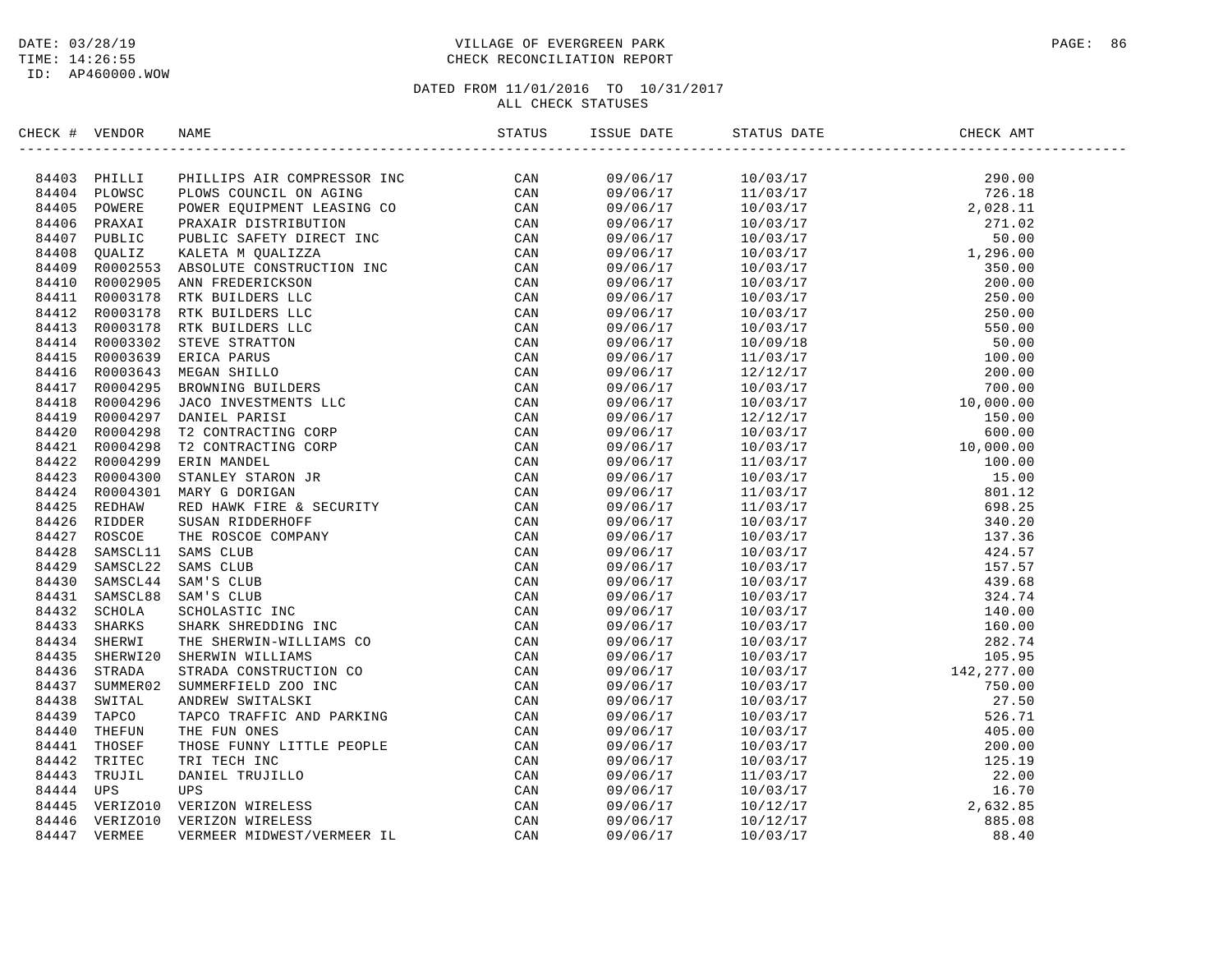# DATE: 03/28/19 PAGE: 87 PAGE: 87 TIME: 14:26:55 CHECK RECONCILIATION REPORT

| CHECK # VENDOR | NAME                                                                                                                                                                                                                                                                                                                                                                                                                 | ISSUE DATE | STATUS DATE | CHECK AMT |  |
|----------------|----------------------------------------------------------------------------------------------------------------------------------------------------------------------------------------------------------------------------------------------------------------------------------------------------------------------------------------------------------------------------------------------------------------------|------------|-------------|-----------|--|
|                | $\begin{tabular}{cccccccc} \textbf{GCE} & \textbf{WBCG} & \textbf{WBCG} & \textbf{SREG} & \textbf{SREG} & \textbf{SREG} & \textbf{SREG} & \textbf{SREG} & \textbf{SREG} & \textbf{SREG} & \textbf{SREG} & \textbf{SREG} & \textbf{SREG} & \textbf{SREG} & \textbf{SREG} & \textbf{SREG} & \textbf{SREG} & \textbf{SREG} & \textbf{SREG} & \textbf{SREG} & \textbf{SREG} & \textbf{SREG} & \textbf{SREG} & \textbf{S$ |            |             |           |  |
|                |                                                                                                                                                                                                                                                                                                                                                                                                                      |            |             |           |  |
|                |                                                                                                                                                                                                                                                                                                                                                                                                                      |            |             |           |  |
|                |                                                                                                                                                                                                                                                                                                                                                                                                                      |            |             |           |  |
|                |                                                                                                                                                                                                                                                                                                                                                                                                                      |            |             |           |  |
|                |                                                                                                                                                                                                                                                                                                                                                                                                                      |            |             |           |  |
|                |                                                                                                                                                                                                                                                                                                                                                                                                                      |            |             |           |  |
|                |                                                                                                                                                                                                                                                                                                                                                                                                                      |            |             |           |  |
|                |                                                                                                                                                                                                                                                                                                                                                                                                                      |            |             |           |  |
|                |                                                                                                                                                                                                                                                                                                                                                                                                                      |            |             |           |  |
|                |                                                                                                                                                                                                                                                                                                                                                                                                                      |            |             |           |  |
|                |                                                                                                                                                                                                                                                                                                                                                                                                                      |            |             |           |  |
|                |                                                                                                                                                                                                                                                                                                                                                                                                                      |            |             |           |  |
|                |                                                                                                                                                                                                                                                                                                                                                                                                                      |            |             |           |  |
|                |                                                                                                                                                                                                                                                                                                                                                                                                                      |            |             |           |  |
|                |                                                                                                                                                                                                                                                                                                                                                                                                                      |            |             |           |  |
|                |                                                                                                                                                                                                                                                                                                                                                                                                                      |            |             |           |  |
|                |                                                                                                                                                                                                                                                                                                                                                                                                                      |            |             |           |  |
|                |                                                                                                                                                                                                                                                                                                                                                                                                                      |            |             |           |  |
|                |                                                                                                                                                                                                                                                                                                                                                                                                                      |            |             |           |  |
|                |                                                                                                                                                                                                                                                                                                                                                                                                                      |            |             |           |  |
|                |                                                                                                                                                                                                                                                                                                                                                                                                                      |            |             |           |  |
|                |                                                                                                                                                                                                                                                                                                                                                                                                                      |            |             |           |  |
|                |                                                                                                                                                                                                                                                                                                                                                                                                                      |            |             |           |  |
|                |                                                                                                                                                                                                                                                                                                                                                                                                                      |            |             |           |  |
|                |                                                                                                                                                                                                                                                                                                                                                                                                                      |            |             |           |  |
|                |                                                                                                                                                                                                                                                                                                                                                                                                                      |            |             |           |  |
|                |                                                                                                                                                                                                                                                                                                                                                                                                                      |            |             |           |  |
|                |                                                                                                                                                                                                                                                                                                                                                                                                                      |            |             |           |  |
|                |                                                                                                                                                                                                                                                                                                                                                                                                                      |            |             |           |  |
|                |                                                                                                                                                                                                                                                                                                                                                                                                                      |            |             |           |  |
|                |                                                                                                                                                                                                                                                                                                                                                                                                                      |            |             |           |  |
|                |                                                                                                                                                                                                                                                                                                                                                                                                                      |            |             |           |  |
|                |                                                                                                                                                                                                                                                                                                                                                                                                                      |            |             |           |  |
|                |                                                                                                                                                                                                                                                                                                                                                                                                                      |            |             |           |  |
|                |                                                                                                                                                                                                                                                                                                                                                                                                                      |            |             |           |  |
|                |                                                                                                                                                                                                                                                                                                                                                                                                                      |            |             |           |  |
|                |                                                                                                                                                                                                                                                                                                                                                                                                                      |            |             |           |  |
|                |                                                                                                                                                                                                                                                                                                                                                                                                                      |            |             |           |  |
|                |                                                                                                                                                                                                                                                                                                                                                                                                                      |            |             |           |  |
|                |                                                                                                                                                                                                                                                                                                                                                                                                                      |            |             |           |  |
|                |                                                                                                                                                                                                                                                                                                                                                                                                                      |            |             |           |  |
|                |                                                                                                                                                                                                                                                                                                                                                                                                                      |            |             |           |  |
|                |                                                                                                                                                                                                                                                                                                                                                                                                                      |            |             |           |  |
|                |                                                                                                                                                                                                                                                                                                                                                                                                                      |            |             |           |  |
|                |                                                                                                                                                                                                                                                                                                                                                                                                                      |            |             |           |  |
|                |                                                                                                                                                                                                                                                                                                                                                                                                                      |            |             |           |  |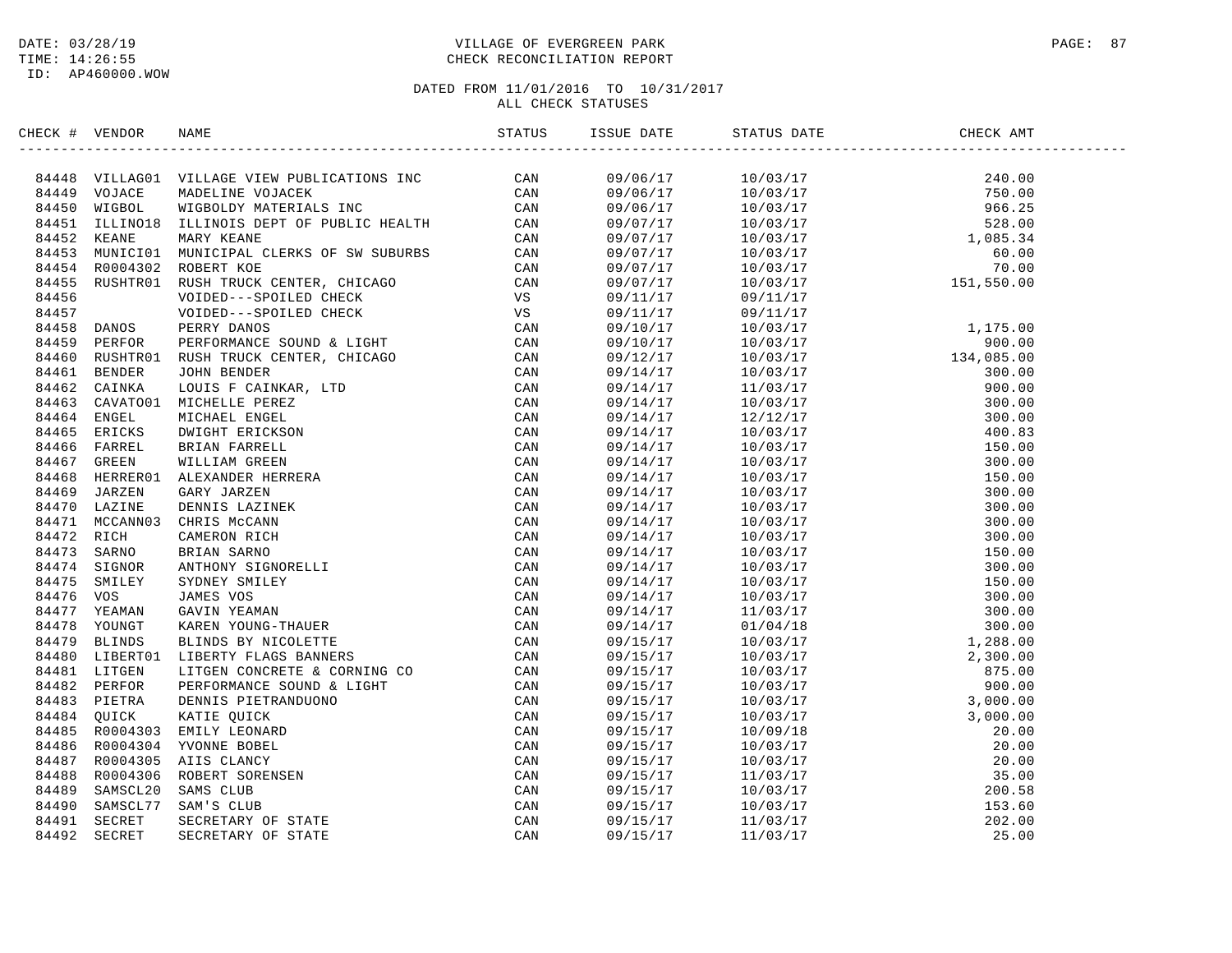# DATE: 03/28/19 PAGE: 88 PAGE: 88 TIME: 14:26:55 CHECK RECONCILIATION REPORT

| CHECK # VENDOR | NAME | ISSUE DATE           | STATUS DATE                                                                                                                                                                                                                                                                    | CHECK AMT |
|----------------|------|----------------------|--------------------------------------------------------------------------------------------------------------------------------------------------------------------------------------------------------------------------------------------------------------------------------|-----------|
|                |      | 09/15/17             | $\begin{tabular}{cccccc} 11/03/17 & 642.80 \\ -11/03/17 & 11/03/17 & 642.80 \\ 11/03/17 & 118.00 \\ 11/03/17 & 118.00 \\ 11/03/17 & 118.00 \\ 11/03/17 & 118.00 \\ 11/03/17 & 118.00 \\ 11/03/17 & 12/03/17 & 6/26.00 \\ 10/03/17 & 148.52 \\ 10/03/17 & 148.52 \\ 10/03/17 &$ |           |
|                |      | 09/15/17<br>09/19/17 |                                                                                                                                                                                                                                                                                |           |
|                |      | 09/19/17             |                                                                                                                                                                                                                                                                                |           |
|                |      | 09/19/17             |                                                                                                                                                                                                                                                                                |           |
|                |      | 09/19/17             |                                                                                                                                                                                                                                                                                |           |
|                |      | 09/19/17             |                                                                                                                                                                                                                                                                                |           |
|                |      | 09/19/17             |                                                                                                                                                                                                                                                                                |           |
|                |      | 09/19/17             |                                                                                                                                                                                                                                                                                |           |
|                |      | 09/19/17             |                                                                                                                                                                                                                                                                                |           |
|                |      | 09/19/17             |                                                                                                                                                                                                                                                                                |           |
|                |      | 09/19/17             |                                                                                                                                                                                                                                                                                |           |
|                |      | 09/19/17             |                                                                                                                                                                                                                                                                                |           |
|                |      | 09/19/17             |                                                                                                                                                                                                                                                                                |           |
|                |      | 09/19/17             |                                                                                                                                                                                                                                                                                |           |
|                |      | 09/19/17             |                                                                                                                                                                                                                                                                                |           |
|                |      | 09/19/17             |                                                                                                                                                                                                                                                                                |           |
|                |      | 09/19/17             |                                                                                                                                                                                                                                                                                |           |
|                |      | 09/19/17             |                                                                                                                                                                                                                                                                                |           |
|                |      | 09/19/17             |                                                                                                                                                                                                                                                                                |           |
|                |      | 09/19/17             |                                                                                                                                                                                                                                                                                |           |
|                |      | 09/19/17             |                                                                                                                                                                                                                                                                                |           |
|                |      | 09/19/17             |                                                                                                                                                                                                                                                                                |           |
|                |      | 09/19/17             |                                                                                                                                                                                                                                                                                |           |
|                |      | 09/19/17             |                                                                                                                                                                                                                                                                                |           |
|                |      | 09/19/17             |                                                                                                                                                                                                                                                                                |           |
|                |      | 09/19/17             |                                                                                                                                                                                                                                                                                |           |
|                |      | 09/19/17             |                                                                                                                                                                                                                                                                                |           |
|                |      | 09/19/17             |                                                                                                                                                                                                                                                                                |           |
|                |      | 09/19/17             |                                                                                                                                                                                                                                                                                |           |
|                |      | 09/19/17             |                                                                                                                                                                                                                                                                                |           |
|                |      | 09/19/17             |                                                                                                                                                                                                                                                                                |           |
|                |      | 09/19/17             |                                                                                                                                                                                                                                                                                |           |
|                |      | 09/19/17             |                                                                                                                                                                                                                                                                                |           |
|                |      | 09/19/17             |                                                                                                                                                                                                                                                                                |           |
|                |      | 09/19/17             |                                                                                                                                                                                                                                                                                |           |
|                |      | 09/19/17             |                                                                                                                                                                                                                                                                                |           |
|                |      | 09/19/17             |                                                                                                                                                                                                                                                                                |           |
|                |      | 09/19/17             |                                                                                                                                                                                                                                                                                |           |
|                |      | 09/19/17             |                                                                                                                                                                                                                                                                                |           |
|                |      | 09/19/17             |                                                                                                                                                                                                                                                                                |           |
|                |      | 09/19/17             |                                                                                                                                                                                                                                                                                |           |
|                |      | 09/19/17             |                                                                                                                                                                                                                                                                                |           |
|                |      | 09/19/17             |                                                                                                                                                                                                                                                                                |           |
|                |      | 09/19/17             |                                                                                                                                                                                                                                                                                |           |
|                |      | 09/19/17             |                                                                                                                                                                                                                                                                                |           |
|                |      |                      |                                                                                                                                                                                                                                                                                |           |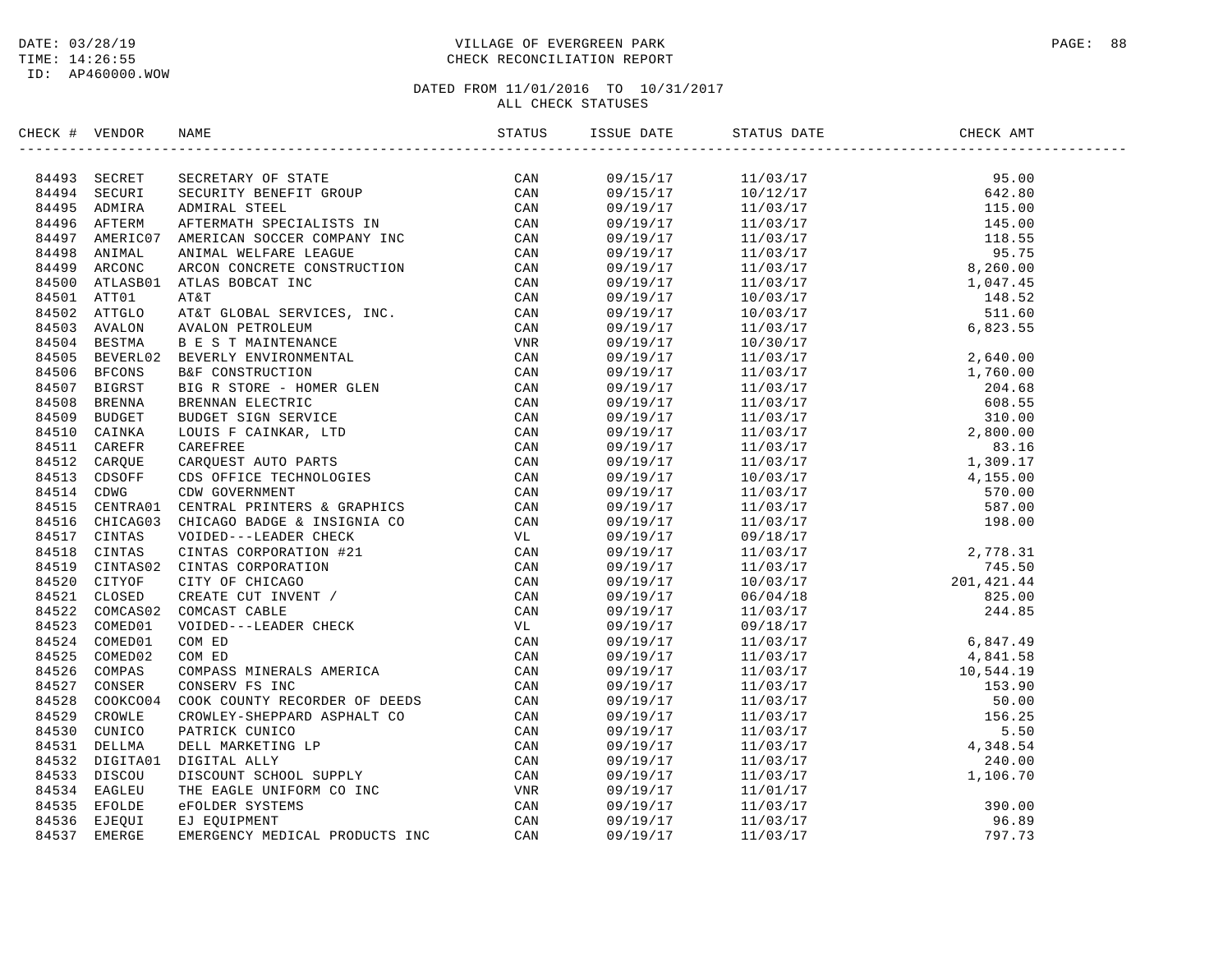# DATE: 03/28/19 PAGE: 89 PAGE: 89 TIME: 14:26:55 CHECK RECONCILIATION REPORT

| CHECK # VENDOR |                                                                                                                                                                                                                                                                                                                                                                                                                    |  |  |  |
|----------------|--------------------------------------------------------------------------------------------------------------------------------------------------------------------------------------------------------------------------------------------------------------------------------------------------------------------------------------------------------------------------------------------------------------------|--|--|--|
|                | $\begin{tabular}{cccccccc} \textbf{15} & \textbf{01} & \textbf{02} & \textbf{03} & \textbf{04} & \textbf{05} & \textbf{07} & \textbf{07} & \textbf{07} \\ \textbf{26} & \textbf{04} & \textbf{07} & \textbf{07} & \textbf{07} & \textbf{07} \\ \textbf{34} & \textbf{55} & \textbf{08} & \textbf{08} & \textbf{07} & \textbf{07} & \textbf{08} \\ \textbf{45} & \textbf{59} & \textbf{07} & \textbf{07} & \textbf$ |  |  |  |
|                |                                                                                                                                                                                                                                                                                                                                                                                                                    |  |  |  |
|                |                                                                                                                                                                                                                                                                                                                                                                                                                    |  |  |  |
|                |                                                                                                                                                                                                                                                                                                                                                                                                                    |  |  |  |
|                |                                                                                                                                                                                                                                                                                                                                                                                                                    |  |  |  |
|                |                                                                                                                                                                                                                                                                                                                                                                                                                    |  |  |  |
|                |                                                                                                                                                                                                                                                                                                                                                                                                                    |  |  |  |
|                |                                                                                                                                                                                                                                                                                                                                                                                                                    |  |  |  |
|                |                                                                                                                                                                                                                                                                                                                                                                                                                    |  |  |  |
|                |                                                                                                                                                                                                                                                                                                                                                                                                                    |  |  |  |
|                |                                                                                                                                                                                                                                                                                                                                                                                                                    |  |  |  |
|                |                                                                                                                                                                                                                                                                                                                                                                                                                    |  |  |  |
|                |                                                                                                                                                                                                                                                                                                                                                                                                                    |  |  |  |
|                |                                                                                                                                                                                                                                                                                                                                                                                                                    |  |  |  |
|                |                                                                                                                                                                                                                                                                                                                                                                                                                    |  |  |  |
|                |                                                                                                                                                                                                                                                                                                                                                                                                                    |  |  |  |
|                |                                                                                                                                                                                                                                                                                                                                                                                                                    |  |  |  |
|                |                                                                                                                                                                                                                                                                                                                                                                                                                    |  |  |  |
|                |                                                                                                                                                                                                                                                                                                                                                                                                                    |  |  |  |
|                |                                                                                                                                                                                                                                                                                                                                                                                                                    |  |  |  |
|                |                                                                                                                                                                                                                                                                                                                                                                                                                    |  |  |  |
|                |                                                                                                                                                                                                                                                                                                                                                                                                                    |  |  |  |
|                |                                                                                                                                                                                                                                                                                                                                                                                                                    |  |  |  |
|                |                                                                                                                                                                                                                                                                                                                                                                                                                    |  |  |  |
|                |                                                                                                                                                                                                                                                                                                                                                                                                                    |  |  |  |
|                |                                                                                                                                                                                                                                                                                                                                                                                                                    |  |  |  |
|                |                                                                                                                                                                                                                                                                                                                                                                                                                    |  |  |  |
|                |                                                                                                                                                                                                                                                                                                                                                                                                                    |  |  |  |
|                |                                                                                                                                                                                                                                                                                                                                                                                                                    |  |  |  |
|                |                                                                                                                                                                                                                                                                                                                                                                                                                    |  |  |  |
|                |                                                                                                                                                                                                                                                                                                                                                                                                                    |  |  |  |
|                |                                                                                                                                                                                                                                                                                                                                                                                                                    |  |  |  |
|                |                                                                                                                                                                                                                                                                                                                                                                                                                    |  |  |  |
|                |                                                                                                                                                                                                                                                                                                                                                                                                                    |  |  |  |
|                |                                                                                                                                                                                                                                                                                                                                                                                                                    |  |  |  |
|                |                                                                                                                                                                                                                                                                                                                                                                                                                    |  |  |  |
|                |                                                                                                                                                                                                                                                                                                                                                                                                                    |  |  |  |
|                |                                                                                                                                                                                                                                                                                                                                                                                                                    |  |  |  |
|                |                                                                                                                                                                                                                                                                                                                                                                                                                    |  |  |  |
|                |                                                                                                                                                                                                                                                                                                                                                                                                                    |  |  |  |
|                |                                                                                                                                                                                                                                                                                                                                                                                                                    |  |  |  |
|                |                                                                                                                                                                                                                                                                                                                                                                                                                    |  |  |  |
|                |                                                                                                                                                                                                                                                                                                                                                                                                                    |  |  |  |
|                |                                                                                                                                                                                                                                                                                                                                                                                                                    |  |  |  |
|                |                                                                                                                                                                                                                                                                                                                                                                                                                    |  |  |  |
|                |                                                                                                                                                                                                                                                                                                                                                                                                                    |  |  |  |
|                |                                                                                                                                                                                                                                                                                                                                                                                                                    |  |  |  |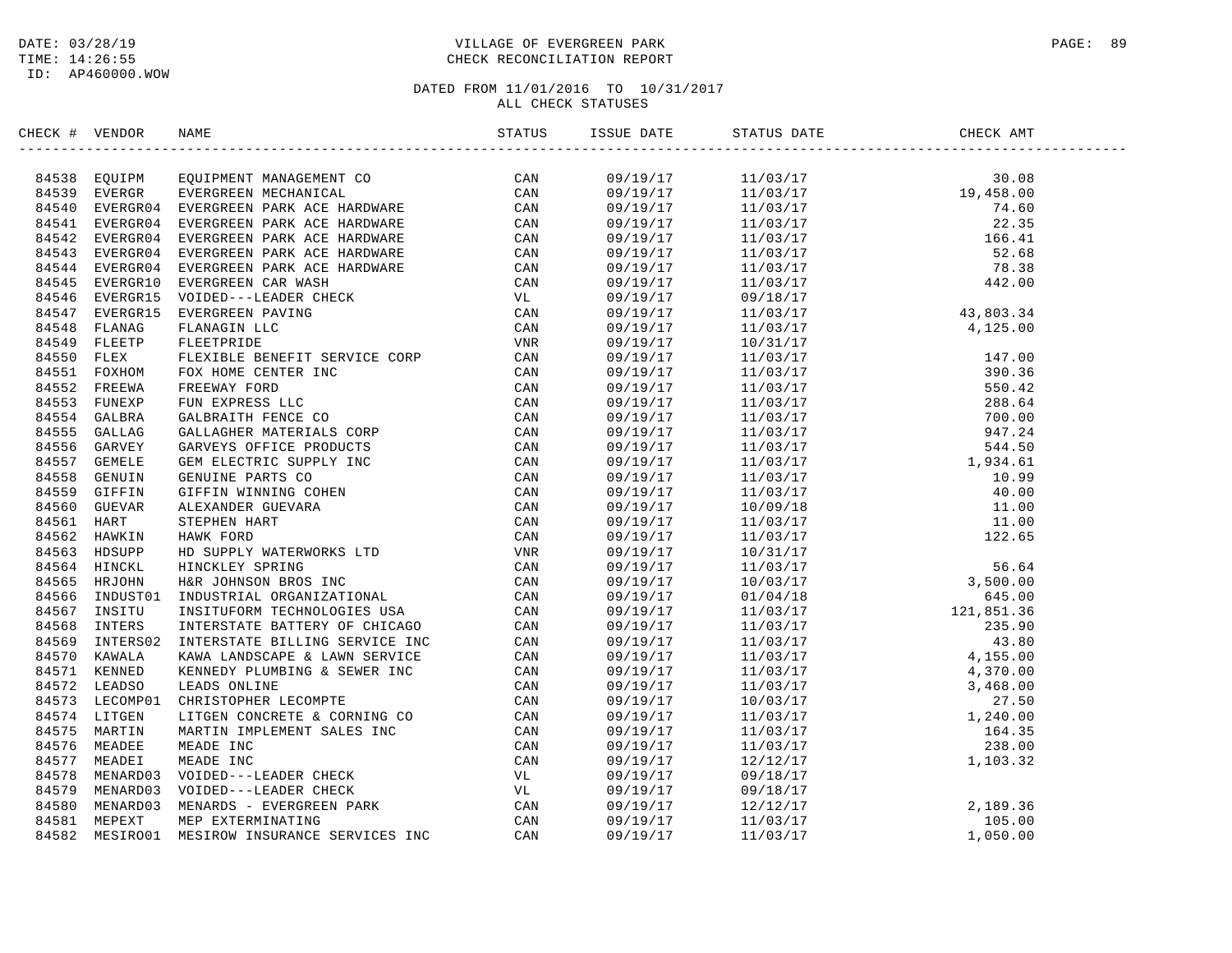ID: AP460000.WOW

# DATE: 03/28/19 PAGE: 90 PAGE: 90 TIME: 14:26:55 CHECK RECONCILIATION REPORT

| CHECK # | VENDOR | NAME                                                                                                                                                                                                                                      | ISSUE DATE | STATUS DATE | CHECK AMT |  |
|---------|--------|-------------------------------------------------------------------------------------------------------------------------------------------------------------------------------------------------------------------------------------------|------------|-------------|-----------|--|
|         |        | HERCH VERDOR NAME<br>SERIES (1970) MARCONTEX CORPORATION<br>1945-29 MICROPOLEX CORPORATION<br>1945-29 MICROPOLEX CORPORATION<br>1945-29 MICROPOLEX CORPORATION<br>1945-29 MICROPOLEX (1970) MARCONTENE & SECURITY<br>1945-29 MICROPOLEX M |            |             |           |  |
|         |        |                                                                                                                                                                                                                                           |            |             |           |  |
|         |        |                                                                                                                                                                                                                                           |            |             |           |  |
|         |        |                                                                                                                                                                                                                                           |            |             |           |  |
|         |        |                                                                                                                                                                                                                                           |            |             |           |  |
|         |        |                                                                                                                                                                                                                                           |            |             |           |  |
|         |        |                                                                                                                                                                                                                                           |            |             |           |  |
|         |        |                                                                                                                                                                                                                                           |            |             |           |  |
|         |        |                                                                                                                                                                                                                                           |            |             |           |  |
|         |        |                                                                                                                                                                                                                                           |            |             |           |  |
|         |        |                                                                                                                                                                                                                                           |            |             |           |  |
|         |        |                                                                                                                                                                                                                                           |            |             |           |  |
|         |        |                                                                                                                                                                                                                                           |            |             |           |  |
|         |        |                                                                                                                                                                                                                                           |            |             |           |  |
|         |        |                                                                                                                                                                                                                                           |            |             |           |  |
|         |        |                                                                                                                                                                                                                                           |            |             |           |  |
|         |        |                                                                                                                                                                                                                                           |            |             |           |  |
|         |        |                                                                                                                                                                                                                                           |            |             |           |  |
|         |        |                                                                                                                                                                                                                                           |            |             |           |  |
|         |        |                                                                                                                                                                                                                                           |            |             |           |  |
|         |        |                                                                                                                                                                                                                                           |            |             |           |  |
|         |        |                                                                                                                                                                                                                                           |            |             |           |  |
|         |        |                                                                                                                                                                                                                                           |            |             |           |  |
|         |        |                                                                                                                                                                                                                                           |            |             |           |  |
|         |        |                                                                                                                                                                                                                                           |            |             |           |  |
|         |        |                                                                                                                                                                                                                                           |            |             |           |  |
|         |        |                                                                                                                                                                                                                                           |            |             |           |  |
|         |        |                                                                                                                                                                                                                                           |            |             |           |  |
|         |        |                                                                                                                                                                                                                                           |            |             |           |  |
|         |        |                                                                                                                                                                                                                                           |            |             |           |  |
|         |        |                                                                                                                                                                                                                                           |            |             |           |  |
|         |        |                                                                                                                                                                                                                                           |            |             |           |  |
|         |        |                                                                                                                                                                                                                                           |            |             |           |  |
|         |        |                                                                                                                                                                                                                                           |            |             |           |  |
|         |        |                                                                                                                                                                                                                                           |            |             |           |  |
|         |        |                                                                                                                                                                                                                                           |            |             |           |  |
|         |        |                                                                                                                                                                                                                                           |            |             |           |  |
|         |        |                                                                                                                                                                                                                                           |            |             |           |  |
|         |        |                                                                                                                                                                                                                                           |            |             |           |  |
|         |        |                                                                                                                                                                                                                                           |            |             |           |  |
|         |        |                                                                                                                                                                                                                                           |            |             |           |  |
|         |        |                                                                                                                                                                                                                                           |            |             |           |  |
|         |        |                                                                                                                                                                                                                                           |            |             |           |  |
|         |        |                                                                                                                                                                                                                                           |            |             |           |  |
|         |        |                                                                                                                                                                                                                                           |            |             |           |  |
|         |        |                                                                                                                                                                                                                                           |            |             |           |  |
|         |        |                                                                                                                                                                                                                                           |            |             |           |  |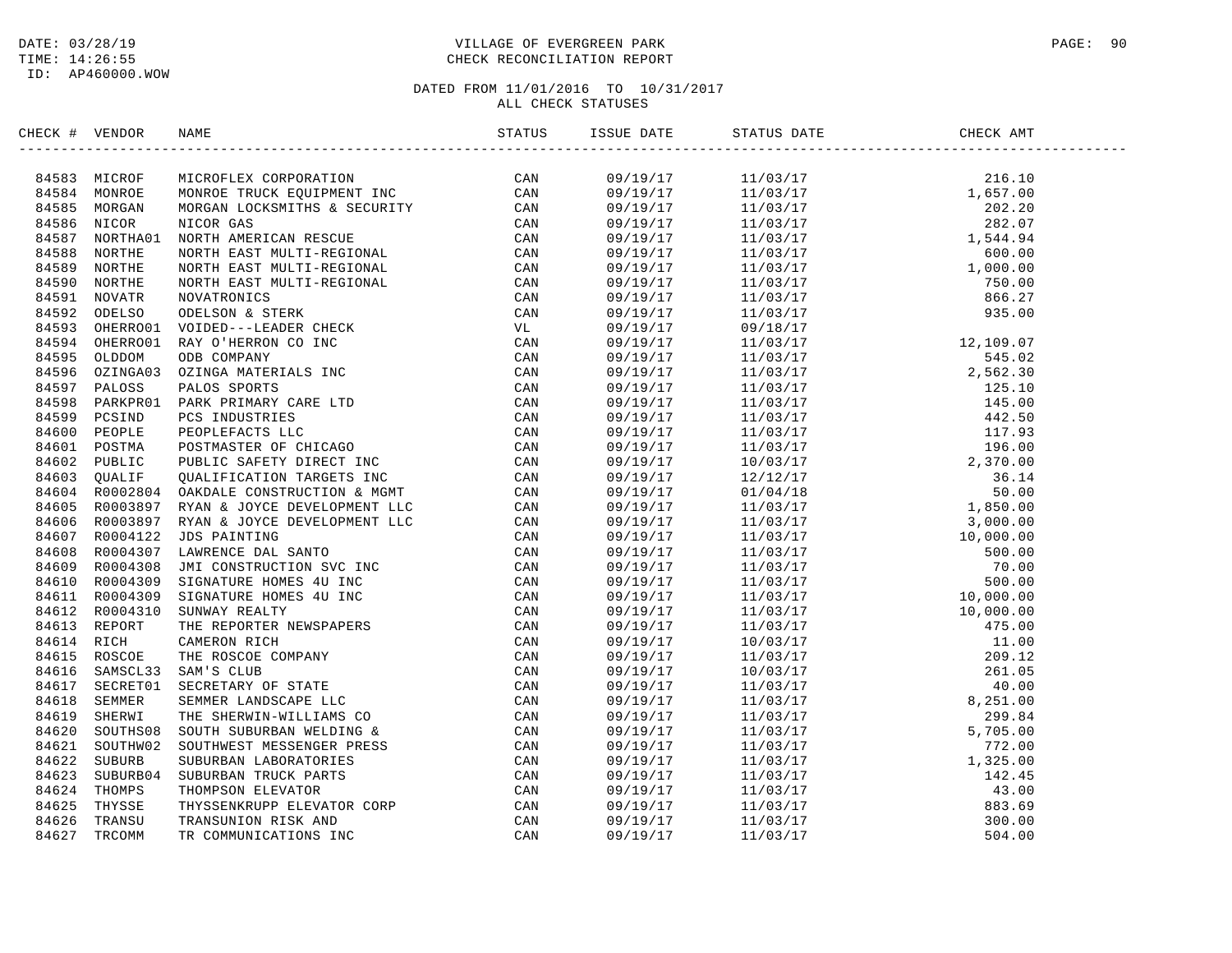# DATE: 03/28/19 PAGE: 91 PAGE: 91 TIME: 14:26:55 CHECK RECONCILIATION REPORT

| CHECK # VENDOR | NAME                                                                                                                                                                                                                                         |     | ISSUE DATE | STATUS DATE | CHECK AMT |  |
|----------------|----------------------------------------------------------------------------------------------------------------------------------------------------------------------------------------------------------------------------------------------|-----|------------|-------------|-----------|--|
|                | HEACH VERIDOR NAME (1980) 1981 (1981)<br>1997 - THE TECH INC CONSUMERED CAN ASSOCIATED (1981) 1998<br>16423 TREEC TELEVIS (1981) 1998 (1983)<br>16431 VERTICOLD VERTICON NIERLESS CAN<br>16431 VERTICOLD VERTICON NIERLESS CAN<br>16431 VERT |     |            |             |           |  |
|                |                                                                                                                                                                                                                                              | CAN |            |             |           |  |
|                |                                                                                                                                                                                                                                              |     |            |             |           |  |
|                |                                                                                                                                                                                                                                              |     |            |             |           |  |
|                |                                                                                                                                                                                                                                              |     |            |             |           |  |
|                |                                                                                                                                                                                                                                              |     |            |             |           |  |
|                |                                                                                                                                                                                                                                              |     |            |             |           |  |
|                |                                                                                                                                                                                                                                              |     |            |             |           |  |
|                |                                                                                                                                                                                                                                              |     |            |             |           |  |
|                |                                                                                                                                                                                                                                              |     |            |             |           |  |
|                |                                                                                                                                                                                                                                              |     |            |             |           |  |
|                |                                                                                                                                                                                                                                              |     |            |             |           |  |
|                |                                                                                                                                                                                                                                              |     |            |             |           |  |
|                |                                                                                                                                                                                                                                              |     |            |             |           |  |
|                |                                                                                                                                                                                                                                              |     |            |             |           |  |
|                |                                                                                                                                                                                                                                              |     |            |             |           |  |
|                |                                                                                                                                                                                                                                              |     |            |             |           |  |
|                |                                                                                                                                                                                                                                              |     |            |             |           |  |
|                |                                                                                                                                                                                                                                              |     |            |             |           |  |
|                |                                                                                                                                                                                                                                              |     |            |             |           |  |
|                |                                                                                                                                                                                                                                              |     |            |             |           |  |
|                |                                                                                                                                                                                                                                              |     |            |             |           |  |
|                |                                                                                                                                                                                                                                              |     |            |             |           |  |
|                |                                                                                                                                                                                                                                              |     |            |             |           |  |
|                |                                                                                                                                                                                                                                              |     |            |             |           |  |
|                |                                                                                                                                                                                                                                              |     |            |             |           |  |
|                |                                                                                                                                                                                                                                              |     |            |             |           |  |
|                |                                                                                                                                                                                                                                              |     |            |             |           |  |
|                |                                                                                                                                                                                                                                              |     |            |             |           |  |
|                |                                                                                                                                                                                                                                              |     |            |             |           |  |
|                |                                                                                                                                                                                                                                              |     |            |             |           |  |
|                |                                                                                                                                                                                                                                              |     |            |             |           |  |
|                |                                                                                                                                                                                                                                              |     |            |             |           |  |
|                |                                                                                                                                                                                                                                              |     |            |             |           |  |
|                |                                                                                                                                                                                                                                              |     |            |             |           |  |
|                |                                                                                                                                                                                                                                              |     |            |             |           |  |
|                |                                                                                                                                                                                                                                              |     |            |             |           |  |
|                |                                                                                                                                                                                                                                              |     |            |             |           |  |
|                |                                                                                                                                                                                                                                              |     |            |             |           |  |
|                |                                                                                                                                                                                                                                              |     |            |             |           |  |
|                |                                                                                                                                                                                                                                              |     |            |             |           |  |
|                |                                                                                                                                                                                                                                              |     |            |             |           |  |
|                |                                                                                                                                                                                                                                              |     |            |             |           |  |
|                |                                                                                                                                                                                                                                              |     |            |             |           |  |
|                |                                                                                                                                                                                                                                              |     |            |             |           |  |
|                |                                                                                                                                                                                                                                              |     |            |             |           |  |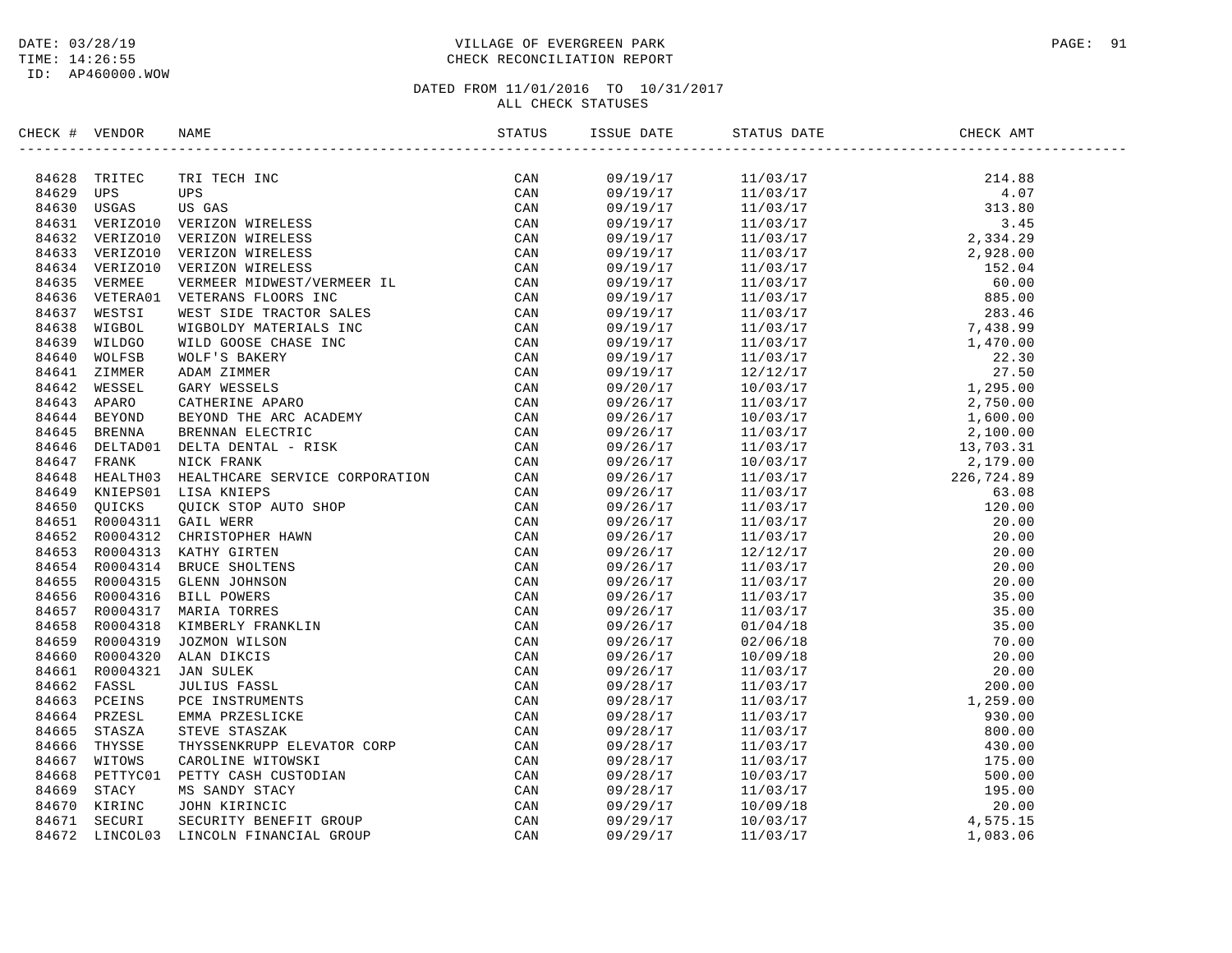# DATE: 03/28/19 PAGE: 92 TIME: 14:26:55 CHECK RECONCILIATION REPORT

| CHECK # VENDOR | NAME                                                                                                                                                                                                                                     | STATUS | ISSUE DATE | STATUS DATE | CHECK AMT |  |
|----------------|------------------------------------------------------------------------------------------------------------------------------------------------------------------------------------------------------------------------------------------|--------|------------|-------------|-----------|--|
|                | ERCK T VERDOR RAKE<br>1970 - LINCOLN FINANCIAL GROUP<br>1970 - LINCOLN FINANCIAL GROUP<br>1970 - LINCOLN FINANCIAL GROUP<br>1970 - ASIMITE LANGUARE INC.<br>1970 - ANGERET ANGELIA ANGERICAN SOCIETY COMMITMETED<br>1970 - ANGELES ANGER |        |            |             |           |  |
|                |                                                                                                                                                                                                                                          |        |            |             |           |  |
|                |                                                                                                                                                                                                                                          |        |            |             |           |  |
|                |                                                                                                                                                                                                                                          |        |            |             |           |  |
|                |                                                                                                                                                                                                                                          |        |            |             |           |  |
|                |                                                                                                                                                                                                                                          |        |            |             |           |  |
|                |                                                                                                                                                                                                                                          |        |            |             |           |  |
|                |                                                                                                                                                                                                                                          |        |            |             |           |  |
|                |                                                                                                                                                                                                                                          |        |            |             |           |  |
|                |                                                                                                                                                                                                                                          |        |            |             |           |  |
|                |                                                                                                                                                                                                                                          |        |            |             |           |  |
|                |                                                                                                                                                                                                                                          |        |            |             |           |  |
|                |                                                                                                                                                                                                                                          |        |            |             |           |  |
|                |                                                                                                                                                                                                                                          |        |            |             |           |  |
|                |                                                                                                                                                                                                                                          |        |            |             |           |  |
|                |                                                                                                                                                                                                                                          |        |            |             |           |  |
|                |                                                                                                                                                                                                                                          |        |            |             |           |  |
|                |                                                                                                                                                                                                                                          |        |            |             |           |  |
|                |                                                                                                                                                                                                                                          |        |            |             |           |  |
|                |                                                                                                                                                                                                                                          |        |            |             |           |  |
|                |                                                                                                                                                                                                                                          |        |            |             |           |  |
|                |                                                                                                                                                                                                                                          |        |            |             |           |  |
|                |                                                                                                                                                                                                                                          |        |            |             |           |  |
|                |                                                                                                                                                                                                                                          |        |            |             |           |  |
|                |                                                                                                                                                                                                                                          |        |            |             |           |  |
|                |                                                                                                                                                                                                                                          |        |            |             |           |  |
|                |                                                                                                                                                                                                                                          |        |            |             |           |  |
|                |                                                                                                                                                                                                                                          |        |            |             |           |  |
|                |                                                                                                                                                                                                                                          |        |            |             |           |  |
|                |                                                                                                                                                                                                                                          |        |            |             |           |  |
|                |                                                                                                                                                                                                                                          |        |            |             |           |  |
|                |                                                                                                                                                                                                                                          |        |            |             |           |  |
|                |                                                                                                                                                                                                                                          |        |            |             |           |  |
|                |                                                                                                                                                                                                                                          |        |            |             |           |  |
|                |                                                                                                                                                                                                                                          |        |            |             |           |  |
|                |                                                                                                                                                                                                                                          |        |            |             |           |  |
|                |                                                                                                                                                                                                                                          |        |            |             |           |  |
|                |                                                                                                                                                                                                                                          |        |            |             |           |  |
|                |                                                                                                                                                                                                                                          |        |            |             |           |  |
|                |                                                                                                                                                                                                                                          |        |            |             |           |  |
|                |                                                                                                                                                                                                                                          |        |            |             |           |  |
|                |                                                                                                                                                                                                                                          |        |            |             |           |  |
|                |                                                                                                                                                                                                                                          |        |            |             |           |  |
|                |                                                                                                                                                                                                                                          |        |            |             |           |  |
|                |                                                                                                                                                                                                                                          |        |            |             |           |  |
|                |                                                                                                                                                                                                                                          |        |            |             |           |  |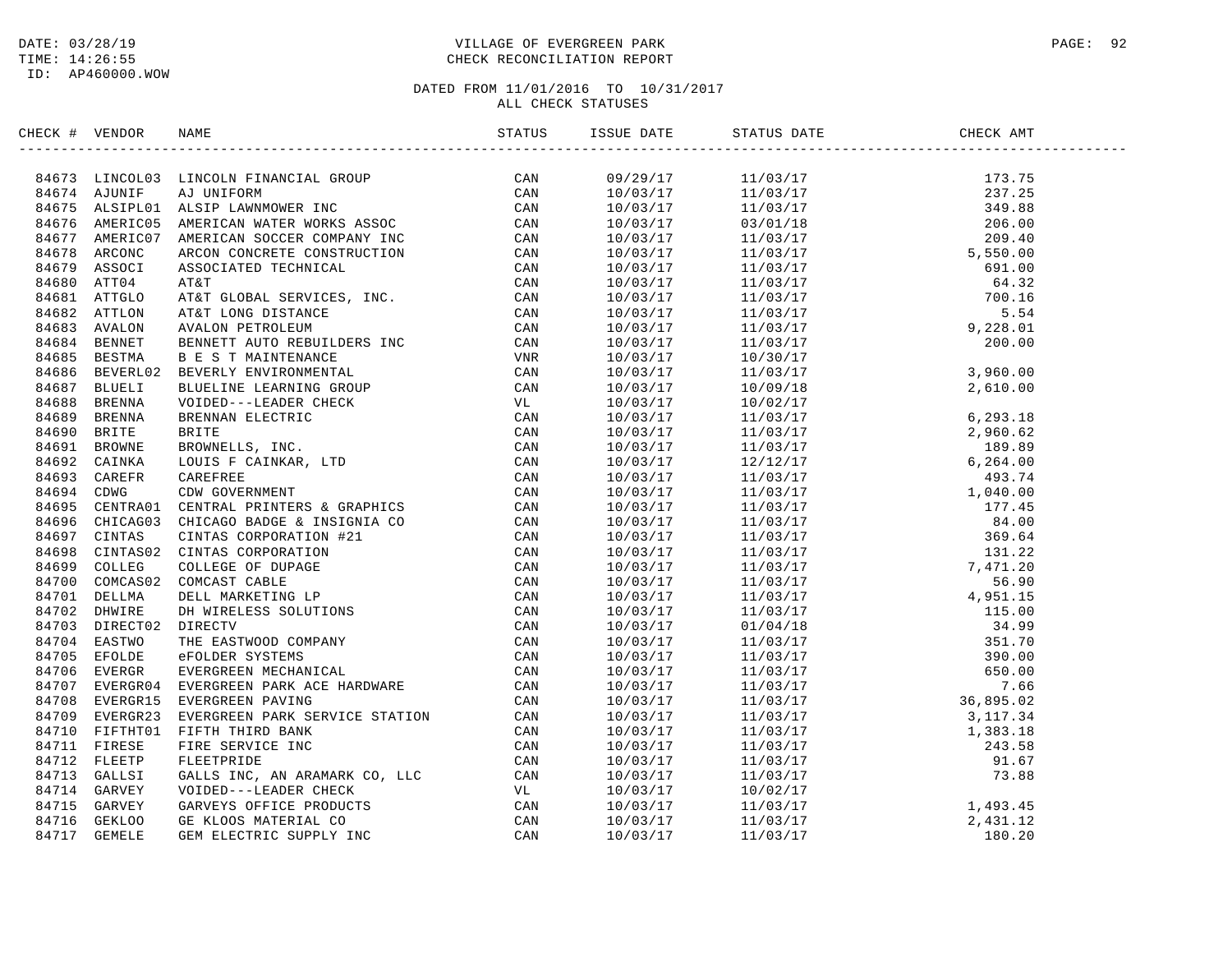# DATE: 03/28/19 PAGE: 93 TIME: 14:26:55 CHECK RECONCILIATION REPORT

| CHECK # VENDOR |                                                                                                                                                                                                                              | STATUS | ISSUE DATE           | STATUS DATE                                                                                                                                                                                                  | CHECK AMT |  |
|----------------|------------------------------------------------------------------------------------------------------------------------------------------------------------------------------------------------------------------------------|--------|----------------------|--------------------------------------------------------------------------------------------------------------------------------------------------------------------------------------------------------------|-----------|--|
|                | EINEAR VERSION IN A BANDER SERVICE IN CAN ACTES AND AN ANNEXE IN CAN ACTES (CAN ACTES 1972) INDUSTRIES IN A BANDER CONSULTER IN A REPORT ON A SAME ACTES (CAN 84722 INDUSTRIES IN A BANDER CONSULTER CONSULTER CONSULTER THE |        |                      |                                                                                                                                                                                                              |           |  |
|                |                                                                                                                                                                                                                              |        |                      |                                                                                                                                                                                                              |           |  |
|                |                                                                                                                                                                                                                              |        |                      |                                                                                                                                                                                                              |           |  |
|                |                                                                                                                                                                                                                              |        |                      |                                                                                                                                                                                                              |           |  |
|                |                                                                                                                                                                                                                              |        |                      |                                                                                                                                                                                                              |           |  |
|                |                                                                                                                                                                                                                              |        |                      |                                                                                                                                                                                                              |           |  |
|                |                                                                                                                                                                                                                              |        |                      |                                                                                                                                                                                                              |           |  |
|                |                                                                                                                                                                                                                              |        |                      |                                                                                                                                                                                                              |           |  |
|                |                                                                                                                                                                                                                              |        |                      |                                                                                                                                                                                                              |           |  |
|                |                                                                                                                                                                                                                              |        |                      |                                                                                                                                                                                                              |           |  |
|                |                                                                                                                                                                                                                              |        |                      |                                                                                                                                                                                                              |           |  |
|                |                                                                                                                                                                                                                              |        | 10/03/17             | 10/02/17                                                                                                                                                                                                     |           |  |
|                |                                                                                                                                                                                                                              |        | 10/03/17             |                                                                                                                                                                                                              |           |  |
|                |                                                                                                                                                                                                                              |        | 10/03/17             | $\begin{array}{cccc} 10/02/17 & 1 \\ 12/12/17 & 1,222.43 \\ 11/03/17 & 468.00 \\ 11/03/17 & 225.00 \\ 10/09/18 & 1,489.00 \\ 11/03/17 & 1,020.00 \\ 11/03/17 & 1,020.00 \\ 11/03/17 & 216.48 \\ \end{array}$ |           |  |
|                |                                                                                                                                                                                                                              |        | 10/03/17             |                                                                                                                                                                                                              |           |  |
|                |                                                                                                                                                                                                                              |        | 10/03/17             |                                                                                                                                                                                                              |           |  |
|                |                                                                                                                                                                                                                              |        | 10/03/17             |                                                                                                                                                                                                              |           |  |
|                |                                                                                                                                                                                                                              |        | 10/03/17             |                                                                                                                                                                                                              |           |  |
|                |                                                                                                                                                                                                                              |        | 10/03/17             |                                                                                                                                                                                                              |           |  |
|                |                                                                                                                                                                                                                              |        | 10/03/17             |                                                                                                                                                                                                              |           |  |
|                |                                                                                                                                                                                                                              |        | 10/03/17             | 10/02/17                                                                                                                                                                                                     |           |  |
|                |                                                                                                                                                                                                                              |        | 10/03/17             |                                                                                                                                                                                                              |           |  |
|                |                                                                                                                                                                                                                              |        | 10/03/17             |                                                                                                                                                                                                              |           |  |
|                |                                                                                                                                                                                                                              |        | 10/03/17             |                                                                                                                                                                                                              |           |  |
|                |                                                                                                                                                                                                                              |        | 10/03/17             |                                                                                                                                                                                                              |           |  |
|                |                                                                                                                                                                                                                              |        | 10/03/17             |                                                                                                                                                                                                              |           |  |
|                |                                                                                                                                                                                                                              |        | 10/03/17             |                                                                                                                                                                                                              |           |  |
|                |                                                                                                                                                                                                                              |        | 10/03/17             |                                                                                                                                                                                                              |           |  |
|                |                                                                                                                                                                                                                              |        | 10/03/17             |                                                                                                                                                                                                              |           |  |
|                |                                                                                                                                                                                                                              |        | 10/03/17             |                                                                                                                                                                                                              |           |  |
|                |                                                                                                                                                                                                                              |        | 10/03/17             |                                                                                                                                                                                                              |           |  |
|                |                                                                                                                                                                                                                              |        | 10/03/17             |                                                                                                                                                                                                              |           |  |
|                |                                                                                                                                                                                                                              |        | 10/03/17             |                                                                                                                                                                                                              |           |  |
|                |                                                                                                                                                                                                                              |        | 10/03/17             |                                                                                                                                                                                                              |           |  |
|                |                                                                                                                                                                                                                              |        |                      |                                                                                                                                                                                                              |           |  |
|                |                                                                                                                                                                                                                              |        | 10/03/17             |                                                                                                                                                                                                              |           |  |
|                |                                                                                                                                                                                                                              |        | 10/03/17<br>10/03/17 |                                                                                                                                                                                                              |           |  |
|                |                                                                                                                                                                                                                              |        |                      |                                                                                                                                                                                                              |           |  |
|                |                                                                                                                                                                                                                              |        | 10/03/17             |                                                                                                                                                                                                              |           |  |
|                |                                                                                                                                                                                                                              |        | 10/03/17             |                                                                                                                                                                                                              |           |  |
|                |                                                                                                                                                                                                                              |        | 10/03/17             |                                                                                                                                                                                                              |           |  |
|                |                                                                                                                                                                                                                              |        | 10/03/17             |                                                                                                                                                                                                              |           |  |
|                |                                                                                                                                                                                                                              |        | 10/03/17             |                                                                                                                                                                                                              |           |  |
|                |                                                                                                                                                                                                                              |        | 10/03/17             |                                                                                                                                                                                                              |           |  |
|                |                                                                                                                                                                                                                              |        | 10/03/17             |                                                                                                                                                                                                              |           |  |
|                |                                                                                                                                                                                                                              |        | 10/03/17             |                                                                                                                                                                                                              |           |  |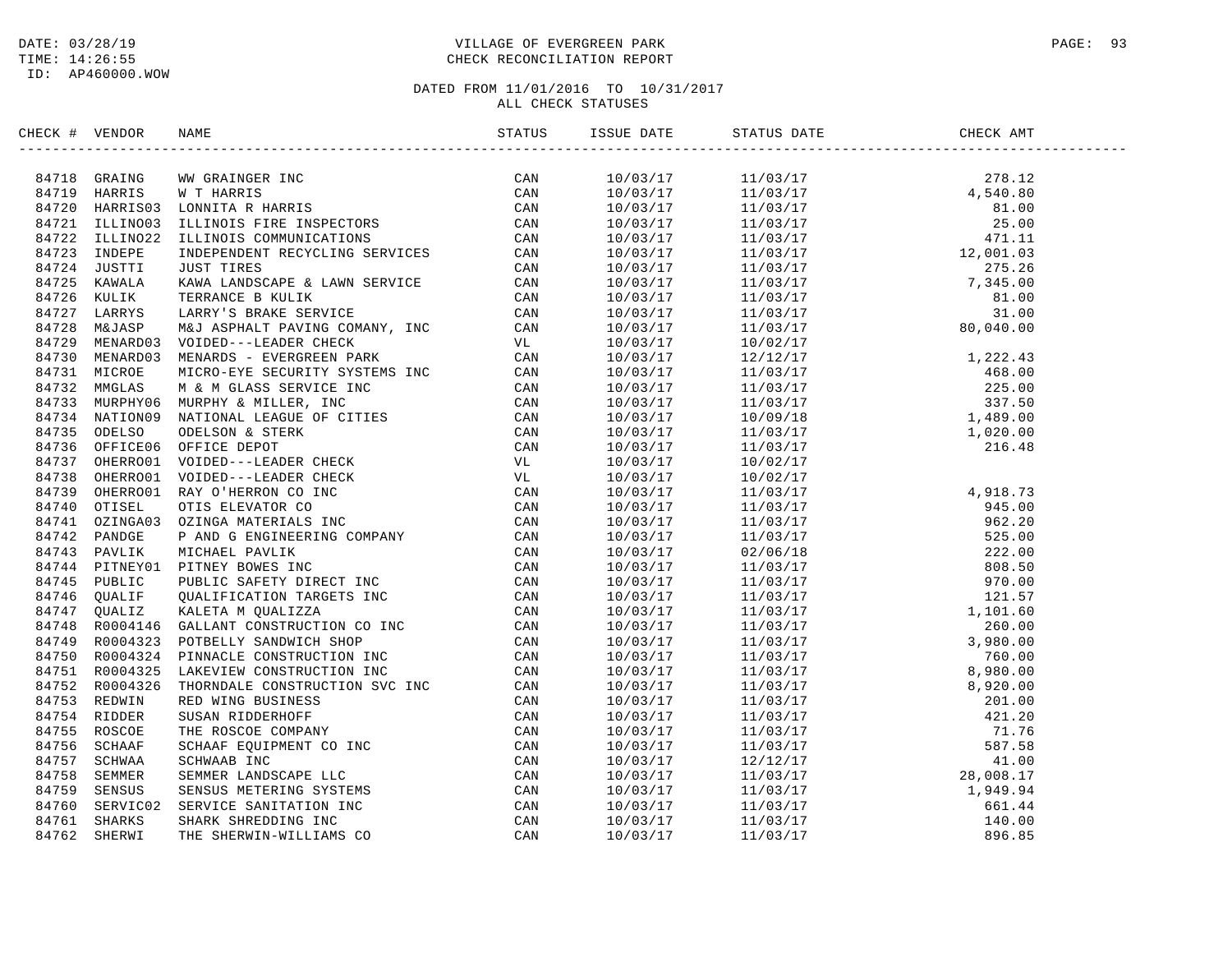# DATE: 03/28/19 PAGE: 94 TIME: 14:26:55 CHECK RECONCILIATION REPORT

| CHECK # VENDOR |                | NAME                                                                                                                                                                                                                           | STATUS | ISSUE DATE | STATUS DATE                                                                                                                                                                                                                                                                                             | CHECK AMT |  |
|----------------|----------------|--------------------------------------------------------------------------------------------------------------------------------------------------------------------------------------------------------------------------------|--------|------------|---------------------------------------------------------------------------------------------------------------------------------------------------------------------------------------------------------------------------------------------------------------------------------------------------------|-----------|--|
|                | 84763 SIGNSO   | DOR NAME THE SERVICE SPRING CAN MISSINGLY AND SCAND STRAINS OF THE SERVICE CAN DESCRIPTED THE SERVICE CAN ARREST SPRING AND MISSINGLY CONTROLL IN the STRAIN CONSIDER THE SERVICE CAN ARREST SPRING CONSIDER THE CAN RECORD TH |        | 10/03/17   | $\begin{tabular}{l c c c} $11/03/17$ & $25.00$ \\[-2mm] $11/03/17$ & $25.00$ \\[-2mm] $11/03/17$ & $10.00$ \\[-2mm] $11/03/17$ & $10.00$ \\[-2mm] $11/03/17$ & $10.00$ \\[-2mm] $11/03/17$ & $10.00$ \\[-2mm] $11/03/17$ & $10.00$ \\[-2mm] $11/03/17$ & $10.00$ \\[-2mm] $11/03/17$ & $10.00$ \\[-2mm$ |           |  |
|                | 84764 SOUTHW01 |                                                                                                                                                                                                                                |        | 10/03/17   |                                                                                                                                                                                                                                                                                                         |           |  |
|                | 84765 SOUTHW02 |                                                                                                                                                                                                                                |        | 10/03/17   |                                                                                                                                                                                                                                                                                                         |           |  |
| 84766          |                |                                                                                                                                                                                                                                |        | 10/03/17   |                                                                                                                                                                                                                                                                                                         |           |  |
| 84767          |                |                                                                                                                                                                                                                                |        | 10/03/17   |                                                                                                                                                                                                                                                                                                         |           |  |
| 84768          |                |                                                                                                                                                                                                                                |        | 10/03/17   |                                                                                                                                                                                                                                                                                                         |           |  |
| 84769          |                |                                                                                                                                                                                                                                |        | 10/03/17   |                                                                                                                                                                                                                                                                                                         |           |  |
| 84770          |                |                                                                                                                                                                                                                                |        | 10/03/17   |                                                                                                                                                                                                                                                                                                         |           |  |
|                |                |                                                                                                                                                                                                                                |        |            |                                                                                                                                                                                                                                                                                                         |           |  |
| 84771          |                |                                                                                                                                                                                                                                |        | 10/03/17   |                                                                                                                                                                                                                                                                                                         |           |  |
| 84772          |                |                                                                                                                                                                                                                                |        | 10/03/17   |                                                                                                                                                                                                                                                                                                         |           |  |
| 84773          |                |                                                                                                                                                                                                                                |        | 10/03/17   |                                                                                                                                                                                                                                                                                                         |           |  |
| 84774          |                |                                                                                                                                                                                                                                |        | 10/03/17   |                                                                                                                                                                                                                                                                                                         |           |  |
| 84775          |                |                                                                                                                                                                                                                                |        | 10/03/17   |                                                                                                                                                                                                                                                                                                         |           |  |
| 84776          |                |                                                                                                                                                                                                                                |        | 10/03/17   |                                                                                                                                                                                                                                                                                                         |           |  |
| 84777          |                |                                                                                                                                                                                                                                |        | 10/03/17   |                                                                                                                                                                                                                                                                                                         |           |  |
| 84778          |                |                                                                                                                                                                                                                                |        | 10/03/17   |                                                                                                                                                                                                                                                                                                         |           |  |
| 84779          |                |                                                                                                                                                                                                                                |        | 10/04/17   |                                                                                                                                                                                                                                                                                                         |           |  |
| 84780          |                |                                                                                                                                                                                                                                |        | 10/04/17   |                                                                                                                                                                                                                                                                                                         |           |  |
|                | 84781 R0004327 |                                                                                                                                                                                                                                |        | 10/04/17   |                                                                                                                                                                                                                                                                                                         |           |  |
| 84782          |                |                                                                                                                                                                                                                                |        | 10/13/17   |                                                                                                                                                                                                                                                                                                         |           |  |
|                | 84783 R0004257 |                                                                                                                                                                                                                                |        | 10/13/17   |                                                                                                                                                                                                                                                                                                         |           |  |
| 84784          |                |                                                                                                                                                                                                                                |        | 10/13/17   |                                                                                                                                                                                                                                                                                                         |           |  |
| 84785          |                |                                                                                                                                                                                                                                |        | 10/13/17   |                                                                                                                                                                                                                                                                                                         |           |  |
| 84786          |                |                                                                                                                                                                                                                                |        | 10/13/17   |                                                                                                                                                                                                                                                                                                         |           |  |
| 84787          |                |                                                                                                                                                                                                                                |        | 10/13/17   |                                                                                                                                                                                                                                                                                                         |           |  |
| 84788          |                |                                                                                                                                                                                                                                |        | 10/13/17   |                                                                                                                                                                                                                                                                                                         |           |  |
| 84789          |                |                                                                                                                                                                                                                                |        | 10/13/17   |                                                                                                                                                                                                                                                                                                         |           |  |
| 84790          |                |                                                                                                                                                                                                                                |        | 10/13/17   |                                                                                                                                                                                                                                                                                                         |           |  |
| 84791          |                |                                                                                                                                                                                                                                |        | 10/13/17   |                                                                                                                                                                                                                                                                                                         |           |  |
| 84792          |                |                                                                                                                                                                                                                                |        | 10/13/17   |                                                                                                                                                                                                                                                                                                         |           |  |
| 84793          |                |                                                                                                                                                                                                                                |        | 10/13/17   |                                                                                                                                                                                                                                                                                                         |           |  |
| 84794          |                |                                                                                                                                                                                                                                |        | 10/13/17   |                                                                                                                                                                                                                                                                                                         |           |  |
| 84795          |                |                                                                                                                                                                                                                                |        | 10/13/17   |                                                                                                                                                                                                                                                                                                         |           |  |
| 84796          |                |                                                                                                                                                                                                                                |        | 10/13/17   |                                                                                                                                                                                                                                                                                                         |           |  |
| 84797          |                |                                                                                                                                                                                                                                |        | 10/13/17   |                                                                                                                                                                                                                                                                                                         |           |  |
| 84798          |                |                                                                                                                                                                                                                                |        | 10/13/17   |                                                                                                                                                                                                                                                                                                         |           |  |
| 84799          |                |                                                                                                                                                                                                                                |        | 10/13/17   |                                                                                                                                                                                                                                                                                                         |           |  |
| 84800          |                |                                                                                                                                                                                                                                |        | 10/13/17   |                                                                                                                                                                                                                                                                                                         |           |  |
| 84801          |                |                                                                                                                                                                                                                                |        | 10/13/17   |                                                                                                                                                                                                                                                                                                         |           |  |
| 84802          |                |                                                                                                                                                                                                                                |        |            |                                                                                                                                                                                                                                                                                                         |           |  |
|                |                |                                                                                                                                                                                                                                |        | 10/13/17   |                                                                                                                                                                                                                                                                                                         |           |  |
| 84803          |                |                                                                                                                                                                                                                                |        | 10/13/17   |                                                                                                                                                                                                                                                                                                         |           |  |
| 84804          |                |                                                                                                                                                                                                                                |        | 10/13/17   |                                                                                                                                                                                                                                                                                                         |           |  |
| 84805          |                |                                                                                                                                                                                                                                |        | 10/13/17   |                                                                                                                                                                                                                                                                                                         |           |  |
| 84806          |                |                                                                                                                                                                                                                                |        | 10/13/17   |                                                                                                                                                                                                                                                                                                         |           |  |
| 84807          |                |                                                                                                                                                                                                                                |        | 10/13/17   |                                                                                                                                                                                                                                                                                                         |           |  |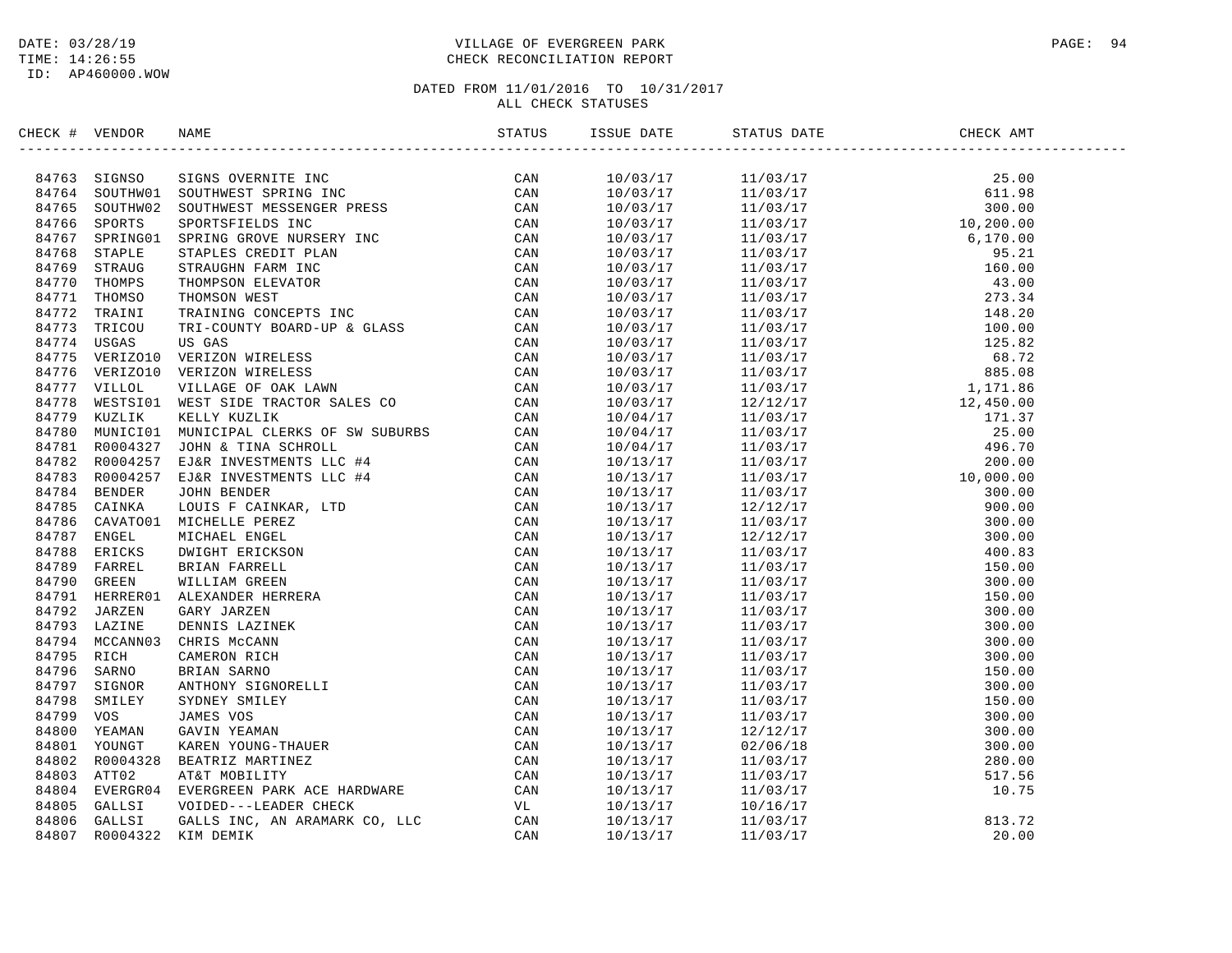# DATE: 03/28/19 PAGE: 95 TIME: 14:26:55 CHECK RECONCILIATION REPORT

| CHECK # VENDOR |                                                                                                                                                                                                                                                                                                                                                                                      | ISSUE DATE | STATUS DATE                                                                                                                                                                                                                                                                      | CHECK AMT |  |
|----------------|--------------------------------------------------------------------------------------------------------------------------------------------------------------------------------------------------------------------------------------------------------------------------------------------------------------------------------------------------------------------------------------|------------|----------------------------------------------------------------------------------------------------------------------------------------------------------------------------------------------------------------------------------------------------------------------------------|-----------|--|
|                | $\begin{array}{cccccccc} \textbf{0.016}\textbf{0.17}\textbf{0.17}\textbf{0.17}\textbf{0.17}\textbf{0.17}\textbf{0.17}\textbf{0.17}\textbf{0.17}\textbf{0.17}\textbf{0.17}\textbf{0.17}\textbf{0.17}\textbf{0.17}\textbf{0.17}\textbf{0.17}\textbf{0.17}\textbf{0.17}\textbf{0.17}\textbf{0.17}\textbf{0.17}\textbf{0.17}\textbf{0.17}\textbf{0.17}\textbf{0.17}\textbf{0.17}\textbf$ | 10/13/17   | $\begin{tabular}{cccc} 111/03/17 & 20.00 \\ -11/03/17 & 20.00 \\ 11/03/17 & 20.00 \\ 11/03/17 & 20.00 \\ 11/03/17 & 20.00 \\ 11/03/17 & 20.00 \\ 11/03/17 & 20.00 \\ 11/03/17 & 20.00 \\ 11/03/17 & 20.00 \\ 11/03/17 & 20.00 \\ 11/03/17 & 20.00 \\ 11/03/17 & 20.00 \\ 11/03/$ |           |  |
|                |                                                                                                                                                                                                                                                                                                                                                                                      | 10/13/17   |                                                                                                                                                                                                                                                                                  |           |  |
|                |                                                                                                                                                                                                                                                                                                                                                                                      | 10/13/17   |                                                                                                                                                                                                                                                                                  |           |  |
|                |                                                                                                                                                                                                                                                                                                                                                                                      | 10/13/17   |                                                                                                                                                                                                                                                                                  |           |  |
|                |                                                                                                                                                                                                                                                                                                                                                                                      | 10/13/17   |                                                                                                                                                                                                                                                                                  |           |  |
|                |                                                                                                                                                                                                                                                                                                                                                                                      | 10/13/17   |                                                                                                                                                                                                                                                                                  |           |  |
|                |                                                                                                                                                                                                                                                                                                                                                                                      | 10/13/17   |                                                                                                                                                                                                                                                                                  |           |  |
|                |                                                                                                                                                                                                                                                                                                                                                                                      | 10/13/17   |                                                                                                                                                                                                                                                                                  |           |  |
|                |                                                                                                                                                                                                                                                                                                                                                                                      | 10/13/17   |                                                                                                                                                                                                                                                                                  |           |  |
|                |                                                                                                                                                                                                                                                                                                                                                                                      | 10/13/17   |                                                                                                                                                                                                                                                                                  |           |  |
|                |                                                                                                                                                                                                                                                                                                                                                                                      | 10/13/17   |                                                                                                                                                                                                                                                                                  |           |  |
|                |                                                                                                                                                                                                                                                                                                                                                                                      | 10/17/17   |                                                                                                                                                                                                                                                                                  |           |  |
|                |                                                                                                                                                                                                                                                                                                                                                                                      | 10/17/17   |                                                                                                                                                                                                                                                                                  |           |  |
|                |                                                                                                                                                                                                                                                                                                                                                                                      | 10/17/17   |                                                                                                                                                                                                                                                                                  |           |  |
|                |                                                                                                                                                                                                                                                                                                                                                                                      |            |                                                                                                                                                                                                                                                                                  |           |  |
|                |                                                                                                                                                                                                                                                                                                                                                                                      | 10/17/17   |                                                                                                                                                                                                                                                                                  |           |  |
|                |                                                                                                                                                                                                                                                                                                                                                                                      | 10/17/17   |                                                                                                                                                                                                                                                                                  |           |  |
|                |                                                                                                                                                                                                                                                                                                                                                                                      | 10/17/17   |                                                                                                                                                                                                                                                                                  |           |  |
|                |                                                                                                                                                                                                                                                                                                                                                                                      | 10/17/17   |                                                                                                                                                                                                                                                                                  |           |  |
|                |                                                                                                                                                                                                                                                                                                                                                                                      | 10/17/17   |                                                                                                                                                                                                                                                                                  |           |  |
|                |                                                                                                                                                                                                                                                                                                                                                                                      | 10/17/17   |                                                                                                                                                                                                                                                                                  |           |  |
|                |                                                                                                                                                                                                                                                                                                                                                                                      | 10/17/17   |                                                                                                                                                                                                                                                                                  |           |  |
|                |                                                                                                                                                                                                                                                                                                                                                                                      | 10/17/17   |                                                                                                                                                                                                                                                                                  |           |  |
|                |                                                                                                                                                                                                                                                                                                                                                                                      | 10/17/17   |                                                                                                                                                                                                                                                                                  |           |  |
|                |                                                                                                                                                                                                                                                                                                                                                                                      | 10/17/17   |                                                                                                                                                                                                                                                                                  |           |  |
|                |                                                                                                                                                                                                                                                                                                                                                                                      | 10/17/17   |                                                                                                                                                                                                                                                                                  |           |  |
|                |                                                                                                                                                                                                                                                                                                                                                                                      | 10/17/17   |                                                                                                                                                                                                                                                                                  |           |  |
|                |                                                                                                                                                                                                                                                                                                                                                                                      | 10/17/17   |                                                                                                                                                                                                                                                                                  |           |  |
|                |                                                                                                                                                                                                                                                                                                                                                                                      | 10/17/17   |                                                                                                                                                                                                                                                                                  |           |  |
|                |                                                                                                                                                                                                                                                                                                                                                                                      | 10/17/17   |                                                                                                                                                                                                                                                                                  |           |  |
|                |                                                                                                                                                                                                                                                                                                                                                                                      | 10/17/17   |                                                                                                                                                                                                                                                                                  |           |  |
|                |                                                                                                                                                                                                                                                                                                                                                                                      | 10/17/17   |                                                                                                                                                                                                                                                                                  |           |  |
|                |                                                                                                                                                                                                                                                                                                                                                                                      | 10/17/17   |                                                                                                                                                                                                                                                                                  |           |  |
|                |                                                                                                                                                                                                                                                                                                                                                                                      | 10/17/17   |                                                                                                                                                                                                                                                                                  |           |  |
|                |                                                                                                                                                                                                                                                                                                                                                                                      | 10/17/17   |                                                                                                                                                                                                                                                                                  |           |  |
|                |                                                                                                                                                                                                                                                                                                                                                                                      | 10/17/17   |                                                                                                                                                                                                                                                                                  |           |  |
|                |                                                                                                                                                                                                                                                                                                                                                                                      | 10/17/17   |                                                                                                                                                                                                                                                                                  |           |  |
|                |                                                                                                                                                                                                                                                                                                                                                                                      | 10/17/17   |                                                                                                                                                                                                                                                                                  |           |  |
|                |                                                                                                                                                                                                                                                                                                                                                                                      | 10/17/17   |                                                                                                                                                                                                                                                                                  |           |  |
|                |                                                                                                                                                                                                                                                                                                                                                                                      | 10/17/17   |                                                                                                                                                                                                                                                                                  |           |  |
|                |                                                                                                                                                                                                                                                                                                                                                                                      | 10/17/17   |                                                                                                                                                                                                                                                                                  |           |  |
|                |                                                                                                                                                                                                                                                                                                                                                                                      | 10/17/17   |                                                                                                                                                                                                                                                                                  |           |  |
|                |                                                                                                                                                                                                                                                                                                                                                                                      | 10/17/17   |                                                                                                                                                                                                                                                                                  |           |  |
|                |                                                                                                                                                                                                                                                                                                                                                                                      | 10/17/17   |                                                                                                                                                                                                                                                                                  |           |  |
|                |                                                                                                                                                                                                                                                                                                                                                                                      | 10/17/17   |                                                                                                                                                                                                                                                                                  |           |  |
|                |                                                                                                                                                                                                                                                                                                                                                                                      | 10/17/17   |                                                                                                                                                                                                                                                                                  |           |  |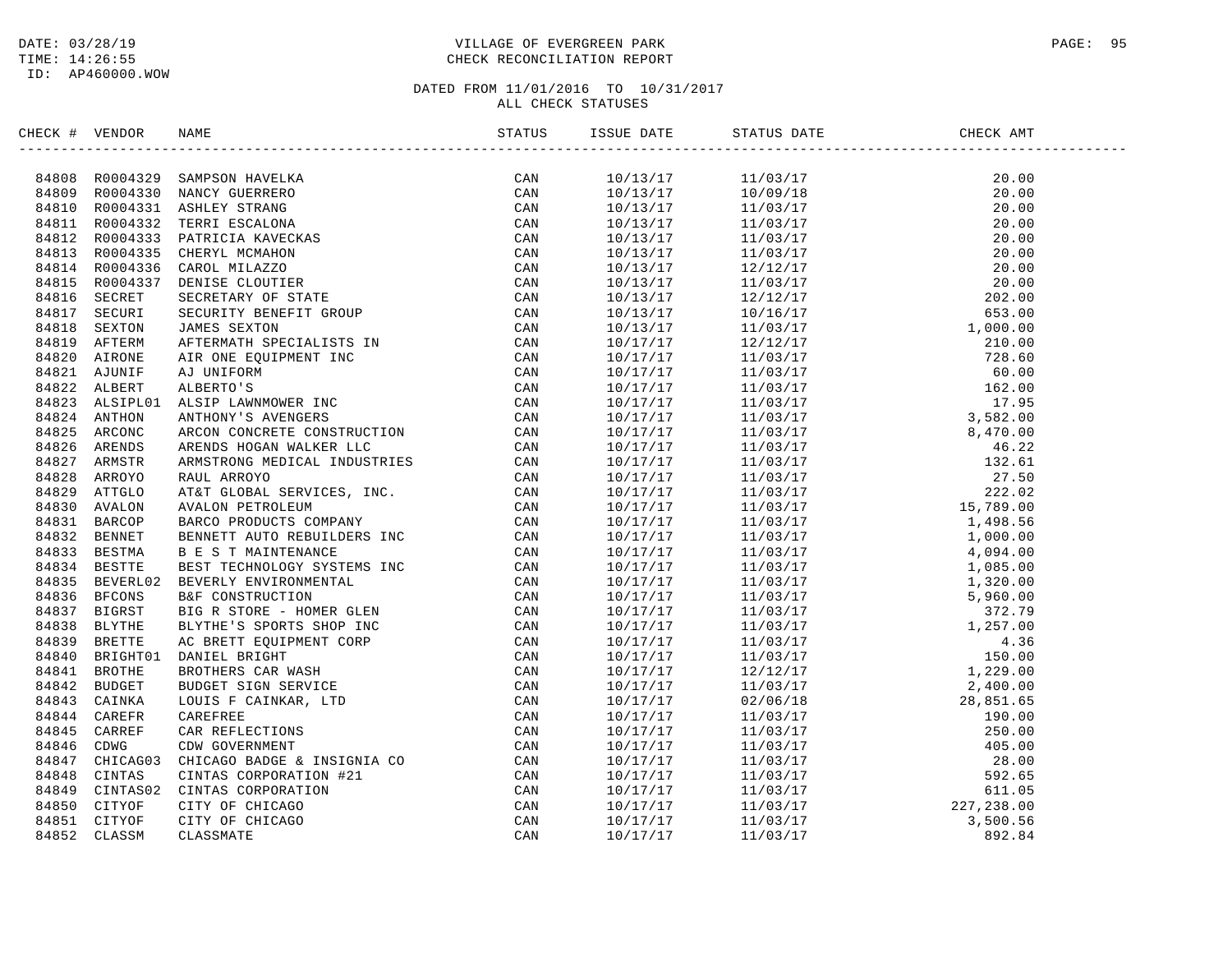# DATE: 03/28/19 PAGE: 96 PAGE: 96 PAGE: 96 PAGE: 96 PAGE: 96 PAGE: 96 PAGE: 96 PAGE: 96 PAGE: 96 TIME: 14:26:55 CHECK RECONCILIATION REPORT

| CHECK # VENDOR | NAME                                                                                                                                                                                                                                    | STATUS | ISSUE DATE | STATUS DATE                                                                                                                                                                                                                                                                                                | CHECK AMT |  |
|----------------|-----------------------------------------------------------------------------------------------------------------------------------------------------------------------------------------------------------------------------------------|--------|------------|------------------------------------------------------------------------------------------------------------------------------------------------------------------------------------------------------------------------------------------------------------------------------------------------------------|-----------|--|
|                | ECR # VERIOR MANIFORM SPECIALISTS INC.<br>1974-1987 CLEANING SPECIALISTS INC.<br>1974-1987 CLEANING SPECIALISTS INC.<br>1974-1988 CLEANING SPECIALISTS INC.<br>1974-1988 COOREN CONFIRM CONTROL SUPERVITY OF CAN<br>1988-1988 COOREN CR |        |            | $\begin{tabular}{l cccc} $10/17/17$ & $11/03/17$ & $1,62.00$ \\ \hline $10/17/17$ & $11/03/17$ & $1,62.00$ \\ \hline $10/17/17$ & $11/03/17$ & $1,62.00$ \\ \hline $10/17/17$ & $11/03/17$ & $1,62.60$ \\ \hline $10/17/17$ & $11/03/17$ & $1,62.60$ \\ \hline $10/17/17$ & $11/03/17$ & $1,602.60$ \\ \h$ |           |  |
|                |                                                                                                                                                                                                                                         |        |            |                                                                                                                                                                                                                                                                                                            |           |  |
|                |                                                                                                                                                                                                                                         |        |            |                                                                                                                                                                                                                                                                                                            |           |  |
|                |                                                                                                                                                                                                                                         |        |            |                                                                                                                                                                                                                                                                                                            |           |  |
|                |                                                                                                                                                                                                                                         |        |            |                                                                                                                                                                                                                                                                                                            |           |  |
|                |                                                                                                                                                                                                                                         |        |            |                                                                                                                                                                                                                                                                                                            |           |  |
|                |                                                                                                                                                                                                                                         |        |            |                                                                                                                                                                                                                                                                                                            |           |  |
|                |                                                                                                                                                                                                                                         |        |            |                                                                                                                                                                                                                                                                                                            |           |  |
|                |                                                                                                                                                                                                                                         |        |            |                                                                                                                                                                                                                                                                                                            |           |  |
|                |                                                                                                                                                                                                                                         |        |            |                                                                                                                                                                                                                                                                                                            |           |  |
|                |                                                                                                                                                                                                                                         |        |            |                                                                                                                                                                                                                                                                                                            |           |  |
|                |                                                                                                                                                                                                                                         |        |            |                                                                                                                                                                                                                                                                                                            |           |  |
|                |                                                                                                                                                                                                                                         |        |            |                                                                                                                                                                                                                                                                                                            |           |  |
|                |                                                                                                                                                                                                                                         |        |            |                                                                                                                                                                                                                                                                                                            |           |  |
|                |                                                                                                                                                                                                                                         |        |            |                                                                                                                                                                                                                                                                                                            |           |  |
|                |                                                                                                                                                                                                                                         |        |            |                                                                                                                                                                                                                                                                                                            |           |  |
|                |                                                                                                                                                                                                                                         |        |            |                                                                                                                                                                                                                                                                                                            |           |  |
|                |                                                                                                                                                                                                                                         |        |            |                                                                                                                                                                                                                                                                                                            |           |  |
|                |                                                                                                                                                                                                                                         |        |            |                                                                                                                                                                                                                                                                                                            |           |  |
|                |                                                                                                                                                                                                                                         |        |            |                                                                                                                                                                                                                                                                                                            |           |  |
|                |                                                                                                                                                                                                                                         |        |            |                                                                                                                                                                                                                                                                                                            |           |  |
|                |                                                                                                                                                                                                                                         |        |            |                                                                                                                                                                                                                                                                                                            |           |  |
|                |                                                                                                                                                                                                                                         |        |            |                                                                                                                                                                                                                                                                                                            |           |  |
|                |                                                                                                                                                                                                                                         |        |            |                                                                                                                                                                                                                                                                                                            |           |  |
|                |                                                                                                                                                                                                                                         |        |            |                                                                                                                                                                                                                                                                                                            |           |  |
|                |                                                                                                                                                                                                                                         |        |            |                                                                                                                                                                                                                                                                                                            |           |  |
|                |                                                                                                                                                                                                                                         |        |            |                                                                                                                                                                                                                                                                                                            |           |  |
|                |                                                                                                                                                                                                                                         |        |            |                                                                                                                                                                                                                                                                                                            |           |  |
|                |                                                                                                                                                                                                                                         |        |            |                                                                                                                                                                                                                                                                                                            |           |  |
|                |                                                                                                                                                                                                                                         |        |            |                                                                                                                                                                                                                                                                                                            |           |  |
|                |                                                                                                                                                                                                                                         |        |            |                                                                                                                                                                                                                                                                                                            |           |  |
|                |                                                                                                                                                                                                                                         |        |            |                                                                                                                                                                                                                                                                                                            |           |  |
|                |                                                                                                                                                                                                                                         |        |            |                                                                                                                                                                                                                                                                                                            |           |  |
|                |                                                                                                                                                                                                                                         |        |            |                                                                                                                                                                                                                                                                                                            |           |  |
|                |                                                                                                                                                                                                                                         |        |            |                                                                                                                                                                                                                                                                                                            |           |  |
|                |                                                                                                                                                                                                                                         |        |            |                                                                                                                                                                                                                                                                                                            |           |  |
|                |                                                                                                                                                                                                                                         |        |            |                                                                                                                                                                                                                                                                                                            |           |  |
|                |                                                                                                                                                                                                                                         |        |            |                                                                                                                                                                                                                                                                                                            |           |  |
|                |                                                                                                                                                                                                                                         |        |            |                                                                                                                                                                                                                                                                                                            |           |  |
|                |                                                                                                                                                                                                                                         |        |            |                                                                                                                                                                                                                                                                                                            |           |  |
|                |                                                                                                                                                                                                                                         |        |            |                                                                                                                                                                                                                                                                                                            |           |  |
|                |                                                                                                                                                                                                                                         |        |            |                                                                                                                                                                                                                                                                                                            |           |  |
|                |                                                                                                                                                                                                                                         |        |            |                                                                                                                                                                                                                                                                                                            |           |  |
|                |                                                                                                                                                                                                                                         |        |            |                                                                                                                                                                                                                                                                                                            |           |  |
|                |                                                                                                                                                                                                                                         |        | 10/17/17   | $\begin{array}{ccc}\n 11/02/17 & 1.400.00 \\  11/03/17 & 1.400.00 \\  11/03/17 & 964.14\n \end{array}$                                                                                                                                                                                                     |           |  |
|                |                                                                                                                                                                                                                                         |        | 10/17/17   |                                                                                                                                                                                                                                                                                                            |           |  |
|                |                                                                                                                                                                                                                                         |        | 10/17/17   |                                                                                                                                                                                                                                                                                                            |           |  |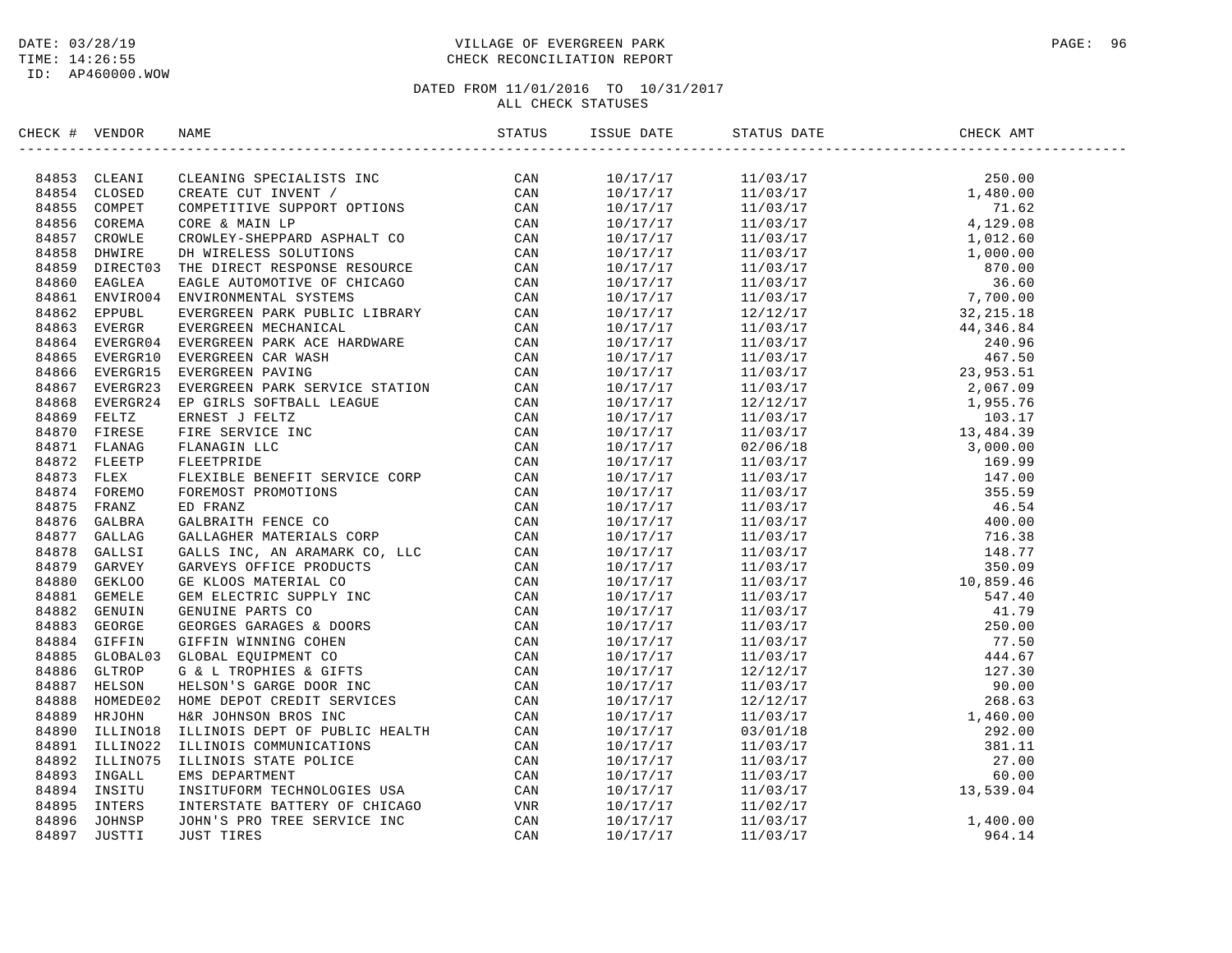# DATE: 03/28/19 PAGE: 97 PAGE: 97 TIME: 14:26:55 CHECK RECONCILIATION REPORT

| CHECK # | VENDOR | NAME                                                                                                                                                                                                                                     | ISSUE DATE           | STATUS DATE | CHECK AMT |
|---------|--------|------------------------------------------------------------------------------------------------------------------------------------------------------------------------------------------------------------------------------------------|----------------------|-------------|-----------|
|         |        |                                                                                                                                                                                                                                          |                      |             |           |
|         |        |                                                                                                                                                                                                                                          |                      |             |           |
|         |        |                                                                                                                                                                                                                                          |                      |             |           |
|         |        |                                                                                                                                                                                                                                          |                      |             |           |
|         |        |                                                                                                                                                                                                                                          |                      |             |           |
|         |        |                                                                                                                                                                                                                                          |                      |             |           |
|         |        |                                                                                                                                                                                                                                          |                      |             |           |
|         |        |                                                                                                                                                                                                                                          |                      |             |           |
|         |        |                                                                                                                                                                                                                                          |                      |             |           |
|         |        |                                                                                                                                                                                                                                          |                      |             |           |
|         |        |                                                                                                                                                                                                                                          |                      |             |           |
|         |        |                                                                                                                                                                                                                                          |                      |             |           |
|         |        |                                                                                                                                                                                                                                          | 10/17/17<br>10/17/17 | 10/16/17    |           |
|         |        |                                                                                                                                                                                                                                          | 10/17/17             | 10/16/17    |           |
|         |        |                                                                                                                                                                                                                                          |                      | 10/16/17    |           |
|         |        |                                                                                                                                                                                                                                          |                      |             |           |
|         |        |                                                                                                                                                                                                                                          |                      |             |           |
|         |        |                                                                                                                                                                                                                                          |                      |             |           |
|         |        |                                                                                                                                                                                                                                          |                      |             |           |
|         |        |                                                                                                                                                                                                                                          |                      |             |           |
|         |        |                                                                                                                                                                                                                                          |                      |             |           |
|         |        |                                                                                                                                                                                                                                          |                      |             |           |
|         |        |                                                                                                                                                                                                                                          |                      |             |           |
|         |        |                                                                                                                                                                                                                                          |                      |             |           |
|         |        |                                                                                                                                                                                                                                          |                      |             |           |
|         |        |                                                                                                                                                                                                                                          |                      |             |           |
|         |        |                                                                                                                                                                                                                                          |                      |             |           |
|         |        |                                                                                                                                                                                                                                          |                      |             |           |
|         |        |                                                                                                                                                                                                                                          |                      |             |           |
|         |        |                                                                                                                                                                                                                                          |                      |             |           |
|         |        |                                                                                                                                                                                                                                          |                      |             |           |
|         |        |                                                                                                                                                                                                                                          |                      |             |           |
|         |        |                                                                                                                                                                                                                                          |                      |             |           |
|         |        |                                                                                                                                                                                                                                          |                      |             |           |
|         |        |                                                                                                                                                                                                                                          |                      |             |           |
|         |        |                                                                                                                                                                                                                                          |                      |             |           |
|         |        |                                                                                                                                                                                                                                          |                      |             |           |
|         |        |                                                                                                                                                                                                                                          |                      |             |           |
|         |        |                                                                                                                                                                                                                                          |                      |             |           |
|         |        |                                                                                                                                                                                                                                          |                      |             |           |
|         |        |                                                                                                                                                                                                                                          |                      |             |           |
|         |        | 84931 PEOPLE PEOPLEFACTS LLC<br>84932 PERRYL PERRY LOCK & DOOR SERVICES INC<br>84933 PLOWSC PLOWS COUNCIL ON AGING<br>84934 PRAXAIT PRAXAIR DISTRIBUTION CAN<br>84935 PUBLIC PUBLIC SAFETY DIRECT INC<br>84936 RO003260 KINGSUARD PROPER |                      |             |           |
|         |        |                                                                                                                                                                                                                                          |                      |             |           |
|         |        |                                                                                                                                                                                                                                          |                      |             |           |
|         |        |                                                                                                                                                                                                                                          |                      |             |           |
|         |        |                                                                                                                                                                                                                                          |                      |             |           |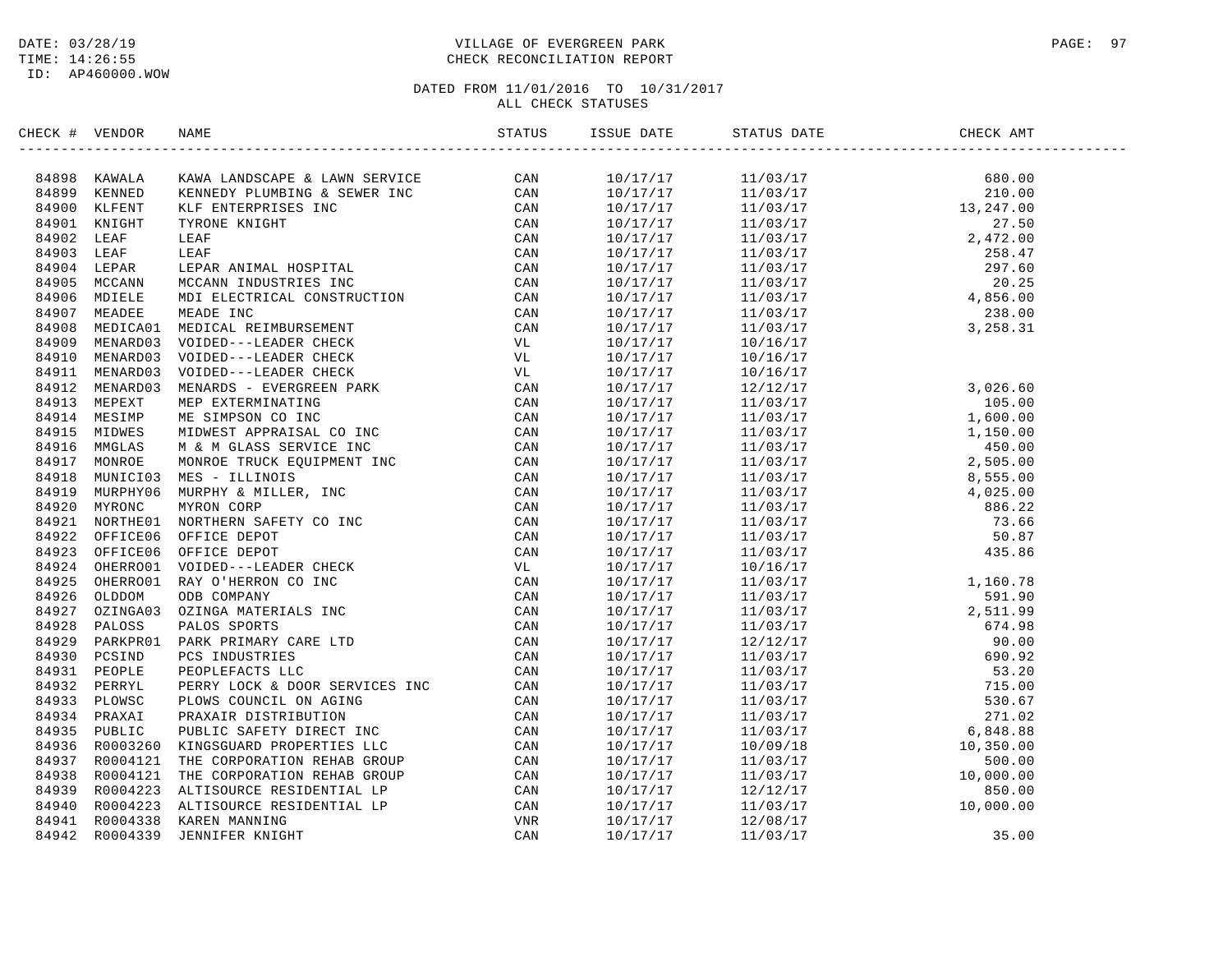# DATE: 03/28/19 PAGE: 98 PAGE: 98 TIME: 14:26:55 CHECK RECONCILIATION REPORT

| CHECK # VENDOR | NAME                                                                                                                                                                                                                                                                                                | ISSUE DATE | STATUS DATE                                                                                                                                                                                                                                                                      | CHECK AMT |  |
|----------------|-----------------------------------------------------------------------------------------------------------------------------------------------------------------------------------------------------------------------------------------------------------------------------------------------------|------------|----------------------------------------------------------------------------------------------------------------------------------------------------------------------------------------------------------------------------------------------------------------------------------|-----------|--|
|                | NECK + VERIDOS<br>1978<br>1978<br>1979<br>1979<br>1979<br>1979<br>1979<br>1979<br>1979<br>1979<br>1979<br>1979<br>1979<br>1979<br>1979<br>1979<br>1979<br>1979<br>1979<br>1979<br>1979<br>1979<br>1979<br>1979<br>1979<br>1979<br>1979<br>1979<br>1979<br>1979<br>1979<br>1979<br>1979<br>1979<br>1 |            | $\begin{array}{cccccccc} 1.304 & 0.44 & 0.44 & 0.44 & 0.44 & 0.44 & 0.44 & 0.44 & 0.44 & 0.44 & 0.44 & 0.44 & 0.44 & 0.44 & 0.44 & 0.44 & 0.44 & 0.44 & 0.44 & 0.44 & 0.44 & 0.44 & 0.44 & 0.44 & 0.44 & 0.44 & 0.44 & 0.44 & 0.44 & 0.44 & 0.44 & 0.44 & 0.44 & 0.44 & 0.44 & $ |           |  |
|                |                                                                                                                                                                                                                                                                                                     |            |                                                                                                                                                                                                                                                                                  |           |  |
|                |                                                                                                                                                                                                                                                                                                     |            |                                                                                                                                                                                                                                                                                  |           |  |
|                |                                                                                                                                                                                                                                                                                                     |            |                                                                                                                                                                                                                                                                                  |           |  |
|                |                                                                                                                                                                                                                                                                                                     |            |                                                                                                                                                                                                                                                                                  |           |  |
|                |                                                                                                                                                                                                                                                                                                     |            |                                                                                                                                                                                                                                                                                  |           |  |
|                |                                                                                                                                                                                                                                                                                                     |            |                                                                                                                                                                                                                                                                                  |           |  |
|                |                                                                                                                                                                                                                                                                                                     |            |                                                                                                                                                                                                                                                                                  |           |  |
|                |                                                                                                                                                                                                                                                                                                     |            |                                                                                                                                                                                                                                                                                  |           |  |
|                |                                                                                                                                                                                                                                                                                                     |            |                                                                                                                                                                                                                                                                                  |           |  |
|                |                                                                                                                                                                                                                                                                                                     |            |                                                                                                                                                                                                                                                                                  |           |  |
|                |                                                                                                                                                                                                                                                                                                     |            |                                                                                                                                                                                                                                                                                  |           |  |
|                |                                                                                                                                                                                                                                                                                                     |            |                                                                                                                                                                                                                                                                                  |           |  |
|                |                                                                                                                                                                                                                                                                                                     |            |                                                                                                                                                                                                                                                                                  |           |  |
|                |                                                                                                                                                                                                                                                                                                     |            |                                                                                                                                                                                                                                                                                  |           |  |
|                |                                                                                                                                                                                                                                                                                                     |            |                                                                                                                                                                                                                                                                                  |           |  |
|                |                                                                                                                                                                                                                                                                                                     |            |                                                                                                                                                                                                                                                                                  |           |  |
|                |                                                                                                                                                                                                                                                                                                     |            |                                                                                                                                                                                                                                                                                  |           |  |
|                |                                                                                                                                                                                                                                                                                                     |            |                                                                                                                                                                                                                                                                                  |           |  |
|                |                                                                                                                                                                                                                                                                                                     |            |                                                                                                                                                                                                                                                                                  |           |  |
|                |                                                                                                                                                                                                                                                                                                     |            |                                                                                                                                                                                                                                                                                  |           |  |
|                |                                                                                                                                                                                                                                                                                                     |            |                                                                                                                                                                                                                                                                                  |           |  |
|                |                                                                                                                                                                                                                                                                                                     |            |                                                                                                                                                                                                                                                                                  |           |  |
|                |                                                                                                                                                                                                                                                                                                     |            |                                                                                                                                                                                                                                                                                  |           |  |
|                |                                                                                                                                                                                                                                                                                                     |            |                                                                                                                                                                                                                                                                                  |           |  |
|                |                                                                                                                                                                                                                                                                                                     |            |                                                                                                                                                                                                                                                                                  |           |  |
|                |                                                                                                                                                                                                                                                                                                     |            |                                                                                                                                                                                                                                                                                  |           |  |
|                |                                                                                                                                                                                                                                                                                                     |            |                                                                                                                                                                                                                                                                                  |           |  |
|                |                                                                                                                                                                                                                                                                                                     |            |                                                                                                                                                                                                                                                                                  |           |  |
|                |                                                                                                                                                                                                                                                                                                     |            |                                                                                                                                                                                                                                                                                  |           |  |
|                |                                                                                                                                                                                                                                                                                                     |            |                                                                                                                                                                                                                                                                                  |           |  |
|                |                                                                                                                                                                                                                                                                                                     |            |                                                                                                                                                                                                                                                                                  |           |  |
|                |                                                                                                                                                                                                                                                                                                     |            |                                                                                                                                                                                                                                                                                  |           |  |
|                |                                                                                                                                                                                                                                                                                                     |            |                                                                                                                                                                                                                                                                                  |           |  |
|                |                                                                                                                                                                                                                                                                                                     |            |                                                                                                                                                                                                                                                                                  |           |  |
|                |                                                                                                                                                                                                                                                                                                     |            |                                                                                                                                                                                                                                                                                  |           |  |
|                |                                                                                                                                                                                                                                                                                                     |            |                                                                                                                                                                                                                                                                                  |           |  |
|                |                                                                                                                                                                                                                                                                                                     |            |                                                                                                                                                                                                                                                                                  |           |  |
|                |                                                                                                                                                                                                                                                                                                     |            |                                                                                                                                                                                                                                                                                  |           |  |
|                |                                                                                                                                                                                                                                                                                                     |            |                                                                                                                                                                                                                                                                                  |           |  |
|                |                                                                                                                                                                                                                                                                                                     |            |                                                                                                                                                                                                                                                                                  |           |  |
|                |                                                                                                                                                                                                                                                                                                     |            |                                                                                                                                                                                                                                                                                  |           |  |
|                |                                                                                                                                                                                                                                                                                                     |            |                                                                                                                                                                                                                                                                                  |           |  |
|                |                                                                                                                                                                                                                                                                                                     |            |                                                                                                                                                                                                                                                                                  |           |  |
|                |                                                                                                                                                                                                                                                                                                     |            |                                                                                                                                                                                                                                                                                  |           |  |
|                |                                                                                                                                                                                                                                                                                                     |            |                                                                                                                                                                                                                                                                                  |           |  |
|                |                                                                                                                                                                                                                                                                                                     |            |                                                                                                                                                                                                                                                                                  |           |  |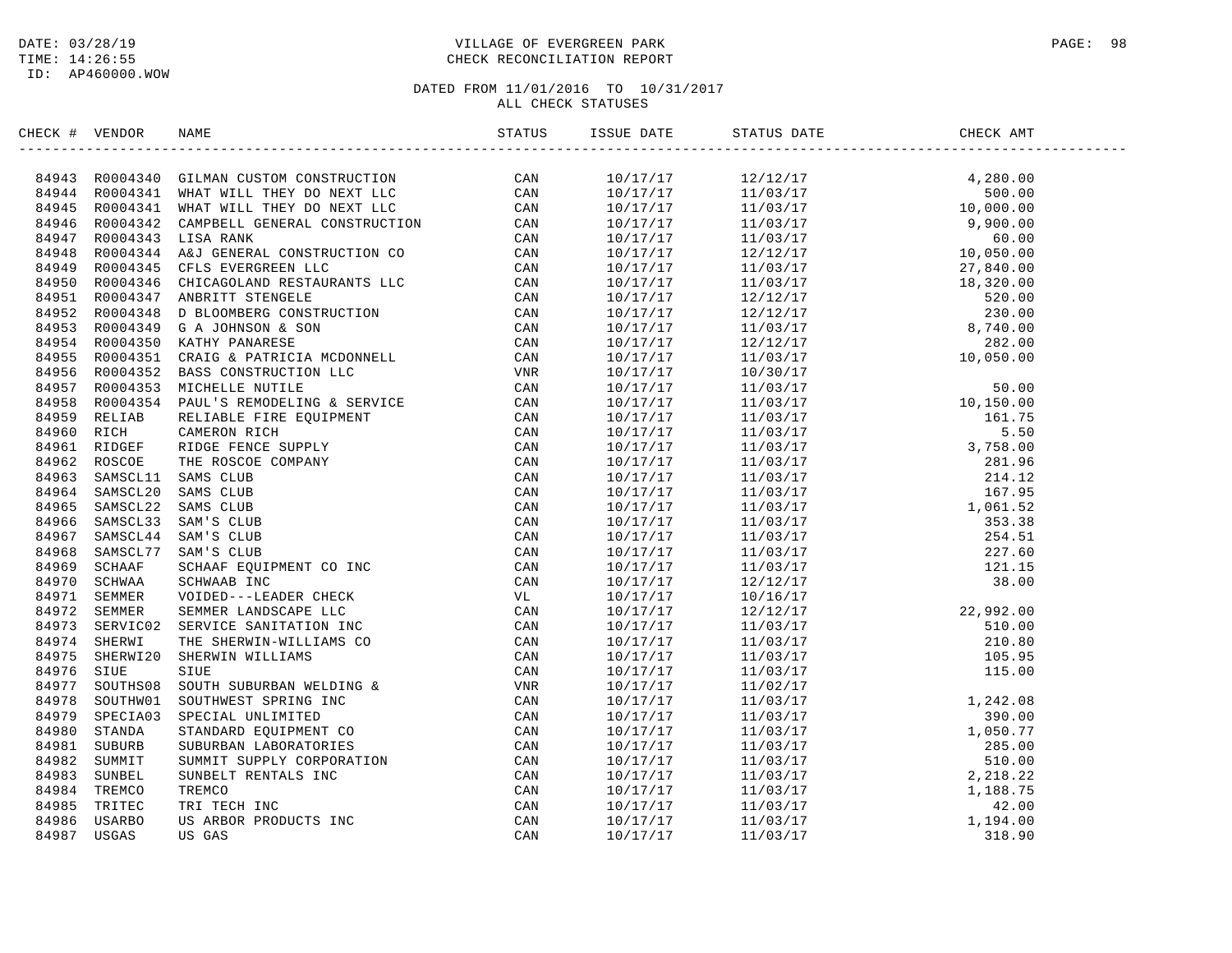# DATE: 03/28/19 PAGE: 99 TIME: 14:26:55 CHECK RECONCILIATION REPORT

| CHECK # VENDOR | NAME                                                                                                                                                                                                                                                                                                                                                                                                                                | STATUS | ISSUE DATE | STATUS DATE                                                                                                                                                                                                                                                                     | CHECK AMT |  |
|----------------|-------------------------------------------------------------------------------------------------------------------------------------------------------------------------------------------------------------------------------------------------------------------------------------------------------------------------------------------------------------------------------------------------------------------------------------|--------|------------|---------------------------------------------------------------------------------------------------------------------------------------------------------------------------------------------------------------------------------------------------------------------------------|-----------|--|
|                | $\begin{tabular}{cccccccc} \textbf{1} & \textbf{0} & \textbf{0} & \textbf{0} & \textbf{0} & \textbf{0} & \textbf{0} & \textbf{0} & \textbf{0} & \textbf{0} & \textbf{0} & \textbf{0} & \textbf{0} & \textbf{0} & \textbf{0} & \textbf{0} & \textbf{0} & \textbf{0} & \textbf{0} & \textbf{0} & \textbf{0} & \textbf{0} & \textbf{0} & \textbf{0} & \textbf{0} & \textbf{0} & \textbf{0} & \textbf{0} & \textbf{0} & \textbf{0} & \$ |        |            | $\begin{array}{cccccccc} 110/17/17 & 12/12/17 & 1 & 140.8 & 4 \\ 10/17/17 & 12/12/17 & 1 & 103.7 \\ 10/17/17 & 11/103/17 & 15 & 15 & 12 \\ 10/17/17 & 11/103/17 & 18 & 34 & 32 \\ 10/17/17 & 11/103/17 & 149.32 & 77 \\ 10/17/17 & 11/103/17 & 149.82 & 77 \\ 10/17/17 & 11/10$ |           |  |
|                |                                                                                                                                                                                                                                                                                                                                                                                                                                     |        |            |                                                                                                                                                                                                                                                                                 |           |  |
|                |                                                                                                                                                                                                                                                                                                                                                                                                                                     |        |            |                                                                                                                                                                                                                                                                                 |           |  |
|                |                                                                                                                                                                                                                                                                                                                                                                                                                                     |        |            |                                                                                                                                                                                                                                                                                 |           |  |
|                |                                                                                                                                                                                                                                                                                                                                                                                                                                     |        |            |                                                                                                                                                                                                                                                                                 |           |  |
|                |                                                                                                                                                                                                                                                                                                                                                                                                                                     |        |            |                                                                                                                                                                                                                                                                                 |           |  |
|                |                                                                                                                                                                                                                                                                                                                                                                                                                                     |        |            |                                                                                                                                                                                                                                                                                 |           |  |
|                |                                                                                                                                                                                                                                                                                                                                                                                                                                     |        |            |                                                                                                                                                                                                                                                                                 |           |  |
|                |                                                                                                                                                                                                                                                                                                                                                                                                                                     |        |            |                                                                                                                                                                                                                                                                                 |           |  |
|                |                                                                                                                                                                                                                                                                                                                                                                                                                                     |        |            |                                                                                                                                                                                                                                                                                 |           |  |
|                |                                                                                                                                                                                                                                                                                                                                                                                                                                     |        |            |                                                                                                                                                                                                                                                                                 |           |  |
|                |                                                                                                                                                                                                                                                                                                                                                                                                                                     |        |            |                                                                                                                                                                                                                                                                                 |           |  |
|                |                                                                                                                                                                                                                                                                                                                                                                                                                                     |        |            |                                                                                                                                                                                                                                                                                 |           |  |
|                |                                                                                                                                                                                                                                                                                                                                                                                                                                     |        |            |                                                                                                                                                                                                                                                                                 |           |  |
|                |                                                                                                                                                                                                                                                                                                                                                                                                                                     |        |            |                                                                                                                                                                                                                                                                                 |           |  |
|                |                                                                                                                                                                                                                                                                                                                                                                                                                                     |        |            |                                                                                                                                                                                                                                                                                 |           |  |
|                |                                                                                                                                                                                                                                                                                                                                                                                                                                     |        |            |                                                                                                                                                                                                                                                                                 |           |  |
|                |                                                                                                                                                                                                                                                                                                                                                                                                                                     |        |            |                                                                                                                                                                                                                                                                                 |           |  |
|                |                                                                                                                                                                                                                                                                                                                                                                                                                                     |        |            |                                                                                                                                                                                                                                                                                 |           |  |
|                |                                                                                                                                                                                                                                                                                                                                                                                                                                     |        |            |                                                                                                                                                                                                                                                                                 |           |  |
|                |                                                                                                                                                                                                                                                                                                                                                                                                                                     |        |            |                                                                                                                                                                                                                                                                                 |           |  |
|                |                                                                                                                                                                                                                                                                                                                                                                                                                                     |        |            |                                                                                                                                                                                                                                                                                 |           |  |
|                |                                                                                                                                                                                                                                                                                                                                                                                                                                     |        |            |                                                                                                                                                                                                                                                                                 |           |  |
|                |                                                                                                                                                                                                                                                                                                                                                                                                                                     |        |            |                                                                                                                                                                                                                                                                                 |           |  |
|                |                                                                                                                                                                                                                                                                                                                                                                                                                                     |        |            |                                                                                                                                                                                                                                                                                 |           |  |
|                |                                                                                                                                                                                                                                                                                                                                                                                                                                     |        |            |                                                                                                                                                                                                                                                                                 |           |  |
|                |                                                                                                                                                                                                                                                                                                                                                                                                                                     |        |            |                                                                                                                                                                                                                                                                                 |           |  |
|                |                                                                                                                                                                                                                                                                                                                                                                                                                                     |        |            |                                                                                                                                                                                                                                                                                 |           |  |
|                |                                                                                                                                                                                                                                                                                                                                                                                                                                     |        |            |                                                                                                                                                                                                                                                                                 |           |  |
|                |                                                                                                                                                                                                                                                                                                                                                                                                                                     |        |            |                                                                                                                                                                                                                                                                                 |           |  |
|                |                                                                                                                                                                                                                                                                                                                                                                                                                                     |        |            |                                                                                                                                                                                                                                                                                 |           |  |
|                |                                                                                                                                                                                                                                                                                                                                                                                                                                     |        |            |                                                                                                                                                                                                                                                                                 |           |  |
|                |                                                                                                                                                                                                                                                                                                                                                                                                                                     |        |            |                                                                                                                                                                                                                                                                                 |           |  |
|                |                                                                                                                                                                                                                                                                                                                                                                                                                                     |        |            |                                                                                                                                                                                                                                                                                 |           |  |
|                |                                                                                                                                                                                                                                                                                                                                                                                                                                     |        |            |                                                                                                                                                                                                                                                                                 |           |  |
|                |                                                                                                                                                                                                                                                                                                                                                                                                                                     |        |            |                                                                                                                                                                                                                                                                                 |           |  |
|                |                                                                                                                                                                                                                                                                                                                                                                                                                                     |        |            |                                                                                                                                                                                                                                                                                 |           |  |
|                |                                                                                                                                                                                                                                                                                                                                                                                                                                     |        |            |                                                                                                                                                                                                                                                                                 |           |  |
|                |                                                                                                                                                                                                                                                                                                                                                                                                                                     |        |            |                                                                                                                                                                                                                                                                                 |           |  |
|                |                                                                                                                                                                                                                                                                                                                                                                                                                                     |        |            |                                                                                                                                                                                                                                                                                 |           |  |
|                |                                                                                                                                                                                                                                                                                                                                                                                                                                     |        |            |                                                                                                                                                                                                                                                                                 |           |  |
|                |                                                                                                                                                                                                                                                                                                                                                                                                                                     |        |            |                                                                                                                                                                                                                                                                                 |           |  |
|                |                                                                                                                                                                                                                                                                                                                                                                                                                                     |        |            |                                                                                                                                                                                                                                                                                 |           |  |
|                |                                                                                                                                                                                                                                                                                                                                                                                                                                     |        |            |                                                                                                                                                                                                                                                                                 |           |  |
|                |                                                                                                                                                                                                                                                                                                                                                                                                                                     |        |            |                                                                                                                                                                                                                                                                                 |           |  |
|                |                                                                                                                                                                                                                                                                                                                                                                                                                                     |        |            |                                                                                                                                                                                                                                                                                 |           |  |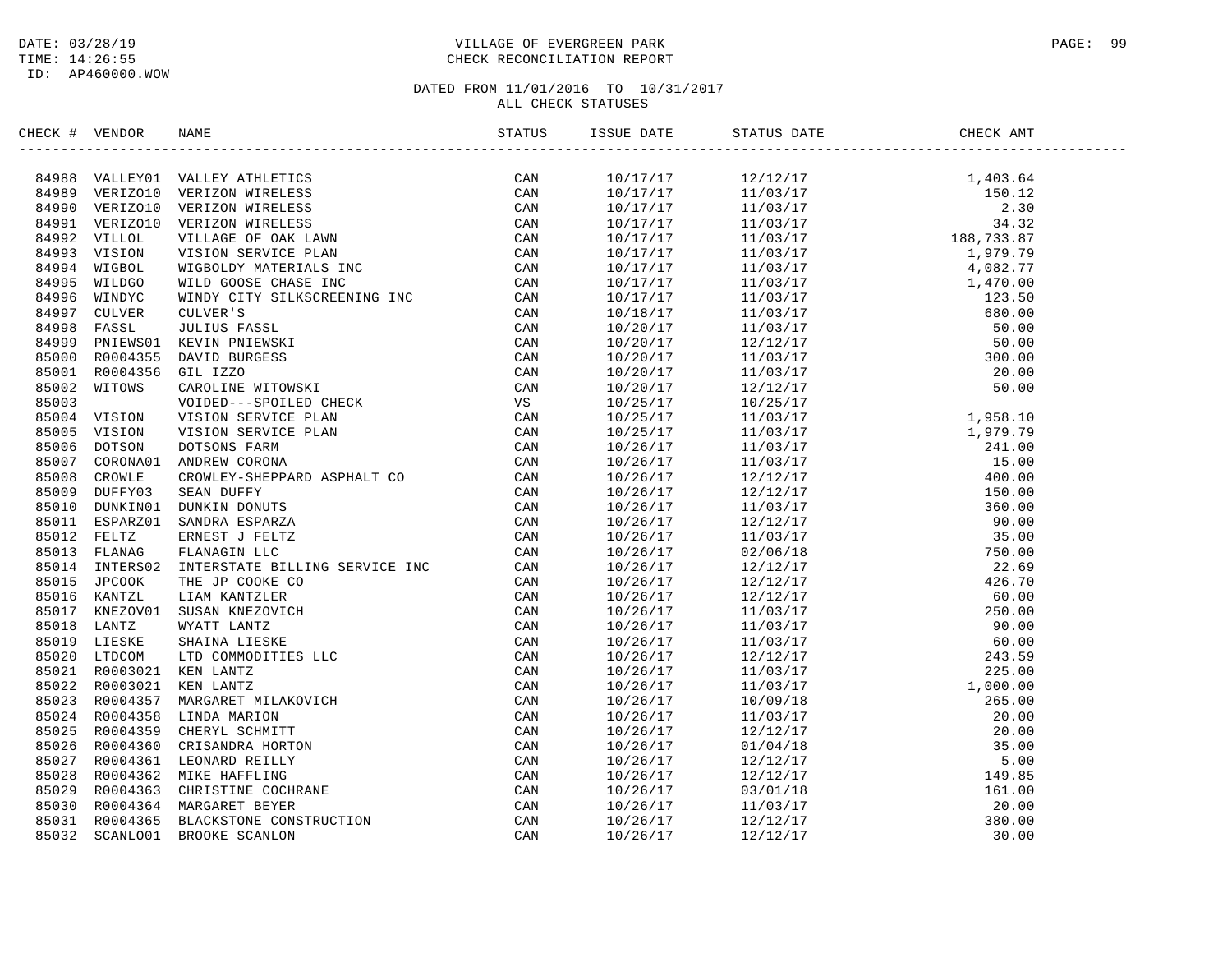# DATE: 03/28/19 PAGE: 100 TIME: 14:26:55 CHECK RECONCILIATION REPORT

| CHECK # VENDOR |                                                                                                                                                                                                                              | ISSUE DATE           | STATUS DATE                                                                                                                                                                                                                                                                           | CHECK AMT |  |
|----------------|------------------------------------------------------------------------------------------------------------------------------------------------------------------------------------------------------------------------------|----------------------|---------------------------------------------------------------------------------------------------------------------------------------------------------------------------------------------------------------------------------------------------------------------------------------|-----------|--|
|                | CE + VEHICA NEW SCHAPES (MARTIN CAN STREET AND STREET AND STREET AND CAN STREET AND CONSULTER THE CAN STREET AND CONSULTER THE CAN STREET AND MANUSCRIPT OF THE STREET AND ANNOUNCE IN THE STREET AND ANNOUNCE IN THE STREET |                      |                                                                                                                                                                                                                                                                                       |           |  |
|                |                                                                                                                                                                                                                              |                      |                                                                                                                                                                                                                                                                                       |           |  |
|                |                                                                                                                                                                                                                              |                      |                                                                                                                                                                                                                                                                                       |           |  |
|                |                                                                                                                                                                                                                              |                      |                                                                                                                                                                                                                                                                                       |           |  |
|                |                                                                                                                                                                                                                              |                      |                                                                                                                                                                                                                                                                                       |           |  |
|                |                                                                                                                                                                                                                              |                      |                                                                                                                                                                                                                                                                                       |           |  |
|                |                                                                                                                                                                                                                              |                      |                                                                                                                                                                                                                                                                                       |           |  |
|                |                                                                                                                                                                                                                              |                      |                                                                                                                                                                                                                                                                                       |           |  |
|                |                                                                                                                                                                                                                              |                      |                                                                                                                                                                                                                                                                                       |           |  |
|                |                                                                                                                                                                                                                              |                      |                                                                                                                                                                                                                                                                                       |           |  |
|                |                                                                                                                                                                                                                              |                      |                                                                                                                                                                                                                                                                                       |           |  |
|                |                                                                                                                                                                                                                              |                      |                                                                                                                                                                                                                                                                                       |           |  |
|                |                                                                                                                                                                                                                              |                      |                                                                                                                                                                                                                                                                                       |           |  |
|                |                                                                                                                                                                                                                              |                      |                                                                                                                                                                                                                                                                                       |           |  |
|                |                                                                                                                                                                                                                              |                      |                                                                                                                                                                                                                                                                                       |           |  |
|                |                                                                                                                                                                                                                              |                      |                                                                                                                                                                                                                                                                                       |           |  |
|                |                                                                                                                                                                                                                              |                      |                                                                                                                                                                                                                                                                                       |           |  |
|                |                                                                                                                                                                                                                              | 10/31/17             |                                                                                                                                                                                                                                                                                       |           |  |
|                |                                                                                                                                                                                                                              | 10/31/17             |                                                                                                                                                                                                                                                                                       |           |  |
|                |                                                                                                                                                                                                                              | 10/31/17             |                                                                                                                                                                                                                                                                                       |           |  |
|                |                                                                                                                                                                                                                              | 10/31/17             |                                                                                                                                                                                                                                                                                       |           |  |
|                |                                                                                                                                                                                                                              |                      |                                                                                                                                                                                                                                                                                       |           |  |
|                |                                                                                                                                                                                                                              | 10/31/17<br>10/31/17 |                                                                                                                                                                                                                                                                                       |           |  |
|                |                                                                                                                                                                                                                              |                      |                                                                                                                                                                                                                                                                                       |           |  |
|                |                                                                                                                                                                                                                              | 10/31/17             |                                                                                                                                                                                                                                                                                       |           |  |
|                |                                                                                                                                                                                                                              | 10/31/17             |                                                                                                                                                                                                                                                                                       |           |  |
|                |                                                                                                                                                                                                                              | 10/31/17             |                                                                                                                                                                                                                                                                                       |           |  |
|                |                                                                                                                                                                                                                              | 10/31/17             |                                                                                                                                                                                                                                                                                       |           |  |
|                |                                                                                                                                                                                                                              | 10/31/17             |                                                                                                                                                                                                                                                                                       |           |  |
|                |                                                                                                                                                                                                                              | 10/31/17             |                                                                                                                                                                                                                                                                                       |           |  |
|                |                                                                                                                                                                                                                              | 10/31/17             |                                                                                                                                                                                                                                                                                       |           |  |
|                |                                                                                                                                                                                                                              | 10/31/17             |                                                                                                                                                                                                                                                                                       |           |  |
|                |                                                                                                                                                                                                                              | 10/31/17             |                                                                                                                                                                                                                                                                                       |           |  |
|                |                                                                                                                                                                                                                              | 10/31/17             |                                                                                                                                                                                                                                                                                       |           |  |
|                |                                                                                                                                                                                                                              | 10/31/17             |                                                                                                                                                                                                                                                                                       |           |  |
|                |                                                                                                                                                                                                                              | 10/31/17             |                                                                                                                                                                                                                                                                                       |           |  |
|                |                                                                                                                                                                                                                              | 10/31/17             |                                                                                                                                                                                                                                                                                       |           |  |
|                |                                                                                                                                                                                                                              | 10/31/17             |                                                                                                                                                                                                                                                                                       |           |  |
|                |                                                                                                                                                                                                                              | 10/31/17             |                                                                                                                                                                                                                                                                                       |           |  |
|                |                                                                                                                                                                                                                              | 10/31/17             |                                                                                                                                                                                                                                                                                       |           |  |
|                |                                                                                                                                                                                                                              | 10/31/17             |                                                                                                                                                                                                                                                                                       |           |  |
|                |                                                                                                                                                                                                                              | 10/31/17             |                                                                                                                                                                                                                                                                                       |           |  |
|                |                                                                                                                                                                                                                              | 10/31/17             | $\begin{tabular}{l c c c c} $12/17$ & $5,640111$ \\ $11/06/17$ & $12/12/17$ & $5,594.64$ \\ $12/12/17$ & $5,594.64$ \\ $12/12/17$ & $5,594.64$ \\ $12/12/17$ & $5,540.00$ \\ $12/12/17$ & $7,200.00$ \\ $12/12/17$ & $7,68.50$ \\ $12/12/17$ & $2,680.00$ \\ $12/12/17$ & $2,680.00$$ |           |  |
|                |                                                                                                                                                                                                                              | 10/31/17             |                                                                                                                                                                                                                                                                                       |           |  |
|                |                                                                                                                                                                                                                              | 10/31/17             |                                                                                                                                                                                                                                                                                       |           |  |
|                |                                                                                                                                                                                                                              | 10/31/17             |                                                                                                                                                                                                                                                                                       |           |  |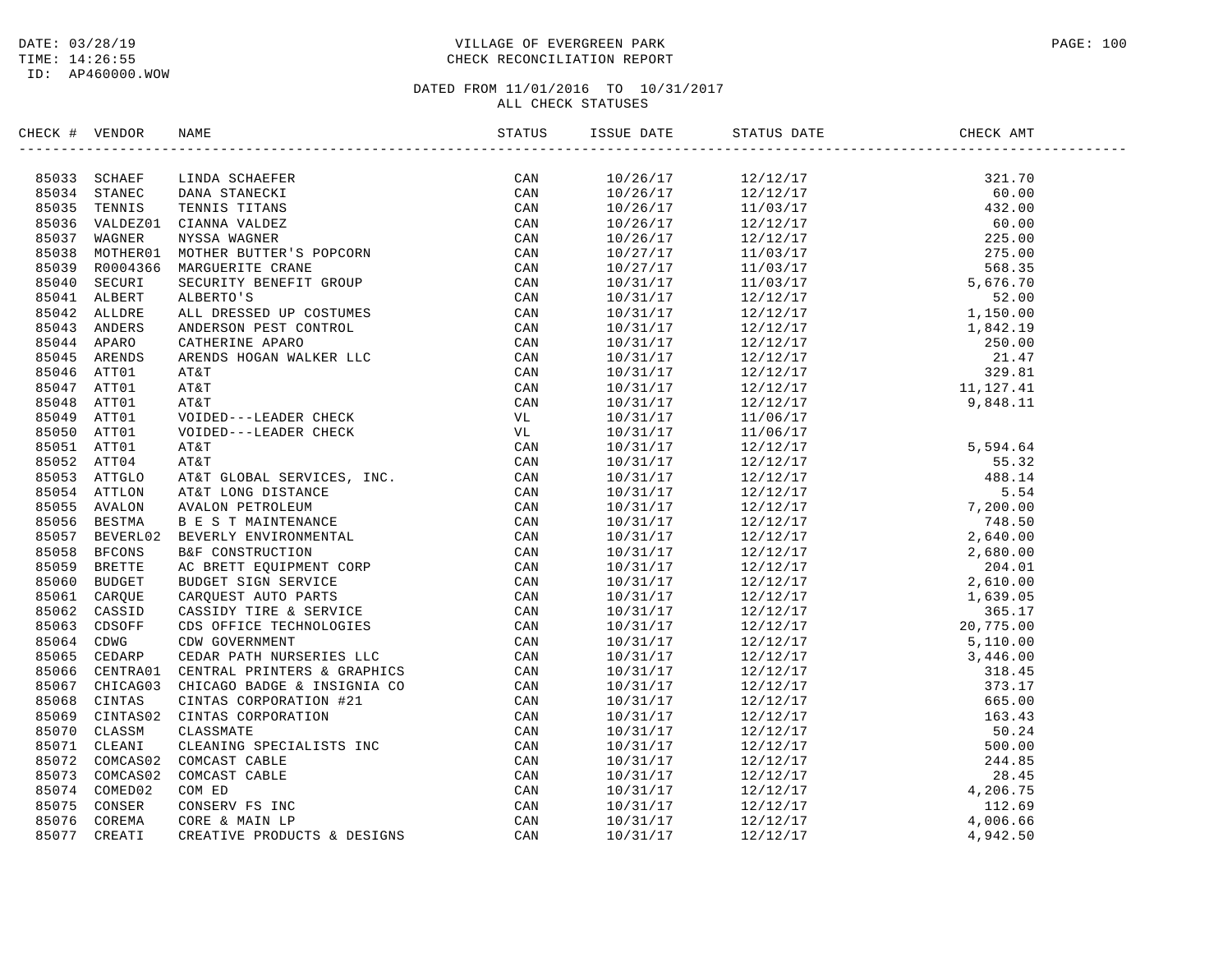# DATE: 03/28/19 PAGE: 101 TIME: 14:26:55 CHECK RECONCILIATION REPORT

| CHECK # VENDOR | NAME                                                                                                                                                                                                                                         | ISSUE DATE | STATUS DATE                                                                                                                                                                                                                                                                                                                                                                                   | CHECK AMT |  |
|----------------|----------------------------------------------------------------------------------------------------------------------------------------------------------------------------------------------------------------------------------------------|------------|-----------------------------------------------------------------------------------------------------------------------------------------------------------------------------------------------------------------------------------------------------------------------------------------------------------------------------------------------------------------------------------------------|-----------|--|
|                | SERIES (* 1980)<br>1982 - CHOMAR MARINE, EUREPARD ASPIALT COMMISSION (* 1987)<br>1982 - CHOMAR CHOMAR MEDICAL GLAVI (* 1987)<br>1983 - BOSS DIETROID DICITIAL ALLY (* 1987)<br>1983 - RADIA REDICAL GLAVI (* 1987)<br>1983 - RADIA REDICAL G |            | $\begin{tabular}{cccccccc} \hline \textbf{313} & \textbf{324} & \textbf{514} & \textbf{334} & \textbf{345} & \textbf{356} & \textbf{368} & \textbf{374} & \textbf{388} & \textbf{398} & \textbf{399} & \textbf{319} & \textbf{319} & \textbf{319} & \textbf{319} & \textbf{319} & \textbf{319} & \textbf{319} & \textbf{319} & \textbf{319} & \textbf{319} & \textbf{319} & \textbf{319} & \$ |           |  |
|                |                                                                                                                                                                                                                                              |            |                                                                                                                                                                                                                                                                                                                                                                                               |           |  |
|                |                                                                                                                                                                                                                                              |            |                                                                                                                                                                                                                                                                                                                                                                                               |           |  |
|                |                                                                                                                                                                                                                                              |            |                                                                                                                                                                                                                                                                                                                                                                                               |           |  |
|                |                                                                                                                                                                                                                                              |            |                                                                                                                                                                                                                                                                                                                                                                                               |           |  |
|                |                                                                                                                                                                                                                                              |            |                                                                                                                                                                                                                                                                                                                                                                                               |           |  |
|                |                                                                                                                                                                                                                                              |            |                                                                                                                                                                                                                                                                                                                                                                                               |           |  |
|                |                                                                                                                                                                                                                                              |            |                                                                                                                                                                                                                                                                                                                                                                                               |           |  |
|                |                                                                                                                                                                                                                                              |            |                                                                                                                                                                                                                                                                                                                                                                                               |           |  |
|                |                                                                                                                                                                                                                                              |            |                                                                                                                                                                                                                                                                                                                                                                                               |           |  |
|                |                                                                                                                                                                                                                                              |            |                                                                                                                                                                                                                                                                                                                                                                                               |           |  |
|                |                                                                                                                                                                                                                                              |            |                                                                                                                                                                                                                                                                                                                                                                                               |           |  |
|                |                                                                                                                                                                                                                                              |            |                                                                                                                                                                                                                                                                                                                                                                                               |           |  |
|                |                                                                                                                                                                                                                                              |            |                                                                                                                                                                                                                                                                                                                                                                                               |           |  |
|                |                                                                                                                                                                                                                                              |            |                                                                                                                                                                                                                                                                                                                                                                                               |           |  |
|                |                                                                                                                                                                                                                                              |            |                                                                                                                                                                                                                                                                                                                                                                                               |           |  |
|                |                                                                                                                                                                                                                                              |            |                                                                                                                                                                                                                                                                                                                                                                                               |           |  |
|                |                                                                                                                                                                                                                                              |            |                                                                                                                                                                                                                                                                                                                                                                                               |           |  |
|                |                                                                                                                                                                                                                                              |            |                                                                                                                                                                                                                                                                                                                                                                                               |           |  |
|                |                                                                                                                                                                                                                                              |            |                                                                                                                                                                                                                                                                                                                                                                                               |           |  |
|                |                                                                                                                                                                                                                                              |            |                                                                                                                                                                                                                                                                                                                                                                                               |           |  |
|                |                                                                                                                                                                                                                                              |            |                                                                                                                                                                                                                                                                                                                                                                                               |           |  |
|                |                                                                                                                                                                                                                                              |            |                                                                                                                                                                                                                                                                                                                                                                                               |           |  |
|                |                                                                                                                                                                                                                                              |            |                                                                                                                                                                                                                                                                                                                                                                                               |           |  |
|                |                                                                                                                                                                                                                                              |            |                                                                                                                                                                                                                                                                                                                                                                                               |           |  |
|                |                                                                                                                                                                                                                                              |            |                                                                                                                                                                                                                                                                                                                                                                                               |           |  |
|                |                                                                                                                                                                                                                                              |            |                                                                                                                                                                                                                                                                                                                                                                                               |           |  |
|                |                                                                                                                                                                                                                                              |            |                                                                                                                                                                                                                                                                                                                                                                                               |           |  |
|                |                                                                                                                                                                                                                                              |            |                                                                                                                                                                                                                                                                                                                                                                                               |           |  |
|                |                                                                                                                                                                                                                                              |            |                                                                                                                                                                                                                                                                                                                                                                                               |           |  |
|                |                                                                                                                                                                                                                                              |            |                                                                                                                                                                                                                                                                                                                                                                                               |           |  |
|                |                                                                                                                                                                                                                                              |            |                                                                                                                                                                                                                                                                                                                                                                                               |           |  |
|                |                                                                                                                                                                                                                                              |            |                                                                                                                                                                                                                                                                                                                                                                                               |           |  |
|                |                                                                                                                                                                                                                                              |            |                                                                                                                                                                                                                                                                                                                                                                                               |           |  |
|                |                                                                                                                                                                                                                                              |            |                                                                                                                                                                                                                                                                                                                                                                                               |           |  |
|                |                                                                                                                                                                                                                                              |            |                                                                                                                                                                                                                                                                                                                                                                                               |           |  |
|                |                                                                                                                                                                                                                                              |            |                                                                                                                                                                                                                                                                                                                                                                                               |           |  |
|                |                                                                                                                                                                                                                                              |            |                                                                                                                                                                                                                                                                                                                                                                                               |           |  |
|                |                                                                                                                                                                                                                                              |            |                                                                                                                                                                                                                                                                                                                                                                                               |           |  |
|                |                                                                                                                                                                                                                                              |            |                                                                                                                                                                                                                                                                                                                                                                                               |           |  |
|                |                                                                                                                                                                                                                                              |            |                                                                                                                                                                                                                                                                                                                                                                                               |           |  |
|                |                                                                                                                                                                                                                                              |            |                                                                                                                                                                                                                                                                                                                                                                                               |           |  |
|                |                                                                                                                                                                                                                                              |            |                                                                                                                                                                                                                                                                                                                                                                                               |           |  |
|                |                                                                                                                                                                                                                                              |            |                                                                                                                                                                                                                                                                                                                                                                                               |           |  |
|                |                                                                                                                                                                                                                                              |            |                                                                                                                                                                                                                                                                                                                                                                                               |           |  |
|                |                                                                                                                                                                                                                                              |            |                                                                                                                                                                                                                                                                                                                                                                                               |           |  |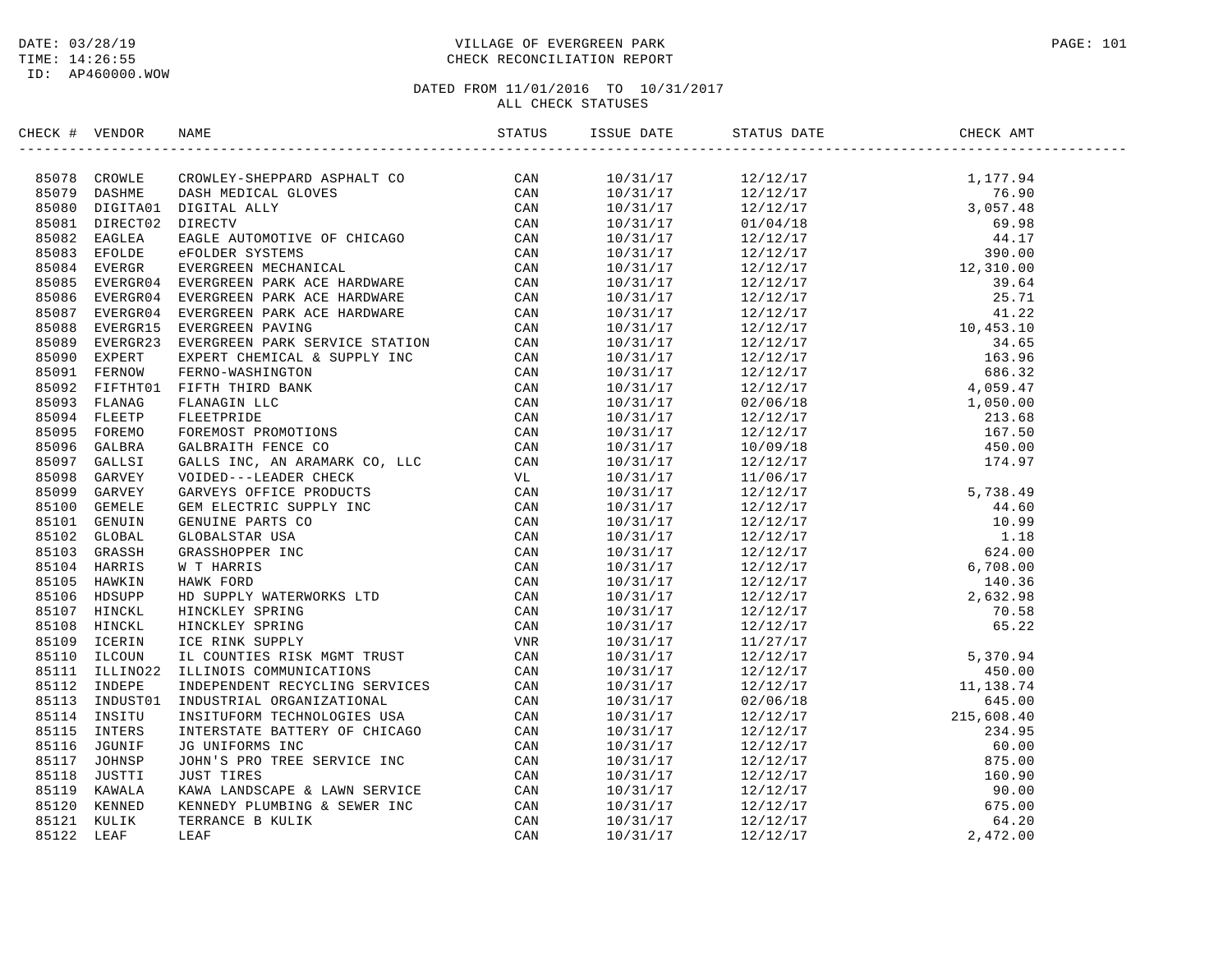# DATE: 03/28/19 PAGE: 102 TIME: 14:26:55 CHECK RECONCILIATION REPORT

| CHECK # VENDOR |                                                                                                                                                                                                                                                                                                                                                                                                                   | ISSUE DATE           | STATUS DATE                                                                                                                                                                                                                          | CHECK AMT |  |
|----------------|-------------------------------------------------------------------------------------------------------------------------------------------------------------------------------------------------------------------------------------------------------------------------------------------------------------------------------------------------------------------------------------------------------------------|----------------------|--------------------------------------------------------------------------------------------------------------------------------------------------------------------------------------------------------------------------------------|-----------|--|
|                | $\begin{tabular}{cccc} \textbf{ECK} & \textbf{W} & \textbf{WMDR} & \textbf{NAMB} & \textbf{SIMR} \\ \textbf{0.13} & \textbf{LBAF} & \textbf{LBAF} & \textbf{LBAF} & \textbf{LBAF} & \textbf{LBAF} \\ \textbf{0.24} & \textbf{LBAF} & \textbf{LBAF} & \textbf{LBAF} & \textbf{LBAF} & \textbf{LBAF} \\ \textbf{0.35} & \textbf{MABF} & \textbf{MABF} & \textbf{MABF} & \textbf{LBAF} & \textbf{LBAF} \\ \textbf{0$ |                      |                                                                                                                                                                                                                                      |           |  |
|                |                                                                                                                                                                                                                                                                                                                                                                                                                   |                      | $\begin{array}{cccc} 10/31/17 & 12/12/17 & 258.47 \\ 10/31/17 & 12/12/17 & 1,500.00 \\ 10/31/17 & 12/12/17 & 39.82 \\ 10/31/17 & 12/12/17 & 7,275.69 \end{array}$                                                                    |           |  |
|                |                                                                                                                                                                                                                                                                                                                                                                                                                   |                      |                                                                                                                                                                                                                                      |           |  |
|                |                                                                                                                                                                                                                                                                                                                                                                                                                   |                      |                                                                                                                                                                                                                                      |           |  |
|                |                                                                                                                                                                                                                                                                                                                                                                                                                   | 10/31/17             | 11/06/17                                                                                                                                                                                                                             |           |  |
|                |                                                                                                                                                                                                                                                                                                                                                                                                                   | 10/31/17             | 11/06/17                                                                                                                                                                                                                             |           |  |
|                |                                                                                                                                                                                                                                                                                                                                                                                                                   | 10/31/17             | $\begin{array}{cccc} 11/06/17 & & & & & \\ 11/06/17 & & & & & \\ 01/04/18 & & & & & 2\,696.12 \\ 12/12/17 & & & & 718.09 \\ 12/12/17 & & & & 1\,667.22 \\ 12/12/17 & & & & 2\,800.00 \end{array}$                                    |           |  |
|                |                                                                                                                                                                                                                                                                                                                                                                                                                   | 10/31/17             |                                                                                                                                                                                                                                      |           |  |
|                |                                                                                                                                                                                                                                                                                                                                                                                                                   | 10/31/17             |                                                                                                                                                                                                                                      |           |  |
|                |                                                                                                                                                                                                                                                                                                                                                                                                                   | 10/31/17             |                                                                                                                                                                                                                                      |           |  |
|                |                                                                                                                                                                                                                                                                                                                                                                                                                   | 10/31/17             |                                                                                                                                                                                                                                      |           |  |
|                |                                                                                                                                                                                                                                                                                                                                                                                                                   |                      |                                                                                                                                                                                                                                      |           |  |
|                |                                                                                                                                                                                                                                                                                                                                                                                                                   | 10/31/17<br>10/31/17 |                                                                                                                                                                                                                                      |           |  |
|                |                                                                                                                                                                                                                                                                                                                                                                                                                   | 10/31/17             | $\begin{array}{cccc}\n 12/12/17 & 2/33 & 1/35 & 30 & 0 & 0 \\  12/12/17 & 1 & 1/35 & 36 & 30 & 0 & 0 \\  12/12/17 & 2 & 30 & 0 & 0 & 0 \\  11/06/17 & 27 & 372 & 28 & 0 & 0 \\  1 & 1/00/17 & 2 & 27 & 972 & 28 & 0 \\  \end{array}$ |           |  |
|                |                                                                                                                                                                                                                                                                                                                                                                                                                   | 10/31/17             |                                                                                                                                                                                                                                      |           |  |
|                |                                                                                                                                                                                                                                                                                                                                                                                                                   | 10/31/17             |                                                                                                                                                                                                                                      |           |  |
|                |                                                                                                                                                                                                                                                                                                                                                                                                                   | 10/31/17             | 11/09/17                                                                                                                                                                                                                             |           |  |
|                |                                                                                                                                                                                                                                                                                                                                                                                                                   | 10/31/17             | 11/09/17                                                                                                                                                                                                                             |           |  |
|                |                                                                                                                                                                                                                                                                                                                                                                                                                   | 10/31/17             | 11/06/17                                                                                                                                                                                                                             |           |  |
|                |                                                                                                                                                                                                                                                                                                                                                                                                                   |                      |                                                                                                                                                                                                                                      |           |  |
|                |                                                                                                                                                                                                                                                                                                                                                                                                                   |                      |                                                                                                                                                                                                                                      |           |  |
|                |                                                                                                                                                                                                                                                                                                                                                                                                                   |                      |                                                                                                                                                                                                                                      |           |  |
|                |                                                                                                                                                                                                                                                                                                                                                                                                                   |                      |                                                                                                                                                                                                                                      |           |  |
|                |                                                                                                                                                                                                                                                                                                                                                                                                                   |                      |                                                                                                                                                                                                                                      |           |  |
|                |                                                                                                                                                                                                                                                                                                                                                                                                                   |                      |                                                                                                                                                                                                                                      |           |  |
|                |                                                                                                                                                                                                                                                                                                                                                                                                                   |                      |                                                                                                                                                                                                                                      |           |  |
|                |                                                                                                                                                                                                                                                                                                                                                                                                                   |                      |                                                                                                                                                                                                                                      |           |  |
|                |                                                                                                                                                                                                                                                                                                                                                                                                                   |                      |                                                                                                                                                                                                                                      |           |  |
|                |                                                                                                                                                                                                                                                                                                                                                                                                                   |                      |                                                                                                                                                                                                                                      |           |  |
|                |                                                                                                                                                                                                                                                                                                                                                                                                                   |                      |                                                                                                                                                                                                                                      |           |  |
|                |                                                                                                                                                                                                                                                                                                                                                                                                                   |                      |                                                                                                                                                                                                                                      |           |  |
|                |                                                                                                                                                                                                                                                                                                                                                                                                                   |                      |                                                                                                                                                                                                                                      |           |  |
|                |                                                                                                                                                                                                                                                                                                                                                                                                                   |                      |                                                                                                                                                                                                                                      |           |  |
|                |                                                                                                                                                                                                                                                                                                                                                                                                                   |                      |                                                                                                                                                                                                                                      |           |  |
|                |                                                                                                                                                                                                                                                                                                                                                                                                                   |                      |                                                                                                                                                                                                                                      |           |  |
|                |                                                                                                                                                                                                                                                                                                                                                                                                                   |                      |                                                                                                                                                                                                                                      |           |  |
|                |                                                                                                                                                                                                                                                                                                                                                                                                                   |                      |                                                                                                                                                                                                                                      |           |  |
|                |                                                                                                                                                                                                                                                                                                                                                                                                                   |                      |                                                                                                                                                                                                                                      |           |  |
|                |                                                                                                                                                                                                                                                                                                                                                                                                                   |                      |                                                                                                                                                                                                                                      |           |  |
|                |                                                                                                                                                                                                                                                                                                                                                                                                                   |                      |                                                                                                                                                                                                                                      |           |  |
|                |                                                                                                                                                                                                                                                                                                                                                                                                                   |                      |                                                                                                                                                                                                                                      |           |  |
|                |                                                                                                                                                                                                                                                                                                                                                                                                                   |                      |                                                                                                                                                                                                                                      |           |  |
|                |                                                                                                                                                                                                                                                                                                                                                                                                                   |                      |                                                                                                                                                                                                                                      |           |  |
|                |                                                                                                                                                                                                                                                                                                                                                                                                                   |                      |                                                                                                                                                                                                                                      |           |  |
|                |                                                                                                                                                                                                                                                                                                                                                                                                                   |                      |                                                                                                                                                                                                                                      |           |  |